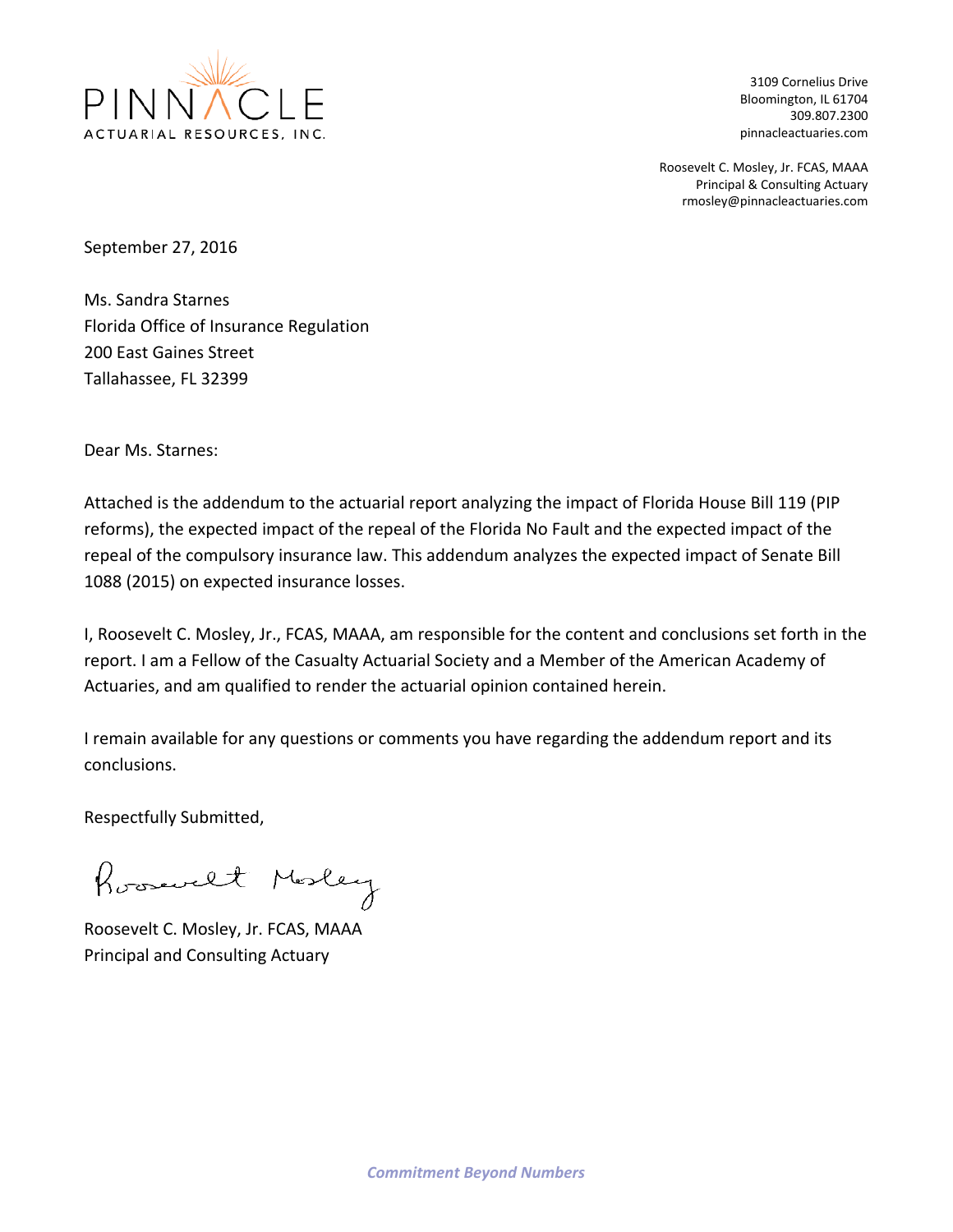# Florida Office of Insurance Regulation: Review of Personal Injury Protection Legislation

*Addendum: Impact of Florida Third‐Party Bad Faith Reform*

September 27, 2016



3109 Cornelius Drive Bloomington, IL 61704 309.807.2300 pinnacleactuaries.com

*Commitment Beyond Numbers*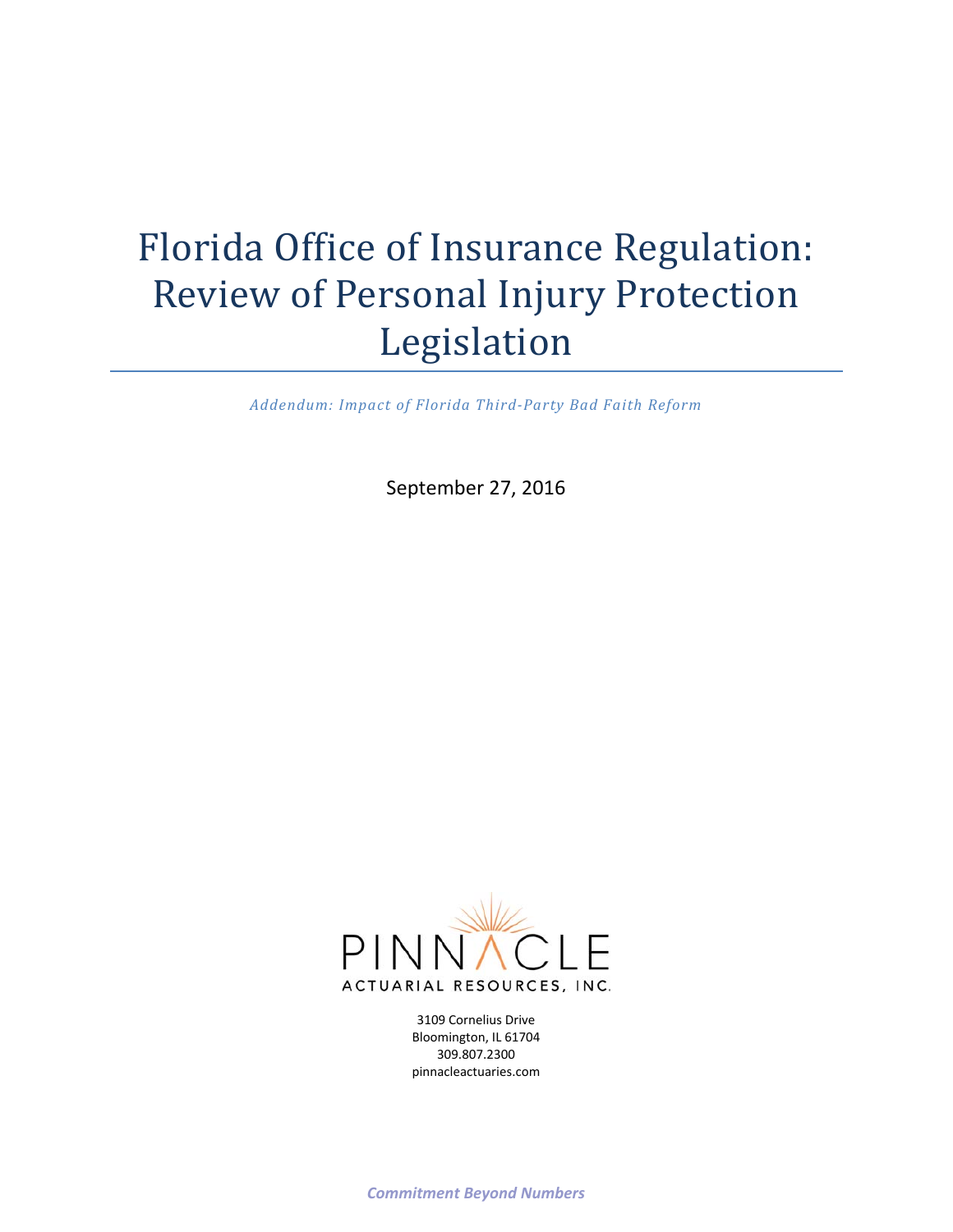

# **Impact of Florida Third-Party Bad Faith** Reform

# **Contents**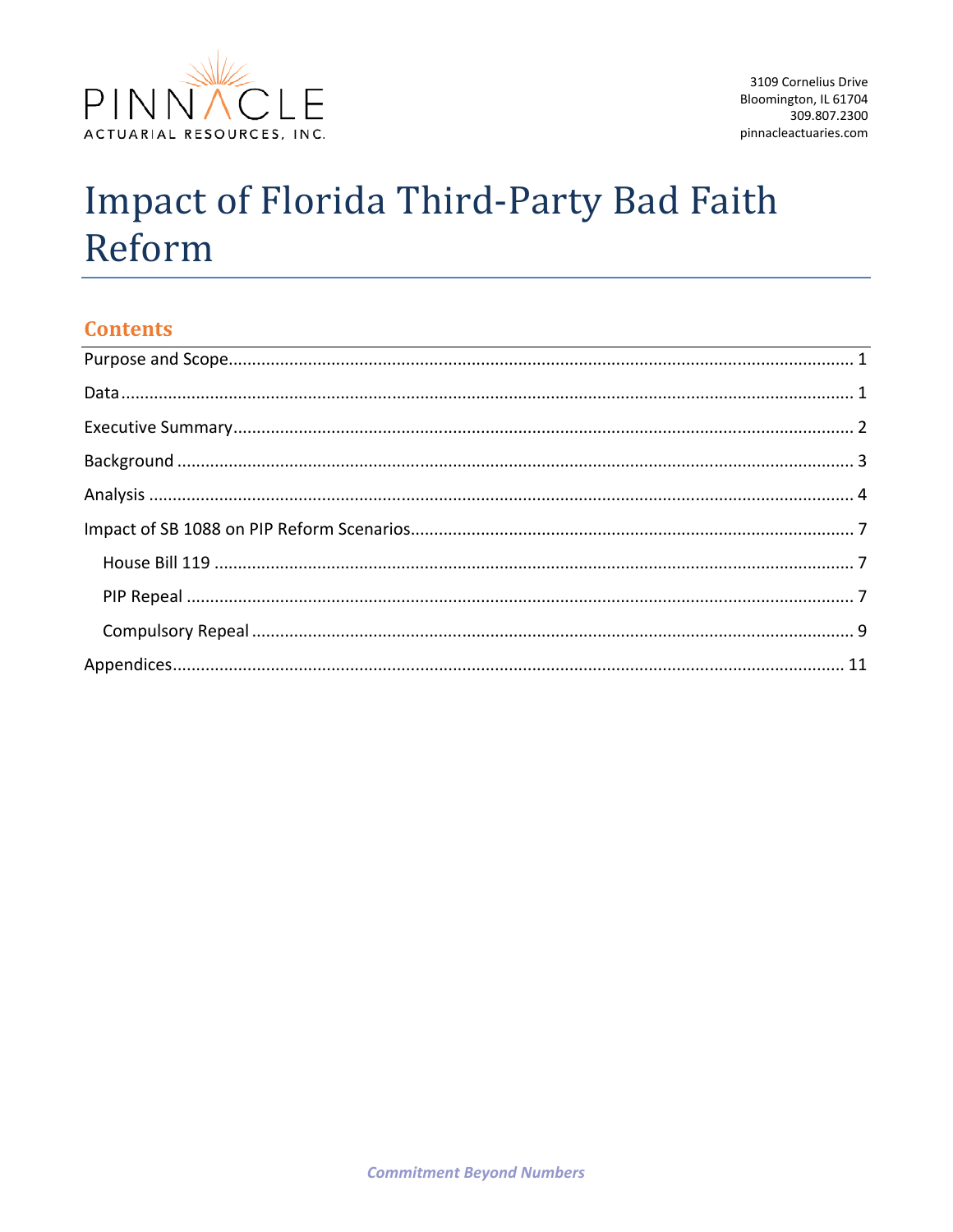

# **Purpose and Scope**

Pinnacle Actuarial Resources, Inc. (Pinnacle) was retained by the Florida Office of Insurance Regulation (OIR) to conduct an independent actuarial study to estimate the cost savings that have resulted from Florida House Bill 119 (HB 119), which introduced a series of automobile insurance reforms for the Personal Injury Protection (PIP) coverage. In addition, Pinnacle was retained to develop estimated premium impacts if PIP coverage requirements were repealed and replaced with various levels of Bodily Injury Liability (BI) and/or Medical Payments (MP) levels, and also if the compulsory requirement for purchasing automobile insurance were repealed.

Pinnacle was also asked to conduct an independent actuarial study to estimate the cost savings of the implementation of legislation identical to Florida Senate Bill 1088 (SB 1088). SB 1088 was introduced in the Florida Legislature in 2015, but died in the Banking and Insurance Committee. SB 1088 added conditions to the filing of third‐party bad faith actions, and also includes a provision by which insurance companies can avoid third‐party bad faith claims.

This addendum develops the cost estimates for SB 1088.

# **Data**

In addition to the data sources listed in the primary report (entitled *Florida Office of Insurance Regulation: Review of Personal Injury Protection Legislation* and dated September 13, 2016), we have relied on data from the following additional sources:

- 1. IRC. "Third‐Party Bad Faith in Florida's Automobile Insurance System" August 2014
- 2. William G. Hamm, PhD, Jeannie Kim, and Rebecca Reed‐Arthurs. "The Impact of Bad Faith Lawsuits on Consumers and in Florida and Nationwide" Berkley Research Group, September 15, 2010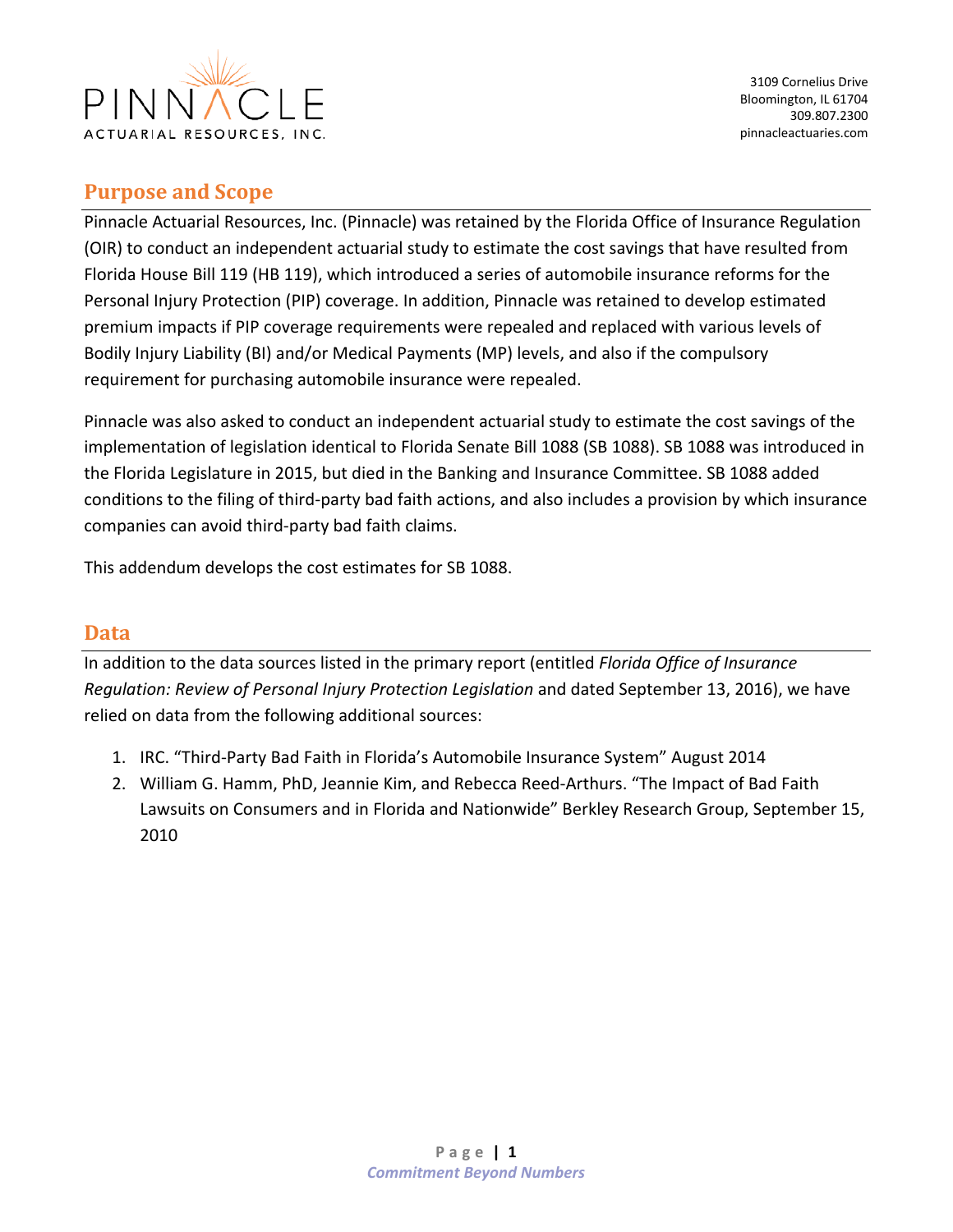# **Executive Summary**

Florida is one of five states that allows third‐party bad faith actions against insurance companies. The others are Kentucky, Massachusetts, Montana and New Mexico. A third‐party bad faith action arises out of the allegation that the insurance company is not attempting to settle the injured party's claim in good faith.

The ability to file bad faith claims causes significant increases in the cost of insurance. There are several cost implications that result from bad faith claims:

- Bad faith claims are not subject to policy limits; therefore, the potential recovery for claimants can be significant
- The possibility of a significant bad faith recovery provides an incentive for claimants to pursue claims of questionable merit
- The threat of a bad faith recovery may cause insurance companies to settle claims that they find questionable or suspicious to avoid a costly defense and potentially costly judgment.

Pinnacle was asked by the OIR to conduct an independent actuarial study to estimate the cost savings of the implementation of legislation identical to Florida Senate Bill 1088. This reform would provide immunity from bad faith claims, if the insurance company offers to settle the claim for the lesser of the claimant demand and the policy limits within 45 days after receiving written notice of loss.

Pinnacle estimates the impact on BI premiums of SB 1088 is a 0.9% savings. The projected savings are a small percentage of the overall estimated costs associated with third‐party bad faith claims. This is due to the fact that much of the impact of potential bad faith claims shows up as higher payments within the policy limits, not in payments above the policy limits. Therefore, to truly have a significant impact on the costs associated with bad faith claims, legislation would need to be enacted that impacts all bad faith claims, not just those with payments higher that policy limits.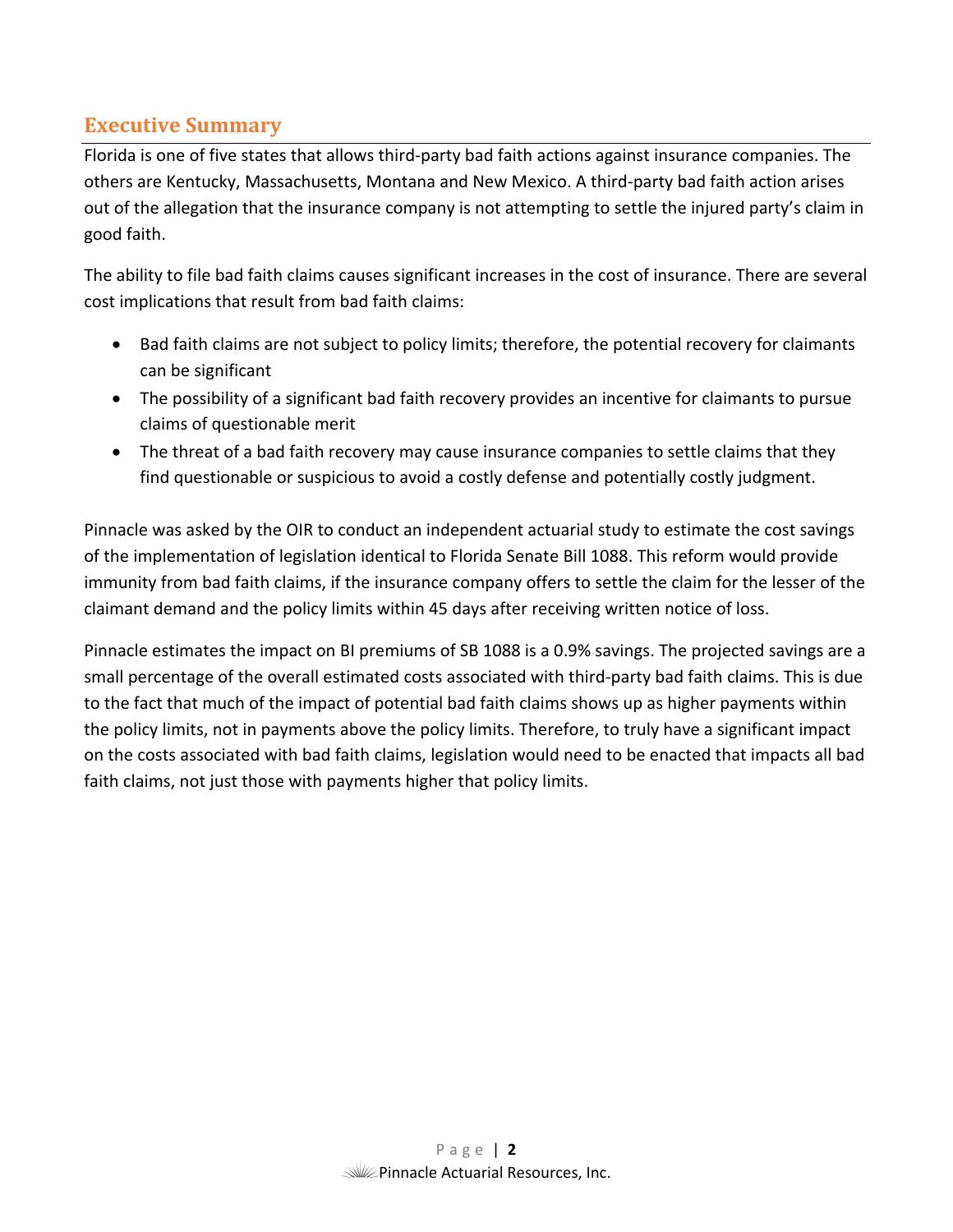# **Background**

Florida is one of five states that allows third‐party bad faith actions against insurance companies. The others are Kentucky, Massachusetts, Montana and New Mexico. A third‐party bad faith action arises out of the allegation that the insurance company is not attempting to settle the injured party's claim in good faith.

When an injured person files a claim with an insurance company, the insurer attempts to determine the validity of the claim. Specifically, the insurer must determine:

- 1. Who is at fault for the accident
- 2. The extent of the damages that resulted
- 3. Whether the claim is covered by the policy

In the determination of the answers to these questions, disagreements may arise between the insurance company and the claimant regarding how the settlement is being handled. If the claimant feels they are not being treated fairly, there are typically two remedies. First, the claimant can file a complaint with the insurance department, and the insurance department can investigate and resolve the complaint. The insurance department can also impose fines on the insurance company. The second remedy is to file a suit against the insurer for breach of contract.

Florida also allows a third remedy: claimants can file a bad faith claim against insurance companies. The ability to file bad faith claims causes significant increases in the cost of insurance. There are several cost implications that result from bad faith claims.

- Bad faith claims are not subject to policy limits: therefore, the potential recovery for claimants is significant
- The possibility of a significant bad faith recovery provides an incentive for claimants to pursue claims of questionable merit
- The threat of a bad faith recovery may cause insurance companies to settle claims that they find questionable or suspicious to avoid a costly defense and potentially costly judgment

Proponents of the bad faith law argue that because of the comparative advantage that insurance companies have in settling claims, these laws level the playing field and provide a remedy for claimants who are being taking advantage of by insurers.

Several studies have estimated the impacts of third‐party bad faith claims on insurance costs. One of these studies was conducted by the Berkley Research Group. Based on an econometric model, "allowing individuals to file third‐party bad faith lawsuits increases the BI pure premium per insured vehicle in Florida by 30.2%. This implies a minimum increase in Florida BI liability insurance premiums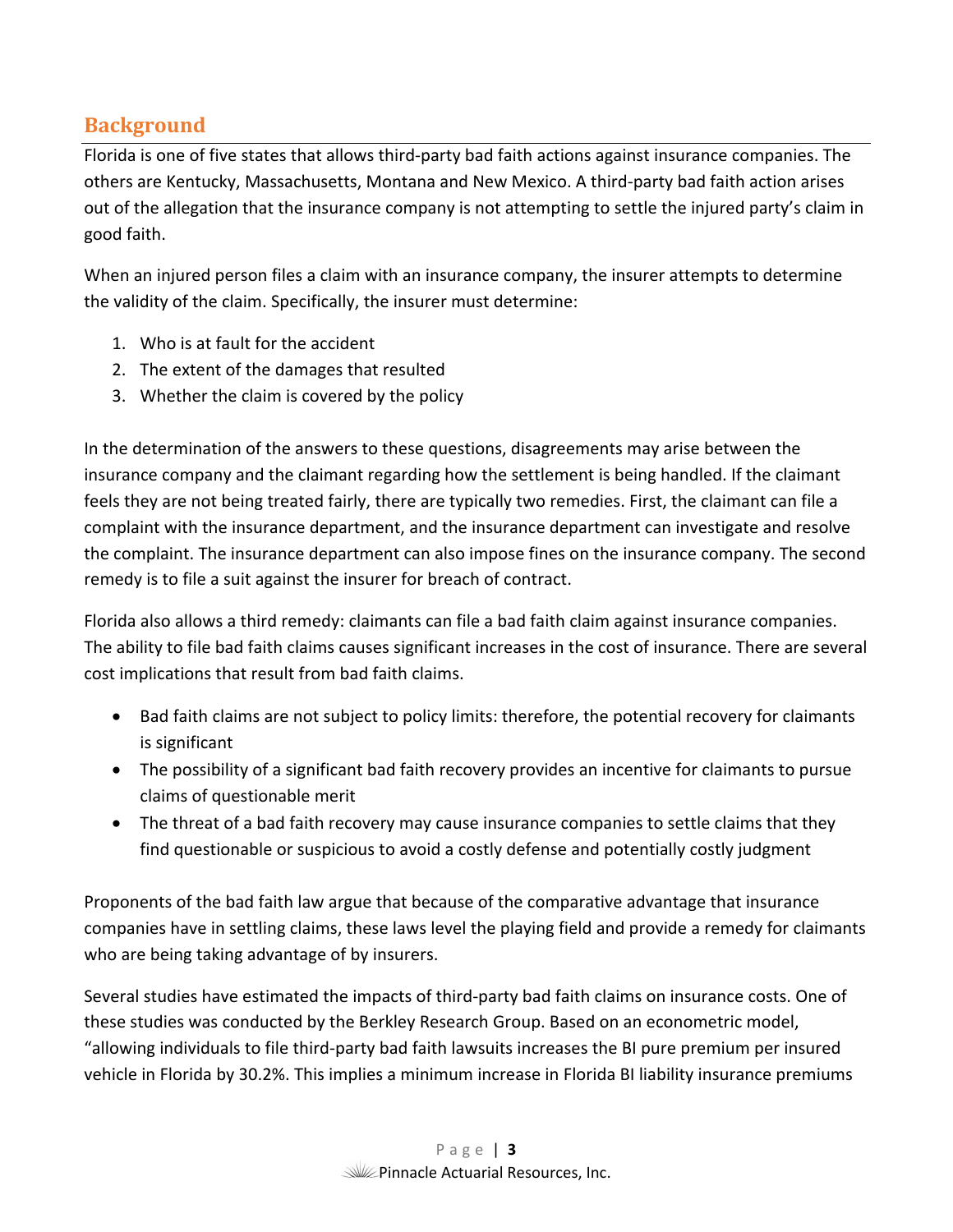of approximately \$33.30 per insured vehicle."<sup>1</sup> This cost estimate was based on 2006 claims data, and does not incorporate the higher LAE associated with these claims.

The second study estimating the cost of third‐party bad faith claims in Florida was completed by the IRC in 2014. The IRC study analyzed the differences in BI pure premium trends since the court decision which allowed third-party bad faith claims in Florida in 1995. IRC concluded that "Florida's third-party bad faith rule was responsible for \$79 in additional claim costs for every insured vehicle in the state in 2013."<sup>2</sup> Given that these estimates are based on Fast Track data, they include LAE.

# **Analysis**

Pinnacle was requested to estimate the impact of implementing SB 1088. SB 1088 would add the following provisions to Section 624.155 of the Florida Statutes:

- *10. As a condition precedent to bringing a third‐party statutory or common‐law bad faith action for failure to settle a liability insurance claim, the insured, the claimant, or any person on behalf of the insured or the claimant must have provided the insurer with a written notice of loss. An insurer does not violate the duty to attempt in good faith to settle the claim and is not liable for a bad faith failure to settle under this section or common law if the insurer:* 
	- *a. Complies with a request for a disclosure statement as described in s. 627.4137.*
	- *b. Offers, within 45 days after receipt of the written notice of loss, to pay the claimant the lesser of the amount that the claimant is willing to accept or the limits of liability coverage applicable to the claimant's insurance claim in exchange for a full release of the insured from any liability arising from the incident reported in the written notice of loss.*

The provision in section (10) (b) would have a potential impact on insurance costs. This provision would provide immunity from bad faith claims if the insurance company offers to settle the claim for the lesser of the claimant demand and the policy limits within 45 days after receiving written notice of loss.

To estimate the impact of this provision, we first estimate the current loss cost impact of bad faith claims. The Berkley study estimated the impact of bad faith claims on BI loss costs in 2006 was \$33.30, and the IRC estimated the impact of BI third‐party bad faith on BI loss costs in 2013 was \$79.00. To compare these estimates, we must first trend the Berkley estimate to 2013.

Based on Fast Track data, BI pure premiums rose from \$137.04 at year‐end 2006 to \$197.57 at year end 2013, which was a 44.2% increase. Applying this increase to the Berkley estimate yields a trended

 <sup>1</sup> William G. Hamm, PhD, Jeannie Kim, and Rebecca Reed-Arthurs. "The Impact of Bad Faith Lawsuits on Consumers and in Florida and Nationwide" Berkley Research Group, September 15, 2010

<sup>&</sup>lt;sup>2</sup> IRC. "Third-Party Bad Faith in Florida's Automobile Insurance System" August 2014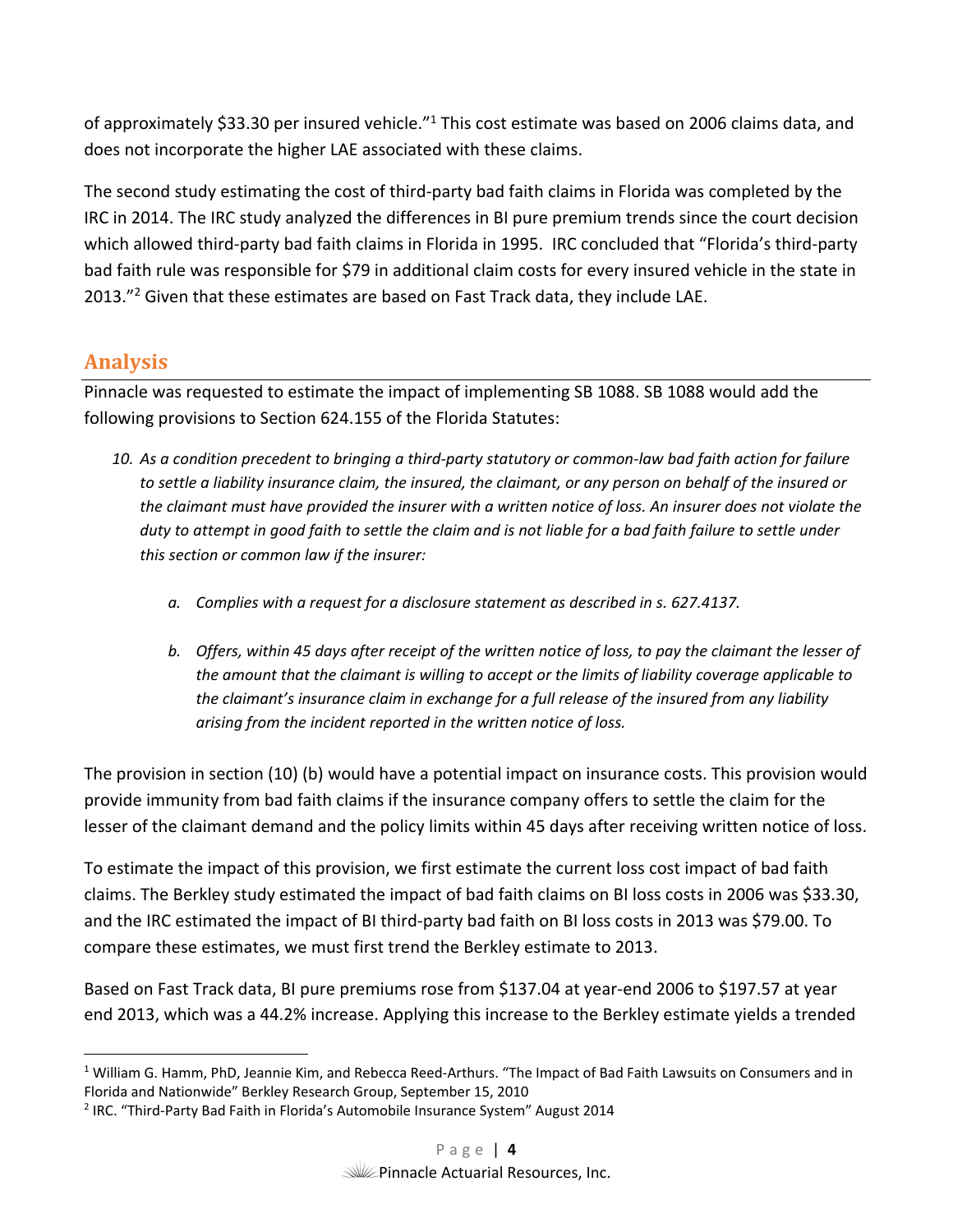impact of \$48.01. We must also add loss adjustment expenses to this estimate to directly compare it to the IRC estimate. Based on the A.M. Best Aggregates and Averages data, the ratio of liability LAE to incurred losses was 6.9% for Florida in 2013. Therefore, the final estimate based on the Berkley research is \$51.32.

Taking the average of the Berkley estimate and the IRC estimate yields an estimated impact of \$65.16. We then need to trend this estimate to 2015 to compare to the latest average premium data. Fast Track data shows a pure premium increase of 7.7% from year‐end 2013 to year‐end 2015. This produces a final estimate of the impact of third‐party bad faith claims on loss costs of \$70.16.

The year-end 2015 BI pure premium from Fast Track for Florida was \$212.74. This implies that 33.0% of the current BI loss cost is related to the costs of third‐party bad faith claims. Based on Pinnacle research and our review of IRC BI claim data, we conclude that the majority of this cost is driven not by bad faith judgments above the policy limits, but by questionable claims that settle for policy limits or less that might not have been pursued by claimants or settled by insurance company absent the threat of bad faith. Table 1 below shows the total number of Florida BI claims in the IRC database, and the number of claims that have settled at or above policy limits.

|             | <b>Total Number of BI Claims</b> | <b>Percentage of BI Claims</b><br><b>Settled at Policy Limits or</b><br>Greater | <b>Percentage of BI Claims</b><br><b>Settled at Greater Than</b><br><b>Policy Limits</b> |
|-------------|----------------------------------|---------------------------------------------------------------------------------|------------------------------------------------------------------------------------------|
| Florida     | 1,025                            | 19.2%                                                                           | 1.1%                                                                                     |
| Countrywide | 21,278                           | 6.4%                                                                            | 0.5%                                                                                     |

#### **Table 1: BI Claims Settled at or Above Policy Limits – IRC Data**

For Florida, the percentage of claims that settle **at greater than** policy limits is twice as high as countrywide. However, it still represents a small percentage of total claims, and is also a very small sample size within the IRC data. The percentage of claims that settle **at or above** policy limits is three times larger in Florida than it is countrywide. This supports the theory that insurance companies are settling claims at higher amounts rather than face the threat of bad faith claim litigation.

For claims that settle above the policy limits, the severity of these claims is not significantly different than the severity countrywide.

|         | <b>BI Payments in Excess of</b><br><b>Policy Limits</b> | <b>Total BI Payments</b> | <b>Excess Ratio</b> |
|---------|---------------------------------------------------------|--------------------------|---------------------|
| Florida | 364,837                                                 | 14,391,148               | 2.5%                |

#### **Table 2: Ratio of Payments in Excess of Policy Limits**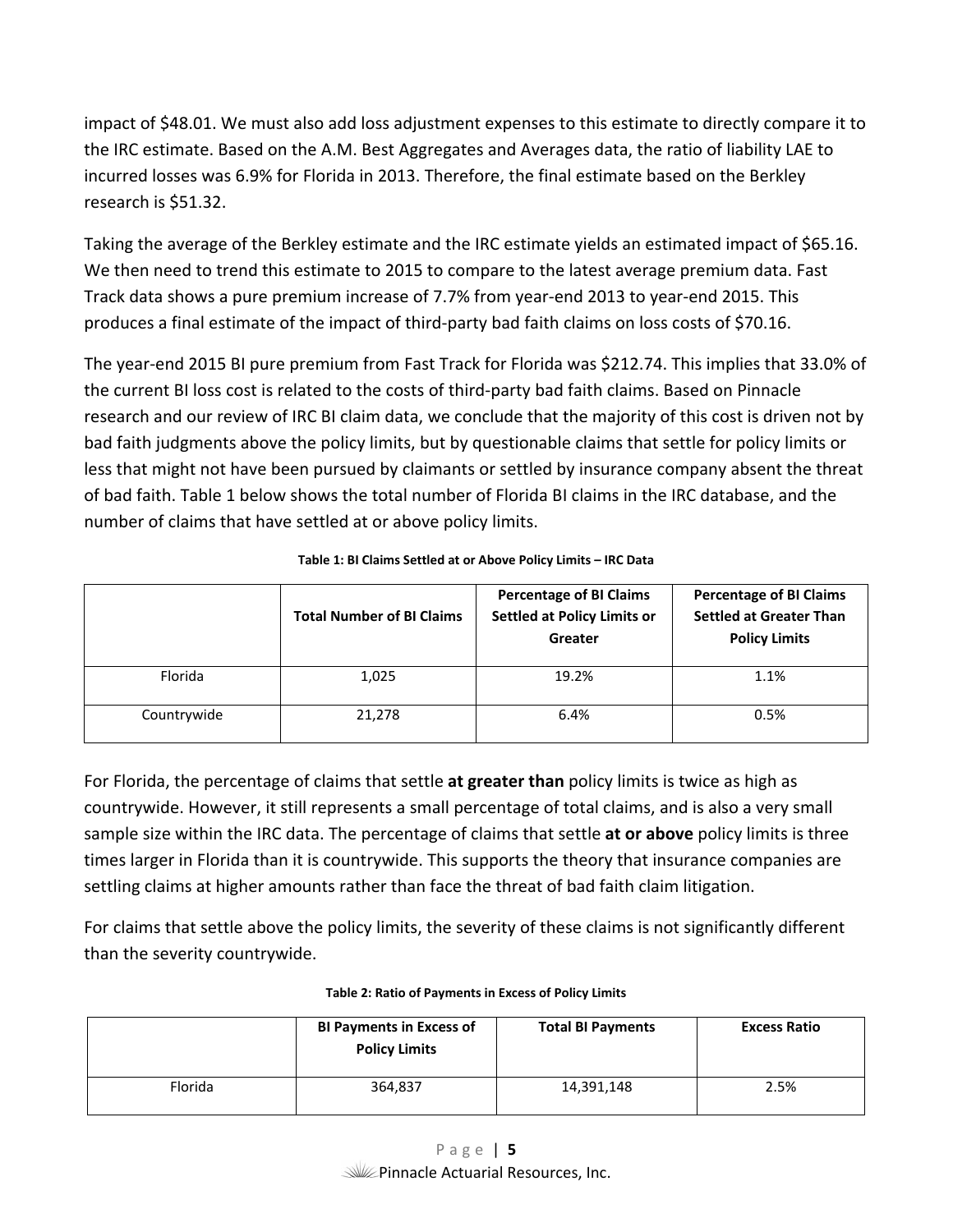| Countrywide | 11722'<br>-34 | .973.580<br>ا 14<br>$\sim$ | 2.2% |
|-------------|---------------|----------------------------|------|
|             |               |                            |      |

The provisions of SB 1088 could potentially decrease costs in two ways:

- 1. For BI claims that have resulted in payments greater than policy limits due to bad faith, a portion of these claims would have lower costs, as the insurance company offer of policy limits would provide immunity from bad faith claims.
- 2. For BI claims that have resulted in ultimate payments greater than what the claimant would have accepted but less than policy limits, a portion of these claims would have lower costs, as the insurance company offer to pay what the claimant would accept provides the insurance company with immunity from bad faith claims.

For the first scenario, the maximum potential savings would be 2.5% (from Table 2). However, this entire 2.5% savings will not be realized because claimants would still have the option to sue for breach of contract. Also, it can be seen from the countrywide numbers that losses above the BI limit occur in states where claimants cannot sue for bad faith. Therefore, we have selected the maximum savings to be 1.5%, which reflects a judgmental tempering of the 2.5% maximum savings. Also, the difference between the Florida and countrywide ratio is 0.3%. Therefore, we estimate the range of savings to be 0.3% to 1.5%, with a point estimate of 1.0%.

Potential savings from the second scenario are difficult to estimate. To accurately estimate the savings from this provision, we would need to determine the percentage of losses related to claims for which a demand is made that is lower than policy limits, and then how many of these claims ultimately settle for a higher amount than demanded. However, we believe the implementation of SB 1088 could have a counteracting effect. If claimants and insurance companies are aware of the provision that an offer of policy limits within 45 days will provide immunity from bad faith claims, claimants would have increased incentive to demand policy limits, and insurance companies would have increased incentive to make an offer of policy limits. Therefore, we believe that any potential savings from scenario two will be offset by potential increased costs.

Adjusting for the impact of fixed expenses, the estimated impact on BI premiums of SB 1088 is therefore 0.9% (1.0% x .86).

The projected savings are a small percentage of the overall estimated costs associated with third‐party bad faith claims. This is due to the fact that the majority of the impact of potential bad faith claims shows up as higher payments within the policy limits, not in payments above the policy limits. Therefore, to truly have a significant impact on the costs associated with bad faith claims, legislation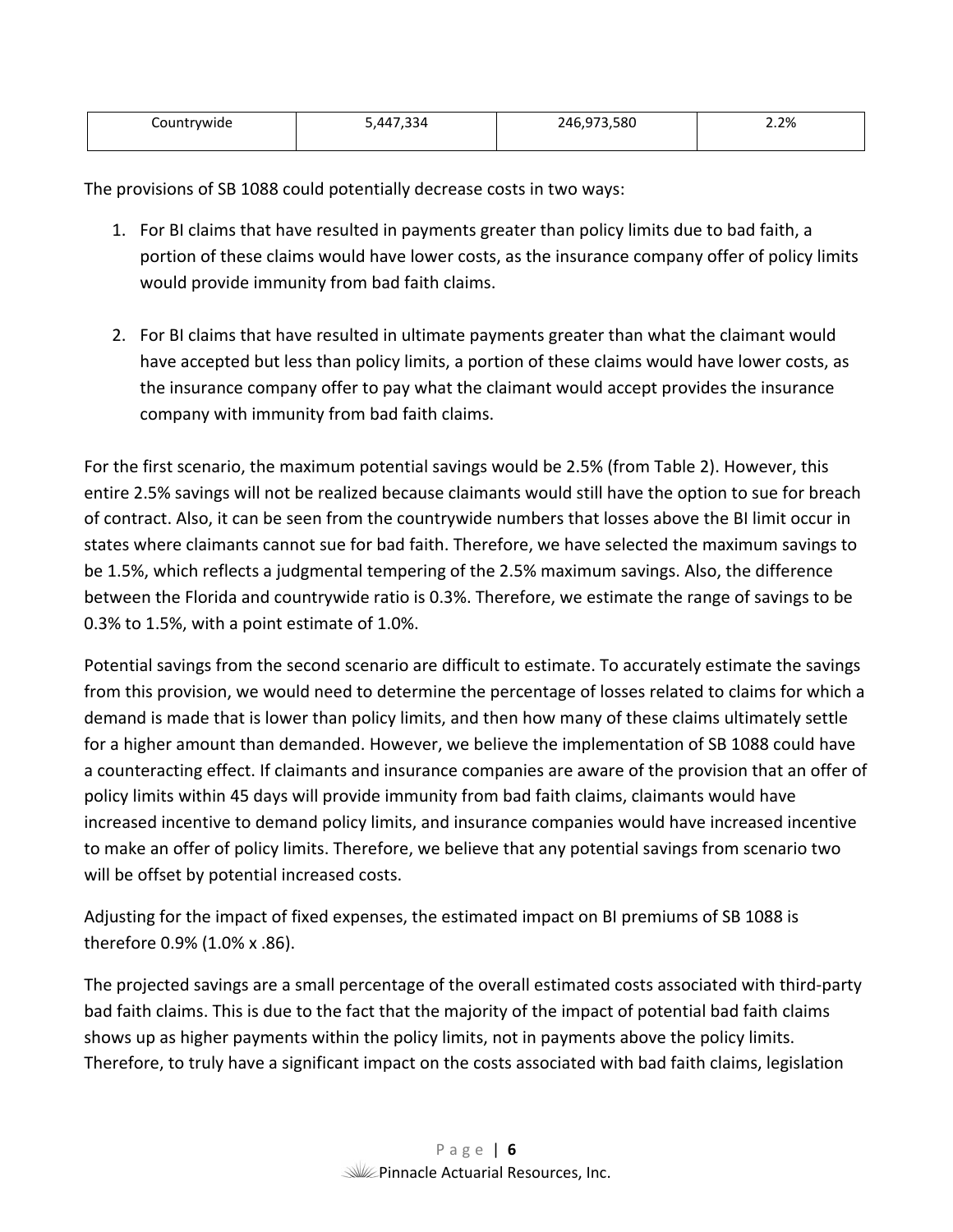would need to be enacted that impacts all bad faith claims, not just those with payments higher than policy limits.

# **Impact of SB 1088 on PIP Reform Scenarios**

Pinnacle was requested to estimate the impact of the implementation of SB 1088 on each of the PIP reform scenarios.

# **House Bill 119**

Applying the estimated 0.9% SB 1088 savings to the HB 119 estimated savings produces the estimated premium impact below.

|                                                      | Statewide Average Premium Impact |                     |                    |
|------------------------------------------------------|----------------------------------|---------------------|--------------------|
|                                                      |                                  |                     |                    |
|                                                      |                                  |                     | HB 119 and SB 1088 |
| <b>Auto Insurance</b>                                | Current                          | Revised             | Percentage         |
| Coverage                                             | <b>Average Rate</b>              | <b>Average Rate</b> | <b>Savings</b>     |
|                                                      |                                  |                     |                    |
| <b>Bodily Injury</b>                                 | 319.01                           | 326.26              |                    |
| <b>Personal Injury Protection</b>                    | 258.07                           | 219.10              |                    |
| <b>Uninsured Motorist</b>                            | 108.14                           | 111.60              |                    |
| <b>Property Damage</b>                               | 180.06                           | 180.06              |                    |
| <b>Liability Subtotal</b>                            | 865.28                           | 837.02              | 3.3%               |
| Comprehensive                                        | 102.03                           | 102.03              |                    |
| <b>Collision</b>                                     | 267.50                           | 267.50              |                    |
| <b>Total Major Coverages</b>                         | 1,234.81                         | 1,206.55            | 2.3%               |
|                                                      |                                  |                     |                    |
| * Current Average Rate Excludes the Impact of HB 119 |                                  |                     |                    |

#### **Table 3: Impact of SB 1088 on HB 119 Savings**

The impact on liability premiums is ‐3.3%, and the all coverage impact is ‐2.3%.

Appendix A‐1 shows the combined impact by county of the HB 119 reforms and the proposed SB 1088 reform.

# **PIP Repeal**

Shown below is the estimated combined impact of the PIP repeal and the implementation of SB 1088.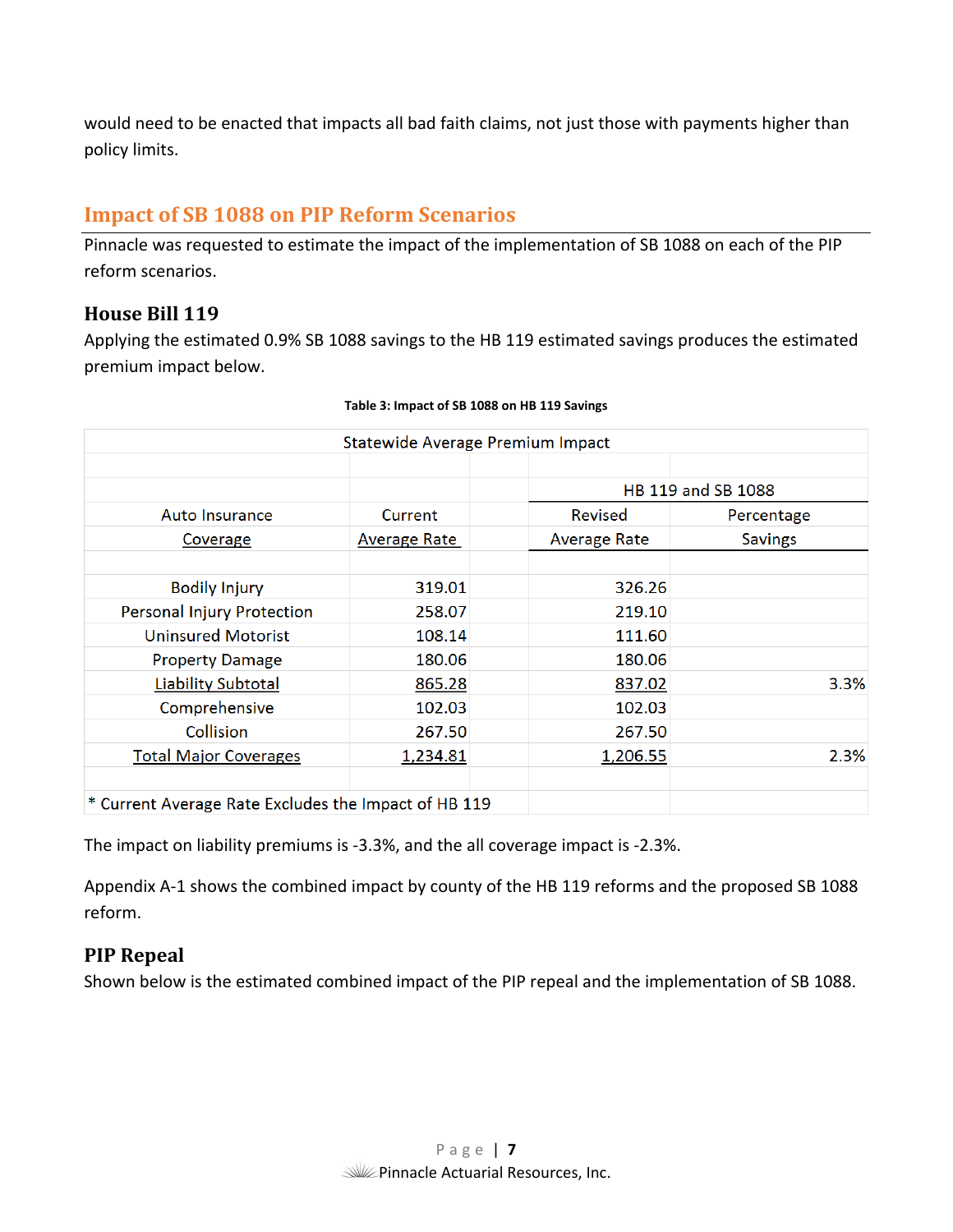#### **Table 4: Impact of PIP Repeal and SB 1088**

|                               | Statewide Average Premium Change |                     |                                  |
|-------------------------------|----------------------------------|---------------------|----------------------------------|
|                               |                                  |                     |                                  |
|                               |                                  |                     | <b>Repeal of No Fault</b>        |
| Auto Insurance                | Current                          | Revised             | Percentage                       |
| Coverage                      | Average Rate                     | <b>Average Rate</b> | <b>Savings</b>                   |
|                               |                                  |                     |                                  |
| <b>Bodily Injury</b>          | 329.22                           | 452.52              |                                  |
| Personal Injury Protection*   | 219.10                           |                     |                                  |
| <b>Uninsured Motorist</b>     | 111.60                           | 122.43              |                                  |
| <b>Property Damage</b>        | 180.06                           | 180.06              |                                  |
| Liability Subtotal            | 839.98                           | 755.01              | 10.1%                            |
| Comprehensive                 | 102.03                           | 102.03              |                                  |
| Collision                     | 267.50                           | 267.50              |                                  |
| <b>Total Major Coverages</b>  | 1,209.51                         | 1,124.54            | 7.0%                             |
|                               |                                  |                     |                                  |
|                               |                                  |                     |                                  |
|                               |                                  |                     | Repeal of No Fault + \$2,500 Med |
| Auto Insurance                | Current                          | Revised             | Percentage                       |
| Coverage                      | Average Rate                     | <b>Average Rate</b> | <b>Savings</b>                   |
|                               |                                  |                     |                                  |
| <b>Bodily Injury</b>          | 329.22                           | 452.52              |                                  |
| PIP*/Optional \$2,500 Med Pay | 219.10                           | 39.44               |                                  |
| <b>Uninsured Motorist</b>     | 111.60                           | 122.43              |                                  |
| <b>Property Damage</b>        | 180.06                           | 180.06              |                                  |
| <b>Liability Subtotal</b>     | 839.98                           | 794.45              | 5.4%                             |
| Comprehensive                 | 102.03                           | 102.03              |                                  |
| Collision                     | 267.50                           | 267.50              |                                  |
| <b>Total Major Coverages</b>  | 1,209.51                         | 1,163.98            | 3.8%                             |
|                               |                                  |                     |                                  |
|                               |                                  |                     |                                  |
|                               |                                  |                     | Repeal of No Fault + \$5,000 Med |
| <b>Auto Insurance</b>         | Current                          | Revised             | Percentage                       |
| Coverage                      | Average Rate                     | <b>Average Rate</b> | <b>Savings</b>                   |
|                               |                                  |                     |                                  |
| <b>Bodily Injury</b>          | 329.22                           | 452.52              |                                  |
| PIP*/Optional \$5,000 Med Pay | 219.10                           | 72.30               |                                  |
| <b>Uninsured Motorist</b>     | 111.60                           | 122.43              |                                  |
| <b>Property Damage</b>        | 180.06                           | 180.06              |                                  |
| <b>Liability Subtotal</b>     | 839.98                           | 827.31              | 1.5%                             |
| Comprehensive                 | 102.03                           | 102.03              |                                  |
| Collision                     | 267.50                           | 267.50              |                                  |
| <b>Total Major Coverages</b>  | 1,209.51                         | 1,196.84            | 1.0%                             |

The liability premium impact for the \$10,000/\$20,000 FR scenario is ‐10.1% without the optional MP coverage, and ‐7.0% for all coverages combined.

Appendix A‐2 shows the combined impact by county of the PIP Repeal \$10,000/\$20,000 FR scenario and the proposed SB 1088 reform.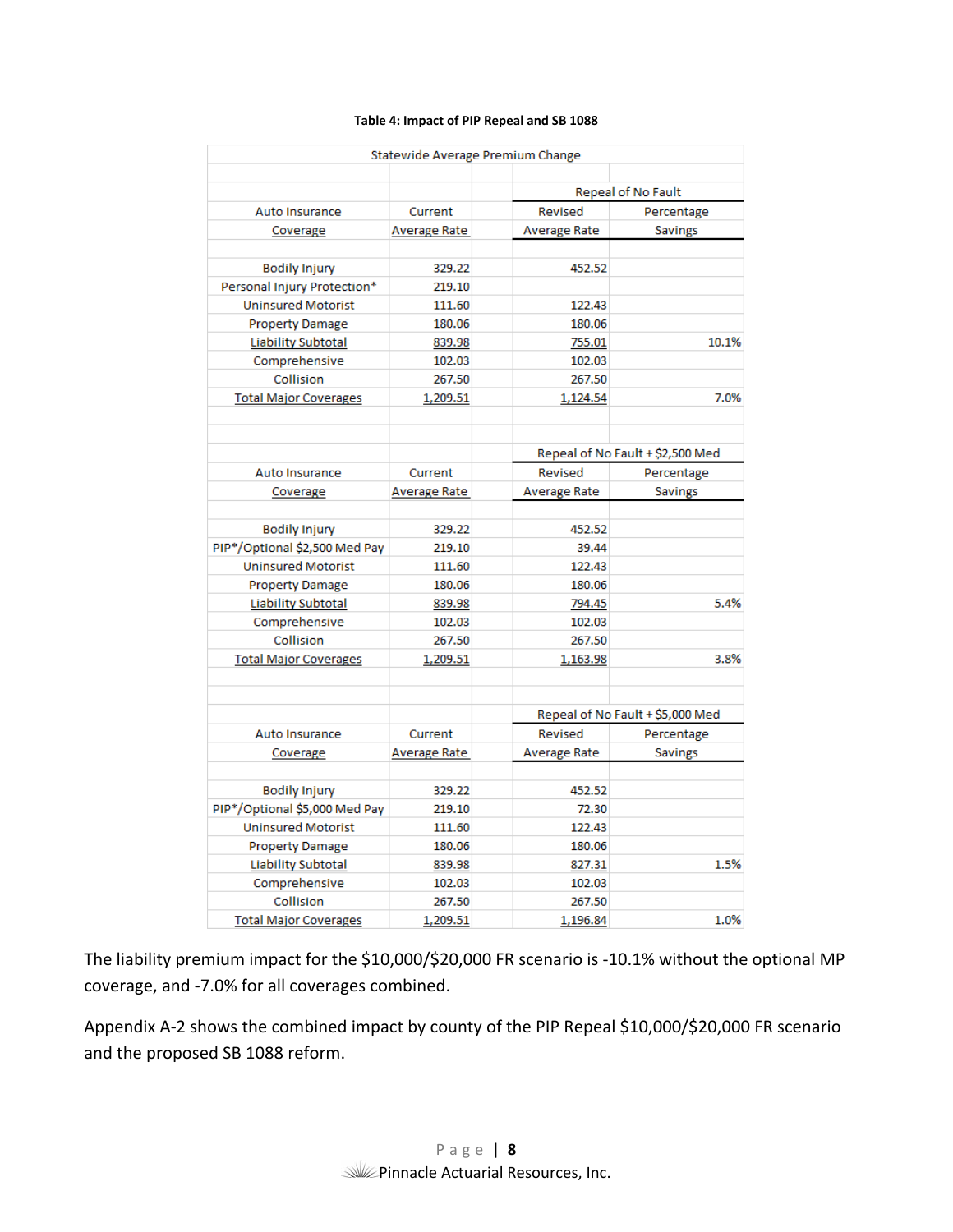# **Compulsory Repeal**

Shown below is the estimated combined impact of the repeal of compulsory insurance and the implementation of SB 1088.

|                               | Statewide Average Premium Change |                                  |                |
|-------------------------------|----------------------------------|----------------------------------|----------------|
|                               |                                  | Repeal of No Fault               |                |
| <b>Auto Insurance</b>         | Current                          | Revised                          | Percentage     |
| Coverage                      | Average Rate                     | Average Rate                     | <b>Savings</b> |
|                               |                                  |                                  |                |
| <b>Bodily Injury</b>          | 329.22                           | 452.52                           |                |
| Personal Injury Protection*   | 219.10                           |                                  |                |
| <b>Uninsured Motorist</b>     | 111.60                           | 123.16                           |                |
| <b>Property Damage</b>        | 180.06                           | 180.06                           |                |
| <b>Liability Subtotal</b>     | 839.98                           | 755.74                           | 10.0%          |
| Comprehensive                 | 102.03                           | 102.03                           |                |
| Collision                     | 267.50                           | 271.78                           |                |
| <b>Total Major Coverages</b>  | 1,209.51                         | 1,129.55                         | 6.6%           |
|                               |                                  | Repeal of No Fault + \$2,500 Med |                |
| <b>Auto Insurance</b>         | Current                          | Revised                          | Percentage     |
| Coverage                      | Average Rate                     | Average Rate                     | <b>Savings</b> |
|                               |                                  |                                  |                |
| <b>Bodily Injury</b>          | 329.22                           | 452.52                           |                |
| PIP*/Optional \$2,500 Med Pay | 219.10                           | 39.44                            |                |
| <b>Uninsured Motorist</b>     | 111.60                           | 123.16                           |                |
| <b>Property Damage</b>        | 180.06                           | 180.06                           |                |
| Liability Subtotal            | 839.98                           | 795.18                           | 5.3%           |
| Comprehensive                 | 102.03                           | 102.03                           |                |
| Collision                     | 267.50                           | 271.78                           |                |
| <b>Total Major Coverages</b>  | 1,209.51                         | 1,168.99                         | 3.4%           |
|                               |                                  | Repeal of No Fault + \$5,000 Med |                |
| Auto Insurance                | Current                          | Revised                          | Percentage     |
| Coverage                      | Average Rate                     | <b>Average Rate</b>              | <b>Savings</b> |
|                               |                                  |                                  |                |
| <b>Bodily Injury</b>          | 329.22                           | 452.52                           |                |
| PIP*/Optional \$5,000 Med Pay | 219.10                           | 72.30                            |                |
| <b>Uninsured Motorist</b>     | 111.60                           | 123.16                           |                |
| <b>Property Damage</b>        | 180.06                           | 180.06                           |                |
| <b>Liability Subtotal</b>     | 839.98                           | 828.04                           | 1.4%           |
| Comprehensive                 | 102.03                           | 102.03                           |                |
| Collision                     | 267.50                           | 271.78                           |                |
| <b>Total Major Coverages</b>  | 1,209.51                         | 1,201.85                         | 0.6%           |

| Table 5: Impact of Compulsory Repeal and SB 1088 |  |  |  |  |
|--------------------------------------------------|--|--|--|--|
|                                                  |  |  |  |  |

For the compulsory repeal scenario which assumes a \$10,000/\$20,000 FR limit and that 25% of policies purchasing minimum coverage will now be uninsured, the estimated liability premium decrease is 10%, and the all coverage premium decrease is 6.6%.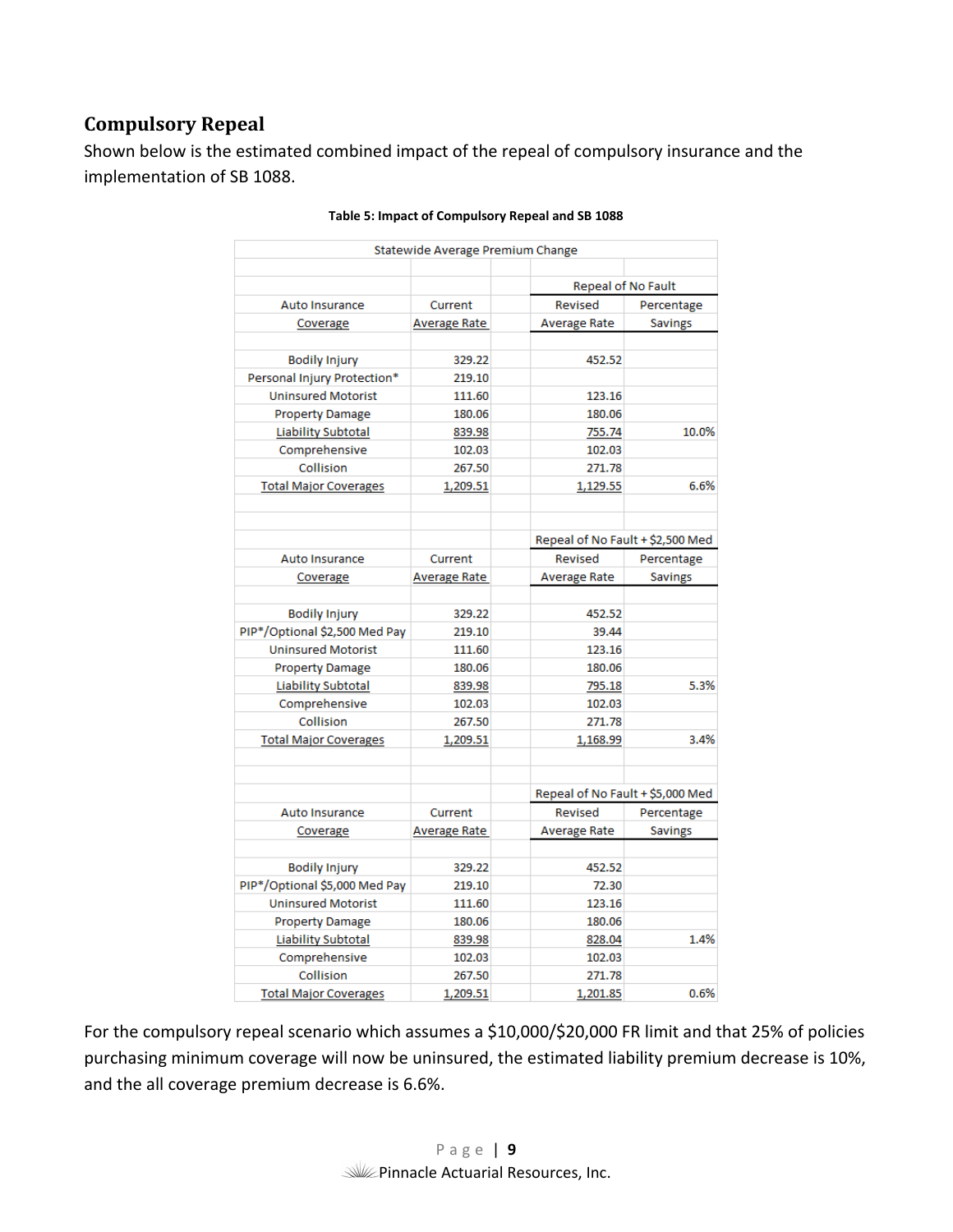Appendix A‐3 shows the combined impact by county of the compulsory repeal and the proposed SB 1088 reform.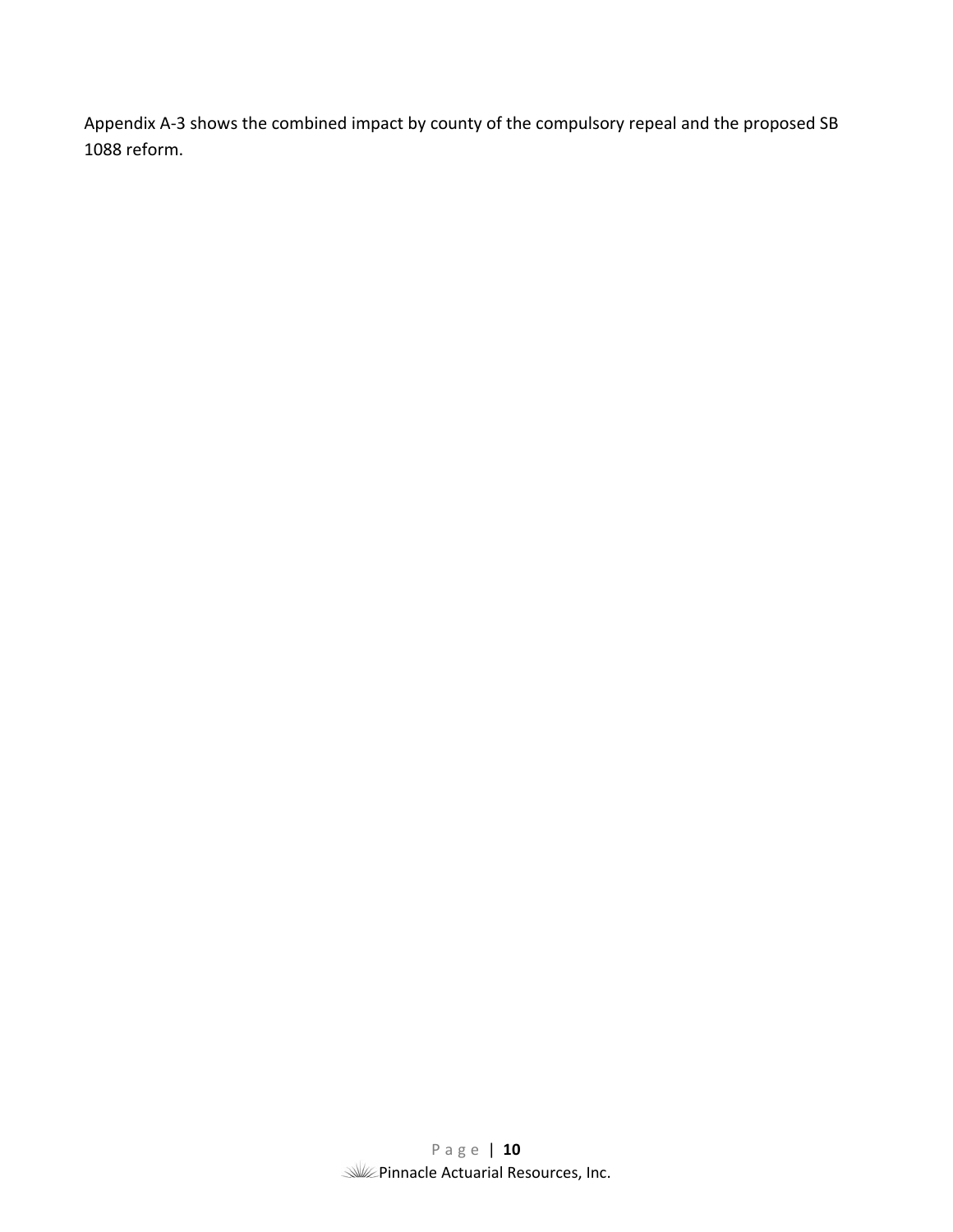# **Appendices**

- 1. Average Premium Impact By County of HB 119 and SB 1088
- 2. Average Premium Impact By County of PIP Repeal and SB 1088
- 3. Average Premium Impact By County of Compulsory Repeal and SB 1088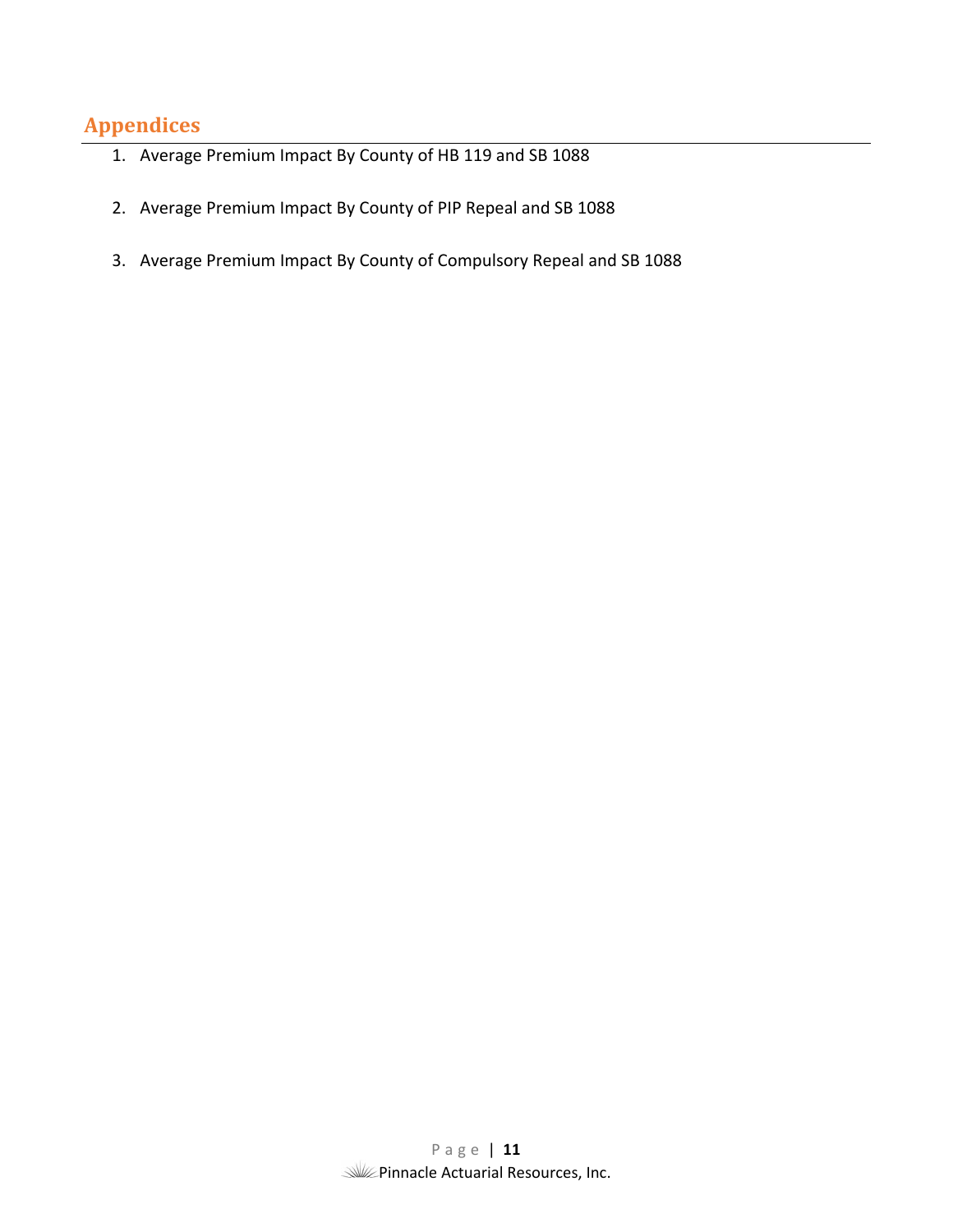# **Florida Office of Insurance Regulation**

Review of Personal Injury Protection Legislation

# Average Premium Impact of HB 199 and SB 1088 Statewide Average Premium Impact

|              |              | HB 119 and SB 1088 |
|--------------|--------------|--------------------|
| Current      | Revised      | Percentage         |
| Average Rate | Average Rate | Savings            |
|              |              |                    |
| 319.01       | 326.26       |                    |
| 258.07       | 219.10       |                    |
| 108.14       | 111.60       |                    |
| 180.06       | 180.06       |                    |
| 865.28       | 837.02       | 3.3%               |
| 102.03       | 102.03       |                    |
| 267.50       | 267.50       |                    |
| 1,234.81     | 1,206.55     | 2.3%               |
|              |              |                    |

\* Current Average Rate Excludes the Impact of HB 119

#### Alachua County Average Premium Change

|                              |              |              | HB 119 and SB 1088 |      |
|------------------------------|--------------|--------------|--------------------|------|
| Auto Insurance               | Current      | Revised      | Percentage         |      |
| Coverage                     | Average Rate | Average Rate | Savings            |      |
|                              |              |              |                    |      |
| <b>Bodily Injury</b>         | 241.62       | 247.11       |                    |      |
| Personal Injury Protection   | 149.13       | 126.61       |                    |      |
| Uninsured Motorist           | 88.71        | 91.55        |                    |      |
| <b>Property Damage</b>       | 156.37       | 156.37       |                    |      |
| Liability Subtotal           | 635.83       | 621.64       |                    | 2.2% |
| Comprehensive                | 87.06        | 87.06        |                    |      |
| Collision                    | 230.93       | 230.93       |                    |      |
| <b>Total Major Coverages</b> | 953.82       | 939.63       |                    | 1.5% |
|                              |              |              |                    |      |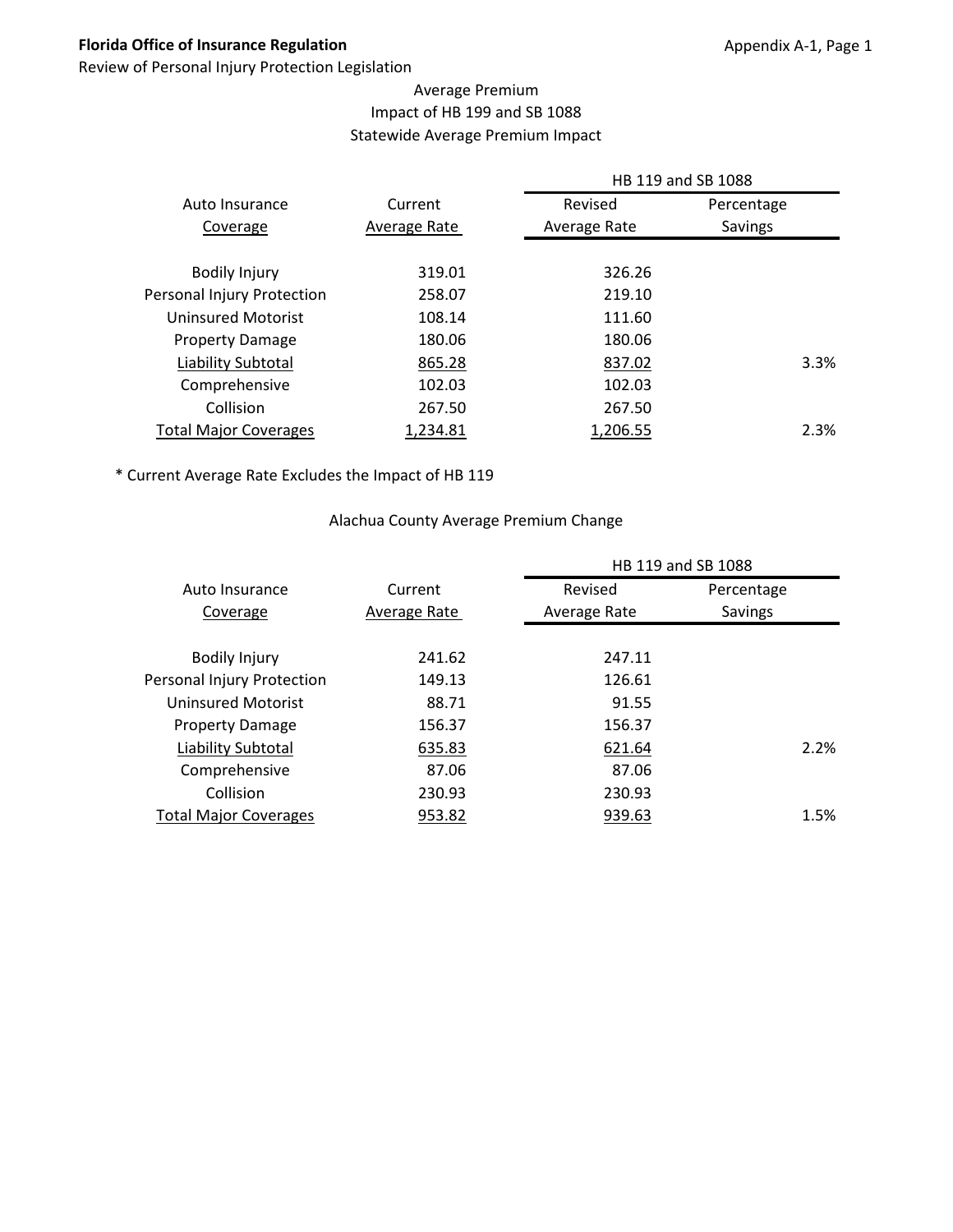# **Florida Office of Insurance Regulation**

Review of Personal Injury Protection Legislation

# Average Premium Impact of HB 199 and SB 1088 Baker County Average Premium Change

|                              |              |              | HB 119 and SB 1088 |      |
|------------------------------|--------------|--------------|--------------------|------|
| Auto Insurance               | Current      | Revised      | Percentage         |      |
| Coverage                     | Average Rate | Average Rate | <b>Savings</b>     |      |
|                              |              |              |                    |      |
| <b>Bodily Injury</b>         | 219.69       | 224.68       |                    |      |
| Personal Injury Protection   | 163.63       | 138.92       |                    |      |
| Uninsured Motorist           | 69.80        | 72.03        |                    |      |
| <b>Property Damage</b>       | 144.08       | 144.08       |                    |      |
| Liability Subtotal           | 597.19       | 579.71       |                    | 2.9% |
| Comprehensive                | 114.38       | 114.38       |                    |      |
| Collision                    | 246.27       | 246.27       |                    |      |
| <b>Total Major Coverages</b> | 957.84       | 940.36       |                    | 1.8% |
|                              |              |              |                    |      |

#### Bay County Average Premium Change

|                              |              |              | HB 119 and SB 1088 |      |
|------------------------------|--------------|--------------|--------------------|------|
| Auto Insurance               | Current      | Revised      | Percentage         |      |
| Coverage                     | Average Rate | Average Rate | Savings            |      |
|                              |              |              |                    |      |
| <b>Bodily Injury</b>         | 210.04       | 214.81       |                    |      |
| Personal Injury Protection   | 141.38       | 120.03       |                    |      |
| Uninsured Motorist           | 75.70        | 78.12        |                    |      |
| <b>Property Damage</b>       | 164.38       | 164.38       |                    |      |
| Liability Subtotal           | 591.49       | 577.34       |                    | 2.4% |
| Comprehensive                | 104.25       | 104.25       |                    |      |
| Collision                    | 234.62       | 234.62       |                    |      |
| <b>Total Major Coverages</b> | 930.36       | 916.21       |                    | 1.5% |
|                              |              |              |                    |      |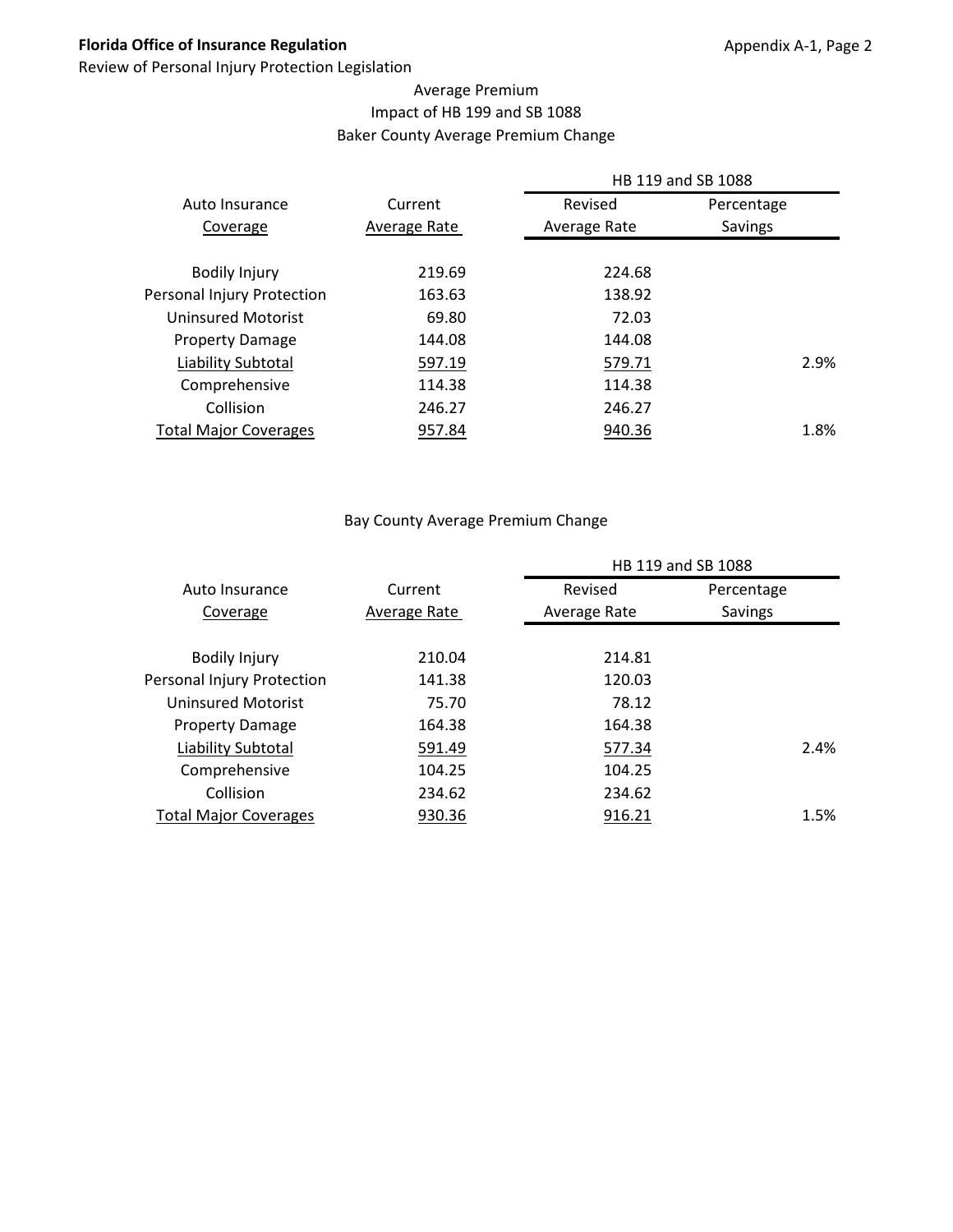# Average Premium Impact of HB 199 and SB 1088

#### Bradford County Average Premium Change

|                              |              | HB 119 and SB 1088 |            |
|------------------------------|--------------|--------------------|------------|
| Auto Insurance               | Current      | Revised            | Percentage |
| Coverage                     | Average Rate | Average Rate       | Savings    |
| <b>Bodily Injury</b>         | 208.10       | 212.83             |            |
| Personal Injury Protection   | 158.26       | 134.36             |            |
| Uninsured Motorist           | 76.03        | 78.46              |            |
| <b>Property Damage</b>       | 141.95       | 141.95             |            |
| Liability Subtotal           | 584.33       | 567.60             | 2.9%       |
| Comprehensive                | 104.72       | 104.72             |            |
| Collision                    | 224.95       | 224.95             |            |
| <b>Total Major Coverages</b> | 914.00       | 897.27             | 1.8%       |
|                              |              |                    |            |

# Brevard County Average Premium Change

|                              |              | HB 119 and SB 1088 |            |
|------------------------------|--------------|--------------------|------------|
| Auto Insurance               | Current      | Revised            | Percentage |
| Coverage                     | Average Rate | Average Rate       | Savings    |
| <b>Bodily Injury</b>         | 272.24       | 278.42             |            |
| Personal Injury Protection   | 165.37       | 140.40             |            |
| <b>Uninsured Motorist</b>    | 96.53        | 99.62              |            |
| <b>Property Damage</b>       | 148.20       | 148.20             |            |
| Liability Subtotal           | 682.34       | 666.64             | 2.3%       |
| Comprehensive                | 75.35        | 75.35              |            |
| Collision                    | 206.33       | 206.33             |            |
| <b>Total Major Coverages</b> | 964.02       | 948.32             | 1.6%       |
|                              |              |                    |            |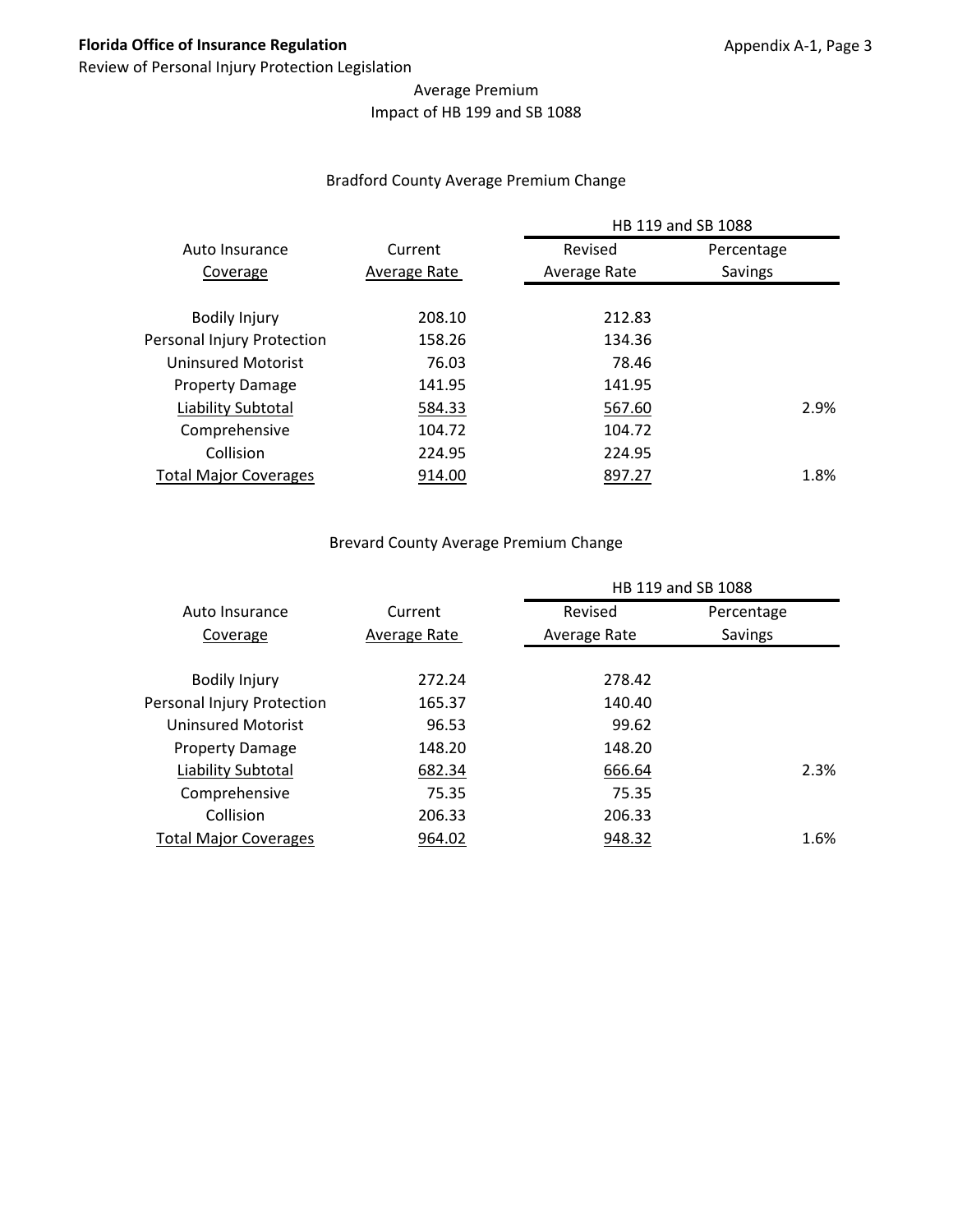# Average Premium Impact of HB 199 and SB 1088

#### Broward County Average Premium Change

|                              |              | HB 119 and SB 1088 |            |  |  |
|------------------------------|--------------|--------------------|------------|--|--|
| Auto Insurance               | Current      | Revised            | Percentage |  |  |
| Coverage                     | Average Rate | Average Rate       | Savings    |  |  |
|                              |              |                    |            |  |  |
| <b>Bodily Injury</b>         | 383.04       | 391.74             |            |  |  |
| Personal Injury Protection   | 351.38       | 298.32             |            |  |  |
| Uninsured Motorist           | 146.29       | 150.97             |            |  |  |
| <b>Property Damage</b>       | 211.48       | 211.48             |            |  |  |
| Liability Subtotal           | 1,092.19     | 1,052.51           | 3.6%       |  |  |
| Comprehensive                | 117.36       | 117.36             |            |  |  |
| Collision                    | 329.51       | 329.51             |            |  |  |
| <b>Total Major Coverages</b> | 1,539.06     | 1,499.38           | 2.6%       |  |  |
|                              |              |                    |            |  |  |

# Calhoun County Average Premium Change

|                              |              | HB 119 and SB 1088 |            |      |  |
|------------------------------|--------------|--------------------|------------|------|--|
| Auto Insurance               | Current      | Revised            | Percentage |      |  |
| Coverage                     | Average Rate | Average Rate       | Savings    |      |  |
|                              |              |                    |            |      |  |
| <b>Bodily Injury</b>         | 182.98       | 187.14             |            |      |  |
| Personal Injury Protection   | 133.39       | 113.25             |            |      |  |
| Uninsured Motorist           | 58.44        | 60.31              |            |      |  |
| <b>Property Damage</b>       | 119.06       | 119.06             |            |      |  |
| Liability Subtotal           | 493.88       | 479.76             |            | 2.9% |  |
| Comprehensive                | 125.48       | 125.48             |            |      |  |
| Collision                    | 231.10       | 231.10             |            |      |  |
| <b>Total Major Coverages</b> | 850.46       | 836.34             |            | 1.7% |  |
|                              |              |                    |            |      |  |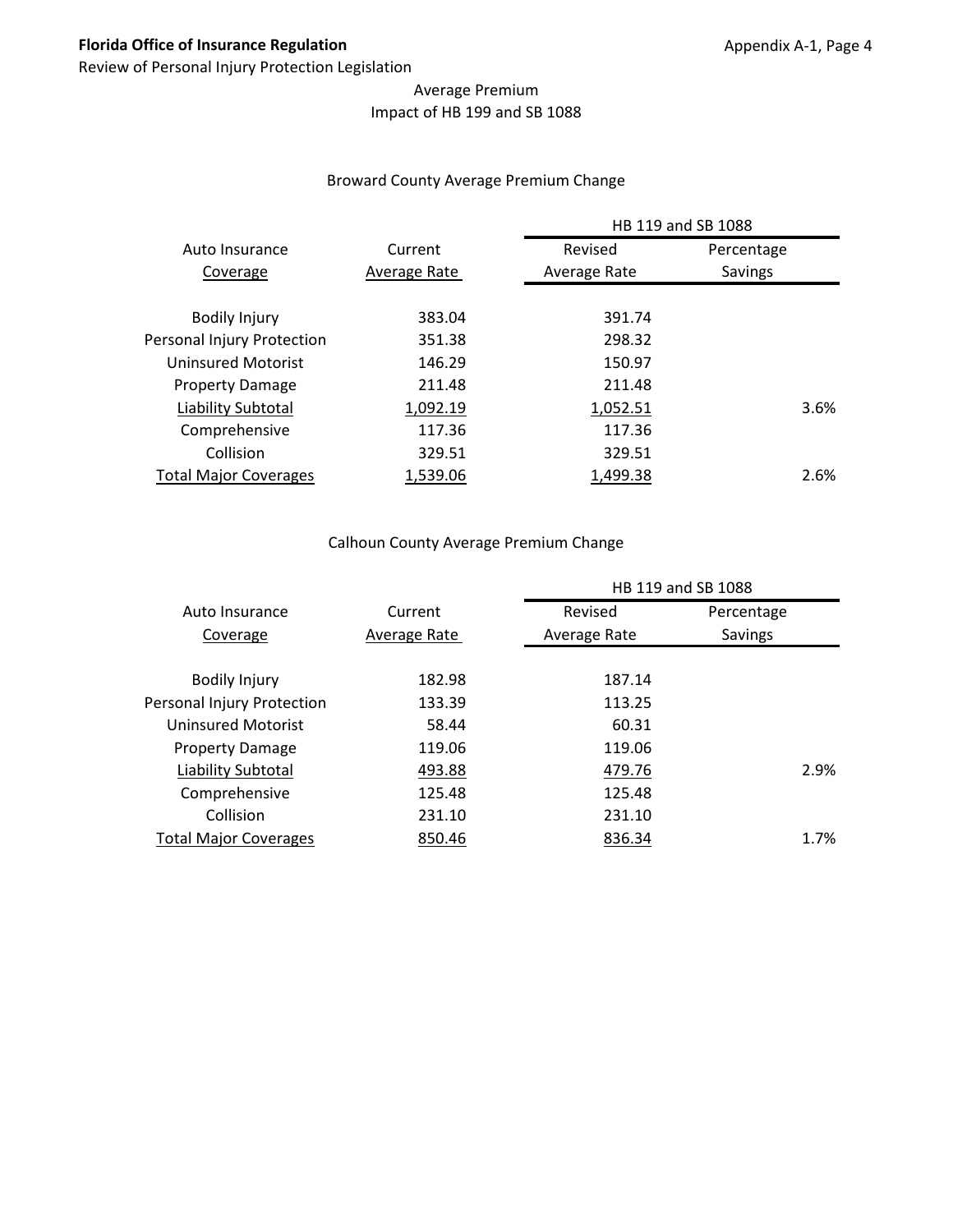# Average Premium Impact of HB 199 and SB 1088

# Charlotte County Average Premium Change

|                              |              | HB 119 and SB 1088 |            |  |  |
|------------------------------|--------------|--------------------|------------|--|--|
| Auto Insurance               | Current      | Revised            | Percentage |  |  |
| Coverage                     | Average Rate | Average Rate       | Savings    |  |  |
|                              | 265.90       | 271.94             |            |  |  |
| <b>Bodily Injury</b>         |              |                    |            |  |  |
| Personal Injury Protection   | 165.04       | 140.12             |            |  |  |
| Uninsured Motorist           | 96.97        | 100.07             |            |  |  |
| <b>Property Damage</b>       | 134.17       | 134.17             |            |  |  |
| Liability Subtotal           | 662.08       | 646.30             | 2.4%       |  |  |
| Comprehensive                | 72.19        | 72.19              |            |  |  |
| Collision                    | 195.61       | 195.61             |            |  |  |
| <b>Total Major Coverages</b> | 929.88       | 914.10             | 1.7%       |  |  |
|                              |              |                    |            |  |  |

# Citrus County Average Premium Change

|                              |              | HB 119 and SB 1088 |            |
|------------------------------|--------------|--------------------|------------|
| Auto Insurance               | Current      | Revised            | Percentage |
| Coverage                     | Average Rate | Average Rate       | Savings    |
| <b>Bodily Injury</b>         | 260.70       | 266.62             |            |
| Personal Injury Protection   | 148.88       | 126.40             |            |
| Uninsured Motorist           | 92.74        | 95.71              |            |
| <b>Property Damage</b>       | 128.61       | 128.61             |            |
| Liability Subtotal           | 630.93       | 617.34             | 2.2%       |
| Comprehensive                | 77.78        | 77.78              |            |
| Collision                    | 188.26       | 188.26             |            |
| <b>Total Major Coverages</b> | 896.97       | 883.38             | 1.5%       |
|                              |              |                    |            |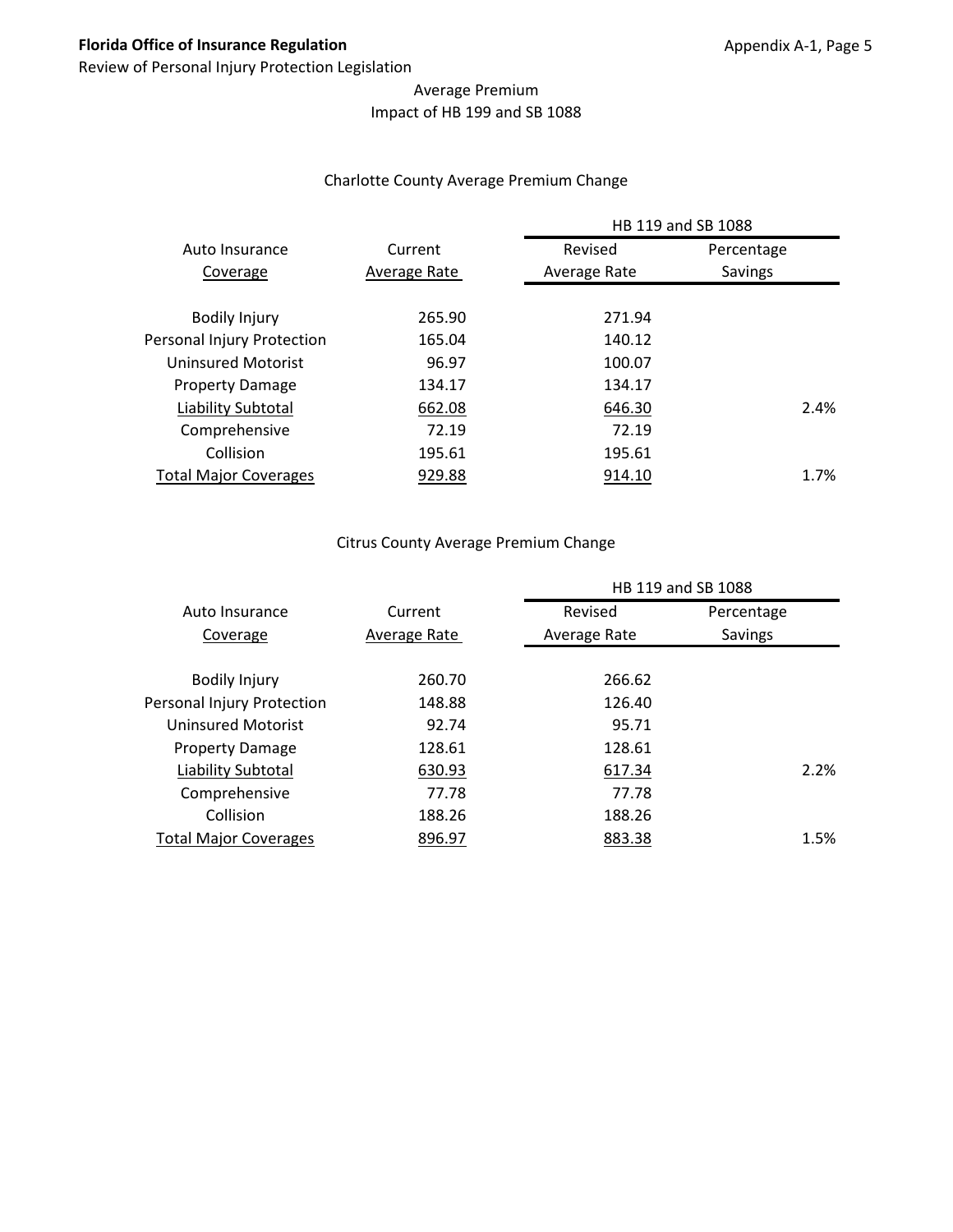# Average Premium Impact of HB 199 and SB 1088

#### Clay County Average Premium Change

|                              |              | HB 119 and SB 1088 |            |
|------------------------------|--------------|--------------------|------------|
| Auto Insurance               | Current      | Revised            | Percentage |
| Coverage                     | Average Rate | Average Rate       | Savings    |
|                              |              |                    |            |
| <b>Bodily Injury</b>         | 274.39       | 280.62             |            |
| Personal Injury Protection   | 177.13       | 150.38             |            |
| Uninsured Motorist           | 89.84        | 92.72              |            |
| <b>Property Damage</b>       | 167.93       | 167.93             |            |
| Liability Subtotal           | 709.29       | 691.65             | 2.5%       |
| Comprehensive                | 100.45       | 100.45             |            |
| Collision                    | 248.98       | 248.98             |            |
| <b>Total Major Coverages</b> | 1.058.72     | 1.041.08           | 1.7%       |

# Collier County Average Premium Change

|                              |              | HB 119 and SB 1088 |            |      |  |
|------------------------------|--------------|--------------------|------------|------|--|
| Auto Insurance               | Current      | Revised            | Percentage |      |  |
| Coverage                     | Average Rate | Average Rate       | Savings    |      |  |
|                              |              |                    |            |      |  |
| <b>Bodily Injury</b>         | 277.03       | 283.33             |            |      |  |
| Personal Injury Protection   | 192.59       | 163.51             |            |      |  |
| Uninsured Motorist           | 104.93       | 108.29             |            |      |  |
| <b>Property Damage</b>       | 145.06       | 145.06             |            |      |  |
| Liability Subtotal           | 719.62       | 700.19             |            | 2.7% |  |
| Comprehensive                | 76.61        | 76.61              |            |      |  |
| Collision                    | 233.11       | 233.11             |            |      |  |
| <b>Total Major Coverages</b> | 1,029.34     | 1,009.91           |            | 1.9% |  |
|                              |              |                    |            |      |  |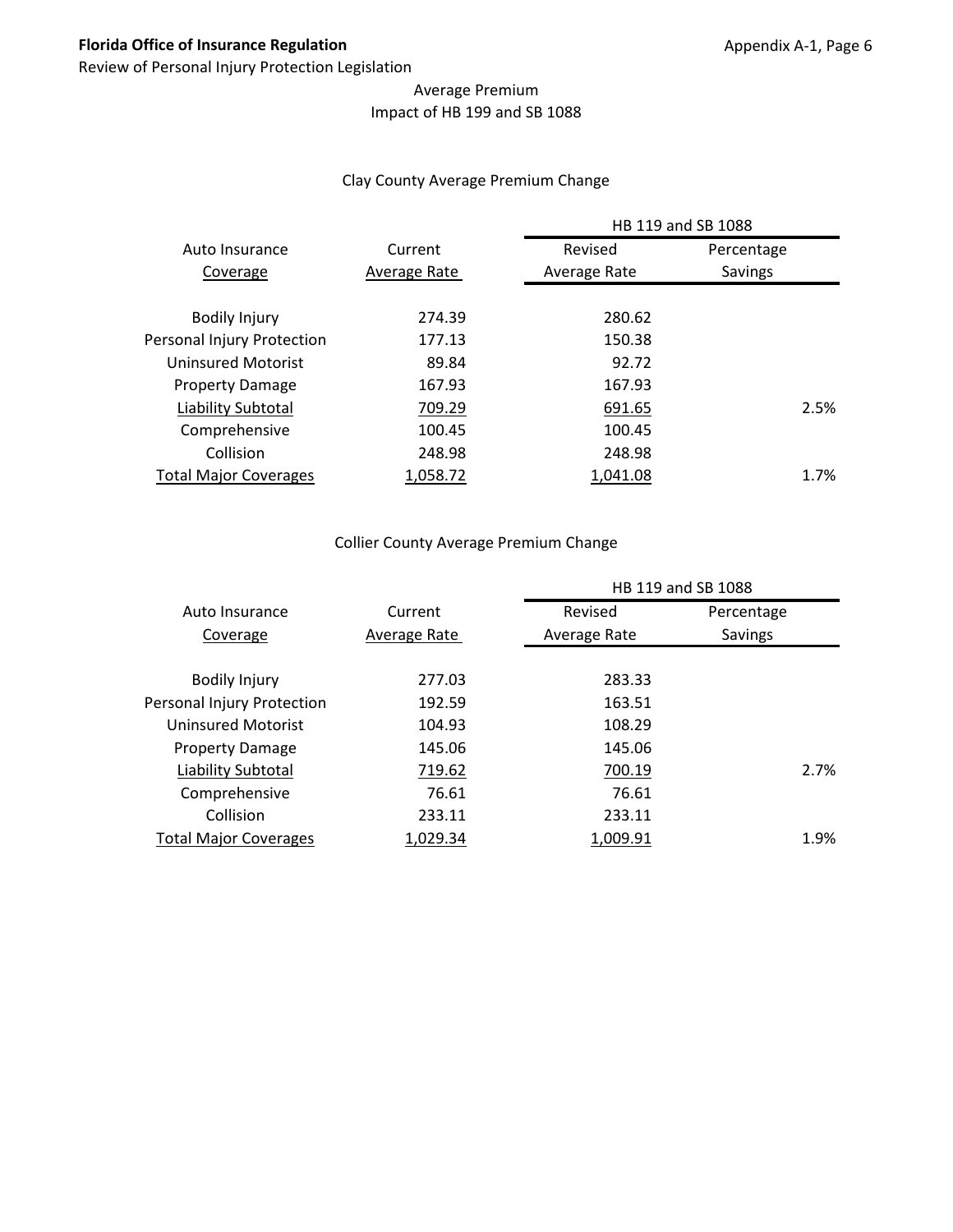# Average Premium Impact of HB 199 and SB 1088

#### Columbia County Average Premium Change

|                              |              | HB 119 and SB 1088 |            |  |  |
|------------------------------|--------------|--------------------|------------|--|--|
| Auto Insurance               | Current      | Revised            | Percentage |  |  |
| Coverage                     | Average Rate | Average Rate       | Savings    |  |  |
| <b>Bodily Injury</b>         | 219.62       | 224.61             |            |  |  |
| Personal Injury Protection   | 161.00       | 136.69             |            |  |  |
| Uninsured Motorist           | 81.52        | 84.13              |            |  |  |
| <b>Property Damage</b>       | 136.06       | 136.06             |            |  |  |
| Liability Subtotal           | 598.20       | 581.49             | 2.8%       |  |  |
| Comprehensive                | 110.39       | 110.39             |            |  |  |
| Collision                    | 240.04       | 240.04             |            |  |  |
| <b>Total Major Coverages</b> | 948.63       | 931.92             | 1.8%       |  |  |
|                              |              |                    |            |  |  |

#### DeSoto County Average Premium Change

|                              |              | HB 119 and SB 1088 |            |
|------------------------------|--------------|--------------------|------------|
| Auto Insurance               | Current      | Revised            | Percentage |
| Coverage                     | Average Rate | Average Rate       | Savings    |
| <b>Bodily Injury</b>         | 258.23       | 264.09             |            |
| Personal Injury Protection   | 214.24       | 181.89             |            |
| Uninsured Motorist           | 92.90        | 95.87              |            |
| <b>Property Damage</b>       | 153.19       | 153.19             |            |
| Liability Subtotal           | 718.55       | 695.04             | 3.3%       |
| Comprehensive                | 100.33       | 100.33             |            |
| Collision                    | 241.88       | 241.88             |            |
| <b>Total Major Coverages</b> | 1,060.76     | 1,037.25           | 2.2%       |
|                              |              |                    |            |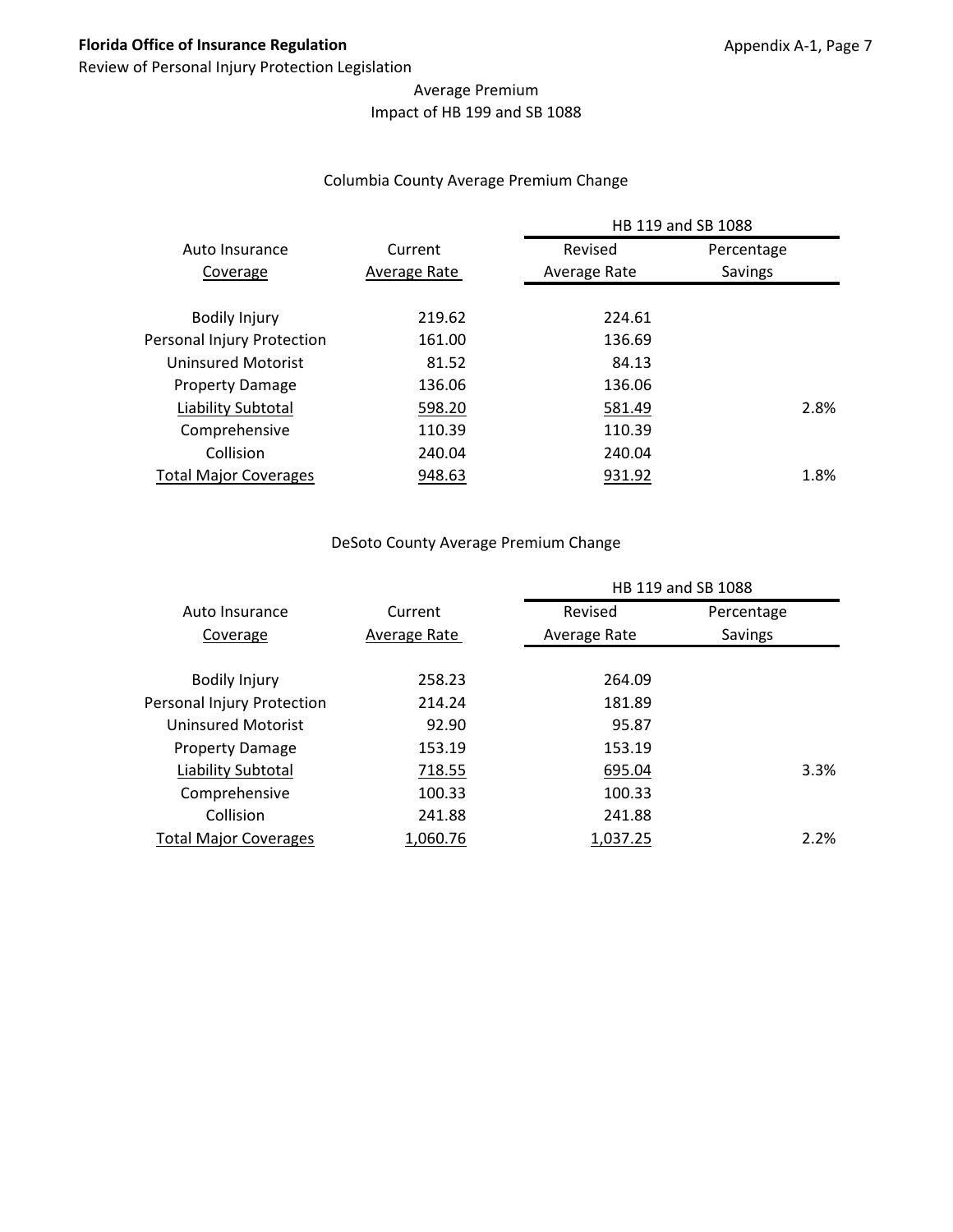# Average Premium Impact of HB 199 and SB 1088

#### Dixie County Average Premium Change

|                              |              | HB 119 and SB 1088 |            |
|------------------------------|--------------|--------------------|------------|
| Auto Insurance               | Current      | Revised            | Percentage |
| Coverage                     | Average Rate | Average Rate       | Savings    |
| <b>Bodily Injury</b>         | 187.40       | 191.66             |            |
| Personal Injury Protection   | 148.34       | 125.94             |            |
| Uninsured Motorist           | 74.20        | 76.57              |            |
| <b>Property Damage</b>       | 121.51       | 121.51             |            |
| Liability Subtotal           | 531.45       | 515.68             | 3.0%       |
| Comprehensive                | 106.93       | 106.93             |            |
| Collision                    | 222.35       | 222.35             |            |
| <b>Total Major Coverages</b> | 860.73       | 844.96             | 1.8%       |
|                              |              |                    |            |

#### Duval County Average Premium Change

|                              |              | HB 119 and SB 1088 |            |      |  |
|------------------------------|--------------|--------------------|------------|------|--|
| Auto Insurance               | Current      | Revised            | Percentage |      |  |
| Coverage                     | Average Rate | Average Rate       | Savings    |      |  |
|                              |              |                    |            |      |  |
| <b>Bodily Injury</b>         | 297.17       | 303.92             |            |      |  |
| Personal Injury Protection   | 206.43       | 175.26             |            |      |  |
| Uninsured Motorist           | 93.80        | 96.80              |            |      |  |
| <b>Property Damage</b>       | 188.81       | 188.81             |            |      |  |
| Liability Subtotal           | 786.21       | 764.79             |            | 2.7% |  |
| Comprehensive                | 107.09       | 107.09             |            |      |  |
| Collision                    | 273.99       | 273.99             |            |      |  |
| <b>Total Major Coverages</b> | 1,167.29     | 1,145.87           |            | 1.8% |  |
|                              |              |                    |            |      |  |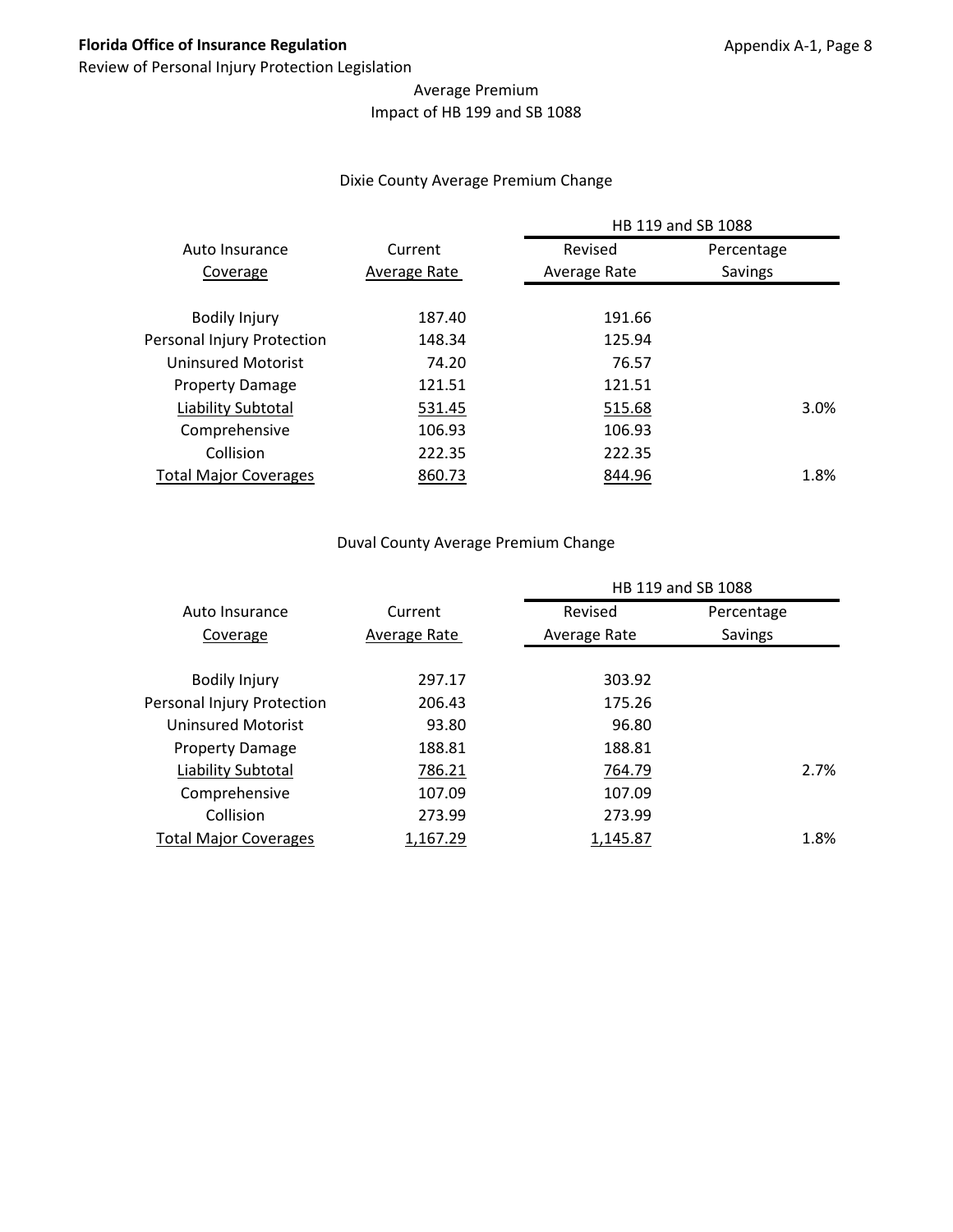# Average Premium Impact of HB 199 and SB 1088

#### Escambia County Average Premium Change

|              | HB 119 and SB 1088 |            |              |
|--------------|--------------------|------------|--------------|
| Current      | Revised            | Percentage |              |
| Average Rate | Average Rate       | Savings    |              |
|              |                    |            |              |
| 169.59       | 143.98             |            |              |
| 82.93        | 85.58              |            |              |
| 177.15       | 177.15             |            |              |
| 671.33       | 653.87             |            |              |
| 116.87       | 116.87             |            |              |
| 259.14       | 259.14             |            |              |
| 1,047.34     | 1,029.88           |            |              |
|              | 241.67             | 247.16     | 2.6%<br>1.7% |

# Flagler County Average Premium Change

|                              |              | HB 119 and SB 1088 |            |
|------------------------------|--------------|--------------------|------------|
| Auto Insurance               | Current      | Revised            | Percentage |
| Coverage                     | Average Rate | Average Rate       | Savings    |
| <b>Bodily Injury</b>         | 269.77       | 275.89             |            |
| Personal Injury Protection   | 163.51       | 138.82             |            |
| <b>Uninsured Motorist</b>    | 93.68        | 96.68              |            |
| <b>Property Damage</b>       | 136.45       | 136.45             |            |
| Liability Subtotal           | 663.41       | 647.84             | 2.3%       |
| Comprehensive                | 88.47        | 88.47              |            |
| Collision                    | 210.64       | 210.64             |            |
| <b>Total Major Coverages</b> | 962.52       | 946.95             | 1.6%       |
|                              |              |                    |            |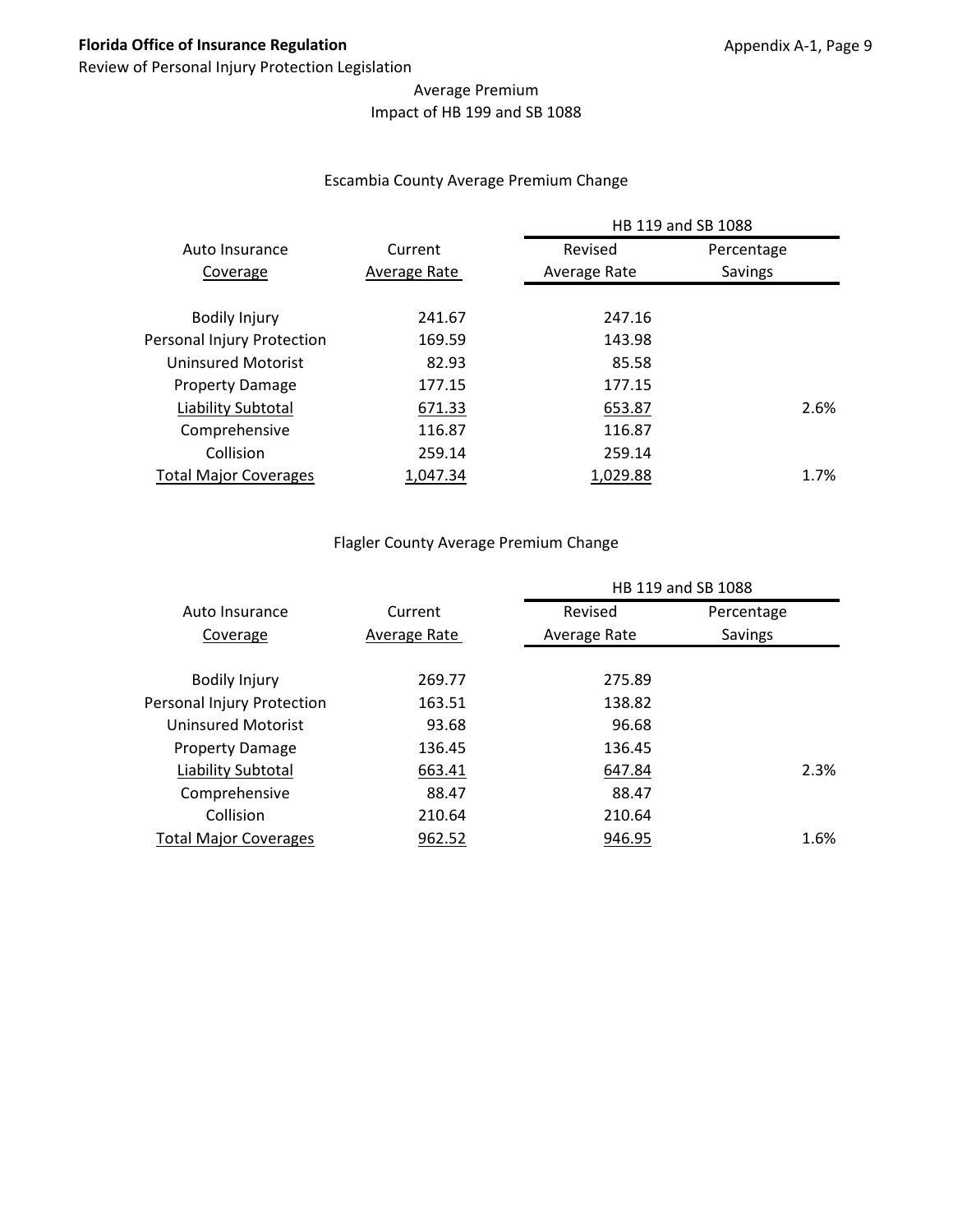# Average Premium Impact of HB 199 and SB 1088

#### Franklin County Average Premium Change

|                              |              | HB 119 and SB 1088 |            |
|------------------------------|--------------|--------------------|------------|
| Auto Insurance               | Current      | Revised            | Percentage |
| Coverage                     | Average Rate | Average Rate       | Savings    |
| <b>Bodily Injury</b>         | 188.43       | 192.71             |            |
| Personal Injury Protection   | 127.22       | 108.01             |            |
| Uninsured Motorist           | 77.15        | 79.62              |            |
| <b>Property Damage</b>       | 121.75       | 121.75             |            |
| Liability Subtotal           | 514.55       | 502.09             | 2.4%       |
| Comprehensive                | 125.94       | 125.94             |            |
| Collision                    | 224.26       | 224.26             |            |
| <b>Total Major Coverages</b> | 864.75       | 852.29             | 1.4%       |
|                              |              |                    |            |

# Gadsden County Average Premium Change

|                              |              | HB 119 and SB 1088 |            |
|------------------------------|--------------|--------------------|------------|
| Auto Insurance               | Current      | Revised            | Percentage |
| Coverage                     | Average Rate | Average Rate       | Savings    |
| <b>Bodily Injury</b>         | 193.81       | 198.21             |            |
| Personal Injury Protection   | 173.29       | 147.12             |            |
| Uninsured Motorist           | 68.65        | 70.85              |            |
| <b>Property Damage</b>       | 133.02       | 133.02             |            |
| Liability Subtotal           | 568.77       | 549.20             | 3.4%       |
| Comprehensive                | 126.53       | 126.53             |            |
| Collision                    | 247.34       | 247.34             |            |
| <b>Total Major Coverages</b> | 942.64       | 923.07             | 2.1%       |
|                              |              |                    |            |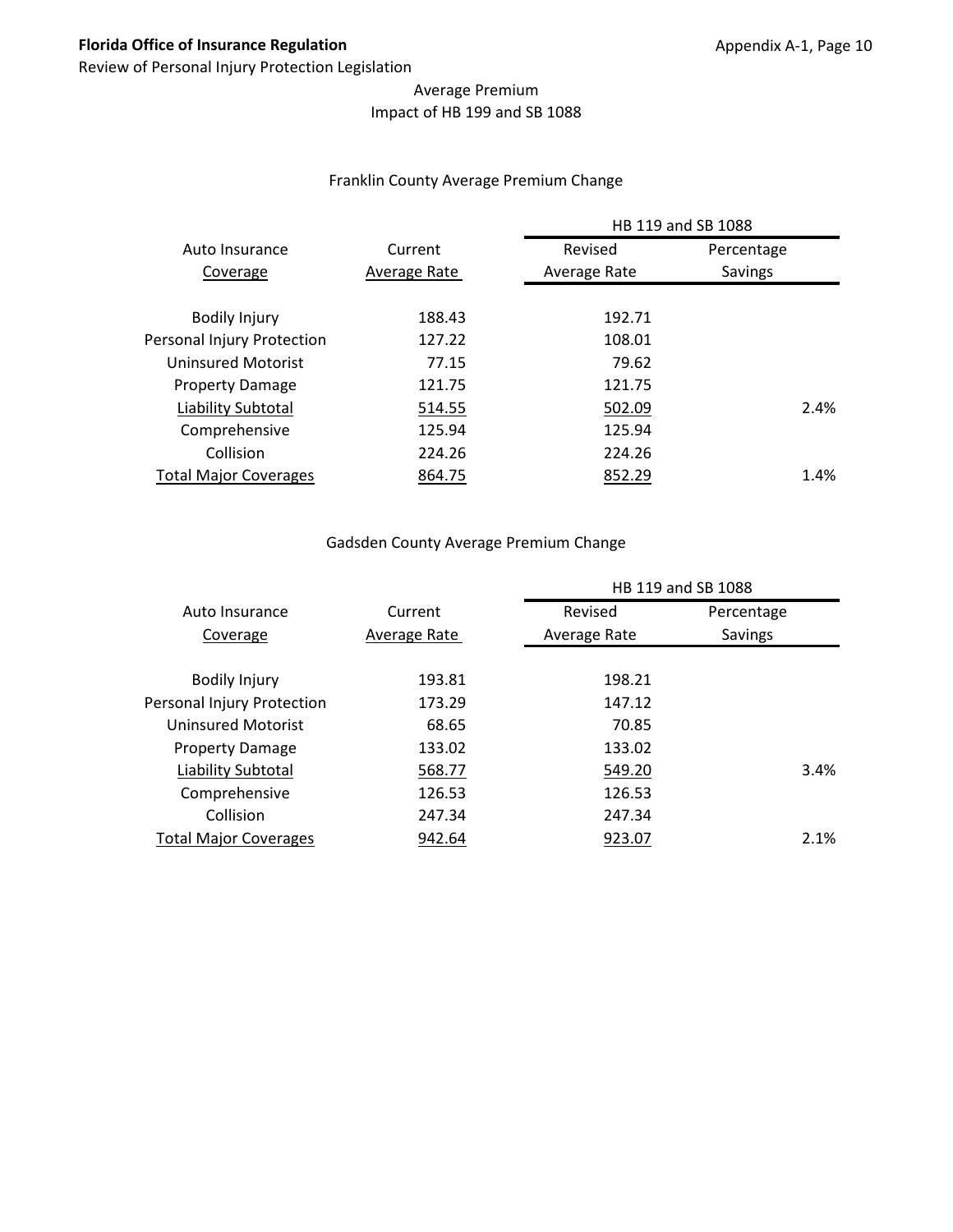# Average Premium Impact of HB 199 and SB 1088

#### Gilchrist County Average Premium Change

|              | HB 119 and SB 1088 |         |                                                                                           |
|--------------|--------------------|---------|-------------------------------------------------------------------------------------------|
| Current      | Revised            |         |                                                                                           |
| Average Rate | Average Rate       | Savings |                                                                                           |
|              |                    |         |                                                                                           |
|              |                    |         |                                                                                           |
| 144.91       |                    |         |                                                                                           |
| 73.35        |                    |         |                                                                                           |
| 125.32       |                    |         |                                                                                           |
| 546.66       |                    |         | 2.7%                                                                                      |
| 102.74       |                    |         |                                                                                           |
| 205.10       |                    |         |                                                                                           |
| 854.50       |                    |         | 1.7%                                                                                      |
|              | 203.07             |         | Percentage<br>207.68<br>123.03<br>75.70<br>125.32<br>531.73<br>102.74<br>205.10<br>839.57 |

# Glades County Average Premium Change

|                              | HB 119 and SB 1088 |              |            |
|------------------------------|--------------------|--------------|------------|
| Auto Insurance               | Current            | Revised      | Percentage |
| Coverage                     | Average Rate       | Average Rate | Savings    |
| <b>Bodily Injury</b>         | 276.98             | 283.27       |            |
| Personal Injury Protection   | 215.57             | 183.02       |            |
| Uninsured Motorist           | 94.22              | 97.24        |            |
| <b>Property Damage</b>       | 149.78             | 149.78       |            |
| Liability Subtotal           | 736.55             | 713.31       | 3.2%       |
| Comprehensive                | 105.40             | 105.40       |            |
| Collision                    | 243.24             | 243.24       |            |
| <b>Total Major Coverages</b> | 1,085.19           | 1,061.95     | 2.1%       |
|                              |                    |              |            |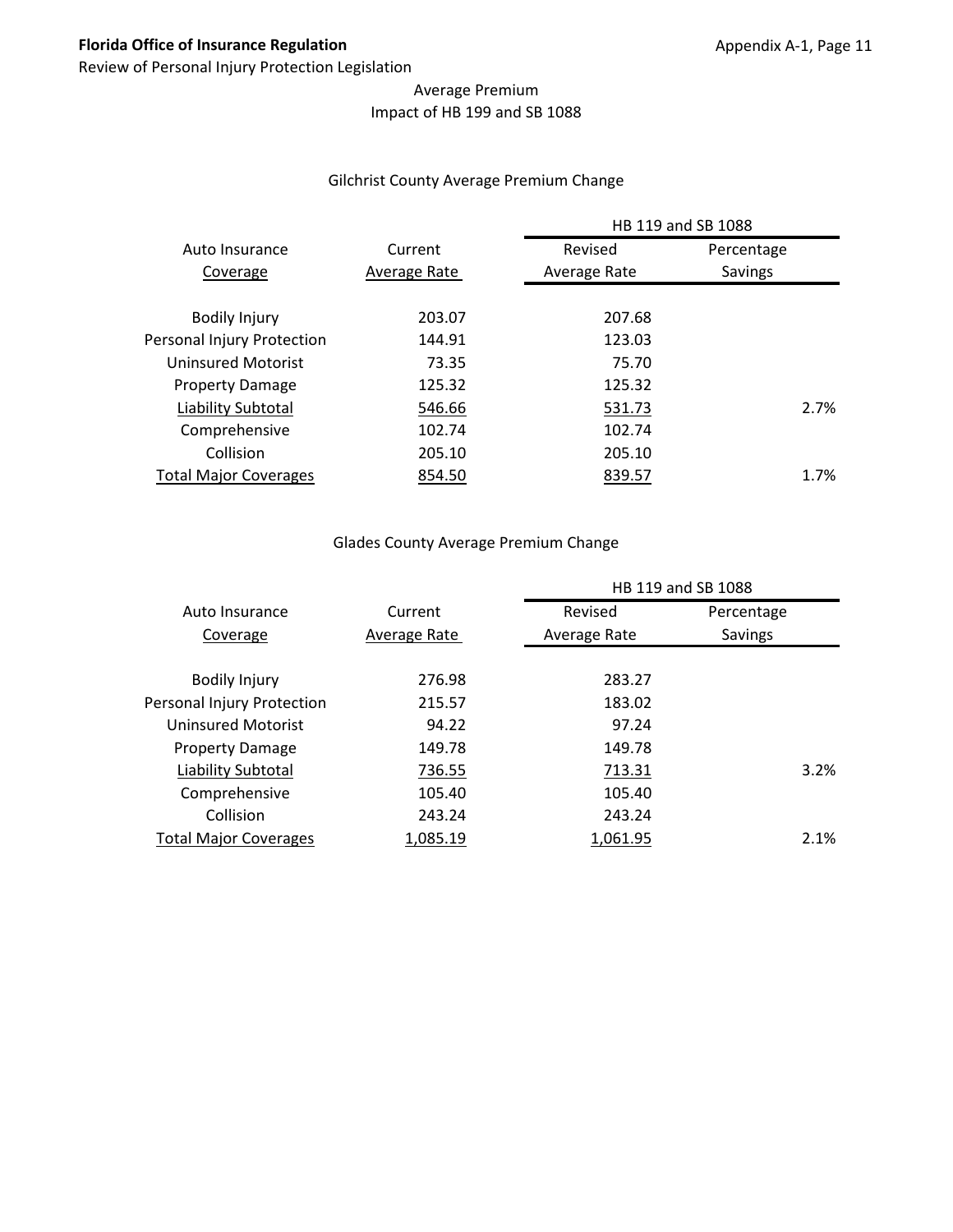# Average Premium Impact of HB 199 and SB 1088

#### Gulf County Average Premium Change

| Percentage |
|------------|
|            |
|            |
|            |
|            |
|            |
|            |
|            |
| 2.4%       |
|            |
|            |
| 1.4%       |
| Savings    |

#### Hamilton County Average Premium Change

|                              | HB 119 and SB 1088 |              |            |      |
|------------------------------|--------------------|--------------|------------|------|
| Auto Insurance               | Current            | Revised      | Percentage |      |
| Coverage                     | Average Rate       | Average Rate | Savings    |      |
|                              |                    |              |            |      |
| <b>Bodily Injury</b>         | 193.08             | 197.47       |            |      |
| Personal Injury Protection   | 149.01             | 126.51       |            |      |
| Uninsured Motorist           | 60.36              | 62.29        |            |      |
| <b>Property Damage</b>       | 118.58             | 118.58       |            |      |
| Liability Subtotal           | 521.03             | 504.85       |            | 3.1% |
| Comprehensive                | 126.23             | 126.23       |            |      |
| Collision                    | 226.94             | 226.94       |            |      |
| <b>Total Major Coverages</b> | 874.20             | 858.02       |            | 1.9% |
|                              |                    |              |            |      |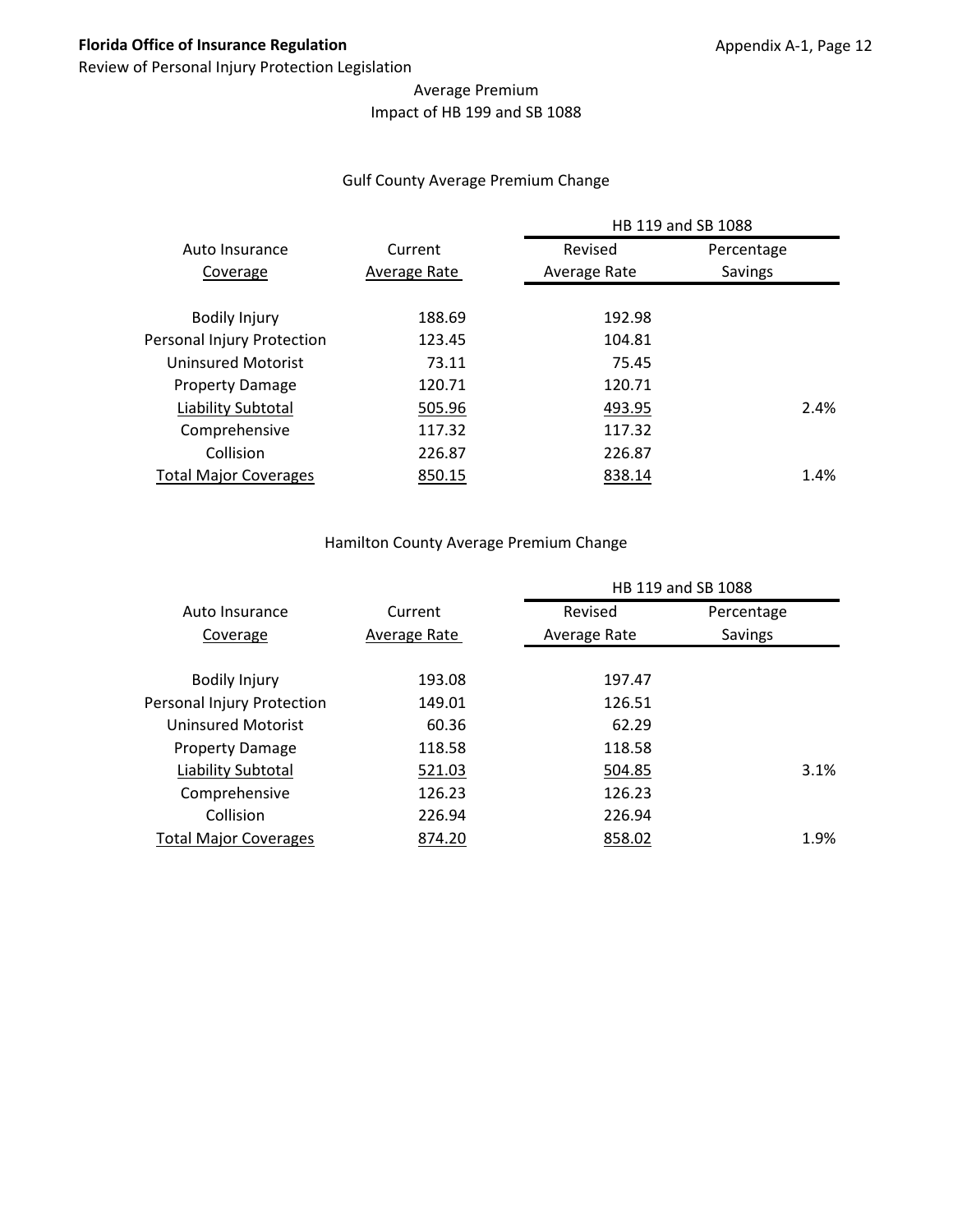# Average Premium Impact of HB 199 and SB 1088

#### Hardee County Average Premium Change

|                              |              | HB 119 and SB 1088 |            |
|------------------------------|--------------|--------------------|------------|
| Auto Insurance               | Current      | Revised            | Percentage |
| Coverage                     | Average Rate | Average Rate       | Savings    |
|                              |              |                    |            |
| <b>Bodily Injury</b>         | 261.30       | 267.23             |            |
| Personal Injury Protection   | 225.77       | 191.68             |            |
| Uninsured Motorist           | 85.78        | 88.53              |            |
| <b>Property Damage</b>       | 159.38       | 159.38             |            |
| Liability Subtotal           | 732.23       | 706.82             | 3.5%       |
| Comprehensive                | 108.72       | 108.72             |            |
| Collision                    | 243.71       | 243.71             |            |
| <b>Total Major Coverages</b> | 1,084.66     | 1,059.25           | 2.3%       |

#### Hendry County Average Premium Change

|                              |              | HB 119 and SB 1088 |            |      |
|------------------------------|--------------|--------------------|------------|------|
| Auto Insurance               | Current      | Revised            | Percentage |      |
| Coverage                     | Average Rate | Average Rate       | Savings    |      |
|                              |              |                    |            |      |
| <b>Bodily Injury</b>         | 275.09       | 281.33             |            |      |
| Personal Injury Protection   | 263.40       | 223.63             |            |      |
| <b>Uninsured Motorist</b>    | 98.54        | 101.69             |            |      |
| <b>Property Damage</b>       | 160.08       | 160.08             |            |      |
| Liability Subtotal           | 797.11       | 766.73             |            | 3.8% |
| Comprehensive                | 116.37       | 116.37             |            |      |
| Collision                    | 274.56       | 274.56             |            |      |
| <b>Total Major Coverages</b> | 1,188.04     | 1,157.66           |            | 2.6% |
|                              |              |                    |            |      |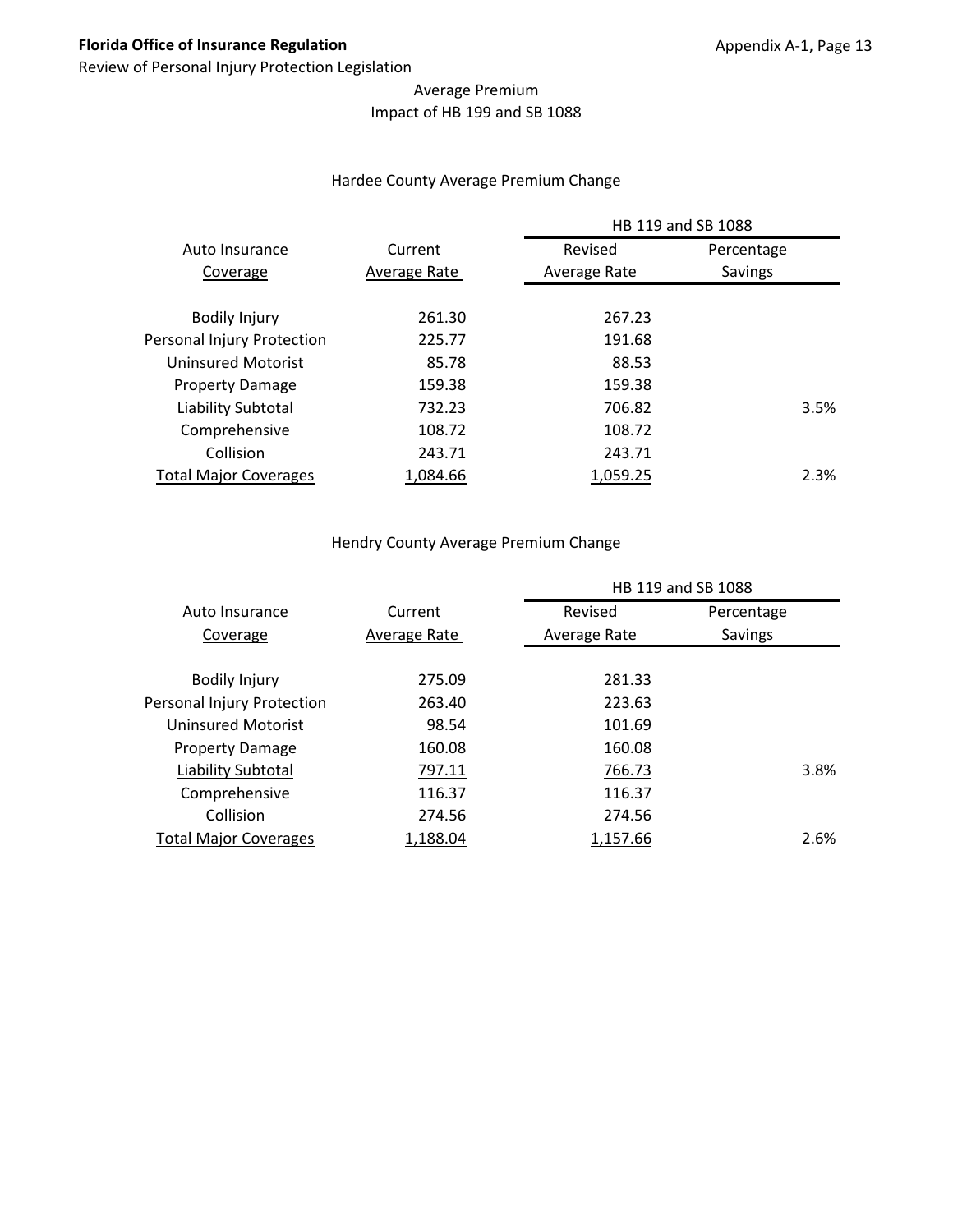# Average Premium Impact of HB 199 and SB 1088

#### Hernando County Average Premium Change

|                              |              | HB 119 and SB 1088 |            |
|------------------------------|--------------|--------------------|------------|
| Auto Insurance               | Current      | Revised            | Percentage |
| Coverage                     | Average Rate | Average Rate       | Savings    |
|                              |              |                    |            |
| <b>Bodily Injury</b>         | 342.22       | 349.99             |            |
| Personal Injury Protection   | 223.17       | 189.47             |            |
| Uninsured Motorist           | 110.86       | 114.41             |            |
| <b>Property Damage</b>       | 166.34       | 166.34             |            |
| Liability Subtotal           | 842.59       | 820.21             | 2.7%       |
| Comprehensive                | 93.96        | 93.96              |            |
| Collision                    | 220.98       | 220.98             |            |
| <b>Total Major Coverages</b> | 1,157.53     | 1,135.15           | 1.9%       |
|                              |              |                    |            |

# Highlands County Average Premium Change

|                              |              | HB 119 and SB 1088 |            |
|------------------------------|--------------|--------------------|------------|
| Auto Insurance               | Current      | Revised            | Percentage |
| Coverage                     | Average Rate | Average Rate       | Savings    |
| <b>Bodily Injury</b>         | 259.27       | 265.16             |            |
| Personal Injury Protection   | 183.93       | 156.16             |            |
| Uninsured Motorist           | 86.85        | 89.63              |            |
| <b>Property Damage</b>       | 138.21       | 138.21             |            |
| Liability Subtotal           | 668.27       | 649.16             | 2.9%       |
| Comprehensive                | 91.04        | 91.04              |            |
| Collision                    | 220.20       | 220.20             |            |
| <b>Total Major Coverages</b> | 979.51       | 960.40             | 2.0%       |
|                              |              |                    |            |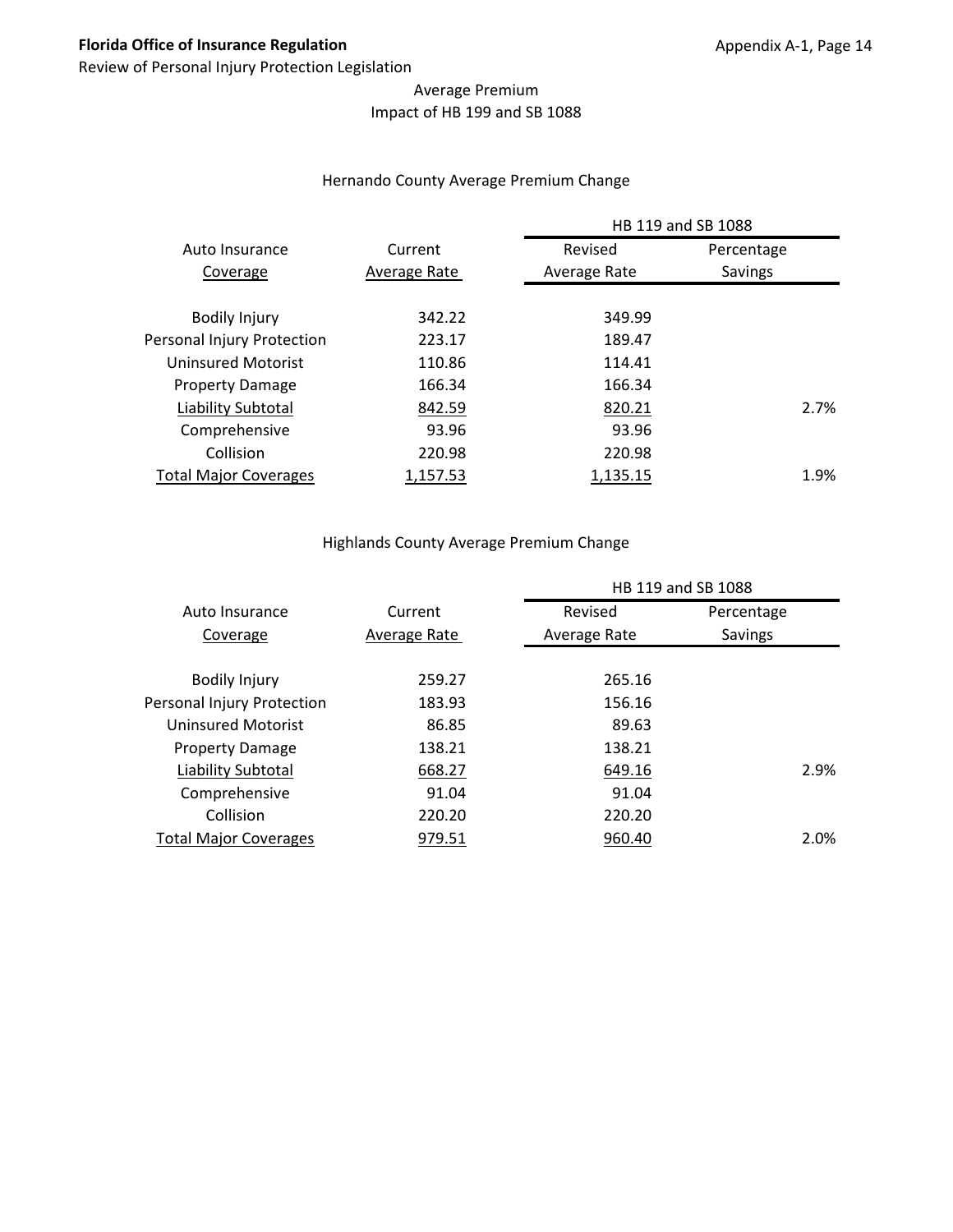# Average Premium Impact of HB 199 and SB 1088

#### Hillsborough County Average Premium Change

|                              |              | HB 119 and SB 1088 |            |  |
|------------------------------|--------------|--------------------|------------|--|
| Auto Insurance               | Current      | Revised            | Percentage |  |
| Coverage                     | Average Rate | Average Rate       | Savings    |  |
|                              |              |                    |            |  |
| <b>Bodily Injury</b>         | 388.99       | 397.83             |            |  |
| Personal Injury Protection   | 311.19       | 264.20             |            |  |
| Uninsured Motorist           | 121.40       | 125.28             |            |  |
| <b>Property Damage</b>       | 208.65       | 208.65             |            |  |
| Liability Subtotal           | 1,030.23     | 995.96             | 3.3%       |  |
| Comprehensive                | 109.06       | 109.06             |            |  |
| Collision                    | 282.35       | 282.35             |            |  |
| <b>Total Major Coverages</b> | 1.421.64     | 1.387.37           | 2.4%       |  |
|                              |              |                    |            |  |

#### Holmes County Average Premium Change

|                              |              | HB 119 and SB 1088 |            |
|------------------------------|--------------|--------------------|------------|
| Auto Insurance               | Current      | Revised            | Percentage |
| Coverage                     | Average Rate | Average Rate       | Savings    |
| <b>Bodily Injury</b>         | 189.28       | 193.58             |            |
| Personal Injury Protection   | 119.56       | 101.51             |            |
| <b>Uninsured Motorist</b>    | 60.06        | 61.98              |            |
| <b>Property Damage</b>       | 116.69       | 116.69             |            |
| Liability Subtotal           | 485.60       | 473.76             | 2.4%       |
| Comprehensive                | 125.79       | 125.79             |            |
| Collision                    | 219.28       | 219.28             |            |
| <b>Total Major Coverages</b> | 830.67       | 818.83             | 1.4%       |
|                              |              |                    |            |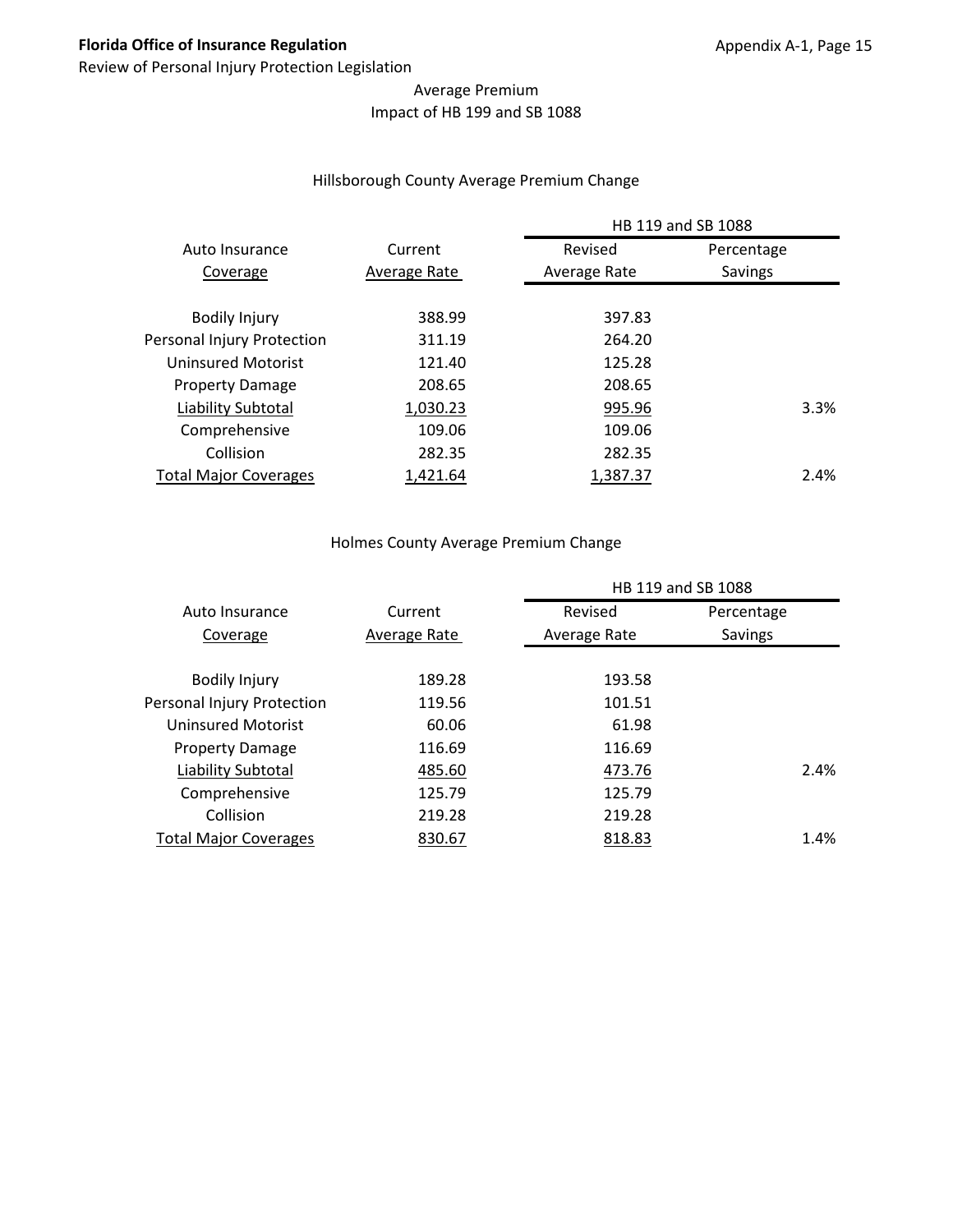# Average Premium Impact of HB 199 and SB 1088

#### Indian River County Average Premium Change

|                              |              | HB 119 and SB 1088 |            |  |
|------------------------------|--------------|--------------------|------------|--|
| Auto Insurance               | Current      | Revised            | Percentage |  |
| Coverage                     | Average Rate | Average Rate       | Savings    |  |
| <b>Bodily Injury</b>         | 298.52       | 305.30             |            |  |
| Personal Injury Protection   | 170.53       | 144.78             |            |  |
| Uninsured Motorist           | 114.28       | 117.94             |            |  |
| <b>Property Damage</b>       | 144.61       | 144.61             |            |  |
| Liability Subtotal           | 727.94       | 712.63             | 2.1%       |  |
| Comprehensive                | 74.33        | 74.33              |            |  |
| Collision                    | 210.40       | 210.40             |            |  |
| <b>Total Major Coverages</b> | 1,012.67     | 997.36             | 1.5%       |  |
|                              |              |                    |            |  |

#### Jackson County Average Premium Change

|                              |              | HB 119 and SB 1088 |            |      |
|------------------------------|--------------|--------------------|------------|------|
| Auto Insurance               | Current      | Revised            | Percentage |      |
| Coverage                     | Average Rate | Average Rate       | Savings    |      |
|                              |              |                    |            |      |
| <b>Bodily Injury</b>         | 191.30       | 195.64             |            |      |
| Personal Injury Protection   | 135.03       | 114.64             |            |      |
| Uninsured Motorist           | 67.51        | 69.67              |            |      |
| <b>Property Damage</b>       | 122.79       | 122.79             |            |      |
| Liability Subtotal           | 516.63       | 502.74             |            | 2.7% |
| Comprehensive                | 125.71       | 125.71             |            |      |
| Collision                    | 225.80       | 225.80             |            |      |
| <b>Total Major Coverages</b> | 868.14       | 854.25             |            | 1.6% |
|                              |              |                    |            |      |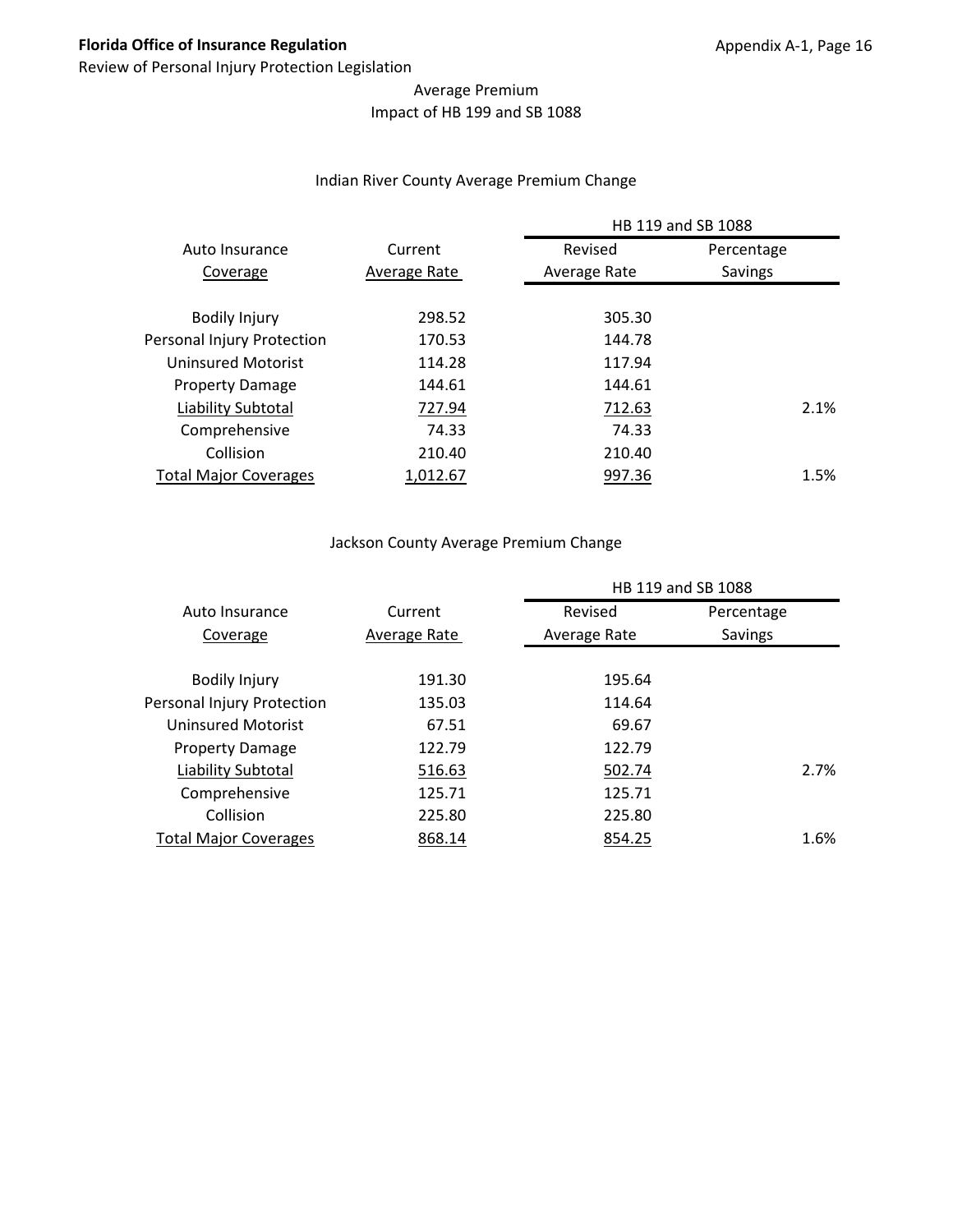# Average Premium Impact of HB 199 and SB 1088

#### Jefferson County Average Premium Change

|                              |              | HB 119 and SB 1088 |            |  |
|------------------------------|--------------|--------------------|------------|--|
| Auto Insurance               | Current      | Revised            | Percentage |  |
| Coverage                     | Average Rate | Average Rate       | Savings    |  |
| <b>Bodily Injury</b>         | 196.43       | 200.90             |            |  |
| Personal Injury Protection   | 138.93       | 117.95             |            |  |
| Uninsured Motorist           | 79.62        | 82.17              |            |  |
| <b>Property Damage</b>       | 131.63       | 131.63             |            |  |
| Liability Subtotal           | 546.61       | 532.65             | 2.6%       |  |
| Comprehensive                | 116.36       | 116.36             |            |  |
| Collision                    | 218.89       | 218.89             |            |  |
| <b>Total Major Coverages</b> | 881.86       | 867.90             | 1.6%       |  |
|                              |              |                    |            |  |

# Lafayette County Average Premium Change

|                              |              | HB 119 and SB 1088 |            |      |
|------------------------------|--------------|--------------------|------------|------|
| Auto Insurance               | Current      | Revised            | Percentage |      |
| Coverage                     | Average Rate | Average Rate       | Savings    |      |
|                              |              |                    |            |      |
| <b>Bodily Injury</b>         | 207.03       | 211.74             |            |      |
| Personal Injury Protection   | 141.94       | 120.51             |            |      |
| Uninsured Motorist           | 57.97        | 59.82              |            |      |
| <b>Property Damage</b>       | 123.95       | 123.95             |            |      |
| Liability Subtotal           | 530.89       | 516.02             |            | 2.8% |
| Comprehensive                | 121.11       | 121.11             |            |      |
| Collision                    | 232.18       | 232.18             |            |      |
| <b>Total Major Coverages</b> | 884.18       | 869.31             |            | 1.7% |
|                              |              |                    |            |      |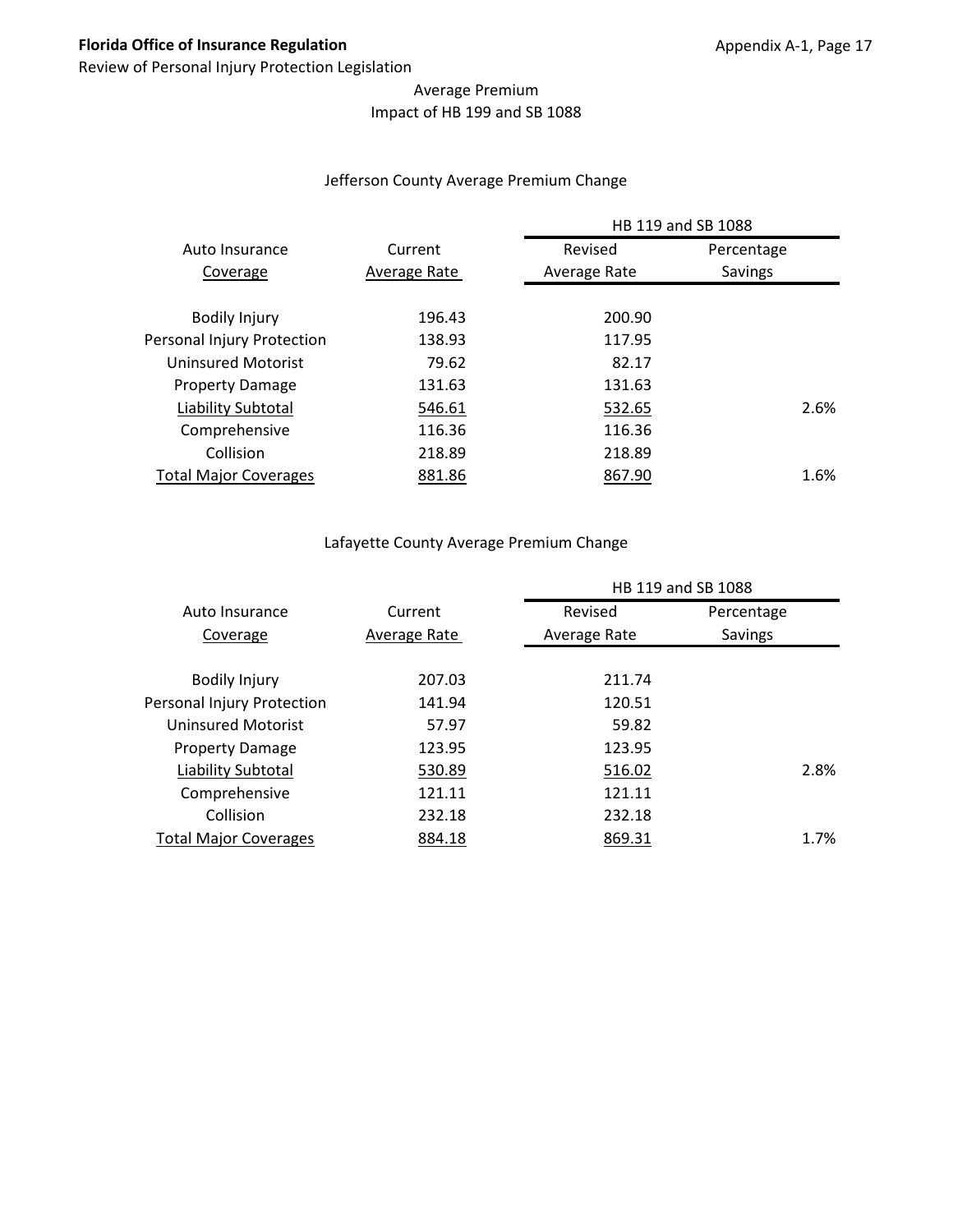# Average Premium Impact of HB 199 and SB 1088

#### Lake County Average Premium Change

|                              |              | HB 119 and SB 1088 |            |  |
|------------------------------|--------------|--------------------|------------|--|
| Auto Insurance               | Current      | Revised            | Percentage |  |
| Coverage                     | Average Rate | Average Rate       | Savings    |  |
| <b>Bodily Injury</b>         | 265.31       | 271.34             |            |  |
| Personal Injury Protection   | 172.70       | 146.62             |            |  |
| Uninsured Motorist           | 91.72        | 94.65              |            |  |
| <b>Property Damage</b>       | 149.36       | 149.36             |            |  |
| Liability Subtotal           | 679.08       | 661.97             | 2.5%       |  |
| Comprehensive                | 83.66        | 83.66              |            |  |
| Collision                    | 214.91       | 214.91             |            |  |
| <b>Total Major Coverages</b> | 977.65       | 960.54             | 1.8%       |  |
|                              |              |                    |            |  |

#### Lee County Average Premium Change

|                              |              | HB 119 and SB 1088 |            |  |
|------------------------------|--------------|--------------------|------------|--|
| Auto Insurance               | Current      | Revised            | Percentage |  |
| Coverage                     | Average Rate | Average Rate       | Savings    |  |
| <b>Bodily Injury</b>         | 289.91       | 296.50             |            |  |
| Personal Injury Protection   | 208.55       | 177.06             |            |  |
| <b>Uninsured Motorist</b>    | 105.35       | 108.72             |            |  |
| <b>Property Damage</b>       | 151.92       | 151.92             |            |  |
| Liability Subtotal           | 755.73       | 734.20             | 2.8%       |  |
| Comprehensive                | 77.84        | 77.84              |            |  |
| Collision                    | 228.19       | 228.19             |            |  |
| <b>Total Major Coverages</b> | 1,061.76     | 1,040.23           | 2.0%       |  |
|                              |              |                    |            |  |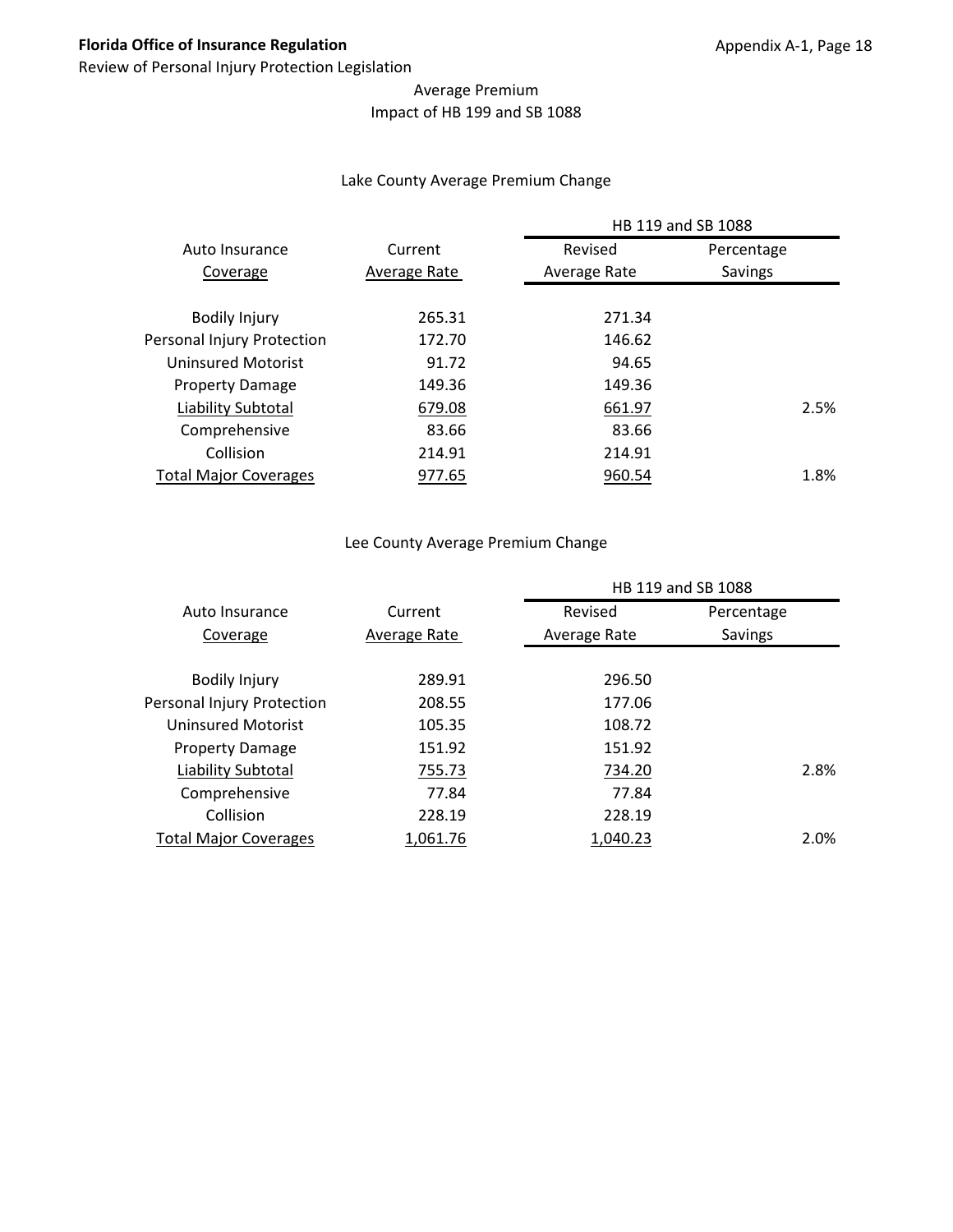# Average Premium Impact of HB 199 and SB 1088

#### Leon County Average Premium Change

|                              |              | HB 119 and SB 1088 |            |
|------------------------------|--------------|--------------------|------------|
| Auto Insurance               | Current      | Revised            | Percentage |
| Coverage                     | Average Rate | Average Rate       | Savings    |
|                              |              |                    |            |
| <b>Bodily Injury</b>         | 245.81       | 251.40             |            |
| Personal Injury Protection   | 145.70       | 123.70             |            |
| Uninsured Motorist           | 83.56        | 86.23              |            |
| <b>Property Damage</b>       | 172.31       | 172.31             |            |
| Liability Subtotal           | 647.38       | 633.64             | 2.1%       |
| Comprehensive                | 99.74        | 99.74              |            |
| Collision                    | 267.51       | 267.51             |            |
| <b>Total Major Coverages</b> | 1.014.63     | 1.000.89           | 1.4%       |
|                              |              |                    |            |

#### Levy County Average Premium Change

|                              |              |              | HB 119 and SB 1088 |      |
|------------------------------|--------------|--------------|--------------------|------|
| Auto Insurance               | Current      | Revised      | Percentage         |      |
| Coverage                     | Average Rate | Average Rate | Savings            |      |
|                              |              |              |                    |      |
| <b>Bodily Injury</b>         | 215.53       | 220.43       |                    |      |
| Personal Injury Protection   | 153.40       | 130.24       |                    |      |
| Uninsured Motorist           | 77.79        | 80.28        |                    |      |
| <b>Property Damage</b>       | 131.09       | 131.09       |                    |      |
| Liability Subtotal           | 577.82       | 562.04       |                    | 2.7% |
| Comprehensive                | 96.23        | 96.23        |                    |      |
| Collision                    | 206.37       | 206.37       |                    |      |
| <b>Total Major Coverages</b> | 880.42       | 864.64       |                    | 1.8% |
|                              |              |              |                    |      |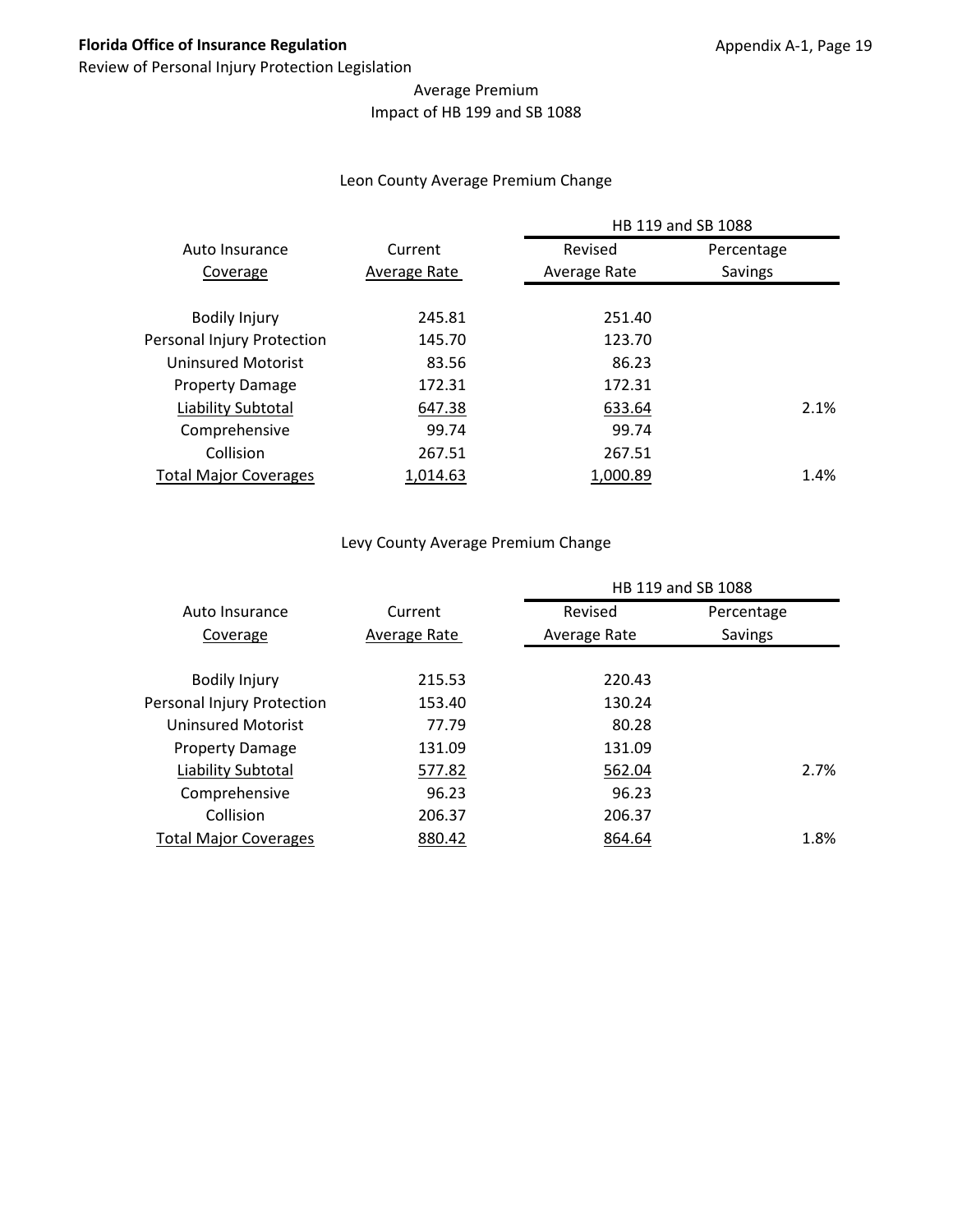# Average Premium Impact of HB 199 and SB 1088

#### Liberty County Average Premium Change

|                              |              |              | HB 119 and SB 1088 |
|------------------------------|--------------|--------------|--------------------|
| Auto Insurance               | Current      | Revised      | Percentage         |
| Coverage                     | Average Rate | Average Rate | Savings            |
| <b>Bodily Injury</b>         | 185.47       | 189.68       |                    |
| Personal Injury Protection   | 133.51       | 113.35       |                    |
| Uninsured Motorist           | 56.92        | 58.74        |                    |
| <b>Property Damage</b>       | 121.62       | 121.62       |                    |
| Liability Subtotal           | 497.51       | 483.39       | 2.8%               |
| Comprehensive                | 131.15       | 131.15       |                    |
| Collision                    | 237.59       | 237.59       |                    |
| <b>Total Major Coverages</b> | 866.25       | 852.13       | 1.6%               |
|                              |              |              |                    |

#### Madison County Average Premium Change

|                              |              |              | HB 119 and SB 1088 |
|------------------------------|--------------|--------------|--------------------|
| Auto Insurance               | Current      | Revised      | Percentage         |
| Coverage                     | Average Rate | Average Rate | Savings            |
| <b>Bodily Injury</b>         | 190.16       | 194.47       |                    |
| Personal Injury Protection   | 139.09       | 118.09       |                    |
| Uninsured Motorist           | 58.22        | 60.08        |                    |
| <b>Property Damage</b>       | 117.55       | 117.55       |                    |
| Liability Subtotal           | 505.02       | 490.19       | 2.9%               |
| Comprehensive                | 126.28       | 126.28       |                    |
| Collision                    | 220.55       | 220.55       |                    |
| <b>Total Major Coverages</b> | 851.85       | 837.02       | 1.7%               |
|                              |              |              |                    |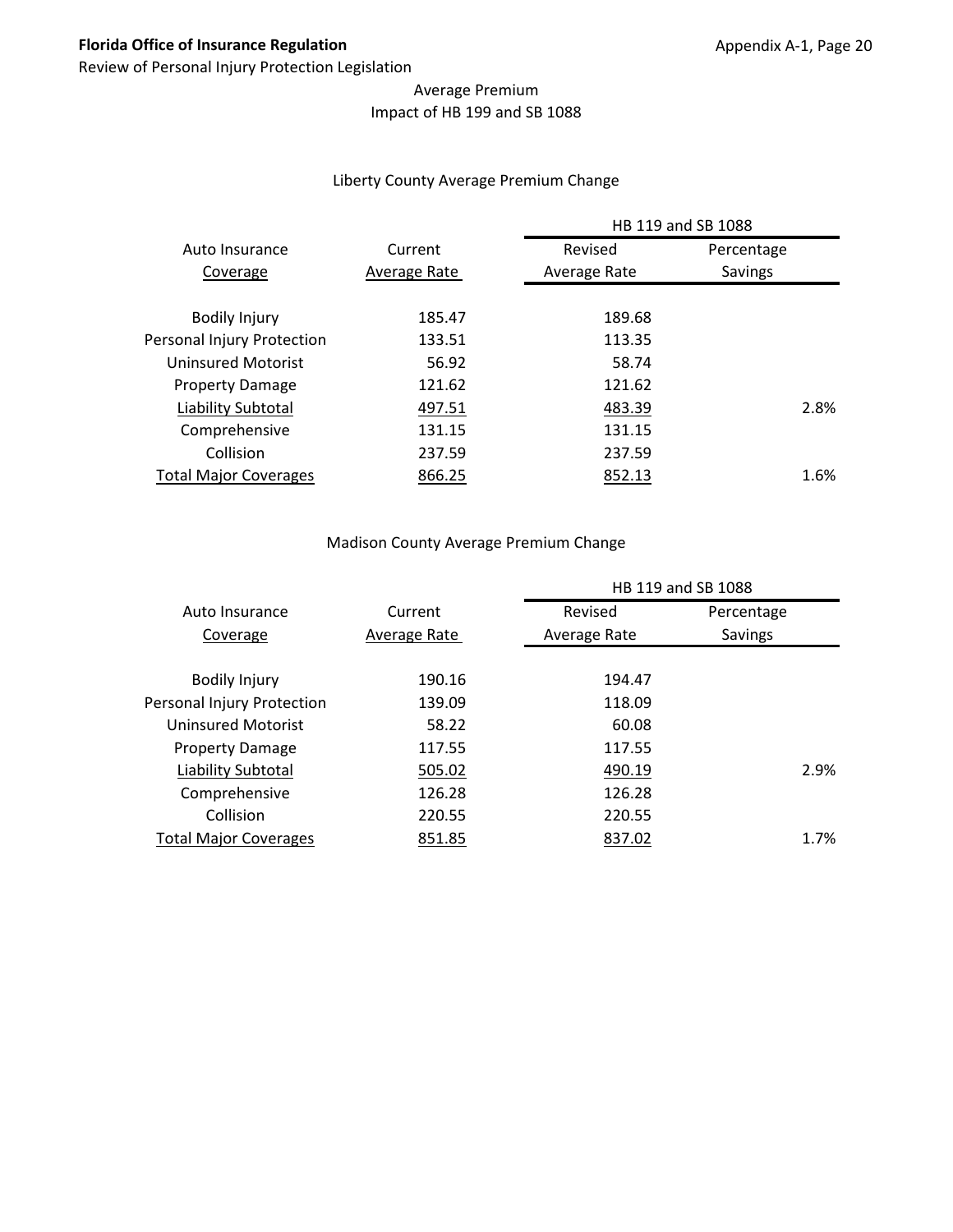# Average Premium Impact of HB 199 and SB 1088

#### Manatee County Average Premium Change

|                              |              | HB 119 and SB 1088 |            |
|------------------------------|--------------|--------------------|------------|
| Auto Insurance               | Current      | Revised            | Percentage |
| Coverage                     | Average Rate | Average Rate       | Savings    |
|                              |              |                    |            |
| <b>Bodily Injury</b>         | 322.18       | 329.50             |            |
| Personal Injury Protection   | 200.72       | 170.41             |            |
| Uninsured Motorist           | 102.36       | 105.64             |            |
| <b>Property Damage</b>       | 168.04       | 168.04             |            |
| Liability Subtotal           | 793.30       | 773.59             | 2.5%       |
| Comprehensive                | 82.73        | 82.73              |            |
| Collision                    | 238.16       | 238.16             |            |
| <b>Total Major Coverages</b> | 1,114.19     | 1.094.48           | 1.8%       |
|                              |              |                    |            |

#### Marion County Average Premium Change

|                              |              | HB 119 and SB 1088 |            |
|------------------------------|--------------|--------------------|------------|
| Auto Insurance               | Current      | Revised            | Percentage |
| Coverage                     | Average Rate | Average Rate       | Savings    |
| <b>Bodily Injury</b>         | 257.03       | 262.86             |            |
| Personal Injury Protection   | 176.15       | 149.55             |            |
| <b>Uninsured Motorist</b>    | 96.00        | 99.07              |            |
| <b>Property Damage</b>       | 146.71       | 146.71             |            |
| Liability Subtotal           | 675.88       | 658.19             | 2.6%       |
| Comprehensive                | 78.83        | 78.83              |            |
| Collision                    | 212.37       | 212.37             |            |
| <b>Total Major Coverages</b> | 967.08       | 949.39             | 1.8%       |
|                              |              |                    |            |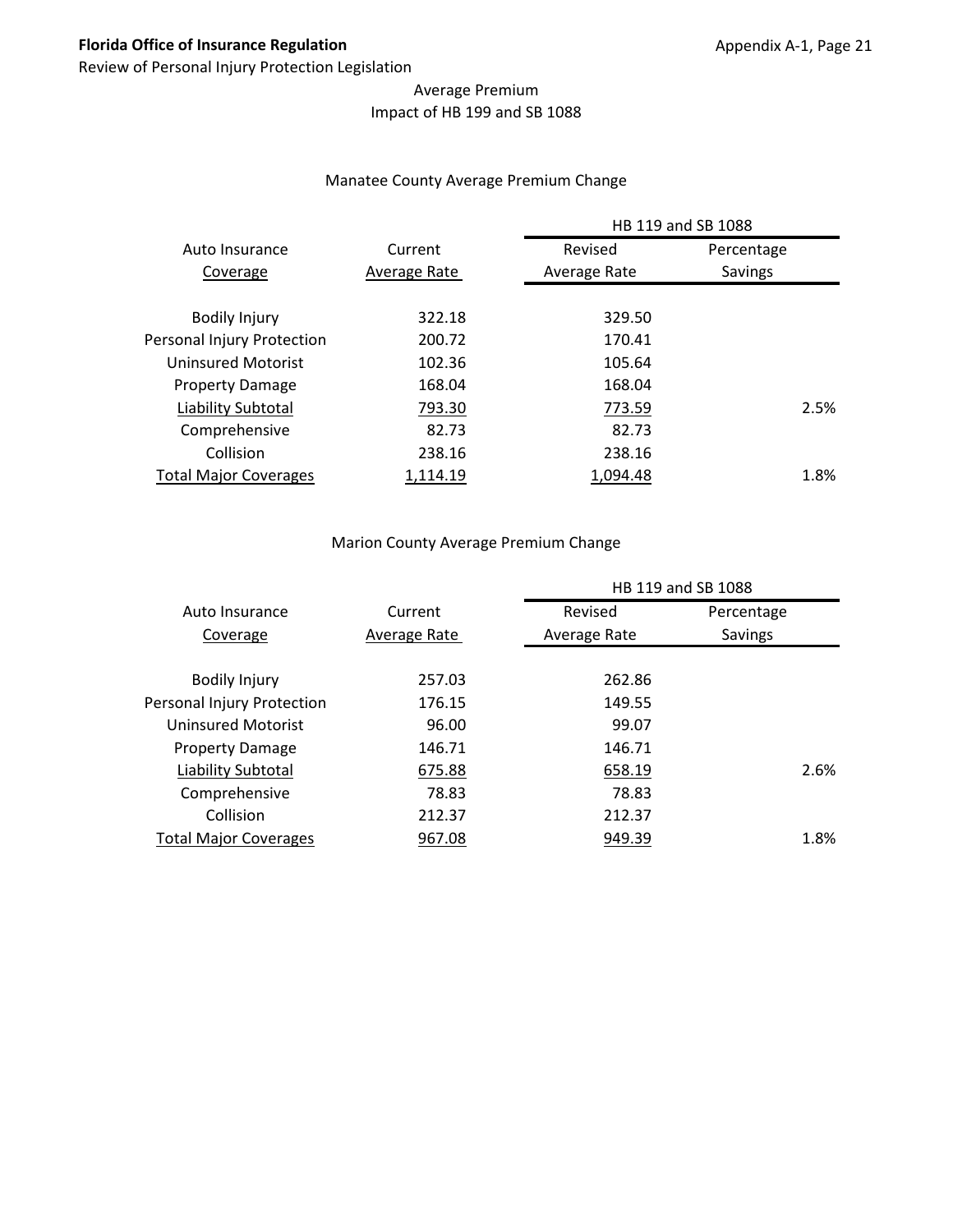# Average Premium Impact of HB 199 and SB 1088

#### Martin County Average Premium Change

|                              | Current      | HB 119 and SB 1088 |            |  |
|------------------------------|--------------|--------------------|------------|--|
| Auto Insurance               |              | Revised            | Percentage |  |
| Coverage                     | Average Rate | Average Rate       | Savings    |  |
|                              |              |                    |            |  |
| <b>Bodily Injury</b>         | 341.66       | 349.42             |            |  |
| Personal Injury Protection   | 172.21       | 146.21             |            |  |
| Uninsured Motorist           | 125.42       | 129.43             |            |  |
| <b>Property Damage</b>       | 150.83       | 150.83             |            |  |
| Liability Subtotal           | 790.12       | 775.89             | 1.8%       |  |
| Comprehensive                | 77.84        | 77.84              |            |  |
| Collision                    | 221.77       | 221.77             |            |  |
| <b>Total Major Coverages</b> | 1,089.73     | 1,075.50           | 1.3%       |  |
|                              |              |                    |            |  |

#### Miami‐Dade County Average Premium Change

|                              | Current      | HB 119 and SB 1088 |            |
|------------------------------|--------------|--------------------|------------|
| Auto Insurance               |              | Revised            | Percentage |
| Coverage                     | Average Rate | Average Rate       | Savings    |
| <b>Bodily Injury</b>         | 331.54       | 339.07             |            |
| Personal Injury Protection   | 491.35       | 417.16             |            |
| Uninsured Motorist           | 127.52       | 131.60             |            |
| <b>Property Damage</b>       | 230.38       | 230.38             |            |
| Liability Subtotal           | 1,180.79     | 1,118.21           | 5.3%       |
| Comprehensive                | 165.36       | 165.36             |            |
| Collision                    | 387.59       | 387.59             |            |
| <b>Total Major Coverages</b> | 1,733.74     | 1,671.16           | 3.6%       |
|                              |              |                    |            |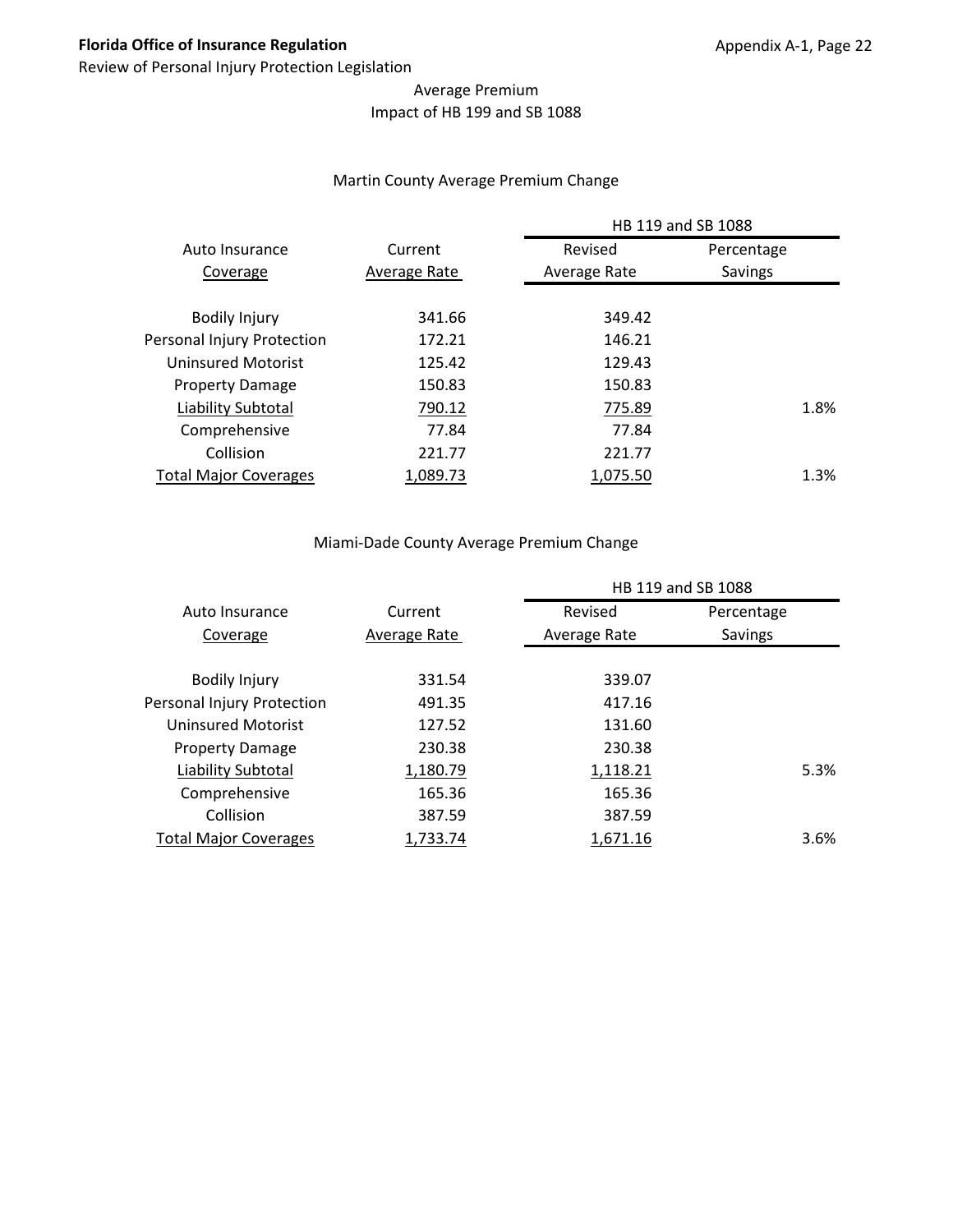## Average Premium Impact of HB 199 and SB 1088

#### Monroe County Average Premium Change

|                              |              |              | HB 119 and SB 1088 |
|------------------------------|--------------|--------------|--------------------|
| Auto Insurance               | Current      | Revised      | Percentage         |
| Coverage                     | Average Rate | Average Rate | Savings            |
| <b>Bodily Injury</b>         | 287.63       | 294.16       |                    |
| Personal Injury Protection   | 164.69       | 139.82       |                    |
| Uninsured Motorist           | 89.85        | 92.73        |                    |
| <b>Property Damage</b>       | 164.52       | 164.52       |                    |
| Liability Subtotal           | 706.69       | 691.23       | 2.2%               |
| Comprehensive                | 124.61       | 124.61       |                    |
| Collision                    | 263.79       | 263.79       |                    |
| <b>Total Major Coverages</b> | 1,095.09     | 1,079.63     | 1.4%               |
|                              |              |              |                    |

#### Nassau County Average Premium Change

|                              |              |              | HB 119 and SB 1088 |      |
|------------------------------|--------------|--------------|--------------------|------|
| Auto Insurance               | Current      | Revised      | Percentage         |      |
| Coverage                     | Average Rate | Average Rate | Savings            |      |
|                              |              |              |                    |      |
| <b>Bodily Injury</b>         | 237.96       | 243.36       |                    |      |
| Personal Injury Protection   | 140.32       | 119.13       |                    |      |
| Uninsured Motorist           | 78.90        | 81.42        |                    |      |
| <b>Property Damage</b>       | 142.23       | 142.23       |                    |      |
| Liability Subtotal           | 599.40       | 586.14       |                    | 2.2% |
| Comprehensive                | 116.00       | 116.00       |                    |      |
| Collision                    | 226.95       | 226.95       |                    |      |
| <b>Total Major Coverages</b> | 942.35       | 929.09       |                    | 1.4% |
|                              |              |              |                    |      |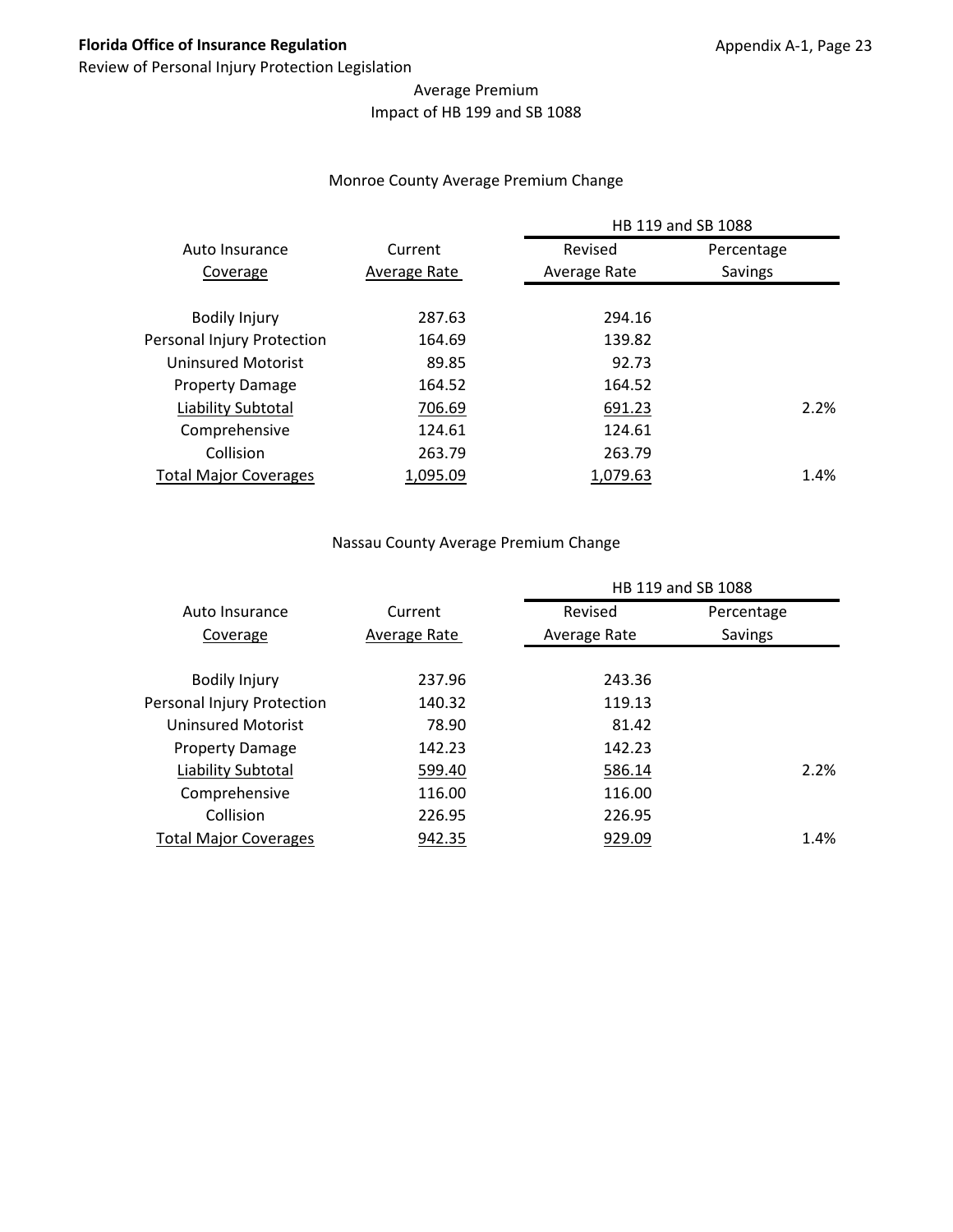## Average Premium Impact of HB 199 and SB 1088

#### Okaloosa County Average Premium Change

|                              |              |              | HB 119 and SB 1088 |  |
|------------------------------|--------------|--------------|--------------------|--|
| Auto Insurance               | Current      | Revised      | Percentage         |  |
| Coverage                     | Average Rate | Average Rate | Savings            |  |
|                              |              |              |                    |  |
| <b>Bodily Injury</b>         | 204.43       | 209.07       |                    |  |
| Personal Injury Protection   | 117.50       | 99.76        |                    |  |
| Uninsured Motorist           | 68.17        | 70.35        |                    |  |
| <b>Property Damage</b>       | 153.74       | 153.74       |                    |  |
| Liability Subtotal           | 543.84       | 532.92       | 2.0%               |  |
| Comprehensive                | 117.27       | 117.27       |                    |  |
| Collision                    | 225.27       | 225.27       |                    |  |
| <b>Total Major Coverages</b> | 886.38       | 875.46       | 1.2%               |  |
|                              |              |              |                    |  |

## Okeechobee County Average Premium Change

|                              |              |              | HB 119 and SB 1088 |
|------------------------------|--------------|--------------|--------------------|
| Auto Insurance               | Current      | Revised      | Percentage         |
| Coverage                     | Average Rate | Average Rate | Savings            |
| <b>Bodily Injury</b>         | 284.34       | 290.80       |                    |
| Personal Injury Protection   | 214.33       | 181.97       |                    |
| <b>Uninsured Motorist</b>    | 97.30        | 100.41       |                    |
| <b>Property Damage</b>       | 156.33       | 156.33       |                    |
| Liability Subtotal           | 752.30       | 729.51       | 3.0%               |
| Comprehensive                | 93.23        | 93.23        |                    |
| Collision                    | 238.21       | 238.21       |                    |
| <b>Total Major Coverages</b> | 1,083.74     | 1,060.95     | 2.1%               |
|                              |              |              |                    |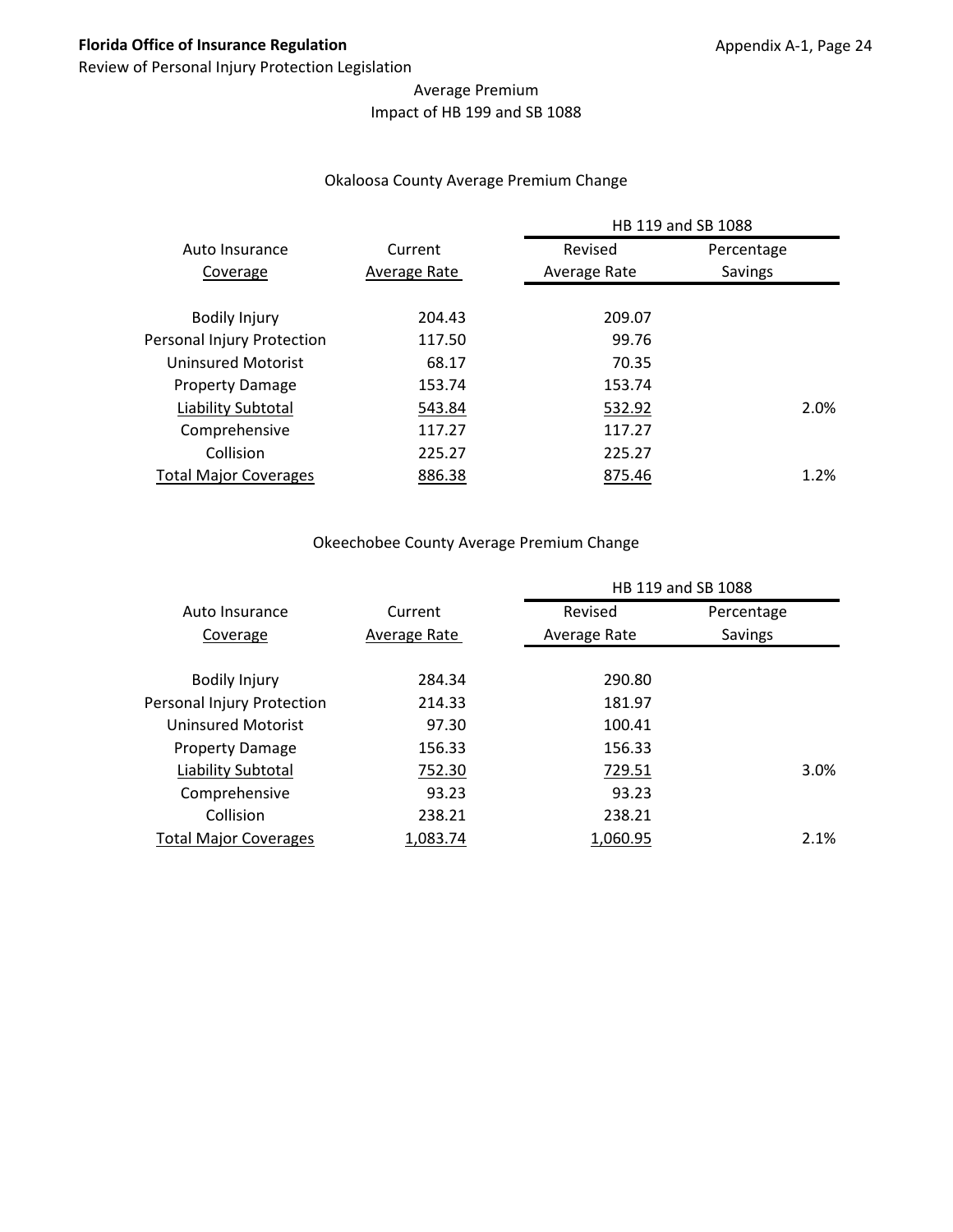## Average Premium Impact of HB 199 and SB 1088

#### Orange County Average Premium Change

|                              |              |              | HB 119 and SB 1088 |
|------------------------------|--------------|--------------|--------------------|
| Auto Insurance               | Current      | Revised      | Percentage         |
| Coverage                     | Average Rate | Average Rate | Savings            |
|                              |              |              |                    |
| <b>Bodily Injury</b>         | 315.65       | 322.82       |                    |
| Personal Injury Protection   | 283.95       | 241.07       |                    |
| Uninsured Motorist           | 99.30        | 102.48       |                    |
| <b>Property Damage</b>       | 192.13       | 192.13       |                    |
| Liability Subtotal           | 891.03       | 858.50       | 3.7%               |
| Comprehensive                | 99.52        | 99.52        |                    |
| Collision                    | 276.78       | 276.78       |                    |
| <b>Total Major Coverages</b> | 1,267.33     | 1,234.80     | 2.6%               |
|                              |              |              |                    |

# Osceola County Average Premium Change

|                              |              | HB 119 and SB 1088 |            |      |
|------------------------------|--------------|--------------------|------------|------|
| Auto Insurance               | Current      | Revised            | Percentage |      |
| Coverage                     | Average Rate | Average Rate       | Savings    |      |
|                              |              |                    |            |      |
| <b>Bodily Injury</b>         | 316.69       | 323.88             |            |      |
| Personal Injury Protection   | 312.07       | 264.95             |            |      |
| Uninsured Motorist           | 103.43       | 106.74             |            |      |
| <b>Property Damage</b>       | 183.06       | 183.06             |            |      |
| Liability Subtotal           | 915.25       | 878.63             |            | 4.0% |
| Comprehensive                | 96.18        | 96.18              |            |      |
| Collision                    | 265.58       | 265.58             |            |      |
| <b>Total Major Coverages</b> | 1,277.01     | 1,240.39           |            | 2.9% |
|                              |              |                    |            |      |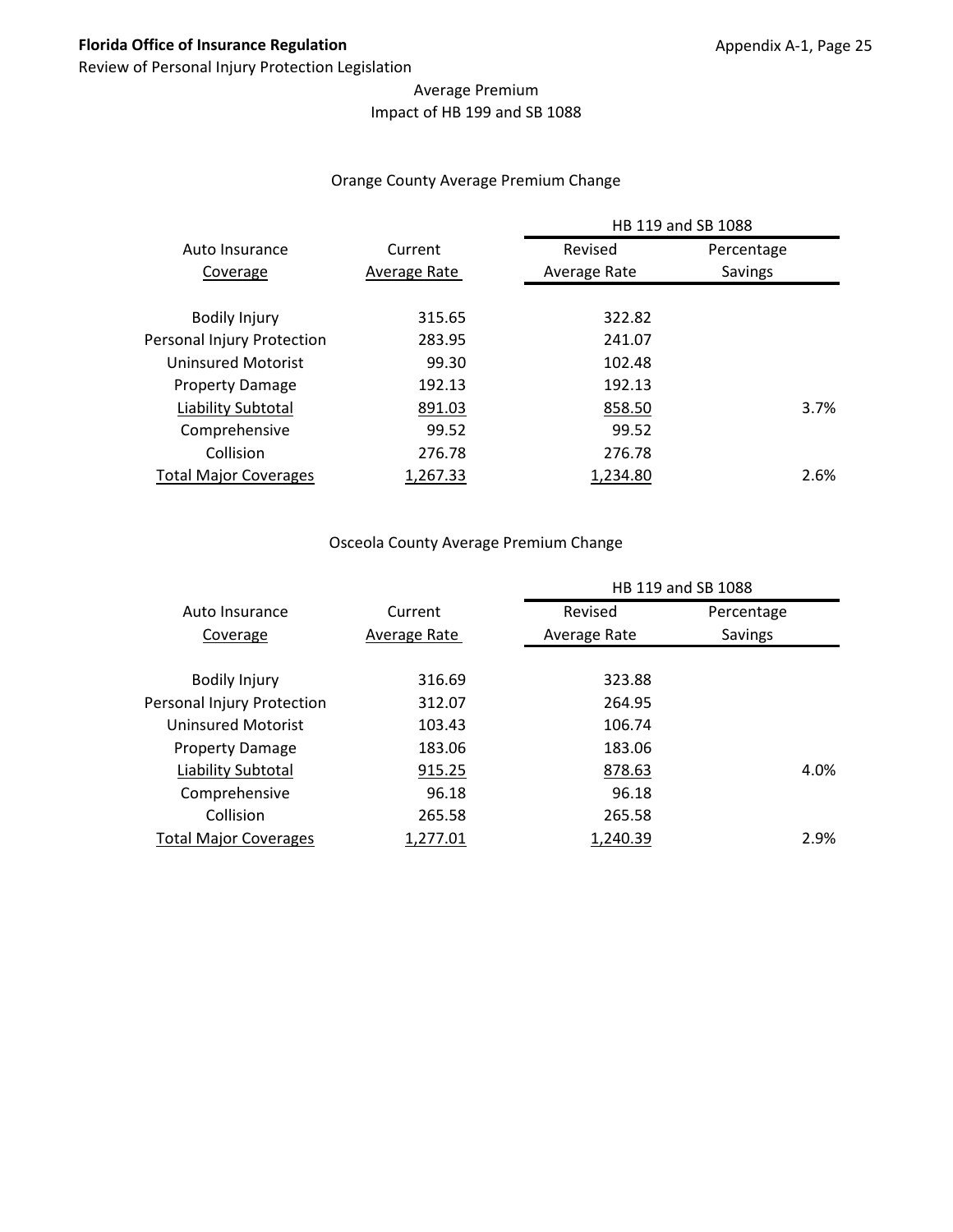## Average Premium Impact of HB 199 and SB 1088

#### Palm Beach County Average Premium Change

|                              |              | HB 119 and SB 1088 |            |  |
|------------------------------|--------------|--------------------|------------|--|
| Auto Insurance               | Current      | Revised            | Percentage |  |
| Coverage                     | Average Rate | Average Rate       | Savings    |  |
|                              |              |                    |            |  |
| <b>Bodily Injury</b>         | 452.92       | 463.20             |            |  |
| Personal Injury Protection   | 311.10       | 264.12             |            |  |
| Uninsured Motorist           | 161.58       | 166.75             |            |  |
| <b>Property Damage</b>       | 198.12       | 198.12             |            |  |
| Liability Subtotal           | 1,123.71     | 1,092.19           | 2.8%       |  |
| Comprehensive                | 98.47        | 98.47              |            |  |
| Collision                    | 305.09       | 305.09             |            |  |
| <b>Total Major Coverages</b> | 1.527.27     | 1,495.75           | 2.1%       |  |
|                              |              |                    |            |  |

#### Pasco County Average Premium Change

|                              |              | HB 119 and SB 1088 |            |      |
|------------------------------|--------------|--------------------|------------|------|
| Auto Insurance               | Current      | Revised            | Percentage |      |
| Coverage                     | Average Rate | Average Rate       | Savings    |      |
|                              |              |                    |            |      |
| <b>Bodily Injury</b>         | 380.85       | 389.50             |            |      |
| Personal Injury Protection   | 251.51       | 213.53             |            |      |
| Uninsured Motorist           | 108.75       | 112.23             |            |      |
| <b>Property Damage</b>       | 182.82       | 182.82             |            |      |
| Liability Subtotal           | 923.93       | 898.08             |            | 2.8% |
| Comprehensive                | 100.18       | 100.18             |            |      |
| Collision                    | 243.75       | 243.75             |            |      |
| <b>Total Major Coverages</b> | 1,267.86     | 1,242.01           |            | 2.0% |
|                              |              |                    |            |      |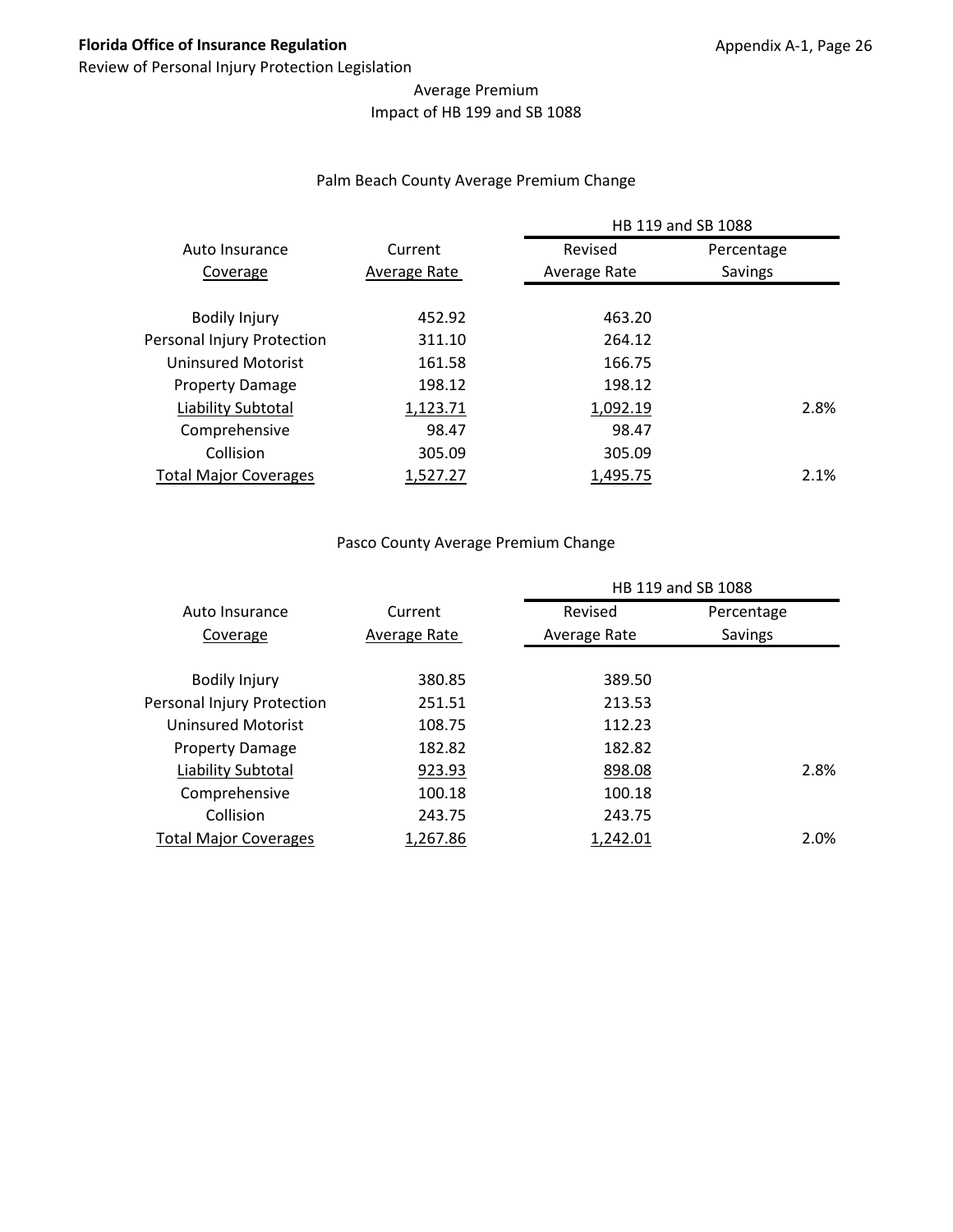## Average Premium Impact of HB 199 and SB 1088

#### Pinellas County Average Premium Change

|                              |              |              | HB 119 and SB 1088 |
|------------------------------|--------------|--------------|--------------------|
| Auto Insurance               | Current      | Revised      | Percentage         |
| Coverage                     | Average Rate | Average Rate | Savings            |
|                              |              |              |                    |
| <b>Bodily Injury</b>         | 398.28       | 407.33       |                    |
| Personal Injury Protection   | 237.71       | 201.82       |                    |
| Uninsured Motorist           | 122.22       | 126.13       |                    |
| <b>Property Damage</b>       | 187.52       | 187.52       |                    |
| Liability Subtotal           | 945.74       | 922.80       | 2.4%               |
| Comprehensive                | 84.33        | 84.33        |                    |
| Collision                    | 238.74       | 238.74       |                    |
| <b>Total Major Coverages</b> | 1.268.81     | 1,245.87     | 1.8%               |
|                              |              |              |                    |

#### Polk County Average Premium Change

|                              |              |              | HB 119 and SB 1088 |      |
|------------------------------|--------------|--------------|--------------------|------|
| Auto Insurance               | Current      | Revised      | Percentage         |      |
| Coverage                     | Average Rate | Average Rate | Savings            |      |
|                              |              |              |                    |      |
| <b>Bodily Injury</b>         | 296.41       | 303.14       |                    |      |
| Personal Injury Protection   | 230.25       | 195.48       |                    |      |
| <b>Uninsured Motorist</b>    | 100.47       | 103.68       |                    |      |
| <b>Property Damage</b>       | 172.90       | 172.90       |                    |      |
| Liability Subtotal           | 800.02       | 775.20       |                    | 3.1% |
| Comprehensive                | 91.34        | 91.34        |                    |      |
| Collision                    | 248.68       | 248.68       |                    |      |
| <b>Total Major Coverages</b> | 1,140.04     | 1,115.22     |                    | 2.2% |
|                              |              |              |                    |      |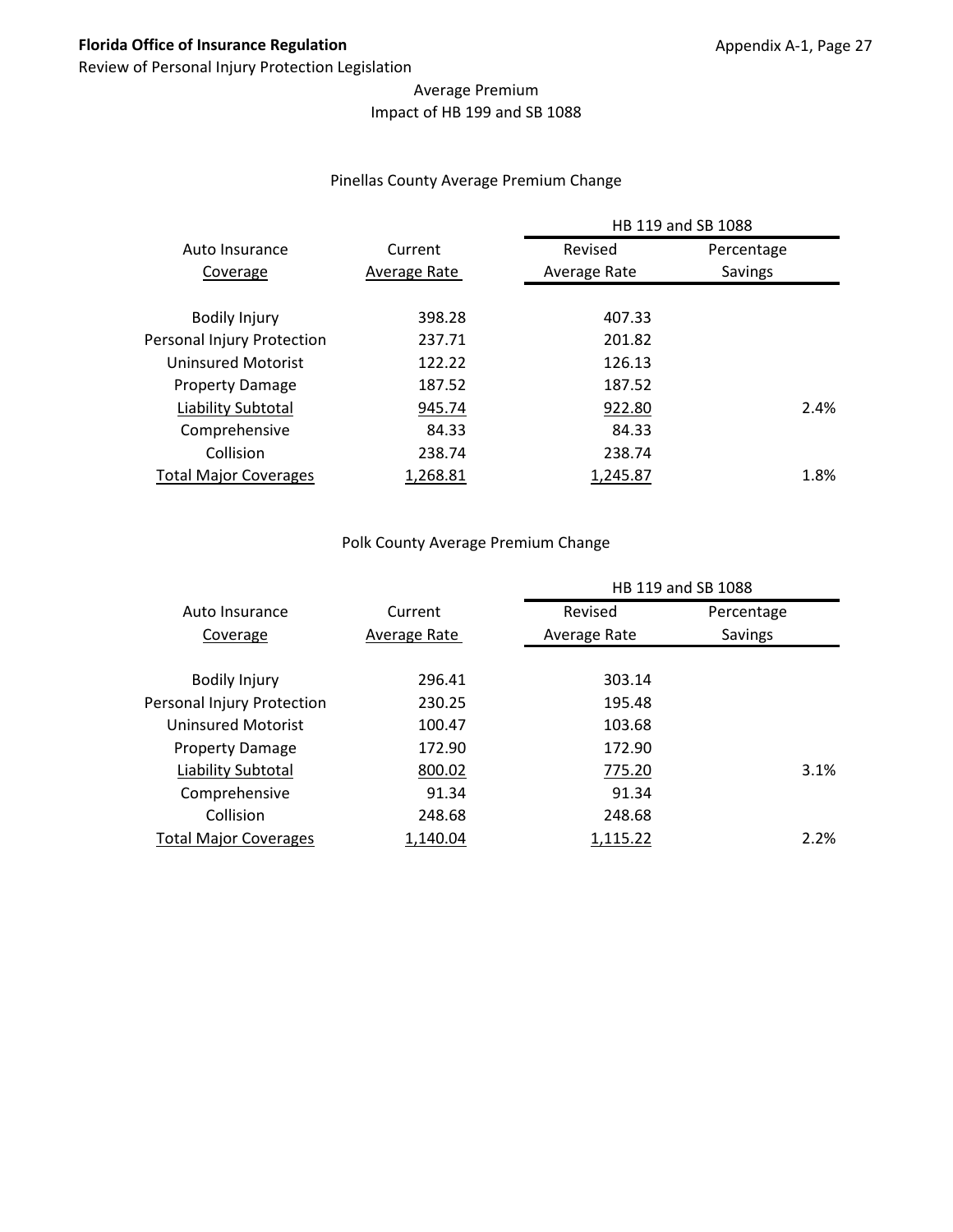## Average Premium Impact of HB 199 and SB 1088

#### Putnam County Average Premium Change

|                              |              |              | HB 119 and SB 1088 |
|------------------------------|--------------|--------------|--------------------|
| Auto Insurance               | Current      | Revised      | Percentage         |
| Coverage                     | Average Rate | Average Rate | Savings            |
|                              |              |              |                    |
| <b>Bodily Injury</b>         | 233.39       | 238.69       |                    |
| Personal Injury Protection   | 173.38       | 147.20       |                    |
| Uninsured Motorist           | 84.59        | 87.30        |                    |
| <b>Property Damage</b>       | 140.20       | 140.20       |                    |
| Liability Subtotal           | 631.56       | 613.39       | 2.9%               |
| Comprehensive                | 95.64        | 95.64        |                    |
| Collision                    | 223.87       | 223.87       |                    |
| <b>Total Major Coverages</b> | 951.07       | 932.90       | 1.9%               |
|                              |              |              |                    |

#### Santa Rosa County Average Premium Change

|              |              | HB 119 and SB 1088 |
|--------------|--------------|--------------------|
| Current      | Revised      | Percentage         |
| Average Rate | Average Rate | Savings            |
|              |              |                    |
|              |              |                    |
| 138.61       | 117.68       |                    |
| 76.85        | 79.31        |                    |
| 157.49       | 157.49       |                    |
| 595.94       | 582.53       | 2.2%               |
| 113.18       | 113.18       |                    |
| 232.32       | 232.32       |                    |
| 941.44       | 928.03       | 1.4%               |
|              | 222.98       | 228.05             |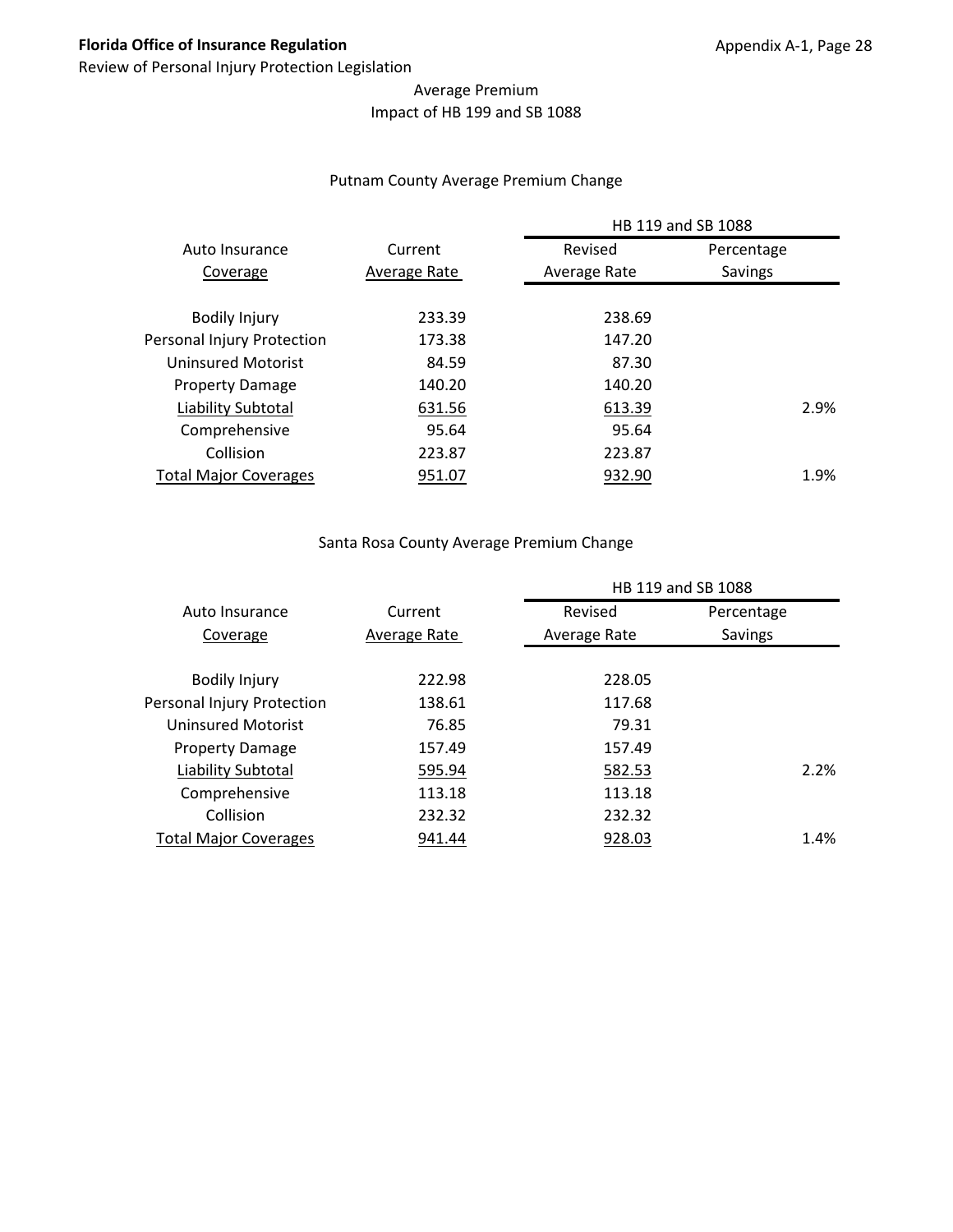## Average Premium Impact of HB 199 and SB 1088

#### Sarasota County Average Premium Change

|                              |              | HB 119 and SB 1088 |            |
|------------------------------|--------------|--------------------|------------|
| Auto Insurance               | Current      | Revised            | Percentage |
| Coverage                     | Average Rate | Average Rate       | Savings    |
|                              |              |                    |            |
| <b>Bodily Injury</b>         | 298.79       | 305.57             |            |
| Personal Injury Protection   | 170.72       | 144.94             |            |
| Uninsured Motorist           | 98.31        | 101.46             |            |
| <b>Property Damage</b>       | 155.89       | 155.89             |            |
| Liability Subtotal           | 723.71       | 707.86             | 2.2%       |
| Comprehensive                | 73.81        | 73.81              |            |
| Collision                    | 222.53       | 222.53             |            |
| <b>Total Major Coverages</b> | 1,020.05     | 1.004.20           | 1.6%       |
|                              |              |                    |            |

#### Seminole County Average Premium Change

|                              |              | HB 119 and SB 1088 |            |      |
|------------------------------|--------------|--------------------|------------|------|
| Auto Insurance               | Current      | Revised            | Percentage |      |
| Coverage                     | Average Rate | Average Rate       | Savings    |      |
|                              |              |                    |            |      |
| <b>Bodily Injury</b>         | 294.84       | 301.53             |            |      |
| Personal Injury Protection   | 208.20       | 176.76             |            |      |
| Uninsured Motorist           | 99.77        | 102.96             |            |      |
| <b>Property Damage</b>       | 177.01       | 177.01             |            |      |
| Liability Subtotal           | 779.81       | 758.26             |            | 2.8% |
| Comprehensive                | 86.53        | 86.53              |            |      |
| Collision                    | 244.63       | 244.63             |            |      |
| <b>Total Major Coverages</b> | 1,110.97     | 1,089.42           |            | 1.9% |
|                              |              |                    |            |      |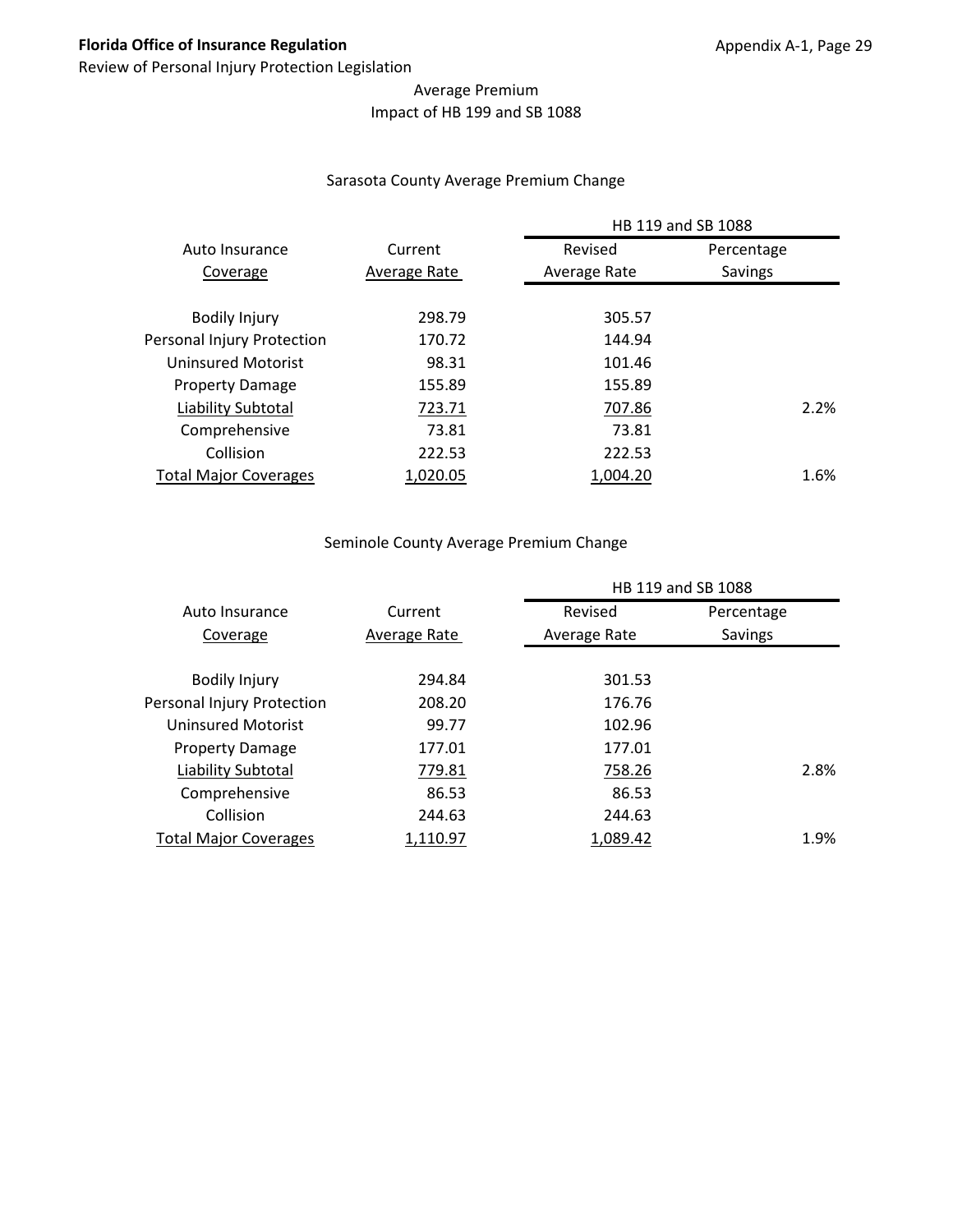## Average Premium Impact of HB 199 and SB 1088

#### St. Johns County Average Premium Change

|                              |              | HB 119 and SB 1088 |            |
|------------------------------|--------------|--------------------|------------|
| Auto Insurance               | Current      | Revised            | Percentage |
| Coverage                     | Average Rate | Average Rate       | Savings    |
| <b>Bodily Injury</b>         | 274.35       | 280.58             |            |
| Personal Injury Protection   | 133.27       | 113.15             |            |
| Uninsured Motorist           | 90.67        | 93.57              |            |
| <b>Property Damage</b>       | 150.59       | 150.59             |            |
| Liability Subtotal           | 648.88       | 637.89             | 1.7%       |
| Comprehensive                | 86.46        | 86.46              |            |
| Collision                    | 227.30       | 227.30             |            |
| <b>Total Major Coverages</b> | 962.64       | 951.65             | 1.1%       |
|                              |              |                    |            |

## St. Lucie County Average Premium Change

|                              |              | HB 119 and SB 1088 |            |      |
|------------------------------|--------------|--------------------|------------|------|
| Auto Insurance               | Current      | Revised            | Percentage |      |
| Coverage                     | Average Rate | Average Rate       | Savings    |      |
|                              |              |                    |            |      |
| <b>Bodily Injury</b>         | 323.24       | 330.58             |            |      |
| Personal Injury Protection   | 240.22       | 203.95             |            |      |
| Uninsured Motorist           | 122.63       | 126.55             |            |      |
| <b>Property Damage</b>       | 156.93       | 156.93             |            |      |
| Liability Subtotal           | 843.02       | 818.01             |            | 3.0% |
| Comprehensive                | 77.96        | 77.96              |            |      |
| Collision                    | 219.32       | 219.32             |            |      |
| <b>Total Major Coverages</b> | 1,140.30     | 1,115.29           |            | 2.2% |
|                              |              |                    |            |      |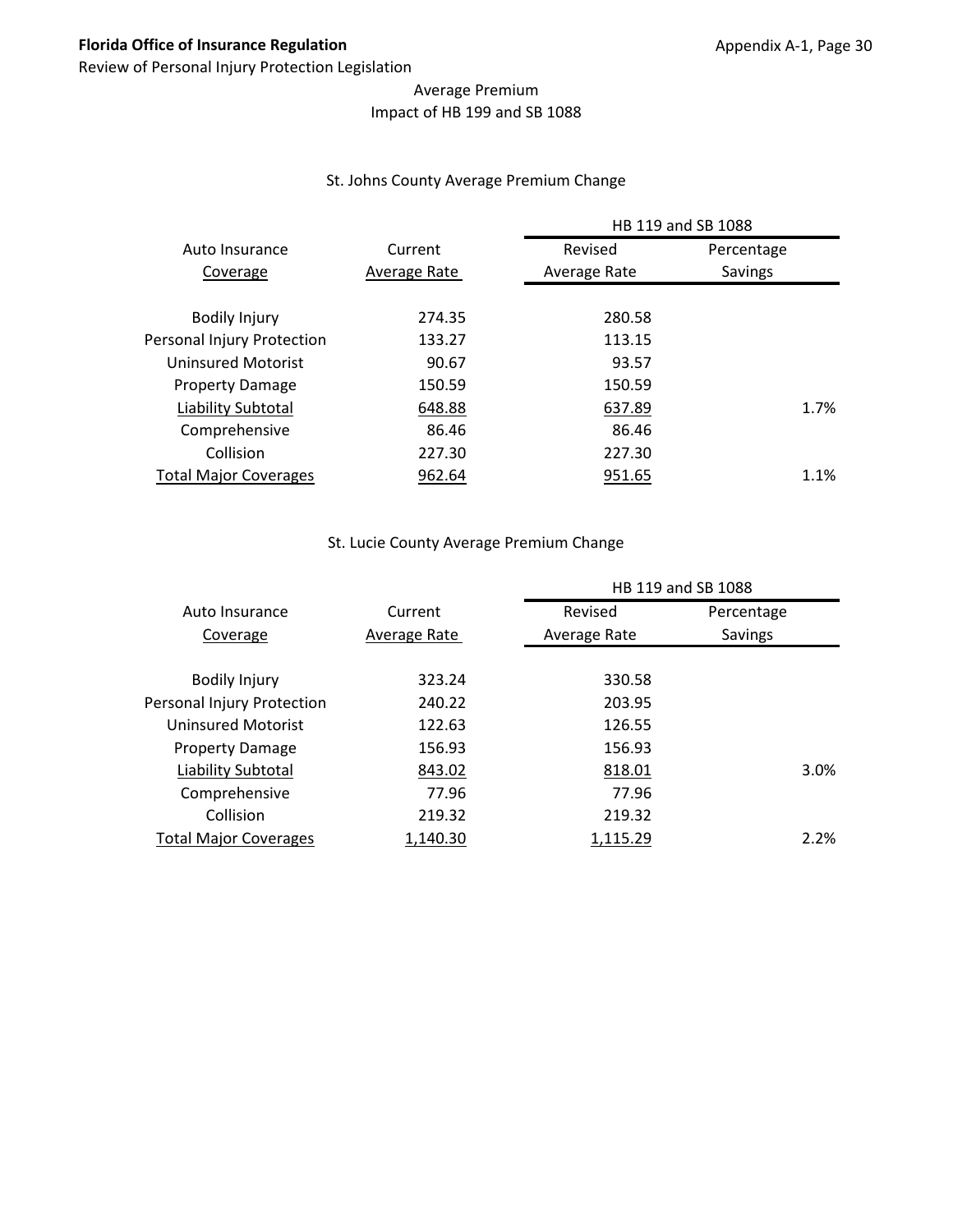## Average Premium Impact of HB 199 and SB 1088

#### Sumter County Average Premium Change

|                              |              | HB 119 and SB 1088 |            |  |
|------------------------------|--------------|--------------------|------------|--|
| Auto Insurance               | Current      | Revised            | Percentage |  |
| Coverage                     | Average Rate | Average Rate       | Savings    |  |
| <b>Bodily Injury</b>         | 265.64       | 271.67             |            |  |
| Personal Injury Protection   | 130.11       | 110.46             |            |  |
| Uninsured Motorist           | 87.66        | 90.46              |            |  |
| <b>Property Damage</b>       | 124.80       | 124.80             |            |  |
| Liability Subtotal           | 608.20       | 597.39             | 1.8%       |  |
| Comprehensive                | 76.25        | 76.25              |            |  |
| Collision                    | 187.20       | 187.20             |            |  |
| <b>Total Major Coverages</b> | 871.65       | 860.84             | 1.2%       |  |
|                              |              |                    |            |  |

## Suwannee County Average Premium Change

|                              |              | HB 119 and SB 1088 |            |
|------------------------------|--------------|--------------------|------------|
| Auto Insurance               | Current      | Revised            | Percentage |
| Coverage                     | Average Rate | Average Rate       | Savings    |
| <b>Bodily Injury</b>         | 199.05       | 203.57             |            |
| Personal Injury Protection   | 148.79       | 126.32             |            |
| Uninsured Motorist           | 69.46        | 71.68              |            |
| <b>Property Damage</b>       | 122.18       | 122.18             |            |
| Liability Subtotal           | 539.47       | 523.75             | 2.9%       |
| Comprehensive                | 119.28       | 119.28             |            |
| Collision                    | 224.07       | 224.07             |            |
| <b>Total Major Coverages</b> | 882.82       | 867.10             | 1.8%       |
|                              |              |                    |            |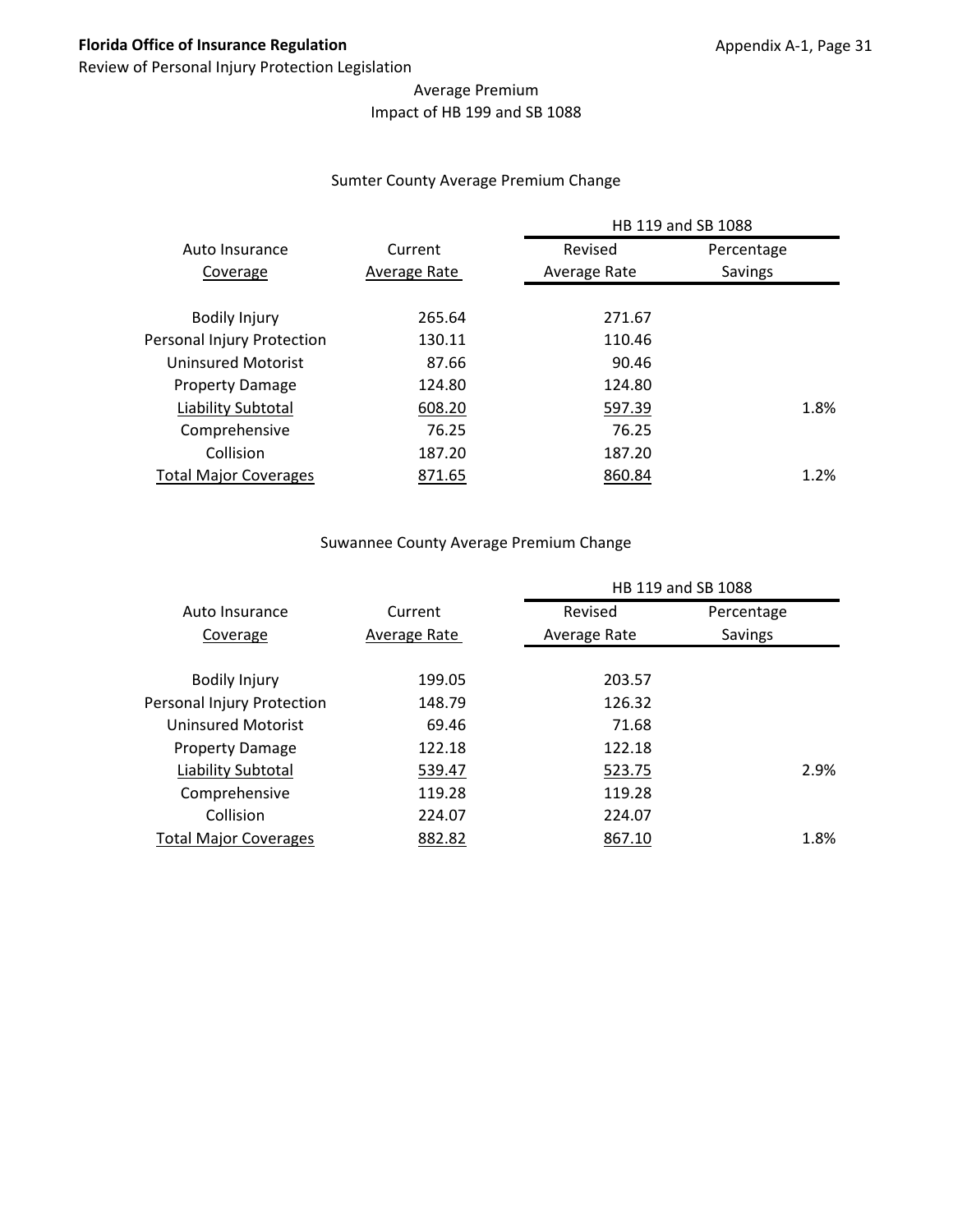## Average Premium Impact of HB 199 and SB 1088

#### Taylor County Average Premium Change

|                              |              | HB 119 and SB 1088 |            |  |
|------------------------------|--------------|--------------------|------------|--|
| Auto Insurance               | Current      | Revised            | Percentage |  |
| Coverage                     | Average Rate | Average Rate       | Savings    |  |
|                              |              |                    |            |  |
| <b>Bodily Injury</b>         | 192.90       | 197.28             |            |  |
| Personal Injury Protection   | 145.54       | 123.56             |            |  |
| Uninsured Motorist           | 76.15        | 78.59              |            |  |
| <b>Property Damage</b>       | 122.13       | 122.13             |            |  |
| Liability Subtotal           | 536.72       | 521.56             | 2.8%       |  |
| Comprehensive                | 116.71       | 116.71             |            |  |
| Collision                    | 221.17       | 221.17             |            |  |
| <b>Total Major Coverages</b> | 874.60       | 859.44             | 1.7%       |  |
|                              |              |                    |            |  |

#### Union County Average Premium Change

|                              |              | HB 119 and SB 1088 |            |      |  |
|------------------------------|--------------|--------------------|------------|------|--|
| Auto Insurance               | Current      | Revised            | Percentage |      |  |
| Coverage                     | Average Rate | Average Rate       | Savings    |      |  |
|                              |              |                    |            |      |  |
| <b>Bodily Injury</b>         | 201.33       | 205.90             |            |      |  |
| Personal Injury Protection   | 161.13       | 136.80             |            |      |  |
| Uninsured Motorist           | 68.42        | 70.61              |            |      |  |
| <b>Property Damage</b>       | 142.93       | 142.93             |            |      |  |
| Liability Subtotal           | 573.81       | 556.24             |            | 3.1% |  |
| Comprehensive                | 110.77       | 110.77             |            |      |  |
| Collision                    | 233.73       | 233.73             |            |      |  |
| <b>Total Major Coverages</b> | 918.31       | 900.74             |            | 1.9% |  |
|                              |              |                    |            |      |  |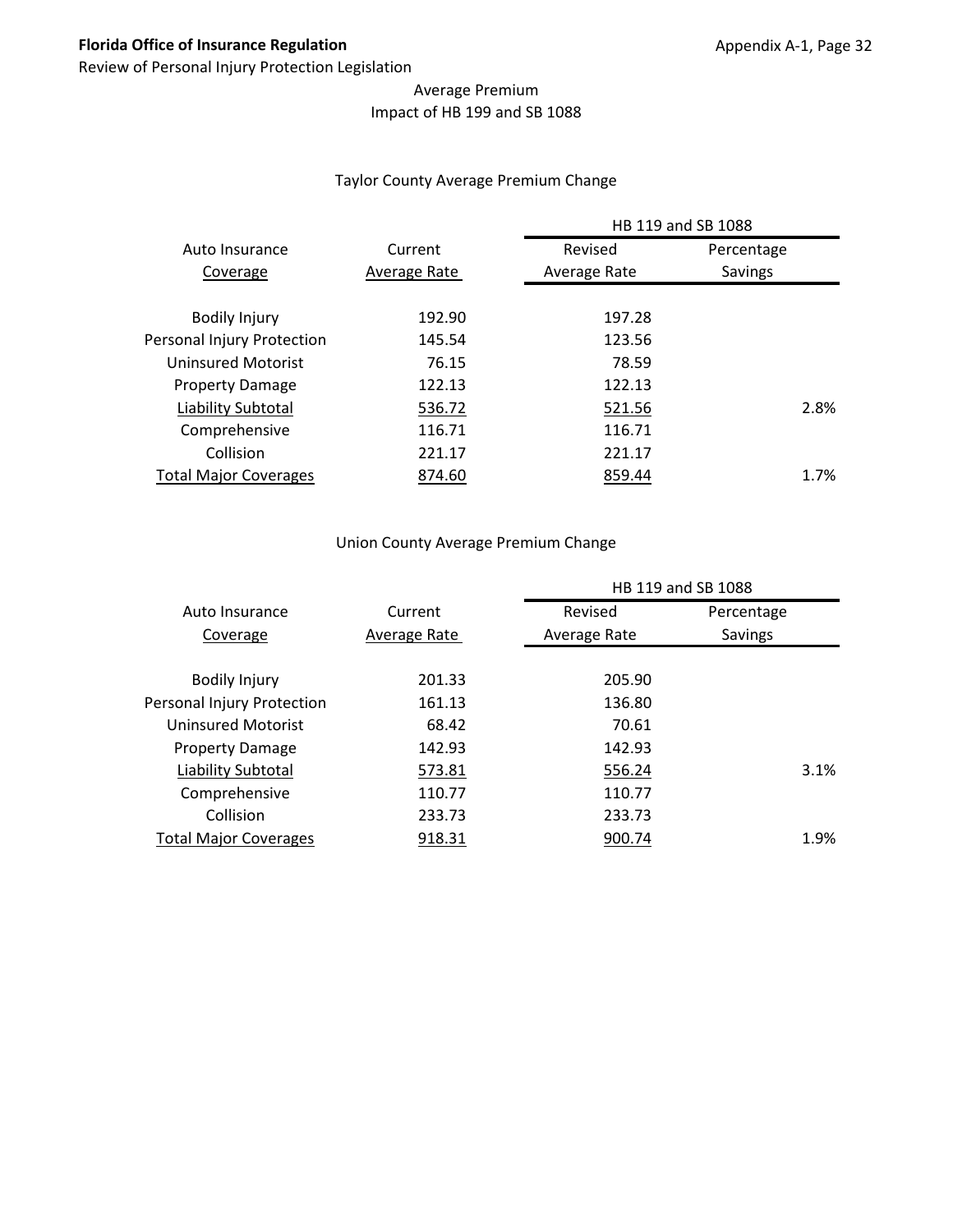## Average Premium Impact of HB 199 and SB 1088

#### Volusia County Average Premium Change

|                              |              | HB 119 and SB 1088 |            |  |
|------------------------------|--------------|--------------------|------------|--|
| Auto Insurance               | Current      | Revised            | Percentage |  |
| Coverage                     | Average Rate | Average Rate       | Savings    |  |
| <b>Bodily Injury</b>         | 275.57       | 281.83             |            |  |
| Personal Injury Protection   | 182.89       | 155.27             |            |  |
| Uninsured Motorist           | 96.32        | 99.40              |            |  |
| <b>Property Damage</b>       | 150.56       | 150.56             |            |  |
| Liability Subtotal           | 705.34       | 687.06             | 2.6%       |  |
| Comprehensive                | 81.94        | 81.94              |            |  |
| Collision                    | 212.07       | 212.07             |            |  |
| <b>Total Major Coverages</b> | 999.35       | 981.07             | 1.8%       |  |
|                              |              |                    |            |  |

#### Wakulla County Average Premium Change

|                              |              | HB 119 and SB 1088 |            |
|------------------------------|--------------|--------------------|------------|
| Auto Insurance               | Current      | Revised            | Percentage |
| Coverage                     | Average Rate | Average Rate       | Savings    |
|                              |              |                    |            |
| <b>Bodily Injury</b>         | 200.54       | 205.10             |            |
| Personal Injury Protection   | 136.14       | 115.58             |            |
| Uninsured Motorist           | 71.70        | 73.99              |            |
| <b>Property Damage</b>       | 126.75       | 126.75             |            |
| Liability Subtotal           | 535.13       | 521.42             | 2.6%       |
| Comprehensive                | 119.93       | 119.93             |            |
| Collision                    | 222.58       | 222.58             |            |
| <b>Total Major Coverages</b> | 877.64       | 863.93             | 1.6%       |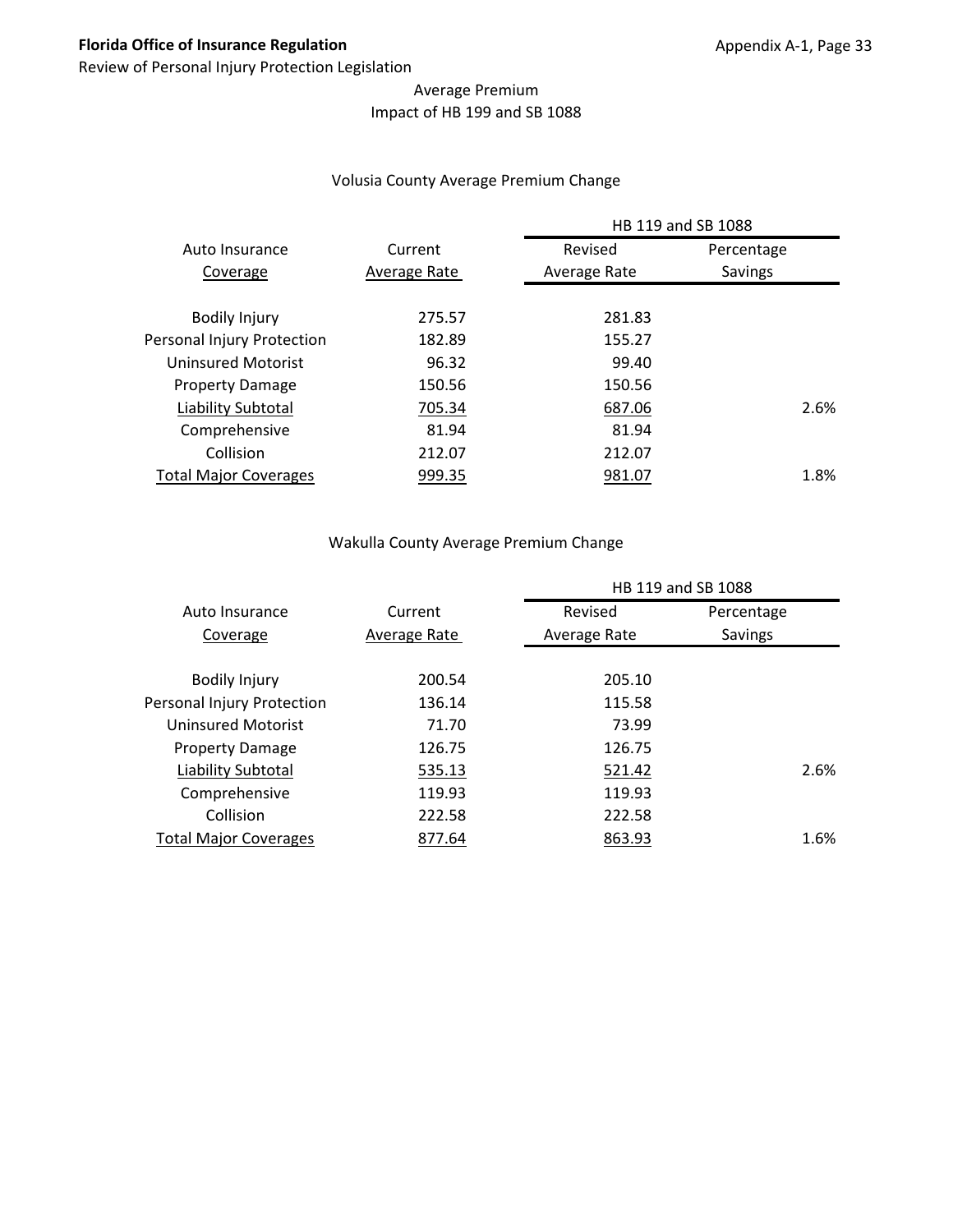## Average Premium Impact of HB 199 and SB 1088

#### Walton County Average Premium Change

|                              |              | HB 119 and SB 1088 |            |
|------------------------------|--------------|--------------------|------------|
| Auto Insurance               | Current      | Revised            | Percentage |
| Coverage                     | Average Rate | Average Rate       | Savings    |
| <b>Bodily Injury</b>         | 210.10       | 214.87             |            |
| Personal Injury Protection   | 119.98       | 101.86             |            |
| Uninsured Motorist           | 84.09        | 86.78              |            |
| <b>Property Damage</b>       | 143.20       | 143.20             |            |
| Liability Subtotal           | 557.36       | 546.71             | 1.9%       |
| Comprehensive                | 113.01       | 113.01             |            |
| Collision                    | 231.24       | 231.24             |            |
| <b>Total Major Coverages</b> | 901.61       | 890.96             | 1.2%       |
|                              |              |                    |            |

#### Washington County Average Premium Change

|                              |              | HB 119 and SB 1088 |            |      |  |
|------------------------------|--------------|--------------------|------------|------|--|
| Auto Insurance               | Current      | Revised            | Percentage |      |  |
| Coverage                     | Average Rate | Average Rate       | Savings    |      |  |
|                              |              |                    |            |      |  |
| <b>Bodily Injury</b>         | 186.46       | 190.70             |            |      |  |
| Personal Injury Protection   | 127.00       | 107.82             |            |      |  |
| Uninsured Motorist           | 59.45        | 61.35              |            |      |  |
| <b>Property Damage</b>       | 127.86       | 127.86             |            |      |  |
| Liability Subtotal           | 500.77       | 487.73             |            | 2.6% |  |
| Comprehensive                | 119.23       | 119.23             |            |      |  |
| Collision                    | 221.28       | 221.28             |            |      |  |
| <b>Total Major Coverages</b> | 841.28       | 828.24             |            | 1.5% |  |
|                              |              |                    |            |      |  |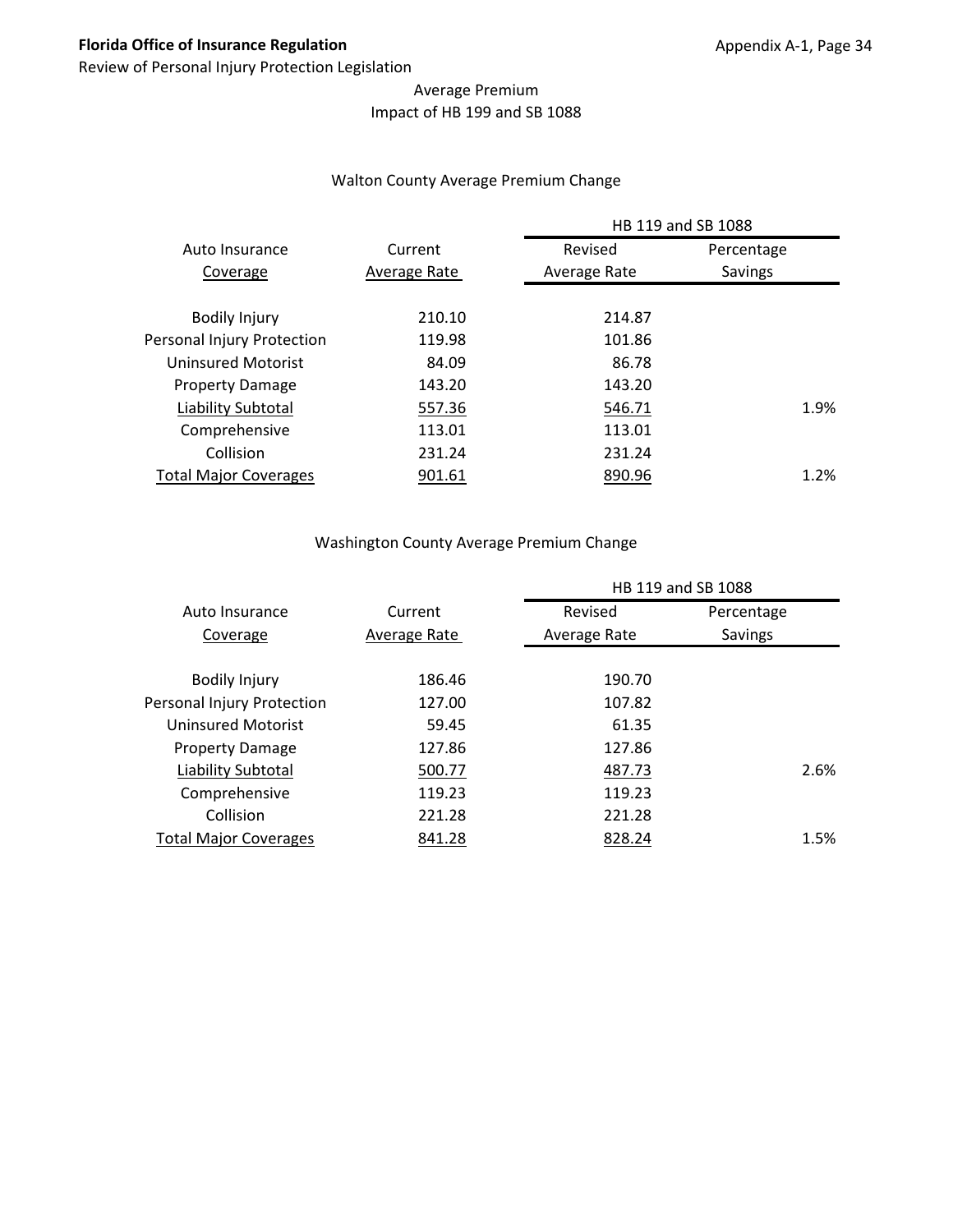Review of Personal Injury Protection Legislation

## Average Premium Impact of PIP Repeal and SB 1088 Statewide Average Premium Change

|                              |              | Repeal of No Fault + SB 1088 |            |
|------------------------------|--------------|------------------------------|------------|
| Auto Insurance               | Current      | Revised                      | Percentage |
| Coverage                     | Average Rate | Average Rate                 | Savings    |
| <b>Bodily Injury</b>         | 329.22       | 452.52                       |            |
| Personal Injury Protection*  | 219.10       |                              |            |
| Uninsured Motorist           | 111.60       | 122.43                       |            |
| <b>Property Damage</b>       | 180.06       | 180.06                       |            |
| Liability Subtotal           | 839.98       | 755.01                       | 10.1%      |
| Comprehensive                | 102.03       | 102.03                       |            |
| Collision                    | 267.50       | 267.50                       |            |
| <b>Total Major Coverages</b> | 1,209.51     | 1,124.54                     | 7.0%       |
|                              |              |                              |            |

|                               |              | Repeal of No Fault + SB $1088 + $2,500$ Med |            |
|-------------------------------|--------------|---------------------------------------------|------------|
| Auto Insurance                | Current      | Revised                                     | Percentage |
| Coverage                      | Average Rate | Average Rate                                | Savings    |
|                               |              |                                             |            |
| <b>Bodily Injury</b>          | 329.22       | 452.52                                      |            |
| PIP*/Optional \$2,500 Med Pay | 219.10       | 39.44                                       |            |
| Uninsured Motorist            | 111.60       | 122.43                                      |            |
| <b>Property Damage</b>        | 180.06       | 180.06                                      |            |
| Liability Subtotal            | 839.98       | 794.45                                      | 5.4%       |
| Comprehensive                 | 102.03       | 102.03                                      |            |
| Collision                     | 267.50       | 267.50                                      |            |
| <b>Total Major Coverages</b>  | 1,209.51     | 1,163.98                                    | 3.8%       |
|                               |              |                                             |            |

|              |              | Repeal of No Fault + SB 1088 + \$5,000 Med |
|--------------|--------------|--------------------------------------------|
| Current      | Revised      | Percentage                                 |
| Average Rate | Average Rate | Savings                                    |
|              |              |                                            |
| 329.22       | 452.52       |                                            |
| 219.10       | 72.30        |                                            |
| 111.60       | 122.43       |                                            |
| 180.06       | 180.06       |                                            |
| 839.98       | 827.31       | 1.5%                                       |
| 102.03       | 102.03       |                                            |
| 267.50       | 267.50       |                                            |
| 1,209.51     | 1,196.84     | 1.0%                                       |
|              |              |                                            |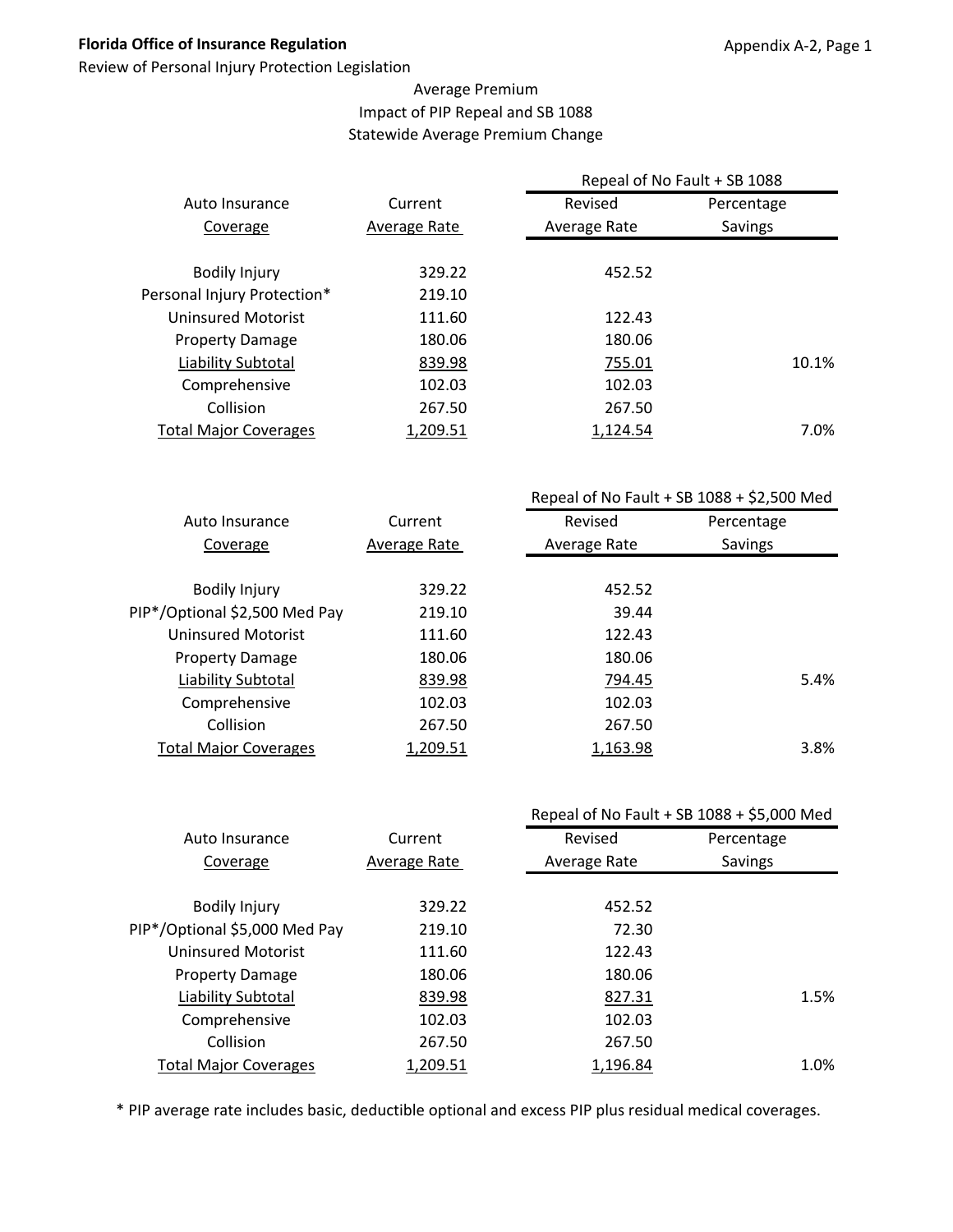Review of Personal Injury Protection Legislation

## Average Premium Impact of PIP Repeal and SB 1088 Alachua County Average Premium Change

|                              |              | Repeal of No Fault + SB 1088 |                |
|------------------------------|--------------|------------------------------|----------------|
| Auto Insurance               | Current      | Revised                      | Percentage     |
| Coverage                     | Average Rate | Average Rate                 | <b>Savings</b> |
|                              |              |                              |                |
| <b>Bodily Injury</b>         | 249.35       | 342.74                       |                |
| Personal Injury Protection*  | 126.61       |                              |                |
| Uninsured Motorist           | 91.55        | 100.43                       |                |
| <b>Property Damage</b>       | 156.37       | 156.37                       |                |
| Liability Subtotal           | 623.88       | 599.54                       | 3.9%           |
| Comprehensive                | 87.06        | 87.06                        |                |
| Collision                    | 230.93       | 230.93                       |                |
| <b>Total Major Coverages</b> | 941.87       | 917.53                       | 2.6%           |
|                              |              |                              |                |

|                               |              | Repeal of No Fault + SB $1088 + $2,500$ Med |            |
|-------------------------------|--------------|---------------------------------------------|------------|
| Auto Insurance                | Current      | Revised                                     | Percentage |
| Coverage                      | Average Rate | Average Rate                                | Savings    |
|                               |              |                                             |            |
| <b>Bodily Injury</b>          | 249.35       | 342.74                                      |            |
| PIP*/Optional \$2,500 Med Pay | 126.61       | 22.79                                       |            |
| Uninsured Motorist            | 91.55        | 100.43                                      |            |
| <b>Property Damage</b>        | 156.37       | 156.37                                      |            |
| Liability Subtotal            | 623.88       | 622.33                                      | 0.2%       |
| Comprehensive                 | 87.06        | 87.06                                       |            |
| Collision                     | 230.93       | 230.93                                      |            |
| <b>Total Major Coverages</b>  | 941.87       | 940.32                                      | 0.2%       |
|                               |              |                                             |            |

|                               |              |              | Repeal of No Fault + SB 1088 + \$5,000 Med |
|-------------------------------|--------------|--------------|--------------------------------------------|
| Auto Insurance                | Current      | Revised      | Percentage                                 |
| Coverage                      | Average Rate | Average Rate | Savings                                    |
|                               |              |              |                                            |
| <b>Bodily Injury</b>          | 249.35       | 342.74       |                                            |
| PIP*/Optional \$5,000 Med Pay | 126.61       | 41.78        |                                            |
| <b>Uninsured Motorist</b>     | 91.55        | 100.43       |                                            |
| <b>Property Damage</b>        | 156.37       | 156.37       |                                            |
| Liability Subtotal            | 623.88       | 641.32       | $-2.8%$                                    |
| Comprehensive                 | 87.06        | 87.06        |                                            |
| Collision                     | 230.93       | 230.93       |                                            |
| <b>Total Major Coverages</b>  | 941.87       | 959.31       | $-1.9%$                                    |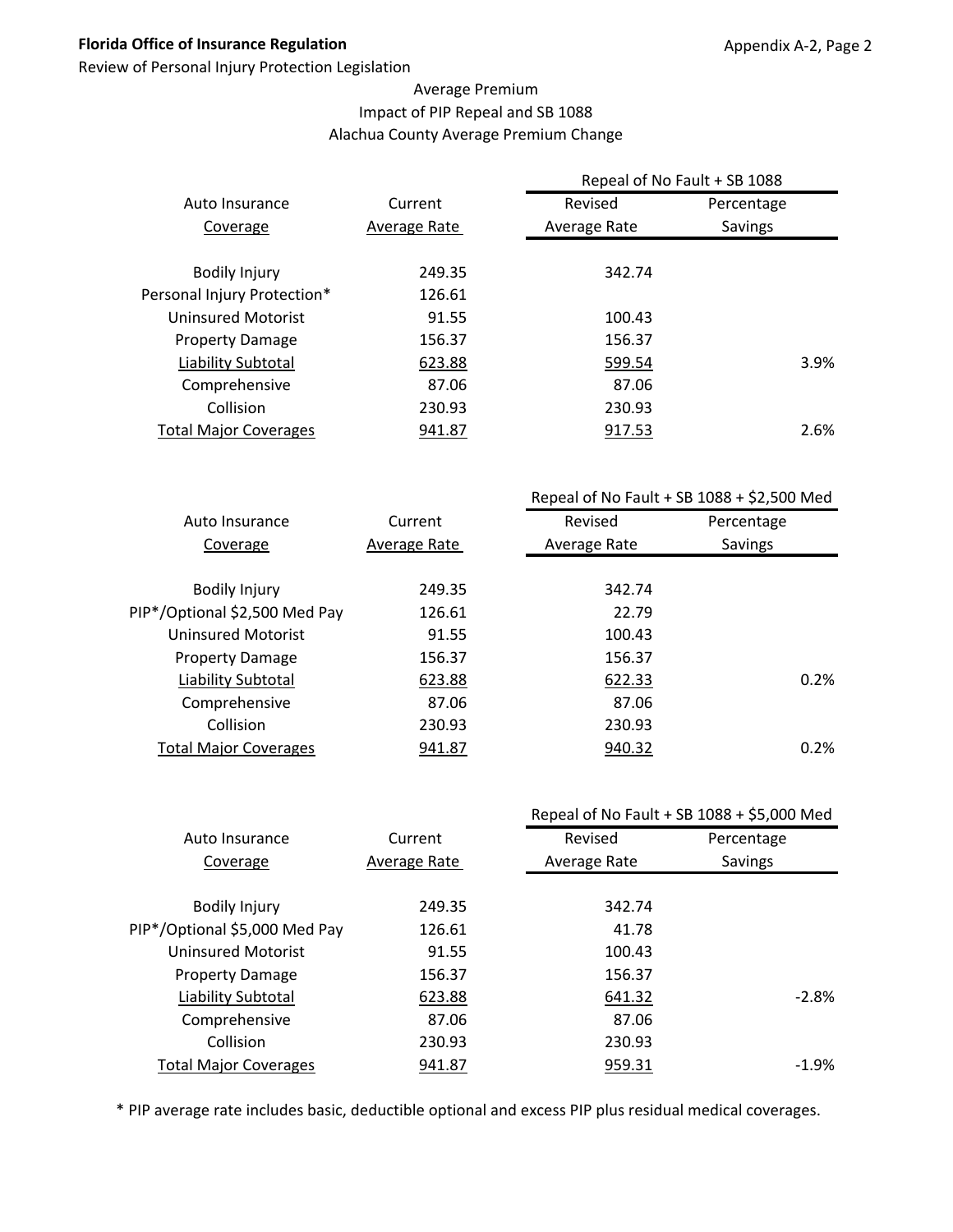Review of Personal Injury Protection Legislation

## Average Premium Impact of PIP Repeal and SB 1088 Baker County Average Premium Change

|                              |              | Repeal of No Fault + SB 1088 |            |      |
|------------------------------|--------------|------------------------------|------------|------|
| Auto Insurance               | Current      | Revised                      | Percentage |      |
| Coverage                     | Average Rate | Average Rate                 | Savings    |      |
|                              |              |                              |            |      |
| <b>Bodily Injury</b>         | 226.72       | 311.63                       |            |      |
| Personal Injury Protection*  | 138.92       |                              |            |      |
| Uninsured Motorist           | 72.03        | 79.02                        |            |      |
| <b>Property Damage</b>       | 144.08       | 144.08                       |            |      |
| Liability Subtotal           | 581.75       | 534.73                       |            | 8.1% |
| Comprehensive                | 114.38       | 114.38                       |            |      |
| Collision                    | 246.27       | 246.27                       |            |      |
| <b>Total Major Coverages</b> | 942.40       | 895.38                       |            | 5.0% |
|                              |              |                              |            |      |

|                               |              | Repeal of No Fault + SB $1088 + $2,500$ Med |            |
|-------------------------------|--------------|---------------------------------------------|------------|
| Auto Insurance                | Current      | Revised                                     | Percentage |
| Coverage                      | Average Rate | Average Rate                                | Savings    |
|                               |              |                                             |            |
| <b>Bodily Injury</b>          | 226.72       | 311.63                                      |            |
| PIP*/Optional \$2,500 Med Pay | 138.92       | 25.01                                       |            |
| <b>Uninsured Motorist</b>     | 72.03        | 79.02                                       |            |
| <b>Property Damage</b>        | 144.08       | 144.08                                      |            |
| Liability Subtotal            | 581.75       | 559.74                                      | 3.8%       |
| Comprehensive                 | 114.38       | 114.38                                      |            |
| Collision                     | 246.27       | 246.27                                      |            |
| <b>Total Major Coverages</b>  | 942.40       | 920.39                                      | 2.3%       |
|                               |              |                                             |            |

|                               |              | Repeal of No Fault + SB 1088 + \$5,000 Med |            |
|-------------------------------|--------------|--------------------------------------------|------------|
| Auto Insurance                | Current      | Revised                                    | Percentage |
| Coverage                      | Average Rate | Average Rate                               | Savings    |
|                               |              |                                            |            |
| <b>Bodily Injury</b>          | 226.72       | 311.63                                     |            |
| PIP*/Optional \$5,000 Med Pay | 138.92       | 45.84                                      |            |
| <b>Uninsured Motorist</b>     | 72.03        | 79.02                                      |            |
| <b>Property Damage</b>        | 144.08       | 144.08                                     |            |
| Liability Subtotal            | 581.75       | 580.57                                     | 0.2%       |
| Comprehensive                 | 114.38       | 114.38                                     |            |
| Collision                     | 246.27       | 246.27                                     |            |
| <b>Total Major Coverages</b>  | 942.40       | 941.22                                     | 0.1%       |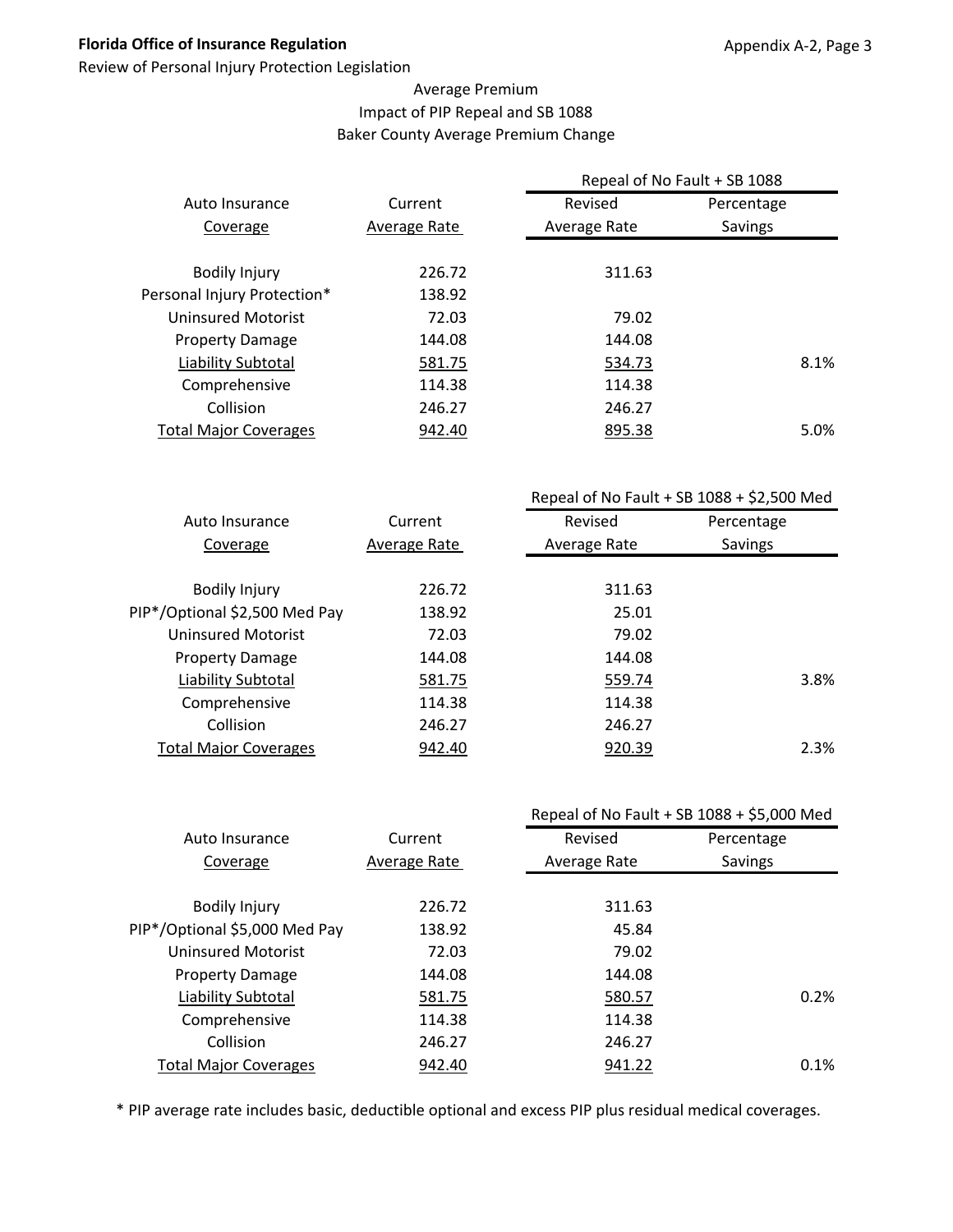Review of Personal Injury Protection Legislation

## Average Premium Impact of PIP Repeal and SB 1088 Bay County Average Premium Change

|                              |              | Repeal of No Fault + SB 1088 |                |
|------------------------------|--------------|------------------------------|----------------|
| Auto Insurance               | Current      | Revised                      | Percentage     |
| Coverage                     | Average Rate | Average Rate                 | <b>Savings</b> |
|                              |              |                              |                |
| <b>Bodily Injury</b>         | 216.76       | 297.94                       |                |
| Personal Injury Protection*  | 120.03       |                              |                |
| Uninsured Motorist           | 78.12        | 85.70                        |                |
| <b>Property Damage</b>       | 164.38       | 164.38                       |                |
| Liability Subtotal           | 579.29       | 548.02                       | 5.4%           |
| Comprehensive                | 104.25       | 104.25                       |                |
| Collision                    | 234.62       | 234.62                       |                |
| <b>Total Major Coverages</b> | 918.16       | 886.89                       | 3.4%           |
|                              |              |                              |                |

|                               |              | Repeal of No Fault + SB $1088 + $2,500$ Med |            |
|-------------------------------|--------------|---------------------------------------------|------------|
| Auto Insurance                | Current      | Revised                                     | Percentage |
| Coverage                      | Average Rate | Average Rate                                | Savings    |
|                               |              |                                             |            |
| <b>Bodily Injury</b>          | 216.76       | 297.94                                      |            |
| PIP*/Optional \$2,500 Med Pay | 120.03       | 21.61                                       |            |
| <b>Uninsured Motorist</b>     | 78.12        | 85.70                                       |            |
| <b>Property Damage</b>        | 164.38       | 164.38                                      |            |
| Liability Subtotal            | 579.29       | 569.63                                      | 1.7%       |
| Comprehensive                 | 104.25       | 104.25                                      |            |
| Collision                     | 234.62       | 234.62                                      |            |
| <b>Total Major Coverages</b>  | 918.16       | 908.50                                      | 1.1%       |
|                               |              |                                             |            |

|                               |              |              | Repeal of No Fault + SB 1088 + \$5,000 Med |
|-------------------------------|--------------|--------------|--------------------------------------------|
| Auto Insurance                | Current      | Revised      | Percentage                                 |
| Coverage                      | Average Rate | Average Rate | Savings                                    |
|                               |              |              |                                            |
| <b>Bodily Injury</b>          | 216.76       | 297.94       |                                            |
| PIP*/Optional \$5,000 Med Pay | 120.03       | 39.61        |                                            |
| <b>Uninsured Motorist</b>     | 78.12        | 85.70        |                                            |
| <b>Property Damage</b>        | 164.38       | 164.38       |                                            |
| Liability Subtotal            | 579.29       | 587.63       | $-1.4\%$                                   |
| Comprehensive                 | 104.25       | 104.25       |                                            |
| Collision                     | 234.62       | 234.62       |                                            |
| <b>Total Major Coverages</b>  | 918.16       | 926.50       | $-0.9%$                                    |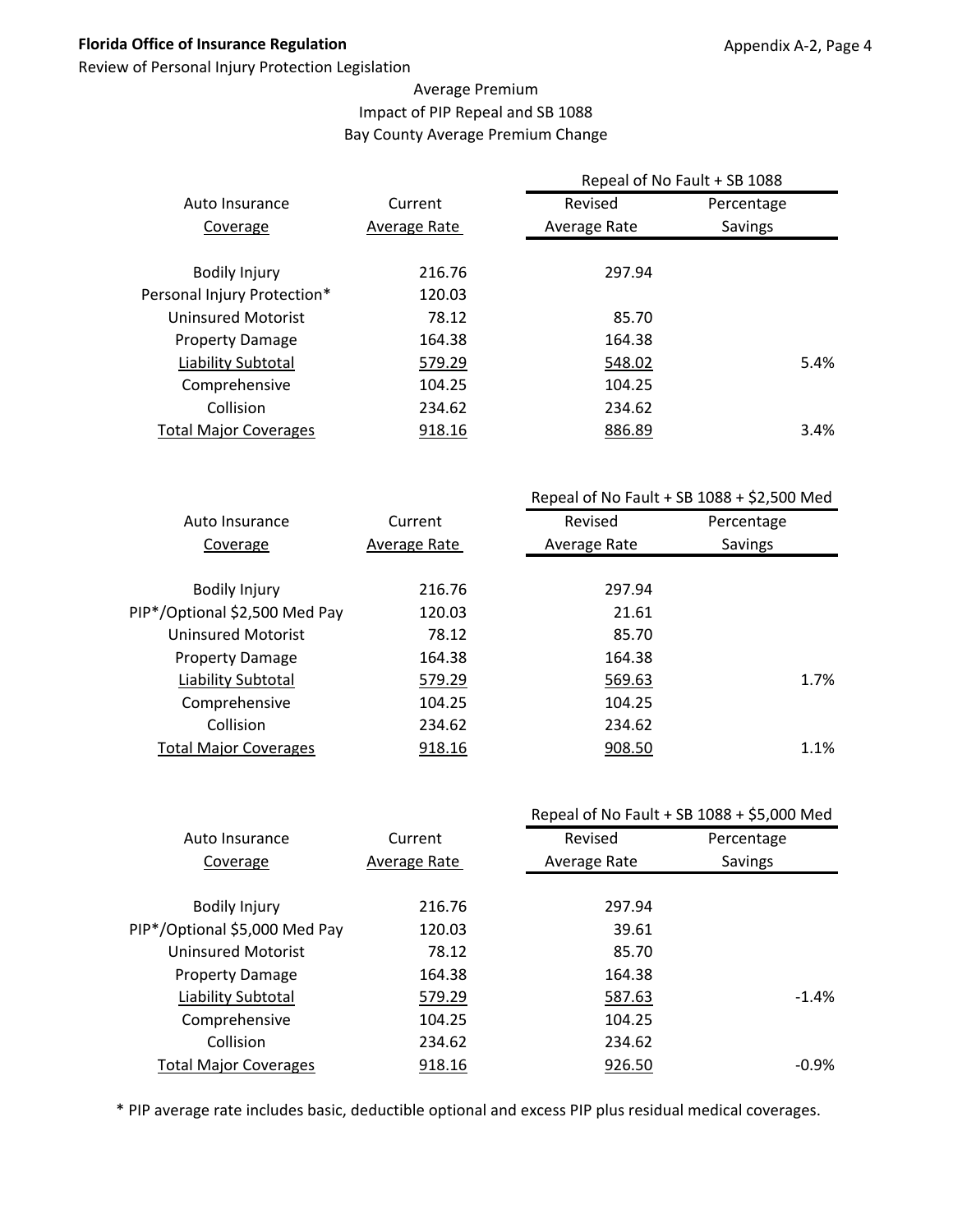Review of Personal Injury Protection Legislation

## Average Premium Impact of PIP Repeal and SB 1088 Bradford County Average Premium Change

|                              |              | Repeal of No Fault + SB 1088 |            |      |  |
|------------------------------|--------------|------------------------------|------------|------|--|
| Auto Insurance               | Current      | Revised                      | Percentage |      |  |
| Coverage                     | Average Rate | Average Rate                 | Savings    |      |  |
| <b>Bodily Injury</b>         | 214.76       | 295.19                       |            |      |  |
| Personal Injury Protection*  | 134.36       |                              |            |      |  |
| <b>Uninsured Motorist</b>    | 78.46        | 86.07                        |            |      |  |
| <b>Property Damage</b>       | 141.95       | 141.95                       |            |      |  |
| Liability Subtotal           | 569.53       | 523.21                       |            | 8.1% |  |
| Comprehensive                | 104.72       | 104.72                       |            |      |  |
| Collision                    | 224.95       | 224.95                       |            |      |  |
| <b>Total Major Coverages</b> | 899.20       | 852.88                       |            | 5.2% |  |
|                              |              |                              |            |      |  |

|                               |              | Repeal of No Fault + SB $1088 + $2,500$ Med |            |  |
|-------------------------------|--------------|---------------------------------------------|------------|--|
| Auto Insurance                | Current      | Revised                                     | Percentage |  |
| Coverage                      | Average Rate | Average Rate                                | Savings    |  |
|                               |              |                                             |            |  |
| <b>Bodily Injury</b>          | 214.76       | 295.19                                      |            |  |
| PIP*/Optional \$2,500 Med Pay | 134.36       | 24.18                                       |            |  |
| Uninsured Motorist            | 78.46        | 86.07                                       |            |  |
| <b>Property Damage</b>        | 141.95       | 141.95                                      |            |  |
| Liability Subtotal            | 569.53       | 547.39                                      | 3.9%       |  |
| Comprehensive                 | 104.72       | 104.72                                      |            |  |
| Collision                     | 224.95       | 224.95                                      |            |  |
| <b>Total Major Coverages</b>  | 899.20       | 877.06                                      | 2.5%       |  |
|                               |              |                                             |            |  |

|                               |              |              | Repeal of No Fault + SB 1088 + \$5,000 Med |
|-------------------------------|--------------|--------------|--------------------------------------------|
| Auto Insurance                | Current      | Revised      | Percentage                                 |
| Coverage                      | Average Rate | Average Rate | Savings                                    |
|                               |              |              |                                            |
| <b>Bodily Injury</b>          | 214.76       | 295.19       |                                            |
| PIP*/Optional \$5,000 Med Pay | 134.36       | 44.34        |                                            |
| <b>Uninsured Motorist</b>     | 78.46        | 86.07        |                                            |
| <b>Property Damage</b>        | 141.95       | 141.95       |                                            |
| Liability Subtotal            | 569.53       | 567.55       | 0.3%                                       |
| Comprehensive                 | 104.72       | 104.72       |                                            |
| Collision                     | 224.95       | 224.95       |                                            |
| <b>Total Major Coverages</b>  | 899.20       | 897.22       | 0.2%                                       |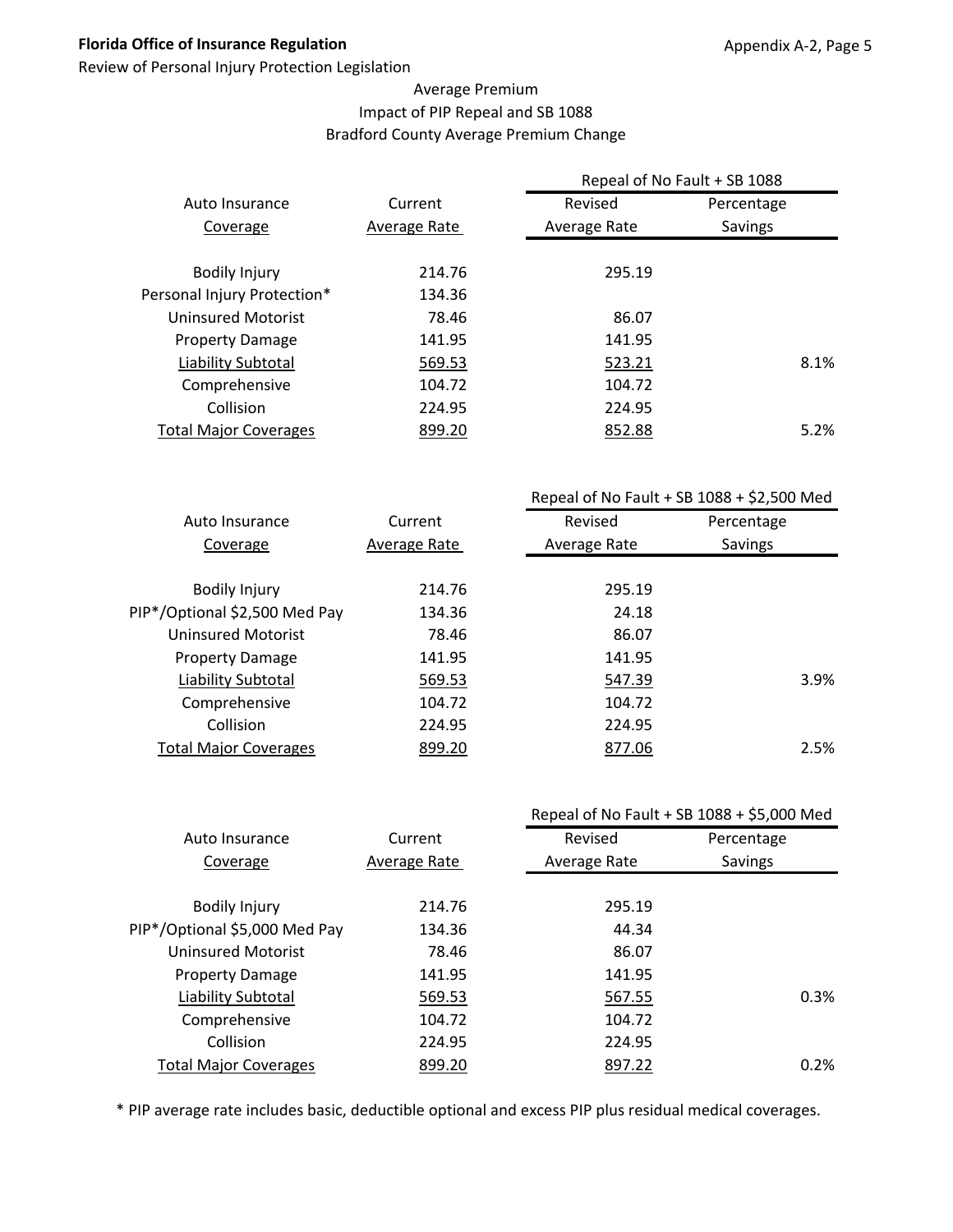Review of Personal Injury Protection Legislation

## Average Premium Impact of PIP Repeal and SB 1088 Brevard County Average Premium Change

|                              |              | Repeal of No Fault + SB 1088 |            |      |  |
|------------------------------|--------------|------------------------------|------------|------|--|
| Auto Insurance               | Current      | Revised                      | Percentage |      |  |
| Coverage                     | Average Rate | Average Rate                 | Savings    |      |  |
|                              |              |                              |            |      |  |
| <b>Bodily Injury</b>         | 280.95       | 386.17                       |            |      |  |
| Personal Injury Protection*  | 140.40       |                              |            |      |  |
| <b>Uninsured Motorist</b>    | 99.62        | 109.28                       |            |      |  |
| <b>Property Damage</b>       | 148.20       | 148.20                       |            |      |  |
| Liability Subtotal           | 669.17       | 643.65                       |            | 3.8% |  |
| Comprehensive                | 75.35        | 75.35                        |            |      |  |
| Collision                    | 206.33       | 206.33                       |            |      |  |
| <b>Total Major Coverages</b> | 950.85       | 925.33                       |            | 2.7% |  |
|                              |              |                              |            |      |  |

|                               |              | Repeal of No Fault + SB $1088 + $2,500$ Med |            |  |
|-------------------------------|--------------|---------------------------------------------|------------|--|
| Auto Insurance                | Current      | Revised                                     | Percentage |  |
| Coverage                      | Average Rate | Average Rate                                | Savings    |  |
|                               |              |                                             |            |  |
| <b>Bodily Injury</b>          | 280.95       | 386.17                                      |            |  |
| PIP*/Optional \$2,500 Med Pay | 140.40       | 25.27                                       |            |  |
| <b>Uninsured Motorist</b>     | 99.62        | 109.28                                      |            |  |
| <b>Property Damage</b>        | 148.20       | 148.20                                      |            |  |
| Liability Subtotal            | 669.17       | 668.92                                      | 0.0%       |  |
| Comprehensive                 | 75.35        | 75.35                                       |            |  |
| Collision                     | 206.33       | 206.33                                      |            |  |
| <b>Total Major Coverages</b>  | 950.85       | 950.60                                      | 0.0%       |  |
|                               |              |                                             |            |  |

|                               |              |              | Repeal of No Fault + SB 1088 + \$5,000 Med |
|-------------------------------|--------------|--------------|--------------------------------------------|
| Auto Insurance                | Current      | Revised      | Percentage                                 |
| Coverage                      | Average Rate | Average Rate | Savings                                    |
|                               |              |              |                                            |
| <b>Bodily Injury</b>          | 280.95       | 386.17       |                                            |
| PIP*/Optional \$5,000 Med Pay | 140.40       | 46.33        |                                            |
| <b>Uninsured Motorist</b>     | 99.62        | 109.28       |                                            |
| <b>Property Damage</b>        | 148.20       | 148.20       |                                            |
| Liability Subtotal            | 669.17       | 689.98       | $-3.1%$                                    |
| Comprehensive                 | 75.35        | 75.35        |                                            |
| Collision                     | 206.33       | 206.33       |                                            |
| <b>Total Major Coverages</b>  | 950.85       | 971.66       | $-2.2%$                                    |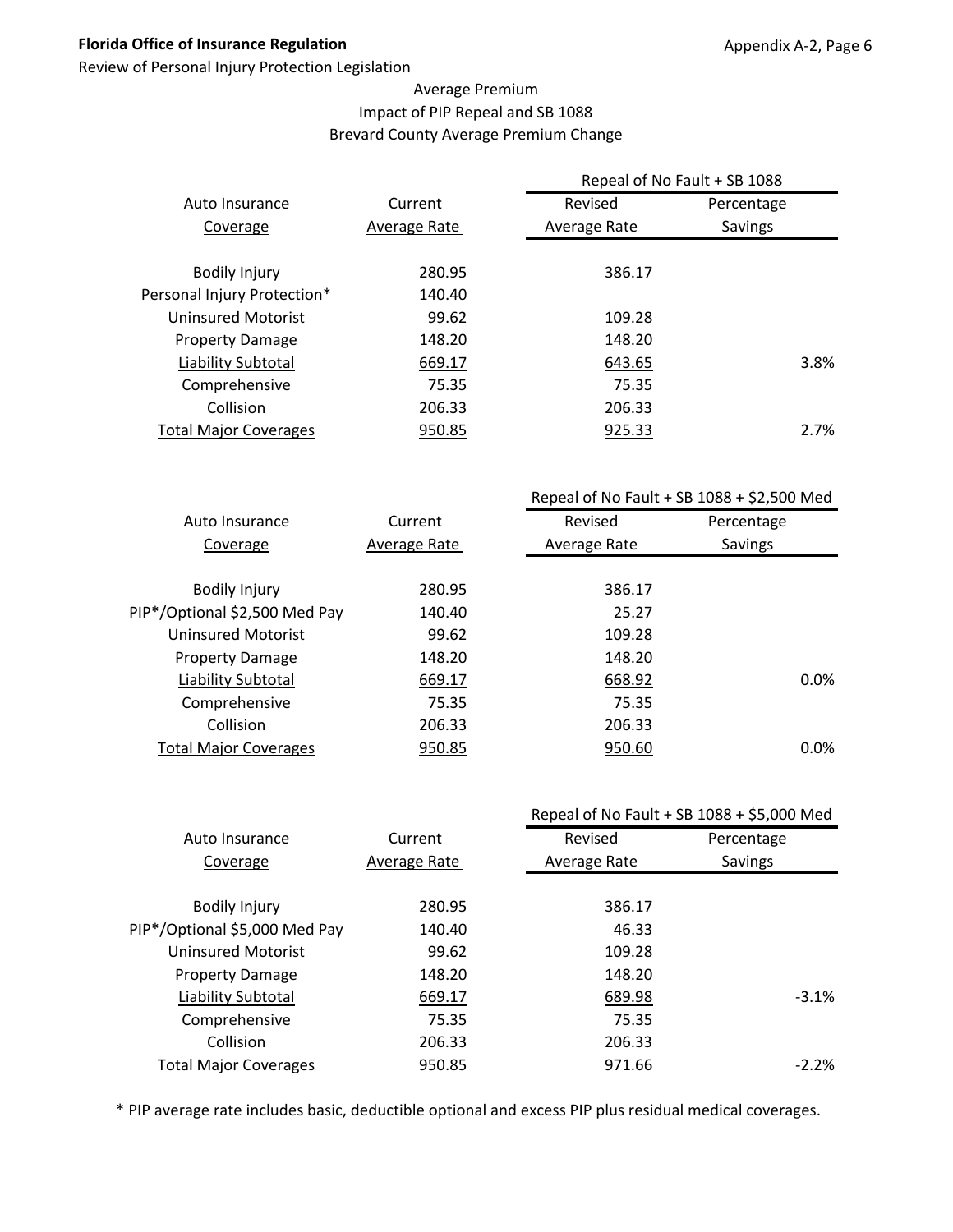Review of Personal Injury Protection Legislation

## Average Premium Impact of PIP Repeal and SB 1088 Broward County Average Premium Change

|              | Repeal of No Fault + SB 1088 |                |
|--------------|------------------------------|----------------|
| Current      | Revised                      | Percentage     |
| Average Rate | Average Rate                 | <b>Savings</b> |
|              |                              |                |
| 395.30       | 543.35                       |                |
| 298.32       |                              |                |
| 150.97       | 165.61                       |                |
| 211.48       | 211.48                       |                |
| 1,056.07     | 920.44                       | 12.8%          |
| 117.36       | 117.36                       |                |
| 329.51       | 329.51                       |                |
| 1,502.94     | 1,367.31                     | 9.0%           |
|              |                              |                |

|                               |              | Repeal of No Fault + SB $1088 + $2,500$ Med |            |  |
|-------------------------------|--------------|---------------------------------------------|------------|--|
| Auto Insurance                | Current      | Revised                                     | Percentage |  |
| Coverage                      | Average Rate | Average Rate                                | Savings    |  |
|                               |              |                                             |            |  |
| <b>Bodily Injury</b>          | 395.30       | 543.35                                      |            |  |
| PIP*/Optional \$2,500 Med Pay | 298.32       | 53.70                                       |            |  |
| <b>Uninsured Motorist</b>     | 150.97       | 165.61                                      |            |  |
| <b>Property Damage</b>        | 211.48       | 211.48                                      |            |  |
| Liability Subtotal            | 1,056.07     | 974.14                                      | 7.8%       |  |
| Comprehensive                 | 117.36       | 117.36                                      |            |  |
| Collision                     | 329.51       | 329.51                                      |            |  |
| <b>Total Major Coverages</b>  | 1,502.94     | 1,421.01                                    | 5.5%       |  |
|                               |              |                                             |            |  |

|                               |              |              | Repeal of No Fault + SB 1088 + \$5,000 Med |
|-------------------------------|--------------|--------------|--------------------------------------------|
| Auto Insurance                | Current      | Revised      | Percentage                                 |
| Coverage                      | Average Rate | Average Rate | Savings                                    |
|                               |              |              |                                            |
| <b>Bodily Injury</b>          | 395.30       | 543.35       |                                            |
| PIP*/Optional \$5,000 Med Pay | 298.32       | 98.45        |                                            |
| <b>Uninsured Motorist</b>     | 150.97       | 165.61       |                                            |
| <b>Property Damage</b>        | 211.48       | 211.48       |                                            |
| Liability Subtotal            | 1,056.07     | 1,018.89     | 3.5%                                       |
| Comprehensive                 | 117.36       | 117.36       |                                            |
| Collision                     | 329.51       | 329.51       |                                            |
| <b>Total Major Coverages</b>  | 1,502.94     | 1,465.76     | 2.5%                                       |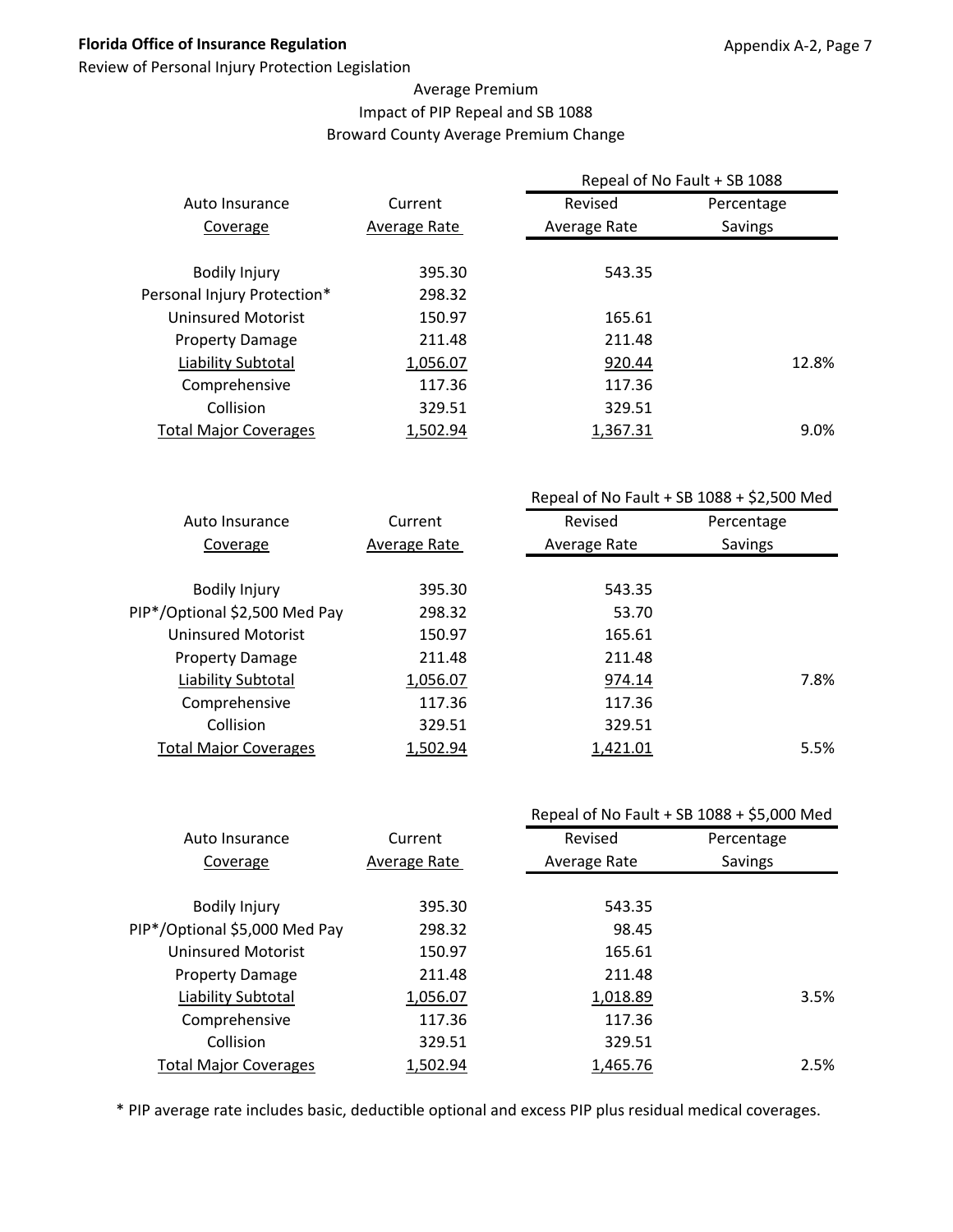Review of Personal Injury Protection Legislation

## Average Premium Impact of PIP Repeal and SB 1088 Calhoun County Average Premium Change

|                              |              | Repeal of No Fault + SB 1088 |                |  |  |
|------------------------------|--------------|------------------------------|----------------|--|--|
| Auto Insurance               | Current      | Revised                      | Percentage     |  |  |
| Coverage                     | Average Rate | Average Rate                 | <b>Savings</b> |  |  |
| <b>Bodily Injury</b>         | 188.84       | 259.56                       |                |  |  |
| Personal Injury Protection*  | 113.25       |                              |                |  |  |
| Uninsured Motorist           | 60.31        | 66.16                        |                |  |  |
| <b>Property Damage</b>       | 119.06       | 119.06                       |                |  |  |
| Liability Subtotal           | 481.46       | 444.78                       | 7.6%           |  |  |
| Comprehensive                | 125.48       | 125.48                       |                |  |  |
| Collision                    | 231.10       | 231.10                       |                |  |  |
| <b>Total Major Coverages</b> | 838.04       | 801.36                       | 4.4%           |  |  |
|                              |              |                              |                |  |  |

|                               |              | Repeal of No Fault + SB $1088 + $2,500$ Med |            |  |
|-------------------------------|--------------|---------------------------------------------|------------|--|
| Auto Insurance                | Current      | Revised                                     | Percentage |  |
| Coverage                      | Average Rate | Average Rate                                | Savings    |  |
|                               |              |                                             |            |  |
| <b>Bodily Injury</b>          | 188.84       | 259.56                                      |            |  |
| PIP*/Optional \$2,500 Med Pay | 113.25       | 20.39                                       |            |  |
| Uninsured Motorist            | 60.31        | 66.16                                       |            |  |
| <b>Property Damage</b>        | 119.06       | 119.06                                      |            |  |
| Liability Subtotal            | 481.46       | 465.17                                      | 3.4%       |  |
| Comprehensive                 | 125.48       | 125.48                                      |            |  |
| Collision                     | 231.10       | 231.10                                      |            |  |
| <b>Total Major Coverages</b>  | 838.04       | 821.75                                      | 1.9%       |  |
|                               |              |                                             |            |  |

|                               |              |              | Repeal of No Fault + SB 1088 + \$5,000 Med |
|-------------------------------|--------------|--------------|--------------------------------------------|
| Auto Insurance                | Current      | Revised      | Percentage                                 |
| Coverage                      | Average Rate | Average Rate | Savings                                    |
|                               |              |              |                                            |
| <b>Bodily Injury</b>          | 188.84       | 259.56       |                                            |
| PIP*/Optional \$5,000 Med Pay | 113.25       | 37.37        |                                            |
| <b>Uninsured Motorist</b>     | 60.31        | 66.16        |                                            |
| <b>Property Damage</b>        | 119.06       | 119.06       |                                            |
| Liability Subtotal            | 481.46       | 482.15       | $-0.1%$                                    |
| Comprehensive                 | 125.48       | 125.48       |                                            |
| Collision                     | 231.10       | 231.10       |                                            |
| <b>Total Major Coverages</b>  | 838.04       | 838.73       | $-0.1%$                                    |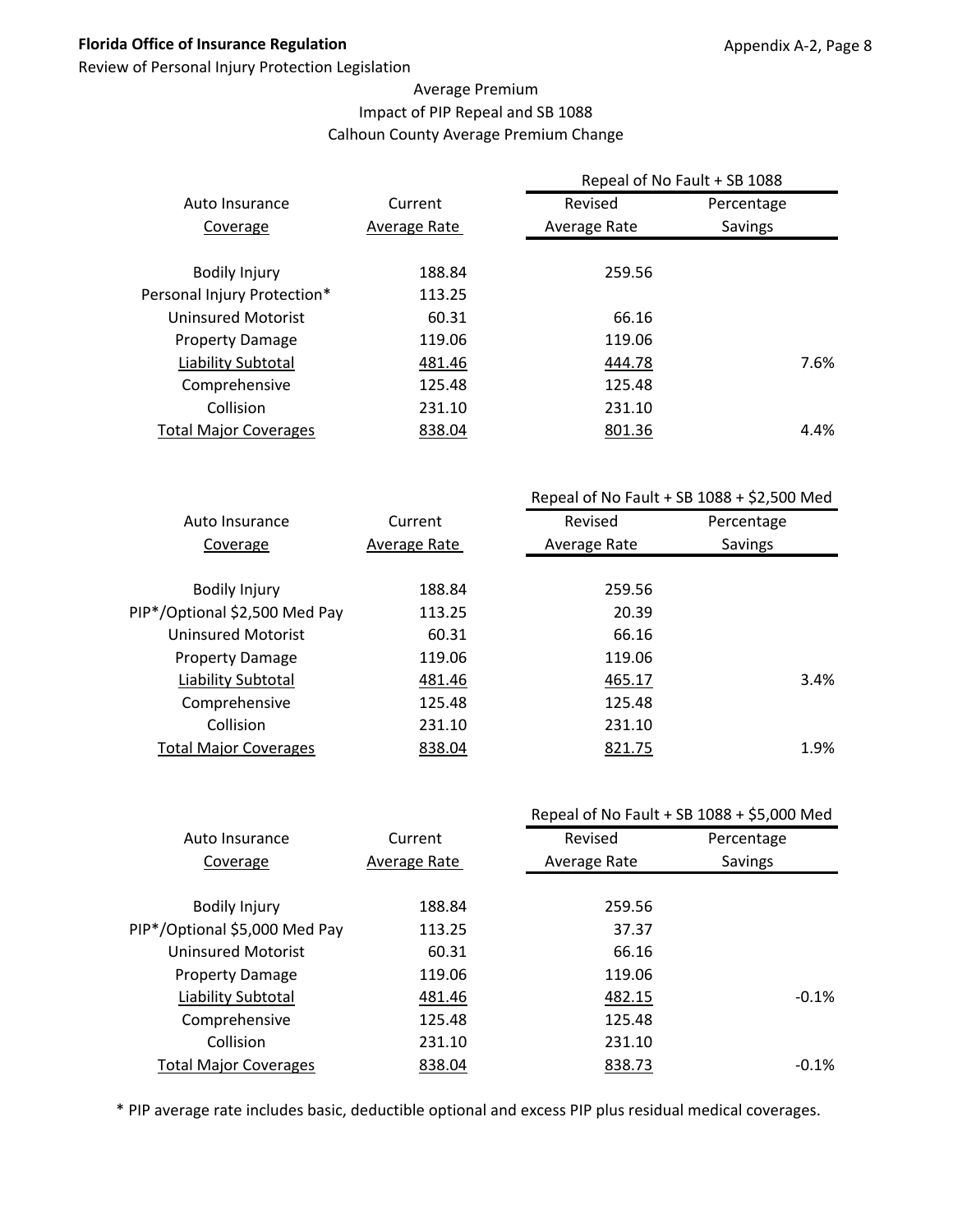Review of Personal Injury Protection Legislation

## Average Premium Impact of PIP Repeal and SB 1088 Charlotte County Average Premium Change

| Current      | Revised      | Percentage |                              |
|--------------|--------------|------------|------------------------------|
| Average Rate | Average Rate | Savings    |                              |
| 274.41       | 377.18       |            |                              |
| 140.12       |              |            |                              |
| 100.07       | 109.78       |            |                              |
| 134.17       | 134.17       |            |                              |
| 648.77       | 621.13       |            | 4.3%                         |
| 72.19        | 72.19        |            |                              |
| 195.61       | 195.61       |            |                              |
| 916.57       | 888.93       |            | 3.0%                         |
|              |              |            | Repeal of No Fault + SB 1088 |

|                               | Repeal of No Fault + SB $1088 + $2,500$ Med |              |            |
|-------------------------------|---------------------------------------------|--------------|------------|
| Auto Insurance                | Current                                     | Revised      | Percentage |
| Coverage                      | Average Rate                                | Average Rate | Savings    |
|                               |                                             |              |            |
| <b>Bodily Injury</b>          | 274.41                                      | 377.18       |            |
| PIP*/Optional \$2,500 Med Pay | 140.12                                      | 25.22        |            |
| <b>Uninsured Motorist</b>     | 100.07                                      | 109.78       |            |
| <b>Property Damage</b>        | 134.17                                      | 134.17       |            |
| Liability Subtotal            | 648.77                                      | 646.35       | 0.4%       |
| Comprehensive                 | 72.19                                       | 72.19        |            |
| Collision                     | 195.61                                      | 195.61       |            |
| <b>Total Major Coverages</b>  | 916.57                                      | 914.15       | 0.3%       |
|                               |                                             |              |            |

|                               |              |              | Repeal of No Fault + SB 1088 + \$5,000 Med |
|-------------------------------|--------------|--------------|--------------------------------------------|
| Auto Insurance                | Current      | Revised      | Percentage                                 |
| Coverage                      | Average Rate | Average Rate | Savings                                    |
|                               |              |              |                                            |
| <b>Bodily Injury</b>          | 274.41       | 377.18       |                                            |
| PIP*/Optional \$5,000 Med Pay | 140.12       | 46.24        |                                            |
| <b>Uninsured Motorist</b>     | 100.07       | 109.78       |                                            |
| <b>Property Damage</b>        | 134.17       | 134.17       |                                            |
| Liability Subtotal            | 648.77       | 667.37       | $-2.9%$                                    |
| Comprehensive                 | 72.19        | 72.19        |                                            |
| Collision                     | 195.61       | 195.61       |                                            |
| <b>Total Major Coverages</b>  | 916.57       | 935.17       | $-2.0%$                                    |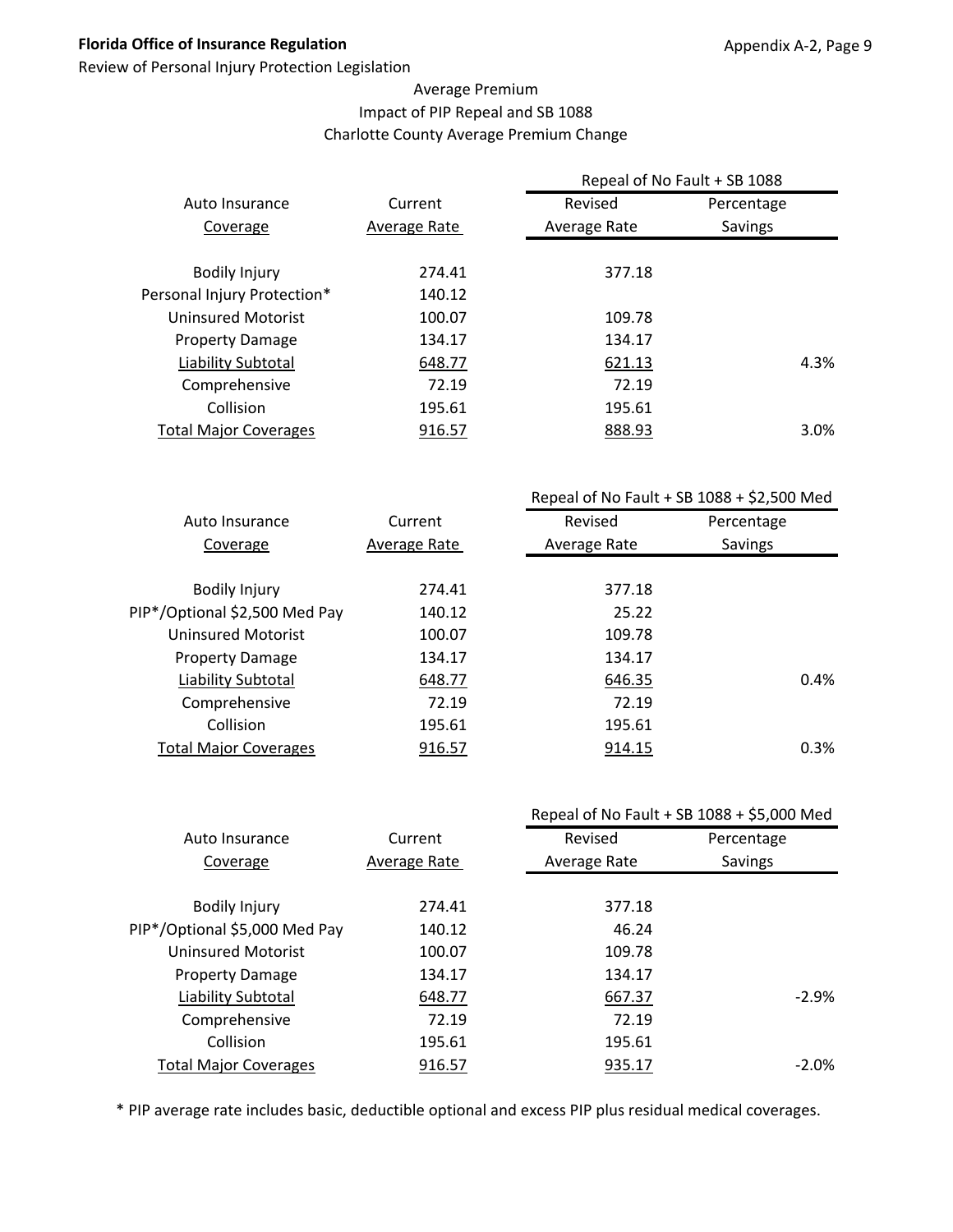Review of Personal Injury Protection Legislation

## Average Premium Impact of PIP Repeal and SB 1088 Citrus County Average Premium Change

|                              |              | Repeal of No Fault + SB 1088 |                |  |  |
|------------------------------|--------------|------------------------------|----------------|--|--|
| Auto Insurance               | Current      | Revised                      | Percentage     |  |  |
| Coverage                     | Average Rate | Average Rate                 | <b>Savings</b> |  |  |
| <b>Bodily Injury</b>         | 269.04       | 369.80                       |                |  |  |
| Personal Injury Protection*  | 126.40       |                              |                |  |  |
| Uninsured Motorist           | 95.71        | 104.99                       |                |  |  |
| <b>Property Damage</b>       | 128.61       | 128.61                       |                |  |  |
| Liability Subtotal           | 619.76       | 603.40                       | 2.6%           |  |  |
| Comprehensive                | 77.78        | 77.78                        |                |  |  |
| Collision                    | 188.26       | 188.26                       |                |  |  |
| <b>Total Major Coverages</b> | 885.80       | 869.44                       | 1.8%           |  |  |
|                              |              |                              |                |  |  |

|                               |              |              | Repeal of No Fault + SB $1088 + $2,500$ Med |
|-------------------------------|--------------|--------------|---------------------------------------------|
| Auto Insurance                | Current      | Revised      | Percentage                                  |
| Coverage                      | Average Rate | Average Rate | Savings                                     |
|                               |              |              |                                             |
| <b>Bodily Injury</b>          | 269.04       | 369.80       |                                             |
| PIP*/Optional \$2,500 Med Pay | 126.40       | 22.75        |                                             |
| Uninsured Motorist            | 95.71        | 104.99       |                                             |
| <b>Property Damage</b>        | 128.61       | 128.61       |                                             |
| Liability Subtotal            | 619.76       | 626.15       | $-1.0\%$                                    |
| Comprehensive                 | 77.78        | 77.78        |                                             |
| Collision                     | 188.26       | 188.26       |                                             |
| <b>Total Major Coverages</b>  | 885.80       | 892.19       | $-0.7%$                                     |
|                               |              |              |                                             |

|                               |              |              | Repeal of No Fault + SB 1088 + \$5,000 Med |
|-------------------------------|--------------|--------------|--------------------------------------------|
| Auto Insurance                | Current      | Revised      | Percentage                                 |
| Coverage                      | Average Rate | Average Rate | Savings                                    |
|                               |              |              |                                            |
| <b>Bodily Injury</b>          | 269.04       | 369.80       |                                            |
| PIP*/Optional \$5,000 Med Pay | 126.40       | 41.71        |                                            |
| <b>Uninsured Motorist</b>     | 95.71        | 104.99       |                                            |
| <b>Property Damage</b>        | 128.61       | 128.61       |                                            |
| Liability Subtotal            | 619.76       | 645.11       | $-4.1%$                                    |
| Comprehensive                 | 77.78        | 77.78        |                                            |
| Collision                     | 188.26       | 188.26       |                                            |
| <b>Total Major Coverages</b>  | 885.80       | 911.15       | $-2.9%$                                    |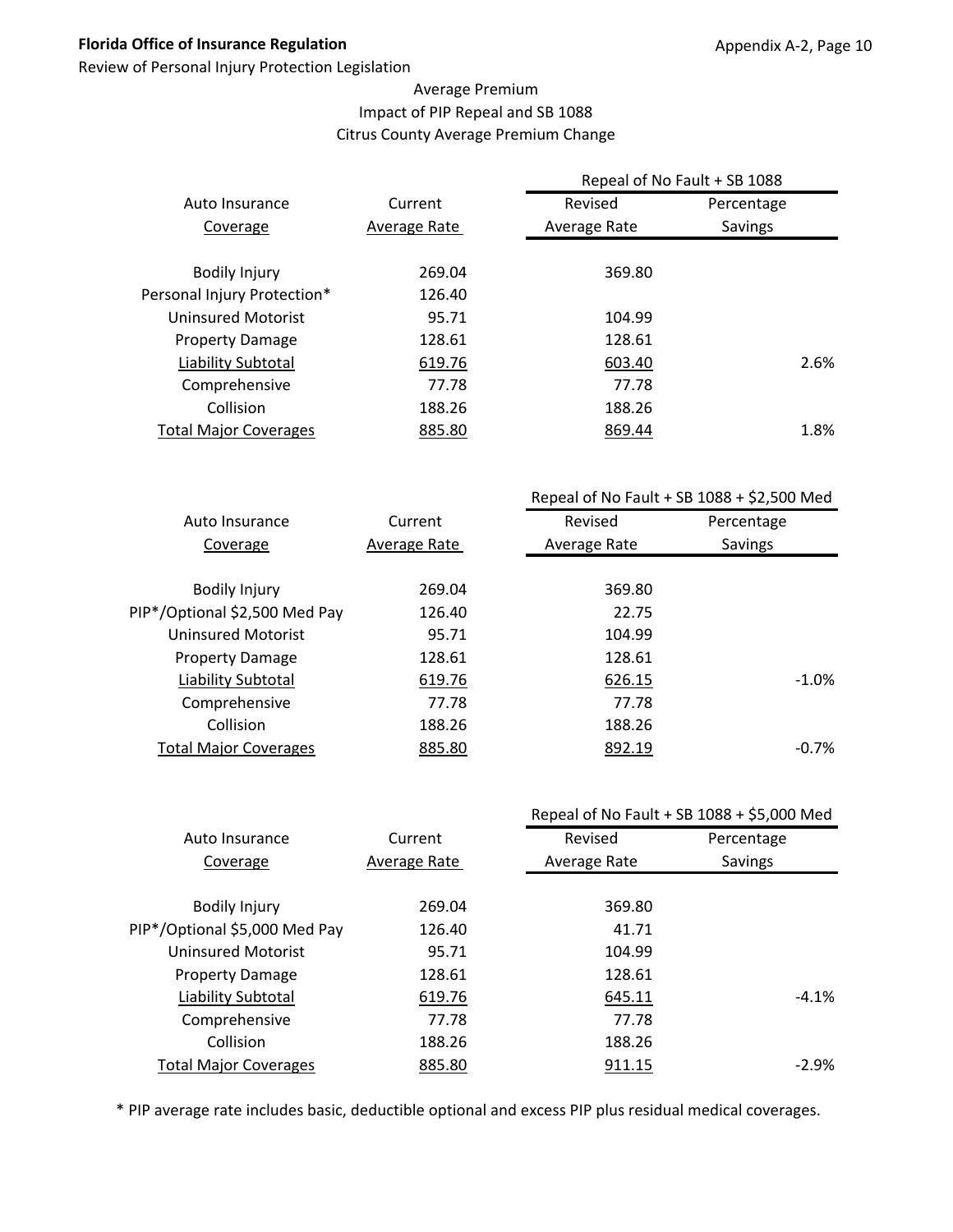Review of Personal Injury Protection Legislation

## Average Premium Impact of PIP Repeal and SB 1088 Clay County Average Premium Change

|                              |              | Repeal of No Fault + SB 1088 |            |  |
|------------------------------|--------------|------------------------------|------------|--|
| Auto Insurance               | Current      | Revised                      | Percentage |  |
| Coverage                     | Average Rate | Average Rate                 | Savings    |  |
|                              |              |                              |            |  |
| <b>Bodily Injury</b>         | 283.17       | 389.22                       |            |  |
| Personal Injury Protection*  | 150.38       |                              |            |  |
| <b>Uninsured Motorist</b>    | 92.72        | 101.71                       |            |  |
| <b>Property Damage</b>       | 167.93       | 167.93                       |            |  |
| Liability Subtotal           | 694.20       | 658.86                       | 5.1%       |  |
| Comprehensive                | 100.45       | 100.45                       |            |  |
| Collision                    | 248.98       | 248.98                       |            |  |
| <b>Total Major Coverages</b> | 1,043.63     | 1,008.29                     | $3.4\%$    |  |
|                              |              |                              |            |  |

|                               |              |              | Repeal of No Fault + SB $1088 + $2,500$ Med |
|-------------------------------|--------------|--------------|---------------------------------------------|
| Auto Insurance                | Current      | Revised      | Percentage                                  |
| Coverage                      | Average Rate | Average Rate | Savings                                     |
|                               |              |              |                                             |
| <b>Bodily Injury</b>          | 283.17       | 389.22       |                                             |
| PIP*/Optional \$2,500 Med Pay | 150.38       | 27.07        |                                             |
| Uninsured Motorist            | 92.72        | 101.71       |                                             |
| <b>Property Damage</b>        | 167.93       | 167.93       |                                             |
| Liability Subtotal            | 694.20       | 685.93       | 1.2%                                        |
| Comprehensive                 | 100.45       | 100.45       |                                             |
| Collision                     | 248.98       | 248.98       |                                             |
| <b>Total Major Coverages</b>  | 1,043.63     | 1,035.36     | 0.8%                                        |
|                               |              |              |                                             |

|                               |              |              | Repeal of No Fault + SB 1088 + \$5,000 Med |
|-------------------------------|--------------|--------------|--------------------------------------------|
| Auto Insurance                | Current      | Revised      | Percentage                                 |
| Coverage                      | Average Rate | Average Rate | Savings                                    |
|                               |              |              |                                            |
| <b>Bodily Injury</b>          | 283.17       | 389.22       |                                            |
| PIP*/Optional \$5,000 Med Pay | 150.38       | 49.63        |                                            |
| <b>Uninsured Motorist</b>     | 92.72        | 101.71       |                                            |
| <b>Property Damage</b>        | 167.93       | 167.93       |                                            |
| <b>Liability Subtotal</b>     | 694.20       | 708.49       | $-2.1%$                                    |
| Comprehensive                 | 100.45       | 100.45       |                                            |
| Collision                     | 248.98       | 248.98       |                                            |
| <b>Total Major Coverages</b>  | 1,043.63     | 1,057.92     | $-1.4%$                                    |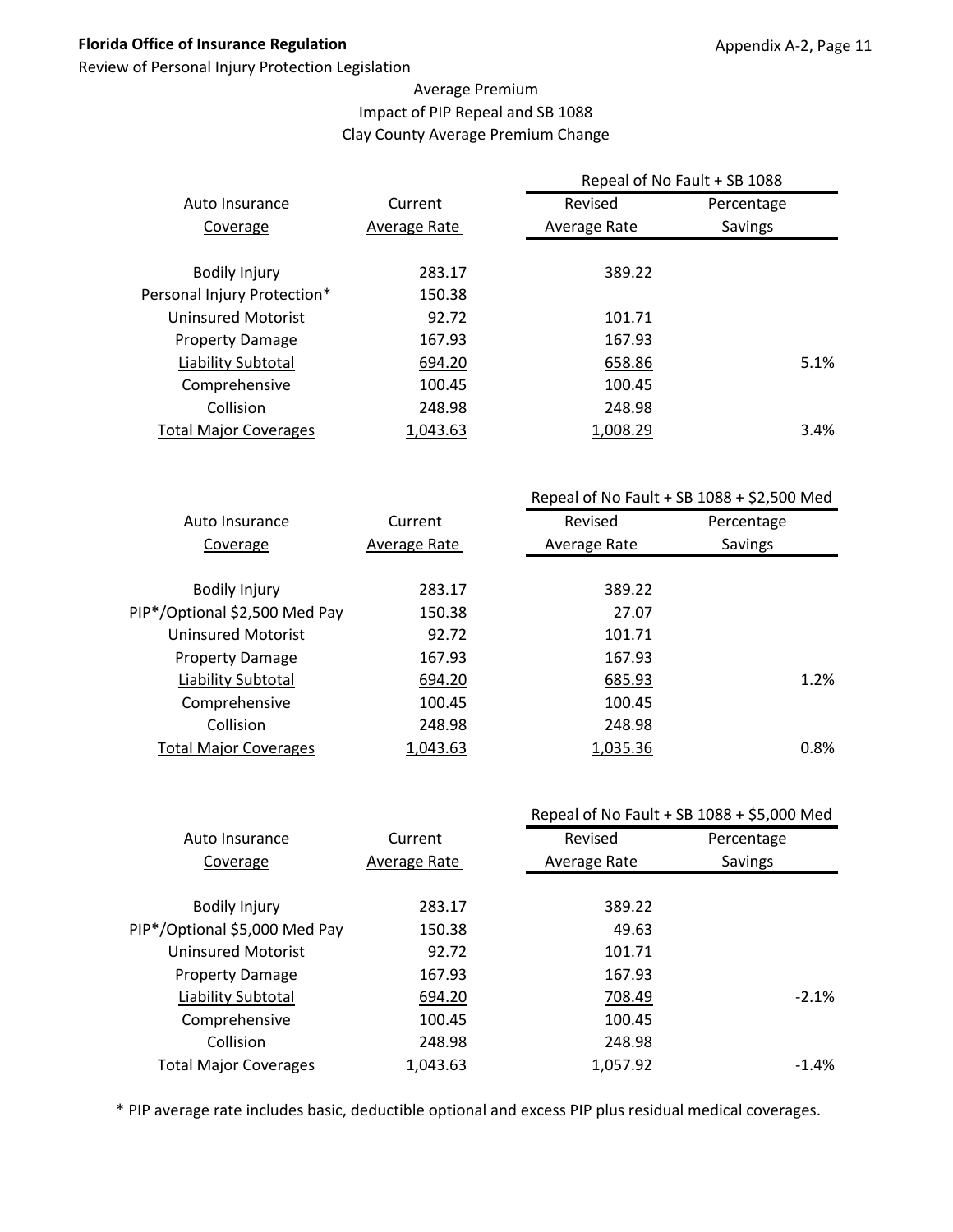Review of Personal Injury Protection Legislation

## Average Premium Impact of PIP Repeal and SB 1088 Collier County Average Premium Change

|                              |              | Repeal of No Fault + SB 1088 |            |      |
|------------------------------|--------------|------------------------------|------------|------|
| Auto Insurance               | Current      | Revised                      | Percentage |      |
| Coverage                     | Average Rate | Average Rate                 | Savings    |      |
|                              |              |                              |            |      |
| <b>Bodily Injury</b>         | 285.90       | 392.97                       |            |      |
| Personal Injury Protection*  | 163.51       |                              |            |      |
| <b>Uninsured Motorist</b>    | 108.29       | 118.79                       |            |      |
| <b>Property Damage</b>       | 145.06       | 145.06                       |            |      |
| Liability Subtotal           | 702.76       | 656.82                       |            | 6.5% |
| Comprehensive                | 76.61        | 76.61                        |            |      |
| Collision                    | 233.11       | 233.11                       |            |      |
| <b>Total Major Coverages</b> | 1,012.48     | 966.54                       |            | 4.5% |
|                              |              |                              |            |      |

|                               |              |              | Repeal of No Fault + SB $1088 + $2,500$ Med |
|-------------------------------|--------------|--------------|---------------------------------------------|
| Auto Insurance                | Current      | Revised      | Percentage                                  |
| Coverage                      | Average Rate | Average Rate | Savings                                     |
|                               |              |              |                                             |
| <b>Bodily Injury</b>          | 285.90       | 392.97       |                                             |
| PIP*/Optional \$2,500 Med Pay | 163.51       | 29.43        |                                             |
| Uninsured Motorist            | 108.29       | 118.79       |                                             |
| <b>Property Damage</b>        | 145.06       | 145.06       |                                             |
| Liability Subtotal            | 702.76       | 686.25       | 2.3%                                        |
| Comprehensive                 | 76.61        | 76.61        |                                             |
| Collision                     | 233.11       | 233.11       |                                             |
| <b>Total Major Coverages</b>  | 1,012.48     | 995.97       | 1.6%                                        |
|                               |              |              |                                             |

|              |              | Repeal of No Fault + SB 1088 + \$5,000 Med |
|--------------|--------------|--------------------------------------------|
| Current      | Revised      | Percentage                                 |
| Average Rate | Average Rate | Savings                                    |
|              |              |                                            |
| 285.90       | 392.97       |                                            |
| 163.51       | 53.96        |                                            |
| 108.29       | 118.79       |                                            |
| 145.06       | 145.06       |                                            |
| 702.76       | 710.78       | $-1.1%$                                    |
| 76.61        | 76.61        |                                            |
| 233.11       | 233.11       |                                            |
| 1,012.48     | 1,020.50     | $-0.8%$                                    |
|              |              |                                            |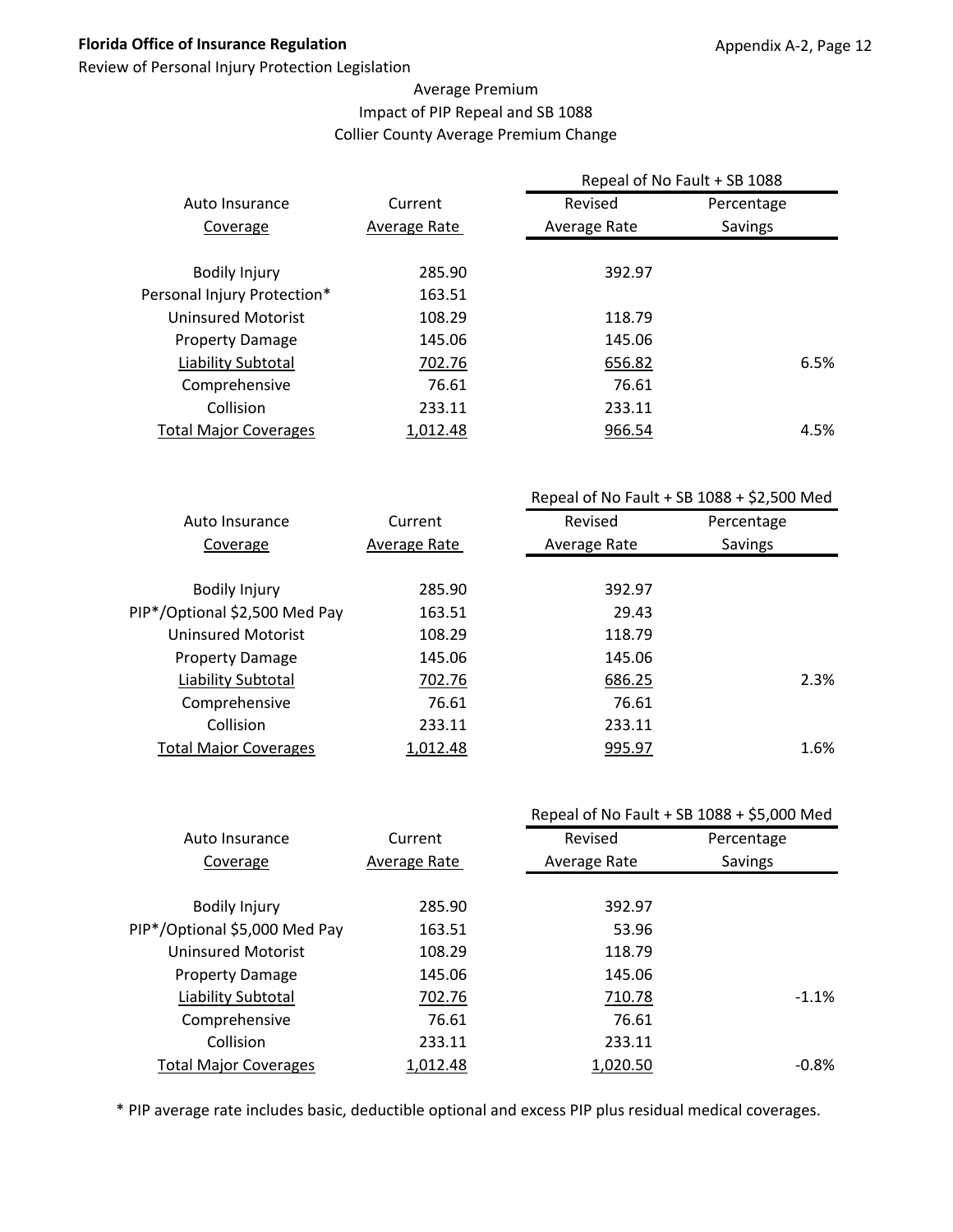Review of Personal Injury Protection Legislation

## Average Premium Impact of PIP Repeal and SB 1088 Columbia County Average Premium Change

|                              |              | Repeal of No Fault + SB 1088 |            |      |  |
|------------------------------|--------------|------------------------------|------------|------|--|
| Auto Insurance               | Current      | Revised                      | Percentage |      |  |
| Coverage                     | Average Rate | Average Rate                 | Savings    |      |  |
| <b>Bodily Injury</b>         | 226.65       | 311.53                       |            |      |  |
| Personal Injury Protection*  | 136.69       |                              |            |      |  |
| <b>Uninsured Motorist</b>    | 84.13        | 92.29                        |            |      |  |
| <b>Property Damage</b>       | 136.06       | 136.06                       |            |      |  |
| Liability Subtotal           | 583.53       | 539.88                       |            | 7.5% |  |
| Comprehensive                | 110.39       | 110.39                       |            |      |  |
| Collision                    | 240.04       | 240.04                       |            |      |  |
| <b>Total Major Coverages</b> | 933.96       | 890.31                       |            | 4.7% |  |
|                              |              |                              |            |      |  |

|                               |              | Repeal of No Fault + SB $1088 + $2,500$ Med |            |  |
|-------------------------------|--------------|---------------------------------------------|------------|--|
| Auto Insurance                | Current      | Revised                                     | Percentage |  |
| Coverage                      | Average Rate | Average Rate                                | Savings    |  |
|                               |              |                                             |            |  |
| <b>Bodily Injury</b>          | 226.65       | 311.53                                      |            |  |
| PIP*/Optional \$2,500 Med Pay | 136.69       | 24.60                                       |            |  |
| Uninsured Motorist            | 84.13        | 92.29                                       |            |  |
| <b>Property Damage</b>        | 136.06       | 136.06                                      |            |  |
| Liability Subtotal            | 583.53       | 564.48                                      | 3.3%       |  |
| Comprehensive                 | 110.39       | 110.39                                      |            |  |
| Collision                     | 240.04       | 240.04                                      |            |  |
| <b>Total Major Coverages</b>  | 933.96       | 914.91                                      | 2.0%       |  |
|                               |              |                                             |            |  |

|                               |              | Repeal of No Fault + SB 1088 + \$5,000 Med |            |  |
|-------------------------------|--------------|--------------------------------------------|------------|--|
| Auto Insurance                | Current      | Revised                                    | Percentage |  |
| Coverage                      | Average Rate | Average Rate                               | Savings    |  |
|                               |              |                                            |            |  |
| <b>Bodily Injury</b>          | 226.65       | 311.53                                     |            |  |
| PIP*/Optional \$5,000 Med Pay | 136.69       | 45.11                                      |            |  |
| <b>Uninsured Motorist</b>     | 84.13        | 92.29                                      |            |  |
| <b>Property Damage</b>        | 136.06       | 136.06                                     |            |  |
| Liability Subtotal            | 583.53       | 584.99                                     | $-0.3%$    |  |
| Comprehensive                 | 110.39       | 110.39                                     |            |  |
| Collision                     | 240.04       | 240.04                                     |            |  |
| <b>Total Major Coverages</b>  | 933.96       | 935.42                                     | $-0.2%$    |  |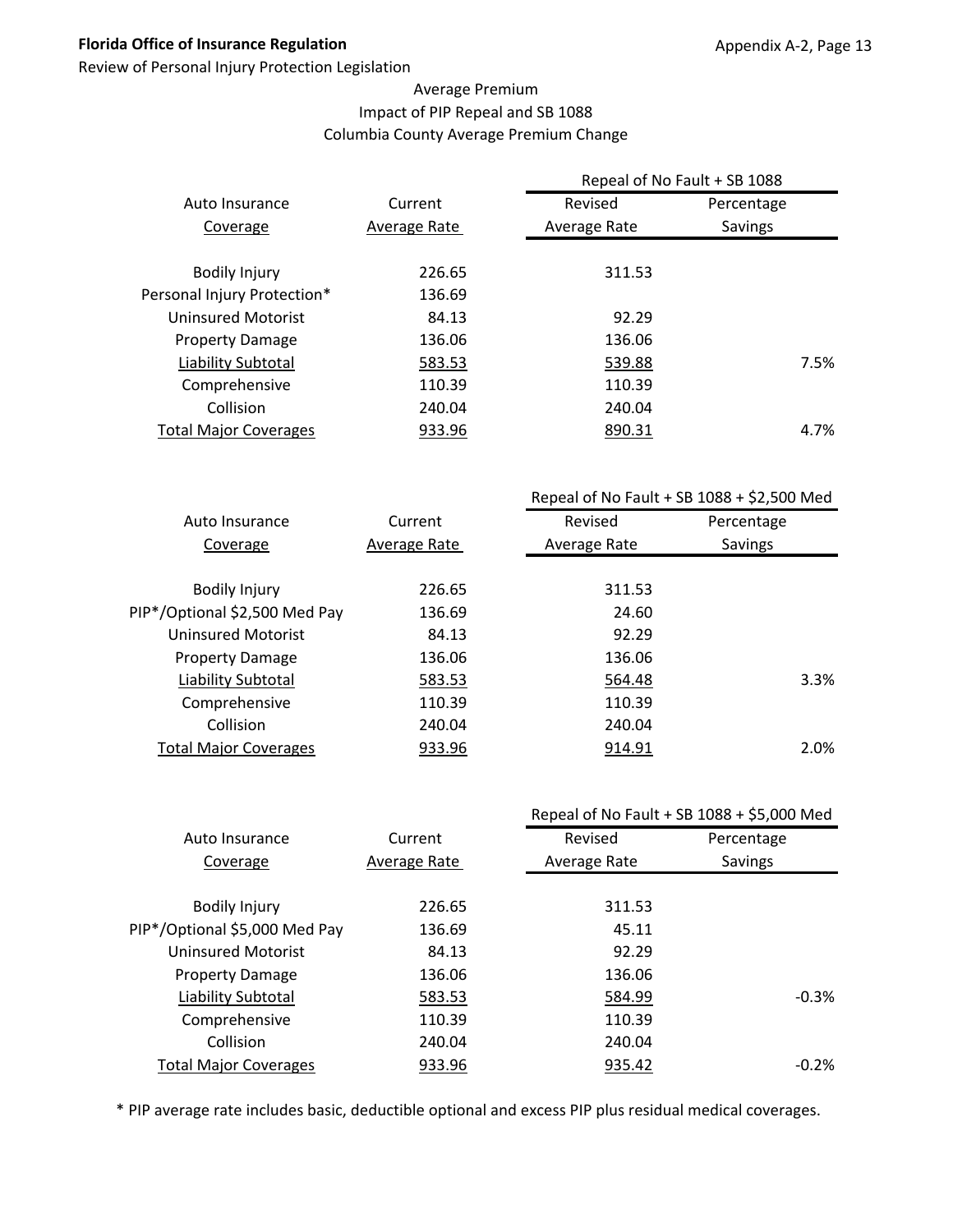Review of Personal Injury Protection Legislation

## Average Premium Impact of PIP Repeal and SB 1088 DeSoto County Average Premium Change

|                              |              | Repeal of No Fault + SB 1088 |            |
|------------------------------|--------------|------------------------------|------------|
| Auto Insurance               | Current      | Revised                      | Percentage |
| Coverage                     | Average Rate | Average Rate                 | Savings    |
|                              |              |                              |            |
| <b>Bodily Injury</b>         | 266.49       | 366.30                       |            |
| Personal Injury Protection*  | 181.89       |                              |            |
| Uninsured Motorist           | 95.87        | 105.17                       |            |
| <b>Property Damage</b>       | 153.19       | 153.19                       |            |
| Liability Subtotal           | 697.44       | 624.66                       | 10.4%      |
| Comprehensive                | 100.33       | 100.33                       |            |
| Collision                    | 241.88       | 241.88                       |            |
| <b>Total Major Coverages</b> | 1,039.65     | 966.87                       | 7.0%       |
|                              |              |                              |            |

|                               |              | Repeal of No Fault + SB $1088 + $2,500$ Med |            |
|-------------------------------|--------------|---------------------------------------------|------------|
| Auto Insurance                | Current      | Revised                                     | Percentage |
| Coverage                      | Average Rate | Average Rate                                | Savings    |
|                               |              |                                             |            |
| <b>Bodily Injury</b>          | 266.49       | 366.30                                      |            |
| PIP*/Optional \$2,500 Med Pay | 181.89       | 32.74                                       |            |
| <b>Uninsured Motorist</b>     | 95.87        | 105.17                                      |            |
| <b>Property Damage</b>        | 153.19       | 153.19                                      |            |
| Liability Subtotal            | 697.44       | 657.40                                      | 5.7%       |
| Comprehensive                 | 100.33       | 100.33                                      |            |
| Collision                     | 241.88       | 241.88                                      |            |
| <b>Total Major Coverages</b>  | 1,039.65     | 999.61                                      | 3.9%       |
|                               |              |                                             |            |

|                               |              |              | Repeal of No Fault + SB 1088 + \$5,000 Med |  |
|-------------------------------|--------------|--------------|--------------------------------------------|--|
| Auto Insurance                | Current      | Revised      | Percentage                                 |  |
| Coverage                      | Average Rate | Average Rate | Savings                                    |  |
|                               |              |              |                                            |  |
| <b>Bodily Injury</b>          | 266.49       | 366.30       |                                            |  |
| PIP*/Optional \$5,000 Med Pay | 181.89       | 60.02        |                                            |  |
| <b>Uninsured Motorist</b>     | 95.87        | 105.17       |                                            |  |
| <b>Property Damage</b>        | 153.19       | 153.19       |                                            |  |
| Liability Subtotal            | 697.44       | 684.68       | 1.8%                                       |  |
| Comprehensive                 | 100.33       | 100.33       |                                            |  |
| Collision                     | 241.88       | 241.88       |                                            |  |
| <b>Total Major Coverages</b>  | 1,039.65     | 1,026.89     | 1.2%                                       |  |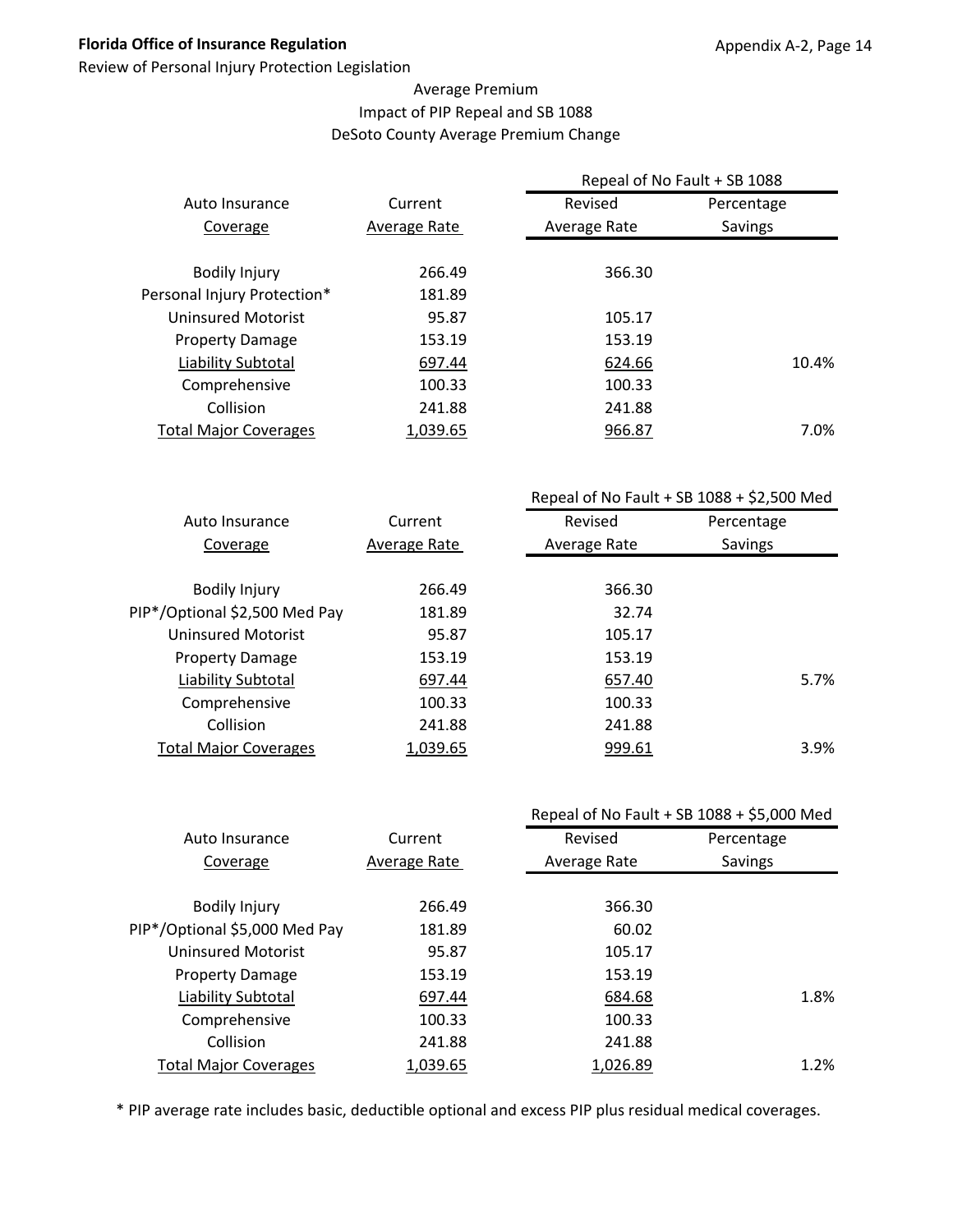Review of Personal Injury Protection Legislation

## Average Premium Impact of PIP Repeal and SB 1088 Dixie County Average Premium Change

|                              |              | Repeal of No Fault + SB 1088 |                |
|------------------------------|--------------|------------------------------|----------------|
| Auto Insurance               | Current      | Revised                      | Percentage     |
| Coverage                     | Average Rate | Average Rate                 | <b>Savings</b> |
|                              |              |                              |                |
| <b>Bodily Injury</b>         | 193.40       | 265.83                       |                |
| Personal Injury Protection*  | 125.94       |                              |                |
| Uninsured Motorist           | 76.57        | 84.00                        |                |
| <b>Property Damage</b>       | 121.51       | 121.51                       |                |
| Liability Subtotal           | 517.42       | 471.34                       | 8.9%           |
| Comprehensive                | 106.93       | 106.93                       |                |
| Collision                    | 222.35       | 222.35                       |                |
| <b>Total Major Coverages</b> | 846.70       | 800.62                       | 5.4%           |
|                              |              |                              |                |

|                               |              | Repeal of No Fault + SB $1088 + $2,500$ Med |            |  |
|-------------------------------|--------------|---------------------------------------------|------------|--|
| Auto Insurance                | Current      | Revised                                     | Percentage |  |
| Coverage                      | Average Rate | Average Rate                                | Savings    |  |
|                               |              |                                             |            |  |
| <b>Bodily Injury</b>          | 193.40       | 265.83                                      |            |  |
| PIP*/Optional \$2,500 Med Pay | 125.94       | 22.67                                       |            |  |
| Uninsured Motorist            | 76.57        | 84.00                                       |            |  |
| <b>Property Damage</b>        | 121.51       | 121.51                                      |            |  |
| Liability Subtotal            | 517.42       | 494.01                                      | 4.5%       |  |
| Comprehensive                 | 106.93       | 106.93                                      |            |  |
| Collision                     | 222.35       | 222.35                                      |            |  |
| <b>Total Major Coverages</b>  | 846.70       | 823.29                                      | 2.8%       |  |
|                               |              |                                             |            |  |

|                               |              |              | Repeal of No Fault + SB 1088 + \$5,000 Med |
|-------------------------------|--------------|--------------|--------------------------------------------|
| Auto Insurance                | Current      | Revised      | Percentage                                 |
| Coverage                      | Average Rate | Average Rate | Savings                                    |
|                               |              |              |                                            |
| <b>Bodily Injury</b>          | 193.40       | 265.83       |                                            |
| PIP*/Optional \$5,000 Med Pay | 125.94       | 41.56        |                                            |
| <b>Uninsured Motorist</b>     | 76.57        | 84.00        |                                            |
| <b>Property Damage</b>        | 121.51       | 121.51       |                                            |
| Liability Subtotal            | 517.42       | 512.90       | 0.9%                                       |
| Comprehensive                 | 106.93       | 106.93       |                                            |
| Collision                     | 222.35       | 222.35       |                                            |
| <b>Total Major Coverages</b>  | 846.70       | 842.18       | 0.5%                                       |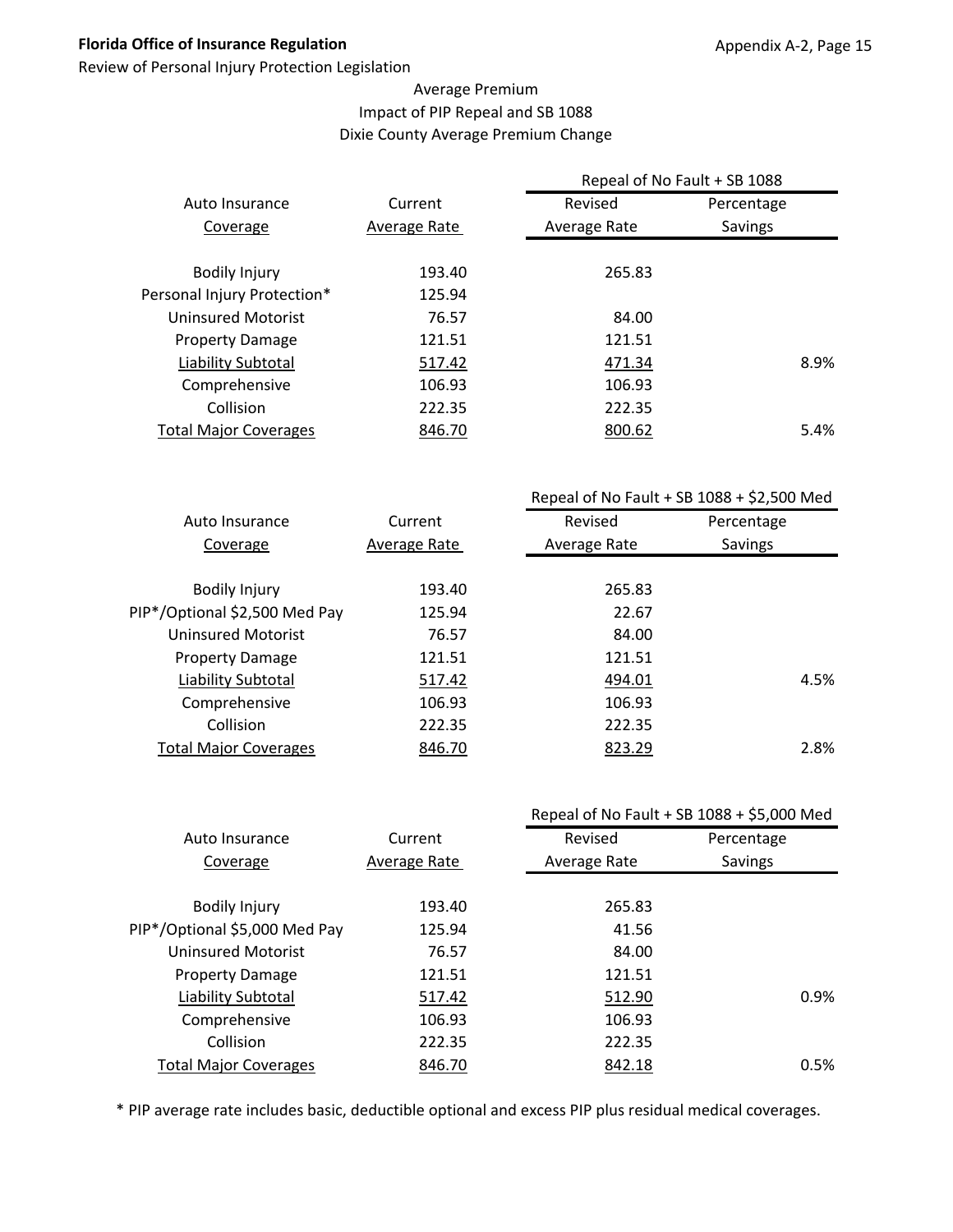Review of Personal Injury Protection Legislation

## Average Premium Impact of PIP Repeal and SB 1088 Duval County Average Premium Change

|                              |              | Repeal of No Fault + SB 1088 |                |
|------------------------------|--------------|------------------------------|----------------|
| Auto Insurance               | Current      | Revised                      | Percentage     |
| Coverage                     | Average Rate | Average Rate                 | <b>Savings</b> |
| <b>Bodily Injury</b>         | 306.68       | 421.54                       |                |
| Personal Injury Protection*  | 175.26       |                              |                |
| Uninsured Motorist           | 96.80        | 106.19                       |                |
| <b>Property Damage</b>       | 188.81       | 188.81                       |                |
| Liability Subtotal           | 767.55       | 716.54                       | 6.6%           |
| Comprehensive                | 107.09       | 107.09                       |                |
| Collision                    | 273.99       | 273.99                       |                |
| <b>Total Major Coverages</b> | 1,148.63     | 1,097.62                     | 4.4%           |

|                               |              | Repeal of No Fault + SB $1088 + $2,500$ Med |            |  |
|-------------------------------|--------------|---------------------------------------------|------------|--|
| Auto Insurance                | Current      | Revised                                     | Percentage |  |
| Coverage                      | Average Rate | Average Rate                                | Savings    |  |
|                               |              |                                             |            |  |
| <b>Bodily Injury</b>          | 306.68       | 421.54                                      |            |  |
| PIP*/Optional \$2,500 Med Pay | 175.26       | 31.55                                       |            |  |
| Uninsured Motorist            | 96.80        | 106.19                                      |            |  |
| <b>Property Damage</b>        | 188.81       | 188.81                                      |            |  |
| Liability Subtotal            | 767.55       | 748.09                                      | 2.5%       |  |
| Comprehensive                 | 107.09       | 107.09                                      |            |  |
| Collision                     | 273.99       | 273.99                                      |            |  |
| <b>Total Major Coverages</b>  | 1,148.63     | 1,129.17                                    | 1.7%       |  |
|                               |              |                                             |            |  |

|                               |              | Repeal of No Fault + SB 1088 + \$5,000 Med |            |  |
|-------------------------------|--------------|--------------------------------------------|------------|--|
| Auto Insurance                | Current      | Revised                                    | Percentage |  |
| Coverage                      | Average Rate | Average Rate                               | Savings    |  |
|                               |              |                                            |            |  |
| <b>Bodily Injury</b>          | 306.68       | 421.54                                     |            |  |
| PIP*/Optional \$5,000 Med Pay | 175.26       | 57.84                                      |            |  |
| <b>Uninsured Motorist</b>     | 96.80        | 106.19                                     |            |  |
| <b>Property Damage</b>        | 188.81       | 188.81                                     |            |  |
| Liability Subtotal            | 767.55       | 774.38                                     | $-0.9%$    |  |
| Comprehensive                 | 107.09       | 107.09                                     |            |  |
| Collision                     | 273.99       | 273.99                                     |            |  |
| <b>Total Major Coverages</b>  | 1,148.63     | 1,155.46                                   | $-0.6%$    |  |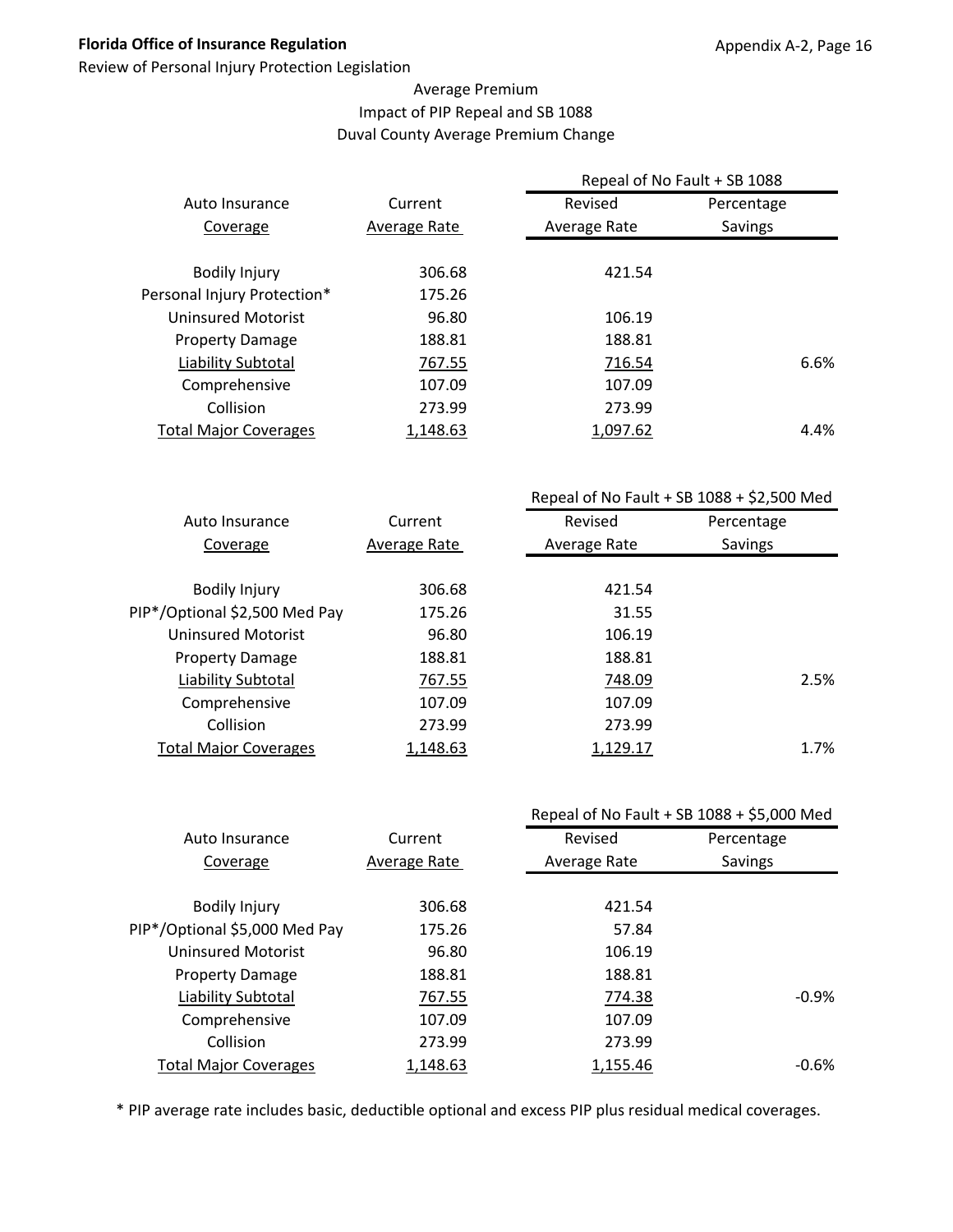Review of Personal Injury Protection Legislation

## Average Premium Impact of PIP Repeal and SB 1088 Escambia County Average Premium Change

|                              |              | Repeal of No Fault + SB 1088 |                |  |
|------------------------------|--------------|------------------------------|----------------|--|
| Auto Insurance               | Current      | Revised                      | Percentage     |  |
| Coverage                     | Average Rate | Average Rate                 | <b>Savings</b> |  |
| <b>Bodily Injury</b>         | 249.40       | 342.80                       |                |  |
| Personal Injury Protection*  | 143.98       |                              |                |  |
| Uninsured Motorist           | 85.58        | 93.88                        |                |  |
| <b>Property Damage</b>       | 177.15       | 177.15                       |                |  |
| Liability Subtotal           | 656.11       | 613.83                       | 6.4%           |  |
| Comprehensive                | 116.87       | 116.87                       |                |  |
| Collision                    | 259.14       | 259.14                       |                |  |
| <b>Total Major Coverages</b> | 1,032.12     | 989.84                       | 4.1%           |  |
|                              |              |                              |                |  |

|                               |              | Repeal of No Fault + SB $1088 + $2,500$ Med |            |  |
|-------------------------------|--------------|---------------------------------------------|------------|--|
| Auto Insurance                | Current      | Revised                                     | Percentage |  |
| Coverage                      | Average Rate | Average Rate                                | Savings    |  |
|                               |              |                                             |            |  |
| <b>Bodily Injury</b>          | 249.40       | 342.80                                      |            |  |
| PIP*/Optional \$2,500 Med Pay | 143.98       | 25.92                                       |            |  |
| <b>Uninsured Motorist</b>     | 85.58        | 93.88                                       |            |  |
| <b>Property Damage</b>        | 177.15       | 177.15                                      |            |  |
| Liability Subtotal            | 656.11       | 639.75                                      | 2.5%       |  |
| Comprehensive                 | 116.87       | 116.87                                      |            |  |
| Collision                     | 259.14       | 259.14                                      |            |  |
| <b>Total Major Coverages</b>  | 1,032.12     | 1,015.76                                    | 1.6%       |  |
|                               |              |                                             |            |  |

|                               |              | Repeal of No Fault + SB 1088 + \$5,000 Med |            |  |
|-------------------------------|--------------|--------------------------------------------|------------|--|
| Auto Insurance                | Current      | Revised                                    | Percentage |  |
| Coverage                      | Average Rate | Average Rate                               | Savings    |  |
|                               |              |                                            |            |  |
| <b>Bodily Injury</b>          | 249.40       | 342.80                                     |            |  |
| PIP*/Optional \$5,000 Med Pay | 143.98       | 47.51                                      |            |  |
| <b>Uninsured Motorist</b>     | 85.58        | 93.88                                      |            |  |
| <b>Property Damage</b>        | 177.15       | 177.15                                     |            |  |
| <b>Liability Subtotal</b>     | 656.11       | 661.34                                     | $-0.8\%$   |  |
| Comprehensive                 | 116.87       | 116.87                                     |            |  |
| Collision                     | 259.14       | 259.14                                     |            |  |
| <b>Total Major Coverages</b>  | 1,032.12     | 1,037.35                                   | $-0.5\%$   |  |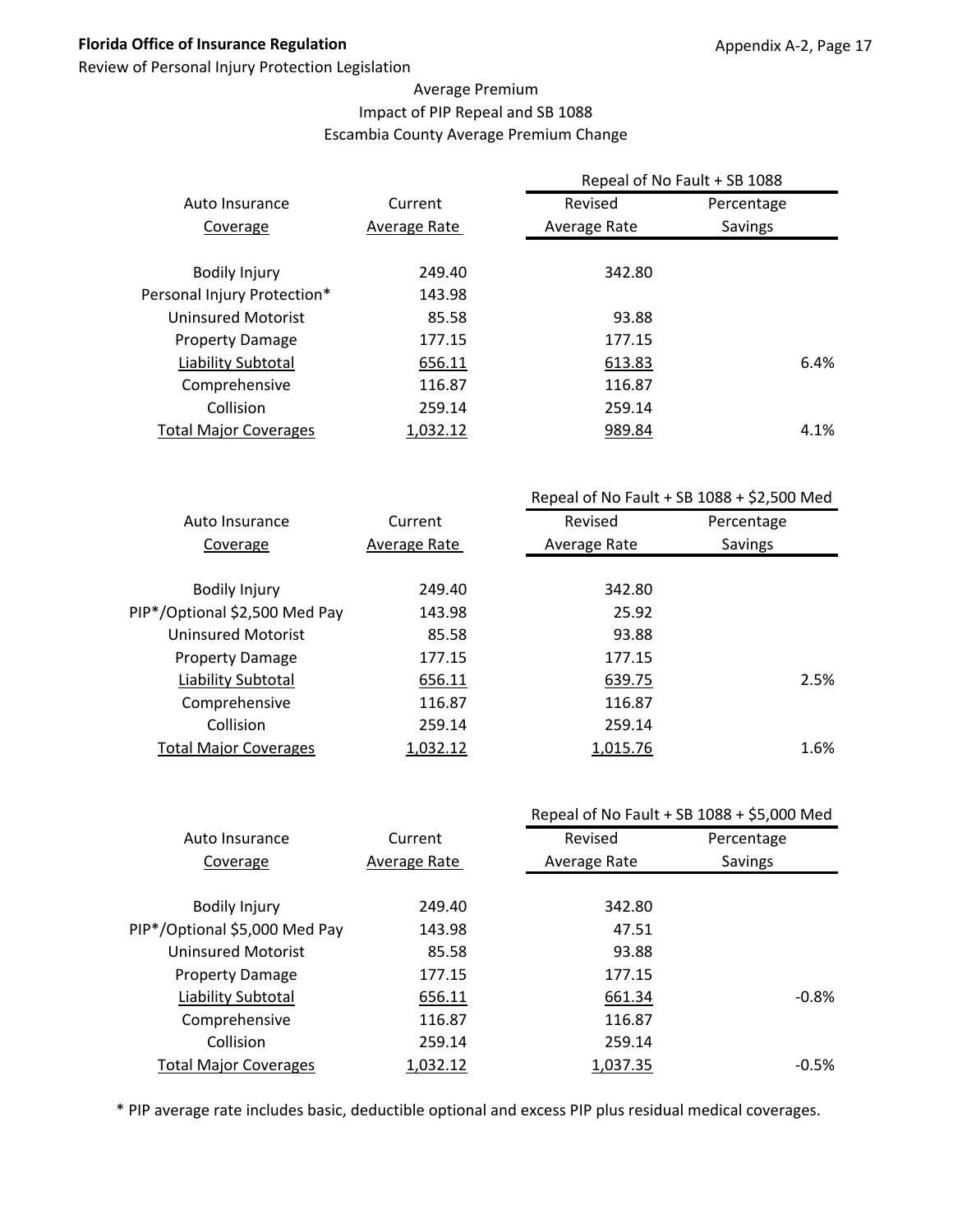Review of Personal Injury Protection Legislation

## Average Premium Impact of PIP Repeal and SB 1088 Flagler County Average Premium Change

|                              |              | Repeal of No Fault + SB 1088 |            |      |  |
|------------------------------|--------------|------------------------------|------------|------|--|
| Auto Insurance               | Current      | Revised                      | Percentage |      |  |
| Coverage                     | Average Rate | Average Rate                 | Savings    |      |  |
|                              |              |                              |            |      |  |
| <b>Bodily Injury</b>         | 278.40       | 382.67                       |            |      |  |
| Personal Injury Protection*  | 138.82       |                              |            |      |  |
| Uninsured Motorist           | 96.68        | 106.06                       |            |      |  |
| <b>Property Damage</b>       | 136.45       | 136.45                       |            |      |  |
| Liability Subtotal           | 650.35       | 625.18                       |            | 3.9% |  |
| Comprehensive                | 88.47        | 88.47                        |            |      |  |
| Collision                    | 210.64       | 210.64                       |            |      |  |
| <b>Total Major Coverages</b> | 949.46       | 924.29                       |            | 2.7% |  |
|                              |              |                              |            |      |  |

|                               |              | Repeal of No Fault + SB $1088 + $2,500$ Med |            |  |
|-------------------------------|--------------|---------------------------------------------|------------|--|
| Auto Insurance                | Current      | Revised                                     | Percentage |  |
| Coverage                      | Average Rate | Average Rate                                | Savings    |  |
|                               |              |                                             |            |  |
| <b>Bodily Injury</b>          | 278.40       | 382.67                                      |            |  |
| PIP*/Optional \$2,500 Med Pay | 138.82       | 24.99                                       |            |  |
| <b>Uninsured Motorist</b>     | 96.68        | 106.06                                      |            |  |
| <b>Property Damage</b>        | 136.45       | 136.45                                      |            |  |
| Liability Subtotal            | 650.35       | 650.17                                      | 0.0%       |  |
| Comprehensive                 | 88.47        | 88.47                                       |            |  |
| Collision                     | 210.64       | 210.64                                      |            |  |
| <b>Total Major Coverages</b>  | 949.46       | 949.28                                      | 0.0%       |  |
|                               |              |                                             |            |  |

|              |              | Repeal of No Fault + SB 1088 + \$5,000 Med |
|--------------|--------------|--------------------------------------------|
| Current      | Revised      | Percentage                                 |
| Average Rate | Average Rate | Savings                                    |
|              |              |                                            |
| 278.40       | 382.67       |                                            |
| 138.82       | 45.81        |                                            |
| 96.68        | 106.06       |                                            |
| 136.45       | 136.45       |                                            |
| 650.35       | 670.99       | $-3.2\%$                                   |
| 88.47        | 88.47        |                                            |
| 210.64       | 210.64       |                                            |
| 949.46       | 970.10       | $-2.2%$                                    |
|              |              |                                            |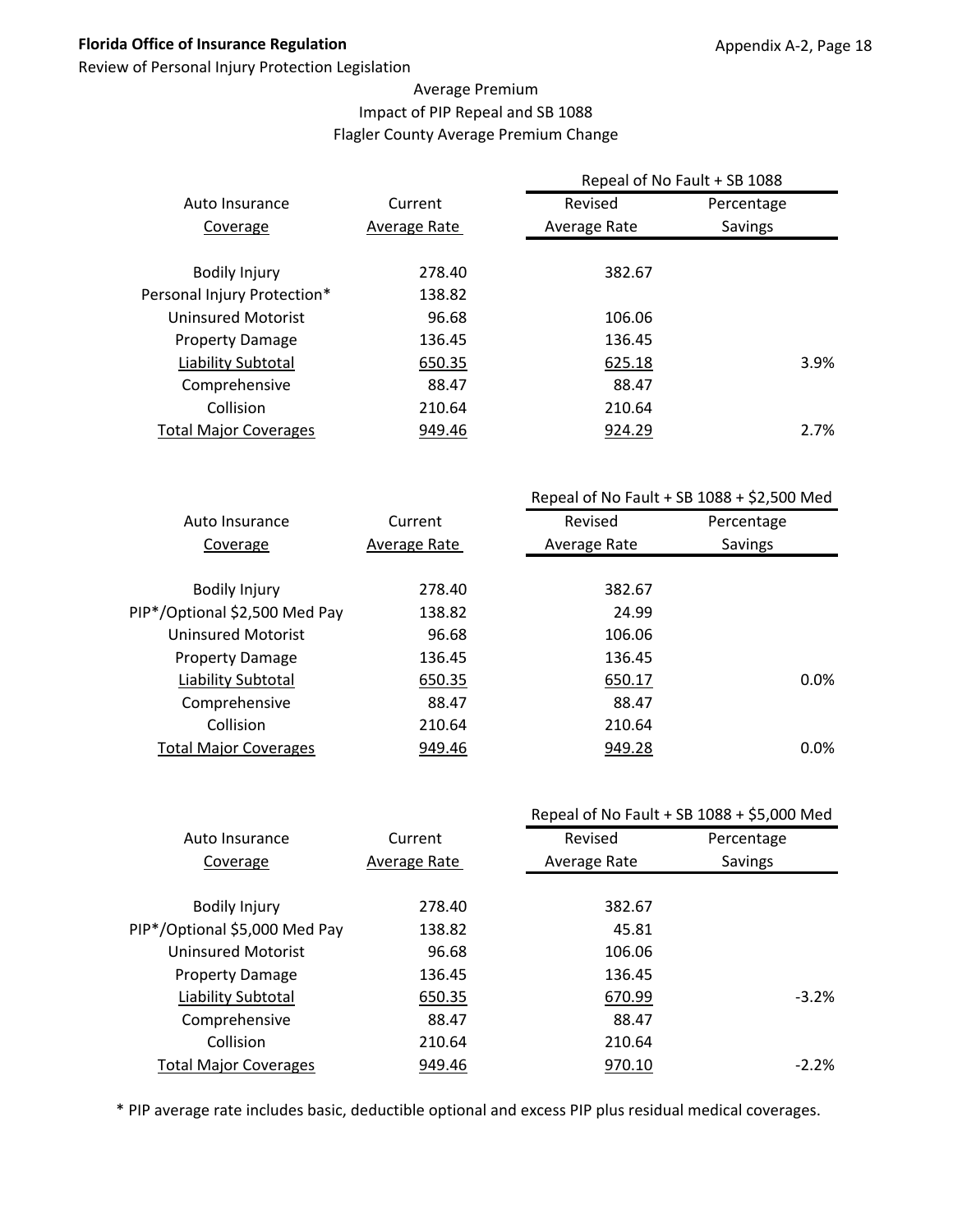Review of Personal Injury Protection Legislation

## Average Premium Impact of PIP Repeal and SB 1088 Franklin County Average Premium Change

|                              |              | Repeal of No Fault + SB 1088 |                |         |
|------------------------------|--------------|------------------------------|----------------|---------|
| Auto Insurance               | Current      | Revised                      | Percentage     |         |
| Coverage                     | Average Rate | Average Rate                 | <b>Savings</b> |         |
| <b>Bodily Injury</b>         | 194.46       | 267.29                       |                |         |
| Personal Injury Protection*  | 108.01       |                              |                |         |
| Uninsured Motorist           | 79.62        | 87.34                        |                |         |
| <b>Property Damage</b>       | 121.75       | 121.75                       |                |         |
| Liability Subtotal           | 503.84       | 476.38                       |                | 5.5%    |
| Comprehensive                | 125.94       | 125.94                       |                |         |
| Collision                    | 224.26       | 224.26                       |                |         |
| <b>Total Major Coverages</b> | 854.04       | 826.58                       |                | $3.2\%$ |
|                              |              |                              |                |         |

|                               |              | Repeal of No Fault + SB $1088 + $2,500$ Med |            |  |
|-------------------------------|--------------|---------------------------------------------|------------|--|
| Auto Insurance                | Current      | Revised                                     | Percentage |  |
| Coverage                      | Average Rate | Average Rate                                | Savings    |  |
|                               |              |                                             |            |  |
| <b>Bodily Injury</b>          | 194.46       | 267.29                                      |            |  |
| PIP*/Optional \$2,500 Med Pay | 108.01       | 19.44                                       |            |  |
| Uninsured Motorist            | 79.62        | 87.34                                       |            |  |
| <b>Property Damage</b>        | 121.75       | 121.75                                      |            |  |
| Liability Subtotal            | 503.84       | 495.82                                      | 1.6%       |  |
| Comprehensive                 | 125.94       | 125.94                                      |            |  |
| Collision                     | 224.26       | 224.26                                      |            |  |
| <b>Total Major Coverages</b>  | 854.04       | 846.02                                      | 0.9%       |  |
|                               |              |                                             |            |  |

|                               |              |              | Repeal of No Fault + SB 1088 + \$5,000 Med |
|-------------------------------|--------------|--------------|--------------------------------------------|
| Auto Insurance                | Current      | Revised      | Percentage                                 |
| Coverage                      | Average Rate | Average Rate | Savings                                    |
|                               |              |              |                                            |
| <b>Bodily Injury</b>          | 194.46       | 267.29       |                                            |
| PIP*/Optional \$5,000 Med Pay | 108.01       | 35.64        |                                            |
| <b>Uninsured Motorist</b>     | 79.62        | 87.34        |                                            |
| <b>Property Damage</b>        | 121.75       | 121.75       |                                            |
| Liability Subtotal            | 503.84       | 512.02       | $-1.6\%$                                   |
| Comprehensive                 | 125.94       | 125.94       |                                            |
| Collision                     | 224.26       | 224.26       |                                            |
| <b>Total Major Coverages</b>  | 854.04       | 862.22       | $-1.0\%$                                   |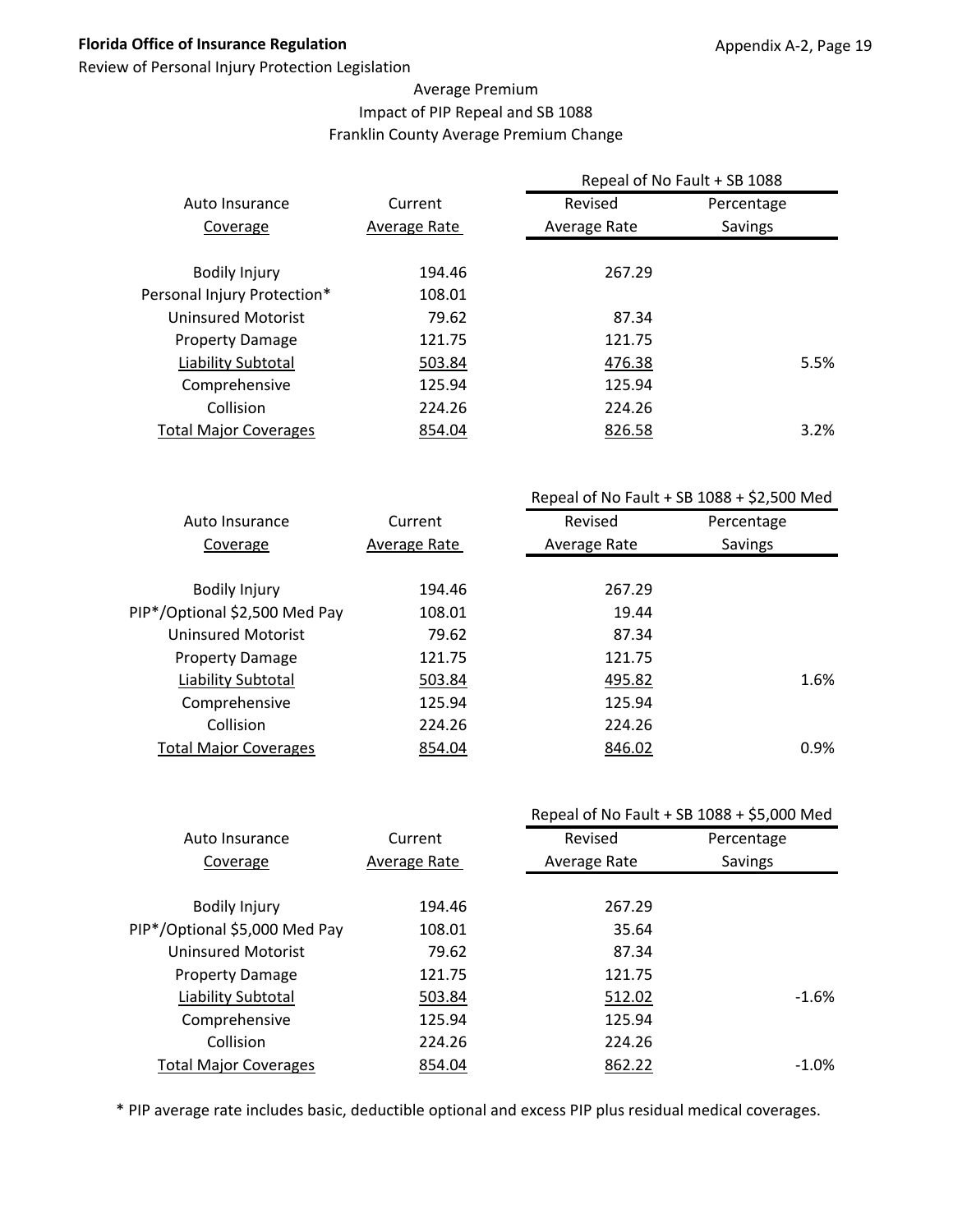Review of Personal Injury Protection Legislation

## Average Premium Impact of PIP Repeal and SB 1088 Gadsden County Average Premium Change

|                              |              | Repeal of No Fault + SB 1088 |                |
|------------------------------|--------------|------------------------------|----------------|
| Auto Insurance               | Current      | Revised                      | Percentage     |
| Coverage                     | Average Rate | Average Rate                 | <b>Savings</b> |
| <b>Bodily Injury</b>         | 200.01       | 274.92                       |                |
| Personal Injury Protection*  | 147.12       |                              |                |
| Uninsured Motorist           | 70.85        | 77.72                        |                |
| <b>Property Damage</b>       | 133.02       | 133.02                       |                |
| Liability Subtotal           | 551.00       | 485.66                       | 11.9%          |
| Comprehensive                | 126.53       | 126.53                       |                |
| Collision                    | 247.34       | 247.34                       |                |
| <b>Total Major Coverages</b> | 924.87       | 859.53                       | 7.1%           |
|                              |              |                              |                |

|                               |              | Repeal of No Fault + SB $1088 + $2,500$ Med |            |  |
|-------------------------------|--------------|---------------------------------------------|------------|--|
| Auto Insurance                | Current      | Revised                                     | Percentage |  |
| Coverage                      | Average Rate | Average Rate                                | Savings    |  |
|                               |              |                                             |            |  |
| <b>Bodily Injury</b>          | 200.01       | 274.92                                      |            |  |
| PIP*/Optional \$2,500 Med Pay | 147.12       | 26.48                                       |            |  |
| Uninsured Motorist            | 70.85        | 77.72                                       |            |  |
| <b>Property Damage</b>        | 133.02       | 133.02                                      |            |  |
| Liability Subtotal            | 551.00       | 512.14                                      | 7.1%       |  |
| Comprehensive                 | 126.53       | 126.53                                      |            |  |
| Collision                     | 247.34       | 247.34                                      |            |  |
| <b>Total Major Coverages</b>  | 924.87       | 886.01                                      | 4.2%       |  |
|                               |              |                                             |            |  |

|                               |              | Repeal of No Fault + SB 1088 + \$5,000 Med |            |  |
|-------------------------------|--------------|--------------------------------------------|------------|--|
| Auto Insurance                | Current      | Revised                                    | Percentage |  |
| Coverage                      | Average Rate | Average Rate                               | Savings    |  |
|                               |              |                                            |            |  |
| <b>Bodily Injury</b>          | 200.01       | 274.92                                     |            |  |
| PIP*/Optional \$5,000 Med Pay | 147.12       | 48.55                                      |            |  |
| <b>Uninsured Motorist</b>     | 70.85        | 77.72                                      |            |  |
| <b>Property Damage</b>        | 133.02       | 133.02                                     |            |  |
| Liability Subtotal            | 551.00       | 534.21                                     | 3.0%       |  |
| Comprehensive                 | 126.53       | 126.53                                     |            |  |
| Collision                     | 247.34       | 247.34                                     |            |  |
| <b>Total Major Coverages</b>  | 924.87       | 908.08                                     | 1.8%       |  |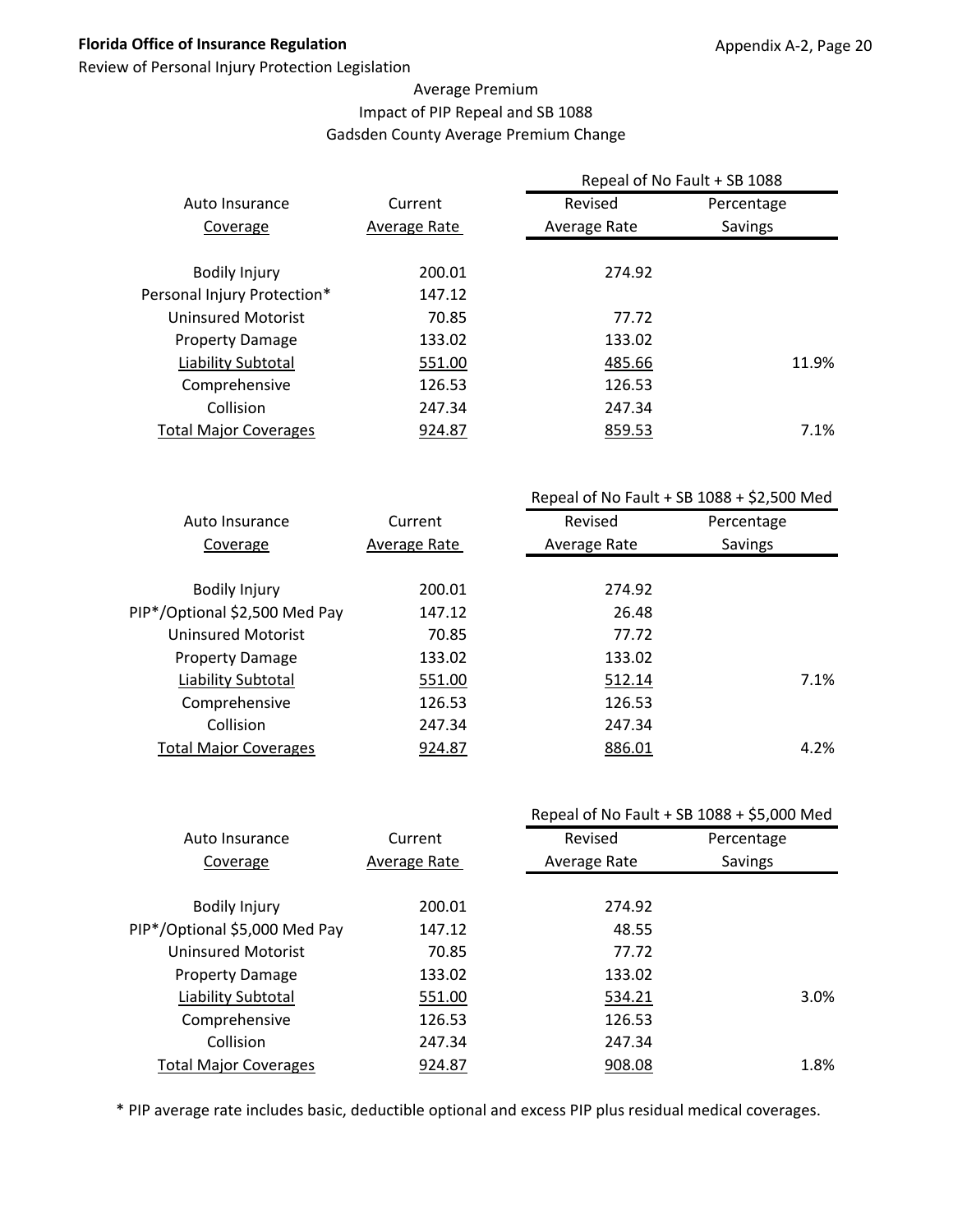Review of Personal Injury Protection Legislation

## Average Premium Impact of PIP Repeal and SB 1088 Gilchrist County Average Premium Change

|                              |              | Repeal of No Fault + SB 1088 |                |      |  |
|------------------------------|--------------|------------------------------|----------------|------|--|
| Auto Insurance               | Current      | Revised                      | Percentage     |      |  |
| Coverage                     | Average Rate | Average Rate                 | <b>Savings</b> |      |  |
| <b>Bodily Injury</b>         | 209.57       | 288.06                       |                |      |  |
| Personal Injury Protection*  | 123.03       |                              |                |      |  |
| Uninsured Motorist           | 75.70        | 83.04                        |                |      |  |
| <b>Property Damage</b>       | 125.32       | 125.32                       |                |      |  |
| Liability Subtotal           | 533.62       | 496.42                       |                | 7.0% |  |
| Comprehensive                | 102.74       | 102.74                       |                |      |  |
| Collision                    | 205.10       | 205.10                       |                |      |  |
| <b>Total Major Coverages</b> | 841.46       | 804.26                       |                | 4.4% |  |
|                              |              |                              |                |      |  |

|                               |              | Repeal of No Fault + SB $1088 + $2,500$ Med |            |  |
|-------------------------------|--------------|---------------------------------------------|------------|--|
| Auto Insurance                | Current      | Revised                                     | Percentage |  |
| Coverage                      | Average Rate | Average Rate                                | Savings    |  |
|                               |              |                                             |            |  |
| <b>Bodily Injury</b>          | 209.57       | 288.06                                      |            |  |
| PIP*/Optional \$2,500 Med Pay | 123.03       | 22.15                                       |            |  |
| <b>Uninsured Motorist</b>     | 75.70        | 83.04                                       |            |  |
| <b>Property Damage</b>        | 125.32       | 125.32                                      |            |  |
| Liability Subtotal            | 533.62       | 518.57                                      | 2.8%       |  |
| Comprehensive                 | 102.74       | 102.74                                      |            |  |
| Collision                     | 205.10       | 205.10                                      |            |  |
| <b>Total Major Coverages</b>  | 841.46       | 826.41                                      | 1.8%       |  |
|                               |              |                                             |            |  |

|                               |              |              | Repeal of No Fault + SB 1088 + \$5,000 Med |
|-------------------------------|--------------|--------------|--------------------------------------------|
| Auto Insurance                | Current      | Revised      | Percentage                                 |
| Coverage                      | Average Rate | Average Rate | Savings                                    |
|                               |              |              |                                            |
| <b>Bodily Injury</b>          | 209.57       | 288.06       |                                            |
| PIP*/Optional \$5,000 Med Pay | 123.03       | 40.60        |                                            |
| <b>Uninsured Motorist</b>     | 75.70        | 83.04        |                                            |
| <b>Property Damage</b>        | 125.32       | 125.32       |                                            |
| Liability Subtotal            | 533.62       | 537.02       | $-0.6%$                                    |
| Comprehensive                 | 102.74       | 102.74       |                                            |
| Collision                     | 205.10       | 205.10       |                                            |
| <b>Total Major Coverages</b>  | 841.46       | 844.86       | $-0.4\%$                                   |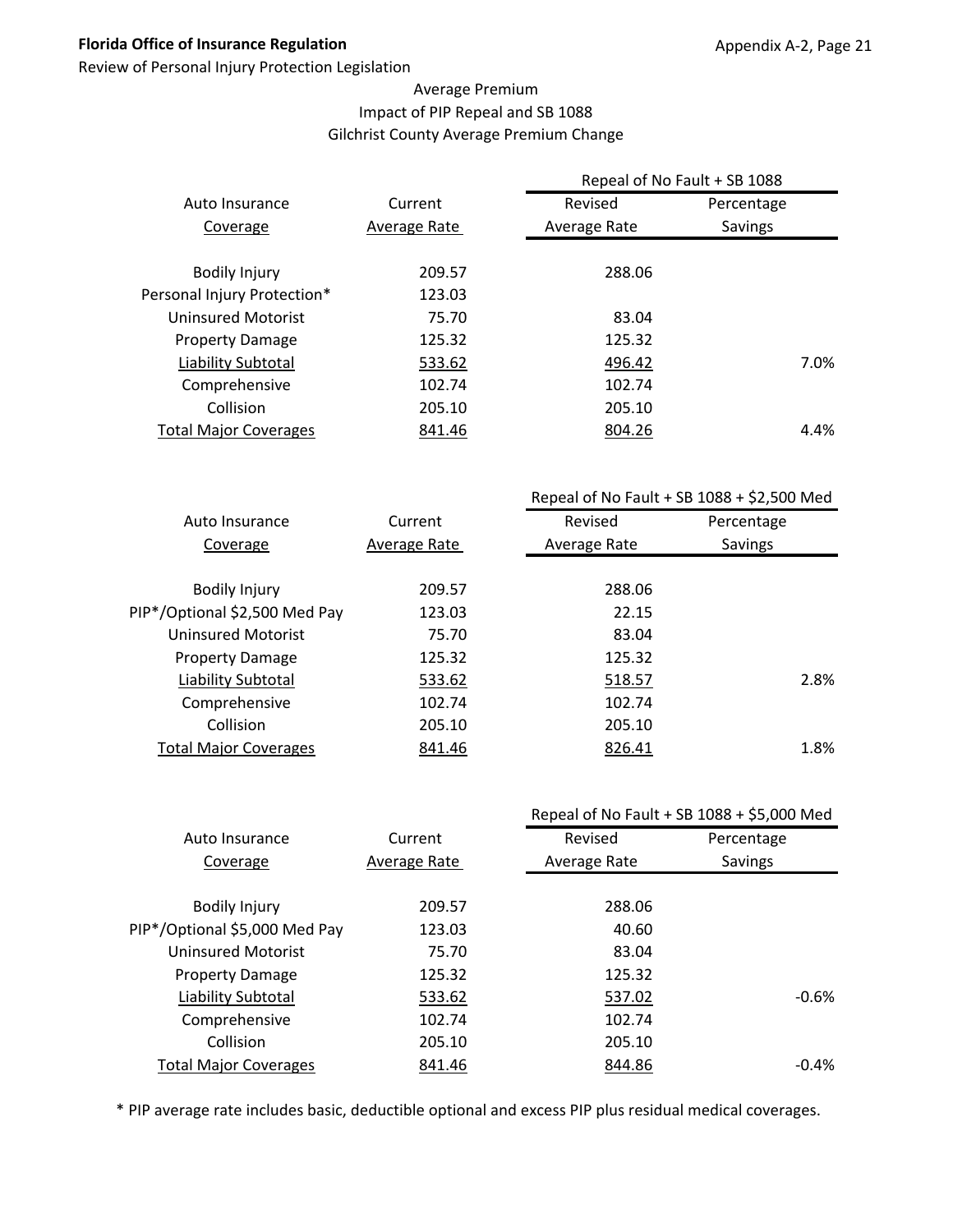Review of Personal Injury Protection Legislation

## Average Premium Impact of PIP Repeal and SB 1088 Glades County Average Premium Change

| Current      | Revised      | Percentage     |                              |
|--------------|--------------|----------------|------------------------------|
| Average Rate | Average Rate | <b>Savings</b> |                              |
|              |              |                |                              |
|              |              |                |                              |
| 183.02       |              |                |                              |
| 97.24        | 106.67       |                |                              |
| 149.78       | 149.78       |                |                              |
| 715.88       | 649.34       |                | 9.3%                         |
| 105.40       | 105.40       |                |                              |
| 243.24       | 243.24       |                |                              |
| 1,064.52     | 997.98       |                | 6.3%                         |
|              | 285.84       | 392.89         | Repeal of No Fault + SB 1088 |

|                               |              | Repeal of No Fault + SB $1088 + $2,500$ Med |            |  |
|-------------------------------|--------------|---------------------------------------------|------------|--|
| Auto Insurance                | Current      | Revised                                     | Percentage |  |
| Coverage                      | Average Rate | Average Rate                                | Savings    |  |
|                               |              |                                             |            |  |
| <b>Bodily Injury</b>          | 285.84       | 392.89                                      |            |  |
| PIP*/Optional \$2,500 Med Pay | 183.02       | 32.94                                       |            |  |
| Uninsured Motorist            | 97.24        | 106.67                                      |            |  |
| <b>Property Damage</b>        | 149.78       | 149.78                                      |            |  |
| Liability Subtotal            | 715.88       | 682.28                                      | 4.7%       |  |
| Comprehensive                 | 105.40       | 105.40                                      |            |  |
| Collision                     | 243.24       | 243.24                                      |            |  |
| <b>Total Major Coverages</b>  | 1,064.52     | 1,030.92                                    | 3.2%       |  |
|                               |              |                                             |            |  |

|              |              | Repeal of No Fault + SB 1088 + \$5,000 Med |
|--------------|--------------|--------------------------------------------|
| Current      | Revised      | Percentage                                 |
| Average Rate | Average Rate | Savings                                    |
|              |              |                                            |
| 285.84       | 392.89       |                                            |
| 183.02       | 60.40        |                                            |
| 97.24        | 106.67       |                                            |
| 149.78       | 149.78       |                                            |
| 715.88       | 709.74       | 0.9%                                       |
| 105.40       | 105.40       |                                            |
| 243.24       | 243.24       |                                            |
| 1,064.52     | 1,058.38     | 0.6%                                       |
|              |              |                                            |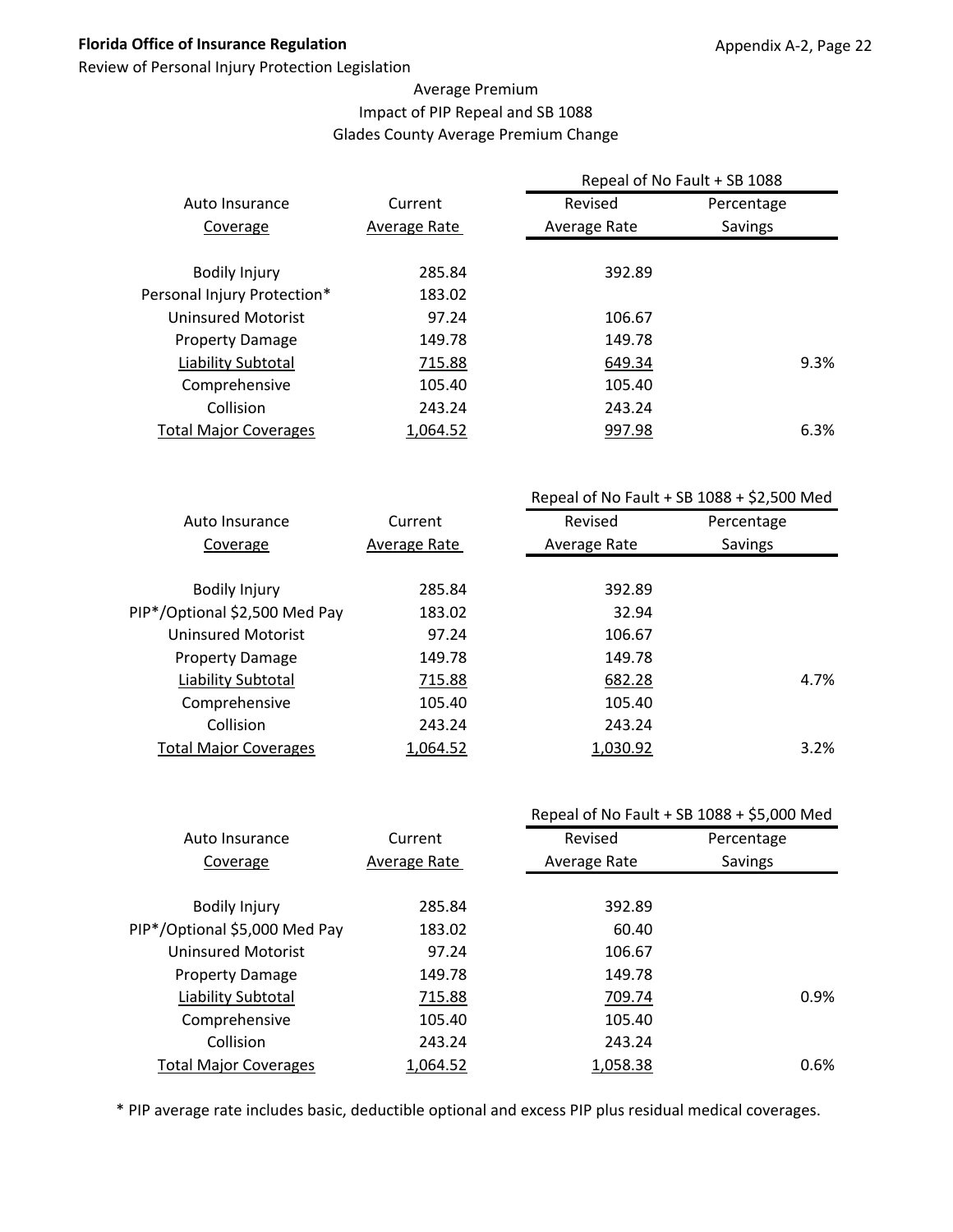Review of Personal Injury Protection Legislation

## Average Premium Impact of PIP Repeal and SB 1088 Gulf County Average Premium Change

|                              |              | Repeal of No Fault + SB 1088 |                |  |
|------------------------------|--------------|------------------------------|----------------|--|
| Auto Insurance               | Current      | Revised                      | Percentage     |  |
| Coverage                     | Average Rate | Average Rate                 | <b>Savings</b> |  |
|                              |              |                              |                |  |
| <b>Bodily Injury</b>         | 194.73       | 267.66                       |                |  |
| Personal Injury Protection*  | 104.81       |                              |                |  |
| Uninsured Motorist           | 75.45        | 82.77                        |                |  |
| <b>Property Damage</b>       | 120.71       | 120.71                       |                |  |
| Liability Subtotal           | 495.70       | 471.14                       | 5.0%           |  |
| Comprehensive                | 117.32       | 117.32                       |                |  |
| Collision                    | 226.87       | 226.87                       |                |  |
| <b>Total Major Coverages</b> | 839.89       | 815.33                       | 2.9%           |  |
|                              |              |                              |                |  |

|                               |              | Repeal of No Fault + SB $1088 + $2,500$ Med |            |  |
|-------------------------------|--------------|---------------------------------------------|------------|--|
| Auto Insurance                | Current      | Revised                                     | Percentage |  |
| Coverage                      | Average Rate | Average Rate                                | Savings    |  |
|                               |              |                                             |            |  |
| <b>Bodily Injury</b>          | 194.73       | 267.66                                      |            |  |
| PIP*/Optional \$2,500 Med Pay | 104.81       | 18.87                                       |            |  |
| Uninsured Motorist            | 75.45        | 82.77                                       |            |  |
| <b>Property Damage</b>        | 120.71       | 120.71                                      |            |  |
| Liability Subtotal            | 495.70       | 490.01                                      | 1.1%       |  |
| Comprehensive                 | 117.32       | 117.32                                      |            |  |
| Collision                     | 226.87       | 226.87                                      |            |  |
| <b>Total Major Coverages</b>  | 839.89       | 834.20                                      | 0.7%       |  |
|                               |              |                                             |            |  |

|                               |              | Repeal of No Fault + SB 1088 + \$5,000 Med |            |
|-------------------------------|--------------|--------------------------------------------|------------|
| Auto Insurance                | Current      | Revised                                    | Percentage |
| Coverage                      | Average Rate | Average Rate                               | Savings    |
|                               |              |                                            |            |
| <b>Bodily Injury</b>          | 194.73       | 267.66                                     |            |
| PIP*/Optional \$5,000 Med Pay | 104.81       | 34.59                                      |            |
| <b>Uninsured Motorist</b>     | 75.45        | 82.77                                      |            |
| <b>Property Damage</b>        | 120.71       | 120.71                                     |            |
| <b>Liability Subtotal</b>     | 495.70       | 505.73                                     | $-2.0%$    |
| Comprehensive                 | 117.32       | 117.32                                     |            |
| Collision                     | 226.87       | 226.87                                     |            |
| <b>Total Major Coverages</b>  | 839.89       | 849.92                                     | $-1.2%$    |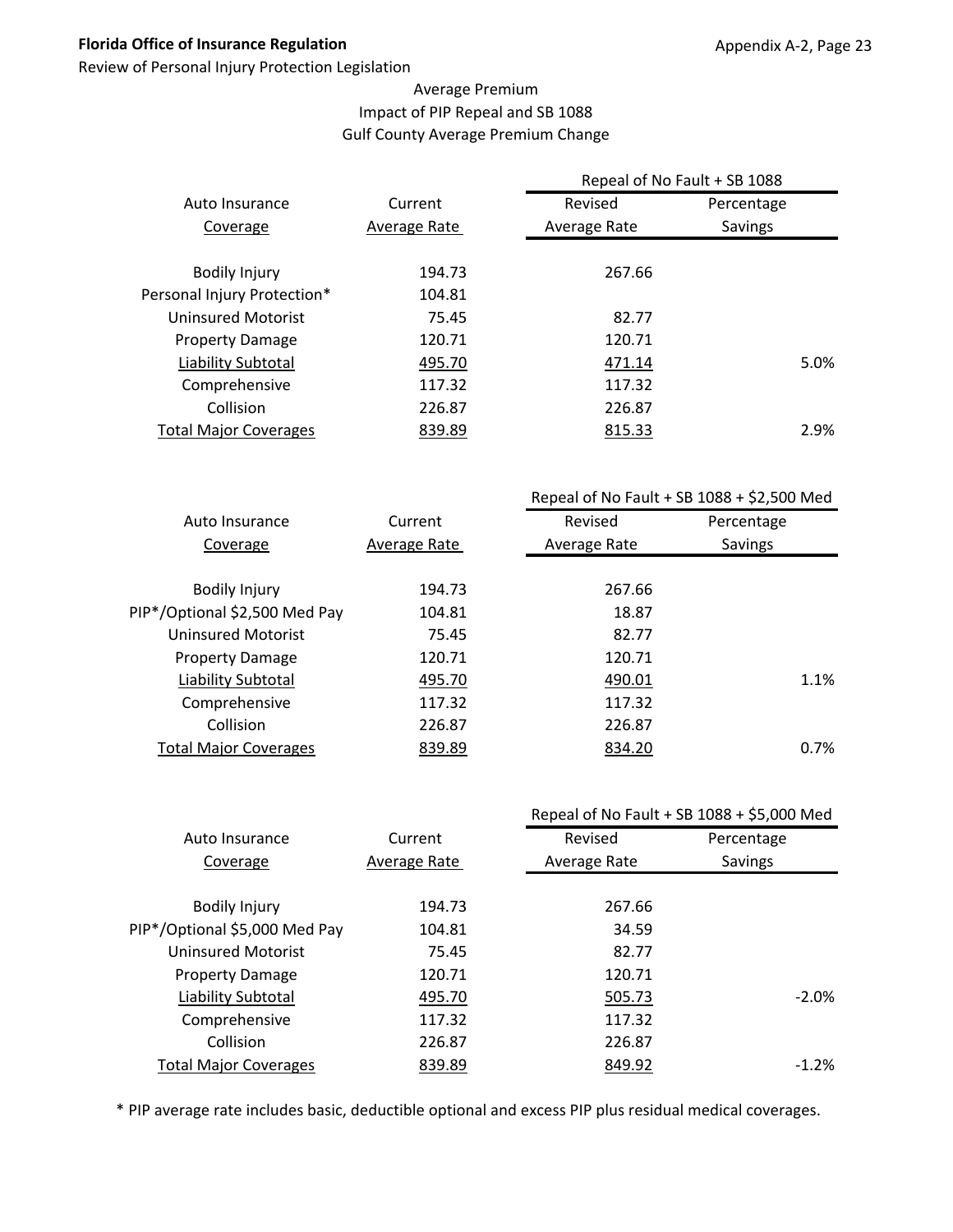Review of Personal Injury Protection Legislation

## Average Premium Impact of PIP Repeal and SB 1088 Hamilton County Average Premium Change

|                              |              | Repeal of No Fault + SB 1088 |                |
|------------------------------|--------------|------------------------------|----------------|
| Auto Insurance               | Current      | Revised                      | Percentage     |
| Coverage                     | Average Rate | Average Rate                 | <b>Savings</b> |
|                              |              |                              |                |
| <b>Bodily Injury</b>         | 199.26       | 273.89                       |                |
| Personal Injury Protection*  | 126.51       |                              |                |
| Uninsured Motorist           | 62.29        | 68.33                        |                |
| <b>Property Damage</b>       | 118.58       | 118.58                       |                |
| Liability Subtotal           | 506.64       | 460.80                       | 9.0%           |
| Comprehensive                | 126.23       | 126.23                       |                |
| Collision                    | 226.94       | 226.94                       |                |
| <b>Total Major Coverages</b> | 859.81       | 813.97                       | 5.3%           |

|                               |              | Repeal of No Fault + SB $1088 + $2,500$ Med |            |  |
|-------------------------------|--------------|---------------------------------------------|------------|--|
| Auto Insurance                | Current      | Revised                                     | Percentage |  |
| Coverage                      | Average Rate | Average Rate                                | Savings    |  |
|                               |              |                                             |            |  |
| <b>Bodily Injury</b>          | 199.26       | 273.89                                      |            |  |
| PIP*/Optional \$2,500 Med Pay | 126.51       | 22.77                                       |            |  |
| Uninsured Motorist            | 62.29        | 68.33                                       |            |  |
| <b>Property Damage</b>        | 118.58       | 118.58                                      |            |  |
| Liability Subtotal            | 506.64       | 483.57                                      | 4.6%       |  |
| Comprehensive                 | 126.23       | 126.23                                      |            |  |
| Collision                     | 226.94       | 226.94                                      |            |  |
| <b>Total Major Coverages</b>  | 859.81       | 836.74                                      | 2.7%       |  |
|                               |              |                                             |            |  |

|                               | Repeal of No Fault + SB 1088 + \$5,000 Med |              |            |
|-------------------------------|--------------------------------------------|--------------|------------|
| Auto Insurance                | Current                                    | Revised      | Percentage |
| Coverage                      | Average Rate                               | Average Rate | Savings    |
|                               |                                            |              |            |
| <b>Bodily Injury</b>          | 199.26                                     | 273.89       |            |
| PIP*/Optional \$5,000 Med Pay | 126.51                                     | 41.75        |            |
| <b>Uninsured Motorist</b>     | 62.29                                      | 68.33        |            |
| <b>Property Damage</b>        | 118.58                                     | 118.58       |            |
| Liability Subtotal            | 506.64                                     | 502.55       | 0.8%       |
| Comprehensive                 | 126.23                                     | 126.23       |            |
| Collision                     | 226.94                                     | 226.94       |            |
| <b>Total Major Coverages</b>  | 859.81                                     | 855.72       | 0.5%       |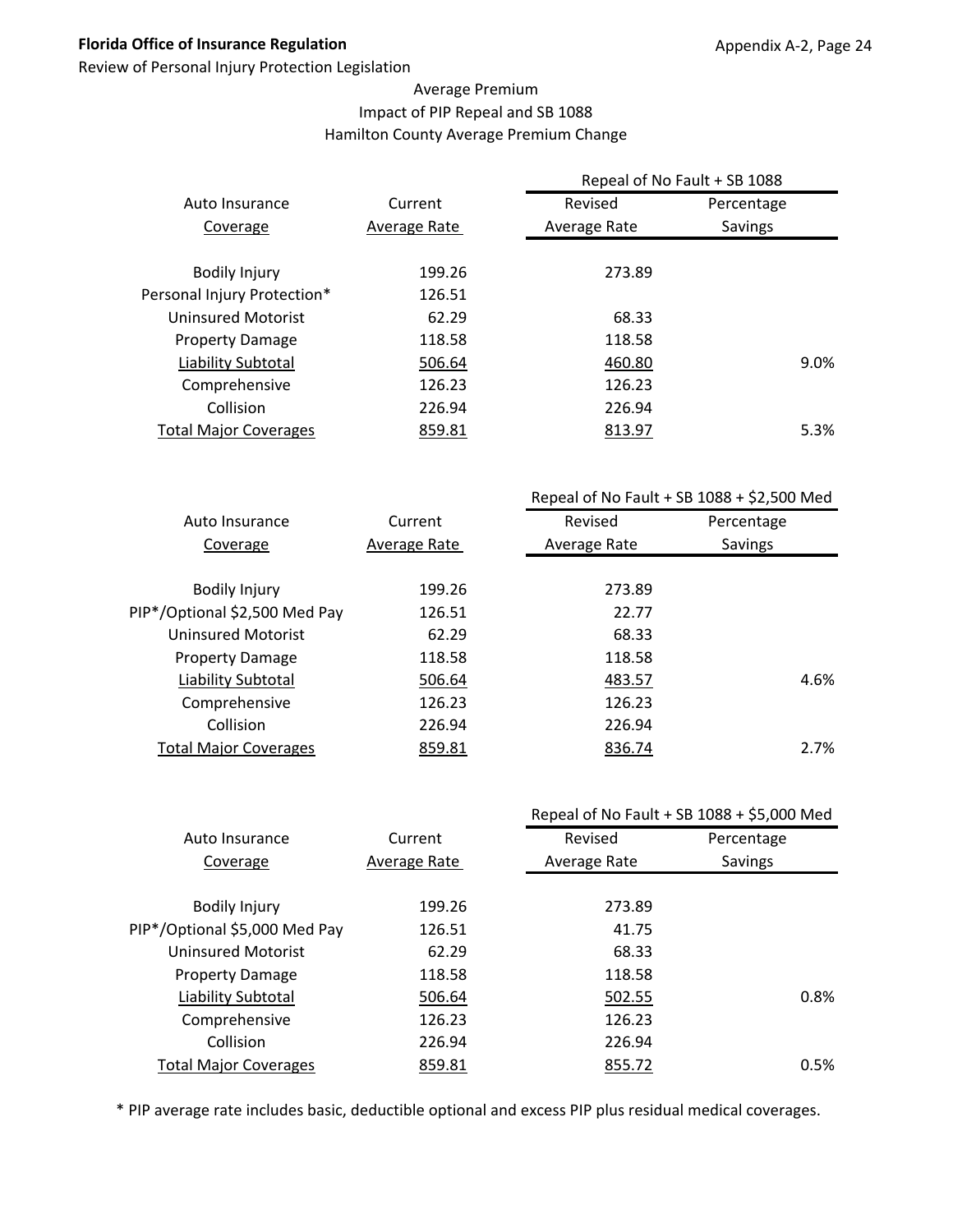Review of Personal Injury Protection Legislation

#### Average Premium Impact of PIP Repeal and SB 1088 Hardee County Average Premium Change

|                              |              |              | Repeal of No Fault + SB 1088 |
|------------------------------|--------------|--------------|------------------------------|
| Auto Insurance               | Current      | Revised      | Percentage                   |
| Coverage                     | Average Rate | Average Rate | Savings                      |
|                              |              |              |                              |
| <b>Bodily Injury</b>         | 269.66       | 370.65       |                              |
| Personal Injury Protection*  | 191.68       |              |                              |
| Uninsured Motorist           | 88.53        | 97.12        |                              |
| <b>Property Damage</b>       | 159.38       | 159.38       |                              |
| Liability Subtotal           | 709.25       | 627.15       | 11.6%                        |
| Comprehensive                | 108.72       | 108.72       |                              |
| Collision                    | 243.71       | 243.71       |                              |
| <b>Total Major Coverages</b> | 1,061.68     | 979.58       | 7.7%                         |
|                              |              |              |                              |

|                               |              |              | Repeal of No Fault + SB $1088 + $2,500$ Med |
|-------------------------------|--------------|--------------|---------------------------------------------|
| Auto Insurance                | Current      | Revised      | Percentage                                  |
| Coverage                      | Average Rate | Average Rate | <b>Savings</b>                              |
|                               |              |              |                                             |
| <b>Bodily Injury</b>          | 269.66       | 370.65       |                                             |
| PIP*/Optional \$2,500 Med Pay | 191.68       | 34.50        |                                             |
| <b>Uninsured Motorist</b>     | 88.53        | 97.12        |                                             |
| <b>Property Damage</b>        | 159.38       | 159.38       |                                             |
| Liability Subtotal            | 709.25       | 661.65       | 6.7%                                        |
| Comprehensive                 | 108.72       | 108.72       |                                             |
| Collision                     | 243.71       | 243.71       |                                             |
| <b>Total Major Coverages</b>  | 1,061.68     | 1,014.08     | 4.5%                                        |
|                               |              |              |                                             |

|              |              | Repeal of No Fault + SB 1088 + \$5,000 Med |
|--------------|--------------|--------------------------------------------|
| Current      | Revised      | Percentage                                 |
| Average Rate | Average Rate | Savings                                    |
|              |              |                                            |
| 269.66       | 370.65       |                                            |
| 191.68       | 63.25        |                                            |
| 88.53        | 97.12        |                                            |
| 159.38       | 159.38       |                                            |
| 709.25       | 690.40       | 2.7%                                       |
| 108.72       | 108.72       |                                            |
| 243.71       | 243.71       |                                            |
| 1,061.68     | 1,042.83     | 1.8%                                       |
|              |              |                                            |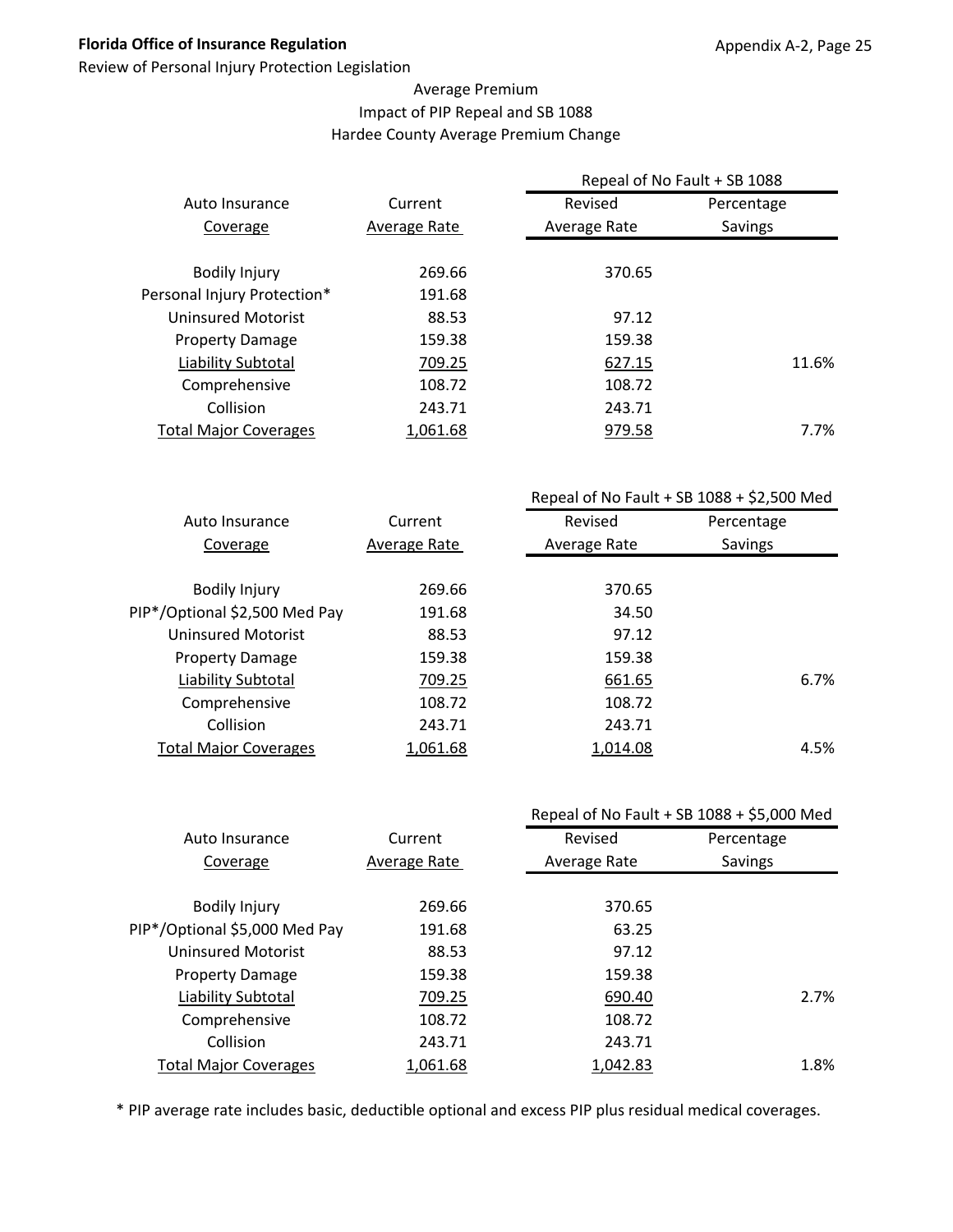Review of Personal Injury Protection Legislation

#### Average Premium Impact of PIP Repeal and SB 1088 Hendry County Average Premium Change

|                              |              | Repeal of No Fault + SB 1088<br>Revised<br>Percentage |         |
|------------------------------|--------------|-------------------------------------------------------|---------|
| Auto Insurance               | Current      |                                                       |         |
| Coverage                     | Average Rate | Average Rate                                          | Savings |
|                              |              |                                                       |         |
| <b>Bodily Injury</b>         | 283.89       | 390.21                                                |         |
| Personal Injury Protection*  | 223.63       |                                                       |         |
| <b>Uninsured Motorist</b>    | 101.69       | 111.55                                                |         |
| <b>Property Damage</b>       | 160.08       | 160.08                                                |         |
| Liability Subtotal           | 769.29       | 661.84                                                | 14.0%   |
| Comprehensive                | 116.37       | 116.37                                                |         |
| Collision                    | 274.56       | 274.56                                                |         |
| <b>Total Major Coverages</b> | 1,160.22     | 1,052.77                                              | 9.3%    |
|                              |              |                                                       |         |

|                               |              |              | Repeal of No Fault + SB $1088 + $2,500$ Med |
|-------------------------------|--------------|--------------|---------------------------------------------|
| Auto Insurance                | Current      | Revised      | Percentage                                  |
| Coverage                      | Average Rate | Average Rate | Savings                                     |
|                               |              |              |                                             |
| <b>Bodily Injury</b>          | 283.89       | 390.21       |                                             |
| PIP*/Optional \$2,500 Med Pay | 223.63       | 40.25        |                                             |
| Uninsured Motorist            | 101.69       | 111.55       |                                             |
| <b>Property Damage</b>        | 160.08       | 160.08       |                                             |
| Liability Subtotal            | 769.29       | 702.09       | 8.7%                                        |
| Comprehensive                 | 116.37       | 116.37       |                                             |
| Collision                     | 274.56       | 274.56       |                                             |
| <b>Total Major Coverages</b>  | 1,160.22     | 1,093.02     | 5.8%                                        |
|                               |              |              |                                             |

|              | Repeal of No Fault + SB 1088 + \$5,000 Med |            |  |
|--------------|--------------------------------------------|------------|--|
| Current      | Revised                                    | Percentage |  |
| Average Rate | Average Rate                               | Savings    |  |
|              |                                            |            |  |
| 283.89       | 390.21                                     |            |  |
| 223.63       | 73.80                                      |            |  |
| 101.69       | 111.55                                     |            |  |
| 160.08       | 160.08                                     |            |  |
| 769.29       | 735.64                                     | 4.4%       |  |
| 116.37       | 116.37                                     |            |  |
| 274.56       | 274.56                                     |            |  |
| 1,160.22     | 1,126.57                                   | 2.9%       |  |
|              |                                            |            |  |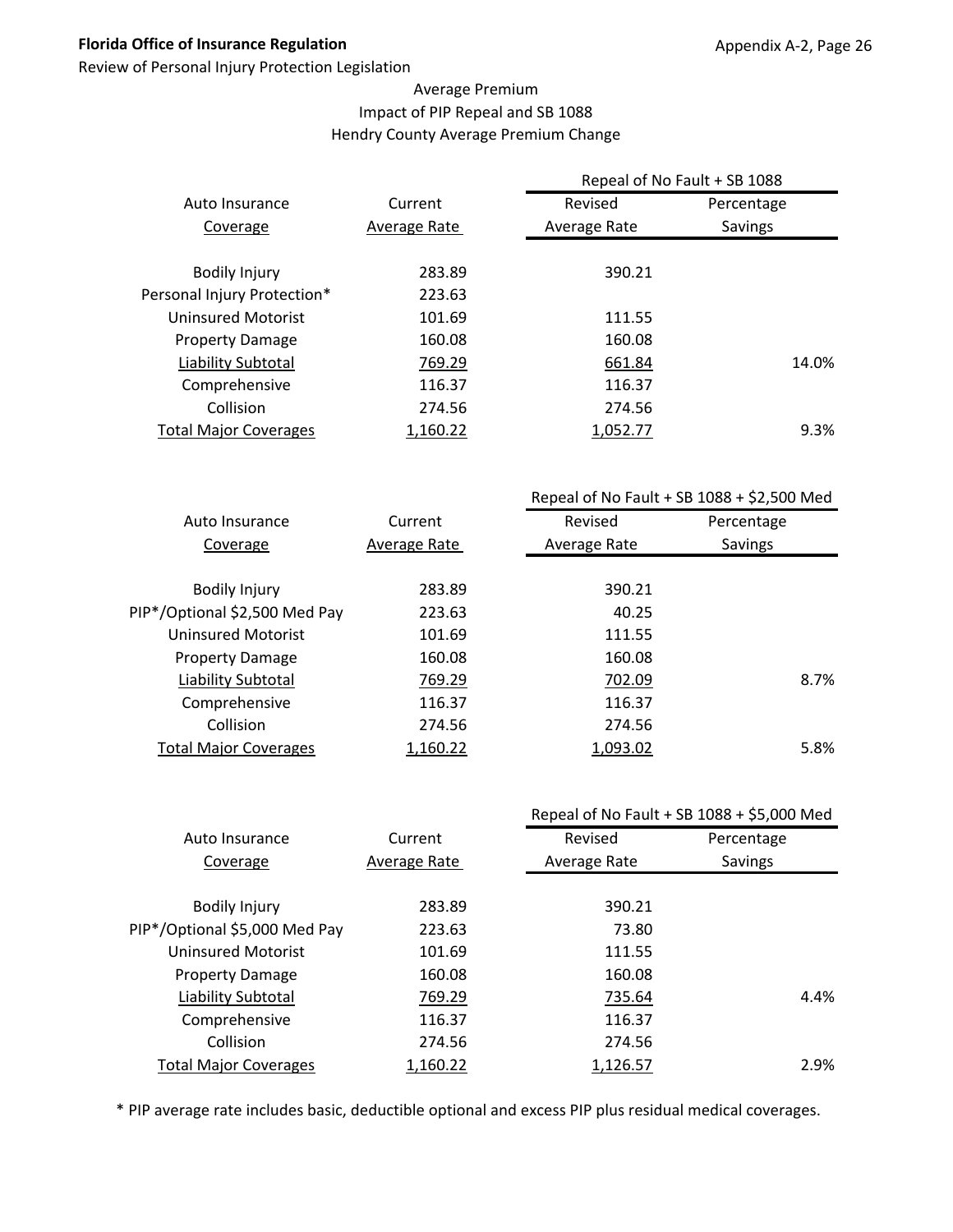Review of Personal Injury Protection Legislation

#### Average Premium Impact of PIP Repeal and SB 1088 Hernando County Average Premium Change

|                              |              | Repeal of No Fault + SB 1088<br>Revised<br>Percentage |         |      |
|------------------------------|--------------|-------------------------------------------------------|---------|------|
| Auto Insurance               | Current      |                                                       |         |      |
| Coverage                     | Average Rate | Average Rate                                          | Savings |      |
| <b>Bodily Injury</b>         | 353.17       | 485.44                                                |         |      |
| Personal Injury Protection*  | 189.47       |                                                       |         |      |
| Uninsured Motorist           | 114.41       | 125.51                                                |         |      |
| <b>Property Damage</b>       | 166.34       | 166.34                                                |         |      |
| Liability Subtotal           | 823.39       | 777.29                                                |         | 5.6% |
| Comprehensive                | 93.96        | 93.96                                                 |         |      |
| Collision                    | 220.98       | 220.98                                                |         |      |
| <b>Total Major Coverages</b> | 1,138.33     | 1.092.23                                              |         | 4.0% |

|                               |              |              | Repeal of No Fault + SB $1088 + $2,500$ Med |
|-------------------------------|--------------|--------------|---------------------------------------------|
| Auto Insurance                | Current      | Revised      | Percentage                                  |
| Coverage                      | Average Rate | Average Rate | Savings                                     |
|                               |              |              |                                             |
| <b>Bodily Injury</b>          | 353.17       | 485.44       |                                             |
| PIP*/Optional \$2,500 Med Pay | 189.47       | 34.10        |                                             |
| Uninsured Motorist            | 114.41       | 125.51       |                                             |
| <b>Property Damage</b>        | 166.34       | 166.34       |                                             |
| Liability Subtotal            | 823.39       | 811.39       | 1.5%                                        |
| Comprehensive                 | 93.96        | 93.96        |                                             |
| Collision                     | 220.98       | 220.98       |                                             |
| <b>Total Major Coverages</b>  | 1,138.33     | 1,126.33     | 1.1%                                        |
|                               |              |              |                                             |

|                               |              | Repeal of No Fault + SB 1088 + \$5,000 Med |            |  |
|-------------------------------|--------------|--------------------------------------------|------------|--|
| Auto Insurance                | Current      | Revised                                    | Percentage |  |
| Coverage                      | Average Rate | Average Rate                               | Savings    |  |
|                               |              |                                            |            |  |
| <b>Bodily Injury</b>          | 353.17       | 485.44                                     |            |  |
| PIP*/Optional \$5,000 Med Pay | 189.47       | 62.53                                      |            |  |
| <b>Uninsured Motorist</b>     | 114.41       | 125.51                                     |            |  |
| <b>Property Damage</b>        | 166.34       | 166.34                                     |            |  |
| Liability Subtotal            | 823.39       | 839.82                                     | $-2.0%$    |  |
| Comprehensive                 | 93.96        | 93.96                                      |            |  |
| Collision                     | 220.98       | 220.98                                     |            |  |
| <b>Total Major Coverages</b>  | 1,138.33     | 1,154.76                                   | $-1.4%$    |  |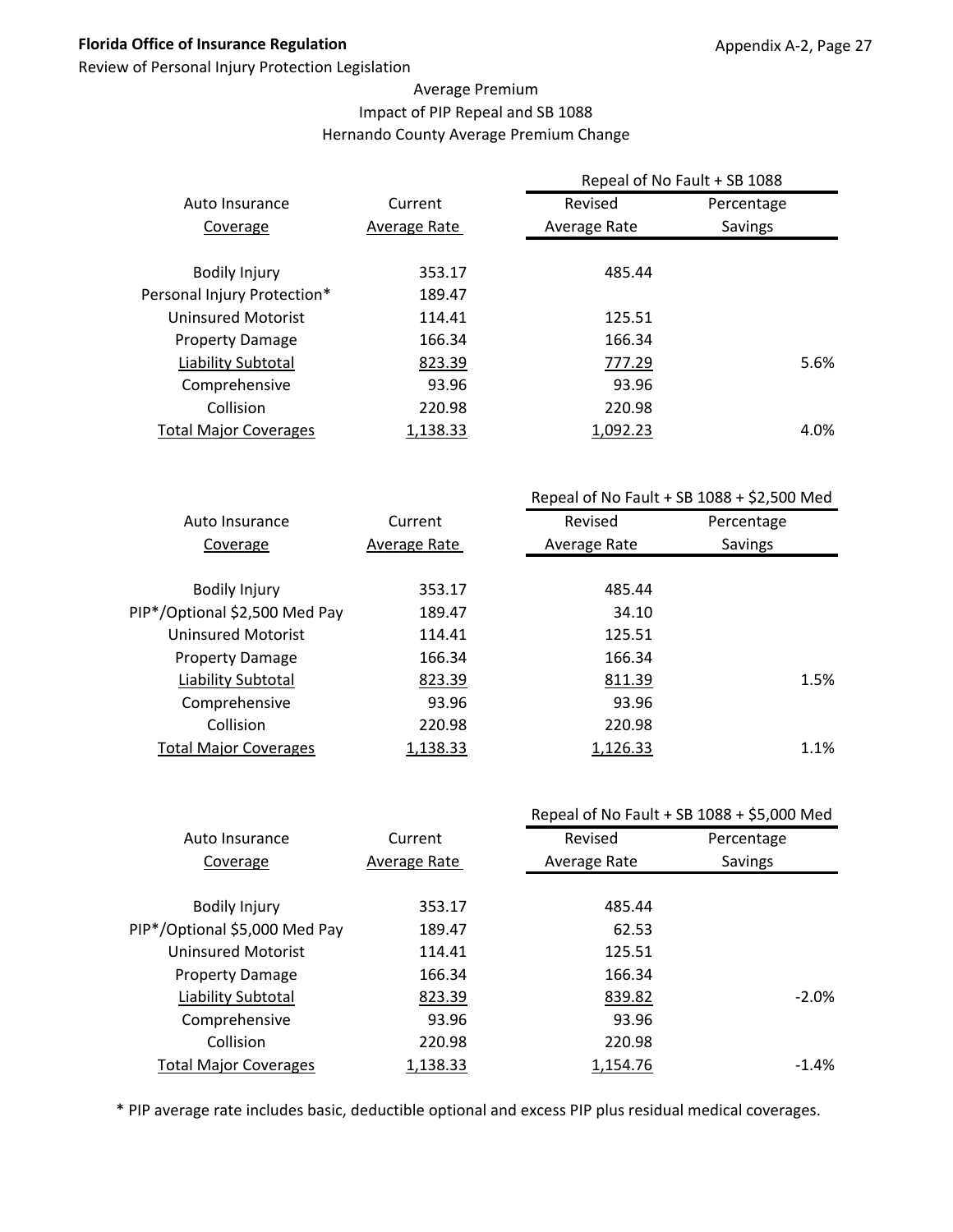Review of Personal Injury Protection Legislation

#### Average Premium Impact of PIP Repeal and SB 1088 Highlands County Average Premium Change

| Repeal of No Fault + SB 1088 |            |
|------------------------------|------------|
| Revised                      | Percentage |
| Average Rate                 | Savings    |
|                              |            |
| 367.78                       |            |
|                              |            |
| 98.32                        |            |
| 138.21                       |            |
| 604.31                       | 7.3%       |
| 91.04                        |            |
| 220.20                       |            |
| 915.55                       | 4.9%       |
|                              |            |

|                               |              |              | Repeal of No Fault + SB $1088 + $2,500$ Med |
|-------------------------------|--------------|--------------|---------------------------------------------|
| Auto Insurance                | Current      | Revised      | Percentage                                  |
| Coverage                      | Average Rate | Average Rate | Savings                                     |
|                               |              |              |                                             |
| <b>Bodily Injury</b>          | 267.57       | 367.78       |                                             |
| PIP*/Optional \$2,500 Med Pay | 156.16       | 28.11        |                                             |
| <b>Uninsured Motorist</b>     | 89.63        | 98.32        |                                             |
| <b>Property Damage</b>        | 138.21       | 138.21       |                                             |
| Liability Subtotal            | 651.57       | 632.42       | 2.9%                                        |
| Comprehensive                 | 91.04        | 91.04        |                                             |
| Collision                     | 220.20       | 220.20       |                                             |
| <b>Total Major Coverages</b>  | 962.81       | 943.66       | 2.0%                                        |
|                               |              |              |                                             |

|                               |              |              | Repeal of No Fault + SB 1088 + \$5,000 Med |
|-------------------------------|--------------|--------------|--------------------------------------------|
| Auto Insurance                | Current      | Revised      | Percentage                                 |
| Coverage                      | Average Rate | Average Rate | Savings                                    |
|                               |              |              |                                            |
| <b>Bodily Injury</b>          | 267.57       | 367.78       |                                            |
| PIP*/Optional \$5,000 Med Pay | 156.16       | 51.53        |                                            |
| <b>Uninsured Motorist</b>     | 89.63        | 98.32        |                                            |
| <b>Property Damage</b>        | 138.21       | 138.21       |                                            |
| Liability Subtotal            | 651.57       | 655.84       | $-0.7%$                                    |
| Comprehensive                 | 91.04        | 91.04        |                                            |
| Collision                     | 220.20       | 220.20       |                                            |
| <b>Total Major Coverages</b>  | 962.81       | 967.08       | $-0.4\%$                                   |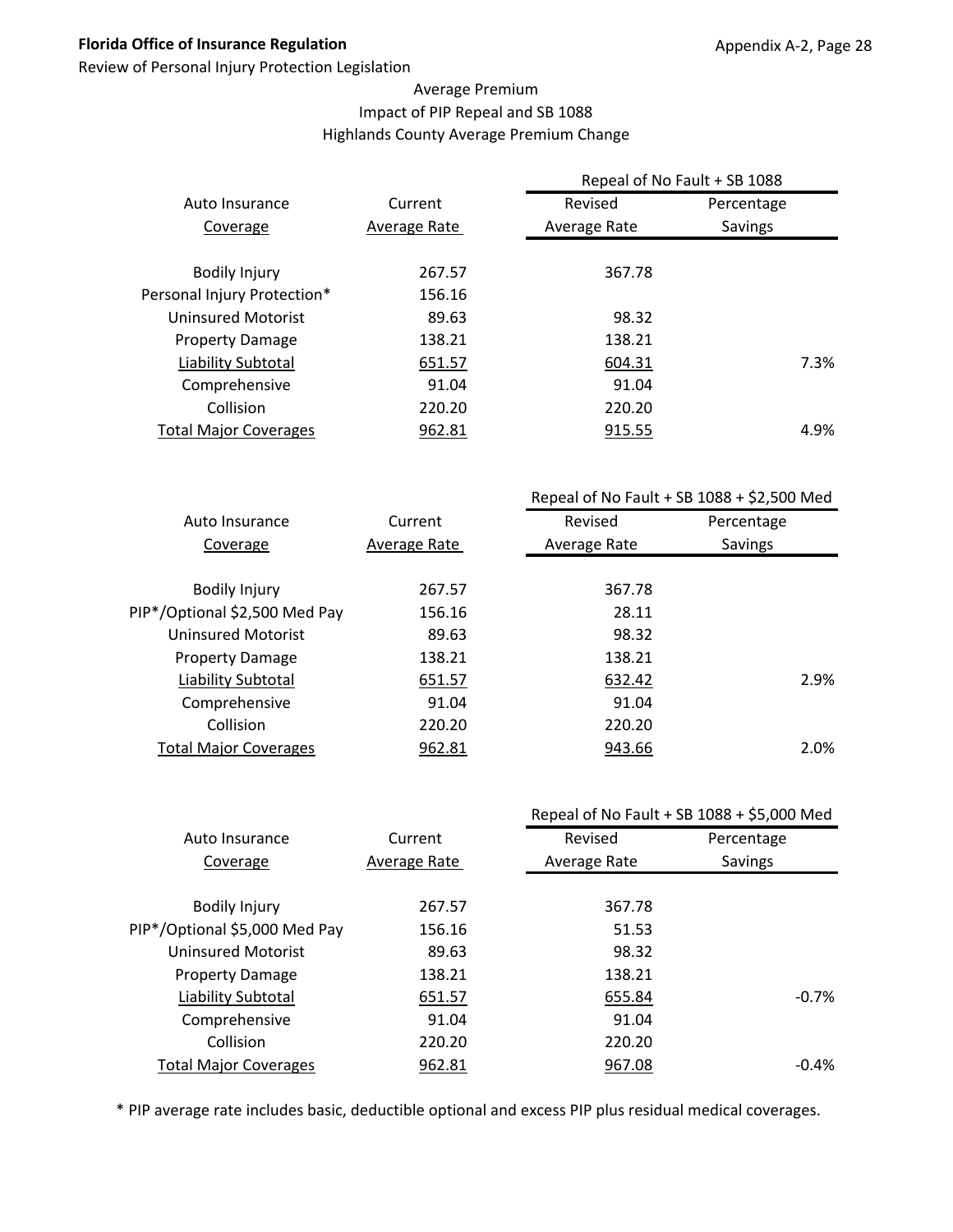Review of Personal Injury Protection Legislation

#### Average Premium Impact of PIP Repeal and SB 1088 Hillsborough County Average Premium Change

|                              |              | Repeal of No Fault + SB 1088 |            |
|------------------------------|--------------|------------------------------|------------|
| Auto Insurance               | Current      | Revised                      | Percentage |
| Coverage                     | Average Rate | Average Rate                 | Savings    |
|                              |              |                              |            |
| <b>Bodily Injury</b>         | 401.44       | 551.79                       |            |
| Personal Injury Protection*  | 264.20       |                              |            |
| Uninsured Motorist           | 125.28       | 137.43                       |            |
| <b>Property Damage</b>       | 208.65       | 208.65                       |            |
| Liability Subtotal           | 999.57       | 897.87                       | 10.2%      |
| Comprehensive                | 109.06       | 109.06                       |            |
| Collision                    | 282.35       | 282.35                       |            |
| <b>Total Major Coverages</b> | 1,390.98     | 1,289.28                     | 7.3%       |

|                               |              | Repeal of No Fault + SB $1088 + $2,500$ Med |                |
|-------------------------------|--------------|---------------------------------------------|----------------|
| Auto Insurance                | Current      | Revised                                     | Percentage     |
| Coverage                      | Average Rate | Average Rate                                | <b>Savings</b> |
|                               |              |                                             |                |
| <b>Bodily Injury</b>          | 401.44       | 551.79                                      |                |
| PIP*/Optional \$2,500 Med Pay | 264.20       | 47.56                                       |                |
| Uninsured Motorist            | 125.28       | 137.43                                      |                |
| <b>Property Damage</b>        | 208.65       | 208.65                                      |                |
| Liability Subtotal            | 999.57       | 945.43                                      | 5.4%           |
| Comprehensive                 | 109.06       | 109.06                                      |                |
| Collision                     | 282.35       | 282.35                                      |                |
| <b>Total Major Coverages</b>  | 1,390.98     | 1,336.84                                    | 3.9%           |
|                               |              |                                             |                |

|                               |              | Repeal of No Fault + SB 1088 + \$5,000 Med |            |
|-------------------------------|--------------|--------------------------------------------|------------|
| Auto Insurance                | Current      | Revised                                    | Percentage |
| Coverage                      | Average Rate | Average Rate                               | Savings    |
|                               |              |                                            |            |
| <b>Bodily Injury</b>          | 401.44       | 551.79                                     |            |
| PIP*/Optional \$5,000 Med Pay | 264.20       | 87.19                                      |            |
| <b>Uninsured Motorist</b>     | 125.28       | 137.43                                     |            |
| <b>Property Damage</b>        | 208.65       | 208.65                                     |            |
| Liability Subtotal            | 999.57       | 985.06                                     | 1.5%       |
| Comprehensive                 | 109.06       | 109.06                                     |            |
| Collision                     | 282.35       | 282.35                                     |            |
| <b>Total Major Coverages</b>  | 1,390.98     | 1,376.47                                   | 1.0%       |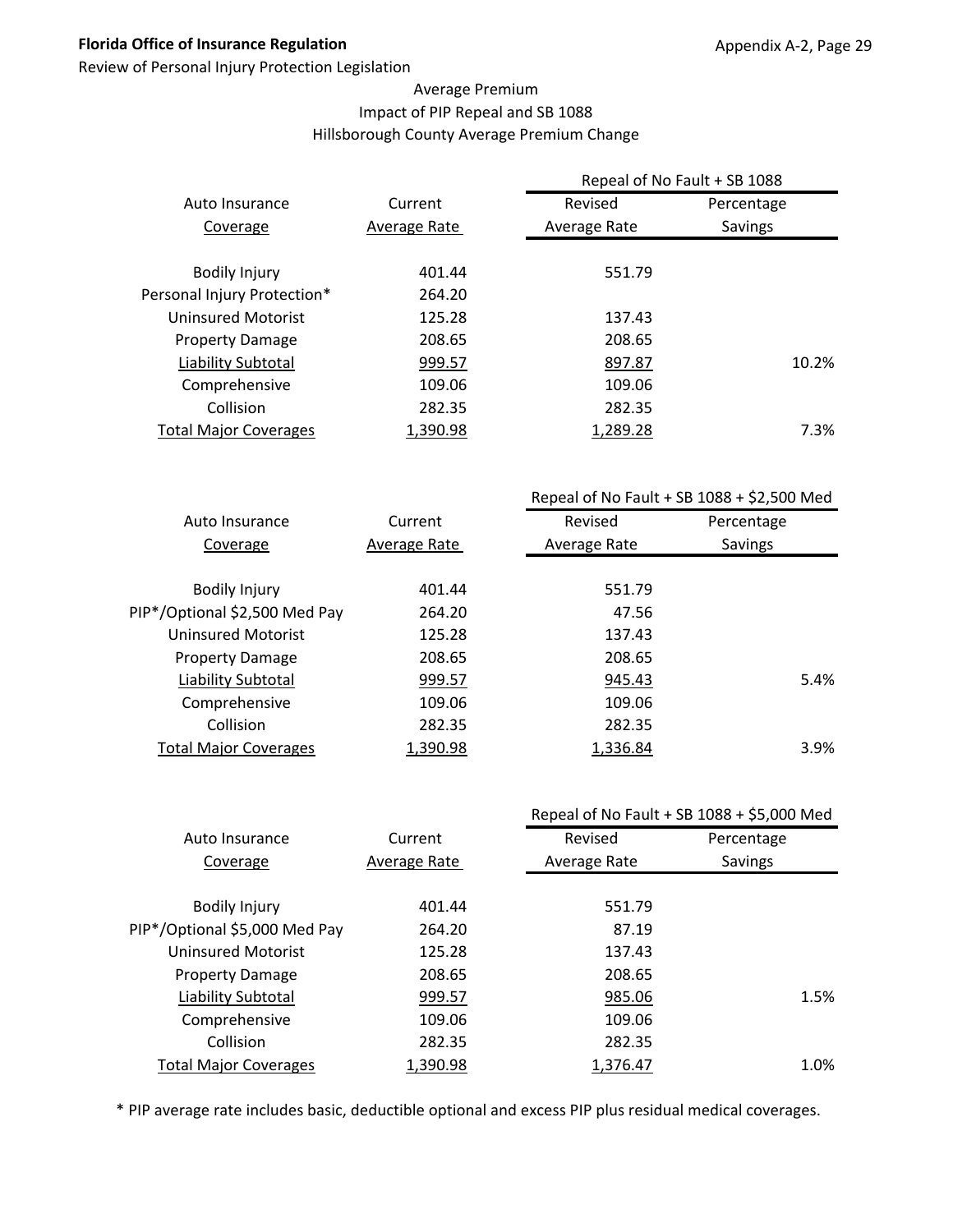Review of Personal Injury Protection Legislation

#### Average Premium Impact of PIP Repeal and SB 1088 Holmes County Average Premium Change

|                              |              | Repeal of No Fault + SB 1088 |                |  |
|------------------------------|--------------|------------------------------|----------------|--|
| Auto Insurance               | Current      | Revised                      | Percentage     |  |
| Coverage                     | Average Rate | Average Rate                 | <b>Savings</b> |  |
|                              |              |                              |                |  |
| <b>Bodily Injury</b>         | 195.34       | 268.50                       |                |  |
| Personal Injury Protection*  | 101.51       |                              |                |  |
| Uninsured Motorist           | 61.98        | 67.99                        |                |  |
| <b>Property Damage</b>       | 116.69       | 116.69                       |                |  |
| Liability Subtotal           | 475.52       | 453.18                       | 4.7%           |  |
| Comprehensive                | 125.79       | 125.79                       |                |  |
| Collision                    | 219.28       | 219.28                       |                |  |
| <b>Total Major Coverages</b> | 820.59       | 798.25                       | 2.7%           |  |
|                              |              |                              |                |  |

|                               |              | Repeal of No Fault + SB $1088 + $2,500$ Med |            |  |
|-------------------------------|--------------|---------------------------------------------|------------|--|
| Auto Insurance                | Current      | Revised                                     | Percentage |  |
| Coverage                      | Average Rate | Average Rate                                | Savings    |  |
|                               |              |                                             |            |  |
| <b>Bodily Injury</b>          | 195.34       | 268.50                                      |            |  |
| PIP*/Optional \$2,500 Med Pay | 101.51       | 18.27                                       |            |  |
| <b>Uninsured Motorist</b>     | 61.98        | 67.99                                       |            |  |
| <b>Property Damage</b>        | 116.69       | 116.69                                      |            |  |
| Liability Subtotal            | 475.52       | 471.45                                      | 0.9%       |  |
| Comprehensive                 | 125.79       | 125.79                                      |            |  |
| Collision                     | 219.28       | 219.28                                      |            |  |
| <b>Total Major Coverages</b>  | 820.59       | 816.52                                      | 0.5%       |  |
|                               |              |                                             |            |  |

|                               |              |              | Repeal of No Fault + SB 1088 + \$5,000 Med |  |
|-------------------------------|--------------|--------------|--------------------------------------------|--|
| Auto Insurance                | Current      | Revised      | Percentage                                 |  |
| Coverage                      | Average Rate | Average Rate | Savings                                    |  |
|                               |              |              |                                            |  |
| <b>Bodily Injury</b>          | 195.34       | 268.50       |                                            |  |
| PIP*/Optional \$5,000 Med Pay | 101.51       | 33.50        |                                            |  |
| <b>Uninsured Motorist</b>     | 61.98        | 67.99        |                                            |  |
| <b>Property Damage</b>        | 116.69       | 116.69       |                                            |  |
| Liability Subtotal            | 475.52       | 486.68       | $-2.3%$                                    |  |
| Comprehensive                 | 125.79       | 125.79       |                                            |  |
| Collision                     | 219.28       | 219.28       |                                            |  |
| <b>Total Major Coverages</b>  | 820.59       | 831.75       | $-1.4%$                                    |  |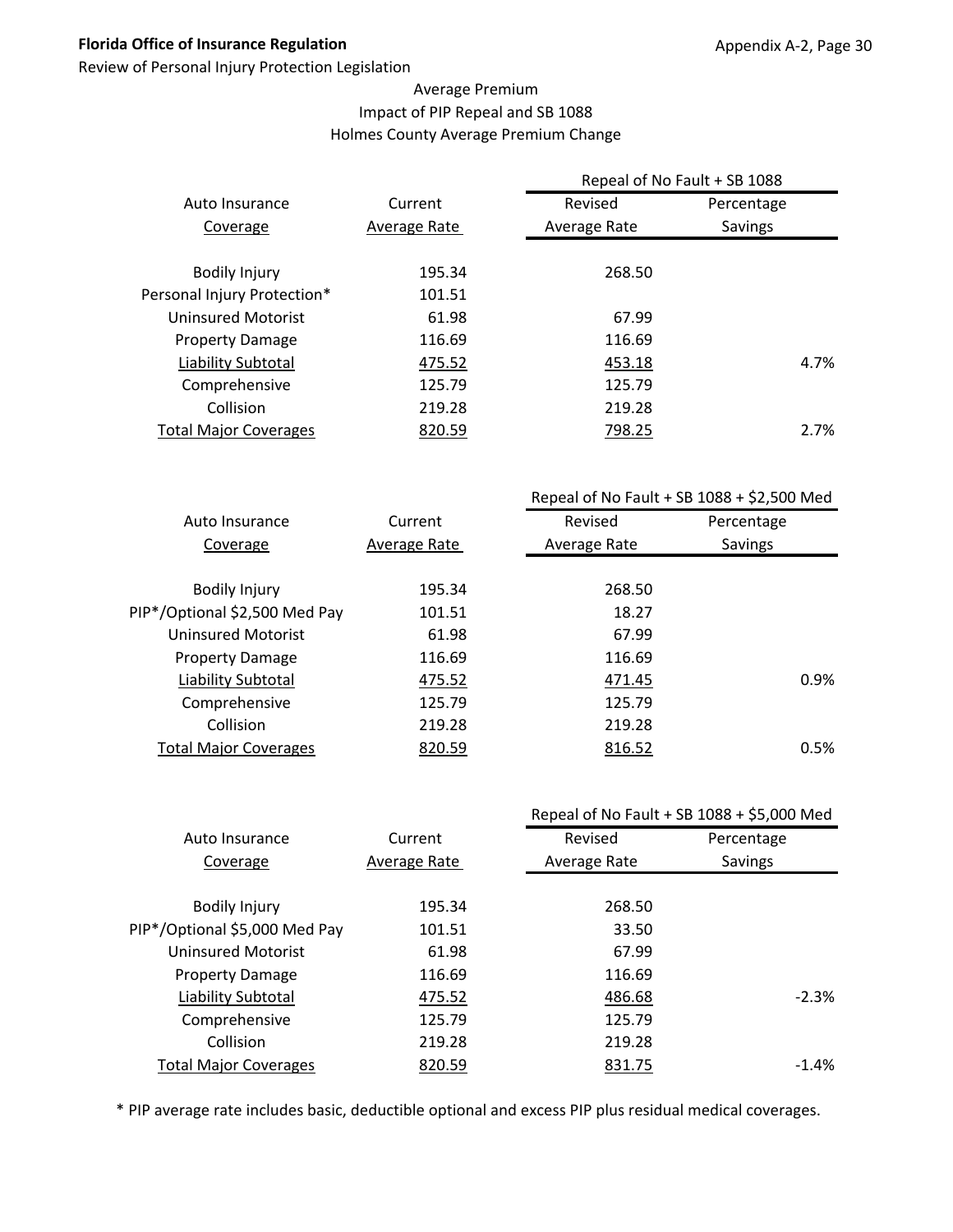Review of Personal Injury Protection Legislation

#### Average Premium Impact of PIP Repeal and SB 1088 Indian River County Average Premium Change

|                              |              | Repeal of No Fault + SB 1088 |            |
|------------------------------|--------------|------------------------------|------------|
| Auto Insurance               | Current      | Revised                      | Percentage |
| Coverage                     | Average Rate | Average Rate                 | Savings    |
| <b>Bodily Injury</b>         | 308.07       | 423.45                       |            |
| Personal Injury Protection*  | 144.78       |                              |            |
| Uninsured Motorist           | 117.94       | 129.38                       |            |
| <b>Property Damage</b>       | 144.61       | 144.61                       |            |
| Liability Subtotal           | 715.40       | 697.44                       | 2.5%       |
| Comprehensive                | 74.33        | 74.33                        |            |
| Collision                    | 210.40       | 210.40                       |            |
| <b>Total Major Coverages</b> | 1,000.13     | 982.17                       | 1.8%       |
|                              |              |                              |            |

|                               |              | Repeal of No Fault + SB $1088 + $2,500$ Med |            |  |
|-------------------------------|--------------|---------------------------------------------|------------|--|
| Auto Insurance                | Current      | Revised                                     | Percentage |  |
| Coverage                      | Average Rate | Average Rate                                | Savings    |  |
|                               |              |                                             |            |  |
| <b>Bodily Injury</b>          | 308.07       | 423.45                                      |            |  |
| PIP*/Optional \$2,500 Med Pay | 144.78       | 26.06                                       |            |  |
| Uninsured Motorist            | 117.94       | 129.38                                      |            |  |
| <b>Property Damage</b>        | 144.61       | 144.61                                      |            |  |
| Liability Subtotal            | 715.40       | 723.50                                      | $-1.1%$    |  |
| Comprehensive                 | 74.33        | 74.33                                       |            |  |
| Collision                     | 210.40       | 210.40                                      |            |  |
| <b>Total Major Coverages</b>  | 1,000.13     | 1,008.23                                    | $-0.8%$    |  |
|                               |              |                                             |            |  |

|                               |              |              | Repeal of No Fault + SB 1088 + \$5,000 Med |
|-------------------------------|--------------|--------------|--------------------------------------------|
| Auto Insurance                | Current      | Revised      | Percentage                                 |
| Coverage                      | Average Rate | Average Rate | Savings                                    |
|                               |              |              |                                            |
| <b>Bodily Injury</b>          | 308.07       | 423.45       |                                            |
| PIP*/Optional \$5,000 Med Pay | 144.78       | 47.78        |                                            |
| <b>Uninsured Motorist</b>     | 117.94       | 129.38       |                                            |
| <b>Property Damage</b>        | 144.61       | 144.61       |                                            |
| Liability Subtotal            | 715.40       | 745.22       | $-4.2%$                                    |
| Comprehensive                 | 74.33        | 74.33        |                                            |
| Collision                     | 210.40       | 210.40       |                                            |
| <b>Total Major Coverages</b>  | 1,000.13     | 1,029.95     | $-3.0\%$                                   |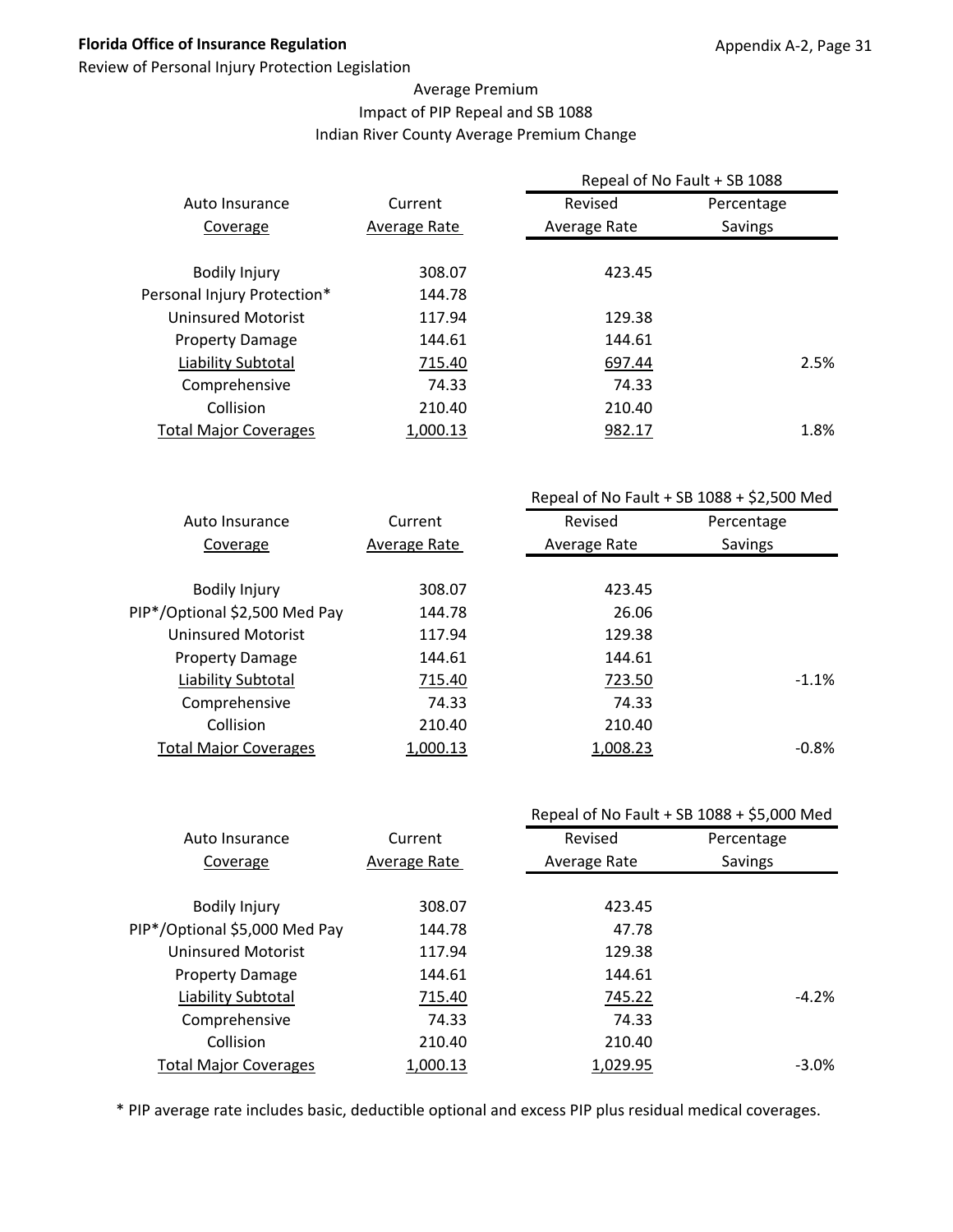Review of Personal Injury Protection Legislation

#### Average Premium Impact of PIP Repeal and SB 1088 Jackson County Average Premium Change

|                              |              | Repeal of No Fault + SB 1088 |                |
|------------------------------|--------------|------------------------------|----------------|
| Auto Insurance               | Current      | Revised                      | Percentage     |
| Coverage                     | Average Rate | Average Rate                 | <b>Savings</b> |
|                              |              |                              |                |
| <b>Bodily Injury</b>         | 197.42       | 271.36                       |                |
| Personal Injury Protection*  | 114.64       |                              |                |
| Uninsured Motorist           | 69.67        | 76.43                        |                |
| <b>Property Damage</b>       | 122.79       | 122.79                       |                |
| Liability Subtotal           | 504.52       | 470.58                       | 6.7%           |
| Comprehensive                | 125.71       | 125.71                       |                |
| Collision                    | 225.80       | 225.80                       |                |
| <b>Total Major Coverages</b> | 856.03       | 822.09                       | 4.0%           |
|                              |              |                              |                |

|                               |              | Repeal of No Fault + SB $1088 + $2,500$ Med |            |
|-------------------------------|--------------|---------------------------------------------|------------|
| Auto Insurance                | Current      | Revised                                     | Percentage |
| Coverage                      | Average Rate | Average Rate                                | Savings    |
|                               |              |                                             |            |
| <b>Bodily Injury</b>          | 197.42       | 271.36                                      |            |
| PIP*/Optional \$2,500 Med Pay | 114.64       | 20.64                                       |            |
| <b>Uninsured Motorist</b>     | 69.67        | 76.43                                       |            |
| <b>Property Damage</b>        | 122.79       | 122.79                                      |            |
| Liability Subtotal            | 504.52       | 491.22                                      | 2.6%       |
| Comprehensive                 | 125.71       | 125.71                                      |            |
| Collision                     | 225.80       | 225.80                                      |            |
| <b>Total Major Coverages</b>  | 856.03       | 842.73                                      | 1.6%       |
|                               |              |                                             |            |

|                               |              |              | Repeal of No Fault + SB 1088 + \$5,000 Med |
|-------------------------------|--------------|--------------|--------------------------------------------|
| Auto Insurance                | Current      | Revised      | Percentage                                 |
| Coverage                      | Average Rate | Average Rate | Savings                                    |
|                               |              |              |                                            |
| <b>Bodily Injury</b>          | 197.42       | 271.36       |                                            |
| PIP*/Optional \$5,000 Med Pay | 114.64       | 37.83        |                                            |
| <b>Uninsured Motorist</b>     | 69.67        | 76.43        |                                            |
| <b>Property Damage</b>        | 122.79       | 122.79       |                                            |
| Liability Subtotal            | 504.52       | 508.41       | $-0.8\%$                                   |
| Comprehensive                 | 125.71       | 125.71       |                                            |
| Collision                     | 225.80       | 225.80       |                                            |
| <b>Total Major Coverages</b>  | 856.03       | 859.92       | $-0.5%$                                    |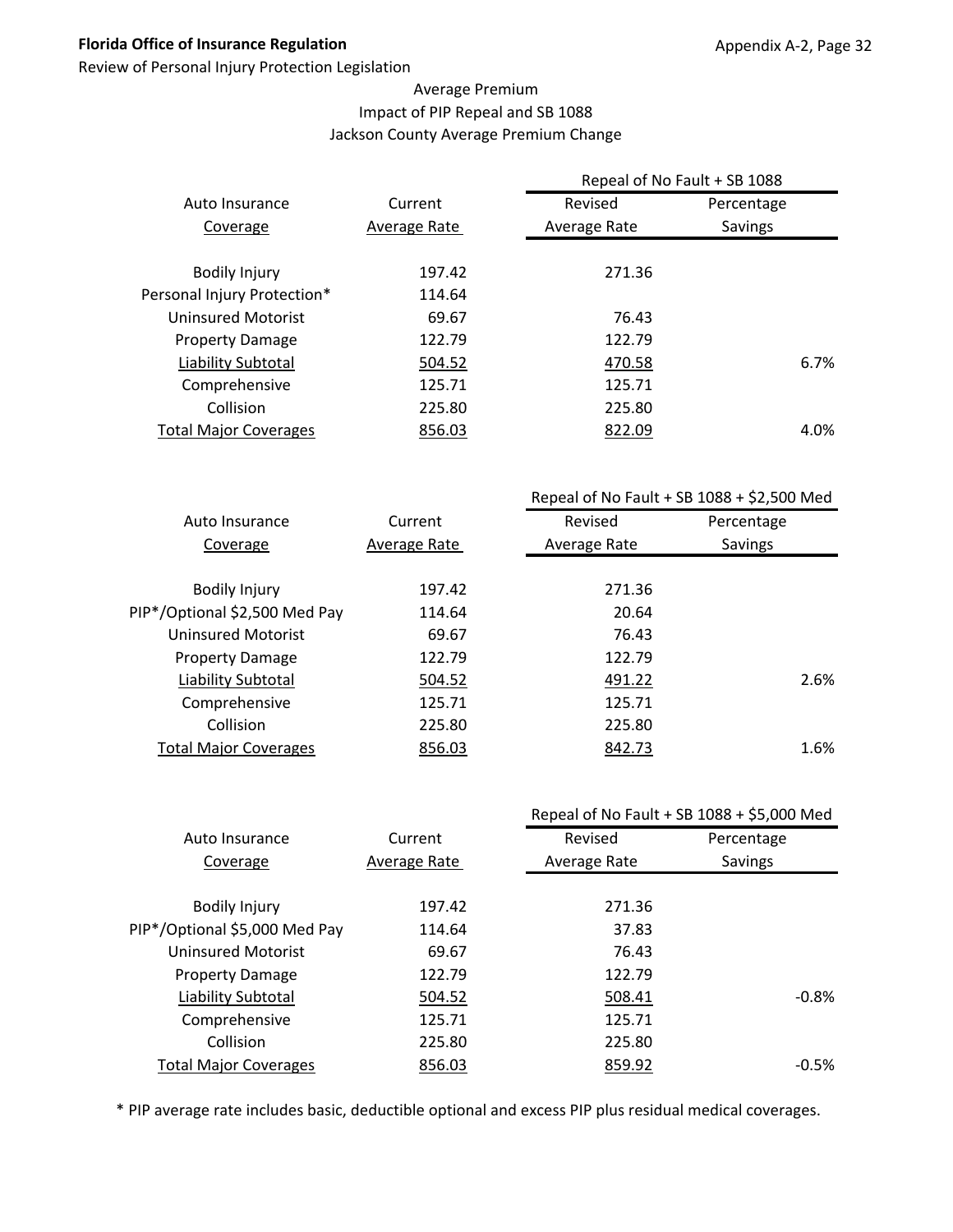Review of Personal Injury Protection Legislation

#### Average Premium Impact of PIP Repeal and SB 1088 Jefferson County Average Premium Change

|                              |              | Repeal of No Fault + SB 1088 |                |
|------------------------------|--------------|------------------------------|----------------|
| Auto Insurance               | Current      | Revised                      | Percentage     |
| Coverage                     | Average Rate | Average Rate                 | <b>Savings</b> |
|                              |              |                              |                |
| <b>Bodily Injury</b>         | 202.72       | 278.64                       |                |
| Personal Injury Protection*  | 117.95       |                              |                |
| Uninsured Motorist           | 82.17        | 90.14                        |                |
| <b>Property Damage</b>       | 131.63       | 131.63                       |                |
| Liability Subtotal           | 534.47       | 500.41                       | 6.4%           |
| Comprehensive                | 116.36       | 116.36                       |                |
| Collision                    | 218.89       | 218.89                       |                |
| <b>Total Major Coverages</b> | 869.72       | 835.66                       | 3.9%           |
|                              |              |                              |                |

|                               |              | Repeal of No Fault + SB $1088 + $2,500$ Med |            |
|-------------------------------|--------------|---------------------------------------------|------------|
| Auto Insurance                | Current      | Revised                                     | Percentage |
| Coverage                      | Average Rate | Average Rate                                | Savings    |
|                               |              |                                             |            |
| <b>Bodily Injury</b>          | 202.72       | 278.64                                      |            |
| PIP*/Optional \$2,500 Med Pay | 117.95       | 21.23                                       |            |
| Uninsured Motorist            | 82.17        | 90.14                                       |            |
| <b>Property Damage</b>        | 131.63       | 131.63                                      |            |
| Liability Subtotal            | 534.47       | 521.64                                      | 2.4%       |
| Comprehensive                 | 116.36       | 116.36                                      |            |
| Collision                     | 218.89       | 218.89                                      |            |
| <b>Total Major Coverages</b>  | 869.72       | 856.89                                      | 1.5%       |
|                               |              |                                             |            |

|                               |              |              | Repeal of No Fault + SB 1088 + \$5,000 Med |
|-------------------------------|--------------|--------------|--------------------------------------------|
| Auto Insurance                | Current      | Revised      | Percentage                                 |
| Coverage                      | Average Rate | Average Rate | Savings                                    |
|                               |              |              |                                            |
| <b>Bodily Injury</b>          | 202.72       | 278.64       |                                            |
| PIP*/Optional \$5,000 Med Pay | 117.95       | 38.92        |                                            |
| <b>Uninsured Motorist</b>     | 82.17        | 90.14        |                                            |
| <b>Property Damage</b>        | 131.63       | 131.63       |                                            |
| <b>Liability Subtotal</b>     | 534.47       | 539.33       | $-0.9%$                                    |
| Comprehensive                 | 116.36       | 116.36       |                                            |
| Collision                     | 218.89       | 218.89       |                                            |
| <b>Total Major Coverages</b>  | 869.72       | 874.58       | $-0.6\%$                                   |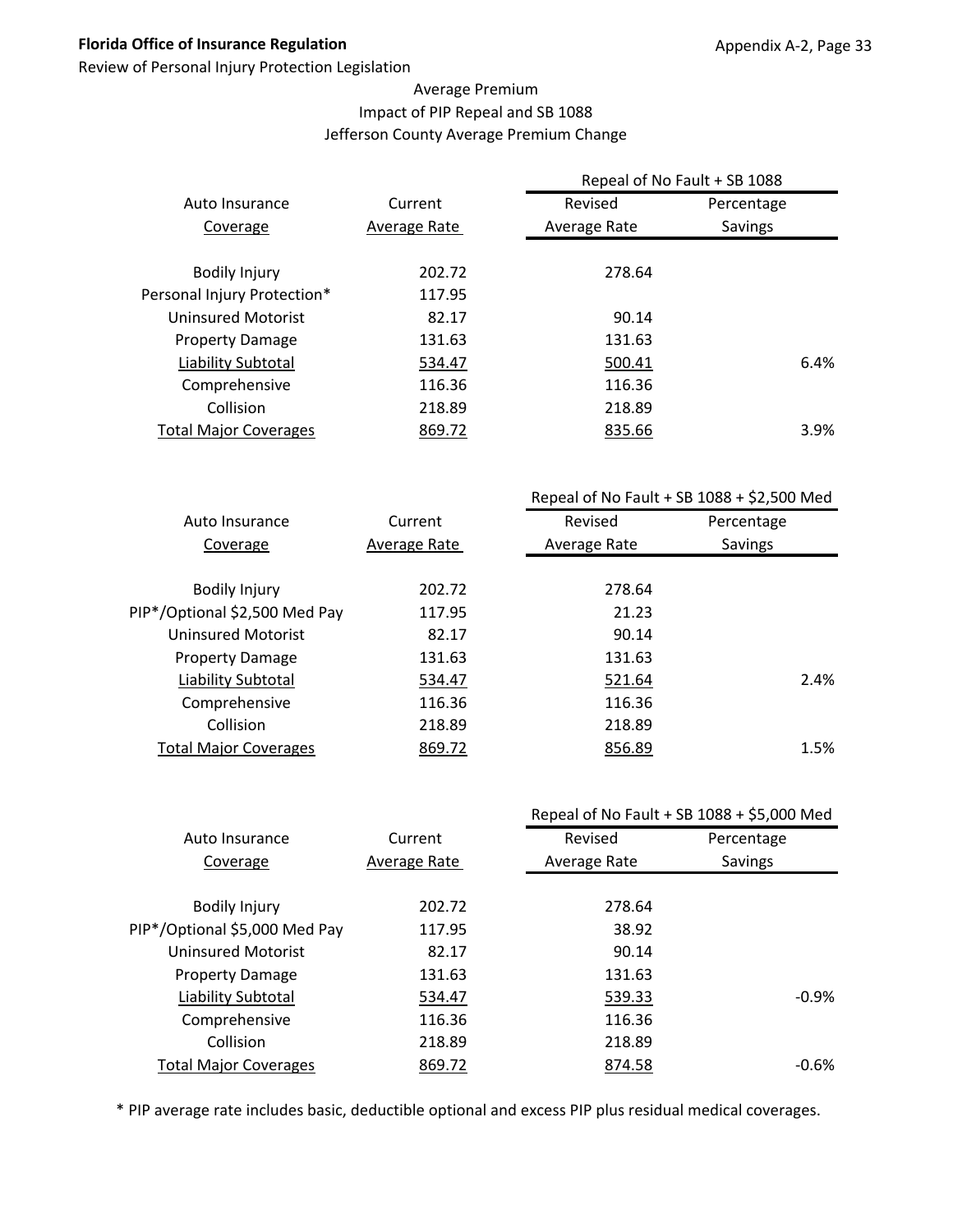Review of Personal Injury Protection Legislation

#### Average Premium Impact of PIP Repeal and SB 1088 Lafayette County Average Premium Change

| Current      | Revised      | Percentage     |                              |
|--------------|--------------|----------------|------------------------------|
| Average Rate | Average Rate | <b>Savings</b> |                              |
|              |              |                |                              |
| 213.66       | 293.68       |                |                              |
| 120.51       |              |                |                              |
| 59.82        | 65.62        |                |                              |
| 123.95       | 123.95       |                |                              |
| 517.94       | 483.25       |                | 6.7%                         |
| 121.11       | 121.11       |                |                              |
| 232.18       | 232.18       |                |                              |
| 871.23       | 836.54       |                | 4.0%                         |
|              |              |                | Repeal of No Fault + SB 1088 |

|                               |              | Repeal of No Fault + SB $1088 + $2,500$ Med |            |
|-------------------------------|--------------|---------------------------------------------|------------|
| Auto Insurance                | Current      | Revised                                     | Percentage |
| Coverage                      | Average Rate | Average Rate                                | Savings    |
|                               |              |                                             |            |
| <b>Bodily Injury</b>          | 213.66       | 293.68                                      |            |
| PIP*/Optional \$2,500 Med Pay | 120.51       | 21.69                                       |            |
| Uninsured Motorist            | 59.82        | 65.62                                       |            |
| <b>Property Damage</b>        | 123.95       | 123.95                                      |            |
| Liability Subtotal            | 517.94       | 504.94                                      | 2.5%       |
| Comprehensive                 | 121.11       | 121.11                                      |            |
| Collision                     | 232.18       | 232.18                                      |            |
| <b>Total Major Coverages</b>  | 871.23       | 858.23                                      | 1.5%       |
|                               |              |                                             |            |

|                               |              | Repeal of No Fault + SB 1088 + \$5,000 Med |            |
|-------------------------------|--------------|--------------------------------------------|------------|
| Auto Insurance                | Current      | Revised                                    | Percentage |
| Coverage                      | Average Rate | Average Rate                               | Savings    |
|                               |              |                                            |            |
| <b>Bodily Injury</b>          | 213.66       | 293.68                                     |            |
| PIP*/Optional \$5,000 Med Pay | 120.51       | 39.77                                      |            |
| <b>Uninsured Motorist</b>     | 59.82        | 65.62                                      |            |
| <b>Property Damage</b>        | 123.95       | 123.95                                     |            |
| Liability Subtotal            | 517.94       | 523.02                                     | $-1.0\%$   |
| Comprehensive                 | 121.11       | 121.11                                     |            |
| Collision                     | 232.18       | 232.18                                     |            |
| <b>Total Major Coverages</b>  | 871.23       | 876.31                                     | $-0.6%$    |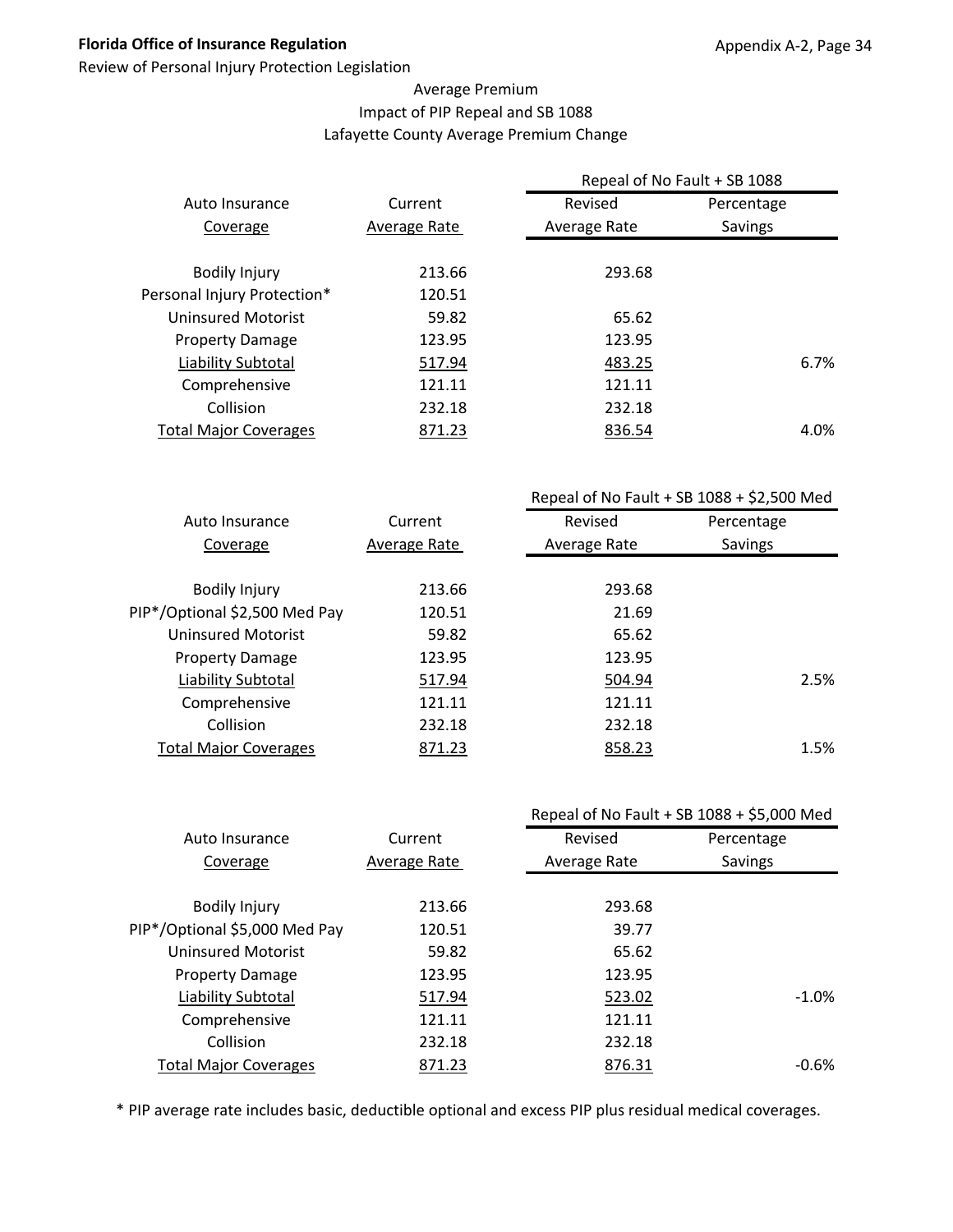Review of Personal Injury Protection Legislation

#### Average Premium Impact of PIP Repeal and SB 1088 Lake County Average Premium Change

|                              |              | Repeal of No Fault + SB 1088 |                |
|------------------------------|--------------|------------------------------|----------------|
| Auto Insurance               | Current      | Revised                      | Percentage     |
| Coverage                     | Average Rate | Average Rate                 | <b>Savings</b> |
| <b>Bodily Injury</b>         | 273.80       | 376.34                       |                |
| Personal Injury Protection*  | 146.62       |                              |                |
| Uninsured Motorist           | 94.65        | 103.83                       |                |
| <b>Property Damage</b>       | 149.36       | 149.36                       |                |
| Liability Subtotal           | 664.43       | 629.53                       | 5.3%           |
| Comprehensive                | 83.66        | 83.66                        |                |
| Collision                    | 214.91       | 214.91                       |                |
| <b>Total Major Coverages</b> | 963.00       | 928.10                       | 3.6%           |
|                              |              |                              |                |

|                               |              | Repeal of No Fault + SB $1088 + $2,500$ Med |            |  |
|-------------------------------|--------------|---------------------------------------------|------------|--|
| Auto Insurance                | Current      | Revised                                     | Percentage |  |
| Coverage                      | Average Rate | Average Rate                                | Savings    |  |
|                               |              |                                             |            |  |
| <b>Bodily Injury</b>          | 273.80       | 376.34                                      |            |  |
| PIP*/Optional \$2,500 Med Pay | 146.62       | 26.39                                       |            |  |
| <b>Uninsured Motorist</b>     | 94.65        | 103.83                                      |            |  |
| <b>Property Damage</b>        | 149.36       | 149.36                                      |            |  |
| Liability Subtotal            | 664.43       | 655.92                                      | 1.3%       |  |
| Comprehensive                 | 83.66        | 83.66                                       |            |  |
| Collision                     | 214.91       | 214.91                                      |            |  |
| <b>Total Major Coverages</b>  | 963.00       | 954.49                                      | 0.9%       |  |
|                               |              |                                             |            |  |

|                               |              |              | Repeal of No Fault + SB 1088 + \$5,000 Med |
|-------------------------------|--------------|--------------|--------------------------------------------|
| Auto Insurance                | Current      | Revised      | Percentage                                 |
| Coverage                      | Average Rate | Average Rate | Savings                                    |
|                               |              |              |                                            |
| <b>Bodily Injury</b>          | 273.80       | 376.34       |                                            |
| PIP*/Optional \$5,000 Med Pay | 146.62       | 48.38        |                                            |
| <b>Uninsured Motorist</b>     | 94.65        | 103.83       |                                            |
| <b>Property Damage</b>        | 149.36       | 149.36       |                                            |
| Liability Subtotal            | 664.43       | 677.91       | $-2.0\%$                                   |
| Comprehensive                 | 83.66        | 83.66        |                                            |
| Collision                     | 214.91       | 214.91       |                                            |
| <b>Total Major Coverages</b>  | 963.00       | 976.48       | $-1.4\%$                                   |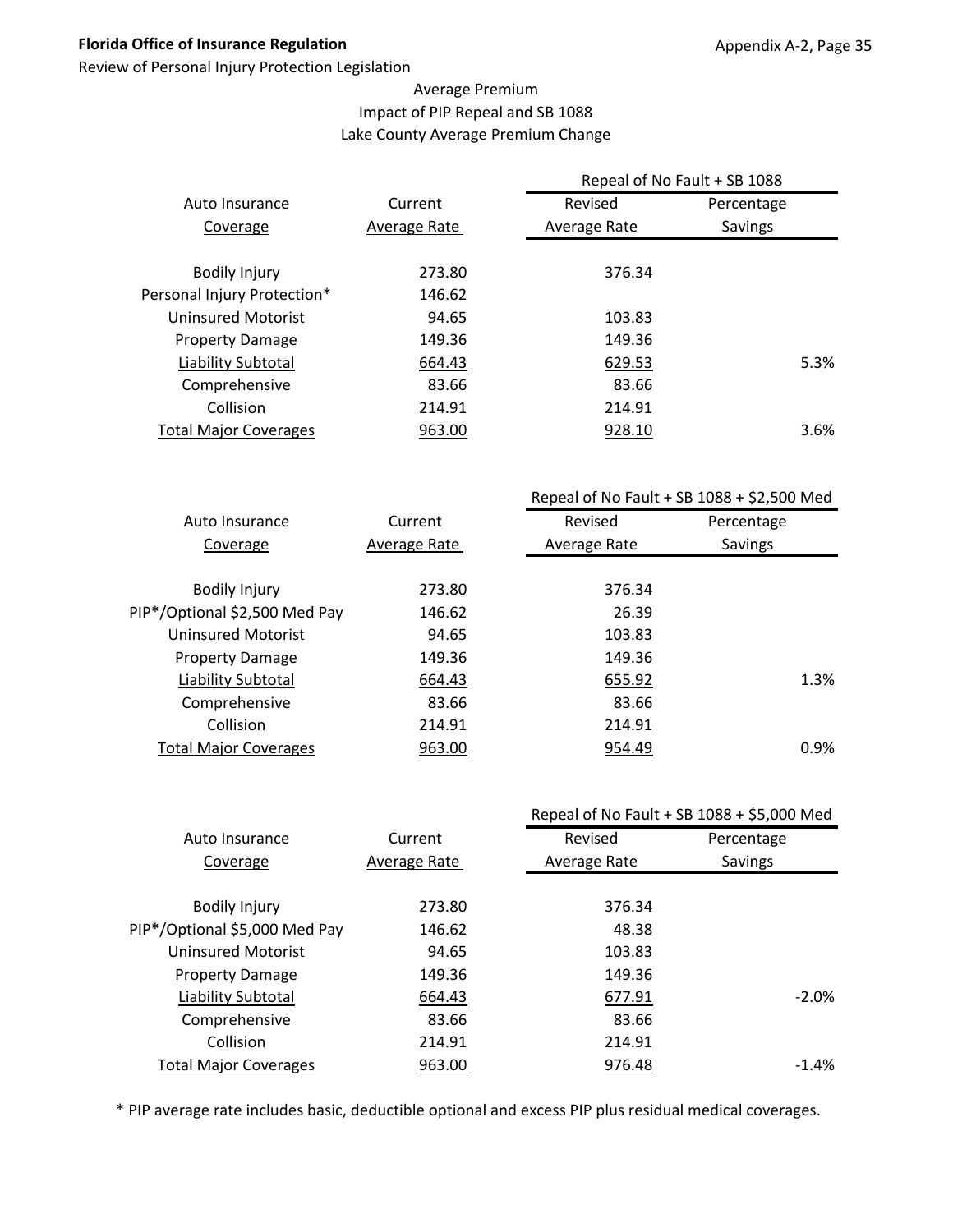Review of Personal Injury Protection Legislation

## Average Premium Impact of PIP Repeal and SB 1088 Lee County Average Premium Change

|                              |              | Repeal of No Fault + SB 1088 |            |      |
|------------------------------|--------------|------------------------------|------------|------|
| Auto Insurance               | Current      | Revised                      | Percentage |      |
| Coverage                     | Average Rate | Average Rate                 | Savings    |      |
|                              |              |                              |            |      |
| <b>Bodily Injury</b>         | 299.19       | 411.24                       |            |      |
| Personal Injury Protection*  | 177.06       |                              |            |      |
| Uninsured Motorist           | 108.72       | 119.27                       |            |      |
| <b>Property Damage</b>       | 151.92       | 151.92                       |            |      |
| Liability Subtotal           | 736.89       | 682.43                       |            | 7.4% |
| Comprehensive                | 77.84        | 77.84                        |            |      |
| Collision                    | 228.19       | 228.19                       |            |      |
| <b>Total Major Coverages</b> | 1,042.92     | 988.46                       |            | 5.2% |
|                              |              |                              |            |      |

|                               |              | Repeal of No Fault + SB $1088 + $2,500$ Med |            |
|-------------------------------|--------------|---------------------------------------------|------------|
| Auto Insurance                | Current      | Revised                                     | Percentage |
| Coverage                      | Average Rate | Average Rate                                | Savings    |
|                               |              |                                             |            |
| <b>Bodily Injury</b>          | 299.19       | 411.24                                      |            |
| PIP*/Optional \$2,500 Med Pay | 177.06       | 31.87                                       |            |
| Uninsured Motorist            | 108.72       | 119.27                                      |            |
| <b>Property Damage</b>        | 151.92       | 151.92                                      |            |
| Liability Subtotal            | 736.89       | 714.30                                      | 3.1%       |
| Comprehensive                 | 77.84        | 77.84                                       |            |
| Collision                     | 228.19       | 228.19                                      |            |
| <b>Total Major Coverages</b>  | 1,042.92     | 1,020.33                                    | 2.2%       |
|                               |              |                                             |            |

|                               |              | Repeal of No Fault + SB 1088 + \$5,000 Med |            |
|-------------------------------|--------------|--------------------------------------------|------------|
| Auto Insurance                | Current      | Revised                                    | Percentage |
| Coverage                      | Average Rate | Average Rate                               | Savings    |
|                               |              |                                            |            |
| <b>Bodily Injury</b>          | 299.19       | 411.24                                     |            |
| PIP*/Optional \$5,000 Med Pay | 177.06       | 58.43                                      |            |
| <b>Uninsured Motorist</b>     | 108.72       | 119.27                                     |            |
| <b>Property Damage</b>        | 151.92       | 151.92                                     |            |
| <b>Liability Subtotal</b>     | 736.89       | 740.86                                     | $-0.5%$    |
| Comprehensive                 | 77.84        | 77.84                                      |            |
| Collision                     | 228.19       | 228.19                                     |            |
| <b>Total Major Coverages</b>  | 1,042.92     | 1,046.89                                   | $-0.4\%$   |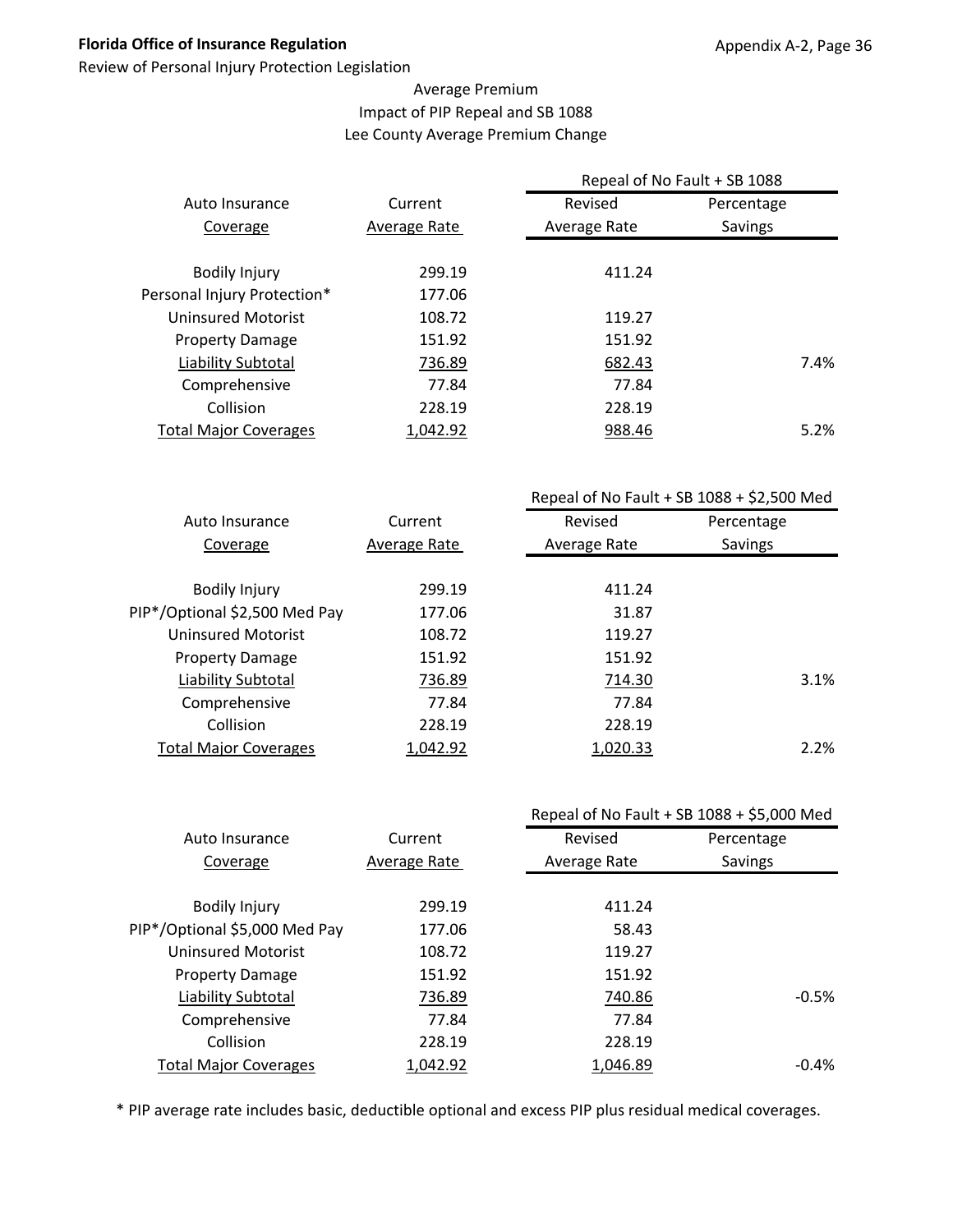Review of Personal Injury Protection Legislation

#### Average Premium Impact of PIP Repeal and SB 1088 Leon County Average Premium Change

|                              |              | Repeal of No Fault + SB 1088 |                |      |
|------------------------------|--------------|------------------------------|----------------|------|
| Auto Insurance               | Current      | Revised                      | Percentage     |      |
| Coverage                     | Average Rate | Average Rate                 | <b>Savings</b> |      |
|                              |              |                              |                |      |
| <b>Bodily Injury</b>         | 253.68       | 348.69                       |                |      |
| Personal Injury Protection*  | 123.70       |                              |                |      |
| Uninsured Motorist           | 86.23        | 94.59                        |                |      |
| <b>Property Damage</b>       | 172.31       | 172.31                       |                |      |
| Liability Subtotal           | 635.92       | 615.59                       |                | 3.2% |
| Comprehensive                | 99.74        | 99.74                        |                |      |
| Collision                    | 267.51       | 267.51                       |                |      |
| <b>Total Major Coverages</b> | 1,003.17     | 982.84                       |                | 2.0% |
|                              |              |                              |                |      |

|                               |              | Repeal of No Fault + SB $1088 + $2,500$ Med |            |
|-------------------------------|--------------|---------------------------------------------|------------|
| Auto Insurance                | Current      | Revised                                     | Percentage |
| Coverage                      | Average Rate | Average Rate                                | Savings    |
|                               |              |                                             |            |
| <b>Bodily Injury</b>          | 253.68       | 348.69                                      |            |
| PIP*/Optional \$2,500 Med Pay | 123.70       | 22.27                                       |            |
| <b>Uninsured Motorist</b>     | 86.23        | 94.59                                       |            |
| <b>Property Damage</b>        | 172.31       | 172.31                                      |            |
| Liability Subtotal            | 635.92       | 637.86                                      | $-0.3%$    |
| Comprehensive                 | 99.74        | 99.74                                       |            |
| Collision                     | 267.51       | 267.51                                      |            |
| <b>Total Major Coverages</b>  | 1,003.17     | 1,005.11                                    | $-0.2%$    |
|                               |              |                                             |            |

|                               |              |              | Repeal of No Fault + SB 1088 + \$5,000 Med |
|-------------------------------|--------------|--------------|--------------------------------------------|
| Auto Insurance                | Current      | Revised      | Percentage                                 |
| Coverage                      | Average Rate | Average Rate | Savings                                    |
|                               |              |              |                                            |
| <b>Bodily Injury</b>          | 253.68       | 348.69       |                                            |
| PIP*/Optional \$5,000 Med Pay | 123.70       | 40.82        |                                            |
| <b>Uninsured Motorist</b>     | 86.23        | 94.59        |                                            |
| <b>Property Damage</b>        | 172.31       | 172.31       |                                            |
| Liability Subtotal            | 635.92       | 656.41       | $-3.2\%$                                   |
| Comprehensive                 | 99.74        | 99.74        |                                            |
| Collision                     | 267.51       | 267.51       |                                            |
| <b>Total Major Coverages</b>  | 1,003.17     | 1,023.66     | $-2.0\%$                                   |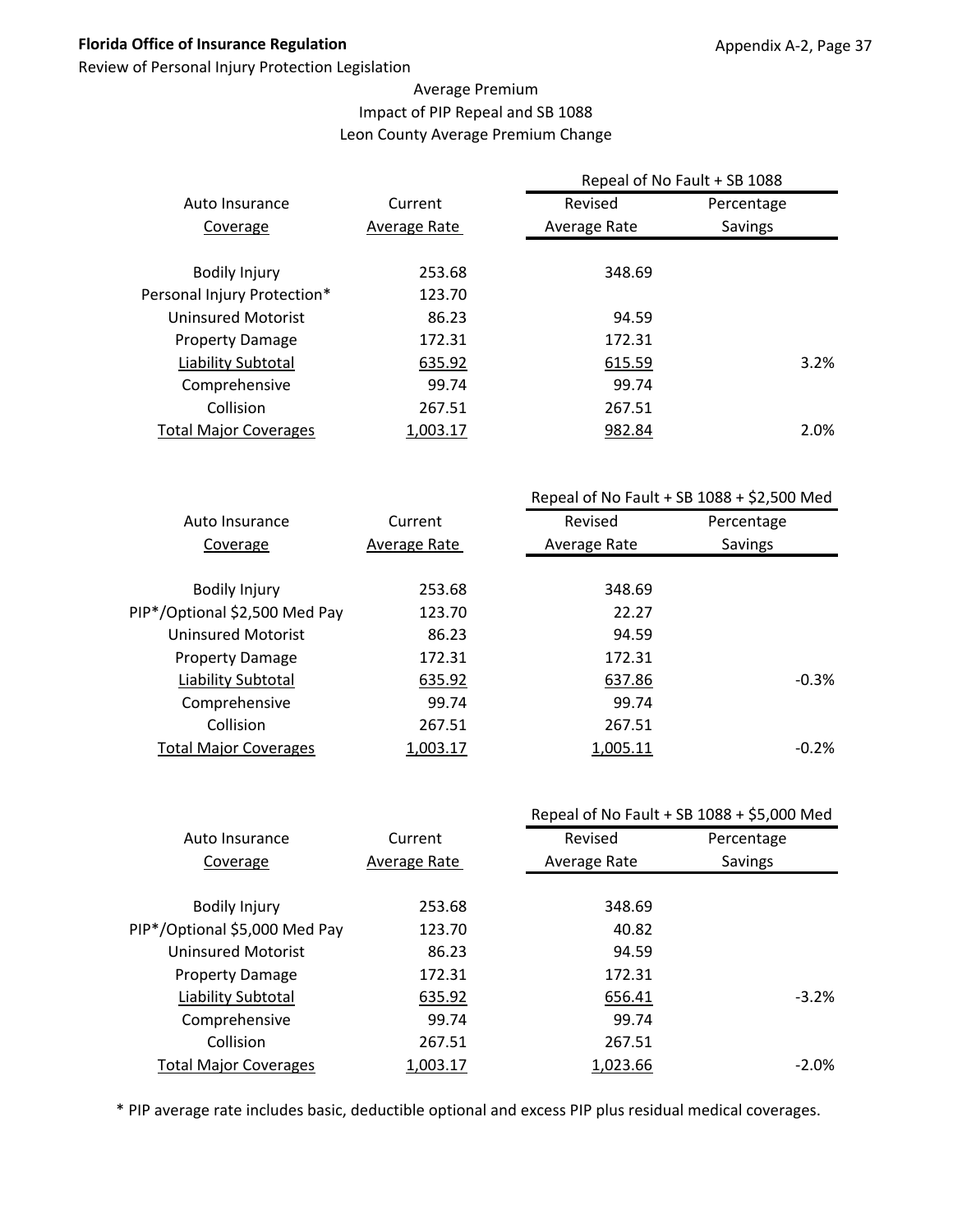Review of Personal Injury Protection Legislation

#### Average Premium Impact of PIP Repeal and SB 1088 Levy County Average Premium Change

|                              |              | Repeal of No Fault + SB 1088 |                |      |  |
|------------------------------|--------------|------------------------------|----------------|------|--|
| Auto Insurance               | Current      | Revised                      | Percentage     |      |  |
| Coverage                     | Average Rate | Average Rate                 | <b>Savings</b> |      |  |
|                              |              |                              |                |      |  |
| <b>Bodily Injury</b>         | 222.43       | 305.73                       |                |      |  |
| Personal Injury Protection*  | 130.24       |                              |                |      |  |
| Uninsured Motorist           | 80.28        | 88.07                        |                |      |  |
| <b>Property Damage</b>       | 131.09       | 131.09                       |                |      |  |
| Liability Subtotal           | 564.04       | 524.89                       |                | 6.9% |  |
| Comprehensive                | 96.23        | 96.23                        |                |      |  |
| Collision                    | 206.37       | 206.37                       |                |      |  |
| <b>Total Major Coverages</b> | 866.64       | 827.49                       |                | 4.5% |  |
|                              |              |                              |                |      |  |

|                               |              | Repeal of No Fault + SB $1088 + $2,500$ Med |            |  |
|-------------------------------|--------------|---------------------------------------------|------------|--|
| Auto Insurance                | Current      | Revised                                     | Percentage |  |
| Coverage                      | Average Rate | Average Rate                                | Savings    |  |
|                               |              |                                             |            |  |
| <b>Bodily Injury</b>          | 222.43       | 305.73                                      |            |  |
| PIP*/Optional \$2,500 Med Pay | 130.24       | 23.44                                       |            |  |
| Uninsured Motorist            | 80.28        | 88.07                                       |            |  |
| <b>Property Damage</b>        | 131.09       | 131.09                                      |            |  |
| Liability Subtotal            | 564.04       | 548.33                                      | 2.8%       |  |
| Comprehensive                 | 96.23        | 96.23                                       |            |  |
| Collision                     | 206.37       | 206.37                                      |            |  |
| <b>Total Major Coverages</b>  | 866.64       | 850.93                                      | 1.8%       |  |
|                               |              |                                             |            |  |

|                               |              |              | Repeal of No Fault + SB 1088 + \$5,000 Med |
|-------------------------------|--------------|--------------|--------------------------------------------|
| Auto Insurance                | Current      | Revised      | Percentage                                 |
| Coverage                      | Average Rate | Average Rate | Savings                                    |
|                               |              |              |                                            |
| <b>Bodily Injury</b>          | 222.43       | 305.73       |                                            |
| PIP*/Optional \$5,000 Med Pay | 130.24       | 42.98        |                                            |
| <b>Uninsured Motorist</b>     | 80.28        | 88.07        |                                            |
| <b>Property Damage</b>        | 131.09       | 131.09       |                                            |
| Liability Subtotal            | 564.04       | 567.87       | $-0.7%$                                    |
| Comprehensive                 | 96.23        | 96.23        |                                            |
| Collision                     | 206.37       | 206.37       |                                            |
| <b>Total Major Coverages</b>  | 866.64       | 870.47       | $-0.4\%$                                   |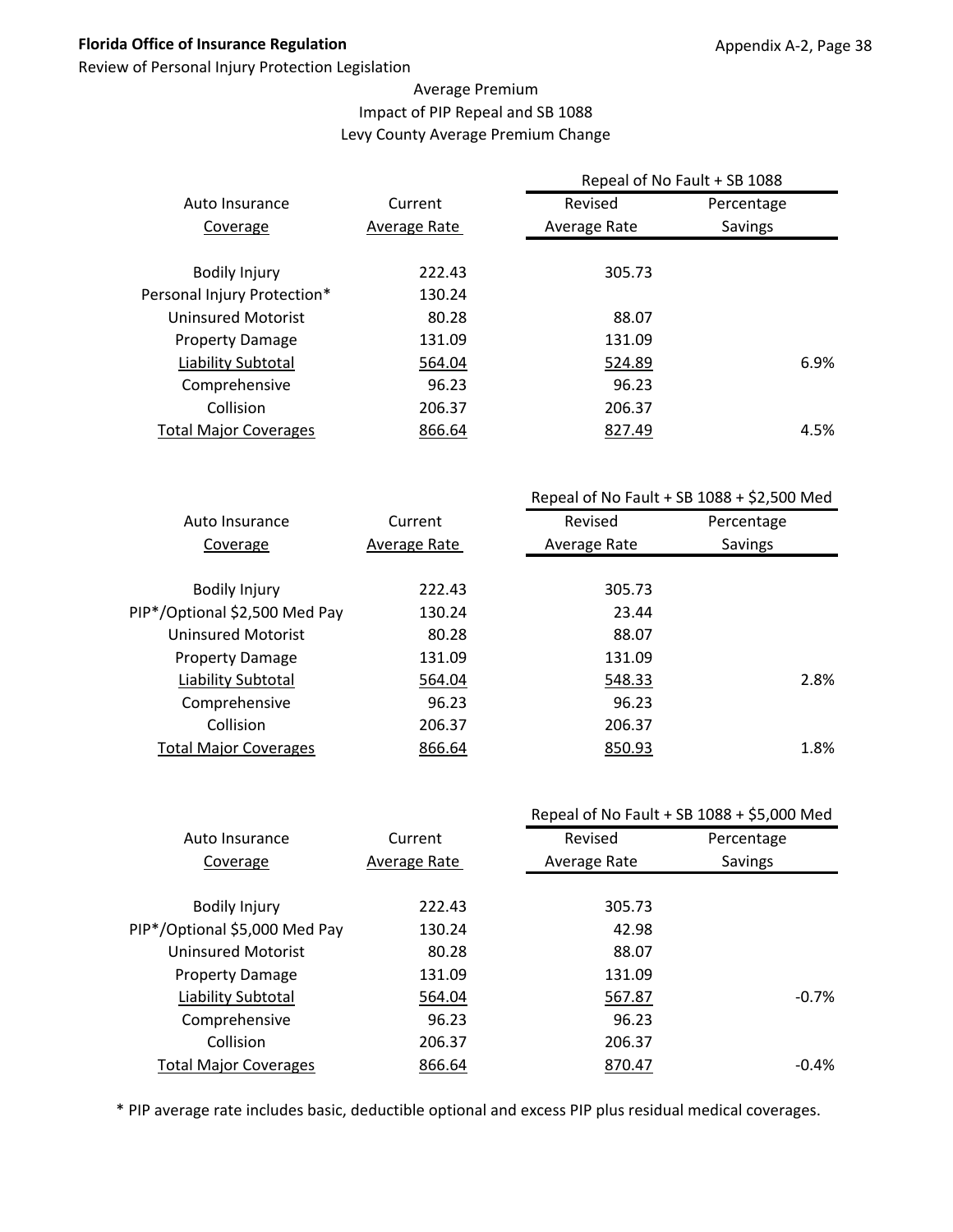Review of Personal Injury Protection Legislation

#### Average Premium Impact of PIP Repeal and SB 1088 Liberty County Average Premium Change

|                              |              | Repeal of No Fault + SB 1088 |                |      |  |
|------------------------------|--------------|------------------------------|----------------|------|--|
| Auto Insurance               | Current      | Revised                      | Percentage     |      |  |
| Coverage                     | Average Rate | Average Rate                 | <b>Savings</b> |      |  |
|                              |              |                              |                |      |  |
| <b>Bodily Injury</b>         | 191.40       | 263.08                       |                |      |  |
| Personal Injury Protection*  | 113.35       |                              |                |      |  |
| Uninsured Motorist           | 58.74        | 64.44                        |                |      |  |
| <b>Property Damage</b>       | 121.62       | 121.62                       |                |      |  |
| Liability Subtotal           | 485.11       | 449.14                       |                | 7.4% |  |
| Comprehensive                | 131.15       | 131.15                       |                |      |  |
| Collision                    | 237.59       | 237.59                       |                |      |  |
| <b>Total Major Coverages</b> | 853.85       | 817.88                       |                | 4.2% |  |
|                              |              |                              |                |      |  |

|                               |              | Repeal of No Fault + SB $1088 + $2,500$ Med |            |
|-------------------------------|--------------|---------------------------------------------|------------|
| Auto Insurance                | Current      | Revised                                     | Percentage |
| Coverage                      | Average Rate | Average Rate                                | Savings    |
|                               |              |                                             |            |
| <b>Bodily Injury</b>          | 191.40       | 263.08                                      |            |
| PIP*/Optional \$2,500 Med Pay | 113.35       | 20.40                                       |            |
| Uninsured Motorist            | 58.74        | 64.44                                       |            |
| <b>Property Damage</b>        | 121.62       | 121.62                                      |            |
| Liability Subtotal            | 485.11       | 469.54                                      | 3.2%       |
| Comprehensive                 | 131.15       | 131.15                                      |            |
| Collision                     | 237.59       | 237.59                                      |            |
| <b>Total Major Coverages</b>  | 853.85       | 838.28                                      | 1.8%       |
|                               |              |                                             |            |

|                               |              |              | Repeal of No Fault + SB 1088 + \$5,000 Med |
|-------------------------------|--------------|--------------|--------------------------------------------|
| Auto Insurance                | Current      | Revised      | Percentage                                 |
| Coverage                      | Average Rate | Average Rate | Savings                                    |
|                               |              |              |                                            |
| <b>Bodily Injury</b>          | 191.40       | 263.08       |                                            |
| PIP*/Optional \$5,000 Med Pay | 113.35       | 37.41        |                                            |
| <b>Uninsured Motorist</b>     | 58.74        | 64.44        |                                            |
| <b>Property Damage</b>        | 121.62       | 121.62       |                                            |
| Liability Subtotal            | 485.11       | 486.55       | $-0.3%$                                    |
| Comprehensive                 | 131.15       | 131.15       |                                            |
| Collision                     | 237.59       | 237.59       |                                            |
| <b>Total Major Coverages</b>  | 853.85       | 855.29       | $-0.2\%$                                   |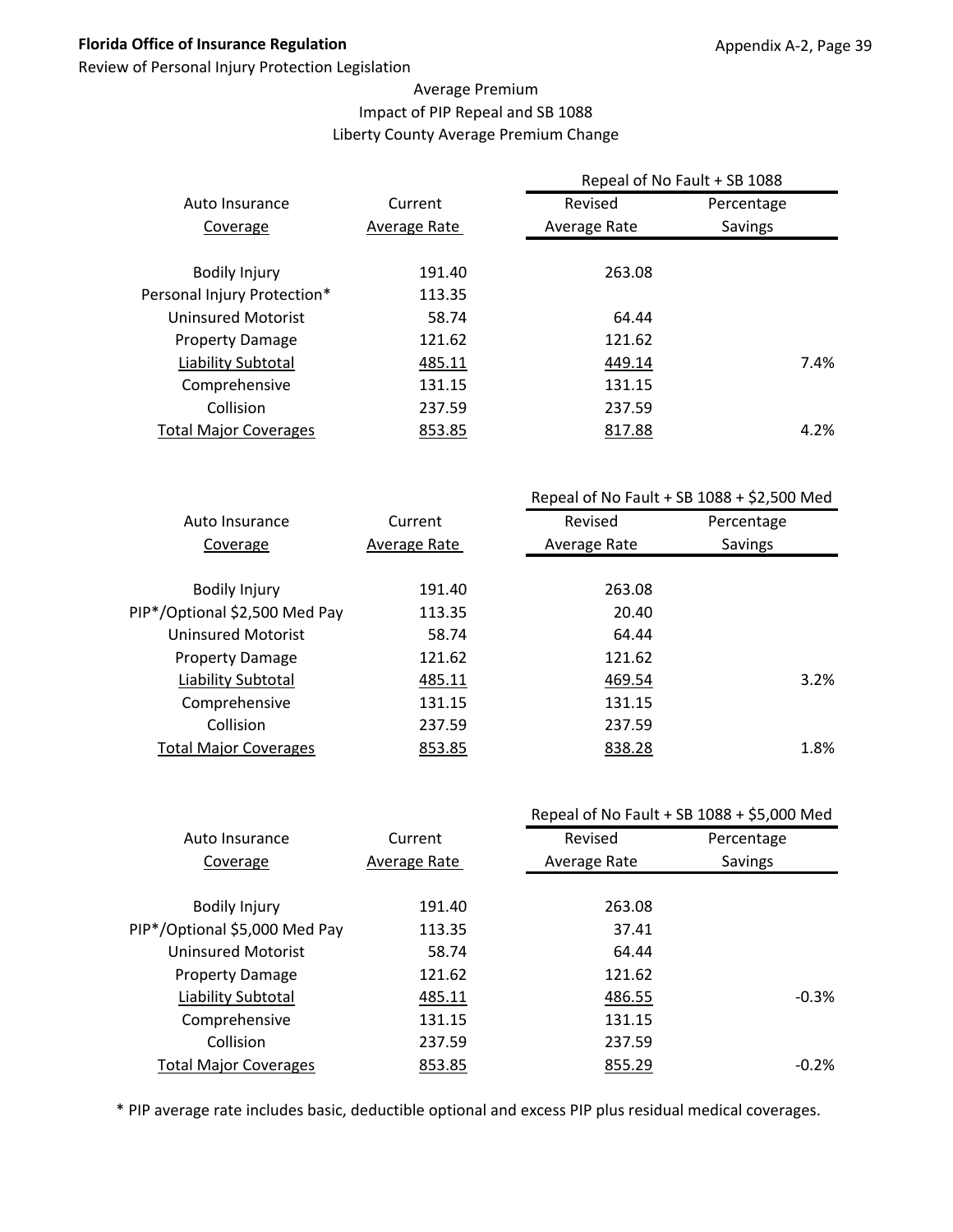Review of Personal Injury Protection Legislation

#### Average Premium Impact of PIP Repeal and SB 1088 Madison County Average Premium Change

|                              |              | Repeal of No Fault + SB 1088 |                |
|------------------------------|--------------|------------------------------|----------------|
| Auto Insurance               | Current      | Revised                      | Percentage     |
| Coverage                     | Average Rate | Average Rate                 | <b>Savings</b> |
|                              |              |                              |                |
| <b>Bodily Injury</b>         | 196.24       | 269.74                       |                |
| Personal Injury Protection*  | 118.09       |                              |                |
| Uninsured Motorist           | 60.08        | 65.91                        |                |
| <b>Property Damage</b>       | 117.55       | 117.55                       |                |
| Liability Subtotal           | 491.96       | 453.20                       | 7.9%           |
| Comprehensive                | 126.28       | 126.28                       |                |
| Collision                    | 220.55       | 220.55                       |                |
| <b>Total Major Coverages</b> | 838.79       | 800.03                       | 4.6%           |
|                              |              |                              |                |

|                               |              | Repeal of No Fault + SB $1088 + $2,500$ Med |            |  |
|-------------------------------|--------------|---------------------------------------------|------------|--|
| Auto Insurance                | Current      | Revised                                     | Percentage |  |
| Coverage                      | Average Rate | Average Rate                                | Savings    |  |
|                               |              |                                             |            |  |
| <b>Bodily Injury</b>          | 196.24       | 269.74                                      |            |  |
| PIP*/Optional \$2,500 Med Pay | 118.09       | 21.26                                       |            |  |
| Uninsured Motorist            | 60.08        | 65.91                                       |            |  |
| <b>Property Damage</b>        | 117.55       | 117.55                                      |            |  |
| Liability Subtotal            | 491.96       | 474.46                                      | 3.6%       |  |
| Comprehensive                 | 126.28       | 126.28                                      |            |  |
| Collision                     | 220.55       | 220.55                                      |            |  |
| <b>Total Major Coverages</b>  | 838.79       | 821.29                                      | 2.1%       |  |
|                               |              |                                             |            |  |

|                               |              |              | Repeal of No Fault + SB 1088 + \$5,000 Med |
|-------------------------------|--------------|--------------|--------------------------------------------|
| Auto Insurance                | Current      | Revised      | Percentage                                 |
| Coverage                      | Average Rate | Average Rate | Savings                                    |
|                               |              |              |                                            |
| <b>Bodily Injury</b>          | 196.24       | 269.74       |                                            |
| PIP*/Optional \$5,000 Med Pay | 118.09       | 38.97        |                                            |
| <b>Uninsured Motorist</b>     | 60.08        | 65.91        |                                            |
| <b>Property Damage</b>        | 117.55       | 117.55       |                                            |
| Liability Subtotal            | 491.96       | 492.17       | $0.0\%$                                    |
| Comprehensive                 | 126.28       | 126.28       |                                            |
| Collision                     | 220.55       | 220.55       |                                            |
| <b>Total Major Coverages</b>  | 838.79       | 839.00       | $0.0\%$                                    |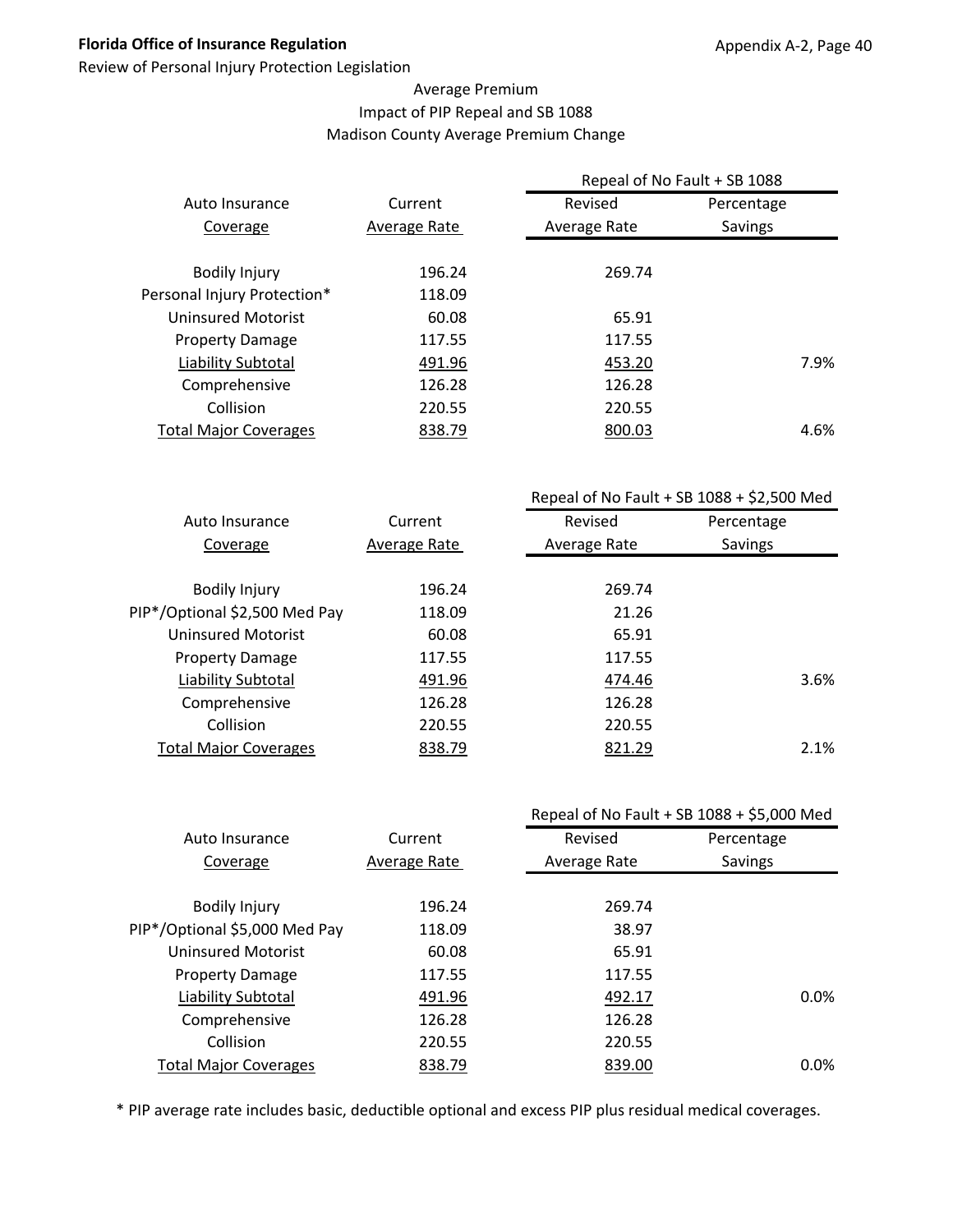Review of Personal Injury Protection Legislation

#### Average Premium Impact of PIP Repeal and SB 1088 Manatee County Average Premium Change

|                              |              | Repeal of No Fault + SB 1088 |            |      |
|------------------------------|--------------|------------------------------|------------|------|
| Auto Insurance               | Current      | Revised                      | Percentage |      |
| Coverage                     | Average Rate | Average Rate                 | Savings    |      |
| <b>Bodily Injury</b>         | 332.49       | 457.01                       |            |      |
| Personal Injury Protection*  | 170.41       |                              |            |      |
| Uninsured Motorist           | 105.64       | 115.89                       |            |      |
| <b>Property Damage</b>       | 168.04       | 168.04                       |            |      |
| Liability Subtotal           | 776.58       | 740.94                       |            | 4.6% |
| Comprehensive                | 82.73        | 82.73                        |            |      |
| Collision                    | 238.16       | 238.16                       |            |      |
| <b>Total Major Coverages</b> | 1.097.47     | 1.061.83                     |            | 3.2% |

|                               |              | Repeal of No Fault + SB $1088 + $2,500$ Med |            |  |
|-------------------------------|--------------|---------------------------------------------|------------|--|
| Auto Insurance                | Current      | Revised                                     | Percentage |  |
| Coverage                      | Average Rate | Average Rate                                | Savings    |  |
|                               |              |                                             |            |  |
| <b>Bodily Injury</b>          | 332.49       | 457.01                                      |            |  |
| PIP*/Optional \$2,500 Med Pay | 170.41       | 30.67                                       |            |  |
| Uninsured Motorist            | 105.64       | 115.89                                      |            |  |
| <b>Property Damage</b>        | 168.04       | 168.04                                      |            |  |
| Liability Subtotal            | 776.58       | 771.61                                      | 0.6%       |  |
| Comprehensive                 | 82.73        | 82.73                                       |            |  |
| Collision                     | 238.16       | 238.16                                      |            |  |
| <b>Total Major Coverages</b>  | 1,097.47     | 1,092.50                                    | 0.5%       |  |
|                               |              |                                             |            |  |

|                               |              |              | Repeal of No Fault + SB 1088 + \$5,000 Med |
|-------------------------------|--------------|--------------|--------------------------------------------|
| Auto Insurance                | Current      | Revised      | Percentage                                 |
| Coverage                      | Average Rate | Average Rate | Savings                                    |
|                               |              |              |                                            |
| <b>Bodily Injury</b>          | 332.49       | 457.01       |                                            |
| PIP*/Optional \$5,000 Med Pay | 170.41       | 56.24        |                                            |
| <b>Uninsured Motorist</b>     | 105.64       | 115.89       |                                            |
| <b>Property Damage</b>        | 168.04       | 168.04       |                                            |
| Liability Subtotal            | 776.58       | 797.18       | $-2.7%$                                    |
| Comprehensive                 | 82.73        | 82.73        |                                            |
| Collision                     | 238.16       | 238.16       |                                            |
| <b>Total Major Coverages</b>  | 1,097.47     | 1,118.07     | $-1.9\%$                                   |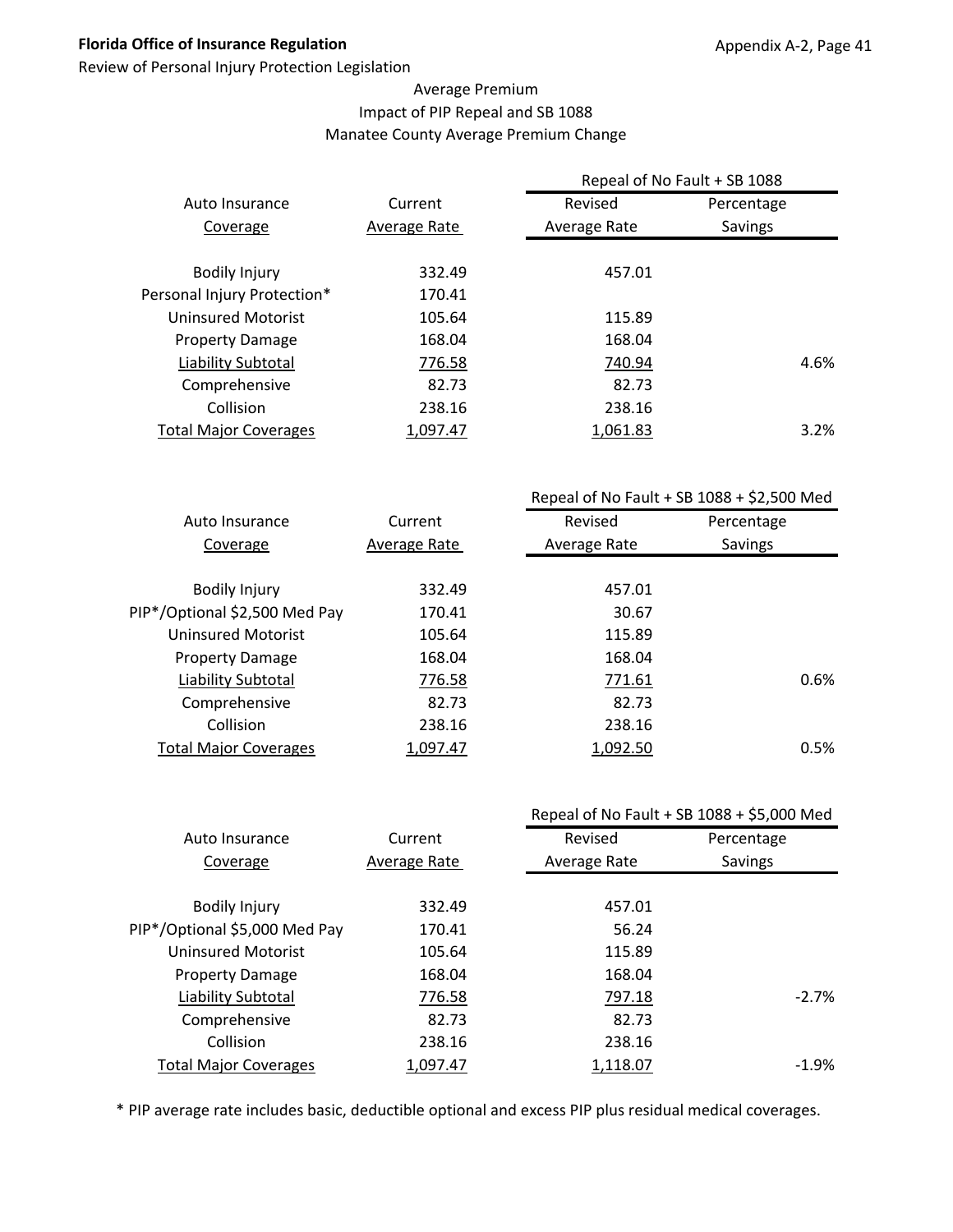Review of Personal Injury Protection Legislation

#### Average Premium Impact of PIP Repeal and SB 1088 Marion County Average Premium Change

|                              |              | Repeal of No Fault + SB 1088 |            |      |  |
|------------------------------|--------------|------------------------------|------------|------|--|
| Auto Insurance               | Current      | Revised                      | Percentage |      |  |
| Coverage                     | Average Rate | Average Rate                 | Savings    |      |  |
|                              |              |                              |            |      |  |
| <b>Bodily Injury</b>         | 265.25       | 364.59                       |            |      |  |
| Personal Injury Protection*  | 149.55       |                              |            |      |  |
| Uninsured Motorist           | 99.07        | 108.68                       |            |      |  |
| <b>Property Damage</b>       | 146.71       | 146.71                       |            |      |  |
| Liability Subtotal           | 660.58       | 619.98                       |            | 6.1% |  |
| Comprehensive                | 78.83        | 78.83                        |            |      |  |
| Collision                    | 212.37       | 212.37                       |            |      |  |
| <b>Total Major Coverages</b> | 951.78       | 911.18                       |            | 4.3% |  |
|                              |              |                              |            |      |  |

|                               |              | Repeal of No Fault + SB $1088 + $2,500$ Med |            |  |
|-------------------------------|--------------|---------------------------------------------|------------|--|
| Auto Insurance                | Current      | Revised                                     | Percentage |  |
| Coverage                      | Average Rate | Average Rate                                | Savings    |  |
|                               |              |                                             |            |  |
| <b>Bodily Injury</b>          | 265.25       | 364.59                                      |            |  |
| PIP*/Optional \$2,500 Med Pay | 149.55       | 26.92                                       |            |  |
| Uninsured Motorist            | 99.07        | 108.68                                      |            |  |
| <b>Property Damage</b>        | 146.71       | 146.71                                      |            |  |
| Liability Subtotal            | 660.58       | 646.90                                      | 2.1%       |  |
| Comprehensive                 | 78.83        | 78.83                                       |            |  |
| Collision                     | 212.37       | 212.37                                      |            |  |
| <b>Total Major Coverages</b>  | 951.78       | 938.10                                      | 1.4%       |  |
|                               |              |                                             |            |  |

|                               |              |              | Repeal of No Fault + SB 1088 + \$5,000 Med |
|-------------------------------|--------------|--------------|--------------------------------------------|
| Auto Insurance                | Current      | Revised      | Percentage                                 |
| Coverage                      | Average Rate | Average Rate | Savings                                    |
|                               |              |              |                                            |
| <b>Bodily Injury</b>          | 265.25       | 364.59       |                                            |
| PIP*/Optional \$5,000 Med Pay | 149.55       | 49.35        |                                            |
| <b>Uninsured Motorist</b>     | 99.07        | 108.68       |                                            |
| <b>Property Damage</b>        | 146.71       | 146.71       |                                            |
| Liability Subtotal            | 660.58       | 669.33       | $-1.3%$                                    |
| Comprehensive                 | 78.83        | 78.83        |                                            |
| Collision                     | 212.37       | 212.37       |                                            |
| <b>Total Major Coverages</b>  | 951.78       | 960.53       | $-0.9%$                                    |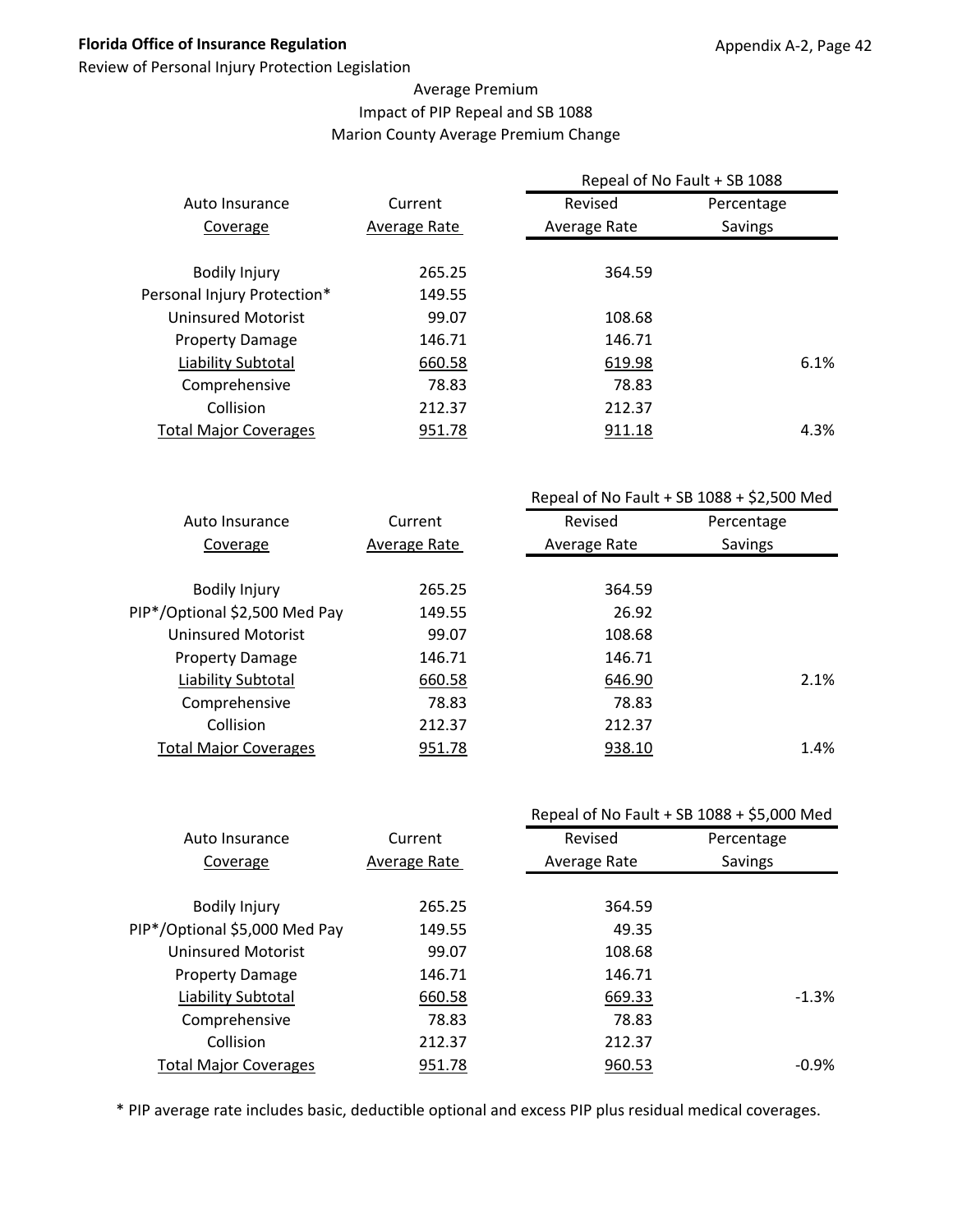Review of Personal Injury Protection Legislation

#### Average Premium Impact of PIP Repeal and SB 1088 Martin County Average Premium Change

|                              |              | Repeal of No Fault + SB 1088 |            |
|------------------------------|--------------|------------------------------|------------|
| Auto Insurance               | Current      | Revised                      | Percentage |
| Coverage                     | Average Rate | Average Rate                 | Savings    |
|                              |              |                              |            |
| <b>Bodily Injury</b>         | 352.59       | 484.64                       |            |
| Personal Injury Protection*  | 146.21       |                              |            |
| <b>Uninsured Motorist</b>    | 129.43       | 141.98                       |            |
| <b>Property Damage</b>       | 150.83       | 150.83                       |            |
| Liability Subtotal           | 779.06       | 777.45                       | 0.2%       |
| Comprehensive                | 77.84        | 77.84                        |            |
| Collision                    | 221.77       | 221.77                       |            |
| <b>Total Major Coverages</b> | 1,078.67     | 1,077.06                     | 0.1%       |
|                              |              |                              |            |

|                               |              |              | Repeal of No Fault + SB $1088 + $2,500$ Med |
|-------------------------------|--------------|--------------|---------------------------------------------|
| Auto Insurance                | Current      | Revised      | Percentage                                  |
| Coverage                      | Average Rate | Average Rate | Savings                                     |
|                               |              |              |                                             |
| <b>Bodily Injury</b>          | 352.59       | 484.64       |                                             |
| PIP*/Optional \$2,500 Med Pay | 146.21       | 26.32        |                                             |
| Uninsured Motorist            | 129.43       | 141.98       |                                             |
| <b>Property Damage</b>        | 150.83       | 150.83       |                                             |
| Liability Subtotal            | 779.06       | 803.77       | $-3.2%$                                     |
| Comprehensive                 | 77.84        | 77.84        |                                             |
| Collision                     | 221.77       | 221.77       |                                             |
| <b>Total Major Coverages</b>  | 1,078.67     | 1,103.38     | $-2.3%$                                     |
|                               |              |              |                                             |

|                               |              |              | Repeal of No Fault + SB 1088 + \$5,000 Med |
|-------------------------------|--------------|--------------|--------------------------------------------|
| Auto Insurance                | Current      | Revised      | Percentage                                 |
| Coverage                      | Average Rate | Average Rate | Savings                                    |
|                               |              |              |                                            |
| <b>Bodily Injury</b>          | 352.59       | 484.64       |                                            |
| PIP*/Optional \$5,000 Med Pay | 146.21       | 48.25        |                                            |
| <b>Uninsured Motorist</b>     | 129.43       | 141.98       |                                            |
| <b>Property Damage</b>        | 150.83       | 150.83       |                                            |
| Liability Subtotal            | 779.06       | 825.70       | $-6.0\%$                                   |
| Comprehensive                 | 77.84        | 77.84        |                                            |
| Collision                     | 221.77       | 221.77       |                                            |
| <b>Total Major Coverages</b>  | 1,078.67     | 1,125.31     | -4.3%                                      |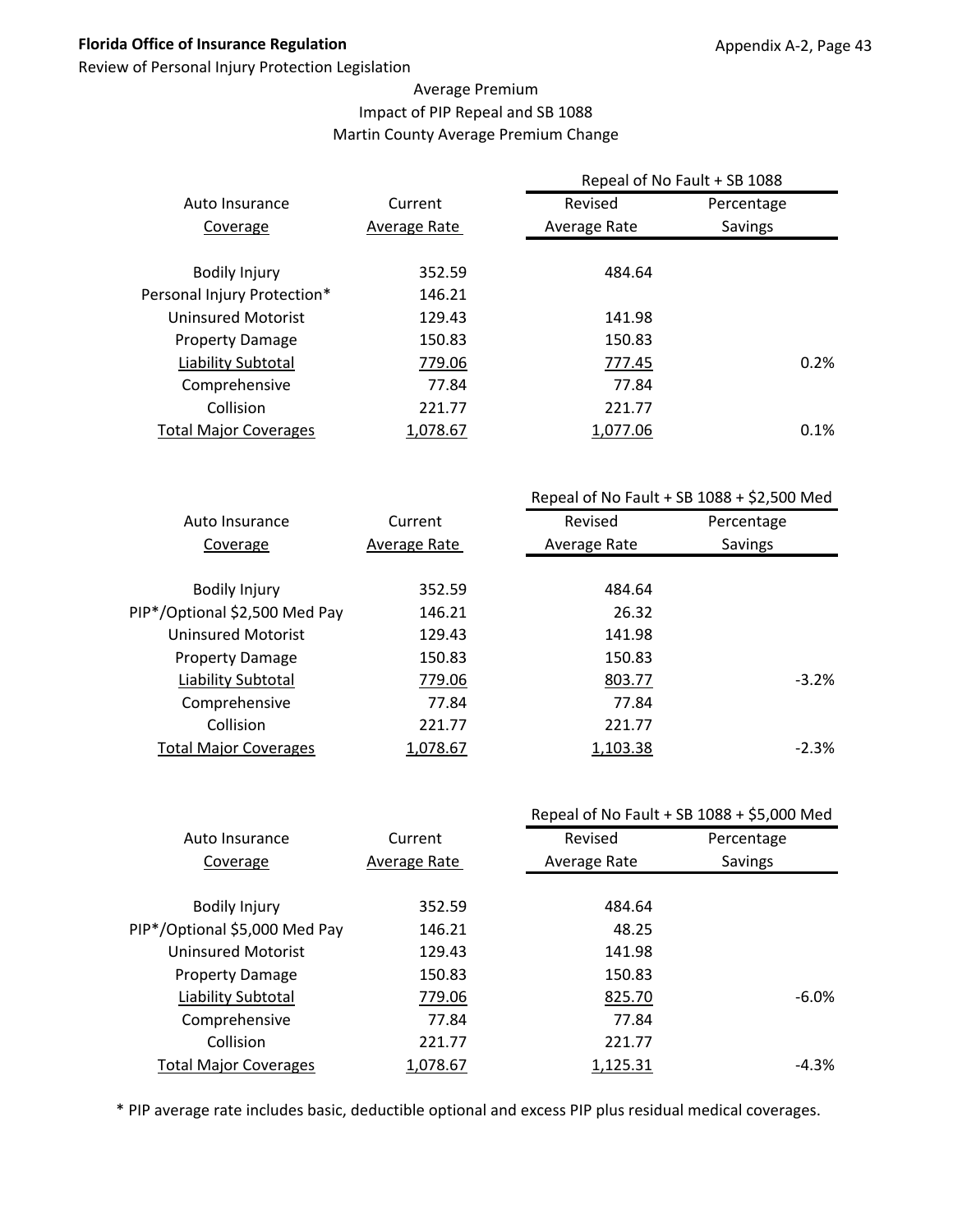Review of Personal Injury Protection Legislation

#### Average Premium Impact of PIP Repeal and SB 1088 Miami‐Dade County Average Premium Change

|                              |              | Repeal of No Fault + SB 1088 |            |
|------------------------------|--------------|------------------------------|------------|
| Auto Insurance               | Current      | Revised                      | Percentage |
| Coverage                     | Average Rate | Average Rate                 | Savings    |
|                              |              |                              |            |
| <b>Bodily Injury</b>         | 342.15       | 470.29                       |            |
| Personal Injury Protection*  | 417.16       |                              |            |
| Uninsured Motorist           | 131.60       | 144.37                       |            |
| <b>Property Damage</b>       | 230.38       | 230.38                       |            |
| Liability Subtotal           | 1,121.29     | 845.04                       | 24.6%      |
| Comprehensive                | 165.36       | 165.36                       |            |
| Collision                    | 387.59       | 387.59                       |            |
| <b>Total Major Coverages</b> | 1,674.24     | 1,397.99                     | 16.5%      |
|                              |              |                              |            |

|                               |              | Repeal of No Fault + SB $1088 + $2,500$ Med |            |  |
|-------------------------------|--------------|---------------------------------------------|------------|--|
| Auto Insurance                | Current      | Revised                                     | Percentage |  |
| Coverage                      | Average Rate | Average Rate                                | Savings    |  |
|                               |              |                                             |            |  |
| <b>Bodily Injury</b>          | 342.15       | 470.29                                      |            |  |
| PIP*/Optional \$2,500 Med Pay | 417.16       | 75.09                                       |            |  |
| <b>Uninsured Motorist</b>     | 131.60       | 144.37                                      |            |  |
| <b>Property Damage</b>        | 230.38       | 230.38                                      |            |  |
| Liability Subtotal            | 1,121.29     | 920.13                                      | 17.9%      |  |
| Comprehensive                 | 165.36       | 165.36                                      |            |  |
| Collision                     | 387.59       | 387.59                                      |            |  |
| <b>Total Major Coverages</b>  | 1,674.24     | 1,473.08                                    | 12.0%      |  |
|                               |              |                                             |            |  |

|                               |              |              | Repeal of No Fault + SB 1088 + \$5,000 Med |
|-------------------------------|--------------|--------------|--------------------------------------------|
| Auto Insurance                | Current      | Revised      | Percentage                                 |
| Coverage                      | Average Rate | Average Rate | Savings                                    |
|                               |              |              |                                            |
| <b>Bodily Injury</b>          | 342.15       | 470.29       |                                            |
| PIP*/Optional \$5,000 Med Pay | 417.16       | 137.66       |                                            |
| <b>Uninsured Motorist</b>     | 131.60       | 144.37       |                                            |
| <b>Property Damage</b>        | 230.38       | 230.38       |                                            |
| Liability Subtotal            | 1,121.29     | 982.70       | 12.4%                                      |
| Comprehensive                 | 165.36       | 165.36       |                                            |
| Collision                     | 387.59       | 387.59       |                                            |
| <b>Total Major Coverages</b>  | 1,674.24     | 1,535.65     | 8.3%                                       |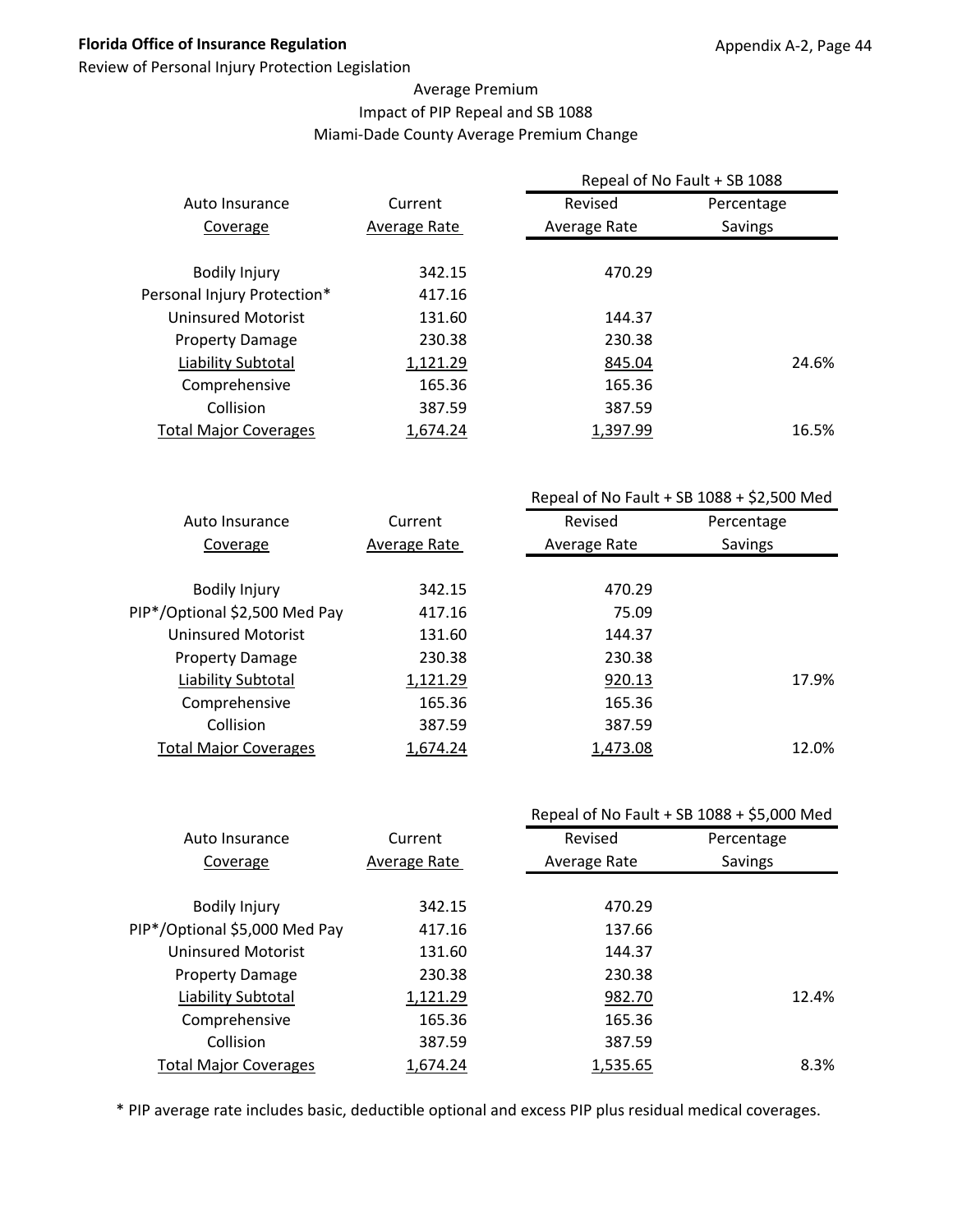Review of Personal Injury Protection Legislation

#### Average Premium Impact of PIP Repeal and SB 1088 Monroe County Average Premium Change

|                              |              | Repeal of No Fault + SB 1088 |            |      |
|------------------------------|--------------|------------------------------|------------|------|
| Auto Insurance               | Current      | Revised                      | Percentage |      |
| Coverage                     | Average Rate | Average Rate                 | Savings    |      |
|                              |              |                              |            |      |
| <b>Bodily Injury</b>         | 296.83       | 408.00                       |            |      |
| Personal Injury Protection*  | 139.82       |                              |            |      |
| Uninsured Motorist           | 92.73        | 101.72                       |            |      |
| <b>Property Damage</b>       | 164.52       | 164.52                       |            |      |
| Liability Subtotal           | 693.90       | 674.24                       |            | 2.8% |
| Comprehensive                | 124.61       | 124.61                       |            |      |
| Collision                    | 263.79       | 263.79                       |            |      |
| <b>Total Major Coverages</b> | 1,082.30     | 1,062.64                     |            | 1.8% |
|                              |              |                              |            |      |

|                               |              | Repeal of No Fault + SB $1088 + $2,500$ Med |            |  |
|-------------------------------|--------------|---------------------------------------------|------------|--|
| Auto Insurance                | Current      | Revised                                     | Percentage |  |
| Coverage                      | Average Rate | Average Rate                                | Savings    |  |
|                               |              |                                             |            |  |
| <b>Bodily Injury</b>          | 296.83       | 408.00                                      |            |  |
| PIP*/Optional \$2,500 Med Pay | 139.82       | 25.17                                       |            |  |
| Uninsured Motorist            | 92.73        | 101.72                                      |            |  |
| <b>Property Damage</b>        | 164.52       | 164.52                                      |            |  |
| Liability Subtotal            | 693.90       | 699.41                                      | $-0.8%$    |  |
| Comprehensive                 | 124.61       | 124.61                                      |            |  |
| Collision                     | 263.79       | 263.79                                      |            |  |
| <b>Total Major Coverages</b>  | 1,082.30     | 1,087.81                                    | $-0.5%$    |  |
|                               |              |                                             |            |  |

|                               |              |              | Repeal of No Fault + SB 1088 + \$5,000 Med |
|-------------------------------|--------------|--------------|--------------------------------------------|
| Auto Insurance                | Current      | Revised      | Percentage                                 |
| Coverage                      | Average Rate | Average Rate | Savings                                    |
|                               |              |              |                                            |
| <b>Bodily Injury</b>          | 296.83       | 408.00       |                                            |
| PIP*/Optional \$5,000 Med Pay | 139.82       | 46.14        |                                            |
| <b>Uninsured Motorist</b>     | 92.73        | 101.72       |                                            |
| <b>Property Damage</b>        | 164.52       | 164.52       |                                            |
| Liability Subtotal            | 693.90       | 720.38       | $-3.8%$                                    |
| Comprehensive                 | 124.61       | 124.61       |                                            |
| Collision                     | 263.79       | 263.79       |                                            |
| <b>Total Major Coverages</b>  | 1,082.30     | 1,108.78     | $-2.4%$                                    |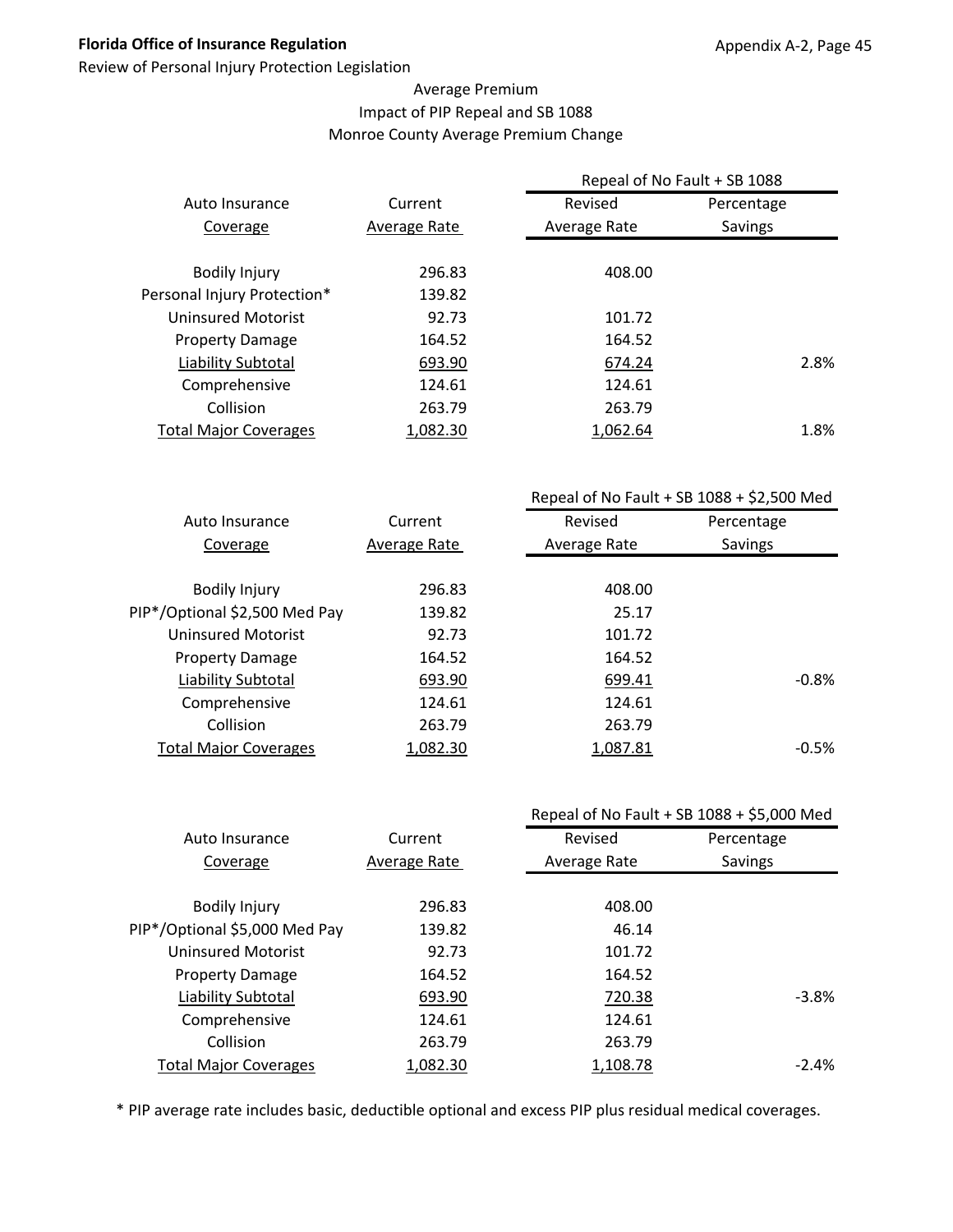Review of Personal Injury Protection Legislation

#### Average Premium Impact of PIP Repeal and SB 1088 Nassau County Average Premium Change

|                              |              | Repeal of No Fault + SB 1088 |            |  |
|------------------------------|--------------|------------------------------|------------|--|
| Auto Insurance               | Current      | Revised                      | Percentage |  |
| Coverage                     | Average Rate | Average Rate                 | Savings    |  |
|                              |              |                              |            |  |
| <b>Bodily Injury</b>         | 245.57       | 337.54                       |            |  |
| Personal Injury Protection*  | 119.13       |                              |            |  |
| Uninsured Motorist           | 81.42        | 89.32                        |            |  |
| <b>Property Damage</b>       | 142.23       | 142.23                       |            |  |
| Liability Subtotal           | 588.35       | 569.09                       | 3.3%       |  |
| Comprehensive                | 116.00       | 116.00                       |            |  |
| Collision                    | 226.95       | 226.95                       |            |  |
| <b>Total Major Coverages</b> | 931.30       | 912.04                       | 2.1%       |  |
|                              |              |                              |            |  |

|                               |              | Repeal of No Fault + SB $1088 + $2,500$ Med |            |  |
|-------------------------------|--------------|---------------------------------------------|------------|--|
| Auto Insurance                | Current      | Revised                                     | Percentage |  |
| Coverage                      | Average Rate | Average Rate                                | Savings    |  |
|                               |              |                                             |            |  |
| <b>Bodily Injury</b>          | 245.57       | 337.54                                      |            |  |
| PIP*/Optional \$2,500 Med Pay | 119.13       | 21.44                                       |            |  |
| Uninsured Motorist            | 81.42        | 89.32                                       |            |  |
| <b>Property Damage</b>        | 142.23       | 142.23                                      |            |  |
| Liability Subtotal            | 588.35       | 590.53                                      | $-0.4%$    |  |
| Comprehensive                 | 116.00       | 116.00                                      |            |  |
| Collision                     | 226.95       | 226.95                                      |            |  |
| <b>Total Major Coverages</b>  | 931.30       | 933.48                                      | $-0.2%$    |  |
|                               |              |                                             |            |  |

|                               |              |              | Repeal of No Fault + SB 1088 + \$5,000 Med |
|-------------------------------|--------------|--------------|--------------------------------------------|
| Auto Insurance                | Current      | Revised      | Percentage                                 |
| Coverage                      | Average Rate | Average Rate | Savings                                    |
|                               |              |              |                                            |
| <b>Bodily Injury</b>          | 245.57       | 337.54       |                                            |
| PIP*/Optional \$5,000 Med Pay | 119.13       | 39.31        |                                            |
| <b>Uninsured Motorist</b>     | 81.42        | 89.32        |                                            |
| <b>Property Damage</b>        | 142.23       | 142.23       |                                            |
| Liability Subtotal            | 588.35       | 608.40       | $-3.4%$                                    |
| Comprehensive                 | 116.00       | 116.00       |                                            |
| Collision                     | 226.95       | 226.95       |                                            |
| <b>Total Major Coverages</b>  | 931.30       | 951.35       | $-2.2\%$                                   |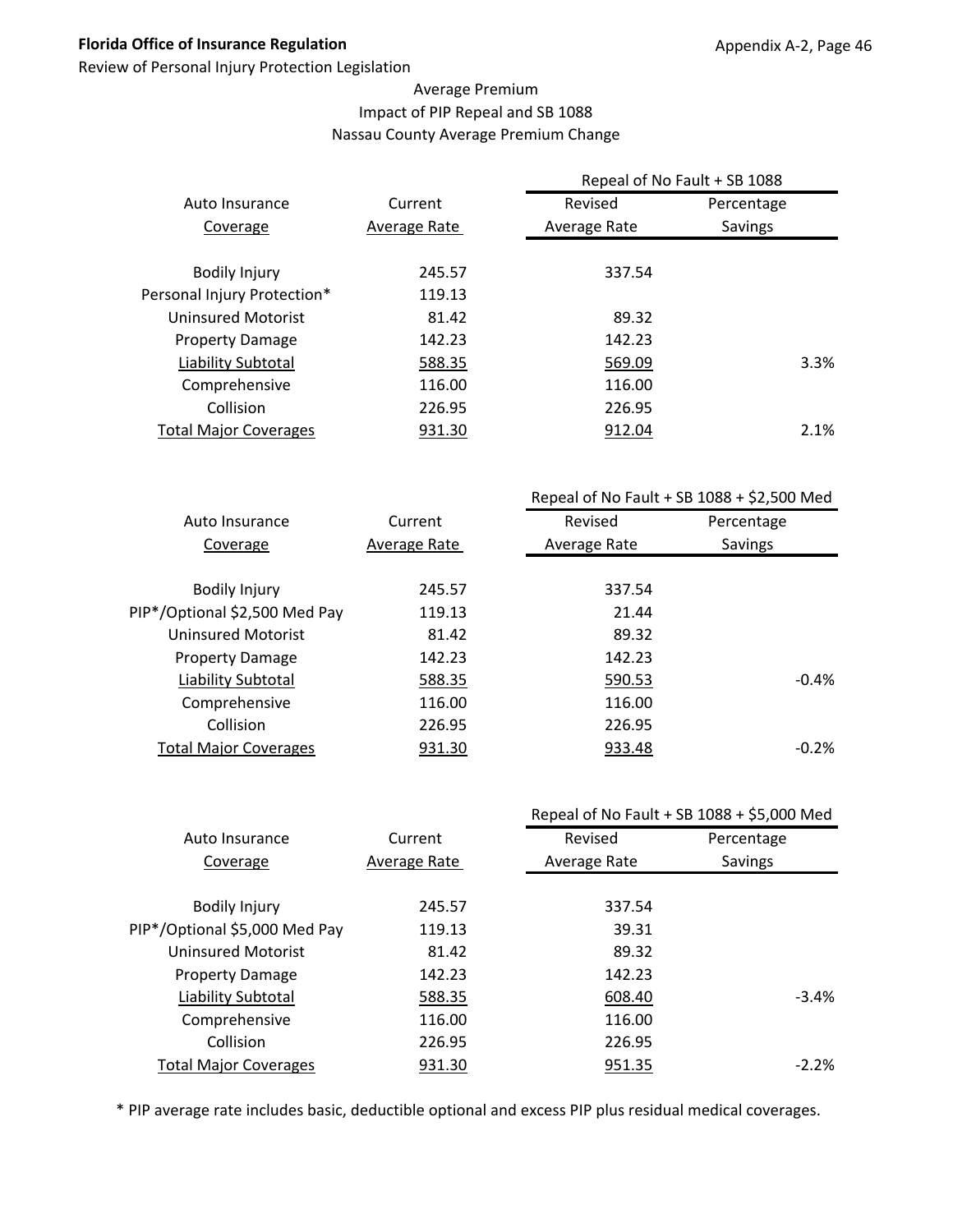Review of Personal Injury Protection Legislation

#### Average Premium Impact of PIP Repeal and SB 1088 Okaloosa County Average Premium Change

|                              |              | Repeal of No Fault + SB 1088 |                |  |
|------------------------------|--------------|------------------------------|----------------|--|
| Auto Insurance               | Current      | Revised                      | Percentage     |  |
| Coverage                     | Average Rate | Average Rate                 | <b>Savings</b> |  |
|                              |              |                              |                |  |
| <b>Bodily Injury</b>         | 210.97       | 289.98                       |                |  |
| Personal Injury Protection*  | 99.76        |                              |                |  |
| Uninsured Motorist           | 70.35        | 77.17                        |                |  |
| <b>Property Damage</b>       | 153.74       | 153.74                       |                |  |
| Liability Subtotal           | 534.82       | 520.89                       | 2.6%           |  |
| Comprehensive                | 117.27       | 117.27                       |                |  |
| Collision                    | 225.27       | 225.27                       |                |  |
| <b>Total Major Coverages</b> | 877.36       | 863.43                       | 1.6%           |  |
|                              |              |                              |                |  |

|                               |              | Repeal of No Fault + SB $1088 + $2,500$ Med |            |  |
|-------------------------------|--------------|---------------------------------------------|------------|--|
| Auto Insurance                | Current      | Revised                                     | Percentage |  |
| Coverage                      | Average Rate | Average Rate                                | Savings    |  |
|                               |              |                                             |            |  |
| <b>Bodily Injury</b>          | 210.97       | 289.98                                      |            |  |
| PIP*/Optional \$2,500 Med Pay | 99.76        | 17.96                                       |            |  |
| <b>Uninsured Motorist</b>     | 70.35        | 77.17                                       |            |  |
| <b>Property Damage</b>        | 153.74       | 153.74                                      |            |  |
| Liability Subtotal            | 534.82       | 538.85                                      | $-0.8%$    |  |
| Comprehensive                 | 117.27       | 117.27                                      |            |  |
| Collision                     | 225.27       | 225.27                                      |            |  |
| <b>Total Major Coverages</b>  | 877.36       | 881.39                                      | $-0.5%$    |  |
|                               |              |                                             |            |  |

|                               |              |              | Repeal of No Fault + SB 1088 + \$5,000 Med |
|-------------------------------|--------------|--------------|--------------------------------------------|
| Auto Insurance                | Current      | Revised      | Percentage                                 |
| Coverage                      | Average Rate | Average Rate | Savings                                    |
|                               |              |              |                                            |
| <b>Bodily Injury</b>          | 210.97       | 289.98       |                                            |
| PIP*/Optional \$5,000 Med Pay | 99.76        | 32.92        |                                            |
| <b>Uninsured Motorist</b>     | 70.35        | 77.17        |                                            |
| <b>Property Damage</b>        | 153.74       | 153.74       |                                            |
| Liability Subtotal            | 534.82       | 553.81       | $-3.6%$                                    |
| Comprehensive                 | 117.27       | 117.27       |                                            |
| Collision                     | 225.27       | 225.27       |                                            |
| <b>Total Major Coverages</b>  | 877.36       | 896.35       | $-2.2%$                                    |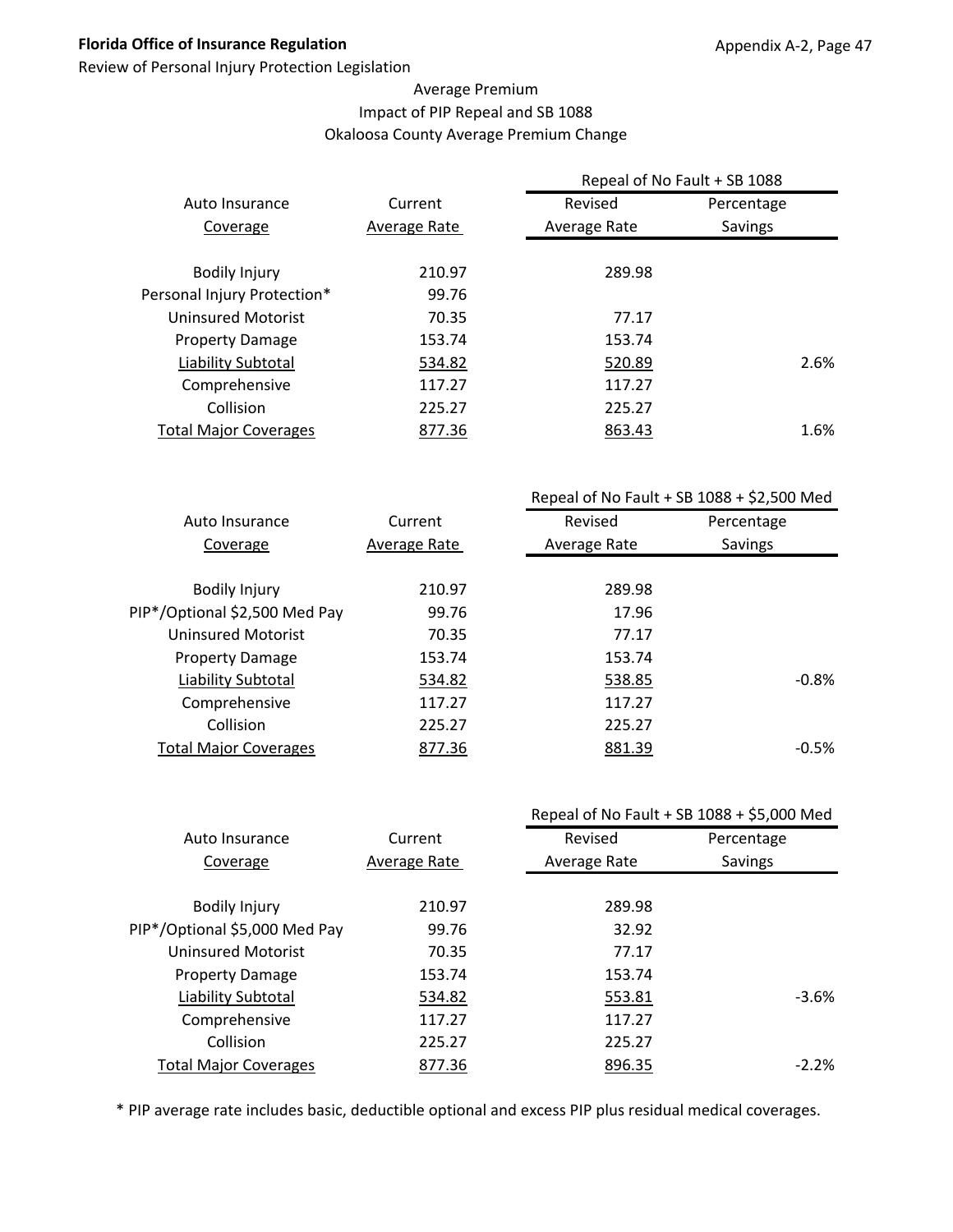Review of Personal Injury Protection Legislation

#### Average Premium Impact of PIP Repeal and SB 1088 Okeechobee County Average Premium Change

|                              |              | Repeal of No Fault + SB 1088 |            |      |
|------------------------------|--------------|------------------------------|------------|------|
| Auto Insurance               | Current      | Revised                      | Percentage |      |
| Coverage                     | Average Rate | Average Rate                 | Savings    |      |
| <b>Bodily Injury</b>         | 293.44       | 403.34                       |            |      |
| Personal Injury Protection*  | 181.97       |                              |            |      |
| <b>Uninsured Motorist</b>    | 100.41       | 110.15                       |            |      |
| <b>Property Damage</b>       | 156.33       | 156.33                       |            |      |
| Liability Subtotal           | 732.15       | 669.82                       |            | 8.5% |
| Comprehensive                | 93.23        | 93.23                        |            |      |
| Collision                    | 238.21       | 238.21                       |            |      |
| <b>Total Major Coverages</b> | 1.063.59     | 1.001.26                     |            | 5.9% |

|                               |              | Repeal of No Fault + SB $1088 + $2,500$ Med |            |  |
|-------------------------------|--------------|---------------------------------------------|------------|--|
| Auto Insurance                | Current      | Revised                                     | Percentage |  |
| Coverage                      | Average Rate | Average Rate                                | Savings    |  |
|                               |              |                                             |            |  |
| <b>Bodily Injury</b>          | 293.44       | 403.34                                      |            |  |
| PIP*/Optional \$2,500 Med Pay | 181.97       | 32.75                                       |            |  |
| <b>Uninsured Motorist</b>     | 100.41       | 110.15                                      |            |  |
| <b>Property Damage</b>        | 156.33       | 156.33                                      |            |  |
| Liability Subtotal            | 732.15       | 702.57                                      | 4.0%       |  |
| Comprehensive                 | 93.23        | 93.23                                       |            |  |
| Collision                     | 238.21       | 238.21                                      |            |  |
| <b>Total Major Coverages</b>  | 1,063.59     | 1,034.01                                    | 2.8%       |  |
|                               |              |                                             |            |  |

|                               |              | Repeal of No Fault + SB 1088 + \$5,000 Med |            |  |
|-------------------------------|--------------|--------------------------------------------|------------|--|
| Auto Insurance                | Current      | Revised                                    | Percentage |  |
| Coverage                      | Average Rate | Average Rate                               | Savings    |  |
|                               |              |                                            |            |  |
| <b>Bodily Injury</b>          | 293.44       | 403.34                                     |            |  |
| PIP*/Optional \$5,000 Med Pay | 181.97       | 60.05                                      |            |  |
| <b>Uninsured Motorist</b>     | 100.41       | 110.15                                     |            |  |
| <b>Property Damage</b>        | 156.33       | 156.33                                     |            |  |
| Liability Subtotal            | 732.15       | 729.87                                     | 0.3%       |  |
| Comprehensive                 | 93.23        | 93.23                                      |            |  |
| Collision                     | 238.21       | 238.21                                     |            |  |
| <b>Total Major Coverages</b>  | 1,063.59     | 1,061.31                                   | 0.2%       |  |
|                               |              |                                            |            |  |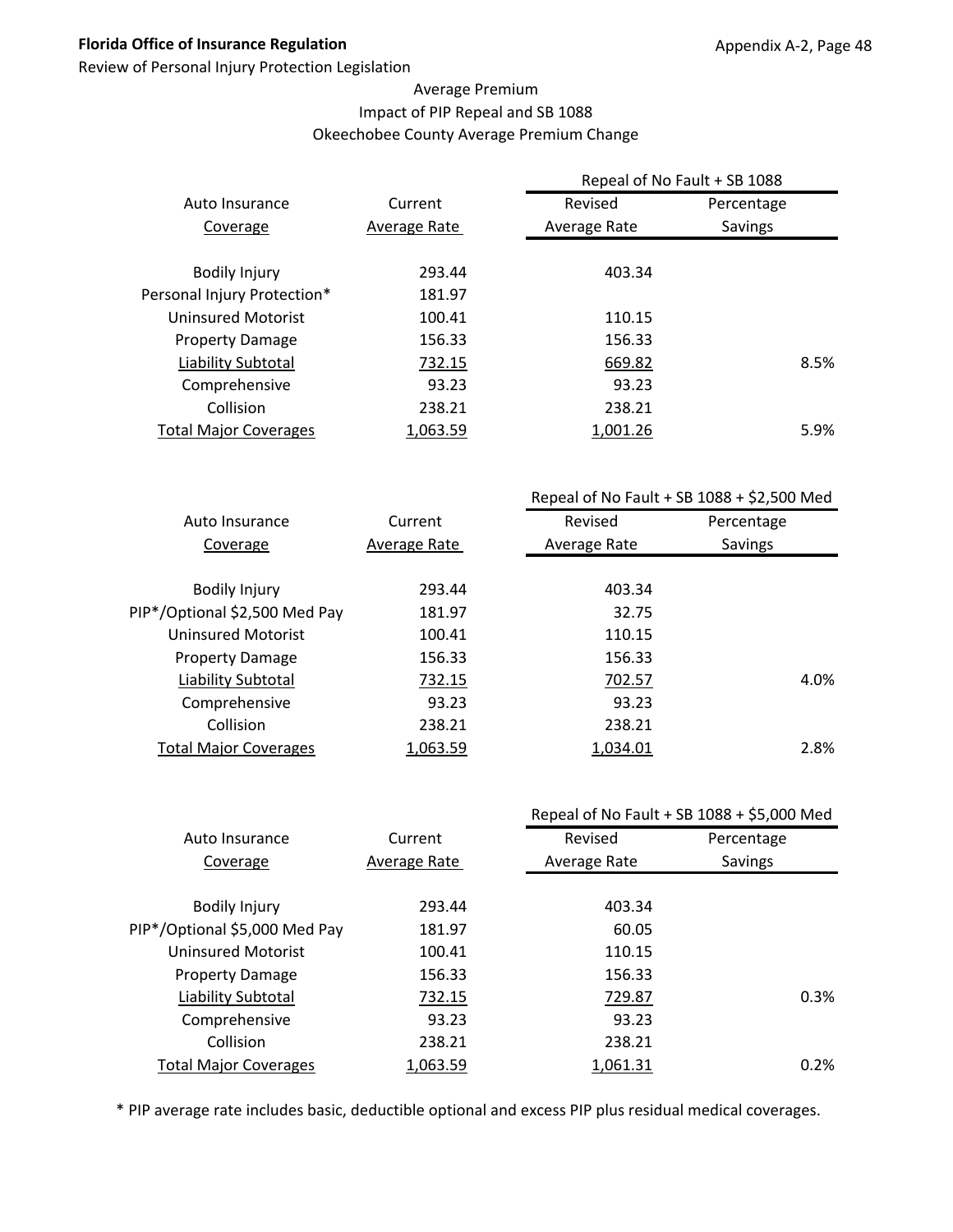Review of Personal Injury Protection Legislation

#### Average Premium Impact of PIP Repeal and SB 1088 Orange County Average Premium Change

|                              |              | Repeal of No Fault + SB 1088 |            |
|------------------------------|--------------|------------------------------|------------|
| Auto Insurance               | Current      | Revised                      | Percentage |
| Coverage                     | Average Rate | Average Rate                 | Savings    |
|                              |              |                              |            |
| <b>Bodily Injury</b>         | 325.75       | 447.75                       |            |
| Personal Injury Protection*  | 241.07       |                              |            |
| Uninsured Motorist           | 102.48       | 112.42                       |            |
| <b>Property Damage</b>       | 192.13       | 192.13                       |            |
| Liability Subtotal           | 861.43       | 752.30                       | 12.7%      |
| Comprehensive                | 99.52        | 99.52                        |            |
| Collision                    | 276.78       | 276.78                       |            |
| <b>Total Major Coverages</b> | 1,237.73     | 1,128.60                     | 8.8%       |

|                               |              | Repeal of No Fault + SB $1088 + $2,500$ Med |            |  |
|-------------------------------|--------------|---------------------------------------------|------------|--|
| Auto Insurance                | Current      | Revised                                     | Percentage |  |
| Coverage                      | Average Rate | Average Rate                                | Savings    |  |
|                               |              |                                             |            |  |
| <b>Bodily Injury</b>          | 325.75       | 447.75                                      |            |  |
| PIP*/Optional \$2,500 Med Pay | 241.07       | 43.39                                       |            |  |
| Uninsured Motorist            | 102.48       | 112.42                                      |            |  |
| <b>Property Damage</b>        | 192.13       | 192.13                                      |            |  |
| Liability Subtotal            | 861.43       | 795.69                                      | 7.6%       |  |
| Comprehensive                 | 99.52        | 99.52                                       |            |  |
| Collision                     | 276.78       | 276.78                                      |            |  |
| <b>Total Major Coverages</b>  | 1,237.73     | 1,171.99                                    | 5.3%       |  |
|                               |              |                                             |            |  |

|                               |              |              | Repeal of No Fault + SB 1088 + \$5,000 Med |
|-------------------------------|--------------|--------------|--------------------------------------------|
| Auto Insurance                | Current      | Revised      | Percentage                                 |
| Coverage                      | Average Rate | Average Rate | Savings                                    |
|                               |              |              |                                            |
| <b>Bodily Injury</b>          | 325.75       | 447.75       |                                            |
| PIP*/Optional \$5,000 Med Pay | 241.07       | 79.55        |                                            |
| <b>Uninsured Motorist</b>     | 102.48       | 112.42       |                                            |
| <b>Property Damage</b>        | 192.13       | 192.13       |                                            |
| <b>Liability Subtotal</b>     | 861.43       | 831.85       | 3.4%                                       |
| Comprehensive                 | 99.52        | 99.52        |                                            |
| Collision                     | 276.78       | 276.78       |                                            |
| <b>Total Major Coverages</b>  | 1,237.73     | 1,208.15     | 2.4%                                       |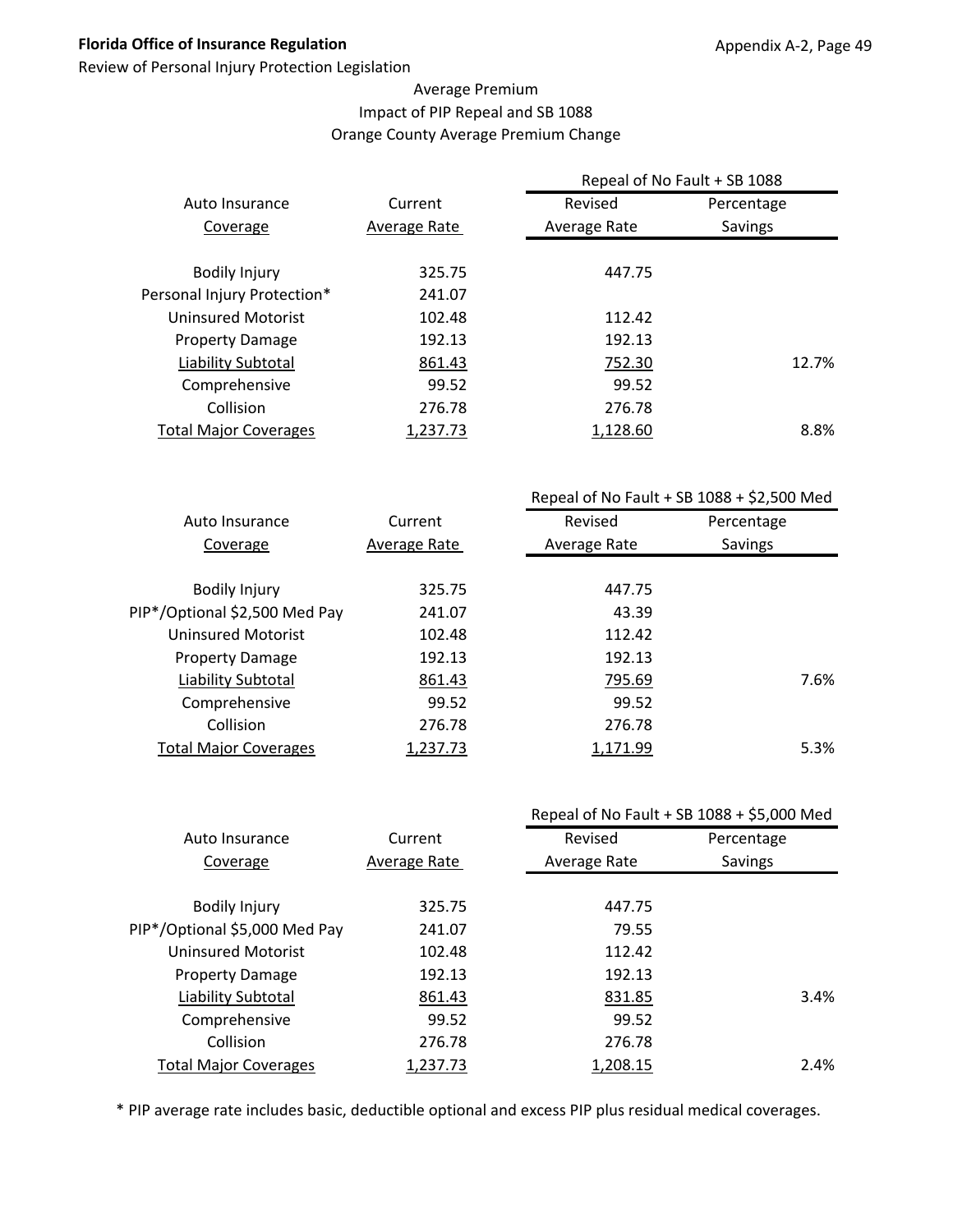Review of Personal Injury Protection Legislation

#### Average Premium Impact of PIP Repeal and SB 1088 Osceola County Average Premium Change

|                              |              | Repeal of No Fault + SB 1088 |            |
|------------------------------|--------------|------------------------------|------------|
| Auto Insurance               | Current      | Revised                      | Percentage |
| Coverage                     | Average Rate | Average Rate                 | Savings    |
|                              |              |                              |            |
| <b>Bodily Injury</b>         | 326.82       | 449.22                       |            |
| Personal Injury Protection*  | 264.95       |                              |            |
| Uninsured Motorist           | 106.74       | 117.09                       |            |
| <b>Property Damage</b>       | 183.06       | 183.06                       |            |
| Liability Subtotal           | 881.57       | 749.37                       | 15.0%      |
| Comprehensive                | 96.18        | 96.18                        |            |
| Collision                    | 265.58       | 265.58                       |            |
| <b>Total Major Coverages</b> | 1,243.33     | 1,111.13                     | 10.6%      |

|                               |              | Repeal of No Fault + SB $1088 + $2,500$ Med |            |  |
|-------------------------------|--------------|---------------------------------------------|------------|--|
| Auto Insurance                | Current      | Revised                                     | Percentage |  |
| Coverage                      | Average Rate | Average Rate                                | Savings    |  |
|                               |              |                                             |            |  |
| <b>Bodily Injury</b>          | 326.82       | 449.22                                      |            |  |
| PIP*/Optional \$2,500 Med Pay | 264.95       | 47.69                                       |            |  |
| <b>Uninsured Motorist</b>     | 106.74       | 117.09                                      |            |  |
| <b>Property Damage</b>        | 183.06       | 183.06                                      |            |  |
| Liability Subtotal            | 881.57       | 797.06                                      | 9.6%       |  |
| Comprehensive                 | 96.18        | 96.18                                       |            |  |
| Collision                     | 265.58       | 265.58                                      |            |  |
| <b>Total Major Coverages</b>  | 1,243.33     | 1,158.82                                    | 6.8%       |  |
|                               |              |                                             |            |  |

|                               |              |              | Repeal of No Fault + SB 1088 + \$5,000 Med |
|-------------------------------|--------------|--------------|--------------------------------------------|
| Auto Insurance                | Current      | Revised      | Percentage                                 |
| Coverage                      | Average Rate | Average Rate | Savings                                    |
|                               |              |              |                                            |
| <b>Bodily Injury</b>          | 326.82       | 449.22       |                                            |
| PIP*/Optional \$5,000 Med Pay | 264.95       | 87.43        |                                            |
| <b>Uninsured Motorist</b>     | 106.74       | 117.09       |                                            |
| <b>Property Damage</b>        | 183.06       | 183.06       |                                            |
| <b>Liability Subtotal</b>     | 881.57       | 836.80       | 5.1%                                       |
| Comprehensive                 | 96.18        | 96.18        |                                            |
| Collision                     | 265.58       | 265.58       |                                            |
| <b>Total Major Coverages</b>  | 1,243.33     | 1,198.56     | 3.6%                                       |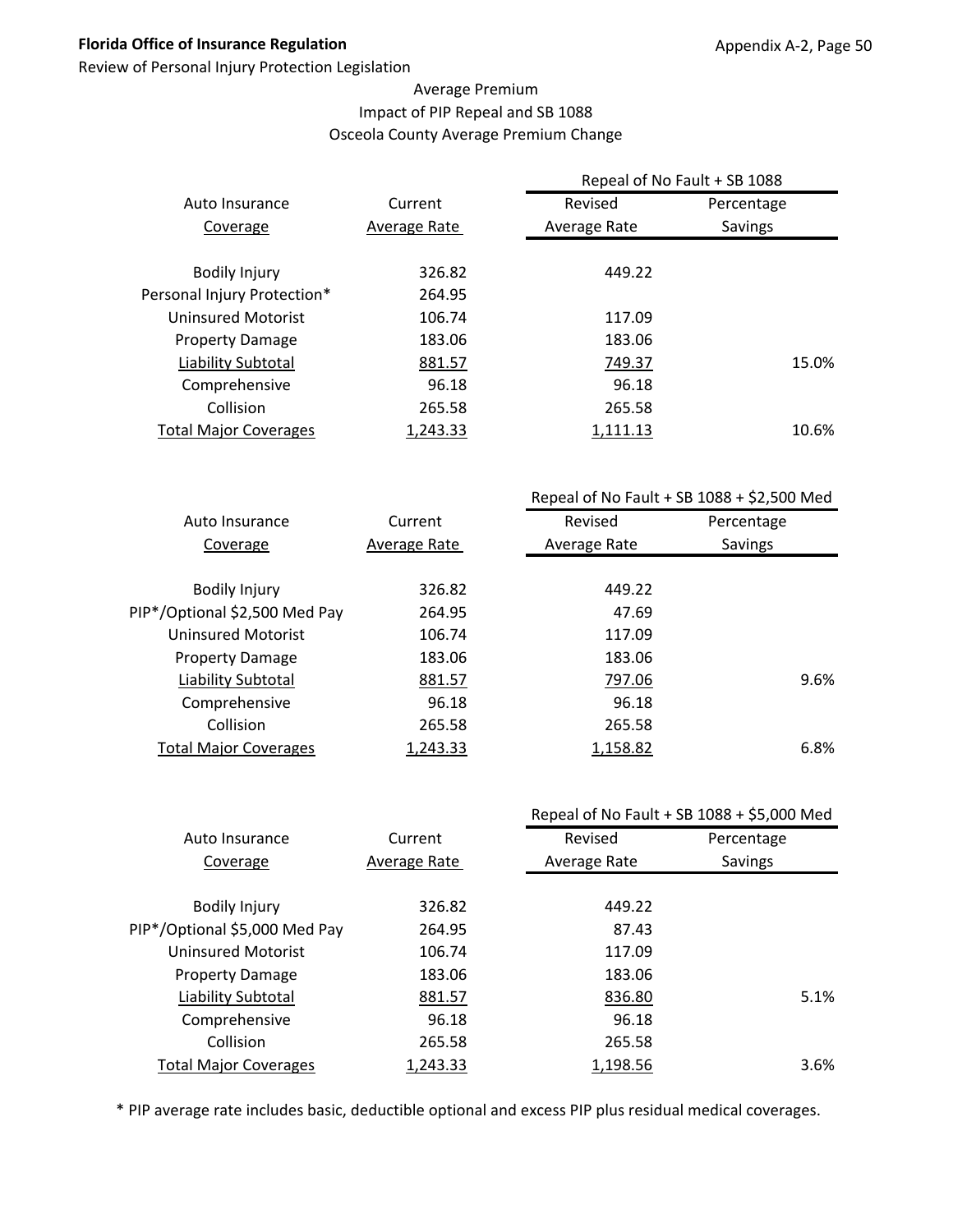Review of Personal Injury Protection Legislation

#### Average Premium Impact of PIP Repeal and SB 1088 Palm Beach County Average Premium Change

|                              |              | Repeal of No Fault + SB 1088 |            |      |
|------------------------------|--------------|------------------------------|------------|------|
| Auto Insurance               | Current      | Revised                      | Percentage |      |
| Coverage                     | Average Rate | Average Rate                 | Savings    |      |
| <b>Bodily Injury</b>         | 467.41       | 642.46                       |            |      |
| Personal Injury Protection*  | 264.12       |                              |            |      |
| <b>Uninsured Motorist</b>    | 166.75       | 182.92                       |            |      |
| <b>Property Damage</b>       | 198.12       | 198.12                       |            |      |
| Liability Subtotal           | 1,096.40     | 1,023.50                     |            | 6.6% |
| Comprehensive                | 98.47        | 98.47                        |            |      |
| Collision                    | 305.09       | 305.09                       |            |      |
| <b>Total Major Coverages</b> | 1,499.96     | 1,427.06                     |            | 4.9% |

|                               |              | Repeal of No Fault + SB $1088 + $2,500$ Med |            |  |
|-------------------------------|--------------|---------------------------------------------|------------|--|
| Auto Insurance                | Current      | Revised                                     | Percentage |  |
| Coverage                      | Average Rate | Average Rate                                | Savings    |  |
|                               |              |                                             |            |  |
| <b>Bodily Injury</b>          | 467.41       | 642.46                                      |            |  |
| PIP*/Optional \$2,500 Med Pay | 264.12       | 47.54                                       |            |  |
| <b>Uninsured Motorist</b>     | 166.75       | 182.92                                      |            |  |
| <b>Property Damage</b>        | 198.12       | 198.12                                      |            |  |
| Liability Subtotal            | 1,096.40     | 1,071.04                                    | 2.3%       |  |
| Comprehensive                 | 98.47        | 98.47                                       |            |  |
| Collision                     | 305.09       | 305.09                                      |            |  |
| <b>Total Major Coverages</b>  | 1,499.96     | 1,474.60                                    | 1.7%       |  |
|                               |              |                                             |            |  |

|                               |              |              | Repeal of No Fault + SB 1088 + \$5,000 Med |
|-------------------------------|--------------|--------------|--------------------------------------------|
| Auto Insurance                | Current      | Revised      | Percentage                                 |
| Coverage                      | Average Rate | Average Rate | Savings                                    |
|                               |              |              |                                            |
| <b>Bodily Injury</b>          | 467.41       | 642.46       |                                            |
| PIP*/Optional \$5,000 Med Pay | 264.12       | 87.16        |                                            |
| <b>Uninsured Motorist</b>     | 166.75       | 182.92       |                                            |
| <b>Property Damage</b>        | 198.12       | 198.12       |                                            |
| <b>Liability Subtotal</b>     | 1,096.40     | 1,110.66     | $-1.3%$                                    |
| Comprehensive                 | 98.47        | 98.47        |                                            |
| Collision                     | 305.09       | 305.09       |                                            |
| <b>Total Major Coverages</b>  | 1,499.96     | 1,514.22     | $-1.0\%$                                   |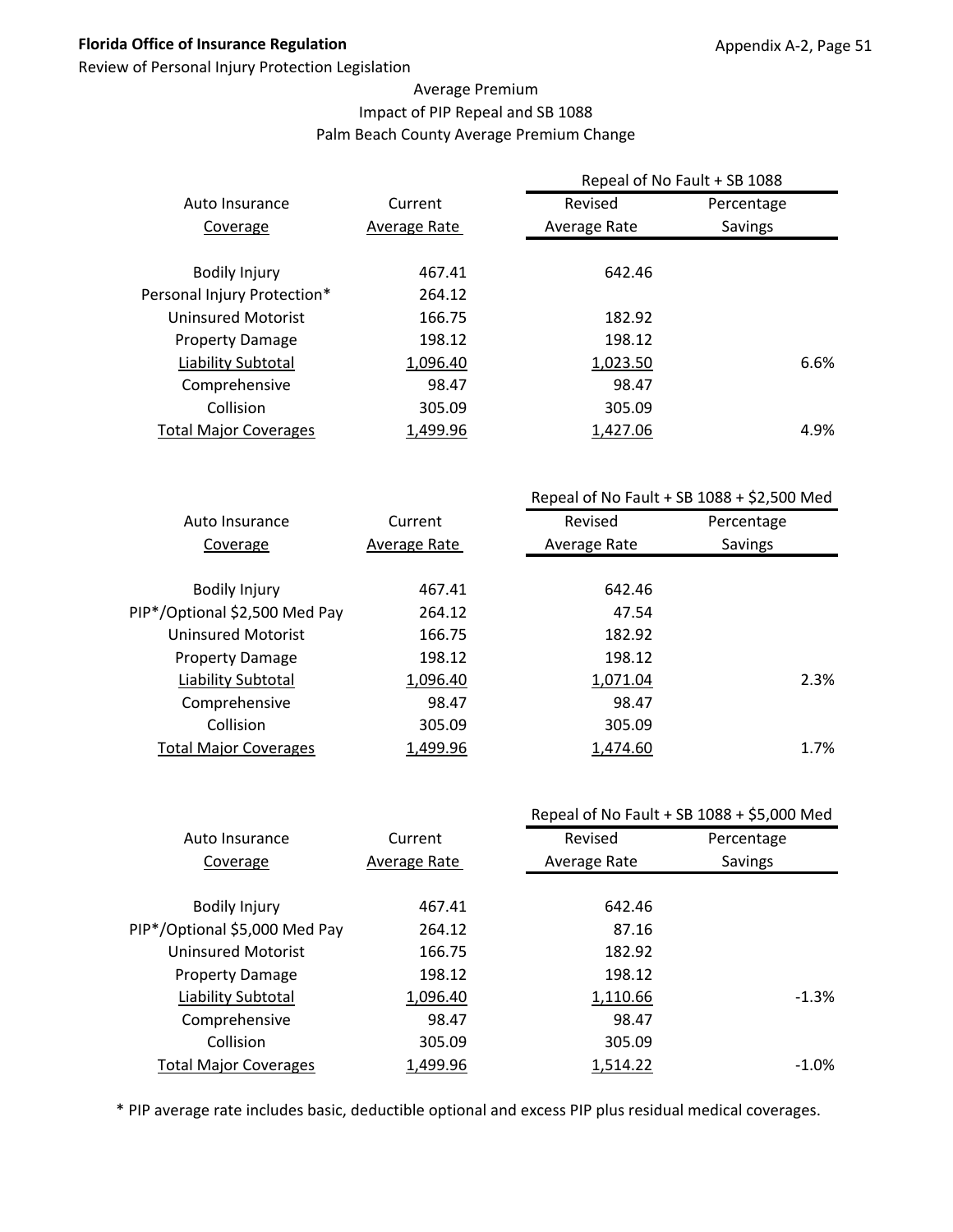Review of Personal Injury Protection Legislation

#### Average Premium Impact of PIP Repeal and SB 1088 Pasco County Average Premium Change

|                              |              | Repeal of No Fault + SB 1088 |            |
|------------------------------|--------------|------------------------------|------------|
| Auto Insurance               | Current      | Revised                      | Percentage |
| Coverage                     | Average Rate | Average Rate                 | Savings    |
|                              |              |                              |            |
| <b>Bodily Injury</b>         | 393.04       | 540.24                       |            |
| Personal Injury Protection*  | 213.53       |                              |            |
| <b>Uninsured Motorist</b>    | 112.23       | 123.12                       |            |
| <b>Property Damage</b>       | 182.82       | 182.82                       |            |
| Liability Subtotal           | 901.62       | 846.18                       | 6.1%       |
| Comprehensive                | 100.18       | 100.18                       |            |
| Collision                    | 243.75       | 243.75                       |            |
| <b>Total Major Coverages</b> | 1,245.55     | 1,190.11                     | 4.5%       |
|                              |              |                              |            |

|                               |              | Repeal of No Fault + SB $1088 + $2,500$ Med |            |
|-------------------------------|--------------|---------------------------------------------|------------|
| Auto Insurance                | Current      | Revised                                     | Percentage |
| Coverage                      | Average Rate | Average Rate                                | Savings    |
|                               |              |                                             |            |
| <b>Bodily Injury</b>          | 393.04       | 540.24                                      |            |
| PIP*/Optional \$2,500 Med Pay | 213.53       | 38.44                                       |            |
| Uninsured Motorist            | 112.23       | 123.12                                      |            |
| <b>Property Damage</b>        | 182.82       | 182.82                                      |            |
| Liability Subtotal            | 901.62       | 884.62                                      | 1.9%       |
| Comprehensive                 | 100.18       | 100.18                                      |            |
| Collision                     | 243.75       | 243.75                                      |            |
| <b>Total Major Coverages</b>  | 1,245.55     | 1,228.55                                    | 1.4%       |
|                               |              |                                             |            |

|              |              | Repeal of No Fault + SB 1088 + \$5,000 Med |
|--------------|--------------|--------------------------------------------|
| Current      | Revised      | Percentage                                 |
| Average Rate | Average Rate | Savings                                    |
|              |              |                                            |
| 393.04       | 540.24       |                                            |
| 213.53       | 70.46        |                                            |
| 112.23       | 123.12       |                                            |
| 182.82       | 182.82       |                                            |
| 901.62       | 916.64       | $-1.7\%$                                   |
| 100.18       | 100.18       |                                            |
| 243.75       | 243.75       |                                            |
| 1,245.55     | 1,260.57     | $-1.2%$                                    |
|              |              |                                            |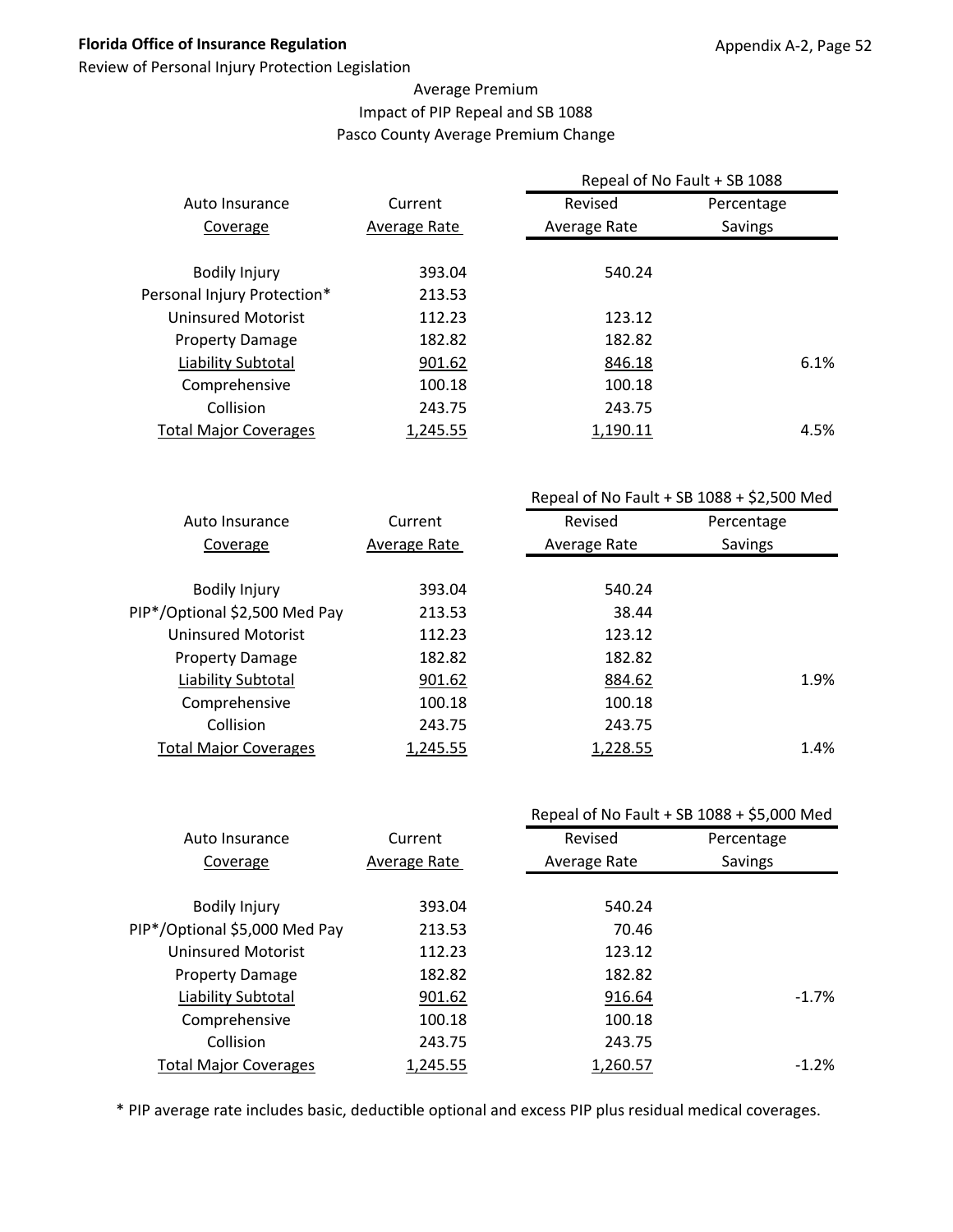Review of Personal Injury Protection Legislation

#### Average Premium Impact of PIP Repeal and SB 1088 Pinellas County Average Premium Change

|                              |              | Repeal of No Fault + SB 1088 |            |
|------------------------------|--------------|------------------------------|------------|
| Auto Insurance               | Current      | Revised                      | Percentage |
| Coverage                     | Average Rate | Average Rate                 | Savings    |
|                              |              |                              |            |
| <b>Bodily Injury</b>         | 411.03       | 564.97                       |            |
| Personal Injury Protection*  | 201.82       |                              |            |
| Uninsured Motorist           | 126.13       | 138.36                       |            |
| <b>Property Damage</b>       | 187.52       | 187.52                       |            |
| Liability Subtotal           | 926.50       | 890.85                       | 3.8%       |
| Comprehensive                | 84.33        | 84.33                        |            |
| Collision                    | 238.74       | 238.74                       |            |
| <b>Total Major Coverages</b> | 1,249.57     | 1,213.92                     | 2.9%       |
|                              |              |                              |            |

|                               |              | Repeal of No Fault + SB $1088 + $2,500$ Med |            |
|-------------------------------|--------------|---------------------------------------------|------------|
| Auto Insurance                | Current      | Revised                                     | Percentage |
| Coverage                      | Average Rate | Average Rate                                | Savings    |
|                               |              |                                             |            |
| <b>Bodily Injury</b>          | 411.03       | 564.97                                      |            |
| PIP*/Optional \$2,500 Med Pay | 201.82       | 36.33                                       |            |
| <b>Uninsured Motorist</b>     | 126.13       | 138.36                                      |            |
| <b>Property Damage</b>        | 187.52       | 187.52                                      |            |
| Liability Subtotal            | 926.50       | 927.18                                      | $-0.1%$    |
| Comprehensive                 | 84.33        | 84.33                                       |            |
| Collision                     | 238.74       | 238.74                                      |            |
| <b>Total Major Coverages</b>  | 1,249.57     | 1,250.25                                    | $-0.1%$    |
|                               |              |                                             |            |

|                               |              |              | Repeal of No Fault + SB 1088 + \$5,000 Med |
|-------------------------------|--------------|--------------|--------------------------------------------|
| Auto Insurance                | Current      | Revised      | Percentage                                 |
| Coverage                      | Average Rate | Average Rate | Savings                                    |
|                               |              |              |                                            |
| <b>Bodily Injury</b>          | 411.03       | 564.97       |                                            |
| PIP*/Optional \$5,000 Med Pay | 201.82       | 66.60        |                                            |
| <b>Uninsured Motorist</b>     | 126.13       | 138.36       |                                            |
| <b>Property Damage</b>        | 187.52       | 187.52       |                                            |
| <b>Liability Subtotal</b>     | 926.50       | 957.45       | $-3.3\%$                                   |
| Comprehensive                 | 84.33        | 84.33        |                                            |
| Collision                     | 238.74       | 238.74       |                                            |
| <b>Total Major Coverages</b>  | 1,249.57     | 1,280.52     | $-2.5%$                                    |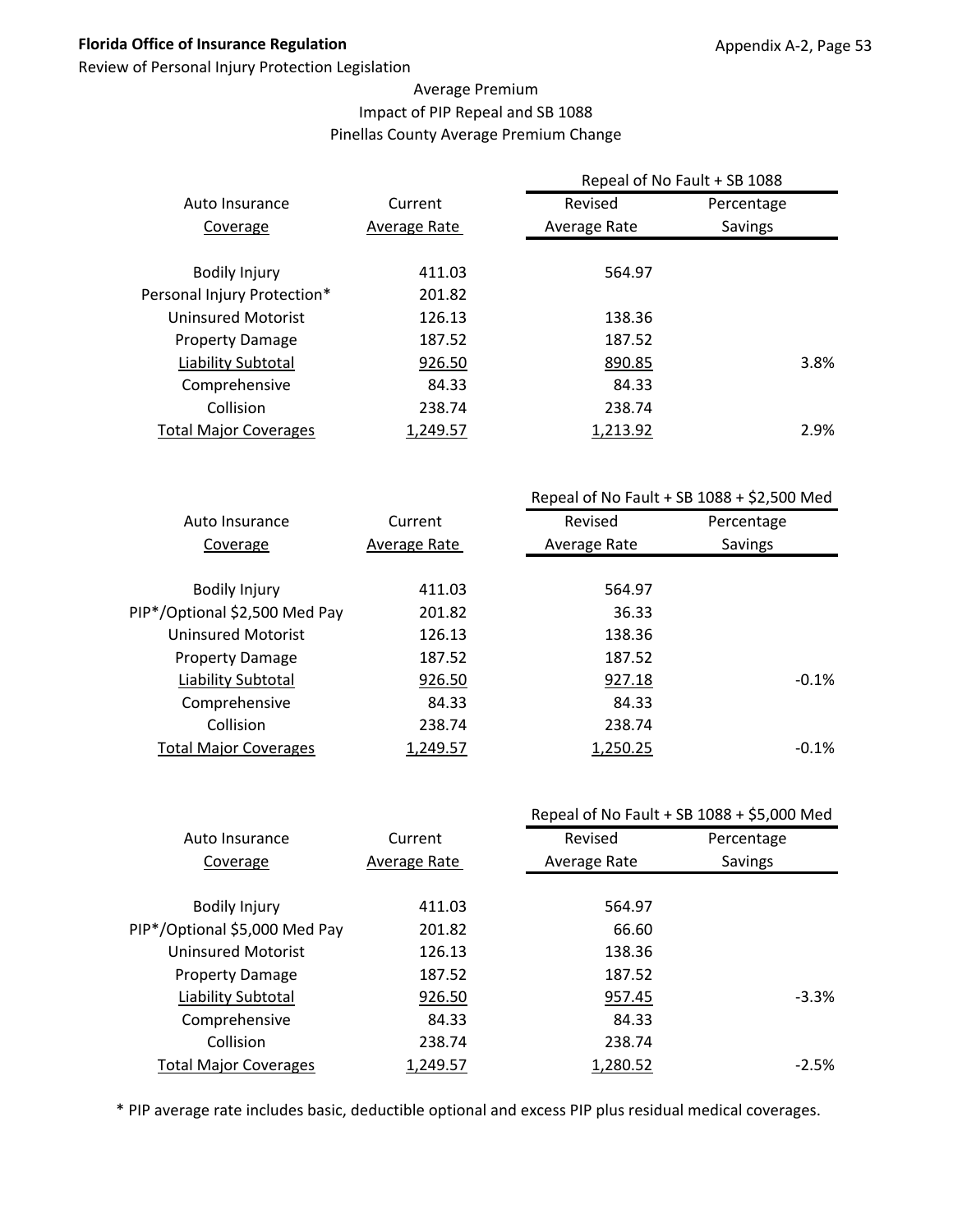Review of Personal Injury Protection Legislation

#### Average Premium Impact of PIP Repeal and SB 1088 Polk County Average Premium Change

|                              |              | Repeal of No Fault + SB 1088 |            |  |
|------------------------------|--------------|------------------------------|------------|--|
| Auto Insurance               | Current      | Revised                      | Percentage |  |
| Coverage                     | Average Rate | Average Rate                 | Savings    |  |
|                              |              |                              |            |  |
| <b>Bodily Injury</b>         | 305.89       | 420.45                       |            |  |
| Personal Injury Protection*  | 195.48       |                              |            |  |
| Uninsured Motorist           | 103.68       | 113.74                       |            |  |
| <b>Property Damage</b>       | 172.90       | 172.90                       |            |  |
| Liability Subtotal           | 777.95       | 707.09                       | 9.1%       |  |
| Comprehensive                | 91.34        | 91.34                        |            |  |
| Collision                    | 248.68       | 248.68                       |            |  |
| <b>Total Major Coverages</b> | 1,117.97     | 1,047.11                     | 6.3%       |  |
|                              |              |                              |            |  |

|                               |              |              | Repeal of No Fault + SB $1088 + $2,500$ Med |
|-------------------------------|--------------|--------------|---------------------------------------------|
| Auto Insurance                | Current      | Revised      | Percentage                                  |
| Coverage                      | Average Rate | Average Rate | Savings                                     |
|                               |              |              |                                             |
| <b>Bodily Injury</b>          | 305.89       | 420.45       |                                             |
| PIP*/Optional \$2,500 Med Pay | 195.48       | 35.19        |                                             |
| Uninsured Motorist            | 103.68       | 113.74       |                                             |
| <b>Property Damage</b>        | 172.90       | 172.90       |                                             |
| Liability Subtotal            | 777.95       | 742.28       | 4.6%                                        |
| Comprehensive                 | 91.34        | 91.34        |                                             |
| Collision                     | 248.68       | 248.68       |                                             |
| <b>Total Major Coverages</b>  | 1,117.97     | 1,082.30     | 3.2%                                        |
|                               |              |              |                                             |

|                               |              |              | Repeal of No Fault + SB 1088 + \$5,000 Med |
|-------------------------------|--------------|--------------|--------------------------------------------|
| Auto Insurance                | Current      | Revised      | Percentage                                 |
| Coverage                      | Average Rate | Average Rate | Savings                                    |
|                               |              |              |                                            |
| <b>Bodily Injury</b>          | 305.89       | 420.45       |                                            |
| PIP*/Optional \$5,000 Med Pay | 195.48       | 64.51        |                                            |
| <b>Uninsured Motorist</b>     | 103.68       | 113.74       |                                            |
| <b>Property Damage</b>        | 172.90       | 172.90       |                                            |
| Liability Subtotal            | 777.95       | 771.60       | 0.8%                                       |
| Comprehensive                 | 91.34        | 91.34        |                                            |
| Collision                     | 248.68       | 248.68       |                                            |
| <b>Total Major Coverages</b>  | 1,117.97     | 1,111.62     | 0.6%                                       |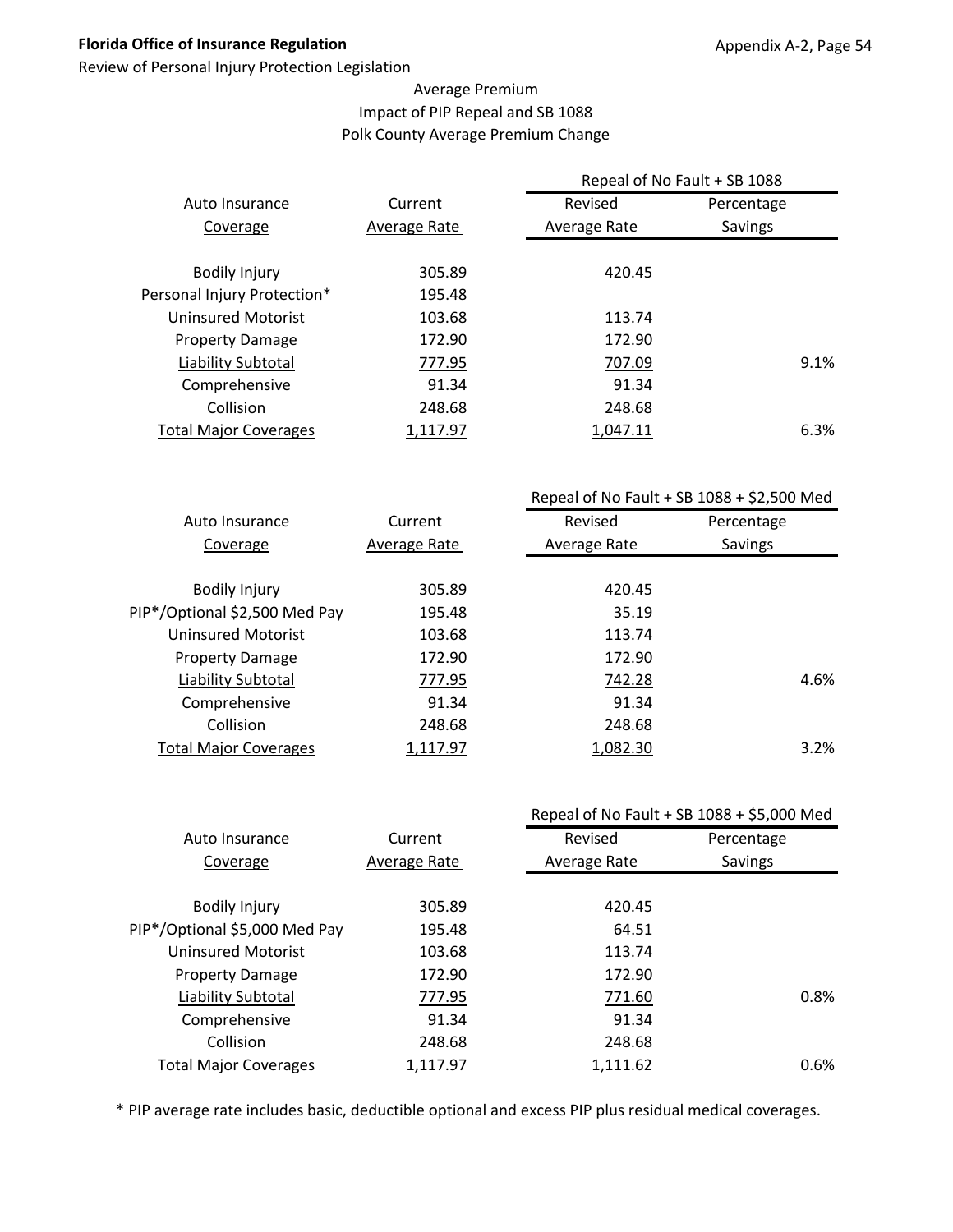Review of Personal Injury Protection Legislation

#### Average Premium Impact of PIP Repeal and SB 1088 Putnam County Average Premium Change

|                              |              | Repeal of No Fault + SB 1088 |                |  |
|------------------------------|--------------|------------------------------|----------------|--|
| Auto Insurance               | Current      | Revised                      | Percentage     |  |
| Coverage                     | Average Rate | Average Rate                 | <b>Savings</b> |  |
| <b>Bodily Injury</b>         | 240.86       | 331.07                       |                |  |
| Personal Injury Protection*  | 147.20       |                              |                |  |
| Uninsured Motorist           | 87.30        | 95.77                        |                |  |
| <b>Property Damage</b>       | 140.20       | 140.20                       |                |  |
| Liability Subtotal           | 615.56       | 567.04                       | 7.9%           |  |
| Comprehensive                | 95.64        | 95.64                        |                |  |
| Collision                    | 223.87       | 223.87                       |                |  |
| <b>Total Major Coverages</b> | 935.07       | 886.55                       | 5.2%           |  |
|                              |              |                              |                |  |

|                               |              | Repeal of No Fault + SB $1088 + $2,500$ Med |            |  |
|-------------------------------|--------------|---------------------------------------------|------------|--|
| Auto Insurance                | Current      | Revised                                     | Percentage |  |
| Coverage                      | Average Rate | Average Rate                                | Savings    |  |
|                               |              |                                             |            |  |
| <b>Bodily Injury</b>          | 240.86       | 331.07                                      |            |  |
| PIP*/Optional \$2,500 Med Pay | 147.20       | 26.50                                       |            |  |
| <b>Uninsured Motorist</b>     | 87.30        | 95.77                                       |            |  |
| <b>Property Damage</b>        | 140.20       | 140.20                                      |            |  |
| Liability Subtotal            | 615.56       | 593.54                                      | 3.6%       |  |
| Comprehensive                 | 95.64        | 95.64                                       |            |  |
| Collision                     | 223.87       | 223.87                                      |            |  |
| <b>Total Major Coverages</b>  | 935.07       | 913.05                                      | 2.4%       |  |
|                               |              |                                             |            |  |

|                               |              |              | Repeal of No Fault + SB 1088 + \$5,000 Med |
|-------------------------------|--------------|--------------|--------------------------------------------|
| Auto Insurance                | Current      | Revised      | Percentage                                 |
| Coverage                      | Average Rate | Average Rate | Savings                                    |
|                               |              |              |                                            |
| <b>Bodily Injury</b>          | 240.86       | 331.07       |                                            |
| PIP*/Optional \$5,000 Med Pay | 147.20       | 48.58        |                                            |
| <b>Uninsured Motorist</b>     | 87.30        | 95.77        |                                            |
| <b>Property Damage</b>        | 140.20       | 140.20       |                                            |
| Liability Subtotal            | 615.56       | 615.62       | 0.0%                                       |
| Comprehensive                 | 95.64        | 95.64        |                                            |
| Collision                     | 223.87       | 223.87       |                                            |
| <b>Total Major Coverages</b>  | 935.07       | 935.13       | 0.0%                                       |
|                               |              |              |                                            |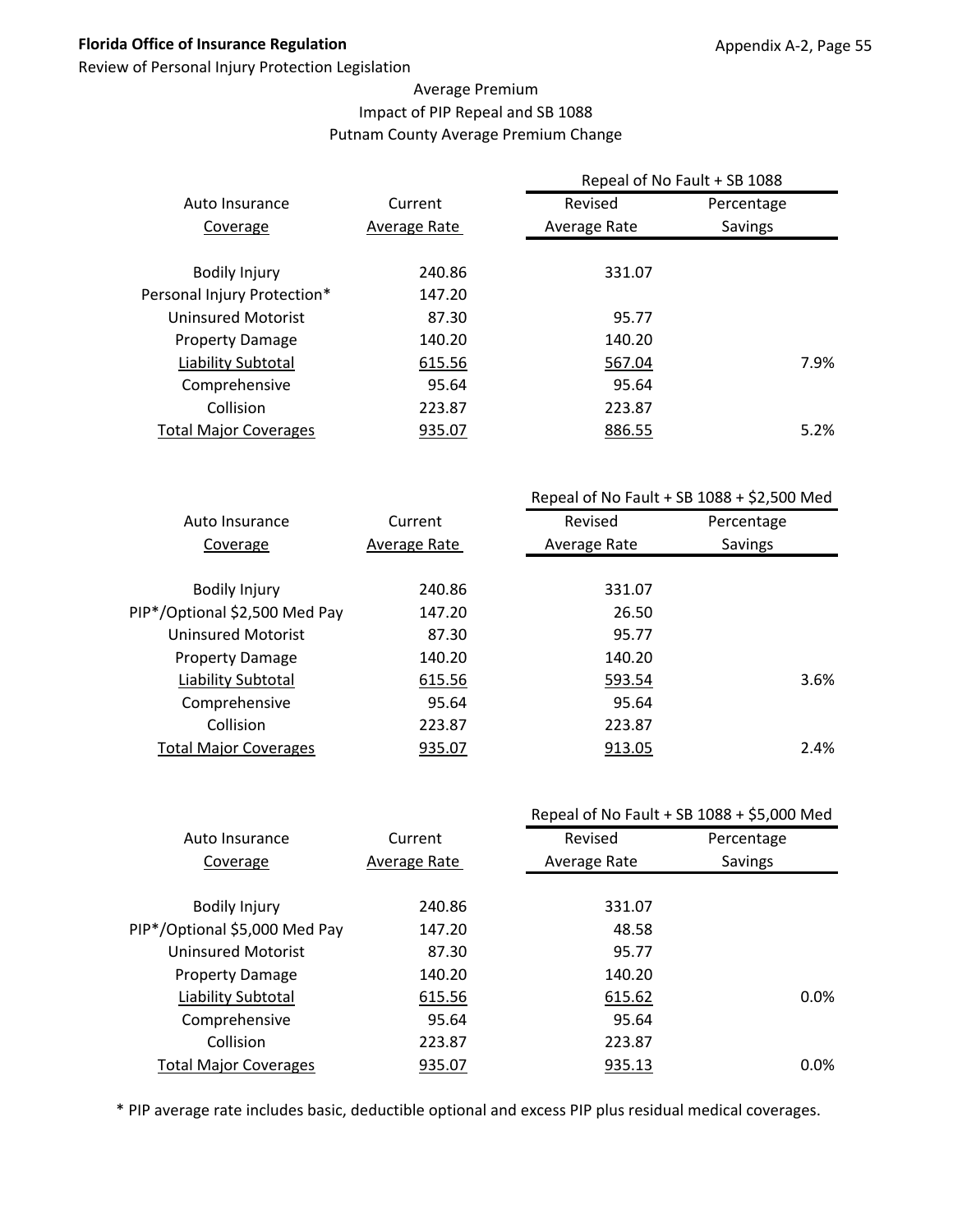Review of Personal Injury Protection Legislation

#### Average Premium Impact of PIP Repeal and SB 1088 Santa Rosa County Average Premium Change

|                              |              | Repeal of No Fault + SB 1088 |            |      |  |
|------------------------------|--------------|------------------------------|------------|------|--|
| Auto Insurance               | Current      | Revised                      | Percentage |      |  |
| Coverage                     | Average Rate | Average Rate                 | Savings    |      |  |
|                              |              |                              |            |      |  |
| <b>Bodily Injury</b>         | 230.12       | 316.30                       |            |      |  |
| Personal Injury Protection*  | 117.68       |                              |            |      |  |
| <b>Uninsured Motorist</b>    | 79.31        | 87.00                        |            |      |  |
| <b>Property Damage</b>       | 157.49       | 157.49                       |            |      |  |
| Liability Subtotal           | 584.60       | 560.79                       |            | 4.1% |  |
| Comprehensive                | 113.18       | 113.18                       |            |      |  |
| Collision                    | 232.32       | 232.32                       |            |      |  |
| <b>Total Major Coverages</b> | 930.10       | 906.29                       |            | 2.6% |  |
|                              |              |                              |            |      |  |

|                               |              | Repeal of No Fault + SB $1088 + $2,500$ Med |            |
|-------------------------------|--------------|---------------------------------------------|------------|
| Auto Insurance                | Current      | Revised                                     | Percentage |
| Coverage                      | Average Rate | Average Rate                                | Savings    |
|                               |              |                                             |            |
| <b>Bodily Injury</b>          | 230.12       | 316.30                                      |            |
| PIP*/Optional \$2,500 Med Pay | 117.68       | 21.18                                       |            |
| Uninsured Motorist            | 79.31        | 87.00                                       |            |
| <b>Property Damage</b>        | 157.49       | 157.49                                      |            |
| Liability Subtotal            | 584.60       | 581.97                                      | 0.4%       |
| Comprehensive                 | 113.18       | 113.18                                      |            |
| Collision                     | 232.32       | 232.32                                      |            |
| <b>Total Major Coverages</b>  | 930.10       | 927.47                                      | 0.3%       |
|                               |              |                                             |            |

|                               |              | Repeal of No Fault + SB 1088 + \$5,000 Med |            |
|-------------------------------|--------------|--------------------------------------------|------------|
| Auto Insurance                | Current      | Revised                                    | Percentage |
| Coverage                      | Average Rate | Average Rate                               | Savings    |
|                               |              |                                            |            |
| <b>Bodily Injury</b>          | 230.12       | 316.30                                     |            |
| PIP*/Optional \$5,000 Med Pay | 117.68       | 38.83                                      |            |
| <b>Uninsured Motorist</b>     | 79.31        | 87.00                                      |            |
| <b>Property Damage</b>        | 157.49       | 157.49                                     |            |
| Liability Subtotal            | 584.60       | 599.62                                     | $-2.6%$    |
| Comprehensive                 | 113.18       | 113.18                                     |            |
| Collision                     | 232.32       | 232.32                                     |            |
| <b>Total Major Coverages</b>  | 930.10       | 945.12                                     | $-1.6\%$   |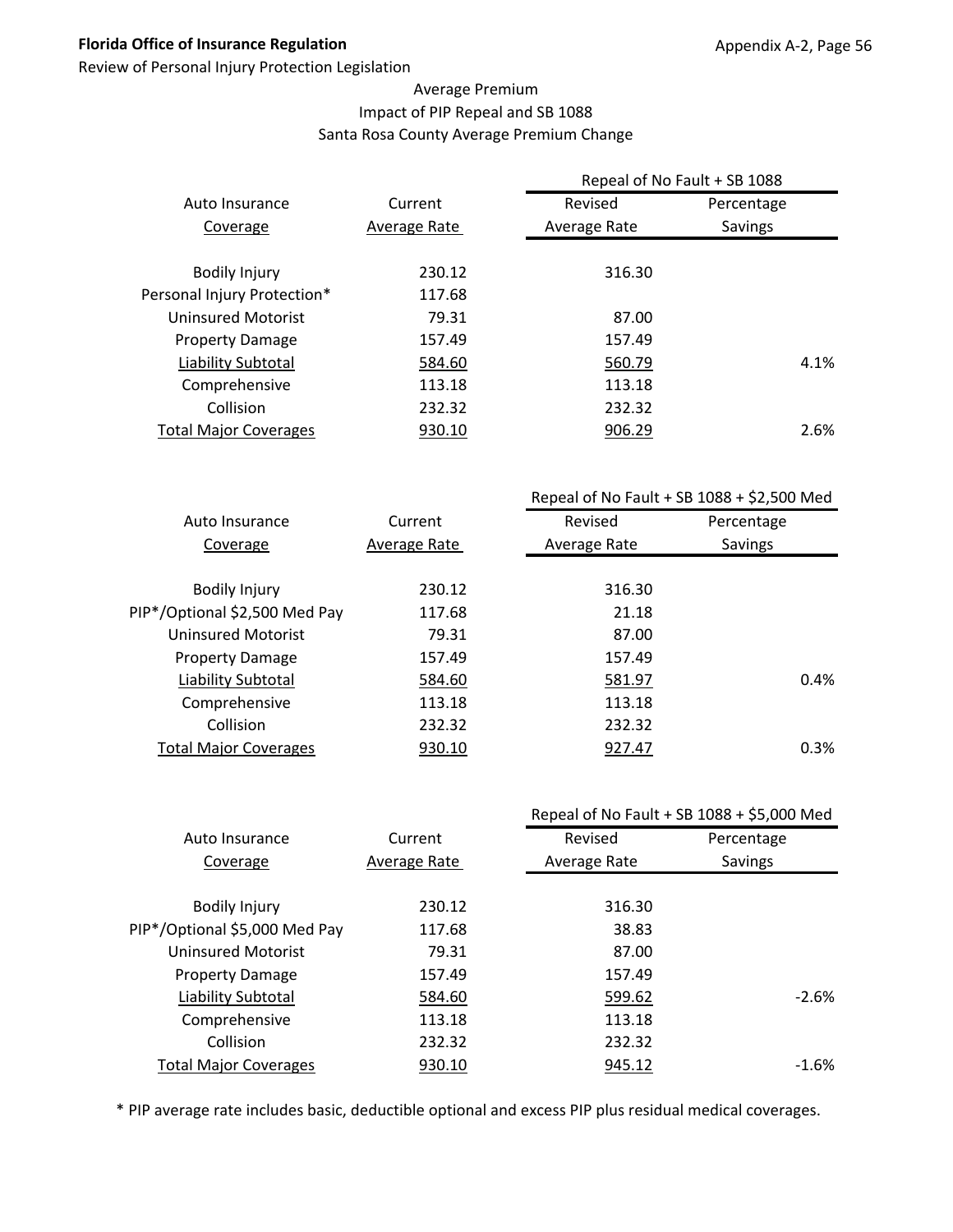Review of Personal Injury Protection Legislation

#### Average Premium Impact of PIP Repeal and SB 1088 Sarasota County Average Premium Change

| Current      | Revised          | Percentage     |                              |  |
|--------------|------------------|----------------|------------------------------|--|
| Average Rate | Average Rate     | <b>Savings</b> |                              |  |
|              |                  |                |                              |  |
|              |                  |                |                              |  |
|              |                  |                |                              |  |
| 101.46       | 111.30           |                |                              |  |
| 155.89       | 155.89           |                |                              |  |
| 710.64       | 691.02           |                | 2.8%                         |  |
| 73.81        | 73.81            |                |                              |  |
| 222.53       | 222.53           |                |                              |  |
| 1,006.98     | 987.36           |                | 1.9%                         |  |
|              | 308.35<br>144.94 | 423.83         | Repeal of No Fault + SB 1088 |  |

|                               |              | Repeal of No Fault + SB $1088 + $2,500$ Med |            |  |
|-------------------------------|--------------|---------------------------------------------|------------|--|
| Auto Insurance                | Current      | Revised                                     | Percentage |  |
| Coverage                      | Average Rate | Average Rate                                | Savings    |  |
|                               |              |                                             |            |  |
| <b>Bodily Injury</b>          | 308.35       | 423.83                                      |            |  |
| PIP*/Optional \$2,500 Med Pay | 144.94       | 26.09                                       |            |  |
| <b>Uninsured Motorist</b>     | 101.46       | 111.30                                      |            |  |
| <b>Property Damage</b>        | 155.89       | 155.89                                      |            |  |
| Liability Subtotal            | 710.64       | 717.11                                      | $-0.9%$    |  |
| Comprehensive                 | 73.81        | 73.81                                       |            |  |
| Collision                     | 222.53       | 222.53                                      |            |  |
| <b>Total Major Coverages</b>  | 1,006.98     | 1,013.45                                    | $-0.6%$    |  |
|                               |              |                                             |            |  |

|              |              | Repeal of No Fault + SB 1088 + \$5,000 Med |
|--------------|--------------|--------------------------------------------|
| Current      | Revised      | Percentage                                 |
| Average Rate | Average Rate | Savings                                    |
|              |              |                                            |
| 308.35       | 423.83       |                                            |
| 144.94       | 47.83        |                                            |
| 101.46       | 111.30       |                                            |
| 155.89       | 155.89       |                                            |
| 710.64       | 738.85       | $-4.0\%$                                   |
| 73.81        | 73.81        |                                            |
| 222.53       | 222.53       |                                            |
| 1,006.98     | 1,035.19     | $-2.8\%$                                   |
|              |              |                                            |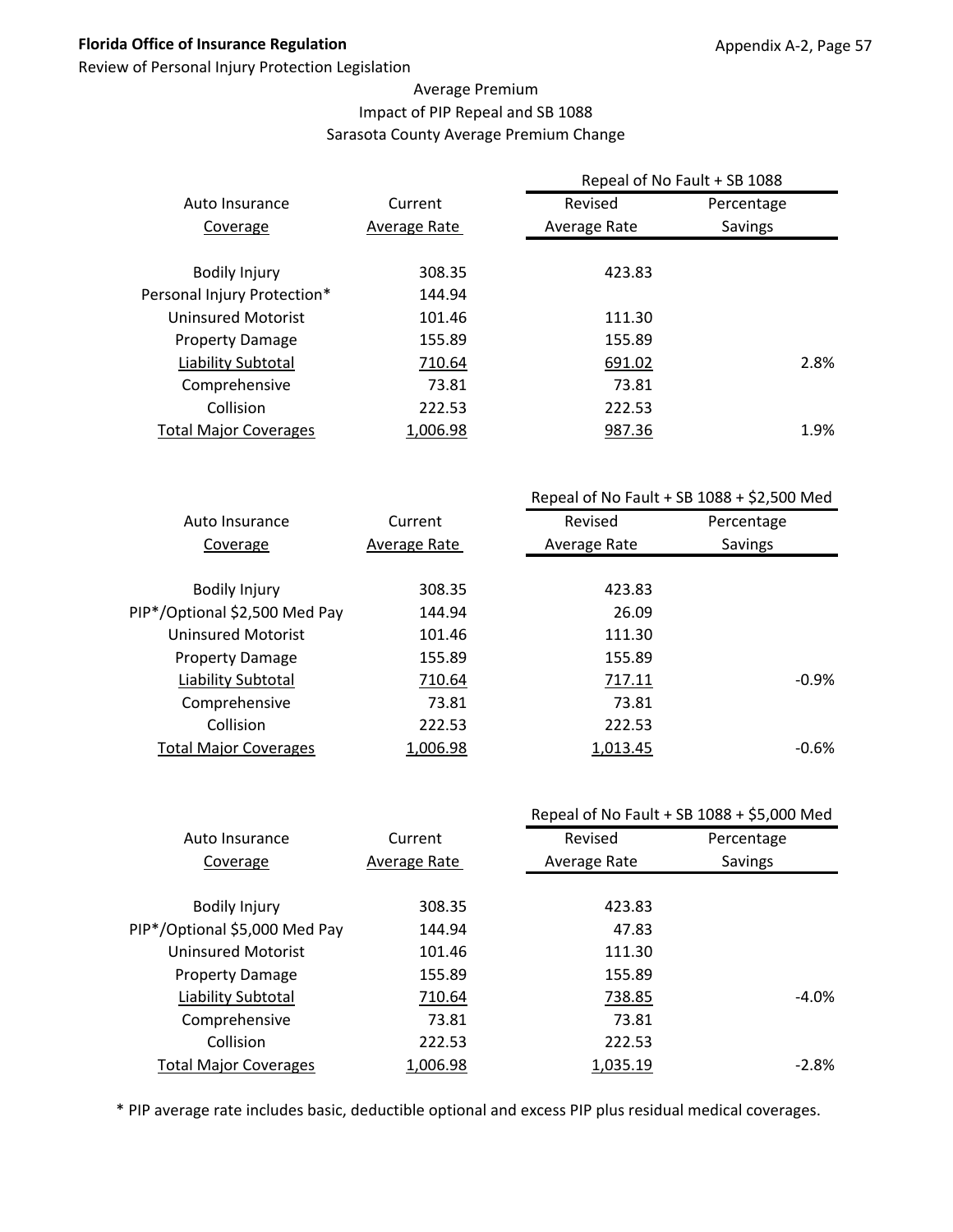Review of Personal Injury Protection Legislation

#### Average Premium Impact of PIP Repeal and SB 1088 Seminole County Average Premium Change

|                              | Repeal of No Fault + SB 1088 |              |            |      |
|------------------------------|------------------------------|--------------|------------|------|
| Auto Insurance               | Current                      | Revised      | Percentage |      |
| Coverage                     | Average Rate                 | Average Rate | Savings    |      |
| <b>Bodily Injury</b>         | 304.27                       | 418.22       |            |      |
| Personal Injury Protection*  | 176.76                       |              |            |      |
| Uninsured Motorist           | 102.96                       | 112.95       |            |      |
| <b>Property Damage</b>       | 177.01                       | 177.01       |            |      |
| Liability Subtotal           | 761.00                       | 708.18       |            | 6.9% |
| Comprehensive                | 86.53                        | 86.53        |            |      |
| Collision                    | 244.63                       | 244.63       |            |      |
| <b>Total Major Coverages</b> | 1,092.16                     | 1.039.34     |            | 4.8% |

|                               |              | Repeal of No Fault + SB $1088 + $2,500$ Med |            |  |
|-------------------------------|--------------|---------------------------------------------|------------|--|
| Auto Insurance                | Current      | Revised                                     | Percentage |  |
| Coverage                      | Average Rate | Average Rate                                | Savings    |  |
|                               |              |                                             |            |  |
| <b>Bodily Injury</b>          | 304.27       | 418.22                                      |            |  |
| PIP*/Optional \$2,500 Med Pay | 176.76       | 31.82                                       |            |  |
| Uninsured Motorist            | 102.96       | 112.95                                      |            |  |
| <b>Property Damage</b>        | 177.01       | 177.01                                      |            |  |
| Liability Subtotal            | 761.00       | 740.00                                      | 2.8%       |  |
| Comprehensive                 | 86.53        | 86.53                                       |            |  |
| Collision                     | 244.63       | 244.63                                      |            |  |
| <b>Total Major Coverages</b>  | 1,092.16     | 1,071.16                                    | 1.9%       |  |
|                               |              |                                             |            |  |

|                               |              |              | Repeal of No Fault + SB 1088 + \$5,000 Med |
|-------------------------------|--------------|--------------|--------------------------------------------|
| Auto Insurance                | Current      | Revised      | Percentage                                 |
| Coverage                      | Average Rate | Average Rate | Savings                                    |
|                               |              |              |                                            |
| <b>Bodily Injury</b>          | 304.27       | 418.22       |                                            |
| PIP*/Optional \$5,000 Med Pay | 176.76       | 58.33        |                                            |
| <b>Uninsured Motorist</b>     | 102.96       | 112.95       |                                            |
| <b>Property Damage</b>        | 177.01       | 177.01       |                                            |
| Liability Subtotal            | 761.00       | 766.51       | $-0.7%$                                    |
| Comprehensive                 | 86.53        | 86.53        |                                            |
| Collision                     | 244.63       | 244.63       |                                            |
| <b>Total Major Coverages</b>  | 1,092.16     | 1,097.67     | $-0.5%$                                    |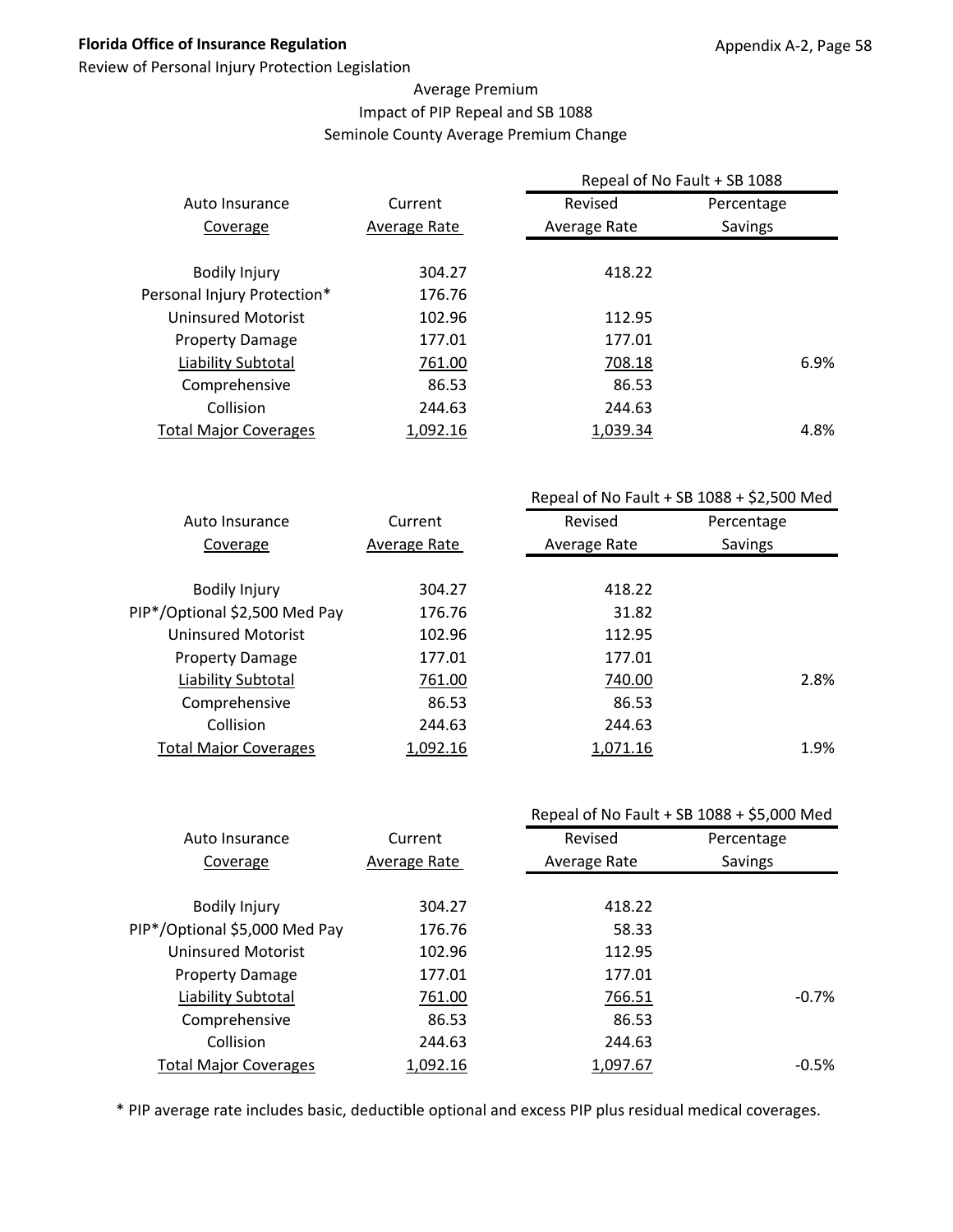Review of Personal Injury Protection Legislation

#### Average Premium Impact of PIP Repeal and SB 1088 St. Johns County Average Premium Change

|                              |              | Repeal of No Fault + SB 1088 |            |
|------------------------------|--------------|------------------------------|------------|
| Auto Insurance               | Current      | Revised                      | Percentage |
| Coverage                     | Average Rate | Average Rate                 | Savings    |
|                              |              |                              |            |
| <b>Bodily Injury</b>         | 283.13       | 389.17                       |            |
| Personal Injury Protection*  | 113.15       |                              |            |
| <b>Uninsured Motorist</b>    | 93.57        | 102.65                       |            |
| <b>Property Damage</b>       | 150.59       | 150.59                       |            |
| Liability Subtotal           | 640.44       | 642.41                       | $-0.3%$    |
| Comprehensive                | 86.46        | 86.46                        |            |
| Collision                    | 227.30       | 227.30                       |            |
| <b>Total Major Coverages</b> | 954.20       | 956.17                       | $-0.2\%$   |
|                              |              |                              |            |

|                               |              | Repeal of No Fault + SB $1088 + $2,500$ Med |            |  |
|-------------------------------|--------------|---------------------------------------------|------------|--|
| Auto Insurance                | Current      | Revised                                     | Percentage |  |
| Coverage                      | Average Rate | Average Rate                                | Savings    |  |
|                               |              |                                             |            |  |
| <b>Bodily Injury</b>          | 283.13       | 389.17                                      |            |  |
| PIP*/Optional \$2,500 Med Pay | 113.15       | 20.37                                       |            |  |
| Uninsured Motorist            | 93.57        | 102.65                                      |            |  |
| <b>Property Damage</b>        | 150.59       | 150.59                                      |            |  |
| Liability Subtotal            | 640.44       | 662.78                                      | $-3.5%$    |  |
| Comprehensive                 | 86.46        | 86.46                                       |            |  |
| Collision                     | 227.30       | 227.30                                      |            |  |
| <b>Total Major Coverages</b>  | 954.20       | 976.54                                      | $-2.3%$    |  |
|                               |              |                                             |            |  |

|                               |              |              | Repeal of No Fault + SB 1088 + \$5,000 Med |
|-------------------------------|--------------|--------------|--------------------------------------------|
| Auto Insurance                | Current      | Revised      | Percentage                                 |
| Coverage                      | Average Rate | Average Rate | Savings                                    |
|                               |              |              |                                            |
| <b>Bodily Injury</b>          | 283.13       | 389.17       |                                            |
| PIP*/Optional \$5,000 Med Pay | 113.15       | 37.34        |                                            |
| <b>Uninsured Motorist</b>     | 93.57        | 102.65       |                                            |
| <b>Property Damage</b>        | 150.59       | 150.59       |                                            |
| <b>Liability Subtotal</b>     | 640.44       | 679.75       | $-6.1%$                                    |
| Comprehensive                 | 86.46        | 86.46        |                                            |
| Collision                     | 227.30       | 227.30       |                                            |
| <b>Total Major Coverages</b>  | 954.20       | 993.51       | $-4.1\%$                                   |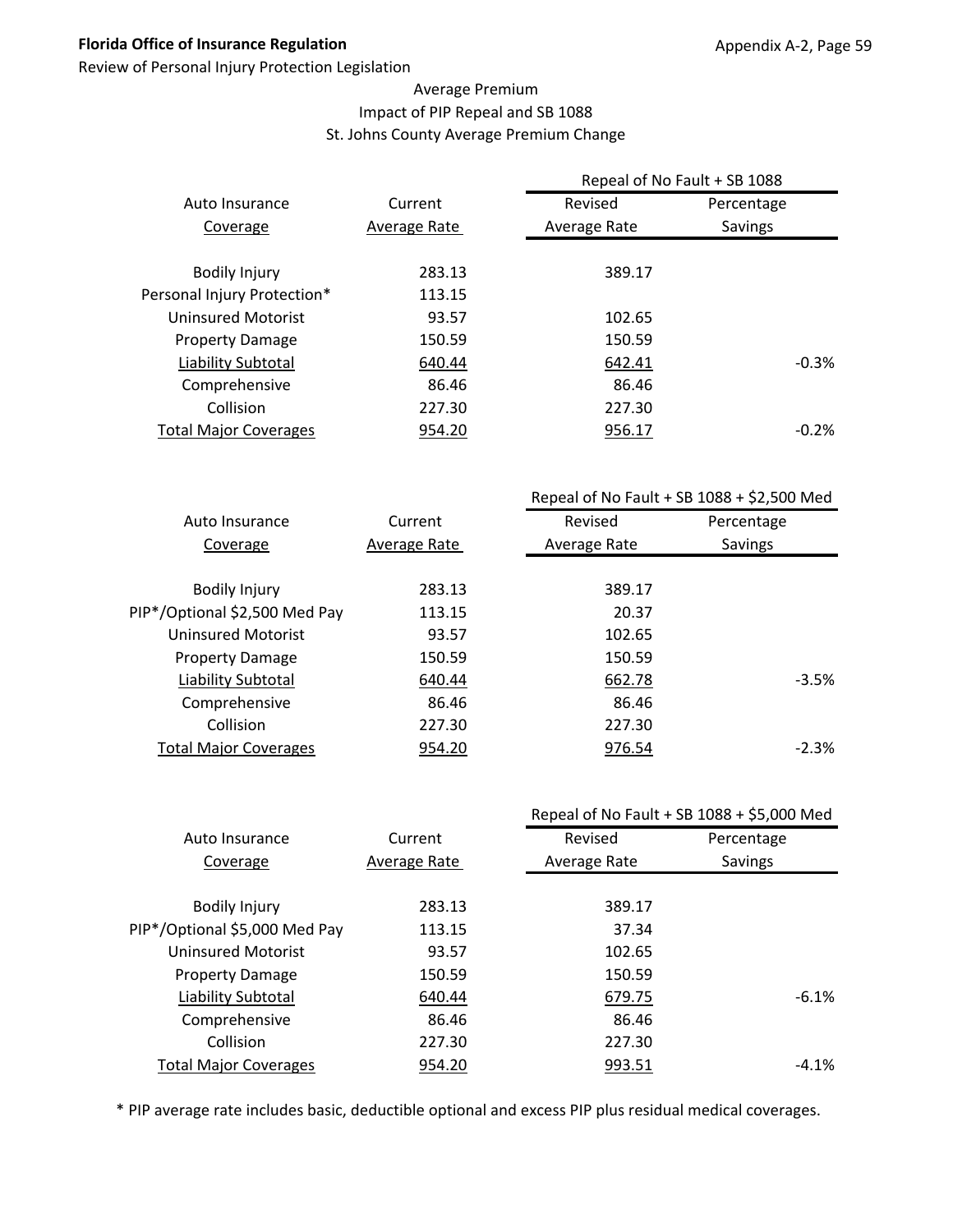Review of Personal Injury Protection Legislation

#### Average Premium Impact of PIP Repeal and SB 1088 St. Lucie County Average Premium Change

| Current      | Revised      | Percentage |                                                 |  |
|--------------|--------------|------------|-------------------------------------------------|--|
| Average Rate | Average Rate | Savings    |                                                 |  |
|              |              |            |                                                 |  |
| 203.95       |              |            |                                                 |  |
| 126.55       | 138.83       |            |                                                 |  |
| 156.93       | 156.93       |            |                                                 |  |
| 821.01       | 754.27       |            |                                                 |  |
| 77.96        | 77.96        |            |                                                 |  |
| 219.32       | 219.32       |            |                                                 |  |
| 1,118.29     | 1,051.55     |            |                                                 |  |
|              | 333.58       | 458.51     | Repeal of No Fault + SB 1088<br>8.1%<br>$6.0\%$ |  |

|                               |              | Repeal of No Fault + SB $1088 + $2,500$ Med |            |  |
|-------------------------------|--------------|---------------------------------------------|------------|--|
| Auto Insurance                | Current      | Revised                                     | Percentage |  |
| Coverage                      | Average Rate | Average Rate                                | Savings    |  |
|                               |              |                                             |            |  |
| <b>Bodily Injury</b>          | 333.58       | 458.51                                      |            |  |
| PIP*/Optional \$2,500 Med Pay | 203.95       | 36.71                                       |            |  |
| <b>Uninsured Motorist</b>     | 126.55       | 138.83                                      |            |  |
| <b>Property Damage</b>        | 156.93       | 156.93                                      |            |  |
| Liability Subtotal            | 821.01       | 790.98                                      | 3.7%       |  |
| Comprehensive                 | 77.96        | 77.96                                       |            |  |
| Collision                     | 219.32       | 219.32                                      |            |  |
| <b>Total Major Coverages</b>  | 1,118.29     | 1,088.26                                    | 2.7%       |  |
|                               |              |                                             |            |  |

|                               |              |              | Repeal of No Fault + SB 1088 + \$5,000 Med |
|-------------------------------|--------------|--------------|--------------------------------------------|
| Auto Insurance                | Current      | Revised      | Percentage                                 |
| Coverage                      | Average Rate | Average Rate | Savings                                    |
|                               |              |              |                                            |
| <b>Bodily Injury</b>          | 333.58       | 458.51       |                                            |
| PIP*/Optional \$5,000 Med Pay | 203.95       | 67.30        |                                            |
| <b>Uninsured Motorist</b>     | 126.55       | 138.83       |                                            |
| <b>Property Damage</b>        | 156.93       | 156.93       |                                            |
| <b>Liability Subtotal</b>     | 821.01       | 821.57       | $-0.1%$                                    |
| Comprehensive                 | 77.96        | 77.96        |                                            |
| Collision                     | 219.32       | 219.32       |                                            |
| <b>Total Major Coverages</b>  | 1,118.29     | 1,118.85     | $-0.1\%$                                   |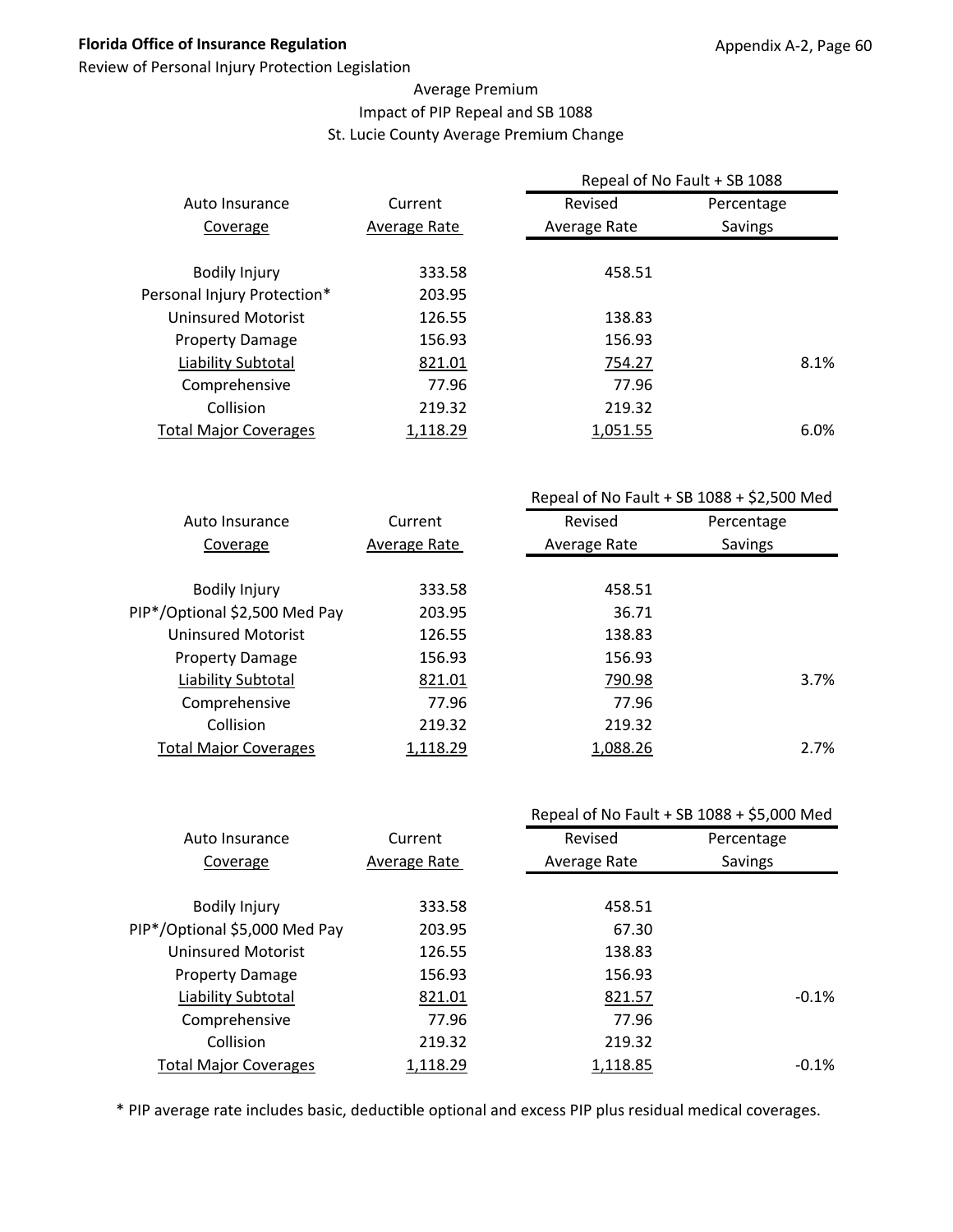Review of Personal Injury Protection Legislation

#### Average Premium Impact of PIP Repeal and SB 1088 Sumter County Average Premium Change

|                              |              | Repeal of No Fault + SB 1088 |            |
|------------------------------|--------------|------------------------------|------------|
| Auto Insurance               | Current      | Revised                      | Percentage |
| Coverage                     | Average Rate | Average Rate                 | Savings    |
|                              |              |                              |            |
| <b>Bodily Injury</b>         | 274.14       | 376.81                       |            |
| Personal Injury Protection*  | 110.46       |                              |            |
| <b>Uninsured Motorist</b>    | 90.46        | 99.23                        |            |
| <b>Property Damage</b>       | 124.80       | 124.80                       |            |
| Liability Subtotal           | 599.86       | 600.84                       | $-0.2%$    |
| Comprehensive                | 76.25        | 76.25                        |            |
| Collision                    | 187.20       | 187.20                       |            |
| <b>Total Major Coverages</b> | 863.31       | 864.29                       | $-0.1\%$   |
|                              |              |                              |            |

|                               |              | Repeal of No Fault + SB $1088 + $2,500$ Med |            |  |
|-------------------------------|--------------|---------------------------------------------|------------|--|
| Auto Insurance                | Current      | Revised                                     | Percentage |  |
| Coverage                      | Average Rate | Average Rate                                | Savings    |  |
|                               |              |                                             |            |  |
| <b>Bodily Injury</b>          | 274.14       | 376.81                                      |            |  |
| PIP*/Optional \$2,500 Med Pay | 110.46       | 19.88                                       |            |  |
| <b>Uninsured Motorist</b>     | 90.46        | 99.23                                       |            |  |
| <b>Property Damage</b>        | 124.80       | 124.80                                      |            |  |
| Liability Subtotal            | 599.86       | 620.72                                      | $-3.5%$    |  |
| Comprehensive                 | 76.25        | 76.25                                       |            |  |
| Collision                     | 187.20       | 187.20                                      |            |  |
| <b>Total Major Coverages</b>  | 863.31       | 884.17                                      | $-2.4%$    |  |
|                               |              |                                             |            |  |

|                               |              |              | Repeal of No Fault + SB 1088 + \$5,000 Med |
|-------------------------------|--------------|--------------|--------------------------------------------|
| Auto Insurance                | Current      | Revised      | Percentage                                 |
| Coverage                      | Average Rate | Average Rate | Savings                                    |
|                               |              |              |                                            |
| <b>Bodily Injury</b>          | 274.14       | 376.81       |                                            |
| PIP*/Optional \$5,000 Med Pay | 110.46       | 36.45        |                                            |
| <b>Uninsured Motorist</b>     | 90.46        | 99.23        |                                            |
| <b>Property Damage</b>        | 124.80       | 124.80       |                                            |
| Liability Subtotal            | 599.86       | 637.29       | $-6.2%$                                    |
| Comprehensive                 | 76.25        | 76.25        |                                            |
| Collision                     | 187.20       | 187.20       |                                            |
| <b>Total Major Coverages</b>  | 863.31       | 900.74       | $-4.3\%$                                   |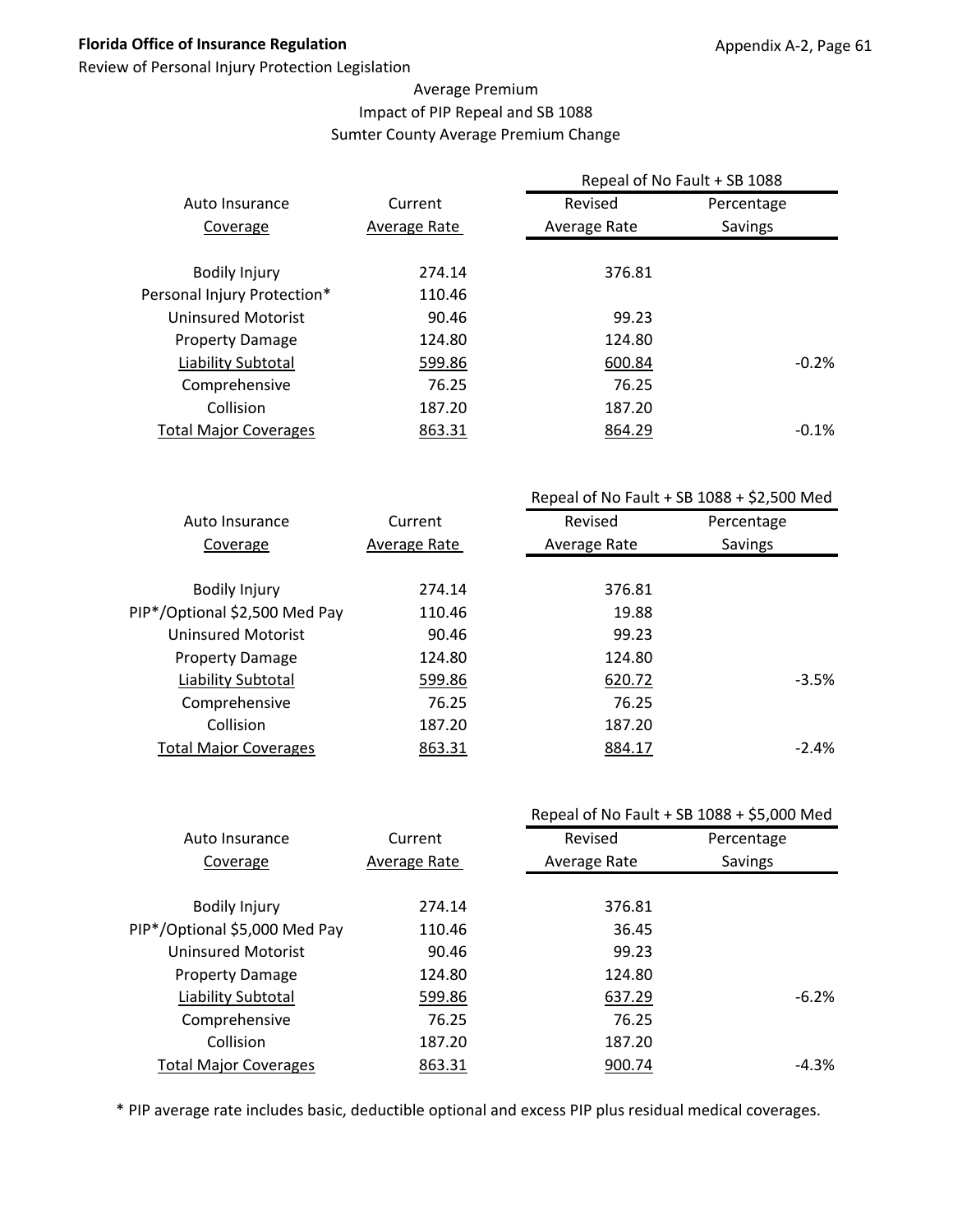Review of Personal Injury Protection Legislation

#### Average Premium Impact of PIP Repeal and SB 1088 Suwannee County Average Premium Change

| Current      | Revised          | Percentage     |                                              |  |
|--------------|------------------|----------------|----------------------------------------------|--|
| Average Rate | Average Rate     | <b>Savings</b> |                                              |  |
|              |                  |                |                                              |  |
|              |                  |                |                                              |  |
|              |                  |                |                                              |  |
| 71.68        | 78.63            |                |                                              |  |
| 122.18       | 122.18           |                |                                              |  |
| 525.60       | 483.16           |                |                                              |  |
| 119.28       | 119.28           |                |                                              |  |
| 224.07       | 224.07           |                |                                              |  |
| 868.95       | 826.51           |                |                                              |  |
|              | 205.42<br>126.32 | 282.35         | Repeal of No Fault + SB 1088<br>8.1%<br>4.9% |  |

|                               |              | Repeal of No Fault + SB $1088 + $2,500$ Med |            |  |
|-------------------------------|--------------|---------------------------------------------|------------|--|
| Auto Insurance                | Current      | Revised                                     | Percentage |  |
| Coverage                      | Average Rate | Average Rate                                | Savings    |  |
|                               |              |                                             |            |  |
| <b>Bodily Injury</b>          | 205.42       | 282.35                                      |            |  |
| PIP*/Optional \$2,500 Med Pay | 126.32       | 22.74                                       |            |  |
| Uninsured Motorist            | 71.68        | 78.63                                       |            |  |
| <b>Property Damage</b>        | 122.18       | 122.18                                      |            |  |
| Liability Subtotal            | 525.60       | 505.90                                      | 3.7%       |  |
| Comprehensive                 | 119.28       | 119.28                                      |            |  |
| Collision                     | 224.07       | 224.07                                      |            |  |
| <b>Total Major Coverages</b>  | 868.95       | 849.25                                      | 2.3%       |  |
|                               |              |                                             |            |  |

|                               |              |              | Repeal of No Fault + SB 1088 + \$5,000 Med |
|-------------------------------|--------------|--------------|--------------------------------------------|
| Auto Insurance                | Current      | Revised      | Percentage                                 |
| Coverage                      | Average Rate | Average Rate | Savings                                    |
|                               |              |              |                                            |
| <b>Bodily Injury</b>          | 205.42       | 282.35       |                                            |
| PIP*/Optional \$5,000 Med Pay | 126.32       | 41.69        |                                            |
| <b>Uninsured Motorist</b>     | 71.68        | 78.63        |                                            |
| <b>Property Damage</b>        | 122.18       | 122.18       |                                            |
| Liability Subtotal            | 525.60       | 524.85       | 0.1%                                       |
| Comprehensive                 | 119.28       | 119.28       |                                            |
| Collision                     | 224.07       | 224.07       |                                            |
| <b>Total Major Coverages</b>  | 868.95       | 868.20       | 0.1%                                       |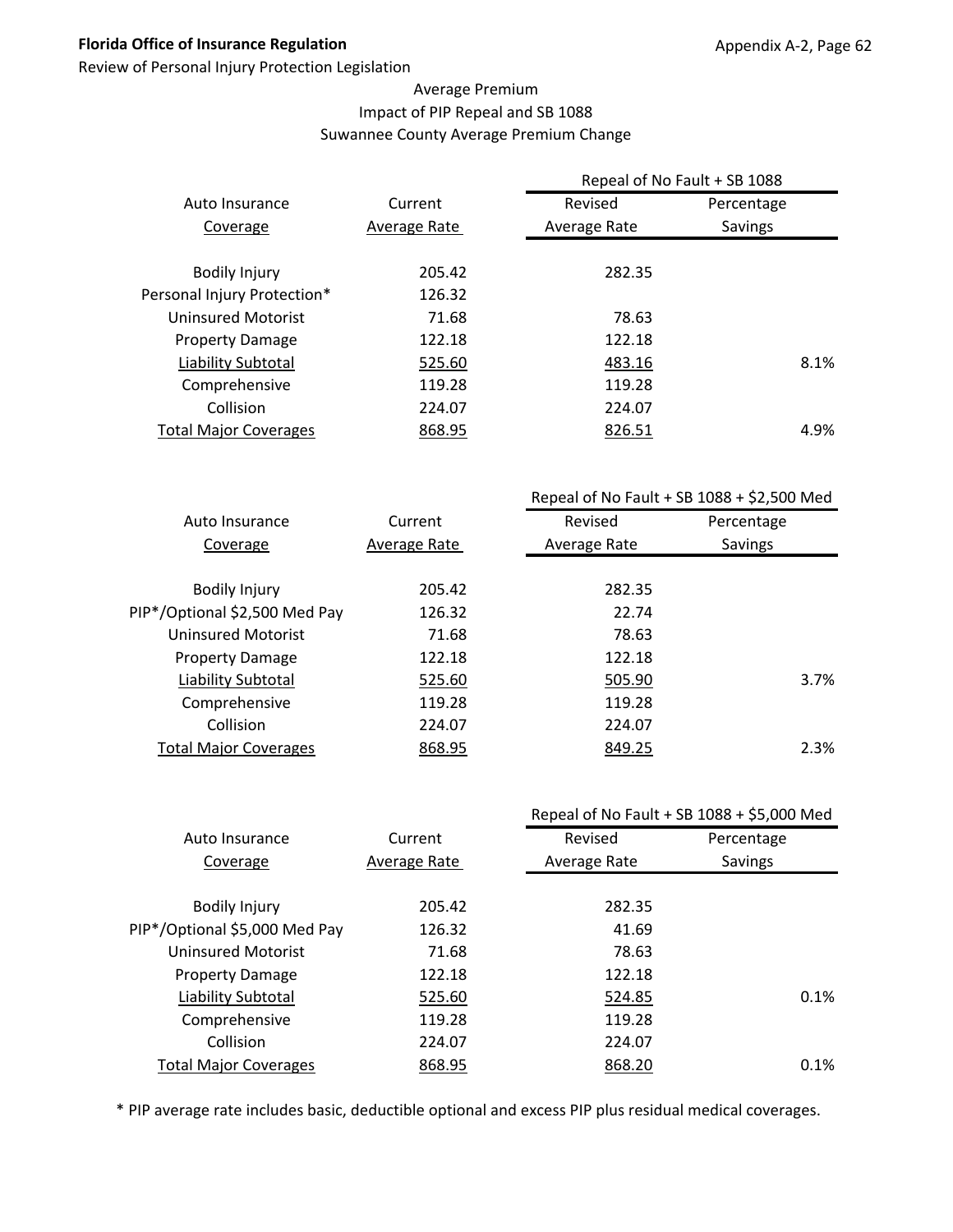Review of Personal Injury Protection Legislation

#### Average Premium Impact of PIP Repeal and SB 1088 Taylor County Average Premium Change

|                              |              | Repeal of No Fault + SB 1088 |                |  |
|------------------------------|--------------|------------------------------|----------------|--|
| Auto Insurance               | Current      | Revised                      | Percentage     |  |
| Coverage                     | Average Rate | Average Rate                 | <b>Savings</b> |  |
|                              |              |                              |                |  |
| <b>Bodily Injury</b>         | 199.07       | 273.63                       |                |  |
| Personal Injury Protection*  | 123.56       |                              |                |  |
| Uninsured Motorist           | 78.59        | 86.21                        |                |  |
| <b>Property Damage</b>       | 122.13       | 122.13                       |                |  |
| Liability Subtotal           | 523.35       | 481.97                       | 7.9%           |  |
| Comprehensive                | 116.71       | 116.71                       |                |  |
| Collision                    | 221.17       | 221.17                       |                |  |
| <b>Total Major Coverages</b> | 861.23       | 819.85                       | 4.8%           |  |
|                              |              |                              |                |  |

|                               |              | Repeal of No Fault + SB $1088 + $2,500$ Med |            |  |
|-------------------------------|--------------|---------------------------------------------|------------|--|
| Auto Insurance                | Current      | Revised                                     | Percentage |  |
| Coverage                      | Average Rate | Average Rate                                | Savings    |  |
|                               |              |                                             |            |  |
| <b>Bodily Injury</b>          | 199.07       | 273.63                                      |            |  |
| PIP*/Optional \$2,500 Med Pay | 123.56       | 22.24                                       |            |  |
| Uninsured Motorist            | 78.59        | 86.21                                       |            |  |
| <b>Property Damage</b>        | 122.13       | 122.13                                      |            |  |
| Liability Subtotal            | 523.35       | 504.21                                      | 3.7%       |  |
| Comprehensive                 | 116.71       | 116.71                                      |            |  |
| Collision                     | 221.17       | 221.17                                      |            |  |
| <b>Total Major Coverages</b>  | 861.23       | 842.09                                      | 2.2%       |  |
|                               |              |                                             |            |  |

|                               |              |              | Repeal of No Fault + SB 1088 + \$5,000 Med |
|-------------------------------|--------------|--------------|--------------------------------------------|
| Auto Insurance                | Current      | Revised      | Percentage                                 |
| Coverage                      | Average Rate | Average Rate | Savings                                    |
|                               |              |              |                                            |
| <b>Bodily Injury</b>          | 199.07       | 273.63       |                                            |
| PIP*/Optional \$5,000 Med Pay | 123.56       | 40.77        |                                            |
| <b>Uninsured Motorist</b>     | 78.59        | 86.21        |                                            |
| <b>Property Damage</b>        | 122.13       | 122.13       |                                            |
| Liability Subtotal            | 523.35       | 522.74       | 0.1%                                       |
| Comprehensive                 | 116.71       | 116.71       |                                            |
| Collision                     | 221.17       | 221.17       |                                            |
| <b>Total Major Coverages</b>  | 861.23       | 860.62       | 0.1%                                       |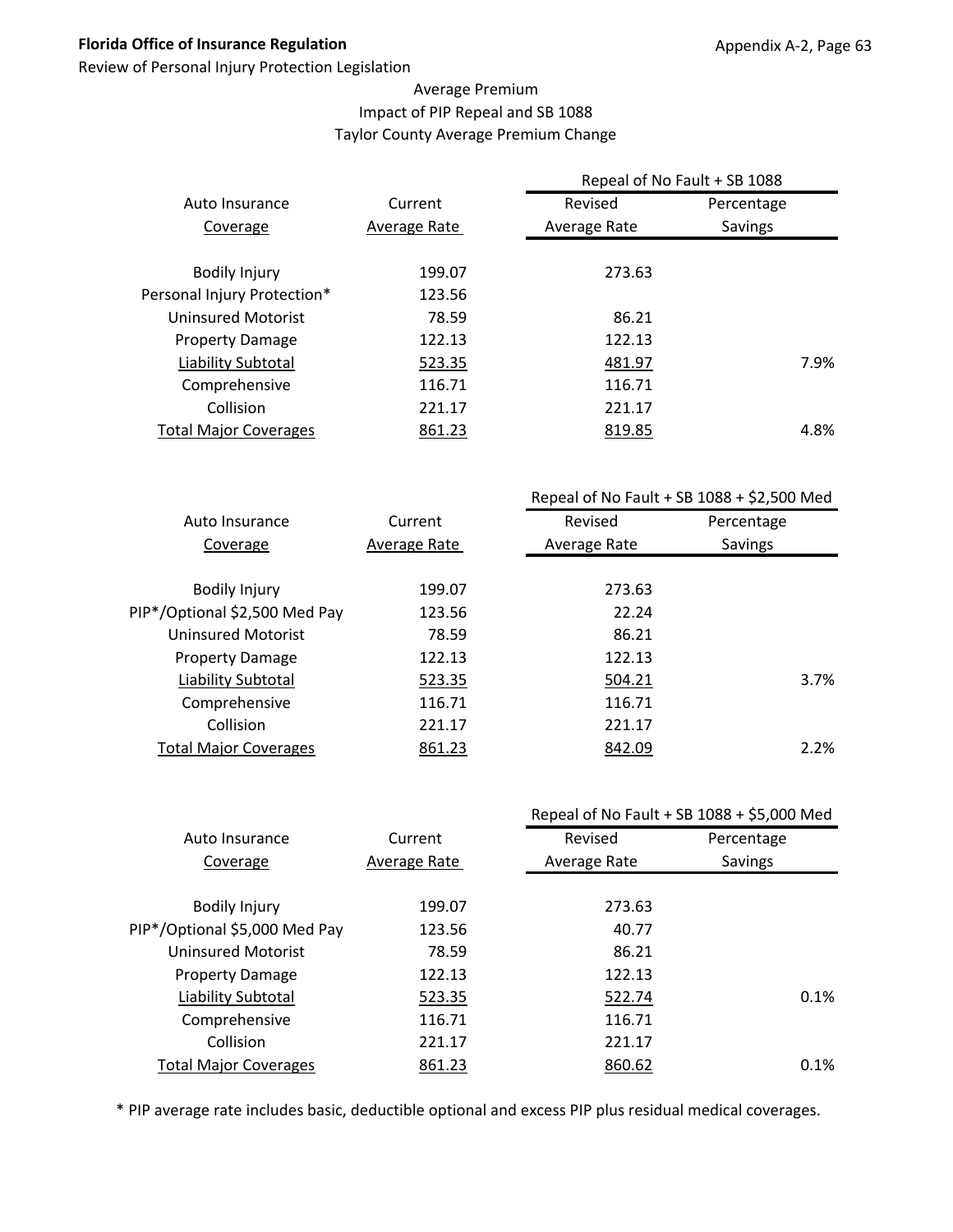Review of Personal Injury Protection Legislation

#### Average Premium Impact of PIP Repeal and SB 1088 Union County Average Premium Change

| Current      | Revised      | Percentage |                              |  |
|--------------|--------------|------------|------------------------------|--|
| Average Rate | Average Rate | Savings    |                              |  |
|              |              |            |                              |  |
|              |              |            |                              |  |
| 136.80       |              |            |                              |  |
| 70.61        | 77.46        |            |                              |  |
| 142.93       | 142.93       |            |                              |  |
| 558.11       | 505.97       |            | 9.3%                         |  |
| 110.77       | 110.77       |            |                              |  |
| 233.73       | 233.73       |            |                              |  |
| 902.61       | 850.47       |            | 5.8%                         |  |
|              | 207.77       | 285.58     | Repeal of No Fault + SB 1088 |  |

|                               |              | Repeal of No Fault + SB $1088 + $2,500$ Med |            |  |
|-------------------------------|--------------|---------------------------------------------|------------|--|
| Auto Insurance                | Current      | Revised                                     | Percentage |  |
| Coverage                      | Average Rate | Average Rate                                | Savings    |  |
|                               |              |                                             |            |  |
| <b>Bodily Injury</b>          | 207.77       | 285.58                                      |            |  |
| PIP*/Optional \$2,500 Med Pay | 136.80       | 24.62                                       |            |  |
| Uninsured Motorist            | 70.61        | 77.46                                       |            |  |
| <b>Property Damage</b>        | 142.93       | 142.93                                      |            |  |
| Liability Subtotal            | 558.11       | 530.59                                      | 4.9%       |  |
| Comprehensive                 | 110.77       | 110.77                                      |            |  |
| Collision                     | 233.73       | 233.73                                      |            |  |
| <b>Total Major Coverages</b>  | 902.61       | 875.09                                      | 3.0%       |  |
|                               |              |                                             |            |  |

|                               |              |              | Repeal of No Fault + SB 1088 + \$5,000 Med |
|-------------------------------|--------------|--------------|--------------------------------------------|
| Auto Insurance                | Current      | Revised      | Percentage                                 |
| Coverage                      | Average Rate | Average Rate | Savings                                    |
|                               |              |              |                                            |
| <b>Bodily Injury</b>          | 207.77       | 285.58       |                                            |
| PIP*/Optional \$5,000 Med Pay | 136.80       | 45.14        |                                            |
| <b>Uninsured Motorist</b>     | 70.61        | 77.46        |                                            |
| <b>Property Damage</b>        | 142.93       | 142.93       |                                            |
| Liability Subtotal            | 558.11       | 551.11       | 1.3%                                       |
| Comprehensive                 | 110.77       | 110.77       |                                            |
| Collision                     | 233.73       | 233.73       |                                            |
| <b>Total Major Coverages</b>  | 902.61       | 895.61       | 0.8%                                       |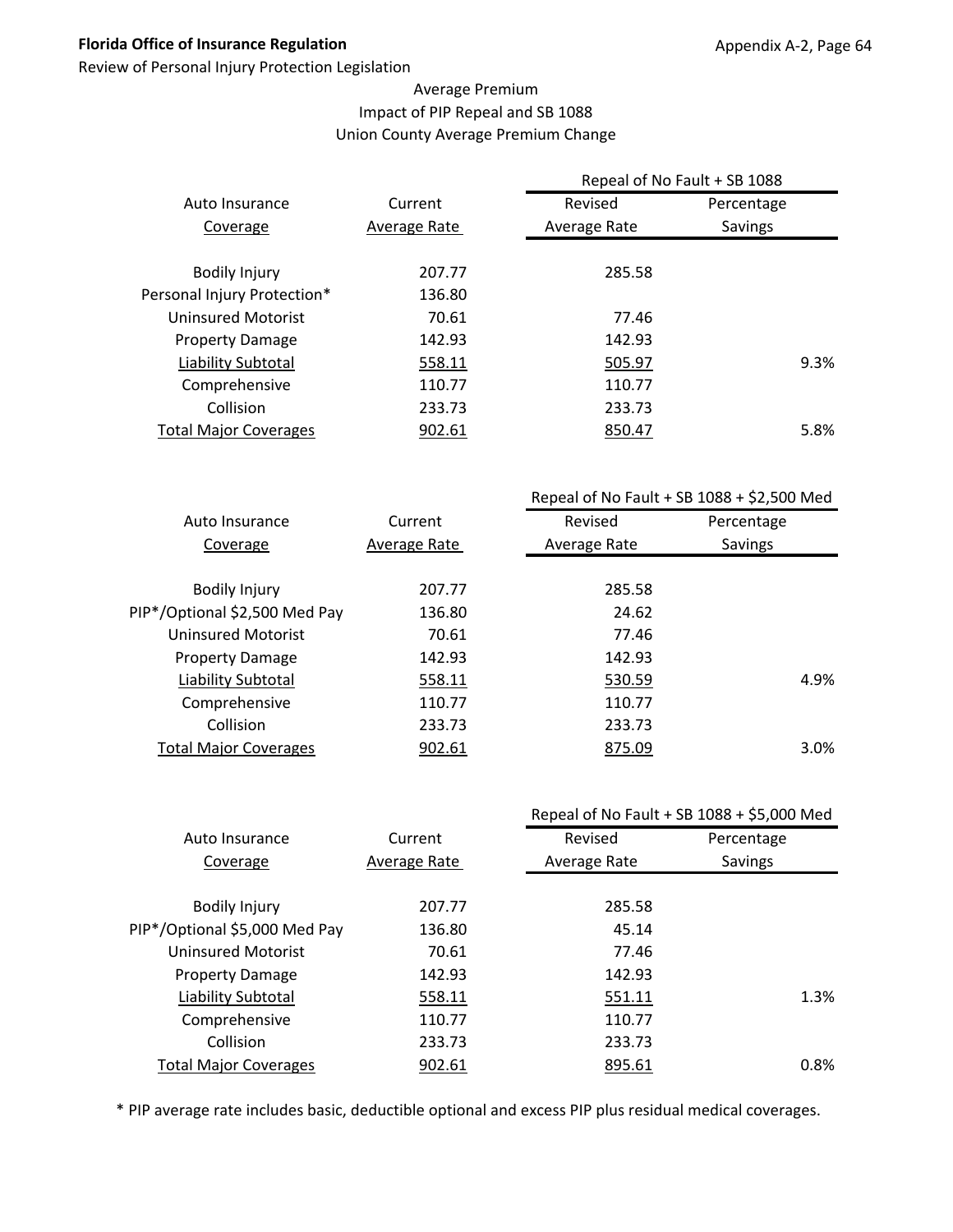Review of Personal Injury Protection Legislation

#### Average Premium Impact of PIP Repeal and SB 1088 Volusia County Average Premium Change

|                              |              | Repeal of No Fault + SB 1088 |            |      |
|------------------------------|--------------|------------------------------|------------|------|
| Auto Insurance               | Current      | Revised                      | Percentage |      |
| Coverage                     | Average Rate | Average Rate                 | Savings    |      |
|                              |              |                              |            |      |
| <b>Bodily Injury</b>         | 284.39       | 390.90                       |            |      |
| Personal Injury Protection*  | 155.27       |                              |            |      |
| Uninsured Motorist           | 99.40        | 109.04                       |            |      |
| <b>Property Damage</b>       | 150.56       | 150.56                       |            |      |
| Liability Subtotal           | 689.62       | 650.50                       |            | 5.7% |
| Comprehensive                | 81.94        | 81.94                        |            |      |
| Collision                    | 212.07       | 212.07                       |            |      |
| <b>Total Major Coverages</b> | 983.63       | 944.51                       |            | 4.0% |
|                              |              |                              |            |      |

|                               |              | Repeal of No Fault + SB $1088 + $2,500$ Med |            |
|-------------------------------|--------------|---------------------------------------------|------------|
| Auto Insurance                | Current      | Revised                                     | Percentage |
| Coverage                      | Average Rate | Average Rate                                | Savings    |
|                               |              |                                             |            |
| <b>Bodily Injury</b>          | 284.39       | 390.90                                      |            |
| PIP*/Optional \$2,500 Med Pay | 155.27       | 27.95                                       |            |
| Uninsured Motorist            | 99.40        | 109.04                                      |            |
| <b>Property Damage</b>        | 150.56       | 150.56                                      |            |
| Liability Subtotal            | 689.62       | 678.45                                      | 1.6%       |
| Comprehensive                 | 81.94        | 81.94                                       |            |
| Collision                     | 212.07       | 212.07                                      |            |
| <b>Total Major Coverages</b>  | 983.63       | 972.46                                      | 1.1%       |
|                               |              |                                             |            |

|                               |              |              | Repeal of No Fault + SB 1088 + \$5,000 Med |
|-------------------------------|--------------|--------------|--------------------------------------------|
| Auto Insurance                | Current      | Revised      | Percentage                                 |
| Coverage                      | Average Rate | Average Rate | Savings                                    |
|                               |              |              |                                            |
| <b>Bodily Injury</b>          | 284.39       | 390.90       |                                            |
| PIP*/Optional \$5,000 Med Pay | 155.27       | 51.24        |                                            |
| <b>Uninsured Motorist</b>     | 99.40        | 109.04       |                                            |
| <b>Property Damage</b>        | 150.56       | 150.56       |                                            |
| Liability Subtotal            | 689.62       | 701.74       | -1.8%                                      |
| Comprehensive                 | 81.94        | 81.94        |                                            |
| Collision                     | 212.07       | 212.07       |                                            |
| <b>Total Major Coverages</b>  | 983.63       | 995.75       | $-1.2%$                                    |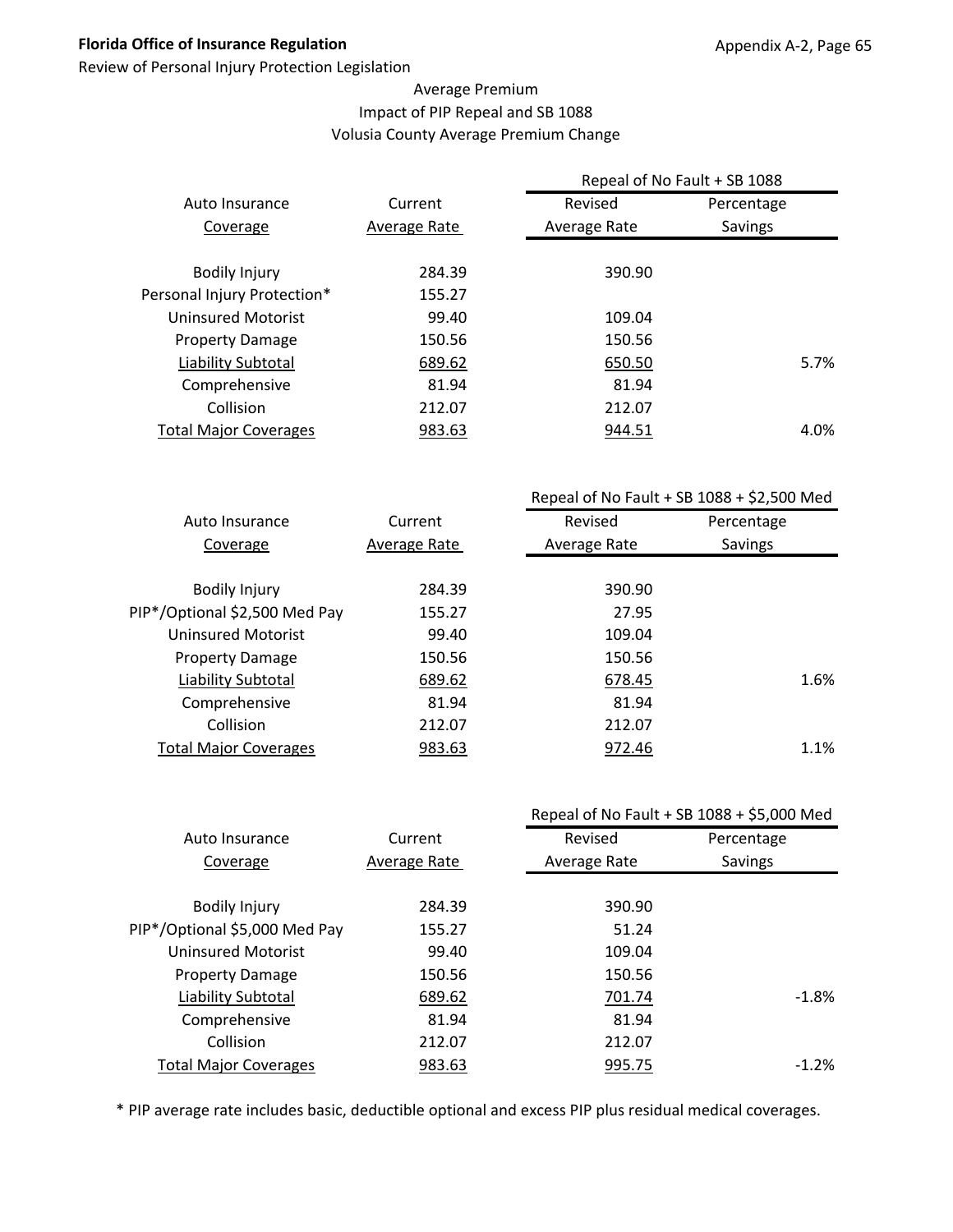Review of Personal Injury Protection Legislation

#### Average Premium Impact of PIP Repeal and SB 1088 Wakulla County Average Premium Change

|                              |              | Repeal of No Fault + SB 1088 |                |      |
|------------------------------|--------------|------------------------------|----------------|------|
| Auto Insurance               | Current      | Revised                      | Percentage     |      |
| Coverage                     | Average Rate | Average Rate                 | <b>Savings</b> |      |
|                              | 206.96       | 284.47                       |                |      |
| <b>Bodily Injury</b>         |              |                              |                |      |
| Personal Injury Protection*  | 115.58       |                              |                |      |
| Uninsured Motorist           | 73.99        | 81.17                        |                |      |
| <b>Property Damage</b>       | 126.75       | 126.75                       |                |      |
| Liability Subtotal           | 523.28       | 492.39                       | 5.9%           |      |
| Comprehensive                | 119.93       | 119.93                       |                |      |
| Collision                    | 222.58       | 222.58                       |                |      |
| <b>Total Major Coverages</b> | 865.79       | 834.90                       |                | 3.6% |
|                              |              |                              |                |      |

|                               |              | Repeal of No Fault + SB $1088 + $2,500$ Med |            |  |
|-------------------------------|--------------|---------------------------------------------|------------|--|
| Auto Insurance                | Current      | Revised                                     | Percentage |  |
| Coverage                      | Average Rate | Average Rate                                | Savings    |  |
|                               |              |                                             |            |  |
| <b>Bodily Injury</b>          | 206.96       | 284.47                                      |            |  |
| PIP*/Optional \$2,500 Med Pay | 115.58       | 20.80                                       |            |  |
| Uninsured Motorist            | 73.99        | 81.17                                       |            |  |
| <b>Property Damage</b>        | 126.75       | 126.75                                      |            |  |
| Liability Subtotal            | 523.28       | 513.19                                      | 1.9%       |  |
| Comprehensive                 | 119.93       | 119.93                                      |            |  |
| Collision                     | 222.58       | 222.58                                      |            |  |
| <b>Total Major Coverages</b>  | 865.79       | 855.70                                      | 1.2%       |  |
|                               |              |                                             |            |  |

|                               |              |              | Repeal of No Fault + SB 1088 + \$5,000 Med |
|-------------------------------|--------------|--------------|--------------------------------------------|
| Auto Insurance                | Current      | Revised      | Percentage                                 |
| Coverage                      | Average Rate | Average Rate | Savings                                    |
|                               |              |              |                                            |
| <b>Bodily Injury</b>          | 206.96       | 284.47       |                                            |
| PIP*/Optional \$5,000 Med Pay | 115.58       | 38.14        |                                            |
| <b>Uninsured Motorist</b>     | 73.99        | 81.17        |                                            |
| <b>Property Damage</b>        | 126.75       | 126.75       |                                            |
| <b>Liability Subtotal</b>     | 523.28       | 530.53       | $-1.4%$                                    |
| Comprehensive                 | 119.93       | 119.93       |                                            |
| Collision                     | 222.58       | 222.58       |                                            |
| <b>Total Major Coverages</b>  | 865.79       | 873.04       | $-0.8\%$                                   |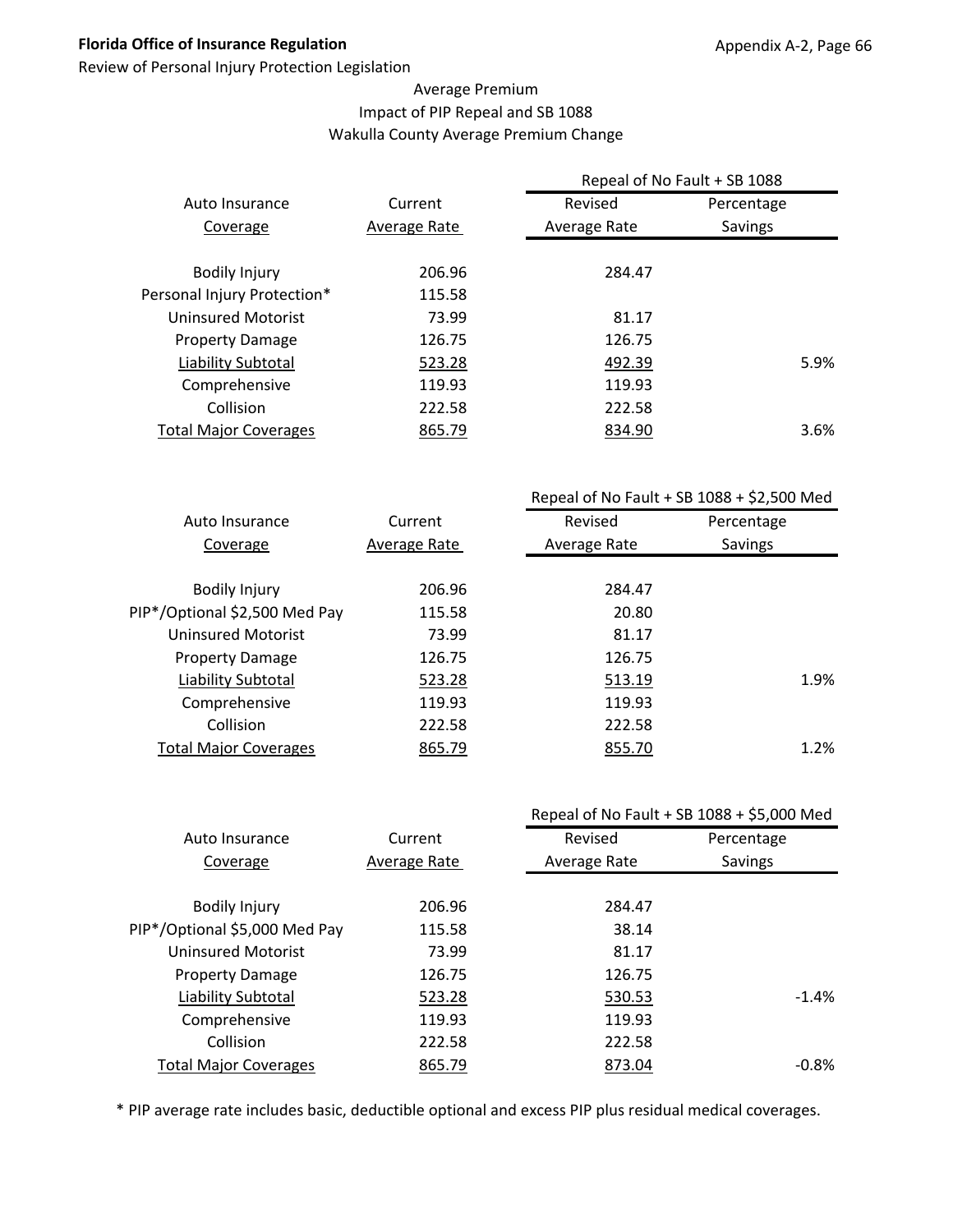Review of Personal Injury Protection Legislation

#### Average Premium Impact of PIP Repeal and SB 1088 Walton County Average Premium Change

|                              |              | Repeal of No Fault + SB 1088 |                |      |  |
|------------------------------|--------------|------------------------------|----------------|------|--|
| Auto Insurance               | Current      | Revised                      | Percentage     |      |  |
| Coverage                     | Average Rate | Average Rate                 | <b>Savings</b> |      |  |
|                              |              |                              |                |      |  |
| <b>Bodily Injury</b>         | 216.82       | 298.02                       |                |      |  |
| Personal Injury Protection*  | 101.86       |                              |                |      |  |
| Uninsured Motorist           | 86.78        | 95.20                        |                |      |  |
| <b>Property Damage</b>       | 143.20       | 143.20                       |                |      |  |
| Liability Subtotal           | 548.66       | 536.42                       |                | 2.2% |  |
| Comprehensive                | 113.01       | 113.01                       |                |      |  |
| Collision                    | 231.24       | 231.24                       |                |      |  |
| <b>Total Major Coverages</b> | 892.91       | 880.67                       |                | 1.4% |  |
|                              |              |                              |                |      |  |

|                               |              | Repeal of No Fault + SB $1088 + $2,500$ Med |            |  |
|-------------------------------|--------------|---------------------------------------------|------------|--|
| Auto Insurance                | Current      | Revised                                     | Percentage |  |
| Coverage                      | Average Rate | Average Rate                                | Savings    |  |
|                               |              |                                             |            |  |
| <b>Bodily Injury</b>          | 216.82       | 298.02                                      |            |  |
| PIP*/Optional \$2,500 Med Pay | 101.86       | 18.33                                       |            |  |
| <b>Uninsured Motorist</b>     | 86.78        | 95.20                                       |            |  |
| <b>Property Damage</b>        | 143.20       | 143.20                                      |            |  |
| Liability Subtotal            | 548.66       | 554.75                                      | $-1.1%$    |  |
| Comprehensive                 | 113.01       | 113.01                                      |            |  |
| Collision                     | 231.24       | 231.24                                      |            |  |
| <b>Total Major Coverages</b>  | 892.91       | 899.00                                      | $-0.7%$    |  |
|                               |              |                                             |            |  |

|                               |              | Repeal of No Fault + SB 1088 + \$5,000 Med |            |
|-------------------------------|--------------|--------------------------------------------|------------|
| Auto Insurance                | Current      | Revised                                    | Percentage |
| Coverage                      | Average Rate | Average Rate                               | Savings    |
|                               |              |                                            |            |
| <b>Bodily Injury</b>          | 216.82       | 298.02                                     |            |
| PIP*/Optional \$5,000 Med Pay | 101.86       | 33.61                                      |            |
| <b>Uninsured Motorist</b>     | 86.78        | 95.20                                      |            |
| <b>Property Damage</b>        | 143.20       | 143.20                                     |            |
| Liability Subtotal            | 548.66       | 570.03                                     | $-3.9%$    |
| Comprehensive                 | 113.01       | 113.01                                     |            |
| Collision                     | 231.24       | 231.24                                     |            |
| <b>Total Major Coverages</b>  | 892.91       | 914.28                                     | $-2.4\%$   |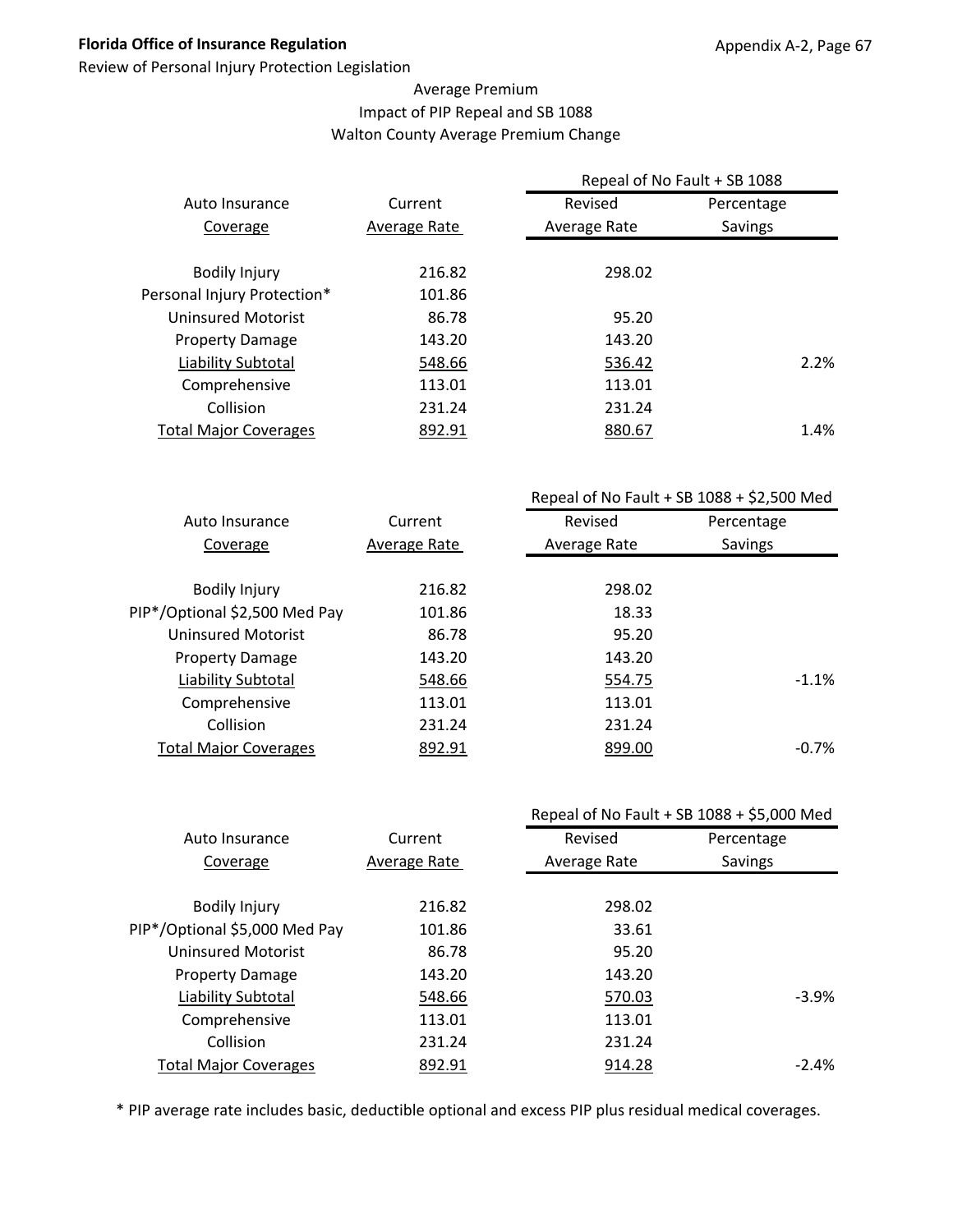Review of Personal Injury Protection Legislation

#### Average Premium Impact of PIP Repeal and SB 1088 Washington County Average Premium Change

|                              |              | Repeal of No Fault + SB 1088 |            |
|------------------------------|--------------|------------------------------|------------|
| Auto Insurance               | Current      | Revised                      | Percentage |
| Coverage                     | Average Rate | Average Rate                 | Savings    |
|                              |              |                              |            |
| <b>Bodily Injury</b>         | 192.43       | 264.50                       |            |
| Personal Injury Protection*  | 107.82       |                              |            |
| Uninsured Motorist           | 61.35        | 67.30                        |            |
| <b>Property Damage</b>       | 127.86       | 127.86                       |            |
| Liability Subtotal           | 489.46       | 459.66                       | 6.1%       |
| Comprehensive                | 119.23       | 119.23                       |            |
| Collision                    | 221.28       | 221.28                       |            |
| <b>Total Major Coverages</b> | 829.97       | 800.17                       | 3.6%       |
|                              |              |                              |            |

|                               |              | Repeal of No Fault + SB $1088 + $2,500$ Med |            |
|-------------------------------|--------------|---------------------------------------------|------------|
| Auto Insurance                | Current      | Revised                                     | Percentage |
| Coverage                      | Average Rate | Average Rate                                | Savings    |
|                               |              |                                             |            |
| <b>Bodily Injury</b>          | 192.43       | 264.50                                      |            |
| PIP*/Optional \$2,500 Med Pay | 107.82       | 19.41                                       |            |
| Uninsured Motorist            | 61.35        | 67.30                                       |            |
| <b>Property Damage</b>        | 127.86       | 127.86                                      |            |
| Liability Subtotal            | 489.46       | 479.07                                      | 2.1%       |
| Comprehensive                 | 119.23       | 119.23                                      |            |
| Collision                     | 221.28       | 221.28                                      |            |
| <b>Total Major Coverages</b>  | 829.97       | 819.58                                      | 1.3%       |
|                               |              |                                             |            |

|                               |              |              | Repeal of No Fault + SB 1088 + \$5,000 Med |
|-------------------------------|--------------|--------------|--------------------------------------------|
| Auto Insurance                | Current      | Revised      | Percentage                                 |
| Coverage                      | Average Rate | Average Rate | Savings                                    |
|                               |              |              |                                            |
| <b>Bodily Injury</b>          | 192.43       | 264.50       |                                            |
| PIP*/Optional \$5,000 Med Pay | 107.82       | 35.58        |                                            |
| <b>Uninsured Motorist</b>     | 61.35        | 67.30        |                                            |
| <b>Property Damage</b>        | 127.86       | 127.86       |                                            |
| Liability Subtotal            | 489.46       | 495.24       | $-1.2%$                                    |
| Comprehensive                 | 119.23       | 119.23       |                                            |
| Collision                     | 221.28       | 221.28       |                                            |
| <b>Total Major Coverages</b>  | 829.97       | 835.75       | $-0.7\%$                                   |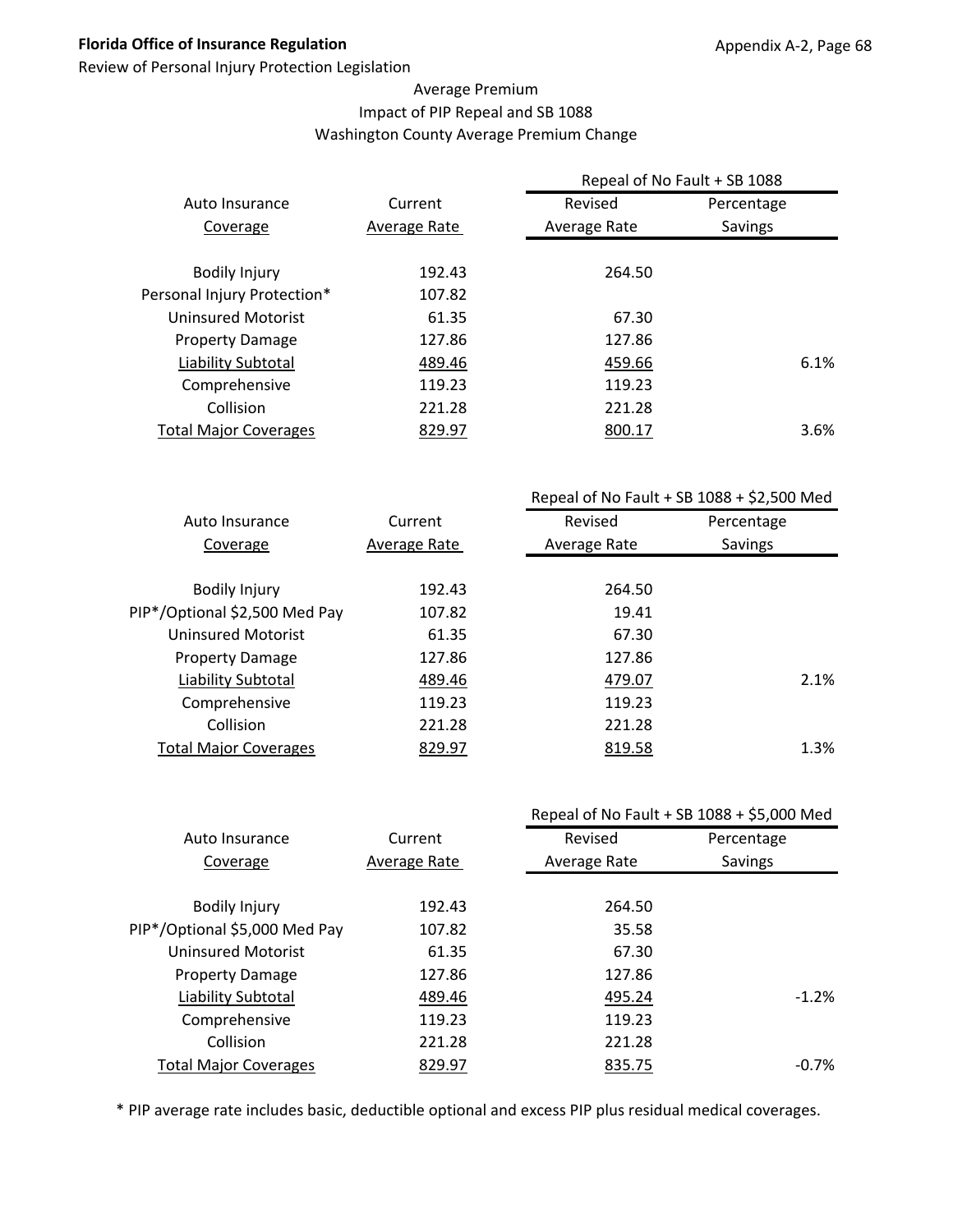#### Review of Personal Injury Protection Legislation

Average Premium Impact of Compulsory Repeal and SB 1088

#### Statewide Average Premium Change

|                              |              | Repeal of No Fault + Compulsory |            |
|------------------------------|--------------|---------------------------------|------------|
|                              |              | Repeal + SB 1088                |            |
| Auto Insurance               | Current      | Revised                         | Percentage |
| Coverage                     | Average Rate | Average Rate                    | Savings    |
| <b>Bodily Injury</b>         | 329.22       | 452.52                          |            |
| Personal Injury Protection*  | 219.10       |                                 |            |
| <b>Uninsured Motorist</b>    | 111.60       | 123.16                          |            |
| <b>Property Damage</b>       | 180.06       | 180.06                          |            |
| Liability Subtotal           | 839.98       | 755.74                          | 10.0%      |
| Comprehensive                | 102.03       | 102.03                          |            |
| Collision                    | 267.50       | 271.78                          |            |
| <b>Total Major Coverages</b> | 1.209.51     | 1.129.55                        | 6.6%       |

Repeal of No Fault + Compulsory Repeal + SB 1088 + \$2,500 Med

| Auto Insurance                | Current      | Revised      | Percentage     |
|-------------------------------|--------------|--------------|----------------|
| Coverage                      | Average Rate | Average Rate | <b>Savings</b> |
|                               |              |              |                |
| <b>Bodily Injury</b>          | 329.22       | 452.52       |                |
| PIP*/Optional \$2,500 Med Pay | 219.10       | 39.44        |                |
| Uninsured Motorist            | 111.60       | 123.16       |                |
| <b>Property Damage</b>        | 180.06       | 180.06       |                |
| Liability Subtotal            | 839.98       | 795.18       | 5.3%           |
| Comprehensive                 | 102.03       | 102.03       |                |
| Collision                     | 267.50       | 271.78       |                |
| <b>Total Major Coverages</b>  | 1,209.51     | 1,168.99     | 3.4%           |
|                               |              |              |                |

| Repeal of No Fault + Compulsory |
|---------------------------------|
|---------------------------------|

|                               |              | Repeal + SB 1088 + \$5,000 Med |            |
|-------------------------------|--------------|--------------------------------|------------|
| Auto Insurance                | Current      | Revised                        | Percentage |
| Coverage                      | Average Rate | Average Rate                   | Savings    |
|                               |              |                                |            |
| <b>Bodily Injury</b>          | 329.22       | 452.52                         |            |
| PIP*/Optional \$5,000 Med Pay | 219.10       | 72.30                          |            |
| <b>Uninsured Motorist</b>     | 111.60       | 123.16                         |            |
| <b>Property Damage</b>        | 180.06       | 180.06                         |            |
| Liability Subtotal            | 839.98       | 828.04                         | 1.4%       |
| Comprehensive                 | 102.03       | 102.03                         |            |
| Collision                     | 267.50       | 271.78                         |            |
| <b>Total Major Coverages</b>  | 1.209.51     | 1.201.85                       | 0.6%       |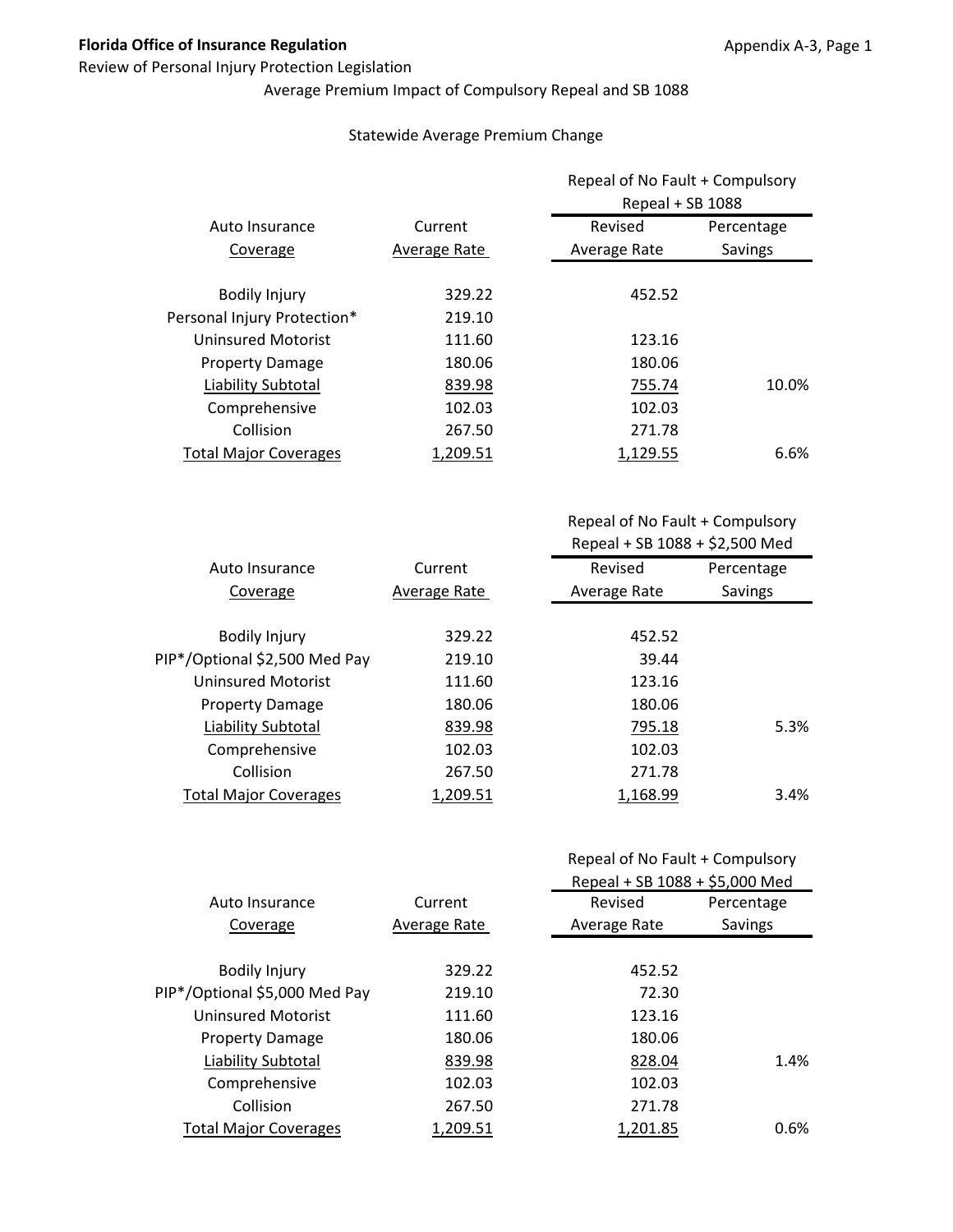Average Premium Impact of Compulsory Repeal and SB 1088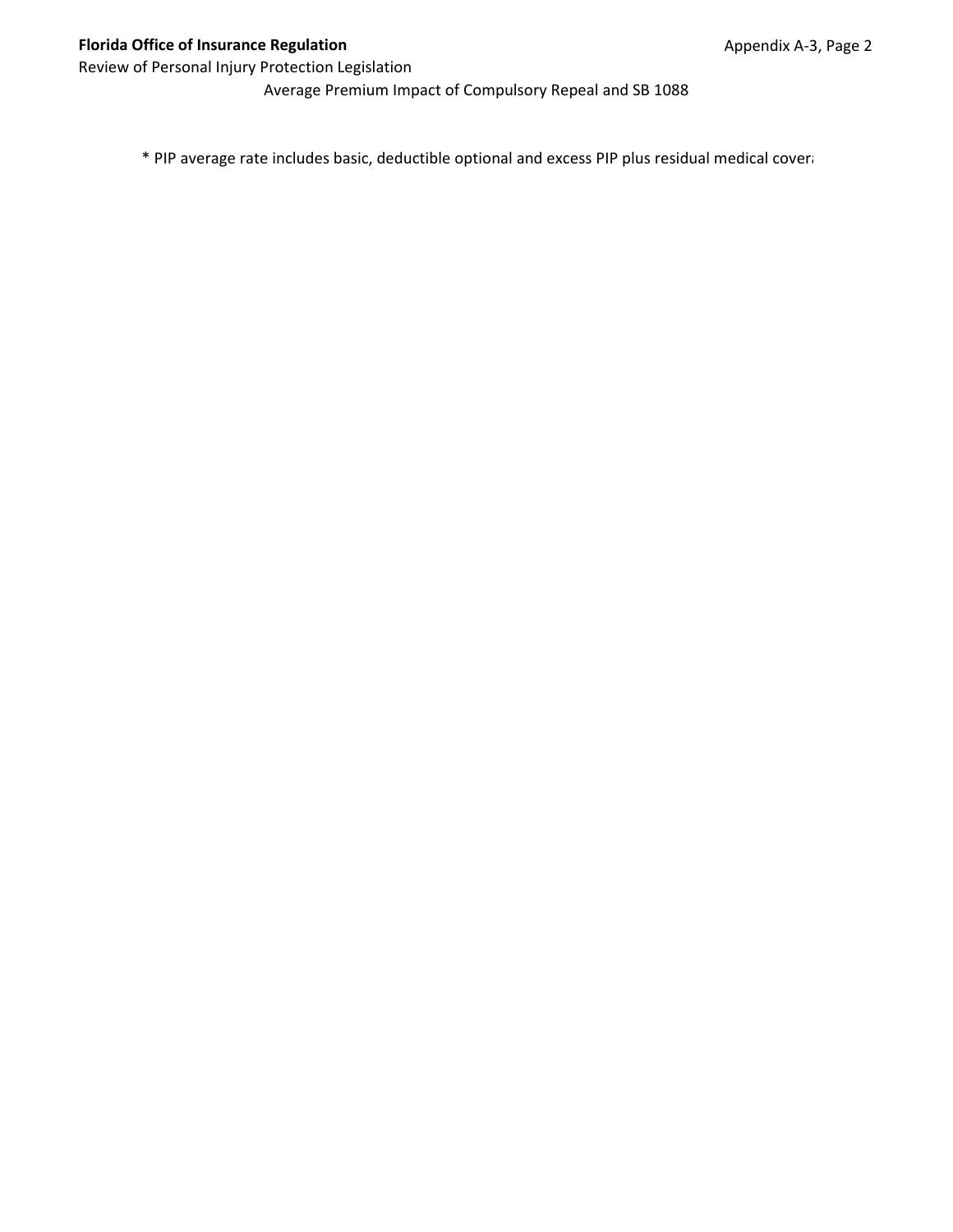#### Review of Personal Injury Protection Legislation

# Average Premium Impact of Compulsory Repeal and SB 1088

#### Alachua County Average Premium Change

|              |              | Repeal of No Fault + Compulsory<br>Repeal + SB 1088 |  |
|--------------|--------------|-----------------------------------------------------|--|
| Current      | Revised      | Percentage                                          |  |
| Average Rate | Average Rate | Savings                                             |  |
| 249.35       | 342.74       |                                                     |  |
| 126.61       |              |                                                     |  |
| 91.55        | 101.03       |                                                     |  |
| 156.37       | 156.37       |                                                     |  |
| 623.88       | 600.14       | 3.8%                                                |  |
| 87.06        | 87.06        |                                                     |  |
| 230.93       | 234.62       |                                                     |  |
| 941.87       | 921.82       | 2.1%                                                |  |
|              |              |                                                     |  |

Repeal of No Fault + Compulsory Repeal + SB 1088 + \$2,500 Med

| Auto Insurance                | Current      | Revised      | Percentage |
|-------------------------------|--------------|--------------|------------|
| Coverage                      | Average Rate | Average Rate | Savings    |
|                               |              |              |            |
| <b>Bodily Injury</b>          | 249.35       | 342.74       |            |
| PIP*/Optional \$2,500 Med Pay | 126.61       | 22.79        |            |
| Uninsured Motorist            | 91.55        | 101.03       |            |
| <b>Property Damage</b>        | 156.37       | 156.37       |            |
| Liability Subtotal            | 623.88       | 622.93       | 0.2%       |
| Comprehensive                 | 87.06        | 87.06        |            |
| Collision                     | 230.93       | 234.62       |            |
| <b>Total Major Coverages</b>  | 941.87       | 944.61       | $-0.3%$    |
|                               |              |              |            |

# Repeal of No Fault + Compulsory

|                               |              | Repeal + SB 1088 + \$5,000 Med |            |
|-------------------------------|--------------|--------------------------------|------------|
| Auto Insurance                | Current      | Revised                        | Percentage |
| Coverage                      | Average Rate | Average Rate                   | Savings    |
|                               |              |                                |            |
| <b>Bodily Injury</b>          | 249.35       | 342.74                         |            |
| PIP*/Optional \$5,000 Med Pay | 126.61       | 41.78                          |            |
| <b>Uninsured Motorist</b>     | 91.55        | 101.03                         |            |
| <b>Property Damage</b>        | 156.37       | 156.37                         |            |
| Liability Subtotal            | 623.88       | 641.92                         | $-2.9%$    |
| Comprehensive                 | 87.06        | 87.06                          |            |
| Collision                     | 230.93       | 234.62                         |            |
| <b>Total Major Coverages</b>  | 941.87       | 963.60                         | $-2.3%$    |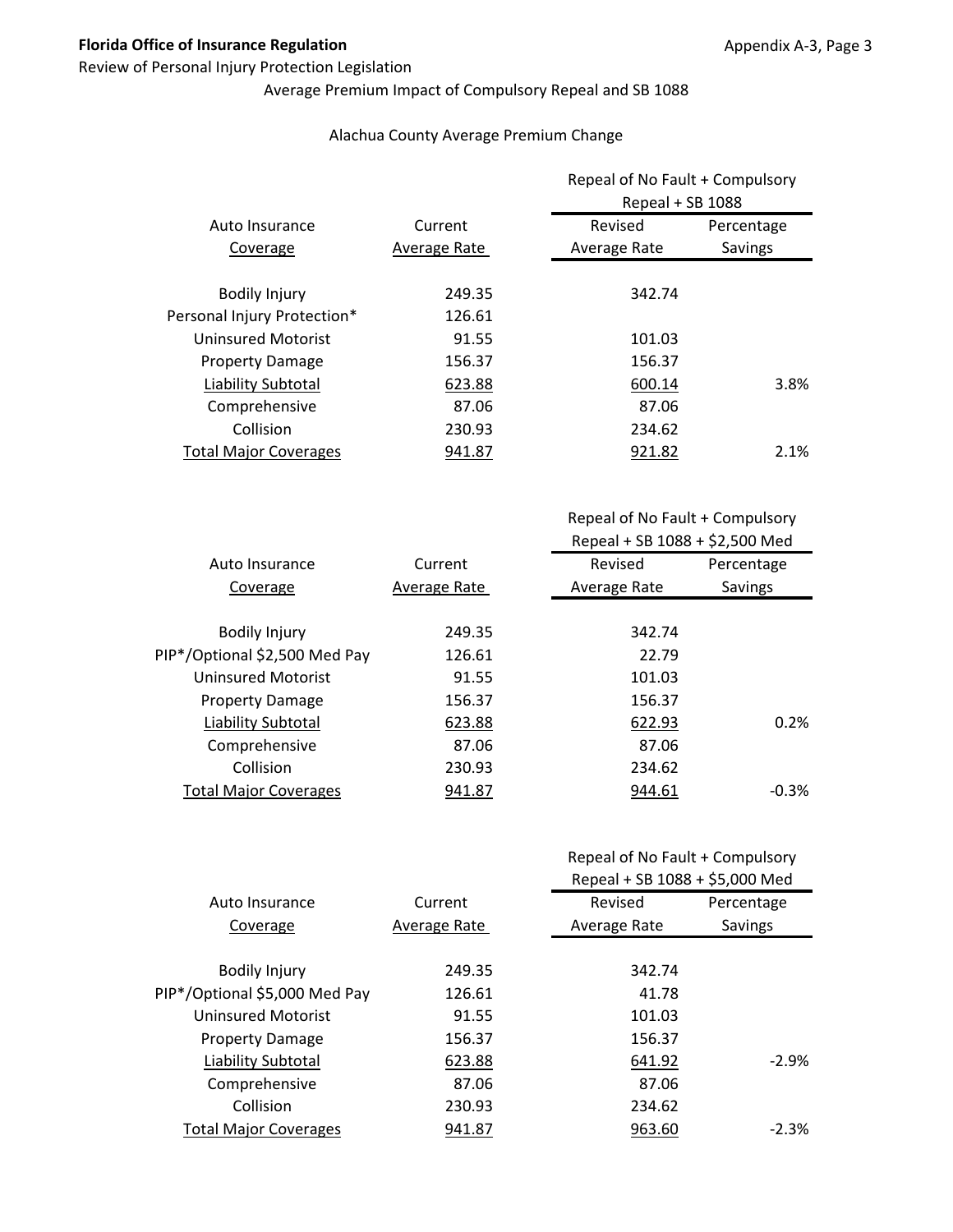Average Premium Impact of Compulsory Repeal and SB 1088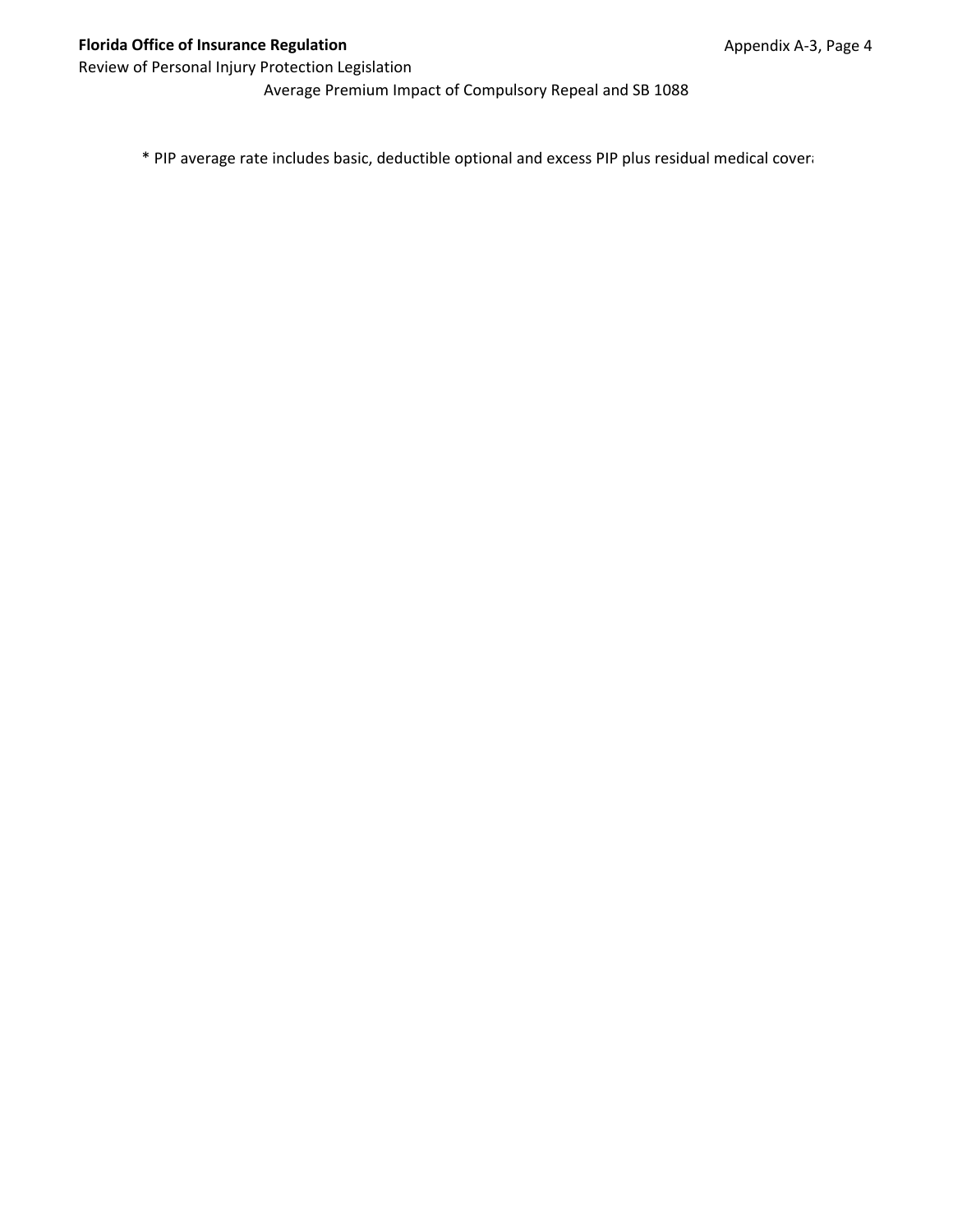#### Review of Personal Injury Protection Legislation

# Average Premium Impact of Compulsory Repeal and SB 1088

#### Baker County Average Premium Change

|                              |              | Repeal of No Fault + Compulsory<br>Repeal + SB 1088 |            |
|------------------------------|--------------|-----------------------------------------------------|------------|
| Auto Insurance               | Current      | Revised                                             | Percentage |
| Coverage                     | Average Rate | Average Rate                                        | Savings    |
| <b>Bodily Injury</b>         | 226.72       | 311.63                                              |            |
| Personal Injury Protection*  | 138.92       |                                                     |            |
| <b>Uninsured Motorist</b>    | 72.03        | 79.49                                               |            |
| <b>Property Damage</b>       | 144.08       | 144.08                                              |            |
| Liability Subtotal           | 581.75       | 535.20                                              | 8.0%       |
| Comprehensive                | 114.38       | 114.38                                              |            |
| Collision                    | 246.27       | 250.21                                              |            |
| <b>Total Major Coverages</b> | 942.40       | 899.79                                              | 4.5%       |

Repeal of No Fault + Compulsory Repeal + SB 1088 + \$2,500 Med

| Auto Insurance                | Current      | Revised      | Percentage |
|-------------------------------|--------------|--------------|------------|
| Coverage                      | Average Rate | Average Rate | Savings    |
|                               |              |              |            |
| <b>Bodily Injury</b>          | 226.72       | 311.63       |            |
| PIP*/Optional \$2,500 Med Pay | 138.92       | 25.01        |            |
| Uninsured Motorist            | 72.03        | 79.49        |            |
| <b>Property Damage</b>        | 144.08       | 144.08       |            |
| Liability Subtotal            | 581.75       | 560.21       | 3.7%       |
| Comprehensive                 | 114.38       | 114.38       |            |
| Collision                     | 246.27       | 250.21       |            |
| <b>Total Major Coverages</b>  | 942.40       | 924.80       | 1.9%       |

# Repeal of No Fault + Compulsory

|                               |              | Repeal + SB 1088 + \$5,000 Med |            |
|-------------------------------|--------------|--------------------------------|------------|
| Auto Insurance                | Current      | Revised                        | Percentage |
| Coverage                      | Average Rate | Average Rate                   | Savings    |
|                               |              |                                |            |
| <b>Bodily Injury</b>          | 226.72       | 311.63                         |            |
| PIP*/Optional \$5,000 Med Pay | 138.92       | 45.84                          |            |
| <b>Uninsured Motorist</b>     | 72.03        | 79.49                          |            |
| <b>Property Damage</b>        | 144.08       | 144.08                         |            |
| Liability Subtotal            | 581.75       | 581.04                         | 0.1%       |
| Comprehensive                 | 114.38       | 114.38                         |            |
| Collision                     | 246.27       | 250.21                         |            |
| <b>Total Major Coverages</b>  | 942.40       | 945.63                         | $-0.3\%$   |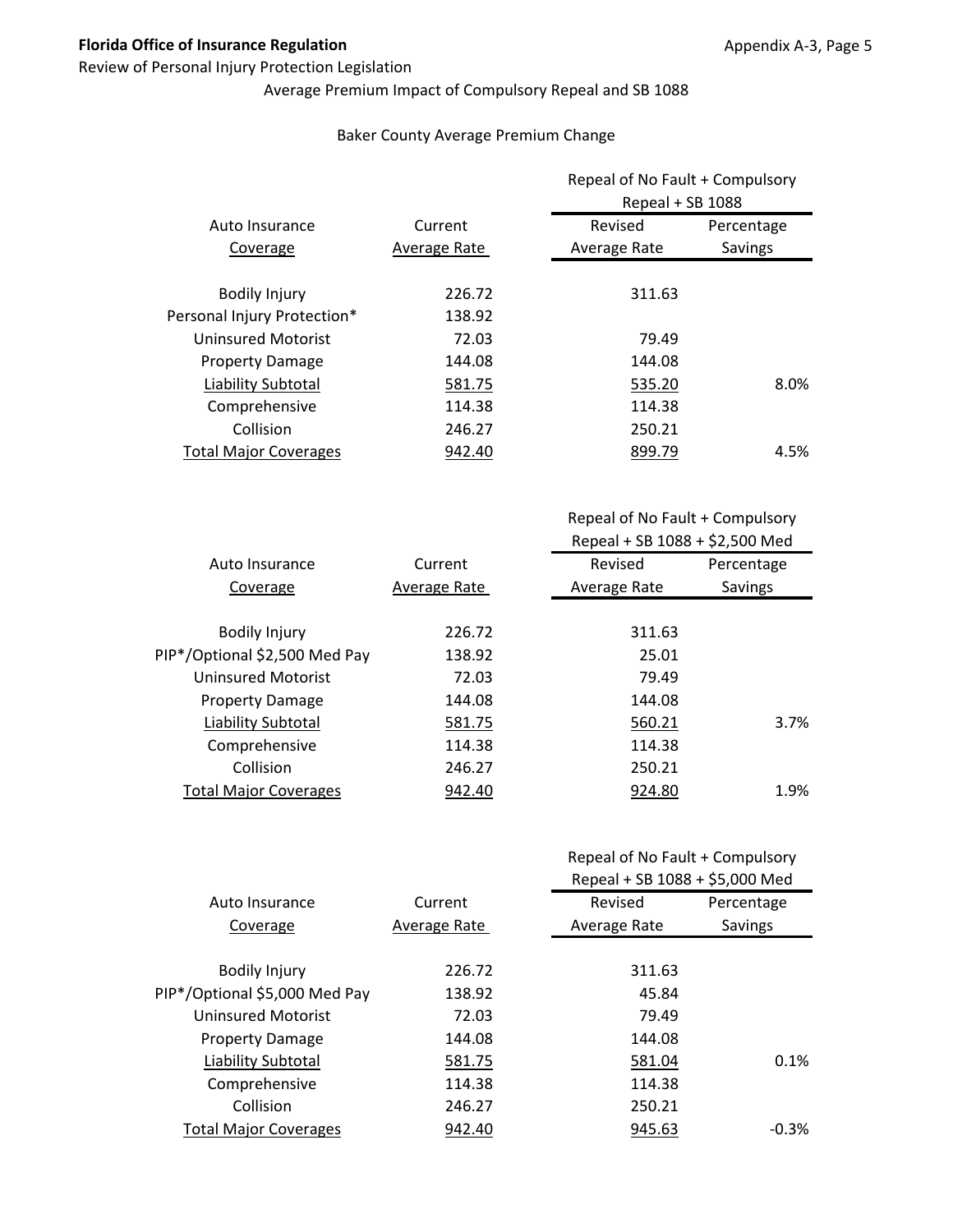Average Premium Impact of Compulsory Repeal and SB 1088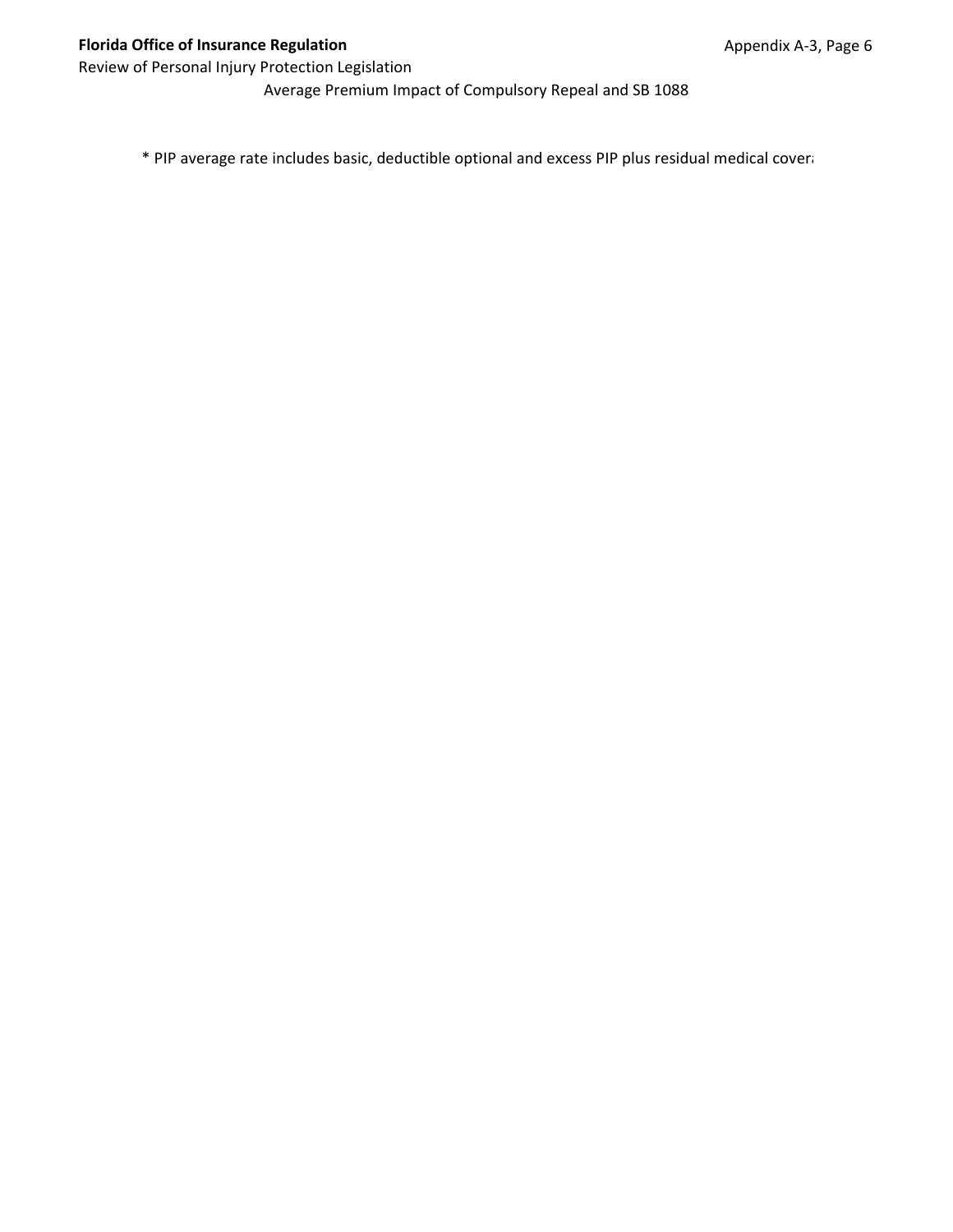#### Review of Personal Injury Protection Legislation

## Average Premium Impact of Compulsory Repeal and SB 1088

#### Bay County Average Premium Change

|                              |              | Repeal of No Fault + Compulsory<br>Repeal + SB 1088 |            |
|------------------------------|--------------|-----------------------------------------------------|------------|
| Auto Insurance               | Current      | Revised                                             | Percentage |
| Coverage                     | Average Rate | Average Rate                                        | Savings    |
| <b>Bodily Injury</b>         | 216.76       | 297.94                                              |            |
| Personal Injury Protection*  | 120.03       |                                                     |            |
| <b>Uninsured Motorist</b>    | 78.12        | 86.21                                               |            |
| <b>Property Damage</b>       | 164.38       | 164.38                                              |            |
| Liability Subtotal           | 579.29       | 548.53                                              | 5.3%       |
| Comprehensive                | 104.25       | 104.25                                              |            |
| Collision                    | 234.62       | 238.37                                              |            |
| <b>Total Major Coverages</b> | 918.16       | 891.15                                              | 2.9%       |

Repeal of No Fault + Compulsory Repeal + SB 1088 + \$2,500 Med

| Auto Insurance                | Current      | Revised      | Percentage |
|-------------------------------|--------------|--------------|------------|
| Coverage                      | Average Rate | Average Rate | Savings    |
|                               |              |              |            |
| <b>Bodily Injury</b>          | 216.76       | 297.94       |            |
| PIP*/Optional \$2,500 Med Pay | 120.03       | 21.61        |            |
| Uninsured Motorist            | 78.12        | 86.21        |            |
| <b>Property Damage</b>        | 164.38       | 164.38       |            |
| Liability Subtotal            | 579.29       | 570.14       | 1.6%       |
| Comprehensive                 | 104.25       | 104.25       |            |
| Collision                     | 234.62       | 238.37       |            |
| <b>Total Major Coverages</b>  | 918.16       | 912.76       | 0.6%       |

## Repeal of No Fault + Compulsory

|                               |              | Repeal + SB 1088 + \$5,000 Med |            |
|-------------------------------|--------------|--------------------------------|------------|
| Auto Insurance                | Current      | Revised                        | Percentage |
| Coverage                      | Average Rate | Average Rate                   | Savings    |
|                               |              |                                |            |
| <b>Bodily Injury</b>          | 216.76       | 297.94                         |            |
| PIP*/Optional \$5,000 Med Pay | 120.03       | 39.61                          |            |
| <b>Uninsured Motorist</b>     | 78.12        | 86.21                          |            |
| <b>Property Damage</b>        | 164.38       | 164.38                         |            |
| Liability Subtotal            | 579.29       | 588.14                         | $-1.5%$    |
| Comprehensive                 | 104.25       | 104.25                         |            |
| Collision                     | 234.62       | 238.37                         |            |
| <b>Total Major Coverages</b>  | 918.16       | 930.76                         | $-1.4\%$   |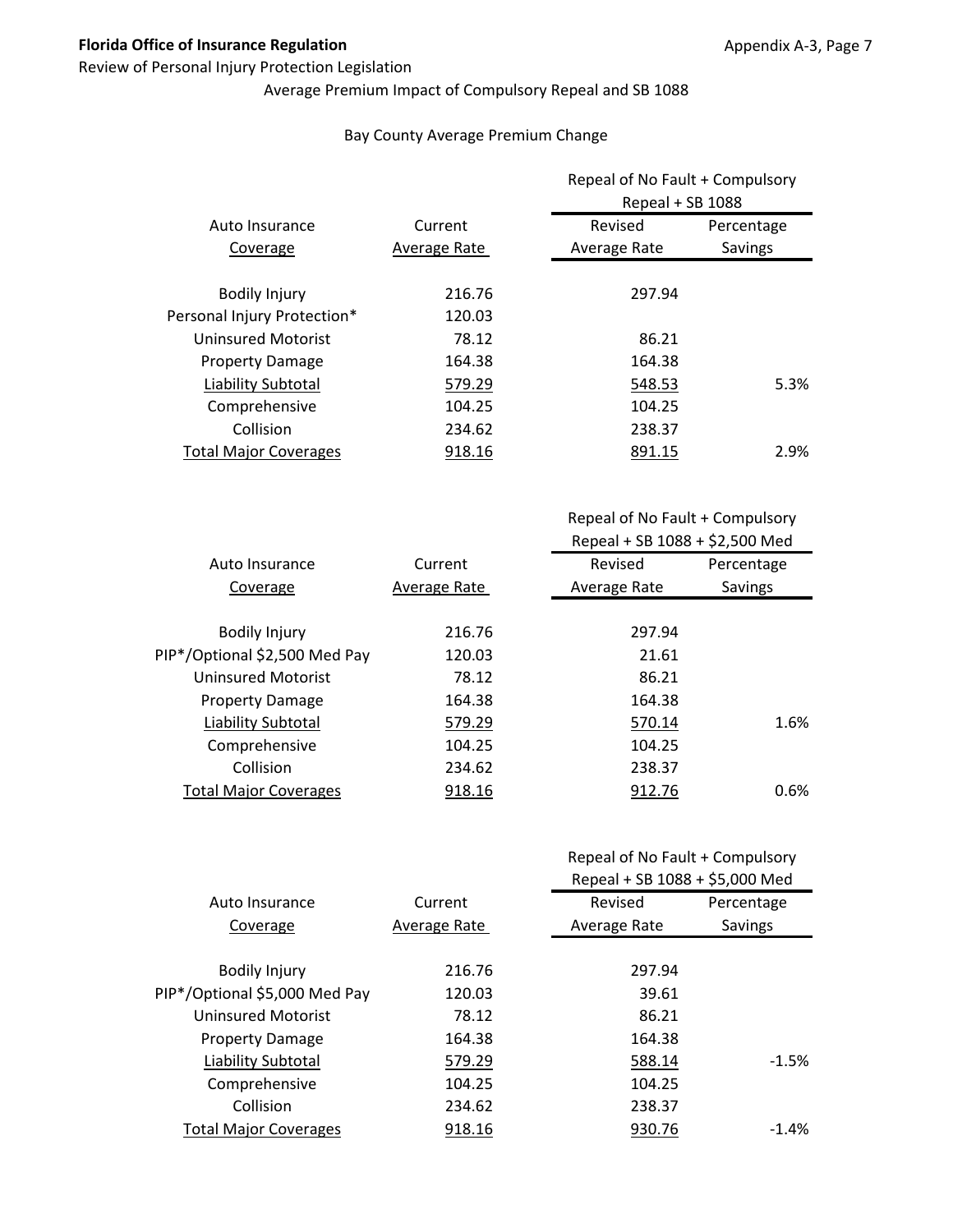Average Premium Impact of Compulsory Repeal and SB 1088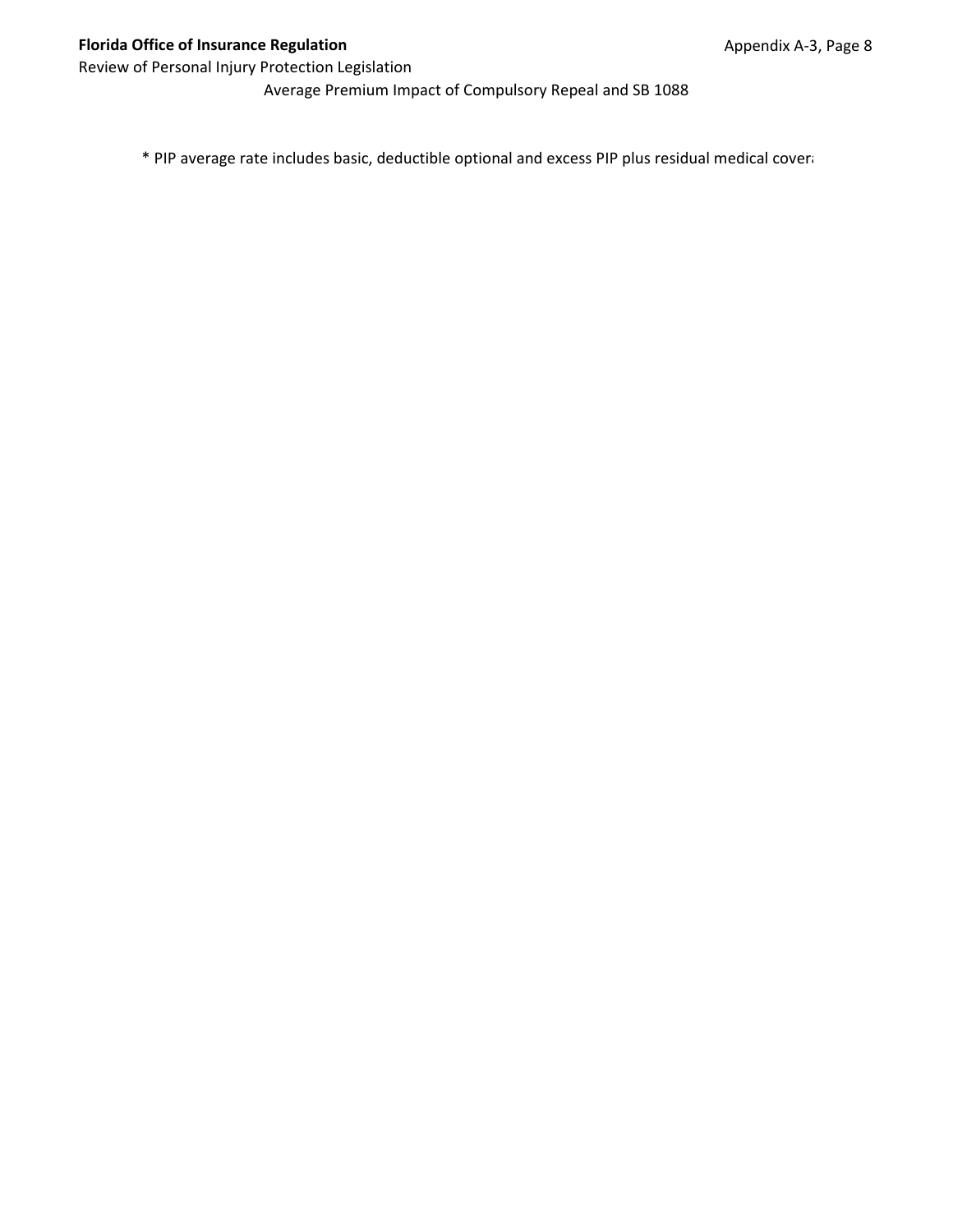#### Review of Personal Injury Protection Legislation

# Average Premium Impact of Compulsory Repeal and SB 1088

#### Bradford County Average Premium Change

|                              |              | Repeal of No Fault + Compulsory<br>Repeal + SB 1088 |            |
|------------------------------|--------------|-----------------------------------------------------|------------|
| Auto Insurance               | Current      | Revised                                             | Percentage |
| Coverage                     | Average Rate | Average Rate                                        | Savings    |
| <b>Bodily Injury</b>         | 214.76       | 295.19                                              |            |
| Personal Injury Protection*  | 134.36       |                                                     |            |
| <b>Uninsured Motorist</b>    | 78.46        | 86.59                                               |            |
| <b>Property Damage</b>       | 141.95       | 141.95                                              |            |
| Liability Subtotal           | 569.53       | 523.73                                              | 8.0%       |
| Comprehensive                | 104.72       | 104.72                                              |            |
| Collision                    | 224.95       | 228.55                                              |            |
| <b>Total Major Coverages</b> | 899.20       | 857.00                                              | 4.7%       |

Repeal of No Fault + Compulsory Repeal + SB 1088 + \$2,500 Med

| Auto Insurance                | Current      | Revised      | Percentage |
|-------------------------------|--------------|--------------|------------|
|                               |              |              |            |
| Coverage                      | Average Rate | Average Rate | Savings    |
|                               |              |              |            |
| <b>Bodily Injury</b>          | 214.76       | 295.19       |            |
| PIP*/Optional \$2,500 Med Pay | 134.36       | 24.18        |            |
| Uninsured Motorist            | 78.46        | 86.59        |            |
| <b>Property Damage</b>        | 141.95       | 141.95       |            |
| Liability Subtotal            | 569.53       | 547.91       | 3.8%       |
| Comprehensive                 | 104.72       | 104.72       |            |
| Collision                     | 224.95       | 228.55       |            |
| <b>Total Major Coverages</b>  | 899.20       | 881.18       | 2.0%       |

## Repeal of No Fault + Compulsory

|                               |              | Repeal + SB 1088 + \$5,000 Med |            |
|-------------------------------|--------------|--------------------------------|------------|
| Auto Insurance                | Current      | Revised                        | Percentage |
| Coverage                      | Average Rate | Average Rate                   | Savings    |
|                               |              |                                |            |
| <b>Bodily Injury</b>          | 214.76       | 295.19                         |            |
| PIP*/Optional \$5,000 Med Pay | 134.36       | 44.34                          |            |
| <b>Uninsured Motorist</b>     | 78.46        | 86.59                          |            |
| <b>Property Damage</b>        | 141.95       | 141.95                         |            |
| Liability Subtotal            | 569.53       | 568.07                         | 0.3%       |
| Comprehensive                 | 104.72       | 104.72                         |            |
| Collision                     | 224.95       | 228.55                         |            |
| <b>Total Major Coverages</b>  | 899.20       | 901.34                         | $-0.2\%$   |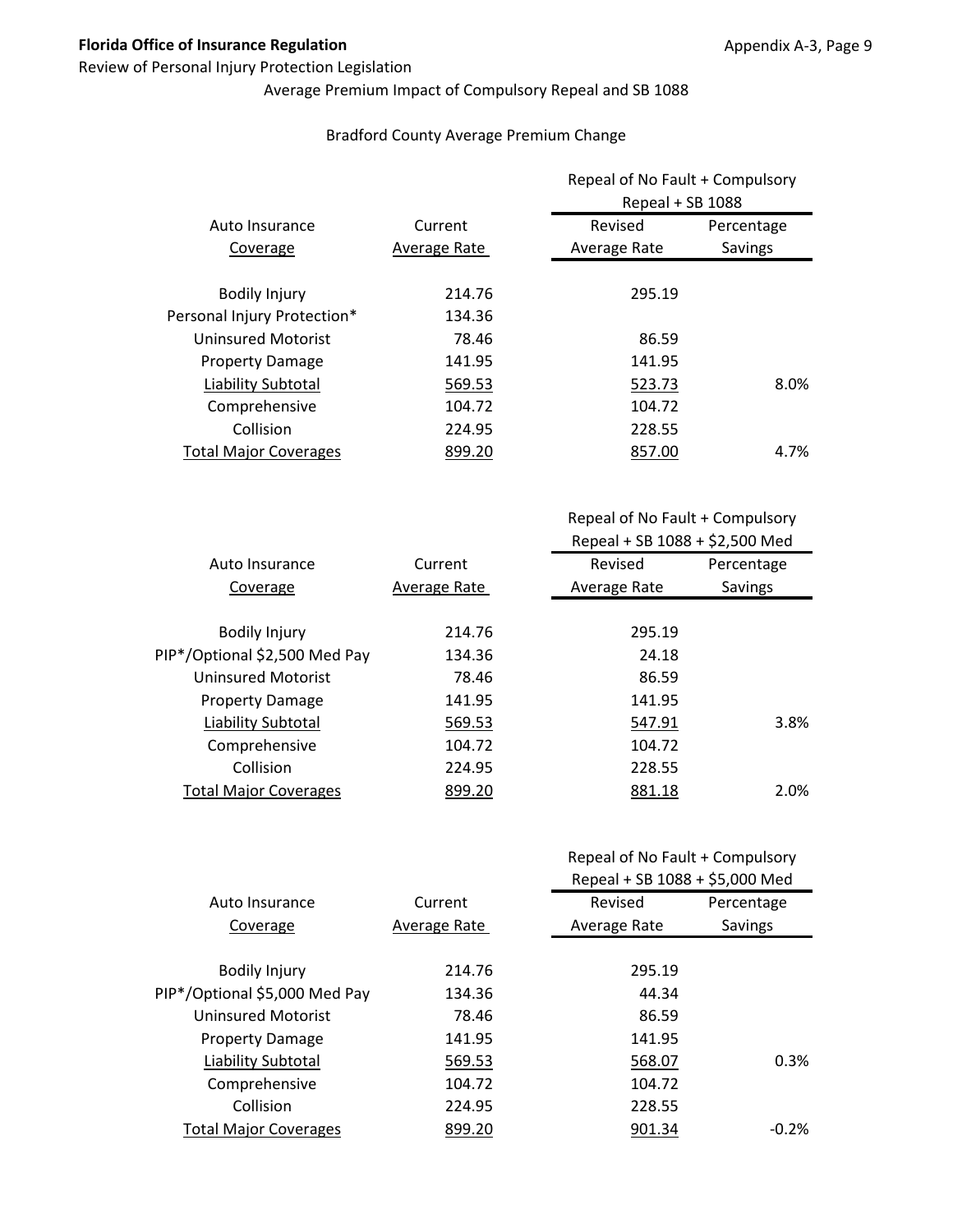Average Premium Impact of Compulsory Repeal and SB 1088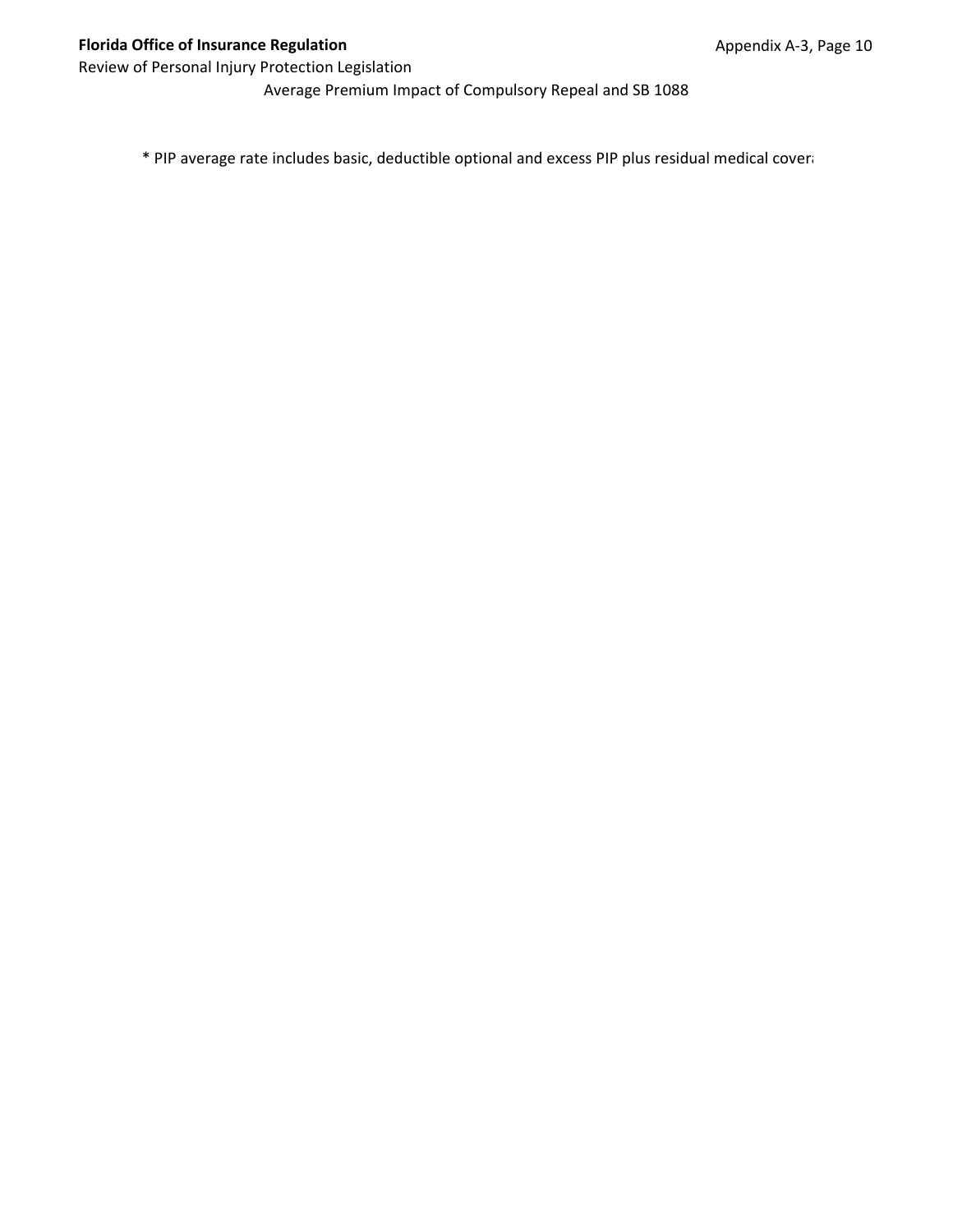#### Review of Personal Injury Protection Legislation

# Average Premium Impact of Compulsory Repeal and SB 1088

#### Brevard County Average Premium Change

|                              |              | Repeal of No Fault + Compulsory<br>Repeal + SB 1088 |            |
|------------------------------|--------------|-----------------------------------------------------|------------|
|                              |              |                                                     |            |
| Auto Insurance               | Current      | Revised                                             | Percentage |
| Coverage                     | Average Rate | Average Rate                                        | Savings    |
|                              |              |                                                     |            |
| <b>Bodily Injury</b>         | 280.95       | 386.17                                              |            |
| Personal Injury Protection*  | 140.40       |                                                     |            |
| Uninsured Motorist           | 99.62        | 109.94                                              |            |
| <b>Property Damage</b>       | 148.20       | 148.20                                              |            |
| Liability Subtotal           | 669.17       | 644.31                                              | 3.7%       |
| Comprehensive                | 75.35        | 75.35                                               |            |
| Collision                    | 206.33       | 209.63                                              |            |
| <b>Total Major Coverages</b> | 950.85       | 929.29                                              | 2.3%       |

| Repeal of No Fault + Compulsory |
|---------------------------------|
| Repeal + SB 1088 + \$2,500 Med  |

| Auto Insurance                | Current      | Revised      | Percentage     |
|-------------------------------|--------------|--------------|----------------|
| Coverage                      | Average Rate | Average Rate | <b>Savings</b> |
|                               |              |              |                |
| <b>Bodily Injury</b>          | 280.95       | 386.17       |                |
| PIP*/Optional \$2,500 Med Pay | 140.40       | 25.27        |                |
| Uninsured Motorist            | 99.62        | 109.94       |                |
| <b>Property Damage</b>        | 148.20       | 148.20       |                |
| Liability Subtotal            | 669.17       | 669.58       | $-0.1%$        |
| Comprehensive                 | 75.35        | 75.35        |                |
| Collision                     | 206.33       | 209.63       |                |
| <b>Total Major Coverages</b>  | 950.85       | 954.56       | $-0.4\%$       |

| Repeal of No Fault + Compulsory |
|---------------------------------|
| Repeal + SB 1088 + \$5,000 Med  |

|                               |              | $1000 + 301 + 2000 + 30000$ |            |
|-------------------------------|--------------|-----------------------------|------------|
| Auto Insurance                | Current      | Revised                     | Percentage |
| Coverage                      | Average Rate | Average Rate                | Savings    |
|                               |              |                             |            |
| <b>Bodily Injury</b>          | 280.95       | 386.17                      |            |
| PIP*/Optional \$5,000 Med Pay | 140.40       | 46.33                       |            |
| <b>Uninsured Motorist</b>     | 99.62        | 109.94                      |            |
| <b>Property Damage</b>        | 148.20       | 148.20                      |            |
| Liability Subtotal            | 669.17       | 690.64                      | $-3.2%$    |
| Comprehensive                 | 75.35        | 75.35                       |            |
| Collision                     | 206.33       | 209.63                      |            |
| <b>Total Major Coverages</b>  | 950.85       | 975.62                      | $-2.6\%$   |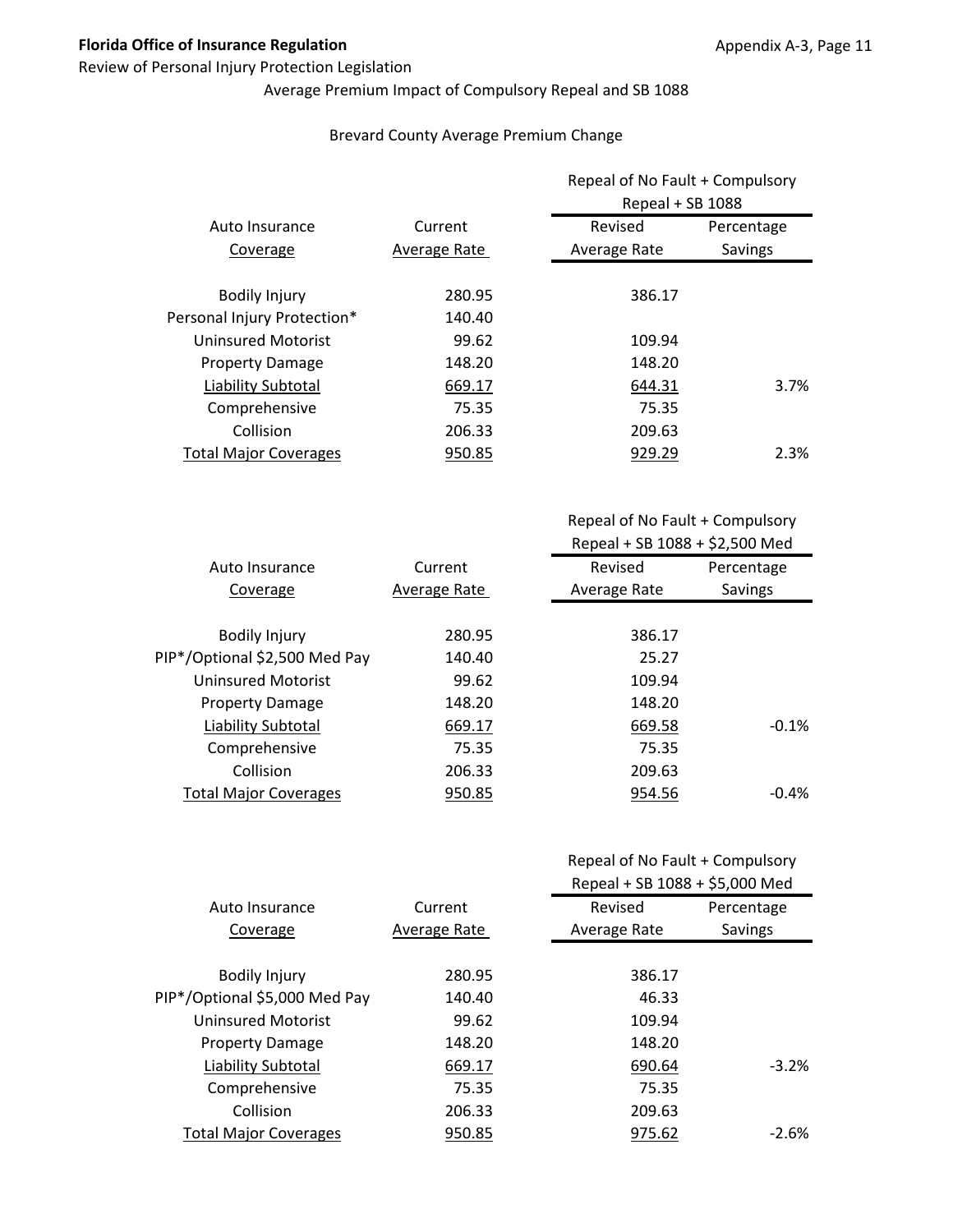Average Premium Impact of Compulsory Repeal and SB 1088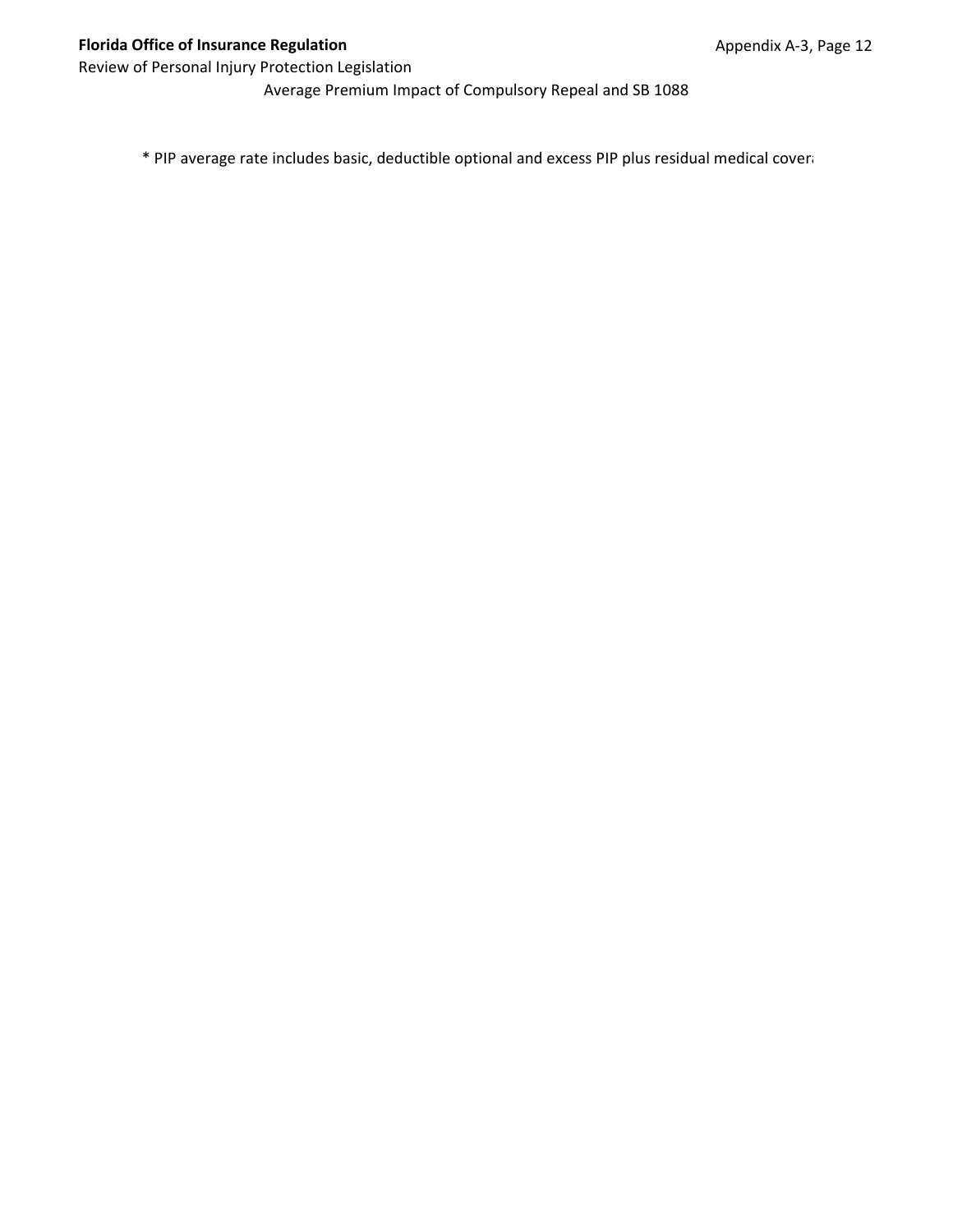#### Review of Personal Injury Protection Legislation

# Average Premium Impact of Compulsory Repeal and SB 1088

#### Broward County Average Premium Change

|                              |              | Repeal of No Fault + Compulsory |            |
|------------------------------|--------------|---------------------------------|------------|
|                              |              | Repeal + SB 1088                |            |
| Auto Insurance               | Current      | Revised                         | Percentage |
| Coverage                     | Average Rate | Average Rate                    | Savings    |
|                              |              |                                 |            |
| <b>Bodily Injury</b>         | 395.30       | 543.35                          |            |
| Personal Injury Protection*  | 298.32       |                                 |            |
| <b>Uninsured Motorist</b>    | 150.97       | 166.61                          |            |
| <b>Property Damage</b>       | 211.48       | 211.48                          |            |
| Liability Subtotal           | 1,056.07     | 921.44                          | 12.7%      |
| Comprehensive                | 117.36       | 117.36                          |            |
| Collision                    | 329.51       | 334.78                          |            |
| <b>Total Major Coverages</b> | 1,502.94     | 1,373.58                        | 8.6%       |

Repeal of No Fault + Compulsory Repeal + SB 1088 + \$2,500 Med

| Auto Insurance                | Current      | Revised      | Percentage |
|-------------------------------|--------------|--------------|------------|
| Coverage                      | Average Rate | Average Rate | Savings    |
|                               |              |              |            |
| <b>Bodily Injury</b>          | 395.30       | 543.35       |            |
| PIP*/Optional \$2,500 Med Pay | 298.32       | 53.70        |            |
| Uninsured Motorist            | 150.97       | 166.61       |            |
| <b>Property Damage</b>        | 211.48       | 211.48       |            |
| Liability Subtotal            | 1,056.07     | 975.14       | 7.7%       |
| Comprehensive                 | 117.36       | 117.36       |            |
| Collision                     | 329.51       | 334.78       |            |
| <b>Total Major Coverages</b>  | 1,502.94     | 1,427.28     | 5.0%       |
|                               |              |              |            |

| Repeal of No Fault + Compulsory |
|---------------------------------|
| D                               |

|                               |              | Repeal + SB 1088 + \$5,000 Med |                |
|-------------------------------|--------------|--------------------------------|----------------|
| Auto Insurance                | Current      | Revised                        | Percentage     |
| Coverage                      | Average Rate | Average Rate                   | <b>Savings</b> |
|                               |              |                                |                |
| <b>Bodily Injury</b>          | 395.30       | 543.35                         |                |
| PIP*/Optional \$5,000 Med Pay | 298.32       | 98.45                          |                |
| <b>Uninsured Motorist</b>     | 150.97       | 166.61                         |                |
| <b>Property Damage</b>        | 211.48       | 211.48                         |                |
| Liability Subtotal            | 1,056.07     | 1,019.89                       | 3.4%           |
| Comprehensive                 | 117.36       | 117.36                         |                |
| Collision                     | 329.51       | 334.78                         |                |
| <b>Total Major Coverages</b>  | 1.502.94     | 1.472.03                       | 2.1%           |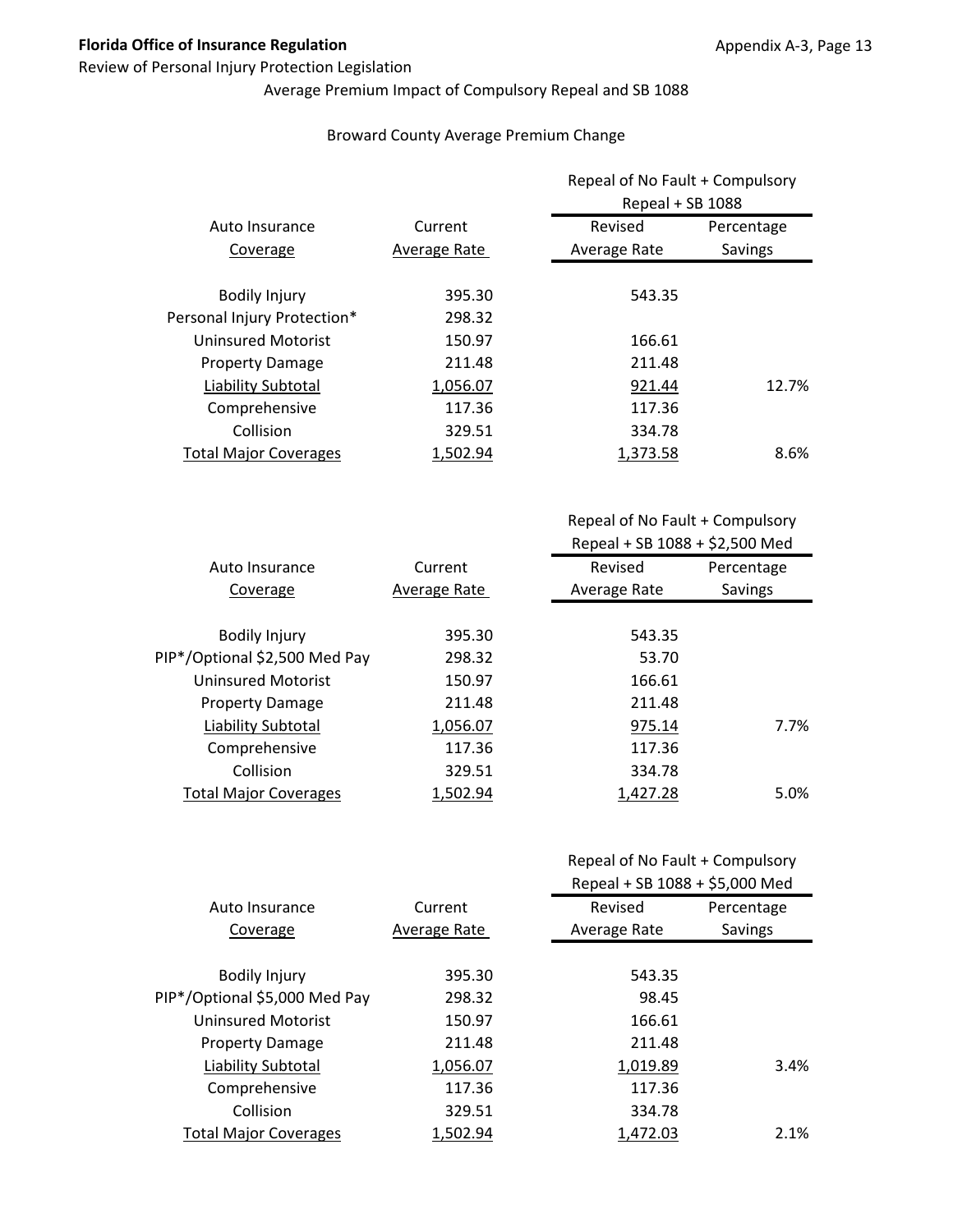Average Premium Impact of Compulsory Repeal and SB 1088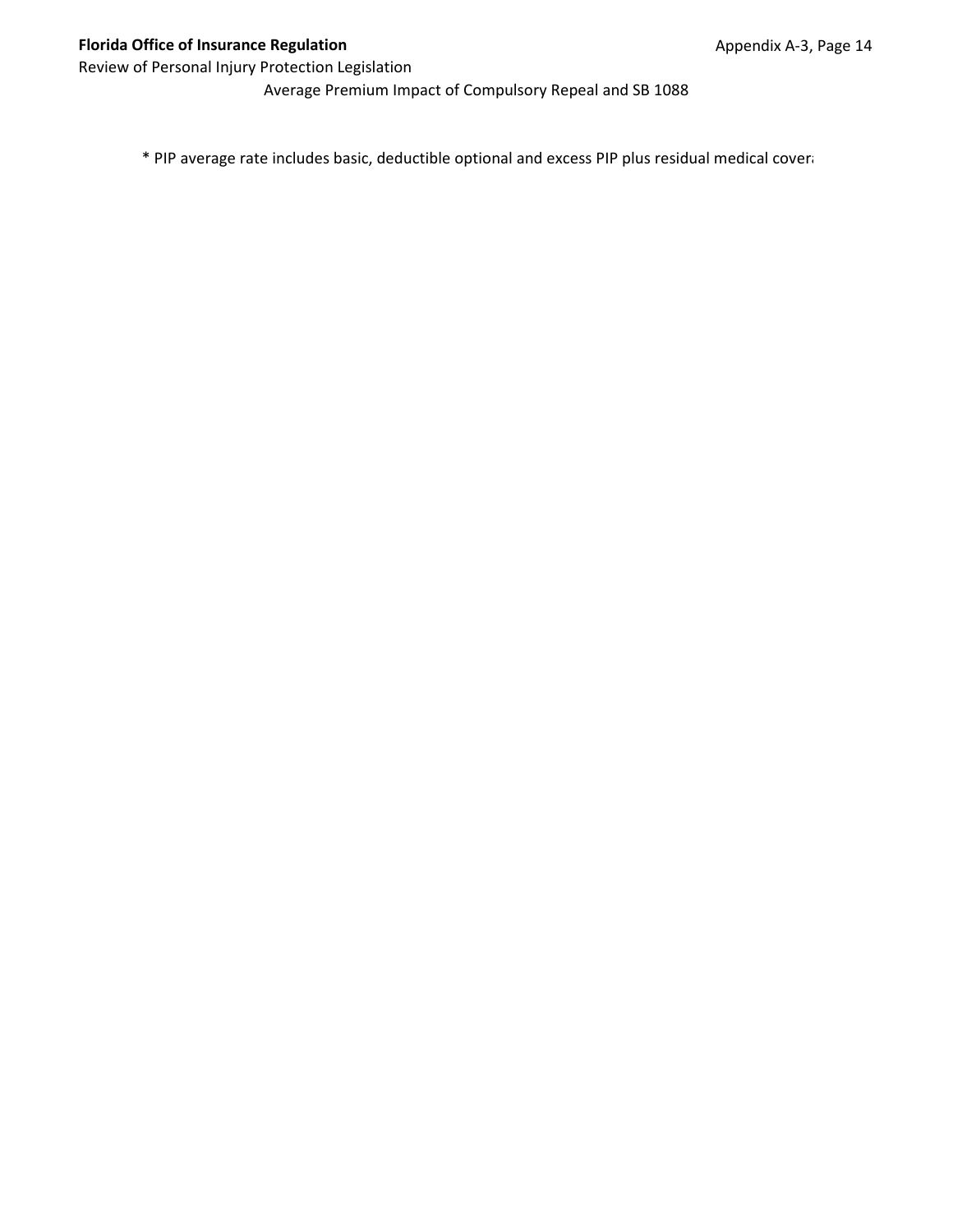#### Review of Personal Injury Protection Legislation

# Average Premium Impact of Compulsory Repeal and SB 1088

#### Calhoun County Average Premium Change

|                              |              | Repeal of No Fault + Compulsory<br>Repeal + SB 1088 |            |
|------------------------------|--------------|-----------------------------------------------------|------------|
| Auto Insurance               | Current      | Revised                                             | Percentage |
| Coverage                     | Average Rate | Average Rate                                        | Savings    |
| <b>Bodily Injury</b>         | 188.84       | 259.56                                              |            |
| Personal Injury Protection*  | 113.25       |                                                     |            |
| Uninsured Motorist           | 60.31        | 66.56                                               |            |
| <b>Property Damage</b>       | 119.06       | 119.06                                              |            |
| Liability Subtotal           | 481.46       | 445.18                                              | 7.5%       |
| Comprehensive                | 125.48       | 125.48                                              |            |
| Collision                    | 231.10       | 234.80                                              |            |
| <b>Total Major Coverages</b> | 838.04       | 805.46                                              | $3.9\%$    |

Repeal of No Fault + Compulsory Repeal + SB 1088 + \$2,500 Med

| Auto Insurance                | Current      | Revised      | Percentage |
|-------------------------------|--------------|--------------|------------|
| Coverage                      | Average Rate | Average Rate | Savings    |
|                               |              |              |            |
| <b>Bodily Injury</b>          | 188.84       | 259.56       |            |
| PIP*/Optional \$2,500 Med Pay | 113.25       | 20.39        |            |
| Uninsured Motorist            | 60.31        | 66.56        |            |
| <b>Property Damage</b>        | 119.06       | 119.06       |            |
| Liability Subtotal            | 481.46       | 465.57       | 3.3%       |
| Comprehensive                 | 125.48       | 125.48       |            |
| Collision                     | 231.10       | 234.80       |            |
| <b>Total Major Coverages</b>  | 838.04       | 825.85       | 1.5%       |
|                               |              |              |            |

| Repeal of No Fault + Compulsory |
|---------------------------------|
| P                               |

|                               |              | Repeal + SB 1088 + \$5,000 Med |            |
|-------------------------------|--------------|--------------------------------|------------|
| Auto Insurance                | Current      | Revised                        | Percentage |
| Coverage                      | Average Rate | Average Rate                   | Savings    |
|                               |              |                                |            |
| <b>Bodily Injury</b>          | 188.84       | 259.56                         |            |
| PIP*/Optional \$5,000 Med Pay | 113.25       | 37.37                          |            |
| <b>Uninsured Motorist</b>     | 60.31        | 66.56                          |            |
| <b>Property Damage</b>        | 119.06       | 119.06                         |            |
| Liability Subtotal            | 481.46       | 482.55                         | $-0.2%$    |
| Comprehensive                 | 125.48       | 125.48                         |            |
| Collision                     | 231.10       | 234.80                         |            |
| <b>Total Major Coverages</b>  | 838.04       | 842.83                         | -0.6%      |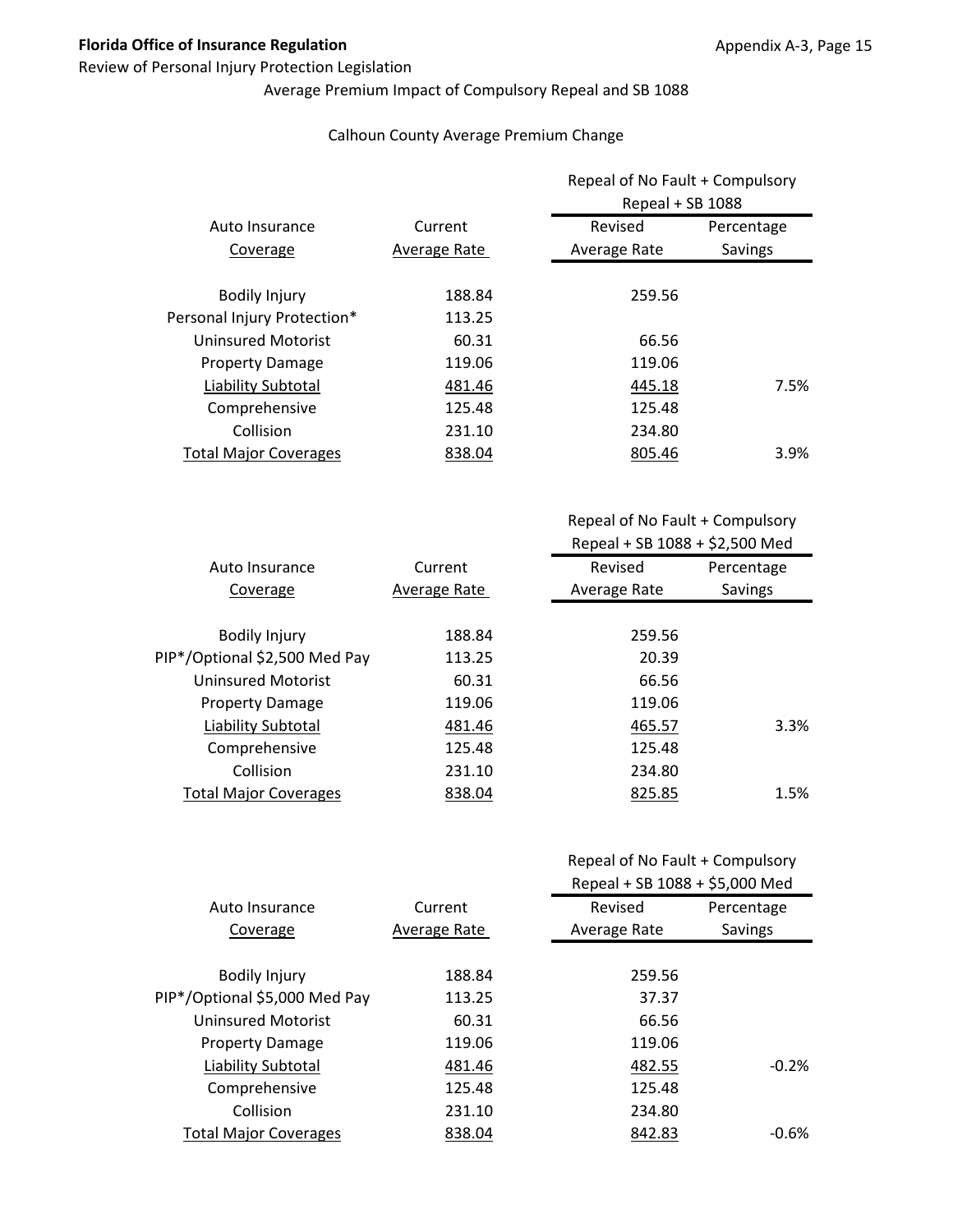Average Premium Impact of Compulsory Repeal and SB 1088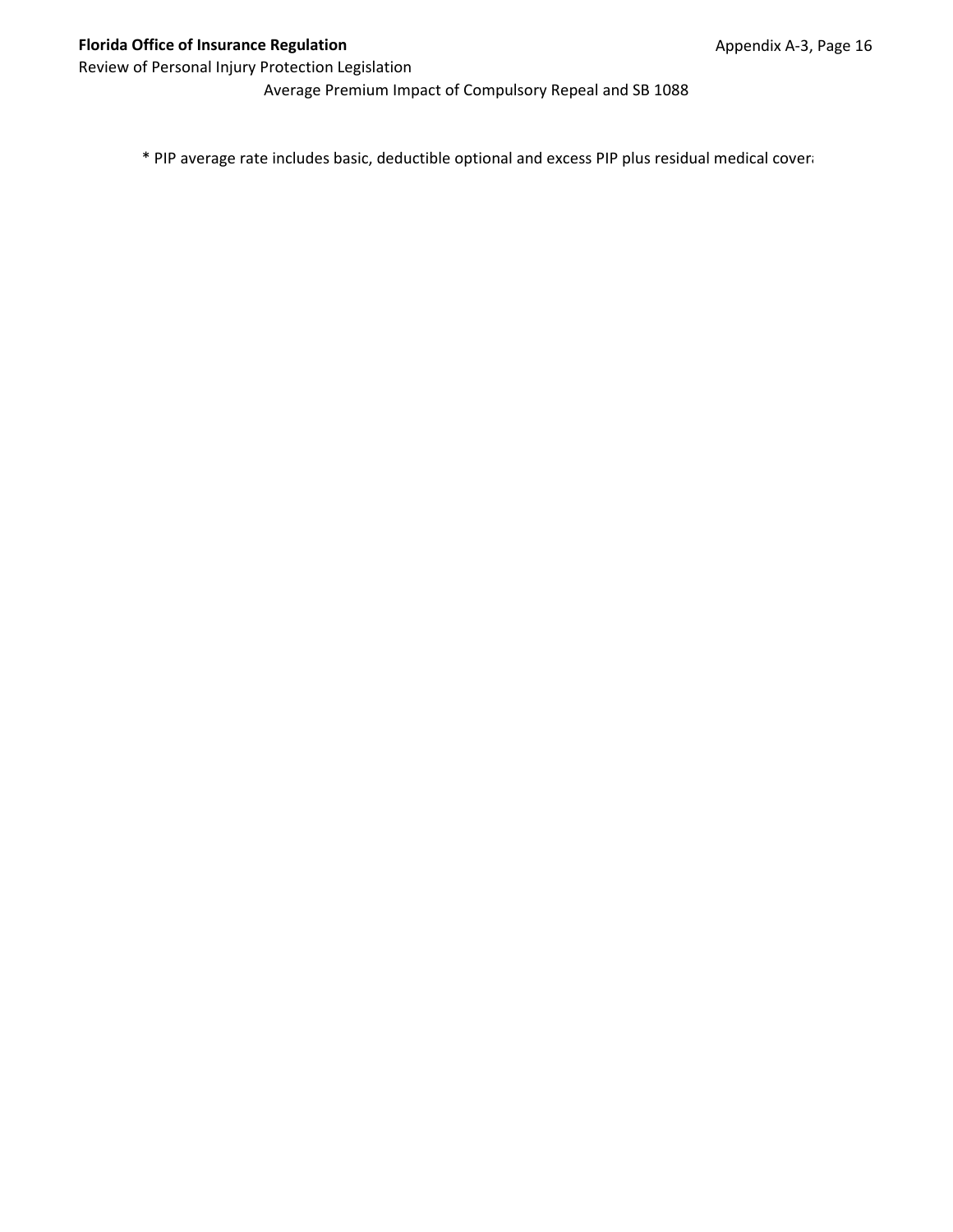#### Review of Personal Injury Protection Legislation

# Average Premium Impact of Compulsory Repeal and SB 1088

#### Charlotte County Average Premium Change

|                              |              | Repeal of No Fault + Compulsory<br>Repeal + SB 1088 |            |
|------------------------------|--------------|-----------------------------------------------------|------------|
| Auto Insurance               | Current      | Revised                                             | Percentage |
| Coverage                     | Average Rate | Average Rate                                        | Savings    |
| <b>Bodily Injury</b>         | 274.41       | 377.18                                              |            |
| Personal Injury Protection*  | 140.12       |                                                     |            |
| <b>Uninsured Motorist</b>    | 100.07       | 110.44                                              |            |
| <b>Property Damage</b>       | 134.17       | 134.17                                              |            |
| Liability Subtotal           | 648.77       | 621.79                                              | 4.2%       |
| Comprehensive                | 72.19        | 72.19                                               |            |
| Collision                    | 195.61       | 198.74                                              |            |
| <b>Total Major Coverages</b> | 916.57       | 892.72                                              | 2.6%       |

Repeal of No Fault + Compulsory Repeal + SB 1088 + \$2,500 Med

| Auto Insurance                | Current      | Revised      | Percentage |
|-------------------------------|--------------|--------------|------------|
|                               |              |              |            |
| Coverage                      | Average Rate | Average Rate | Savings    |
|                               |              |              |            |
| <b>Bodily Injury</b>          | 274.41       | 377.18       |            |
| PIP*/Optional \$2,500 Med Pay | 140.12       | 25.22        |            |
| Uninsured Motorist            | 100.07       | 110.44       |            |
| <b>Property Damage</b>        | 134.17       | 134.17       |            |
| Liability Subtotal            | 648.77       | 647.01       | 0.3%       |
| Comprehensive                 | 72.19        | 72.19        |            |
| Collision                     | 195.61       | 198.74       |            |
| <b>Total Major Coverages</b>  | 916.57       | 917.94       | $-0.1\%$   |

| Repeal of No Fault + Compulsory        |
|----------------------------------------|
| $D + r + 1$ $(2D - 4000)$ $(2E - 000)$ |

|                               |              | Repeal + SB 1088 + \$5,000 Med |            |
|-------------------------------|--------------|--------------------------------|------------|
| Auto Insurance                | Current      | Revised                        | Percentage |
| Coverage                      | Average Rate | Average Rate                   | Savings    |
|                               |              |                                |            |
| <b>Bodily Injury</b>          | 274.41       | 377.18                         |            |
| PIP*/Optional \$5,000 Med Pay | 140.12       | 46.24                          |            |
| <b>Uninsured Motorist</b>     | 100.07       | 110.44                         |            |
| <b>Property Damage</b>        | 134.17       | 134.17                         |            |
| Liability Subtotal            | 648.77       | 668.03                         | $-3.0\%$   |
| Comprehensive                 | 72.19        | 72.19                          |            |
| Collision                     | 195.61       | 198.74                         |            |
| <b>Total Major Coverages</b>  | 916.57       | 938.96                         | $-2.4%$    |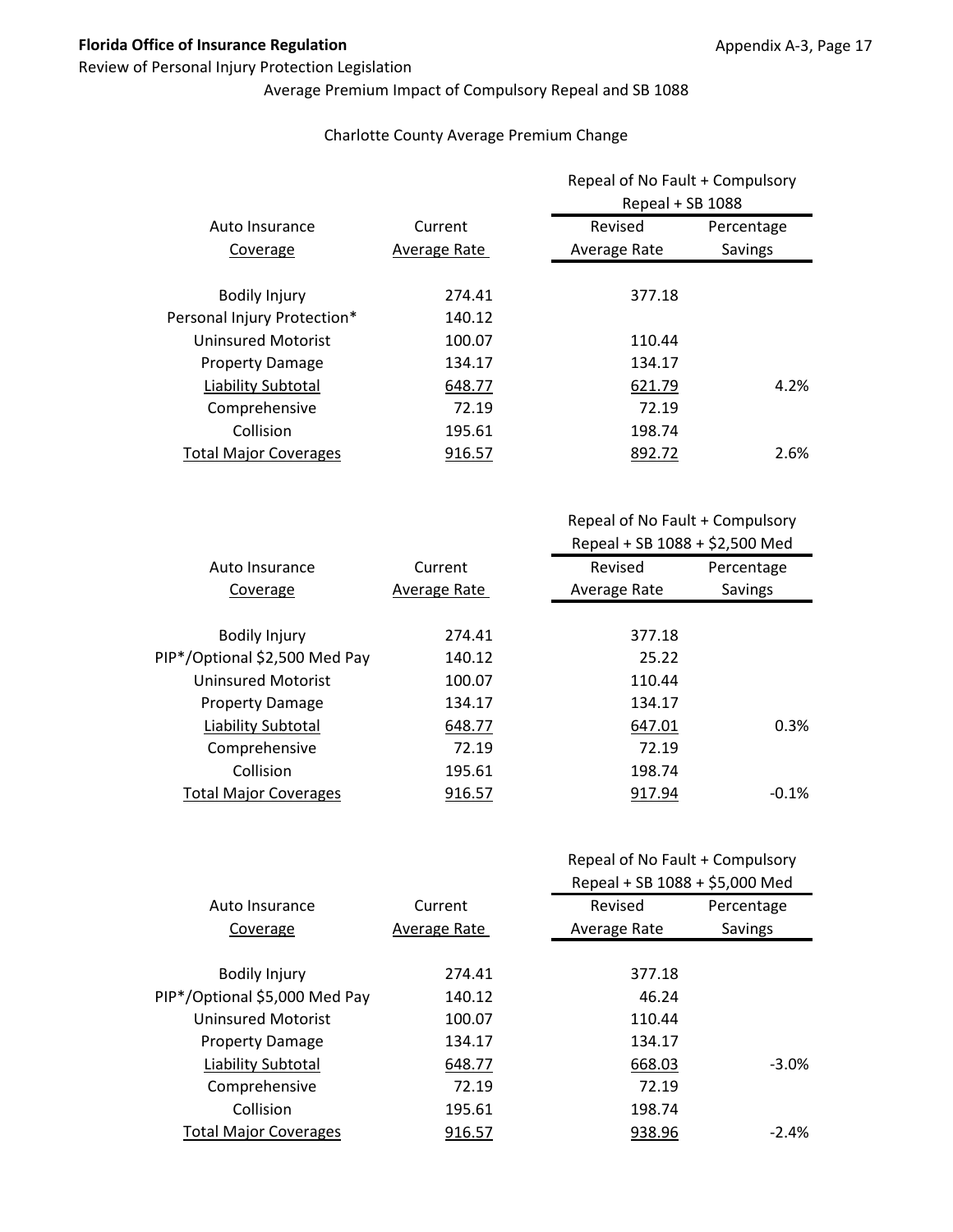Average Premium Impact of Compulsory Repeal and SB 1088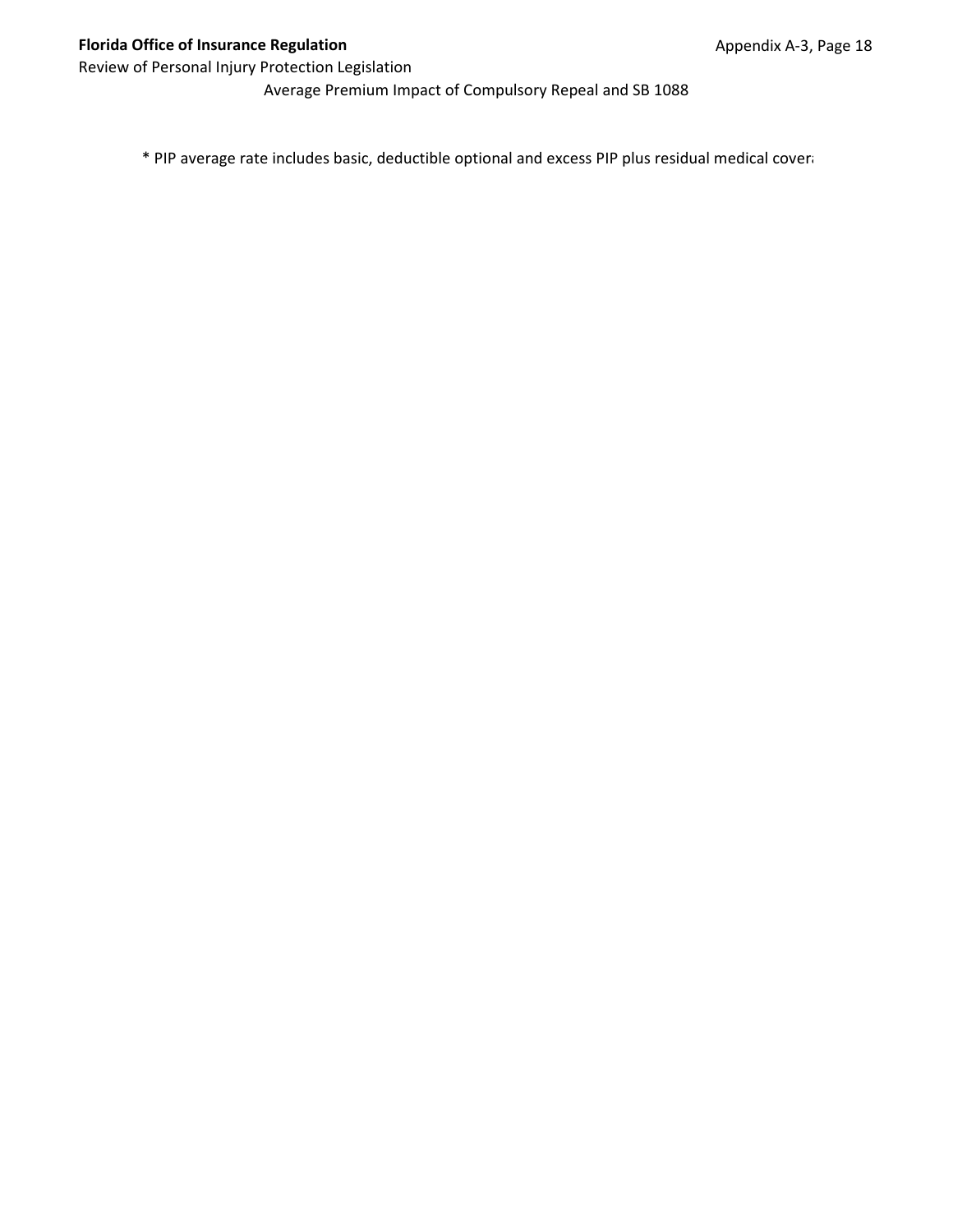#### Review of Personal Injury Protection Legislation

# Average Premium Impact of Compulsory Repeal and SB 1088

#### Citrus County Average Premium Change

|                              |              | Repeal of No Fault + Compulsory<br>Repeal + SB 1088 |            |
|------------------------------|--------------|-----------------------------------------------------|------------|
| Auto Insurance               | Current      | Revised                                             | Percentage |
| Coverage                     | Average Rate | Average Rate                                        | Savings    |
| <b>Bodily Injury</b>         | 269.04       | 369.80                                              |            |
| Personal Injury Protection*  | 126.40       |                                                     |            |
| <b>Uninsured Motorist</b>    | 95.71        | 105.62                                              |            |
| <b>Property Damage</b>       | 128.61       | 128.61                                              |            |
| Liability Subtotal           | 619.76       | 604.03                                              | 2.5%       |
| Comprehensive                | 77.78        | 77.78                                               |            |
| Collision                    | 188.26       | 191.27                                              |            |
| <b>Total Major Coverages</b> | 885.80       | 873.08                                              | 1.4%       |

Repeal of No Fault + Compulsory Repeal + SB 1088 + \$2,500 Med

| Auto Insurance                | Current      | Revised      | Percentage |
|-------------------------------|--------------|--------------|------------|
| Coverage                      | Average Rate | Average Rate | Savings    |
|                               |              |              |            |
| <b>Bodily Injury</b>          | 269.04       | 369.80       |            |
| PIP*/Optional \$2,500 Med Pay | 126.40       | 22.75        |            |
| Uninsured Motorist            | 95.71        | 105.62       |            |
| <b>Property Damage</b>        | 128.61       | 128.61       |            |
| Liability Subtotal            | 619.76       | 626.78       | $-1.1\%$   |
| Comprehensive                 | 77.78        | 77.78        |            |
| Collision                     | 188.26       | 191.27       |            |
| <b>Total Major Coverages</b>  | 885.80       | 895.83       | $-1.1%$    |
|                               |              |              |            |

| Repeal of No Fault + Compulsory |  |
|---------------------------------|--|
|---------------------------------|--|

|                               |              | Repeal + SB 1088 + \$5,000 Med |            |
|-------------------------------|--------------|--------------------------------|------------|
| Auto Insurance                | Current      | Revised                        | Percentage |
| Coverage                      | Average Rate | Average Rate                   | Savings    |
|                               |              |                                |            |
| <b>Bodily Injury</b>          | 269.04       | 369.80                         |            |
| PIP*/Optional \$5,000 Med Pay | 126.40       | 41.71                          |            |
| <b>Uninsured Motorist</b>     | 95.71        | 105.62                         |            |
| <b>Property Damage</b>        | 128.61       | 128.61                         |            |
| Liability Subtotal            | 619.76       | 645.74                         | $-4.2%$    |
| Comprehensive                 | 77.78        | 77.78                          |            |
| Collision                     | 188.26       | 191.27                         |            |
| <b>Total Major Coverages</b>  | 885.80       | 914.79                         | $-3.3%$    |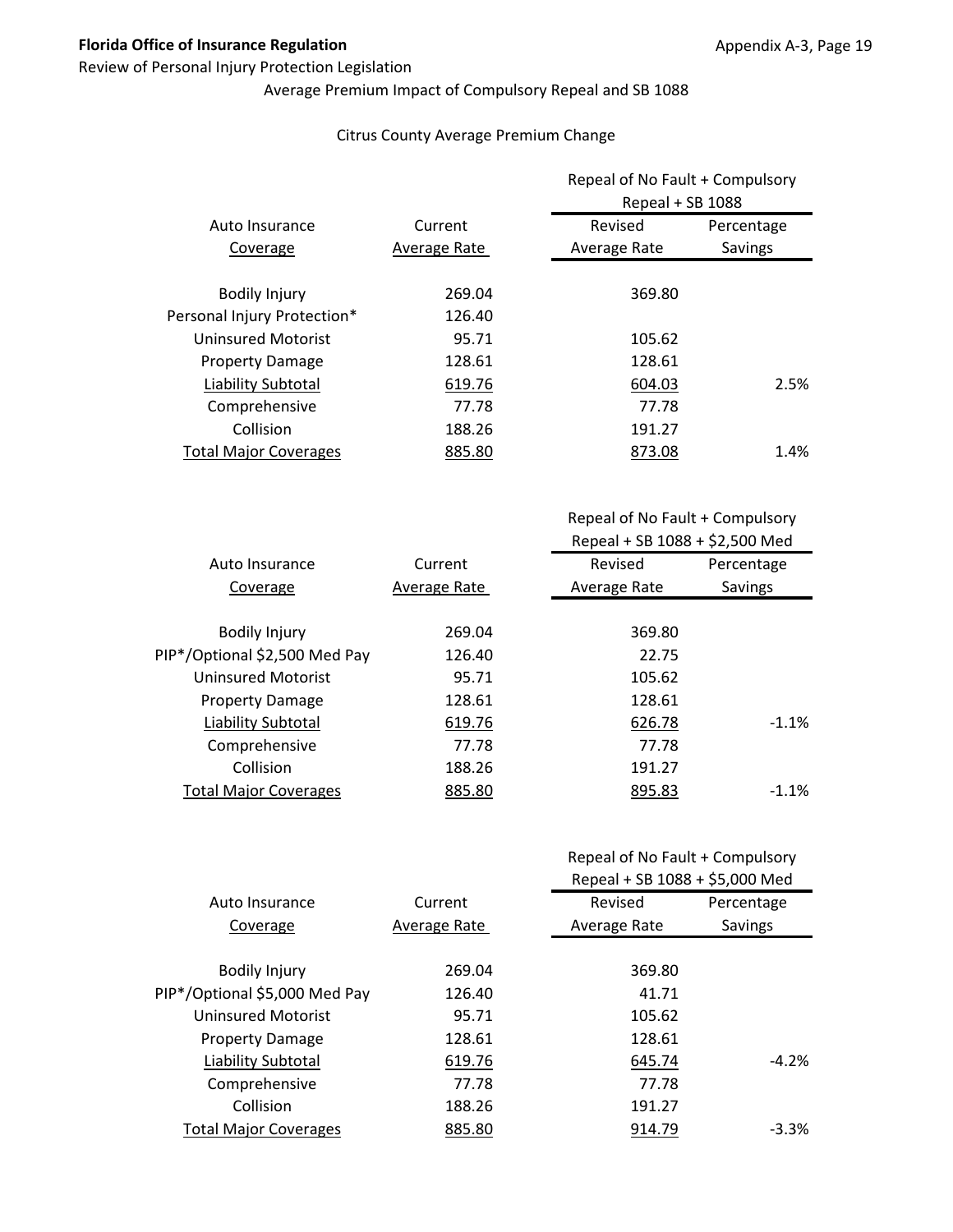Average Premium Impact of Compulsory Repeal and SB 1088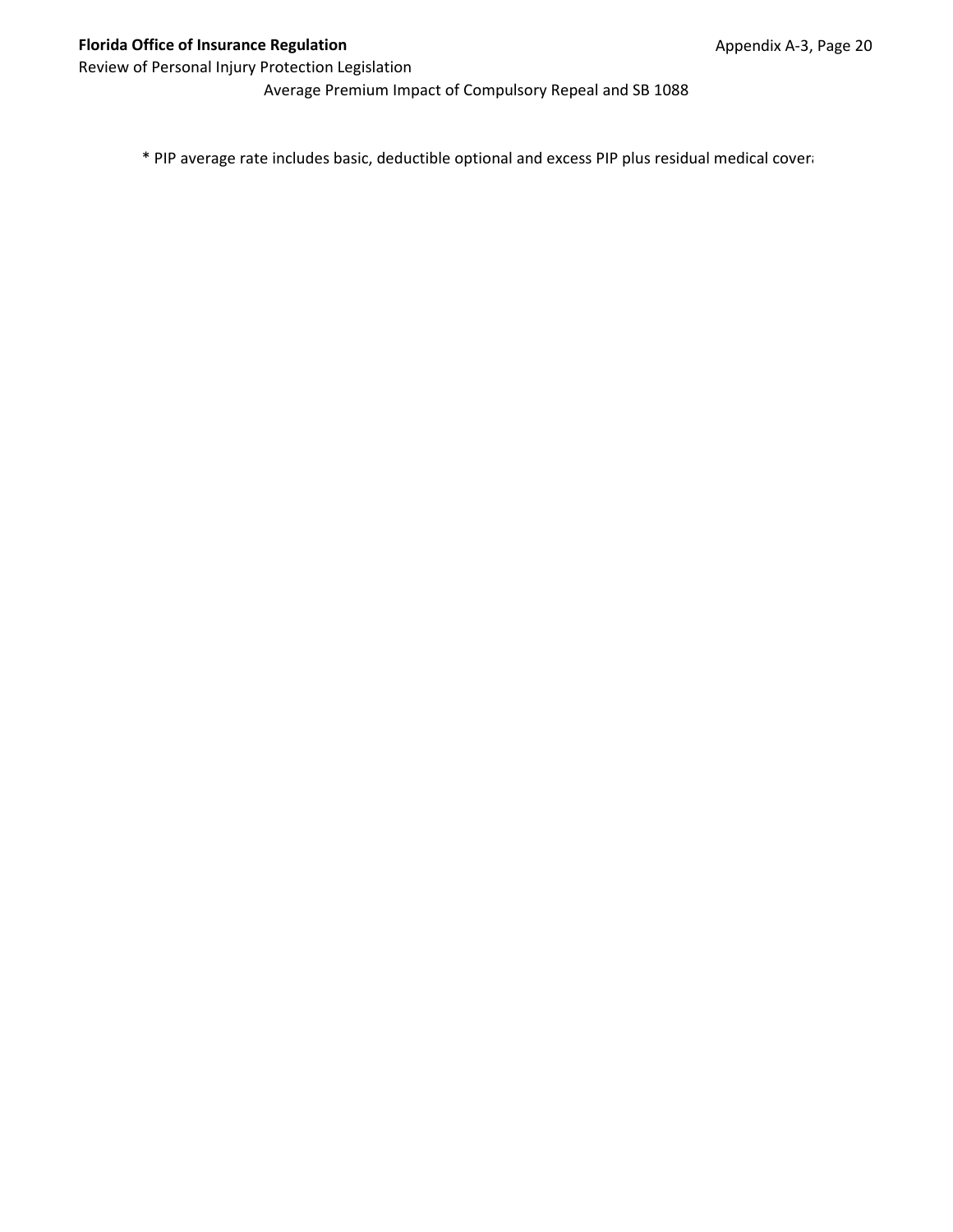#### Review of Personal Injury Protection Legislation

# Average Premium Impact of Compulsory Repeal and SB 1088

#### Clay County Average Premium Change

|                              |              |              | Repeal of No Fault + Compulsory<br>Repeal + SB 1088 |  |
|------------------------------|--------------|--------------|-----------------------------------------------------|--|
| Auto Insurance               | Current      | Revised      | Percentage                                          |  |
| Coverage                     | Average Rate | Average Rate | Savings                                             |  |
| <b>Bodily Injury</b>         | 283.17       | 389.22       |                                                     |  |
| Personal Injury Protection*  | 150.38       |              |                                                     |  |
| <b>Uninsured Motorist</b>    | 92.72        | 102.32       |                                                     |  |
| <b>Property Damage</b>       | 167.93       | 167.93       |                                                     |  |
| Liability Subtotal           | 694.20       | 659.47       | 5.0%                                                |  |
| Comprehensive                | 100.45       | 100.45       |                                                     |  |
| Collision                    | 248.98       | 252.96       |                                                     |  |
| <b>Total Major Coverages</b> | 1.043.63     | 1,012.88     | 2.9%                                                |  |

Repeal of No Fault + Compulsory Repeal + SB 1088 + \$2,500 Med

| Auto Insurance                | Current      | Revised      | Percentage |
|-------------------------------|--------------|--------------|------------|
| Coverage                      | Average Rate | Average Rate | Savings    |
|                               |              |              |            |
| <b>Bodily Injury</b>          | 283.17       | 389.22       |            |
| PIP*/Optional \$2,500 Med Pay | 150.38       | 27.07        |            |
| Uninsured Motorist            | 92.72        | 102.32       |            |
| <b>Property Damage</b>        | 167.93       | 167.93       |            |
| Liability Subtotal            | 694.20       | 686.54       | 1.1%       |
| Comprehensive                 | 100.45       | 100.45       |            |
| Collision                     | 248.98       | 252.96       |            |
| <b>Total Major Coverages</b>  | 1,043.63     | 1,039.95     | 0.4%       |
|                               |              |              |            |

## Repeal of No Fault + Compulsory

|                               |              | Repeal + SB 1088 + \$5,000 Med |            |
|-------------------------------|--------------|--------------------------------|------------|
| Auto Insurance                | Current      | Revised                        | Percentage |
| Coverage                      | Average Rate | Average Rate                   | Savings    |
|                               |              |                                |            |
| <b>Bodily Injury</b>          | 283.17       | 389.22                         |            |
| PIP*/Optional \$5,000 Med Pay | 150.38       | 49.63                          |            |
| <b>Uninsured Motorist</b>     | 92.72        | 102.32                         |            |
| <b>Property Damage</b>        | 167.93       | 167.93                         |            |
| Liability Subtotal            | 694.20       | 709.10                         | $-2.1%$    |
| Comprehensive                 | 100.45       | 100.45                         |            |
| Collision                     | 248.98       | 252.96                         |            |
| <b>Total Major Coverages</b>  | 1.043.63     | 1.062.51                       | $-1.8\%$   |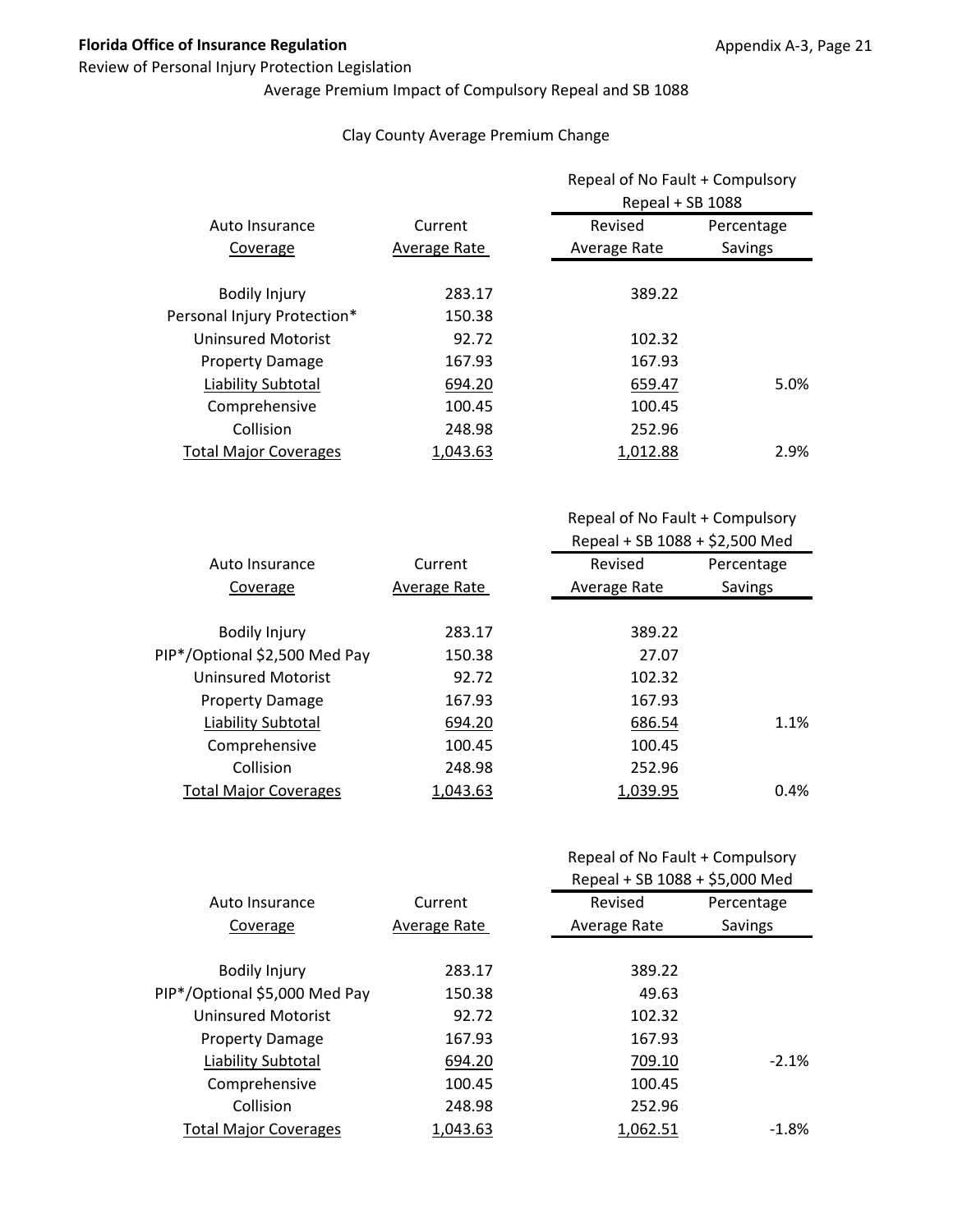Average Premium Impact of Compulsory Repeal and SB 1088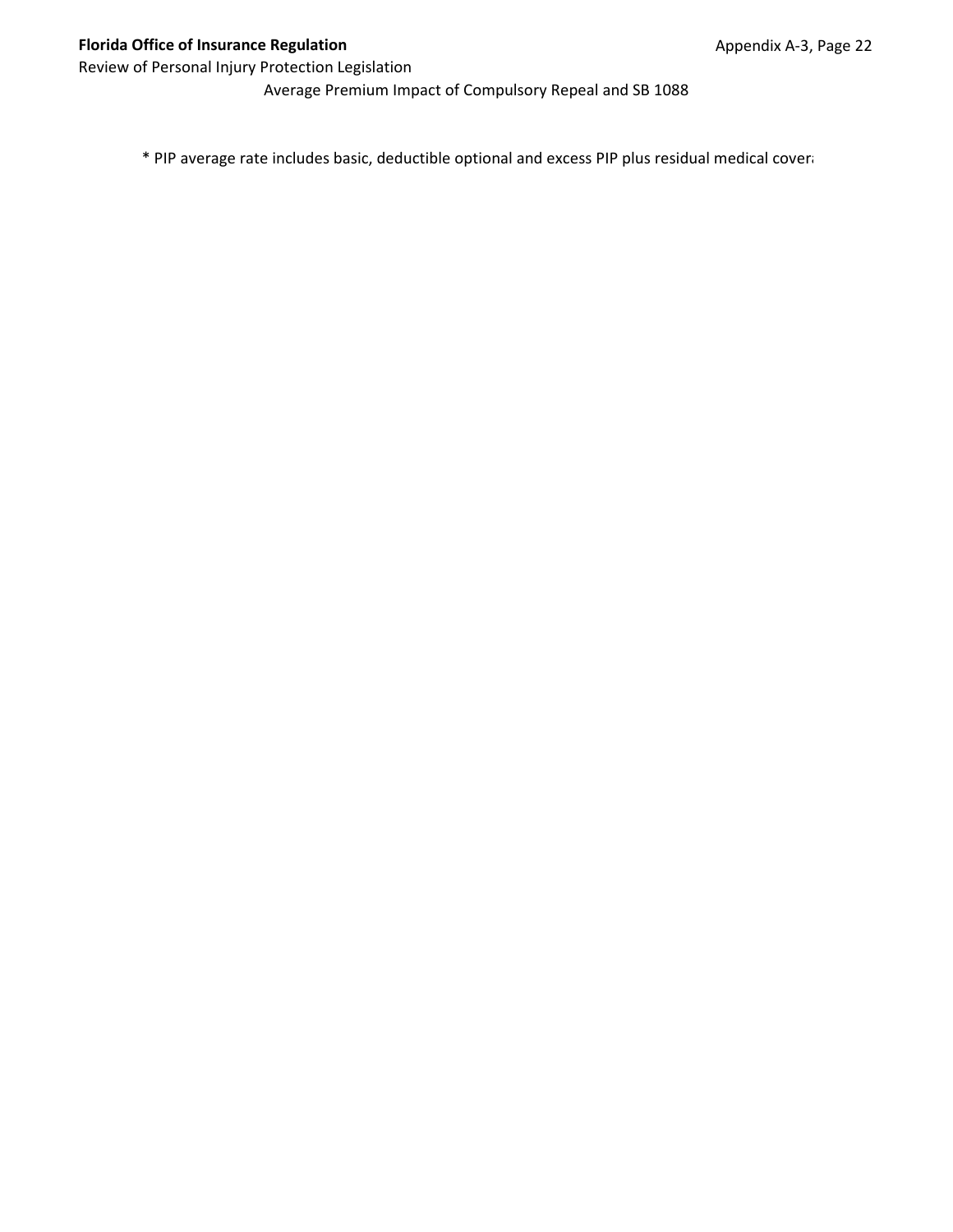#### Review of Personal Injury Protection Legislation

# Average Premium Impact of Compulsory Repeal and SB 1088

#### Collier County Average Premium Change

|                              |              |              | Repeal of No Fault + Compulsory<br>Repeal + SB 1088 |  |
|------------------------------|--------------|--------------|-----------------------------------------------------|--|
| Auto Insurance               | Current      | Revised      | Percentage                                          |  |
| Coverage                     | Average Rate | Average Rate | Savings                                             |  |
| <b>Bodily Injury</b>         | 285.90       | 392.97       |                                                     |  |
| Personal Injury Protection*  | 163.51       |              |                                                     |  |
| <b>Uninsured Motorist</b>    | 108.29       | 119.51       |                                                     |  |
| <b>Property Damage</b>       | 145.06       | 145.06       |                                                     |  |
| Liability Subtotal           | 702.76       | 657.54       | 6.4%                                                |  |
| Comprehensive                | 76.61        | 76.61        |                                                     |  |
| Collision                    | 233.11       | 236.84       |                                                     |  |
| <b>Total Major Coverages</b> | 1.012.48     | 970.99       | 4.1%                                                |  |

Repeal of No Fault + Compulsory Repeal + SB 1088 + \$2,500 Med

| Current      | Revised      | Percentage |
|--------------|--------------|------------|
| Average Rate | Average Rate | Savings    |
|              |              |            |
| 285.90       | 392.97       |            |
| 163.51       | 29.43        |            |
| 108.29       | 119.51       |            |
| 145.06       | 145.06       |            |
| 702.76       | 686.97       | 2.2%       |
| 76.61        | 76.61        |            |
| 233.11       | 236.84       |            |
| 1,012.48     | 1,000.42     | 1.2%       |
|              |              |            |

|  |  | Repeal of No Fault + Compulsory |
|--|--|---------------------------------|
|--|--|---------------------------------|

|                               |              | Repeal + SB 1088 + \$5,000 Med |            |
|-------------------------------|--------------|--------------------------------|------------|
| Auto Insurance                | Current      | Revised                        | Percentage |
| Coverage                      | Average Rate | Average Rate                   | Savings    |
|                               |              |                                |            |
| <b>Bodily Injury</b>          | 285.90       | 392.97                         |            |
| PIP*/Optional \$5,000 Med Pay | 163.51       | 53.96                          |            |
| <b>Uninsured Motorist</b>     | 108.29       | 119.51                         |            |
| <b>Property Damage</b>        | 145.06       | 145.06                         |            |
| Liability Subtotal            | 702.76       | 711.50                         | $-1.2%$    |
| Comprehensive                 | 76.61        | 76.61                          |            |
| Collision                     | 233.11       | 236.84                         |            |
| <b>Total Major Coverages</b>  | 1.012.48     | 1.024.95                       | $-1.2%$    |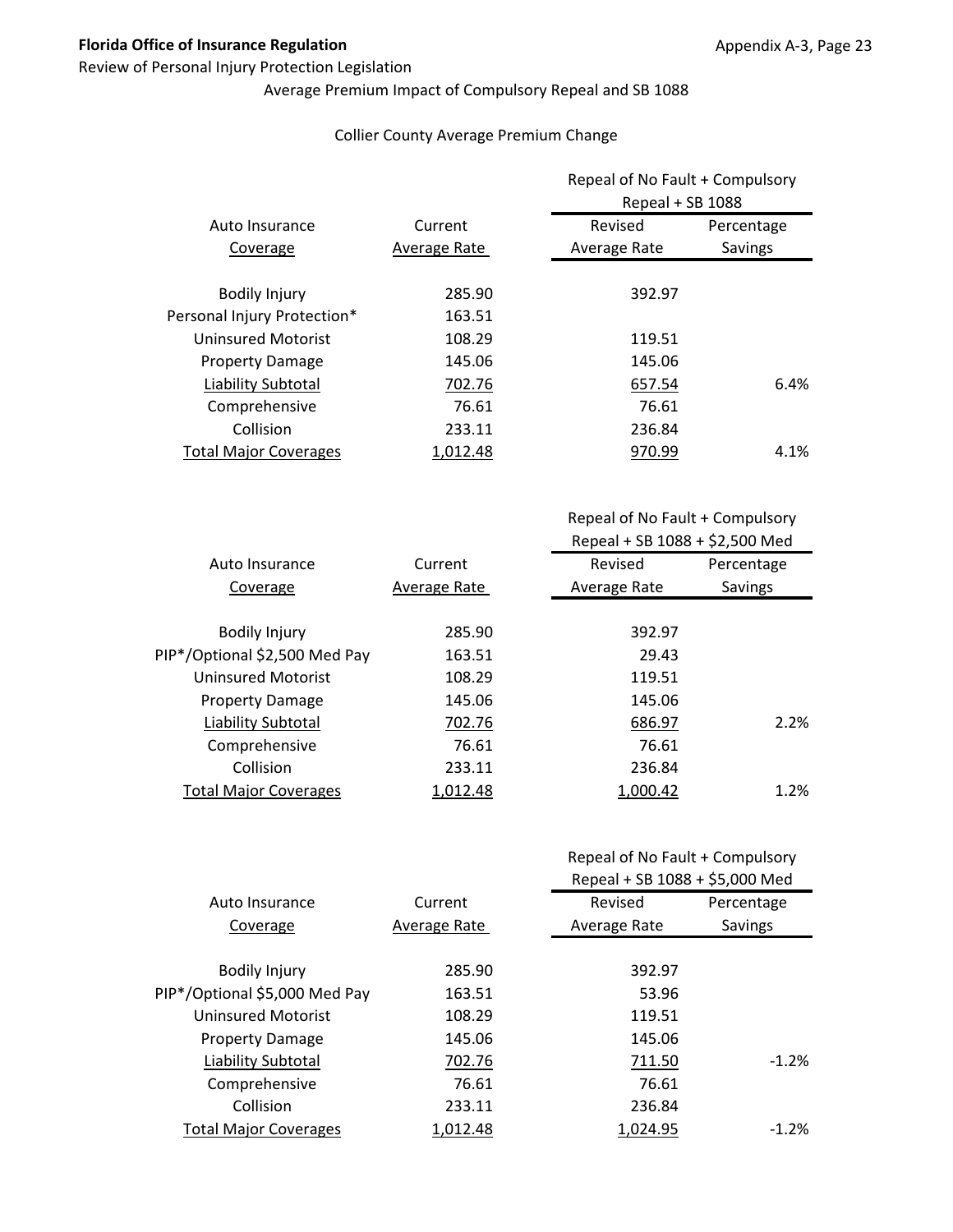Average Premium Impact of Compulsory Repeal and SB 1088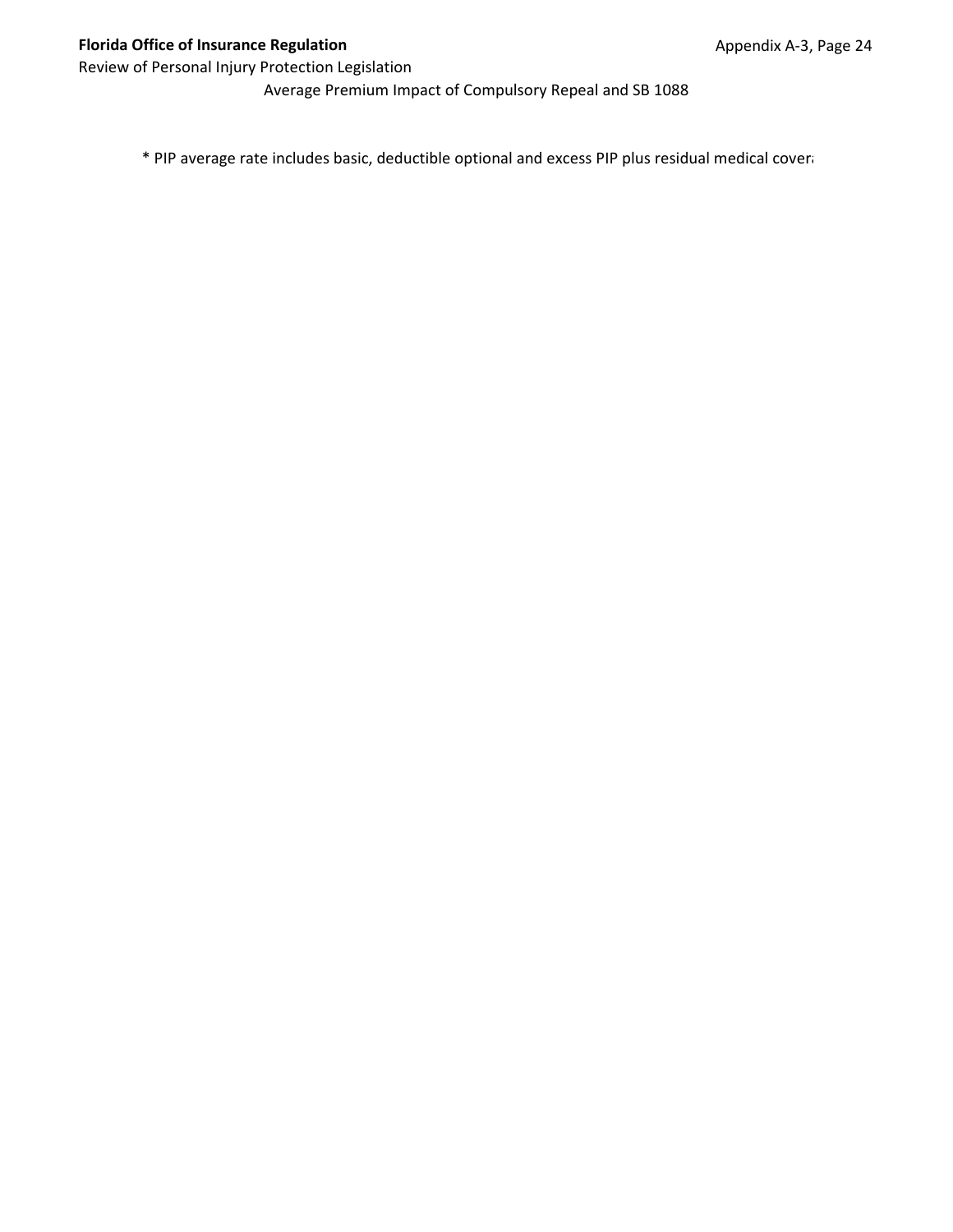#### Review of Personal Injury Protection Legislation

# Average Premium Impact of Compulsory Repeal and SB 1088

#### Columbia County Average Premium Change

|              | Repeal of No Fault + Compulsory<br>Repeal + SB 1088 |            |
|--------------|-----------------------------------------------------|------------|
| Current      | Revised                                             | Percentage |
| Average Rate | Average Rate                                        | Savings    |
| 226.65       | 311.53                                              |            |
| 136.69       |                                                     |            |
| 84.13        | 92.84                                               |            |
| 136.06       | 136.06                                              |            |
| 583.53       | 540.43                                              | 7.4%       |
| 110.39       | 110.39                                              |            |
| 240.04       | 243.88                                              |            |
| 933.96       | 894.70                                              | 4.2%       |
|              |                                                     |            |

Repeal of No Fault + Compulsory Repeal + SB 1088 + \$2,500 Med

| Auto Insurance                | Current      | Revised      | Percentage |
|-------------------------------|--------------|--------------|------------|
| Coverage                      | Average Rate | Average Rate | Savings    |
|                               |              |              |            |
| <b>Bodily Injury</b>          | 226.65       | 311.53       |            |
| PIP*/Optional \$2,500 Med Pay | 136.69       | 24.60        |            |
| Uninsured Motorist            | 84.13        | 92.84        |            |
| <b>Property Damage</b>        | 136.06       | 136.06       |            |
| Liability Subtotal            | 583.53       | 565.03       | 3.2%       |
| Comprehensive                 | 110.39       | 110.39       |            |
| Collision                     | 240.04       | 243.88       |            |
| <b>Total Major Coverages</b>  | 933.96       | 919.30       | 1.6%       |
|                               |              |              |            |

| Repeal of No Fault + Compulsory |  |
|---------------------------------|--|
|---------------------------------|--|

|                               |              | Repeal + SB 1088 + \$5,000 Med |            |
|-------------------------------|--------------|--------------------------------|------------|
| Auto Insurance                | Current      | Revised                        | Percentage |
| Coverage                      | Average Rate | Average Rate                   | Savings    |
|                               |              |                                |            |
| <b>Bodily Injury</b>          | 226.65       | 311.53                         |            |
| PIP*/Optional \$5,000 Med Pay | 136.69       | 45.11                          |            |
| <b>Uninsured Motorist</b>     | 84.13        | 92.84                          |            |
| <b>Property Damage</b>        | 136.06       | 136.06                         |            |
| Liability Subtotal            | 583.53       | 585.54                         | $-0.3%$    |
| Comprehensive                 | 110.39       | 110.39                         |            |
| Collision                     | 240.04       | 243.88                         |            |
| <b>Total Major Coverages</b>  | 933.96       | 939.81                         | -0.6%      |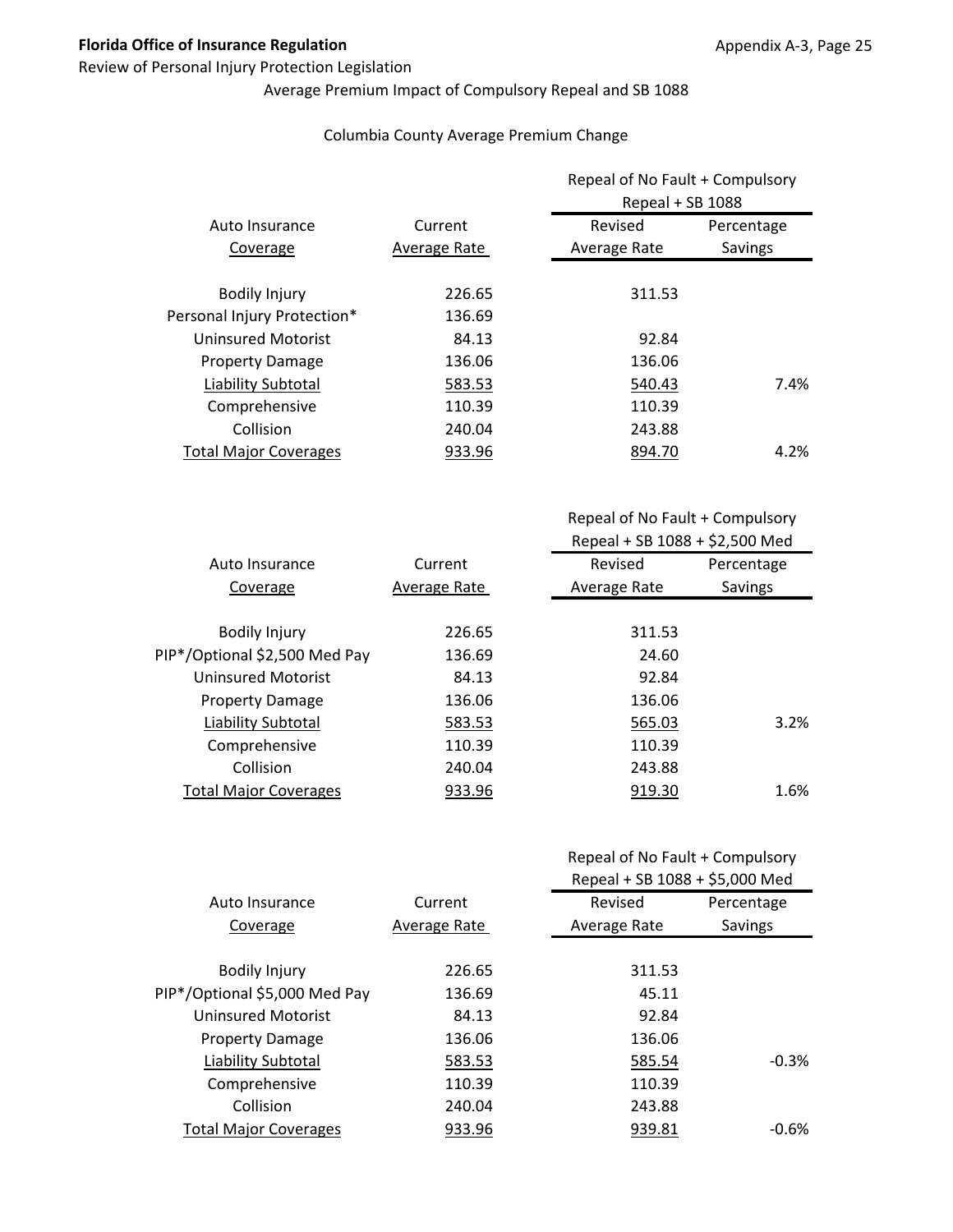Average Premium Impact of Compulsory Repeal and SB 1088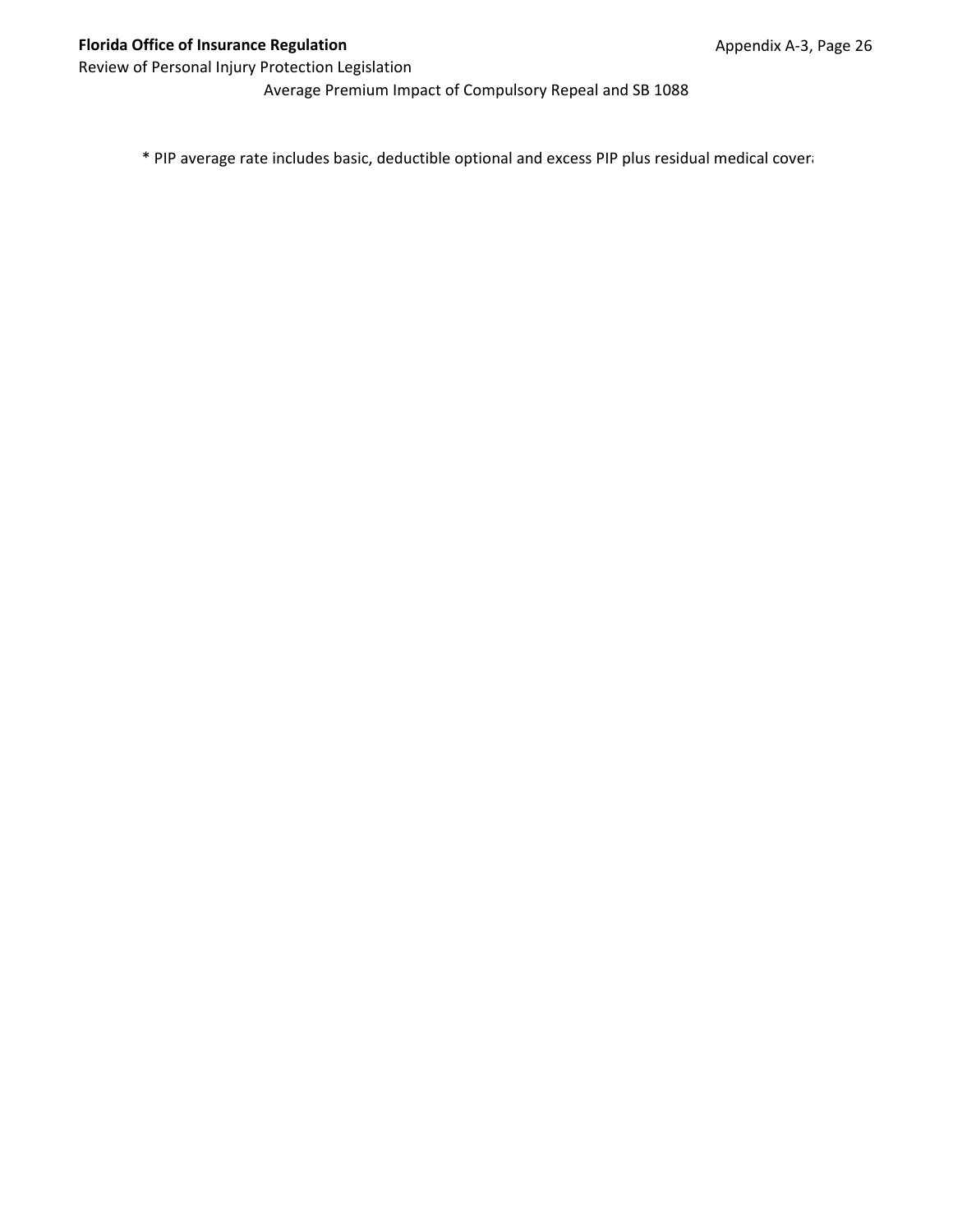#### Review of Personal Injury Protection Legislation

# Average Premium Impact of Compulsory Repeal and SB 1088

#### DeSoto County Average Premium Change

|                              | Current      | Repeal of No Fault + Compulsory<br>Repeal + SB 1088 |            |
|------------------------------|--------------|-----------------------------------------------------|------------|
| Auto Insurance               |              | Revised                                             | Percentage |
| Coverage                     | Average Rate | Average Rate                                        | Savings    |
| <b>Bodily Injury</b>         | 266.49       | 366.30                                              |            |
| Personal Injury Protection*  | 181.89       |                                                     |            |
| Uninsured Motorist           | 95.87        | 105.80                                              |            |
| <b>Property Damage</b>       | 153.19       | 153.19                                              |            |
| Liability Subtotal           | 697.44       | 625.29                                              | 10.3%      |
| Comprehensive                | 100.33       | 100.33                                              |            |
| Collision                    | 241.88       | 245.75                                              |            |
| <b>Total Major Coverages</b> | 1,039.65     | 971.37                                              | 6.6%       |

Repeal of No Fault + Compulsory Repeal + SB 1088 + \$2,500 Med

| Auto Insurance                | Current      | Revised      | Percentage |
|-------------------------------|--------------|--------------|------------|
| Coverage                      | Average Rate | Average Rate | Savings    |
|                               |              |              |            |
| <b>Bodily Injury</b>          | 266.49       | 366.30       |            |
| PIP*/Optional \$2,500 Med Pay | 181.89       | 32.74        |            |
| Uninsured Motorist            | 95.87        | 105.80       |            |
| <b>Property Damage</b>        | 153.19       | 153.19       |            |
| Liability Subtotal            | 697.44       | 658.03       | 5.7%       |
| Comprehensive                 | 100.33       | 100.33       |            |
| Collision                     | 241.88       | 245.75       |            |
| <b>Total Major Coverages</b>  | 1,039.65     | 1,004.11     | 3.4%       |
|                               |              |              |            |

## Repeal of No Fault + Compulsory

|                               | Current      | Repeal + SB 1088 + \$5,000 Med |            |
|-------------------------------|--------------|--------------------------------|------------|
| Auto Insurance                |              | Revised                        | Percentage |
| Coverage                      | Average Rate | Average Rate                   | Savings    |
|                               |              |                                |            |
| <b>Bodily Injury</b>          | 266.49       | 366.30                         |            |
| PIP*/Optional \$5,000 Med Pay | 181.89       | 60.02                          |            |
| <b>Uninsured Motorist</b>     | 95.87        | 105.80                         |            |
| <b>Property Damage</b>        | 153.19       | 153.19                         |            |
| Liability Subtotal            | 697.44       | 685.31                         | 1.7%       |
| Comprehensive                 | 100.33       | 100.33                         |            |
| Collision                     | 241.88       | 245.75                         |            |
| <b>Total Major Coverages</b>  | 1.039.65     | 1,031.39                       | 0.8%       |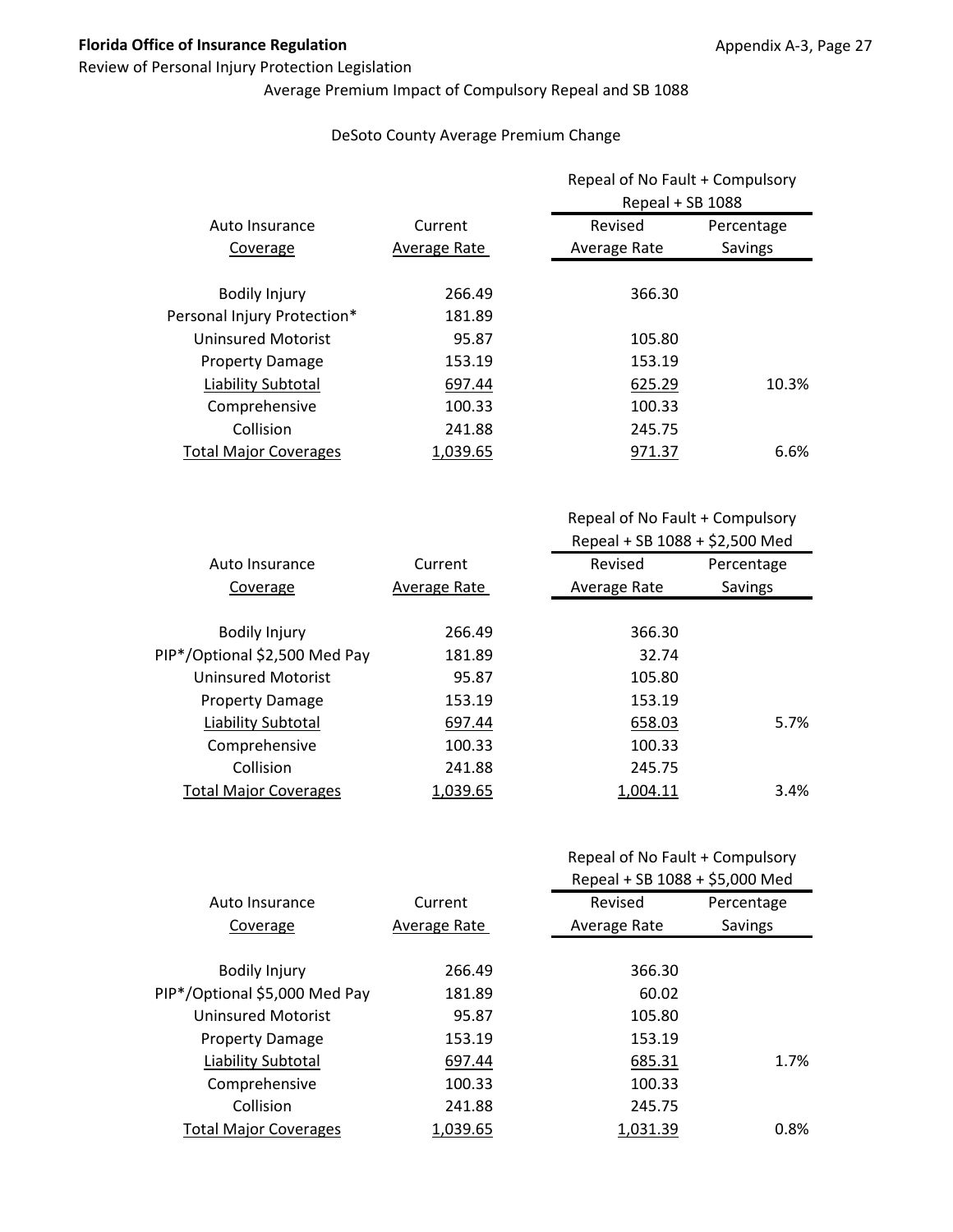Average Premium Impact of Compulsory Repeal and SB 1088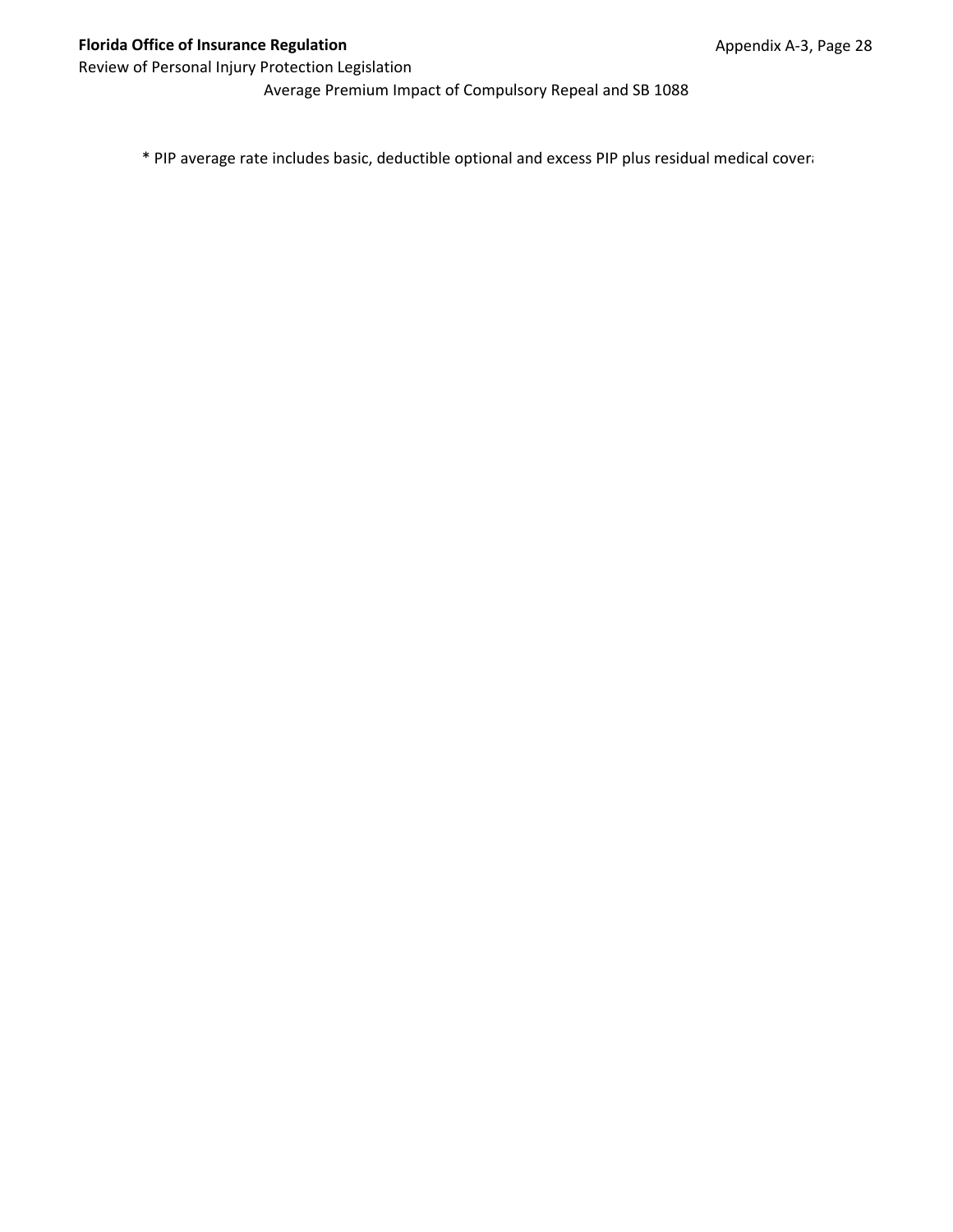## Review of Personal Injury Protection Legislation

# Average Premium Impact of Compulsory Repeal and SB 1088

## Dixie County Average Premium Change

|                              | Current      |              | Repeal of No Fault + Compulsory<br>Repeal + SB 1088 |  |
|------------------------------|--------------|--------------|-----------------------------------------------------|--|
| Auto Insurance               |              | Revised      | Percentage                                          |  |
| Coverage                     | Average Rate | Average Rate | Savings                                             |  |
| <b>Bodily Injury</b>         | 193.40       | 265.83       |                                                     |  |
| Personal Injury Protection*  | 125.94       |              |                                                     |  |
| <b>Uninsured Motorist</b>    | 76.57        | 84.50        |                                                     |  |
| <b>Property Damage</b>       | 121.51       | 121.51       |                                                     |  |
| Liability Subtotal           | 517.42       | 471.84       | 8.8%                                                |  |
| Comprehensive                | 106.93       | 106.93       |                                                     |  |
| Collision                    | 222.35       | 225.91       |                                                     |  |
| <b>Total Major Coverages</b> | 846.70       | 804.68       | 5.0%                                                |  |

| Auto Insurance                | Current      | Revised      | Percentage |
|-------------------------------|--------------|--------------|------------|
| Coverage                      | Average Rate | Average Rate | Savings    |
|                               |              |              |            |
| <b>Bodily Injury</b>          | 193.40       | 265.83       |            |
| PIP*/Optional \$2,500 Med Pay | 125.94       | 22.67        |            |
| Uninsured Motorist            | 76.57        | 84.50        |            |
| <b>Property Damage</b>        | 121.51       | 121.51       |            |
| <b>Liability Subtotal</b>     | 517.42       | 494.51       | 4.4%       |
| Comprehensive                 | 106.93       | 106.93       |            |
| Collision                     | 222.35       | 225.91       |            |
| <b>Total Major Coverages</b>  | 846.70       | 827.35       | 2.3%       |

| Repeal of No Fault + Compulsory |  |
|---------------------------------|--|
|---------------------------------|--|

|                               |              | Repeal + SB 1088 + \$5,000 Med |            |
|-------------------------------|--------------|--------------------------------|------------|
| Auto Insurance                | Current      | Revised                        | Percentage |
| Coverage                      | Average Rate | Average Rate                   | Savings    |
|                               |              |                                |            |
| <b>Bodily Injury</b>          | 193.40       | 265.83                         |            |
| PIP*/Optional \$5,000 Med Pay | 125.94       | 41.56                          |            |
| <b>Uninsured Motorist</b>     | 76.57        | 84.50                          |            |
| <b>Property Damage</b>        | 121.51       | 121.51                         |            |
| Liability Subtotal            | 517.42       | 513.40                         | 0.8%       |
| Comprehensive                 | 106.93       | 106.93                         |            |
| Collision                     | 222.35       | 225.91                         |            |
| <b>Total Major Coverages</b>  | 846.70       | 846.24                         | 0.1%       |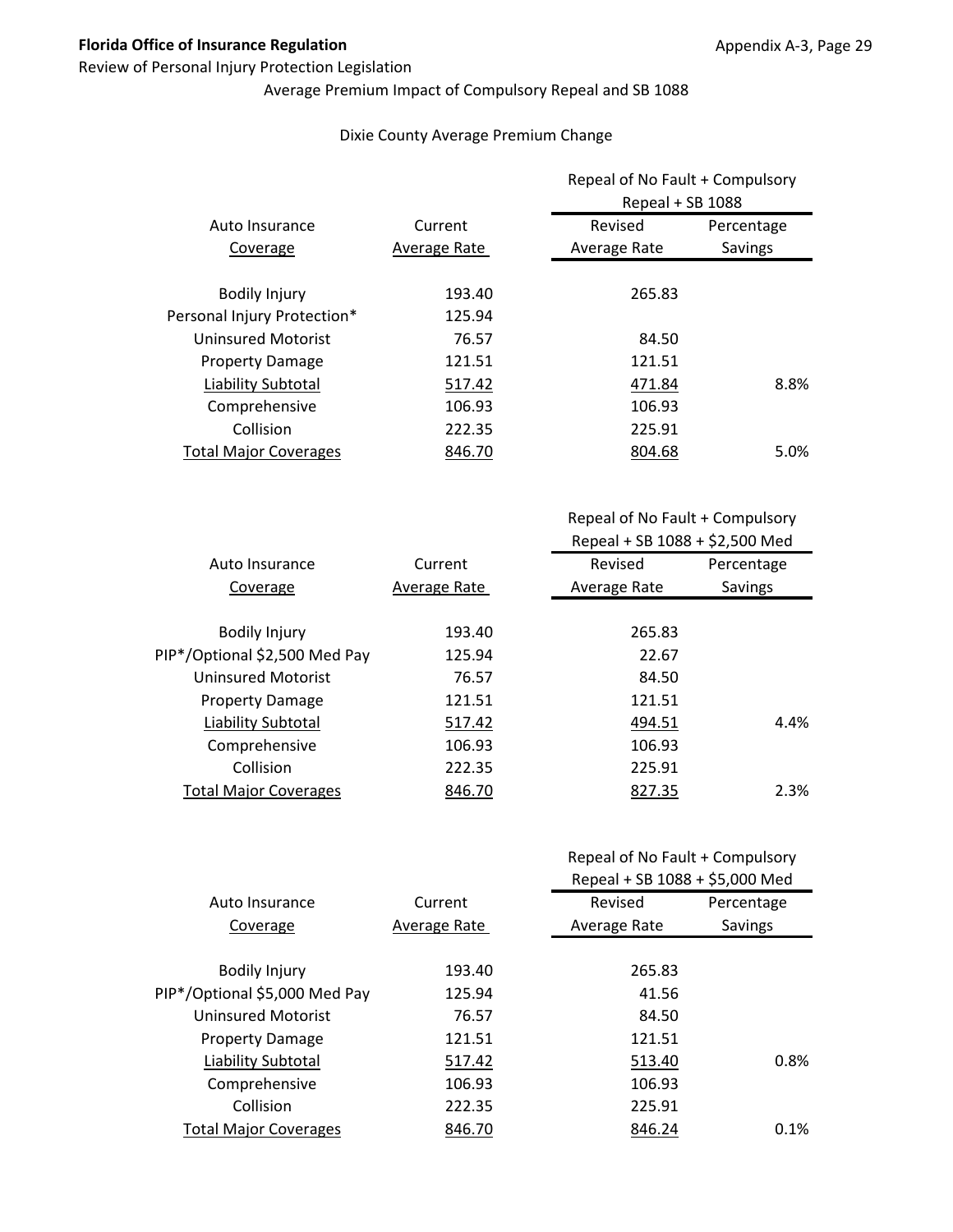Average Premium Impact of Compulsory Repeal and SB 1088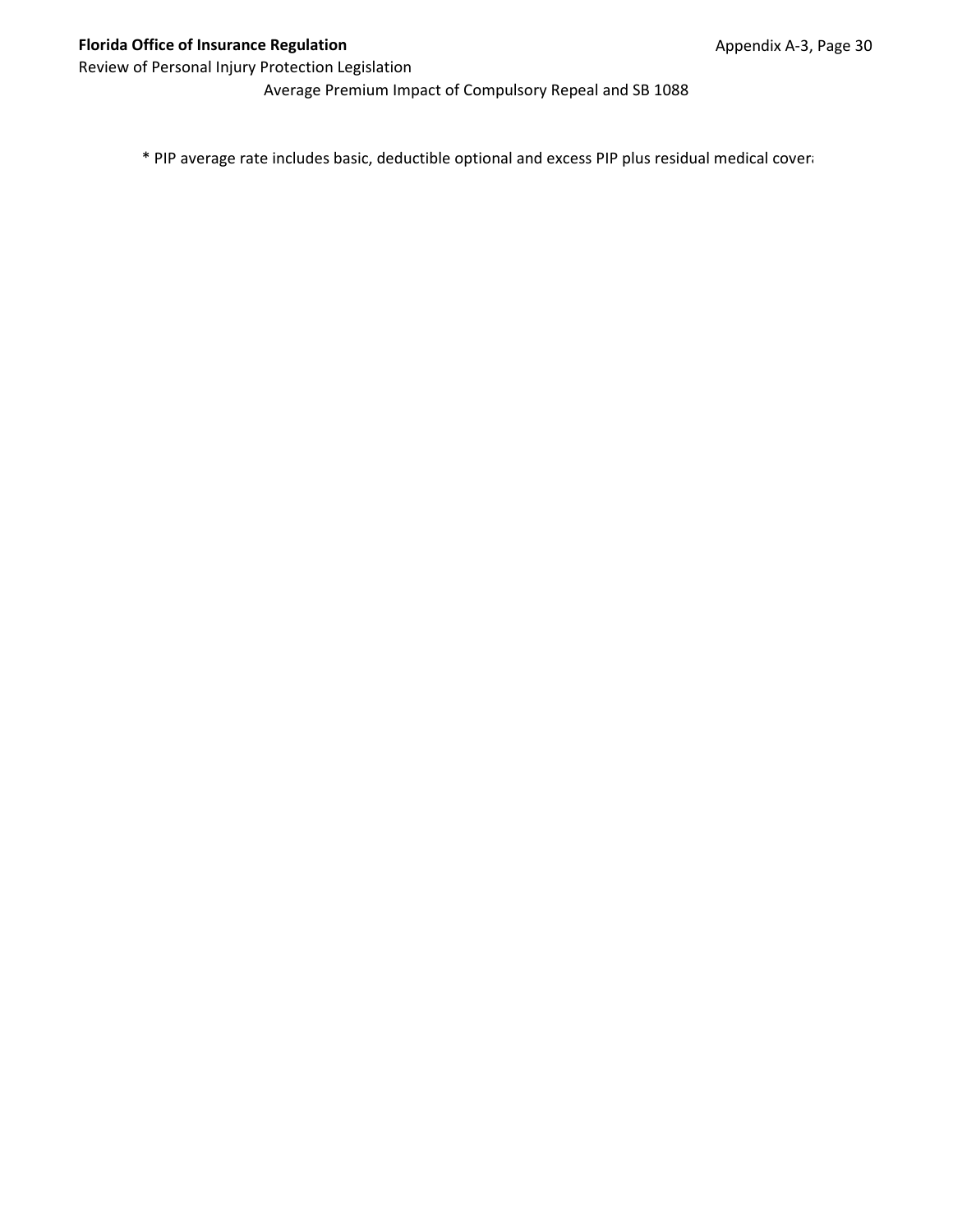## Review of Personal Injury Protection Legislation

# Average Premium Impact of Compulsory Repeal and SB 1088

## Duval County Average Premium Change

|                              | Current      |              | Repeal of No Fault + Compulsory<br>Repeal + SB 1088 |  |
|------------------------------|--------------|--------------|-----------------------------------------------------|--|
| Auto Insurance               |              | Revised      | Percentage                                          |  |
| Coverage                     | Average Rate | Average Rate | Savings                                             |  |
| <b>Bodily Injury</b>         | 306.68       | 421.54       |                                                     |  |
| Personal Injury Protection*  | 175.26       |              |                                                     |  |
| <b>Uninsured Motorist</b>    | 96.80        | 106.83       |                                                     |  |
| <b>Property Damage</b>       | 188.81       | 188.81       |                                                     |  |
| Liability Subtotal           | 767.55       | 717.18       | 6.6%                                                |  |
| Comprehensive                | 107.09       | 107.09       |                                                     |  |
| Collision                    | 273.99       | 278.37       |                                                     |  |
| <b>Total Major Coverages</b> | 1,148.63     | 1.102.64     | 4.0%                                                |  |

| Auto Insurance                | Current      | Revised      | Percentage     |
|-------------------------------|--------------|--------------|----------------|
| Coverage                      | Average Rate | Average Rate | <b>Savings</b> |
|                               |              |              |                |
| <b>Bodily Injury</b>          | 306.68       | 421.54       |                |
| PIP*/Optional \$2,500 Med Pay | 175.26       | 31.55        |                |
| <b>Uninsured Motorist</b>     | 96.80        | 106.83       |                |
| <b>Property Damage</b>        | 188.81       | 188.81       |                |
| Liability Subtotal            | 767.55       | 748.73       | 2.5%           |
| Comprehensive                 | 107.09       | 107.09       |                |
| Collision                     | 273.99       | 278.37       |                |
| <b>Total Major Coverages</b>  | 1,148.63     | 1,134.19     | 1.3%           |
|                               |              |              |                |

|  |  | Repeal of No Fault + Compulsory |
|--|--|---------------------------------|
|--|--|---------------------------------|

|                               |              | Repeal + SB 1088 + \$5,000 Med |            |
|-------------------------------|--------------|--------------------------------|------------|
| Auto Insurance                | Current      | Revised                        | Percentage |
| Coverage                      | Average Rate | Average Rate                   | Savings    |
|                               |              |                                |            |
| <b>Bodily Injury</b>          | 306.68       | 421.54                         |            |
| PIP*/Optional \$5,000 Med Pay | 175.26       | 57.84                          |            |
| <b>Uninsured Motorist</b>     | 96.80        | 106.83                         |            |
| <b>Property Damage</b>        | 188.81       | 188.81                         |            |
| Liability Subtotal            | 767.55       | 775.02                         | $-1.0\%$   |
| Comprehensive                 | 107.09       | 107.09                         |            |
| Collision                     | 273.99       | 278.37                         |            |
| <b>Total Major Coverages</b>  | 1.148.63     | 1.160.48                       | $-1.0\%$   |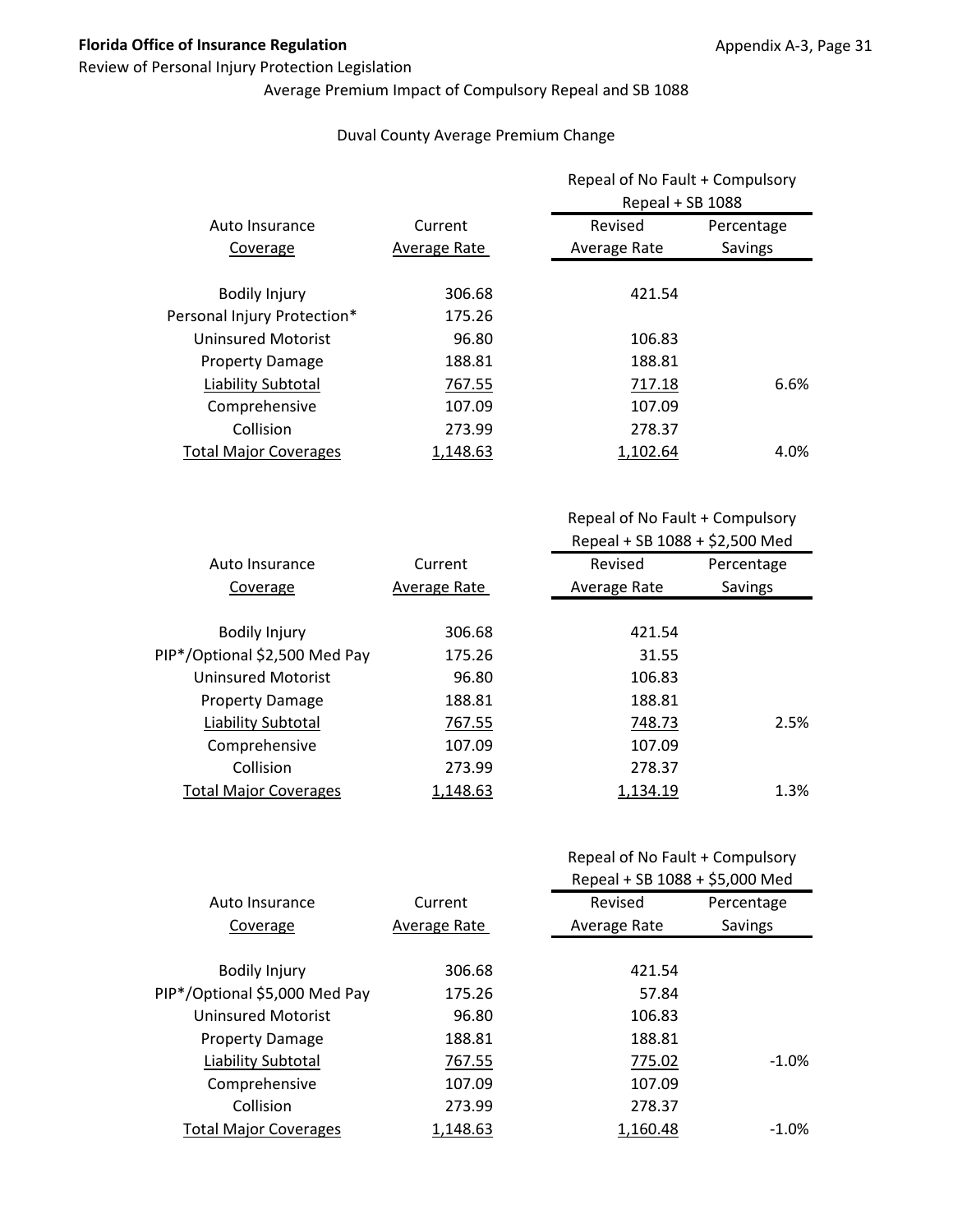Average Premium Impact of Compulsory Repeal and SB 1088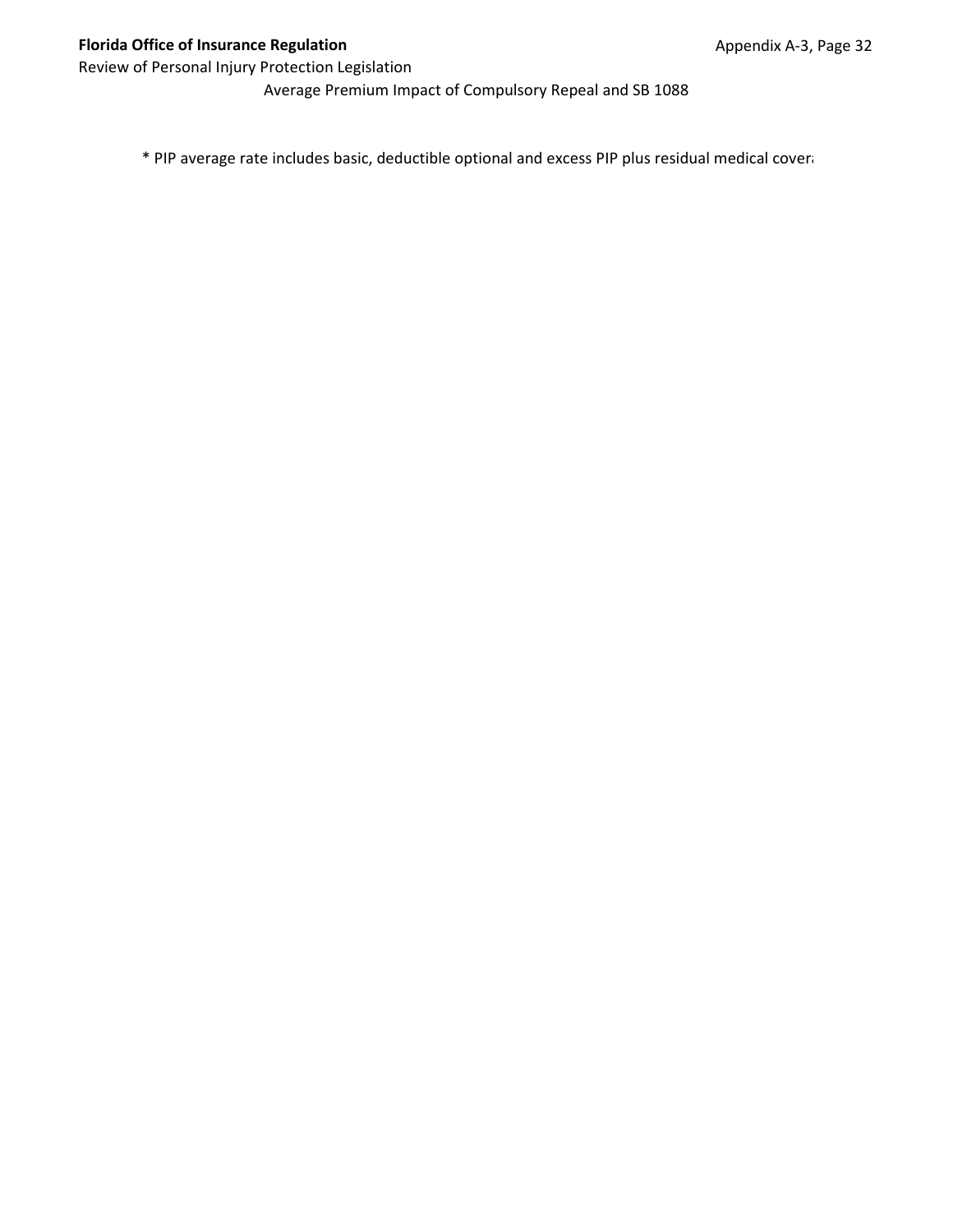## Review of Personal Injury Protection Legislation

# Average Premium Impact of Compulsory Repeal and SB 1088

## Escambia County Average Premium Change

|                              | Current      |              | Repeal of No Fault + Compulsory<br>Repeal + SB 1088 |  |
|------------------------------|--------------|--------------|-----------------------------------------------------|--|
| Auto Insurance               |              | Revised      | Percentage                                          |  |
| Coverage                     | Average Rate | Average Rate | Savings                                             |  |
| <b>Bodily Injury</b>         | 249.40       | 342.80       |                                                     |  |
| Personal Injury Protection*  | 143.98       |              |                                                     |  |
| <b>Uninsured Motorist</b>    | 85.58        | 94.44        |                                                     |  |
| <b>Property Damage</b>       | 177.15       | 177.15       |                                                     |  |
| Liability Subtotal           | 656.11       | 614.39       | 6.4%                                                |  |
| Comprehensive                | 116.87       | 116.87       |                                                     |  |
| Collision                    | 259.14       | 263.29       |                                                     |  |
| <b>Total Major Coverages</b> | 1,032.12     | 994.55       | $3.6\%$                                             |  |

| Auto Insurance                | Current      | Revised      | Percentage |
|-------------------------------|--------------|--------------|------------|
| Coverage                      | Average Rate | Average Rate | Savings    |
|                               |              |              |            |
| <b>Bodily Injury</b>          | 249.40       | 342.80       |            |
| PIP*/Optional \$2,500 Med Pay | 143.98       | 25.92        |            |
| Uninsured Motorist            | 85.58        | 94.44        |            |
| <b>Property Damage</b>        | 177.15       | 177.15       |            |
| Liability Subtotal            | 656.11       | 640.31       | 2.4%       |
| Comprehensive                 | 116.87       | 116.87       |            |
| Collision                     | 259.14       | 263.29       |            |
| <b>Total Major Coverages</b>  | 1,032.12     | 1,020.47     | 1.1%       |
|                               |              |              |            |

|  |  | Repeal of No Fault + Compulsory |
|--|--|---------------------------------|
|--|--|---------------------------------|

|                               |              | Repeal + SB 1088 + \$5,000 Med |            |
|-------------------------------|--------------|--------------------------------|------------|
| Auto Insurance                | Current      | Revised                        | Percentage |
| Coverage                      | Average Rate | Average Rate                   | Savings    |
|                               |              |                                |            |
| <b>Bodily Injury</b>          | 249.40       | 342.80                         |            |
| PIP*/Optional \$5,000 Med Pay | 143.98       | 47.51                          |            |
| <b>Uninsured Motorist</b>     | 85.58        | 94.44                          |            |
| <b>Property Damage</b>        | 177.15       | 177.15                         |            |
| Liability Subtotal            | 656.11       | 661.90                         | $-0.9%$    |
| Comprehensive                 | 116.87       | 116.87                         |            |
| Collision                     | 259.14       | 263.29                         |            |
| <b>Total Major Coverages</b>  | 1.032.12     | 1,042.06                       | $-1.0\%$   |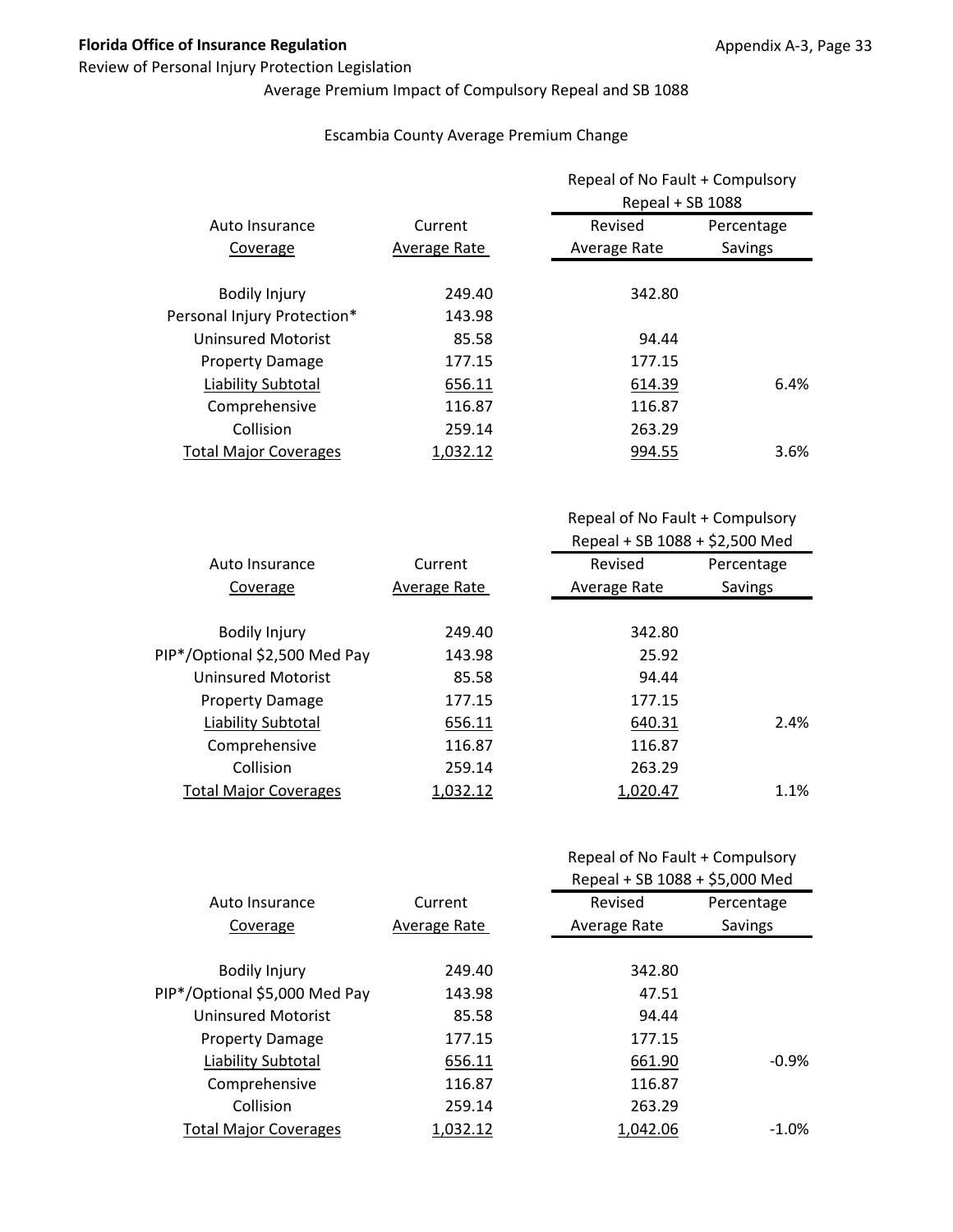Average Premium Impact of Compulsory Repeal and SB 1088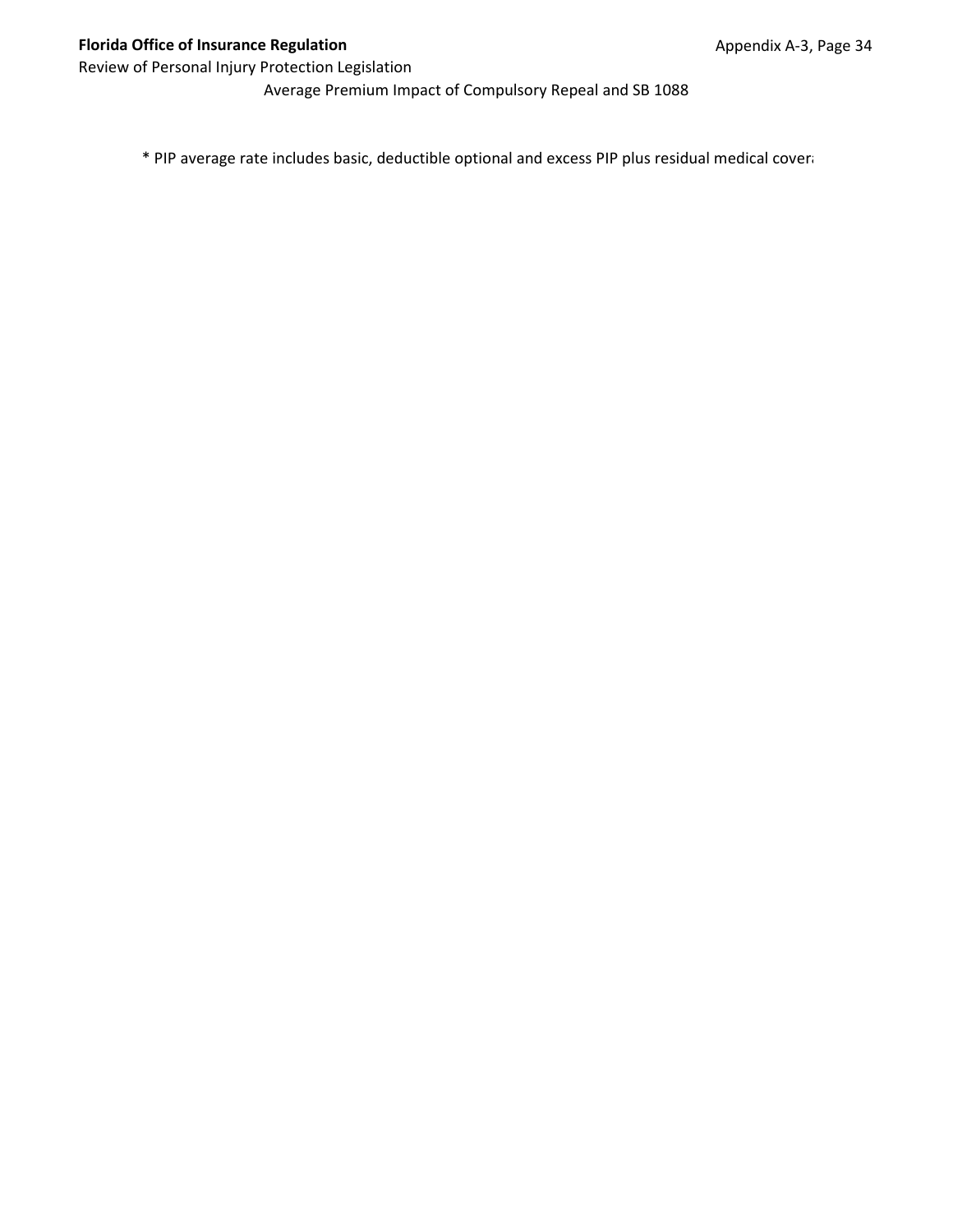## Review of Personal Injury Protection Legislation

# Average Premium Impact of Compulsory Repeal and SB 1088

## Flagler County Average Premium Change

|                              |              | Repeal of No Fault + Compulsory<br>Repeal + SB 1088 |            |
|------------------------------|--------------|-----------------------------------------------------|------------|
| Auto Insurance               | Current      | Revised                                             | Percentage |
| Coverage                     | Average Rate | Average Rate                                        | Savings    |
| <b>Bodily Injury</b>         | 278.40       | 382.67                                              |            |
| Personal Injury Protection*  | 138.82       |                                                     |            |
| <b>Uninsured Motorist</b>    | 96.68        | 106.69                                              |            |
| <b>Property Damage</b>       | 136.45       | 136.45                                              |            |
| Liability Subtotal           | 650.35       | 625.81                                              | 3.8%       |
| Comprehensive                | 88.47        | 88.47                                               |            |
| Collision                    | 210.64       | 214.01                                              |            |
| <b>Total Major Coverages</b> | 949.46       | 928.29                                              | 2.2%       |

| Auto Insurance                | Current      | Revised      | Percentage |
|-------------------------------|--------------|--------------|------------|
| Coverage                      | Average Rate | Average Rate | Savings    |
|                               |              |              |            |
| <b>Bodily Injury</b>          | 278.40       | 382.67       |            |
| PIP*/Optional \$2,500 Med Pay | 138.82       | 24.99        |            |
| Uninsured Motorist            | 96.68        | 106.69       |            |
| <b>Property Damage</b>        | 136.45       | 136.45       |            |
| Liability Subtotal            | 650.35       | 650.80       | $-0.1%$    |
| Comprehensive                 | 88.47        | 88.47        |            |
| Collision                     | 210.64       | 214.01       |            |
| <b>Total Major Coverages</b>  | 949.46       | 953.28       | $-0.4%$    |

| Repeal of No Fault + Compulsory |  |
|---------------------------------|--|
|---------------------------------|--|

|                               |              | Repeal + SB 1088 + \$5,000 Med |            |
|-------------------------------|--------------|--------------------------------|------------|
| Auto Insurance                | Current      | Revised                        | Percentage |
| Coverage                      | Average Rate | Average Rate                   | Savings    |
|                               |              |                                |            |
| <b>Bodily Injury</b>          | 278.40       | 382.67                         |            |
| PIP*/Optional \$5,000 Med Pay | 138.82       | 45.81                          |            |
| <b>Uninsured Motorist</b>     | 96.68        | 106.69                         |            |
| <b>Property Damage</b>        | 136.45       | 136.45                         |            |
| Liability Subtotal            | 650.35       | 671.62                         | $-3.3%$    |
| Comprehensive                 | 88.47        | 88.47                          |            |
| Collision                     | 210.64       | 214.01                         |            |
| <b>Total Major Coverages</b>  | 949.46       | 974.10                         | $-2.6\%$   |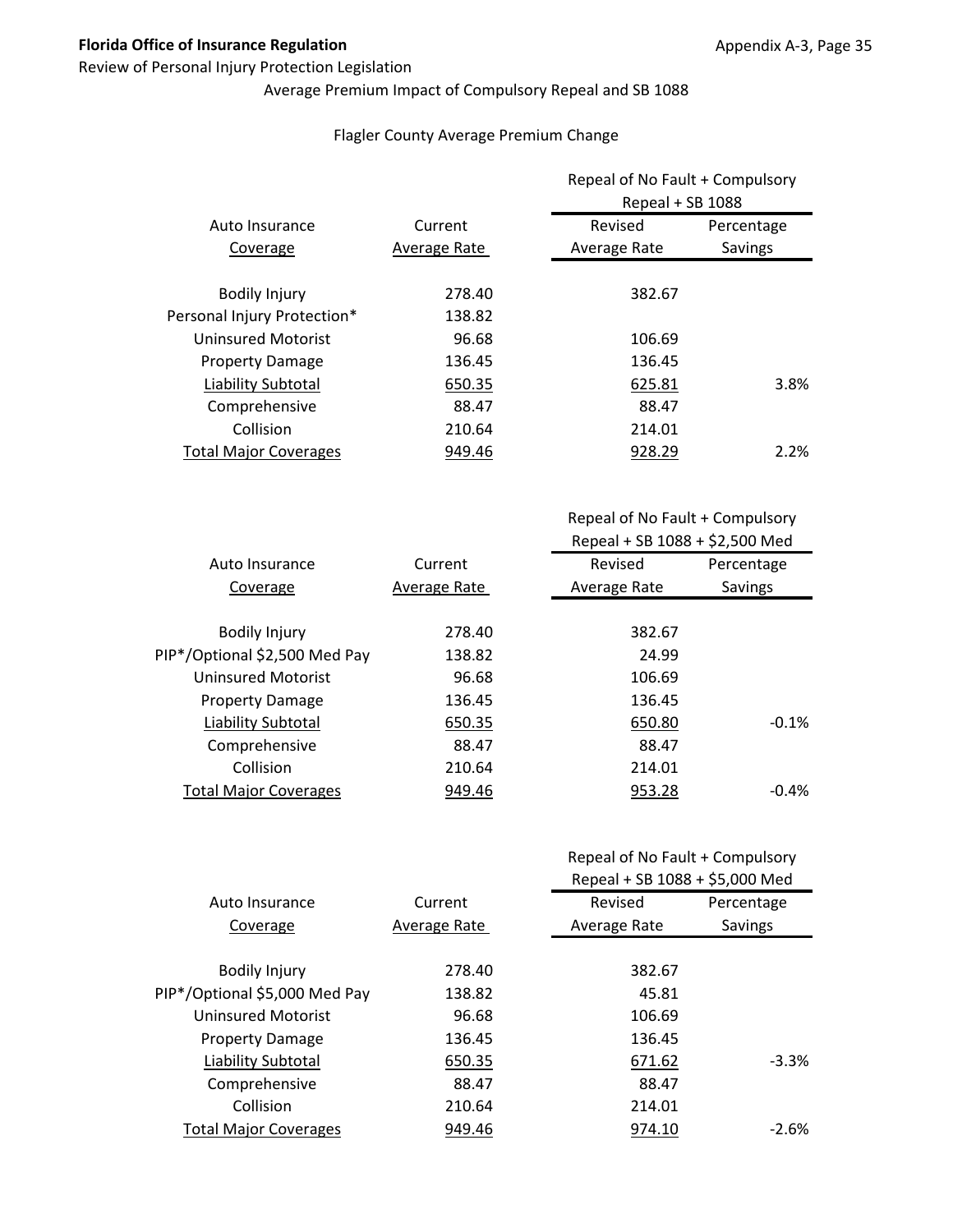Average Premium Impact of Compulsory Repeal and SB 1088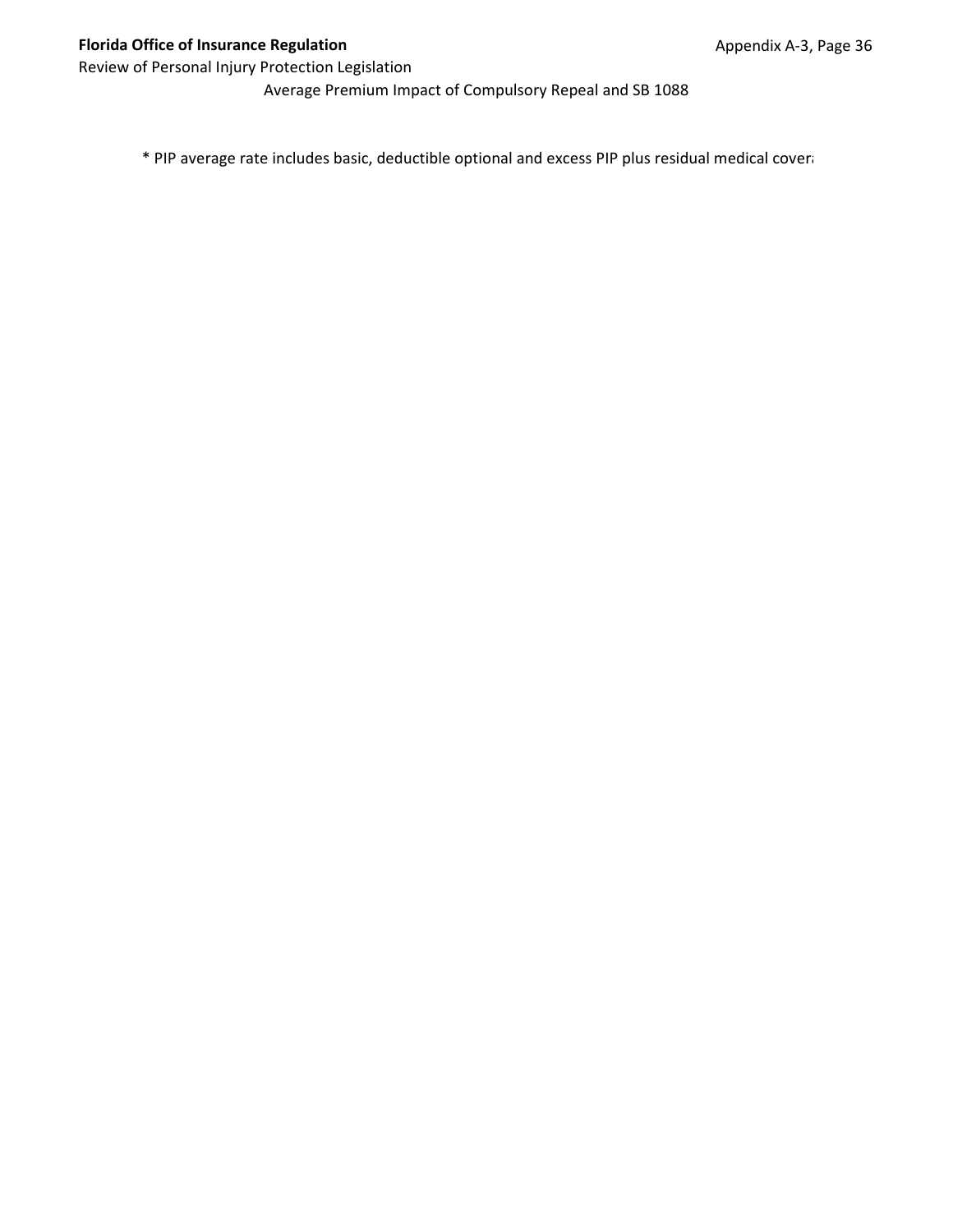## Review of Personal Injury Protection Legislation

# Average Premium Impact of Compulsory Repeal and SB 1088

## Franklin County Average Premium Change

|                              |              | Repeal of No Fault + Compulsory<br>Repeal + SB 1088 |            |
|------------------------------|--------------|-----------------------------------------------------|------------|
| Auto Insurance               | Current      | Revised                                             | Percentage |
| Coverage                     | Average Rate | Average Rate                                        | Savings    |
| <b>Bodily Injury</b>         | 194.46       | 267.29                                              |            |
| Personal Injury Protection*  | 108.01       |                                                     |            |
| <b>Uninsured Motorist</b>    | 79.62        | 87.87                                               |            |
| <b>Property Damage</b>       | 121.75       | 121.75                                              |            |
| Liability Subtotal           | 503.84       | 476.91                                              | 5.3%       |
| Comprehensive                | 125.94       | 125.94                                              |            |
| Collision                    | 224.26       | 227.85                                              |            |
| <b>Total Major Coverages</b> | 854.04       | 830.70                                              | 2.7%       |

Repeal of No Fault + Compulsory Repeal + SB 1088 + \$2,500 Med

| Auto Insurance                | Current      | Revised      | Percentage |
|-------------------------------|--------------|--------------|------------|
| Coverage                      | Average Rate | Average Rate | Savings    |
|                               |              |              |            |
| <b>Bodily Injury</b>          | 194.46       | 267.29       |            |
| PIP*/Optional \$2,500 Med Pay | 108.01       | 19.44        |            |
| Uninsured Motorist            | 79.62        | 87.87        |            |
| <b>Property Damage</b>        | 121.75       | 121.75       |            |
| Liability Subtotal            | 503.84       | 496.35       | 1.5%       |
| Comprehensive                 | 125.94       | 125.94       |            |
| Collision                     | 224.26       | 227.85       |            |
| <b>Total Major Coverages</b>  | 854.04       | 850.14       | 0.5%       |
|                               |              |              |            |

|                               |              | Repeal + SB 1088 + \$5,000 Med |            |
|-------------------------------|--------------|--------------------------------|------------|
| Auto Insurance                | Current      | Revised                        | Percentage |
| Coverage                      | Average Rate | Average Rate                   | Savings    |
|                               |              |                                |            |
| <b>Bodily Injury</b>          | 194.46       | 267.29                         |            |
| PIP*/Optional \$5,000 Med Pay | 108.01       | 35.64                          |            |
| <b>Uninsured Motorist</b>     | 79.62        | 87.87                          |            |
| <b>Property Damage</b>        | 121.75       | 121.75                         |            |
| Liability Subtotal            | 503.84       | 512.55                         | $-1.7\%$   |
| Comprehensive                 | 125.94       | 125.94                         |            |
| Collision                     | 224.26       | 227.85                         |            |
| <b>Total Major Coverages</b>  | 854.04       | 866.34                         | $-1.4\%$   |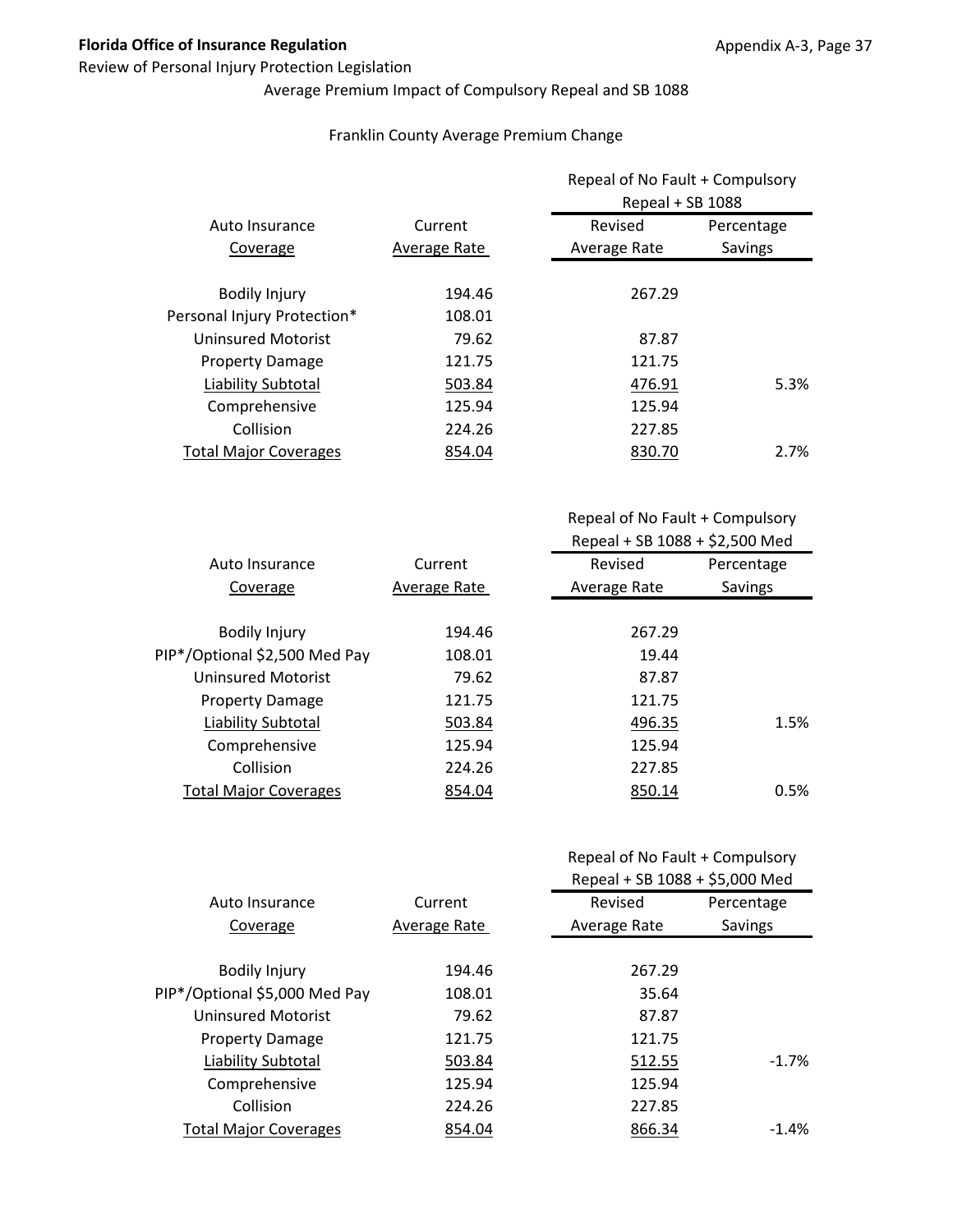Average Premium Impact of Compulsory Repeal and SB 1088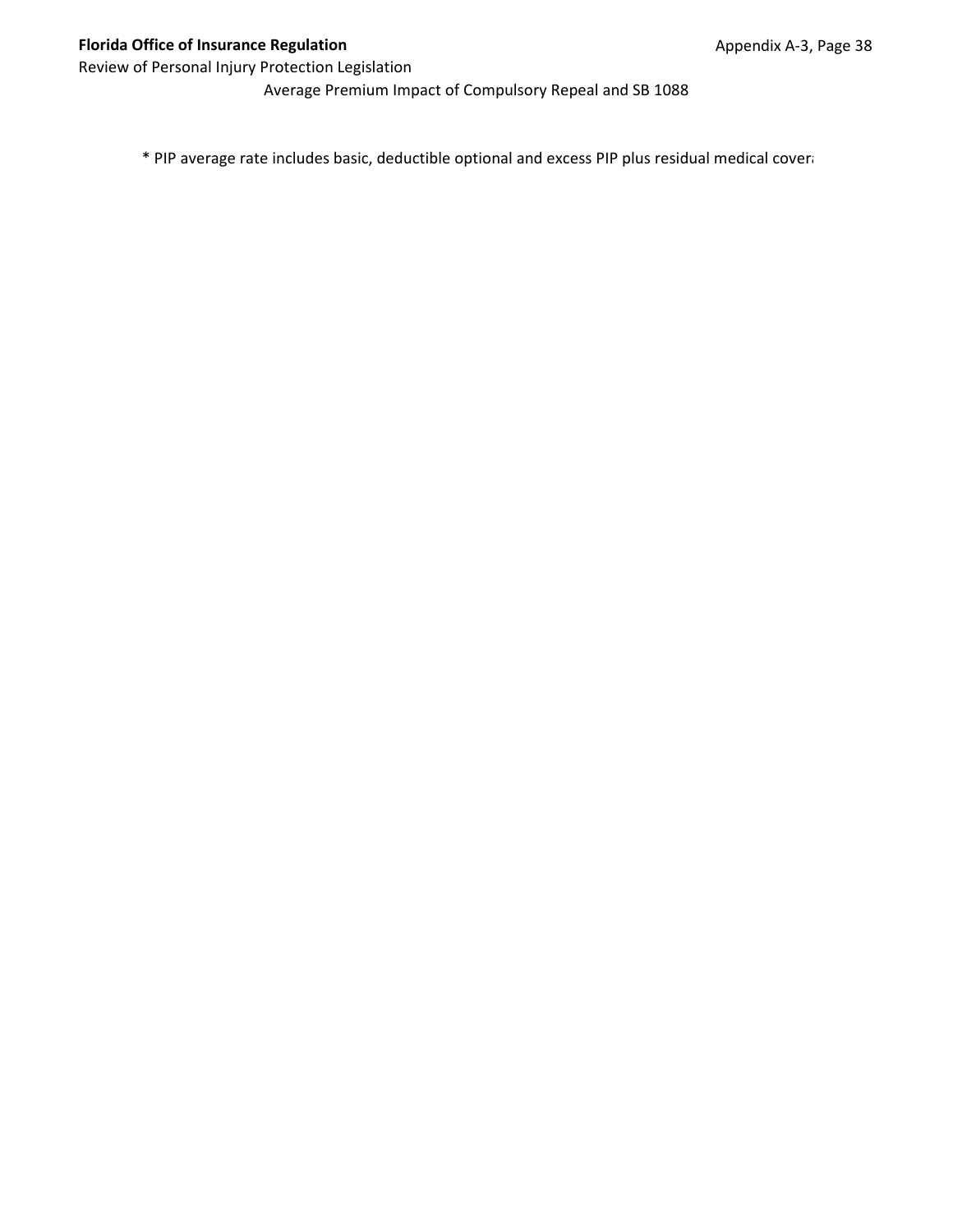## Review of Personal Injury Protection Legislation

# Average Premium Impact of Compulsory Repeal and SB 1088

## Gadsden County Average Premium Change

|                              |              | Repeal of No Fault + Compulsory<br>Repeal + SB 1088 |            |
|------------------------------|--------------|-----------------------------------------------------|------------|
| Auto Insurance               | Current      | Revised                                             | Percentage |
| Coverage                     | Average Rate | Average Rate                                        | Savings    |
| <b>Bodily Injury</b>         | 200.01       | 274.92                                              |            |
| Personal Injury Protection*  | 147.12       |                                                     |            |
| <b>Uninsured Motorist</b>    | 70.85        | 78.19                                               |            |
| <b>Property Damage</b>       | 133.02       | 133.02                                              |            |
| Liability Subtotal           | 551.00       | 486.13                                              | 11.8%      |
| Comprehensive                | 126.53       | 126.53                                              |            |
| Collision                    | 247.34       | 251.30                                              |            |
| <b>Total Major Coverages</b> | 924.87       | 863.96                                              | 6.6%       |

Repeal of No Fault + Compulsory Repeal + SB 1088 + \$2,500 Med

| Auto Insurance                | Current      | Revised      | Percentage |
|-------------------------------|--------------|--------------|------------|
| Coverage                      | Average Rate | Average Rate | Savings    |
|                               |              |              |            |
| <b>Bodily Injury</b>          | 200.01       | 274.92       |            |
| PIP*/Optional \$2,500 Med Pay | 147.12       | 26.48        |            |
| Uninsured Motorist            | 70.85        | 78.19        |            |
| <b>Property Damage</b>        | 133.02       | 133.02       |            |
| Liability Subtotal            | 551.00       | 512.61       | 7.0%       |
| Comprehensive                 | 126.53       | 126.53       |            |
| Collision                     | 247.34       | 251.30       |            |
| <b>Total Major Coverages</b>  | 924.87       | 890.44       | $3.7\%$    |
|                               |              |              |            |

|                               |              | Repeal + SB 1088 + \$5,000 Med |            |
|-------------------------------|--------------|--------------------------------|------------|
| Auto Insurance                | Current      | Revised                        | Percentage |
| Coverage                      | Average Rate | Average Rate                   | Savings    |
|                               |              |                                |            |
| <b>Bodily Injury</b>          | 200.01       | 274.92                         |            |
| PIP*/Optional \$5,000 Med Pay | 147.12       | 48.55                          |            |
| <b>Uninsured Motorist</b>     | 70.85        | 78.19                          |            |
| <b>Property Damage</b>        | 133.02       | 133.02                         |            |
| Liability Subtotal            | 551.00       | 534.68                         | 3.0%       |
| Comprehensive                 | 126.53       | 126.53                         |            |
| Collision                     | 247.34       | 251.30                         |            |
| <b>Total Major Coverages</b>  | 924.87       | 912.51                         | 1.3%       |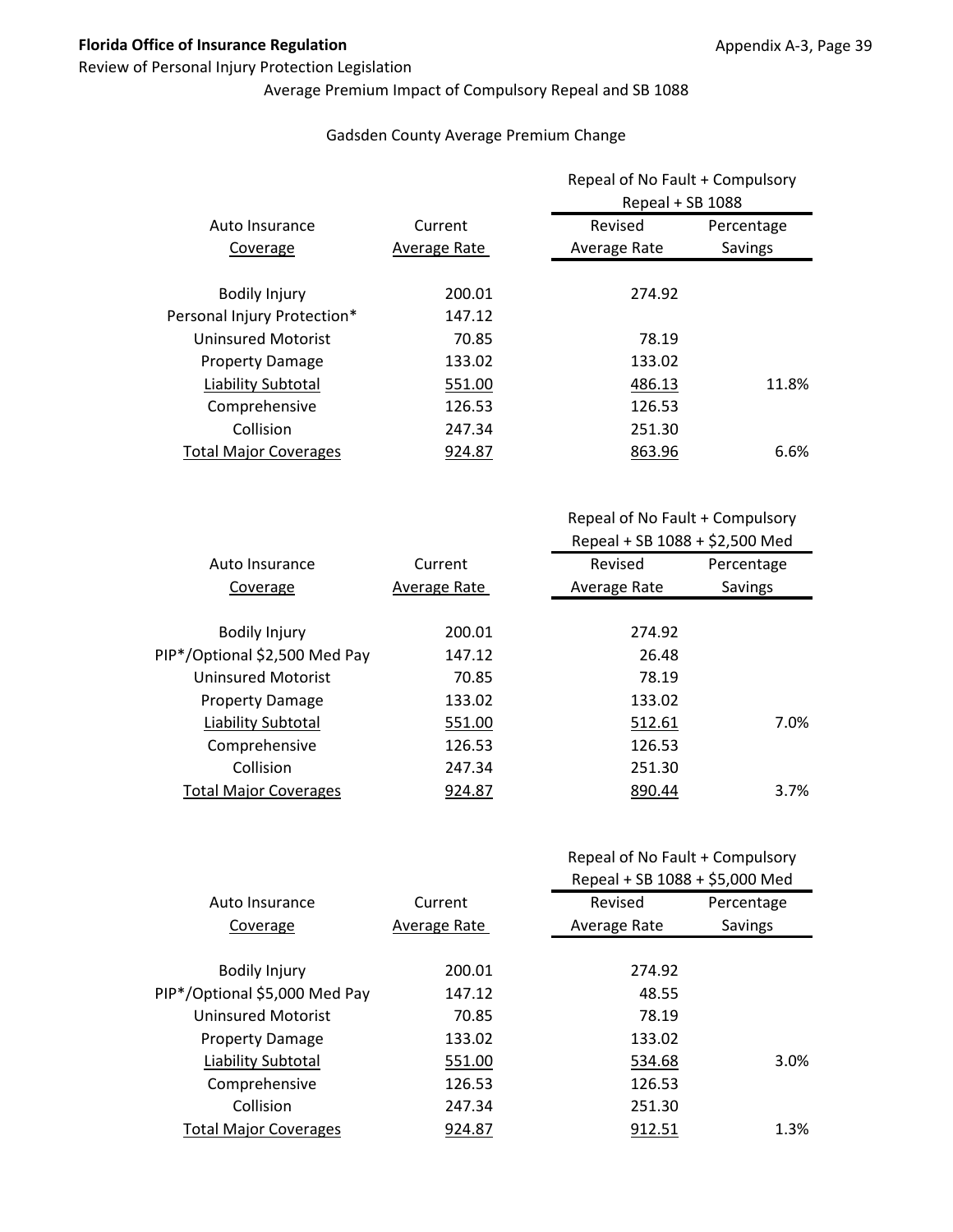Average Premium Impact of Compulsory Repeal and SB 1088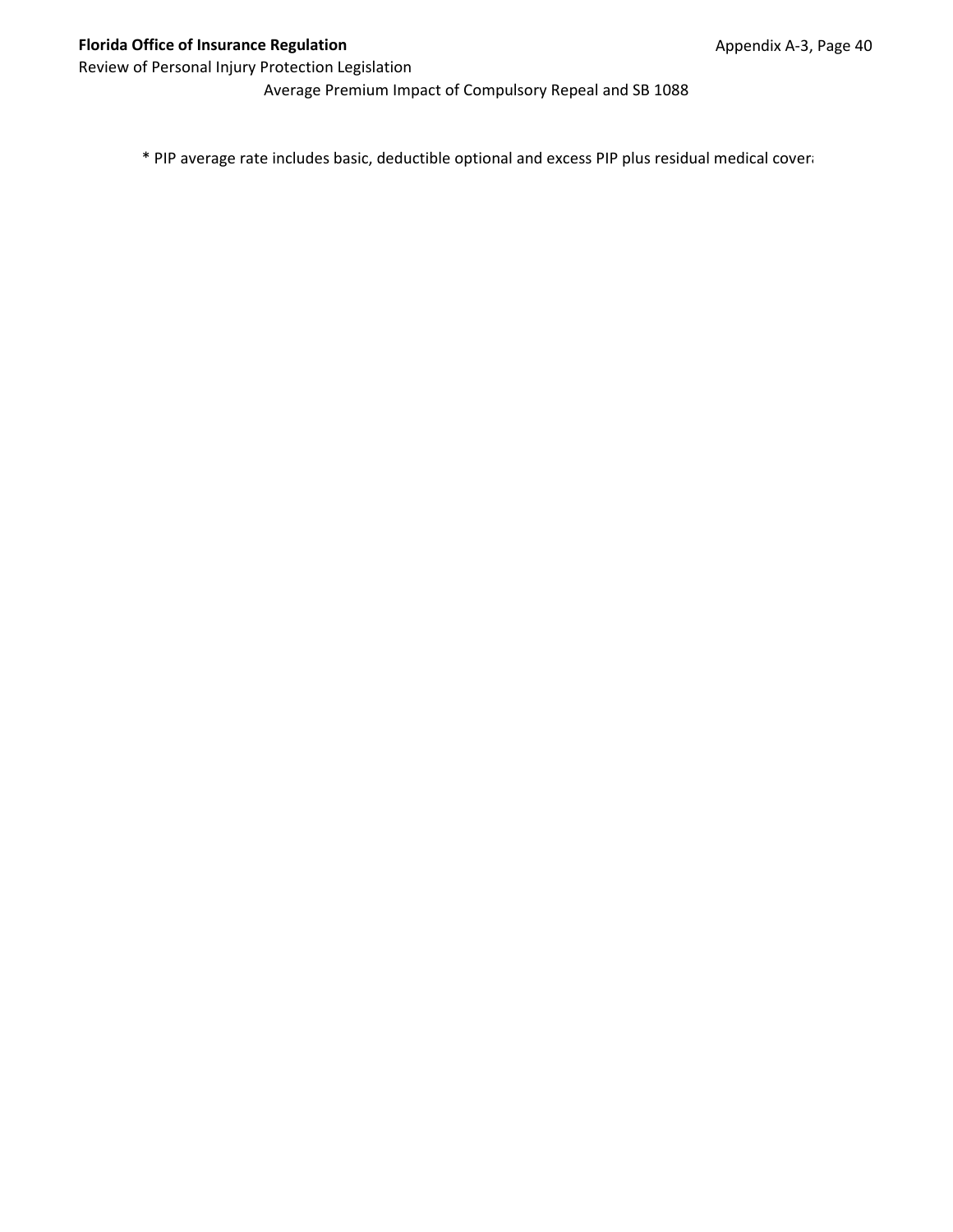## Review of Personal Injury Protection Legislation

# Average Premium Impact of Compulsory Repeal and SB 1088

## Gilchrist County Average Premium Change

|                              |              | Repeal of No Fault + Compulsory<br>Repeal + SB 1088 |            |
|------------------------------|--------------|-----------------------------------------------------|------------|
| Auto Insurance               | Current      | Revised                                             | Percentage |
| Coverage                     | Average Rate | Average Rate                                        | Savings    |
| <b>Bodily Injury</b>         | 209.57       | 288.06                                              |            |
| Personal Injury Protection*  | 123.03       |                                                     |            |
| <b>Uninsured Motorist</b>    | 75.70        | 83.54                                               |            |
| <b>Property Damage</b>       | 125.32       | 125.32                                              |            |
| Liability Subtotal           | 533.62       | 496.92                                              | 6.9%       |
| Comprehensive                | 102.74       | 102.74                                              |            |
| Collision                    | 205.10       | 208.38                                              |            |
| <b>Total Major Coverages</b> | 841.46       | 808.04                                              | 4.0%       |

| Auto Insurance                | Current      | Revised      | Percentage |
|-------------------------------|--------------|--------------|------------|
| Coverage                      | Average Rate | Average Rate | Savings    |
|                               |              |              |            |
| <b>Bodily Injury</b>          | 209.57       | 288.06       |            |
| PIP*/Optional \$2,500 Med Pay | 123.03       | 22.15        |            |
| Uninsured Motorist            | 75.70        | 83.54        |            |
| <b>Property Damage</b>        | 125.32       | 125.32       |            |
| <b>Liability Subtotal</b>     | 533.62       | 519.07       | 2.7%       |
| Comprehensive                 | 102.74       | 102.74       |            |
| Collision                     | 205.10       | 208.38       |            |
| <b>Total Major Coverages</b>  | 841.46       | 830.19       | 1.3%       |
|                               |              |              |            |

|  | Repeal of No Fault + Compulsory |
|--|---------------------------------|
|--|---------------------------------|

|                               |              | Repeal + SB 1088 + \$5,000 Med |            |
|-------------------------------|--------------|--------------------------------|------------|
| Auto Insurance                | Current      | Revised                        | Percentage |
| Coverage                      | Average Rate | Average Rate                   | Savings    |
|                               |              |                                |            |
| <b>Bodily Injury</b>          | 209.57       | 288.06                         |            |
| PIP*/Optional \$5,000 Med Pay | 123.03       | 40.60                          |            |
| <b>Uninsured Motorist</b>     | 75.70        | 83.54                          |            |
| <b>Property Damage</b>        | 125.32       | 125.32                         |            |
| Liability Subtotal            | 533.62       | 537.52                         | $-0.7%$    |
| Comprehensive                 | 102.74       | 102.74                         |            |
| Collision                     | 205.10       | 208.38                         |            |
| <b>Total Major Coverages</b>  | 841.46       | 848.64                         | $-0.9%$    |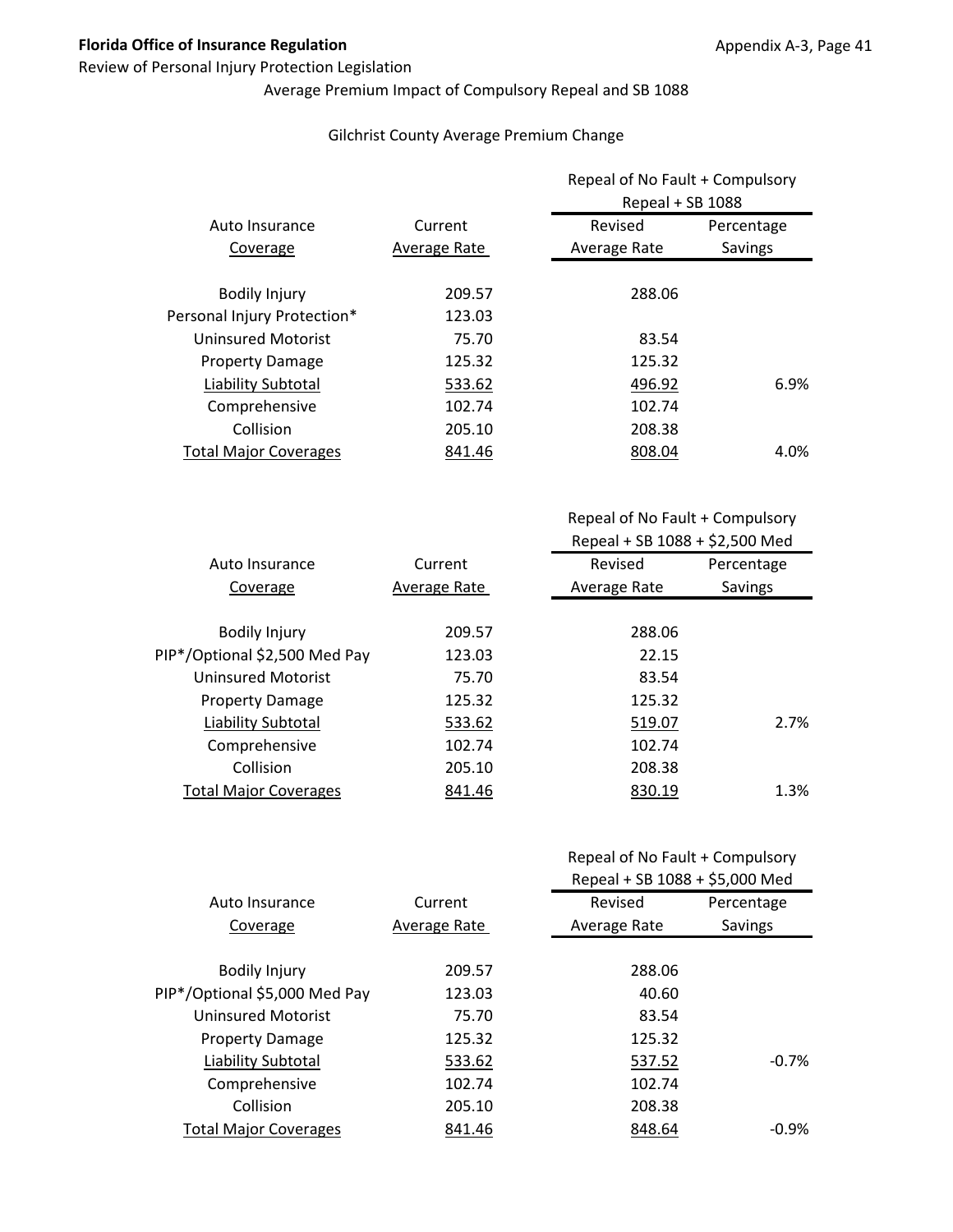Average Premium Impact of Compulsory Repeal and SB 1088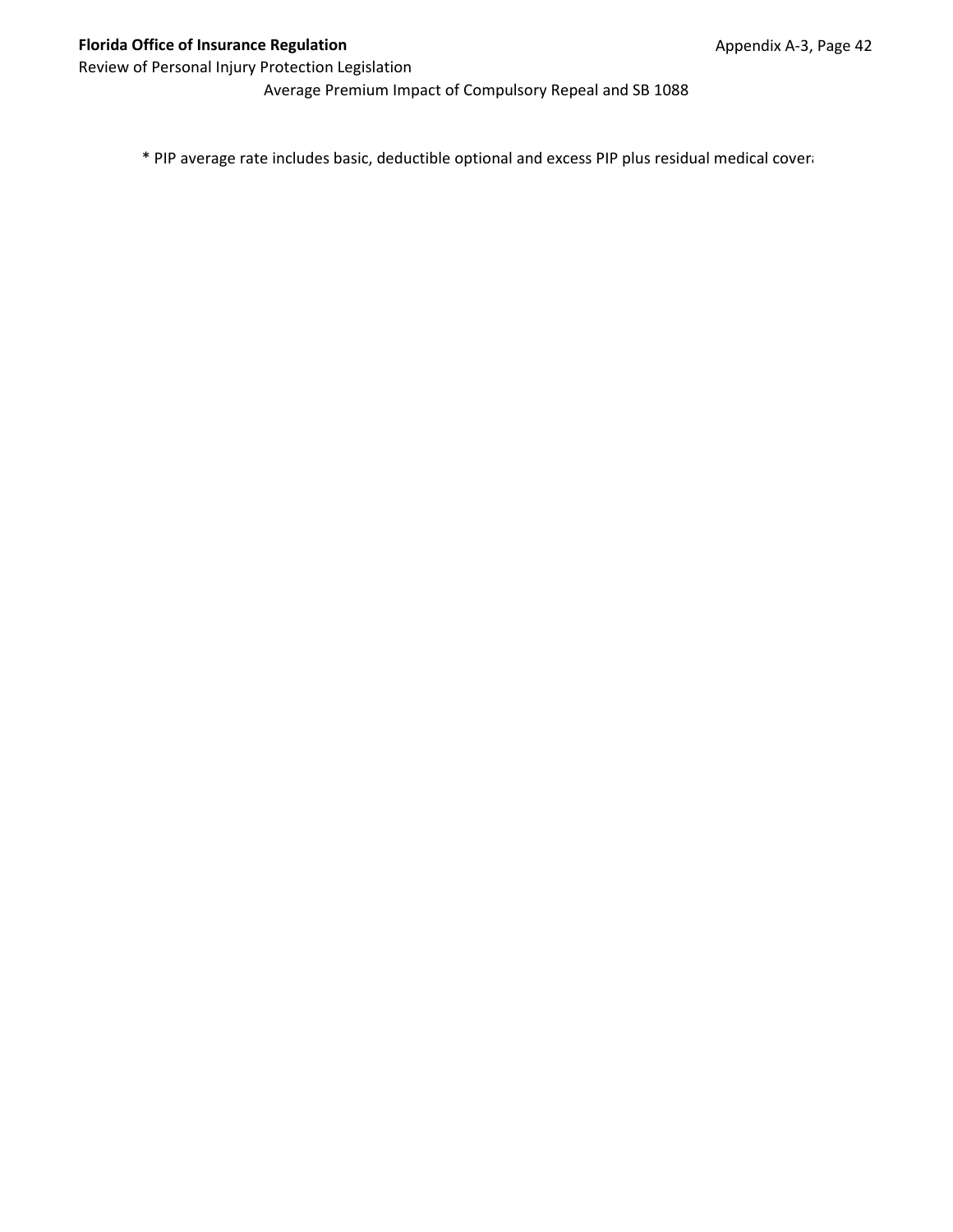## Review of Personal Injury Protection Legislation

# Average Premium Impact of Compulsory Repeal and SB 1088

## Glades County Average Premium Change

|                              |              | Repeal of No Fault + Compulsory<br>Repeal + SB 1088 |            |
|------------------------------|--------------|-----------------------------------------------------|------------|
| Auto Insurance               | Current      | Revised                                             | Percentage |
| Coverage                     | Average Rate | Average Rate                                        | Savings    |
| <b>Bodily Injury</b>         | 285.84       | 392.89                                              |            |
| Personal Injury Protection*  | 183.02       |                                                     |            |
| <b>Uninsured Motorist</b>    | 97.24        | 107.31                                              |            |
| <b>Property Damage</b>       | 149.78       | 149.78                                              |            |
| Liability Subtotal           | 715.88       | 649.98                                              | 9.2%       |
| Comprehensive                | 105.40       | 105.40                                              |            |
| Collision                    | 243.24       | 247.13                                              |            |
| <b>Total Major Coverages</b> | 1.064.52     | 1.002.51                                            | 5.8%       |

| Auto Insurance                | Current      | Revised      | Percentage |
|-------------------------------|--------------|--------------|------------|
| Coverage                      | Average Rate | Average Rate | Savings    |
|                               |              |              |            |
| <b>Bodily Injury</b>          | 285.84       | 392.89       |            |
| PIP*/Optional \$2,500 Med Pay | 183.02       | 32.94        |            |
| Uninsured Motorist            | 97.24        | 107.31       |            |
| <b>Property Damage</b>        | 149.78       | 149.78       |            |
| Liability Subtotal            | 715.88       | 682.92       | 4.6%       |
| Comprehensive                 | 105.40       | 105.40       |            |
| Collision                     | 243.24       | 247.13       |            |
| <b>Total Major Coverages</b>  | 1.064.52     | 1,035.45     | 2.7%       |
|                               |              |              |            |

| Repeal of No Fault + Compulsory |
|---------------------------------|
| $Rand + SR 1088 + \xi S 000 00$ |

|                               |              | NENEDI T JD 1000 + JJ,UUU IVIEU |            |
|-------------------------------|--------------|---------------------------------|------------|
| Auto Insurance                | Current      | Revised                         | Percentage |
| Coverage                      | Average Rate | Average Rate                    | Savings    |
|                               |              |                                 |            |
| <b>Bodily Injury</b>          | 285.84       | 392.89                          |            |
| PIP*/Optional \$5,000 Med Pay | 183.02       | 60.40                           |            |
| <b>Uninsured Motorist</b>     | 97.24        | 107.31                          |            |
| <b>Property Damage</b>        | 149.78       | 149.78                          |            |
| Liability Subtotal            | 715.88       | 710.38                          | 0.8%       |
| Comprehensive                 | 105.40       | 105.40                          |            |
| Collision                     | 243.24       | 247.13                          |            |
| <b>Total Major Coverages</b>  | 1.064.52     | 1.062.91                        | 0.2%       |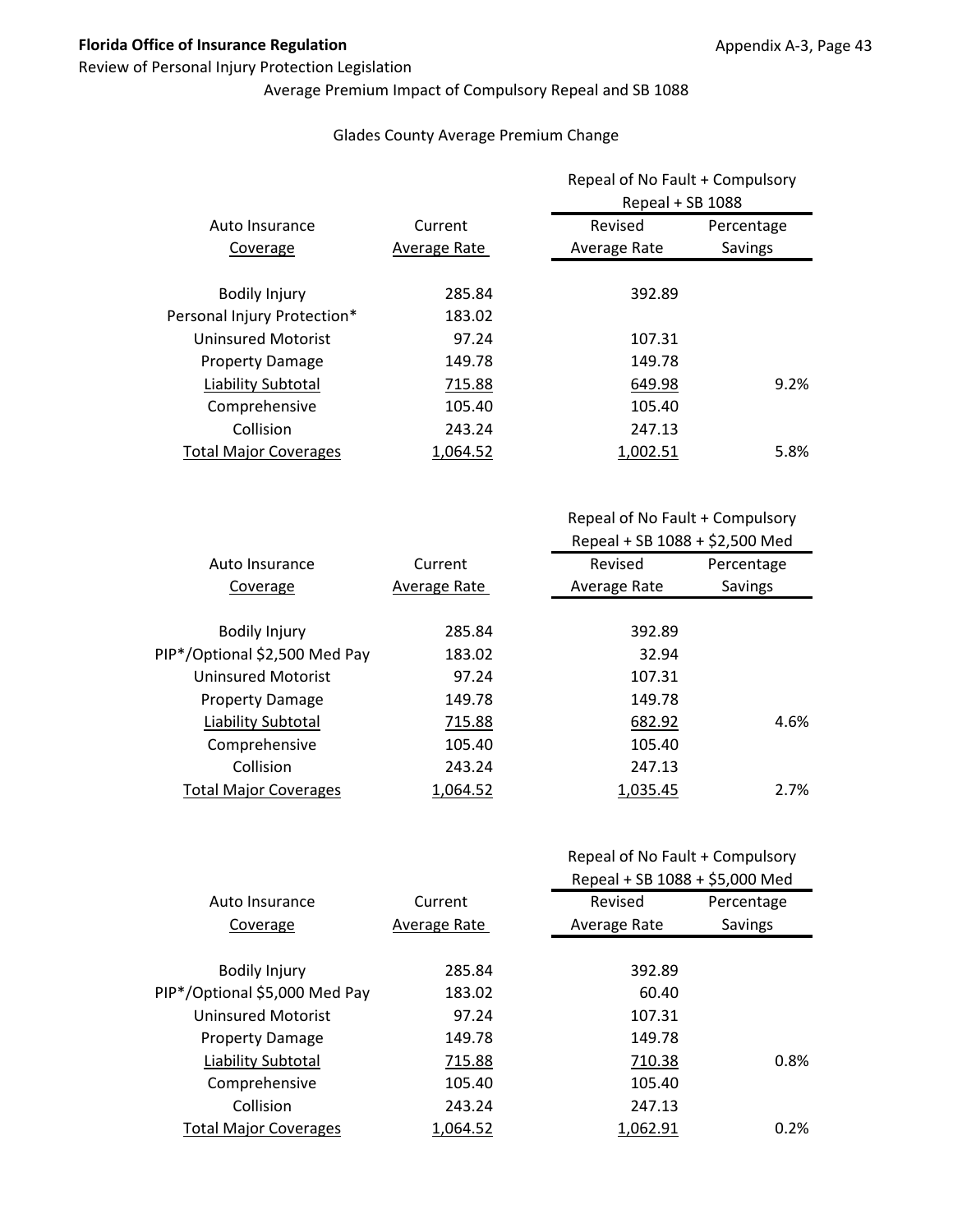Average Premium Impact of Compulsory Repeal and SB 1088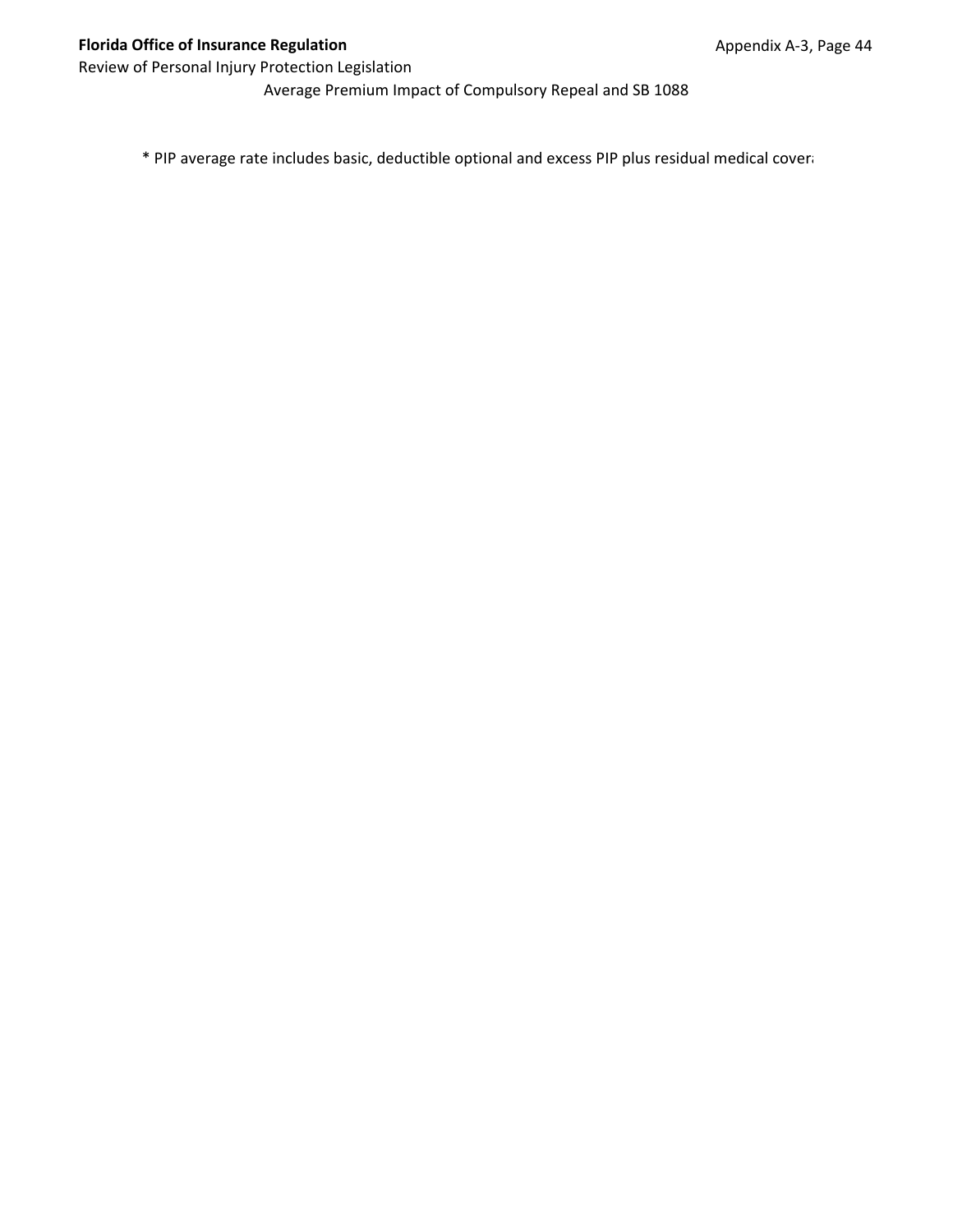## Review of Personal Injury Protection Legislation

# Average Premium Impact of Compulsory Repeal and SB 1088

## Gulf County Average Premium Change

|                              |              | Repeal of No Fault + Compulsory<br>Repeal + SB 1088 |            |
|------------------------------|--------------|-----------------------------------------------------|------------|
| Auto Insurance               | Current      | Revised                                             | Percentage |
| Coverage                     | Average Rate | Average Rate                                        | Savings    |
| <b>Bodily Injury</b>         | 194.73       | 267.66                                              |            |
| Personal Injury Protection*  | 104.81       |                                                     |            |
| <b>Uninsured Motorist</b>    | 75.45        | 83.27                                               |            |
| <b>Property Damage</b>       | 120.71       | 120.71                                              |            |
| Liability Subtotal           | 495.70       | 471.64                                              | 4.9%       |
| Comprehensive                | 117.32       | 117.32                                              |            |
| Collision                    | 226.87       | 230.50                                              |            |
| <b>Total Major Coverages</b> | 839.89       | 819.46                                              | 2.4%       |

| Current      | Revised      | Percentage |
|--------------|--------------|------------|
| Average Rate | Average Rate | Savings    |
|              |              |            |
| 194.73       | 267.66       |            |
| 104.81       | 18.87        |            |
| 75.45        | 83.27        |            |
| 120.71       | 120.71       |            |
| 495.70       | 490.51       | 1.0%       |
| 117.32       | 117.32       |            |
| 226.87       | 230.50       |            |
| 839.89       | 838.33       | 0.2%       |
|              |              |            |

| Repeal of No Fault + Compulsory |  |
|---------------------------------|--|
|---------------------------------|--|

|                               |              | Repeal + SB 1088 + \$5,000 Med |            |
|-------------------------------|--------------|--------------------------------|------------|
| Auto Insurance                | Current      | Revised                        | Percentage |
| Coverage                      | Average Rate | Average Rate                   | Savings    |
|                               |              |                                |            |
| <b>Bodily Injury</b>          | 194.73       | 267.66                         |            |
| PIP*/Optional \$5,000 Med Pay | 104.81       | 34.59                          |            |
| <b>Uninsured Motorist</b>     | 75.45        | 83.27                          |            |
| <b>Property Damage</b>        | 120.71       | 120.71                         |            |
| Liability Subtotal            | 495.70       | 506.23                         | $-2.1%$    |
| Comprehensive                 | 117.32       | 117.32                         |            |
| Collision                     | 226.87       | 230.50                         |            |
| <b>Total Major Coverages</b>  | 839.89       | 854.05                         | $-1.7\%$   |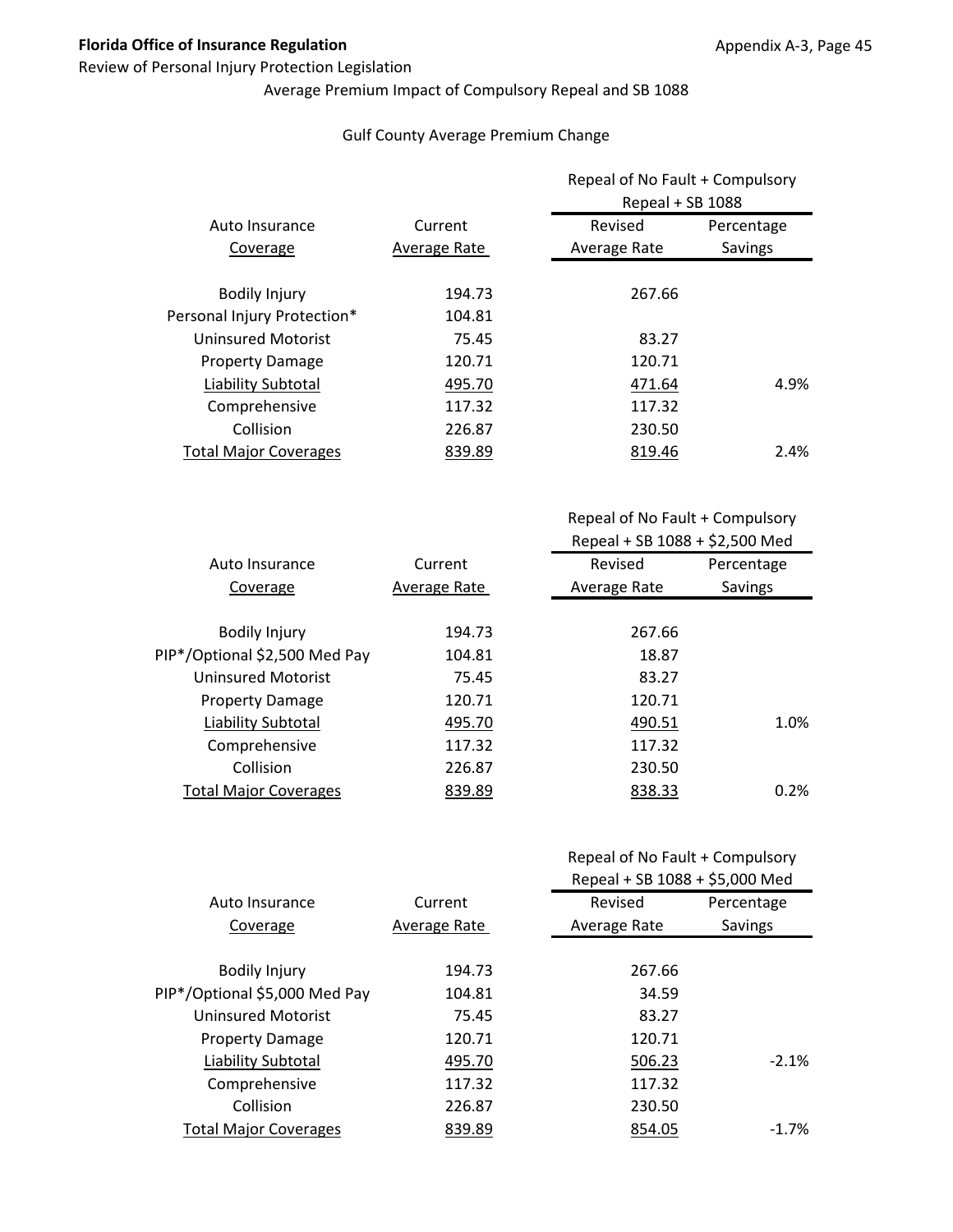Average Premium Impact of Compulsory Repeal and SB 1088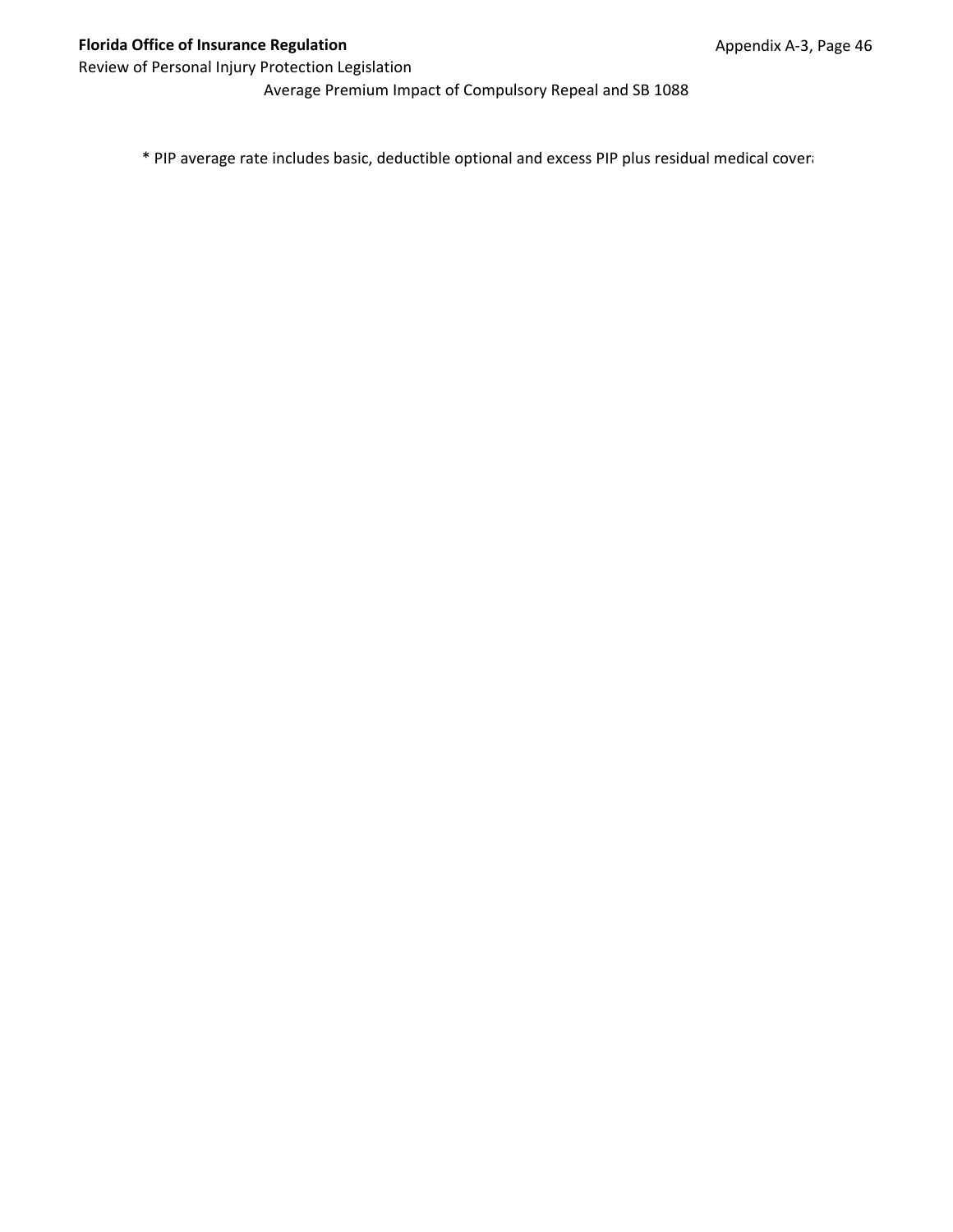## Review of Personal Injury Protection Legislation

# Average Premium Impact of Compulsory Repeal and SB 1088

## Hamilton County Average Premium Change

| Percentage |
|------------|
|            |
| Savings    |
|            |
|            |
|            |
|            |
| 9.0%       |
|            |
|            |
| 4.9%       |
|            |

Repeal of No Fault + Compulsory Repeal + SB 1088 + \$2,500 Med

| Current      | Revised      | Percentage |
|--------------|--------------|------------|
| Average Rate | Average Rate | Savings    |
|              |              |            |
| 199.26       | 273.89       |            |
| 126.51       | 22.77        |            |
| 62.29        | 68.74        |            |
| 118.58       | 118.58       |            |
| 506.64       | 483.98       | 4.5%       |
| 126.23       | 126.23       |            |
| 226.94       | 230.57       |            |
| 859.81       | 840.78       | 2.2%       |
|              |              |            |

|                               |              | Repeal + SB 1088 + \$5,000 Med |            |
|-------------------------------|--------------|--------------------------------|------------|
| Auto Insurance                | Current      | Revised                        | Percentage |
| Coverage                      | Average Rate | Average Rate                   | Savings    |
|                               |              |                                |            |
| <b>Bodily Injury</b>          | 199.26       | 273.89                         |            |
| PIP*/Optional \$5,000 Med Pay | 126.51       | 41.75                          |            |
| <b>Uninsured Motorist</b>     | 62.29        | 68.74                          |            |
| <b>Property Damage</b>        | 118.58       | 118.58                         |            |
| Liability Subtotal            | 506.64       | 502.96                         | 0.7%       |
| Comprehensive                 | 126.23       | 126.23                         |            |
| Collision                     | 226.94       | 230.57                         |            |
| <b>Total Major Coverages</b>  | 859.81       | 859.76                         | $0.0\%$    |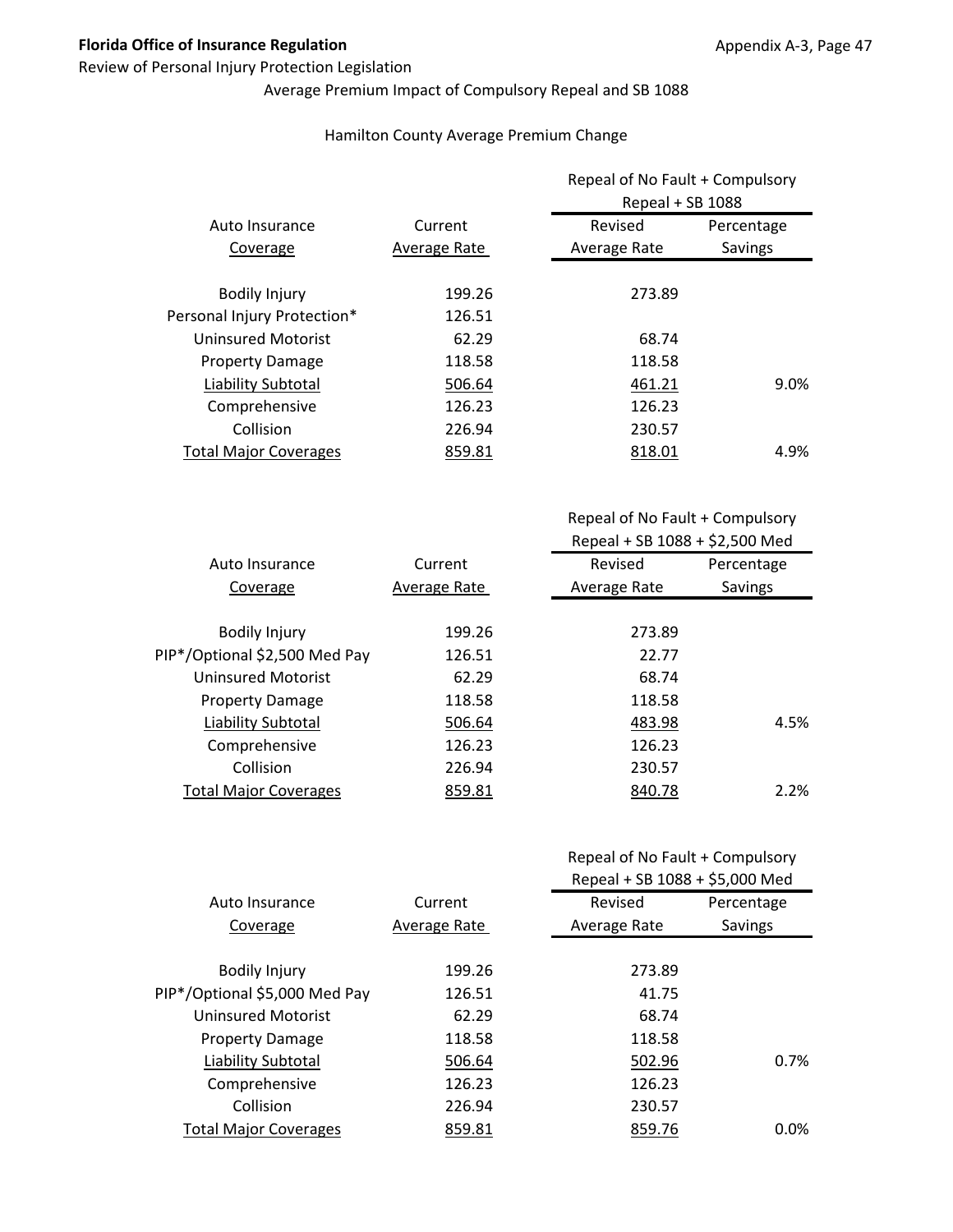Average Premium Impact of Compulsory Repeal and SB 1088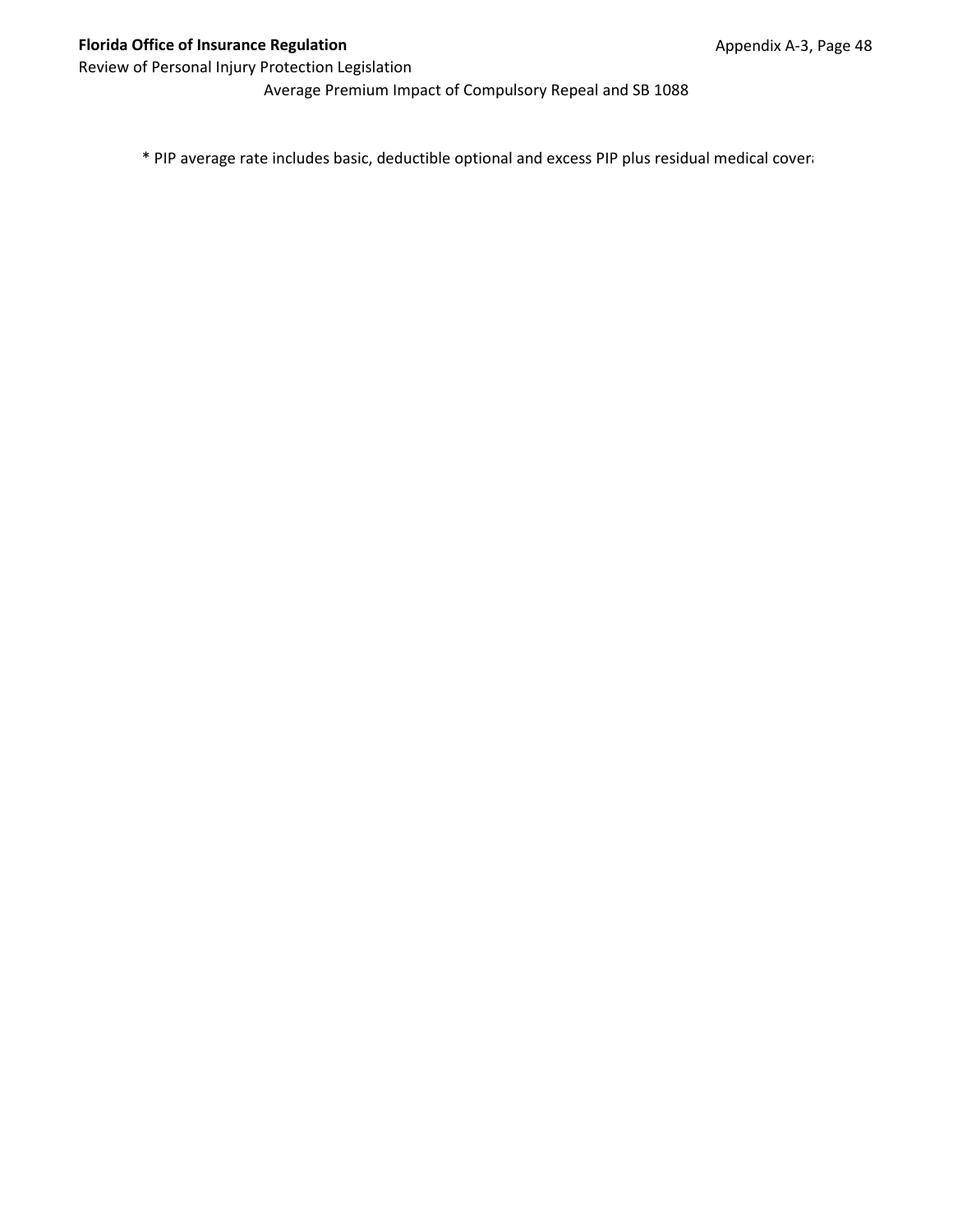## Review of Personal Injury Protection Legislation

# Average Premium Impact of Compulsory Repeal and SB 1088

## Hardee County Average Premium Change

|                              |              |              | Repeal of No Fault + Compulsory<br>Repeal + SB 1088 |  |
|------------------------------|--------------|--------------|-----------------------------------------------------|--|
| Auto Insurance               | Current      | Revised      | Percentage                                          |  |
| Coverage                     | Average Rate | Average Rate | Savings                                             |  |
| <b>Bodily Injury</b>         | 269.66       | 370.65       |                                                     |  |
| Personal Injury Protection*  | 191.68       |              |                                                     |  |
| <b>Uninsured Motorist</b>    | 88.53        | 97.70        |                                                     |  |
| <b>Property Damage</b>       | 159.38       | 159.38       |                                                     |  |
| Liability Subtotal           | 709.25       | 627.73       | 11.5%                                               |  |
| Comprehensive                | 108.72       | 108.72       |                                                     |  |
| Collision                    | 243.71       | 247.61       |                                                     |  |
| <b>Total Major Coverages</b> | 1.061.68     | 984.06       | 7.3%                                                |  |

| Current      | Revised      | Percentage                           |
|--------------|--------------|--------------------------------------|
| Average Rate | Average Rate | Savings                              |
|              |              |                                      |
| 269.66       | 370.65       |                                      |
| 191.68       |              |                                      |
| 88.53        |              |                                      |
| 159.38       |              |                                      |
| 709.25       | 662.23       | 6.6%                                 |
| 108.72       | 108.72       |                                      |
| 243.71       | 247.61       |                                      |
| 1,061.68     |              | 4.1%                                 |
|              |              | 34.50<br>97.70<br>159.38<br>1,018.56 |

|                               |              | Repeal + SB 1088 + \$5,000 Med |            |
|-------------------------------|--------------|--------------------------------|------------|
| Auto Insurance                | Current      | Revised                        | Percentage |
| Coverage                      | Average Rate | Average Rate                   | Savings    |
|                               |              |                                |            |
| <b>Bodily Injury</b>          | 269.66       | 370.65                         |            |
| PIP*/Optional \$5,000 Med Pay | 191.68       | 63.25                          |            |
| <b>Uninsured Motorist</b>     | 88.53        | 97.70                          |            |
| <b>Property Damage</b>        | 159.38       | 159.38                         |            |
| Liability Subtotal            | 709.25       | 690.98                         | 2.6%       |
| Comprehensive                 | 108.72       | 108.72                         |            |
| Collision                     | 243.71       | 247.61                         |            |
| <b>Total Major Coverages</b>  | 1.061.68     | 1.047.31                       | 1.4%       |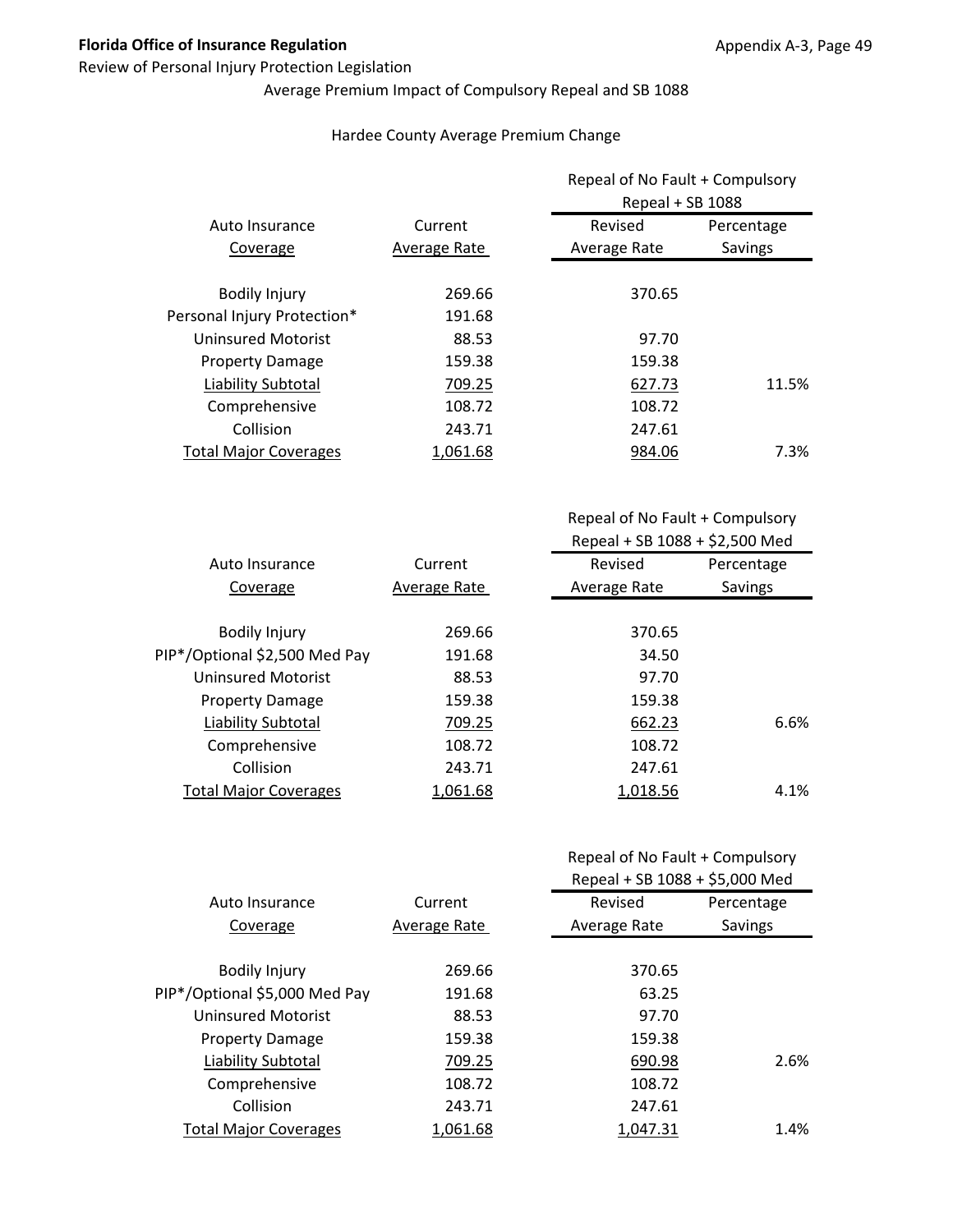Average Premium Impact of Compulsory Repeal and SB 1088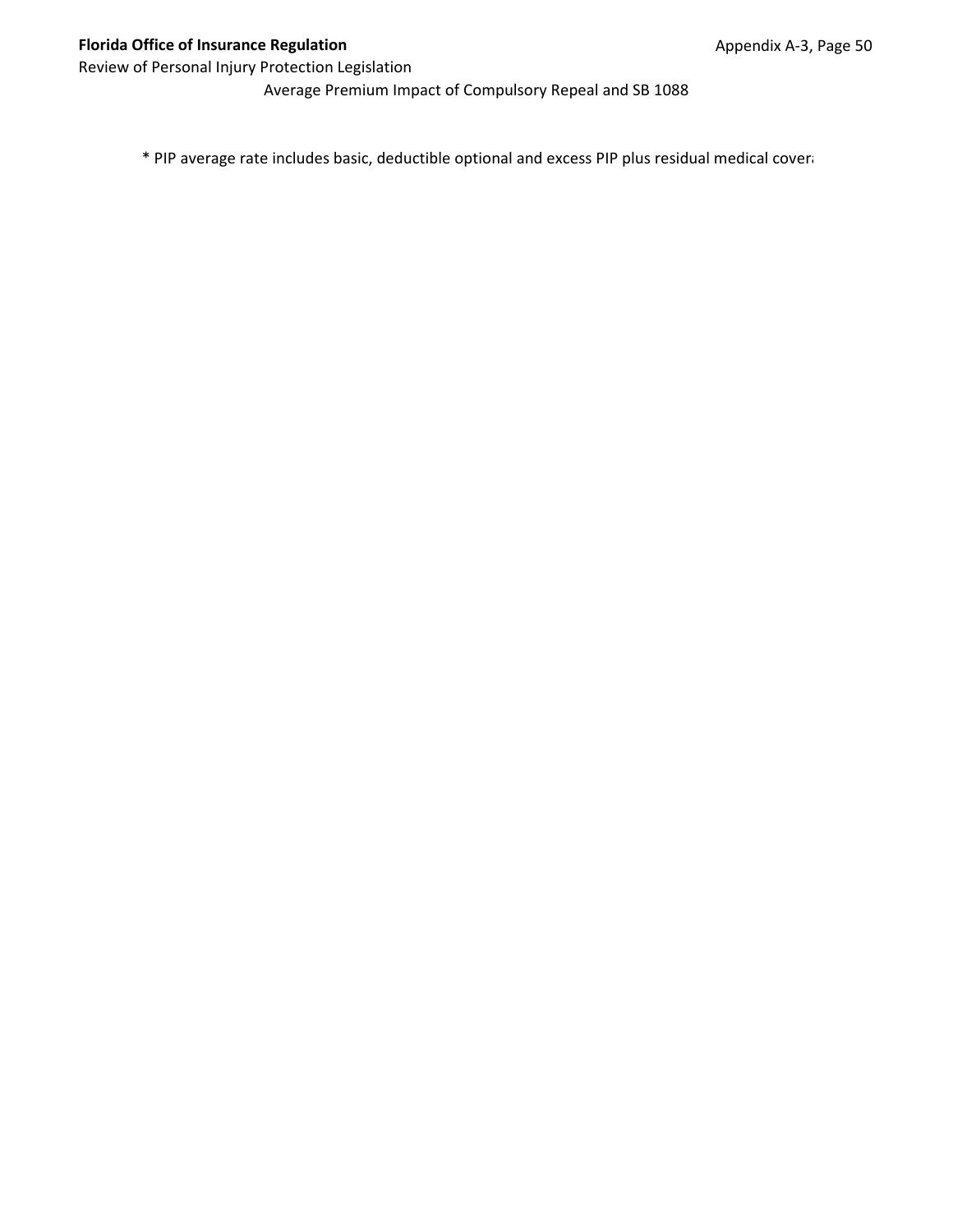## Review of Personal Injury Protection Legislation

# Average Premium Impact of Compulsory Repeal and SB 1088

## Hendry County Average Premium Change

|                              |              | Repeal of No Fault + Compulsory<br>Repeal + SB 1088 |            |
|------------------------------|--------------|-----------------------------------------------------|------------|
| Auto Insurance               | Current      | Revised                                             | Percentage |
| Coverage                     | Average Rate | Average Rate                                        | Savings    |
| <b>Bodily Injury</b>         | 283.89       | 390.21                                              |            |
| Personal Injury Protection*  | 223.63       |                                                     |            |
| <b>Uninsured Motorist</b>    | 101.69       | 112.22                                              |            |
| <b>Property Damage</b>       | 160.08       | 160.08                                              |            |
| Liability Subtotal           | 769.29       | 662.51                                              | 13.9%      |
| Comprehensive                | 116.37       | 116.37                                              |            |
| Collision                    | 274.56       | 278.95                                              |            |
| <b>Total Major Coverages</b> | 1,160.22     | 1.057.83                                            | 8.8%       |

Repeal of No Fault + Compulsory Repeal + SB 1088 + \$2,500 Med

| Auto Insurance                | Current      | Revised      | Percentage |
|-------------------------------|--------------|--------------|------------|
| Coverage                      | Average Rate | Average Rate | Savings    |
|                               |              |              |            |
| <b>Bodily Injury</b>          | 283.89       | 390.21       |            |
| PIP*/Optional \$2,500 Med Pay | 223.63       | 40.25        |            |
| Uninsured Motorist            | 101.69       | 112.22       |            |
| <b>Property Damage</b>        | 160.08       | 160.08       |            |
| Liability Subtotal            | 769.29       | 702.76       | 8.6%       |
| Comprehensive                 | 116.37       | 116.37       |            |
| Collision                     | 274.56       | 278.95       |            |
| <b>Total Major Coverages</b>  | 1,160.22     | 1,098.08     | 5.4%       |
|                               |              |              |            |

|                               |              | Repeal + SB 1088 + \$5,000 Med |            |
|-------------------------------|--------------|--------------------------------|------------|
| Auto Insurance                | Current      | Revised                        | Percentage |
| Coverage                      | Average Rate | Average Rate                   | Savings    |
|                               |              |                                |            |
| <b>Bodily Injury</b>          | 283.89       | 390.21                         |            |
| PIP*/Optional \$5,000 Med Pay | 223.63       | 73.80                          |            |
| <b>Uninsured Motorist</b>     | 101.69       | 112.22                         |            |
| <b>Property Damage</b>        | 160.08       | 160.08                         |            |
| Liability Subtotal            | 769.29       | 736.31                         | 4.3%       |
| Comprehensive                 | 116.37       | 116.37                         |            |
| Collision                     | 274.56       | 278.95                         |            |
| <b>Total Major Coverages</b>  | 1.160.22     | 1.131.63                       | 2.5%       |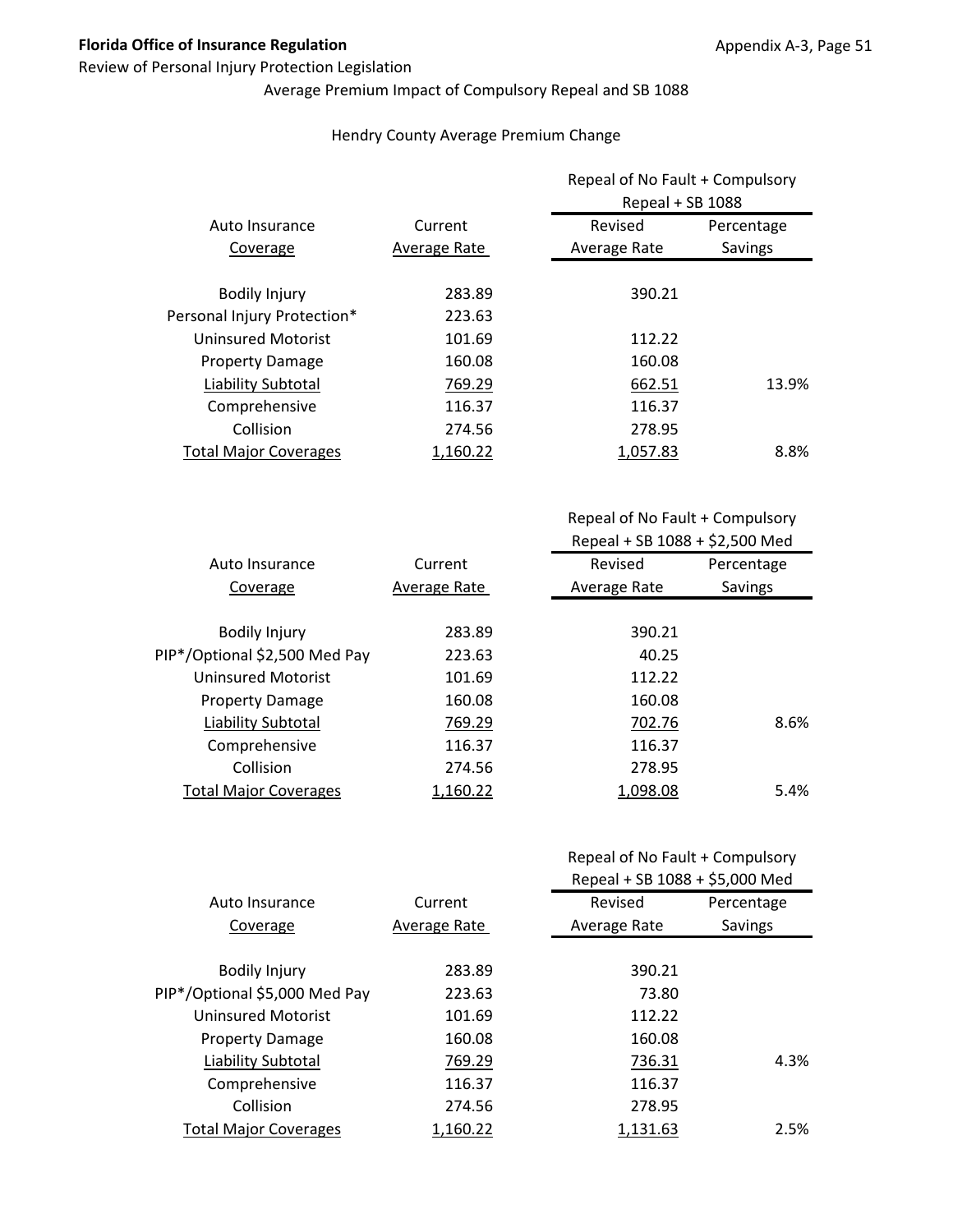Average Premium Impact of Compulsory Repeal and SB 1088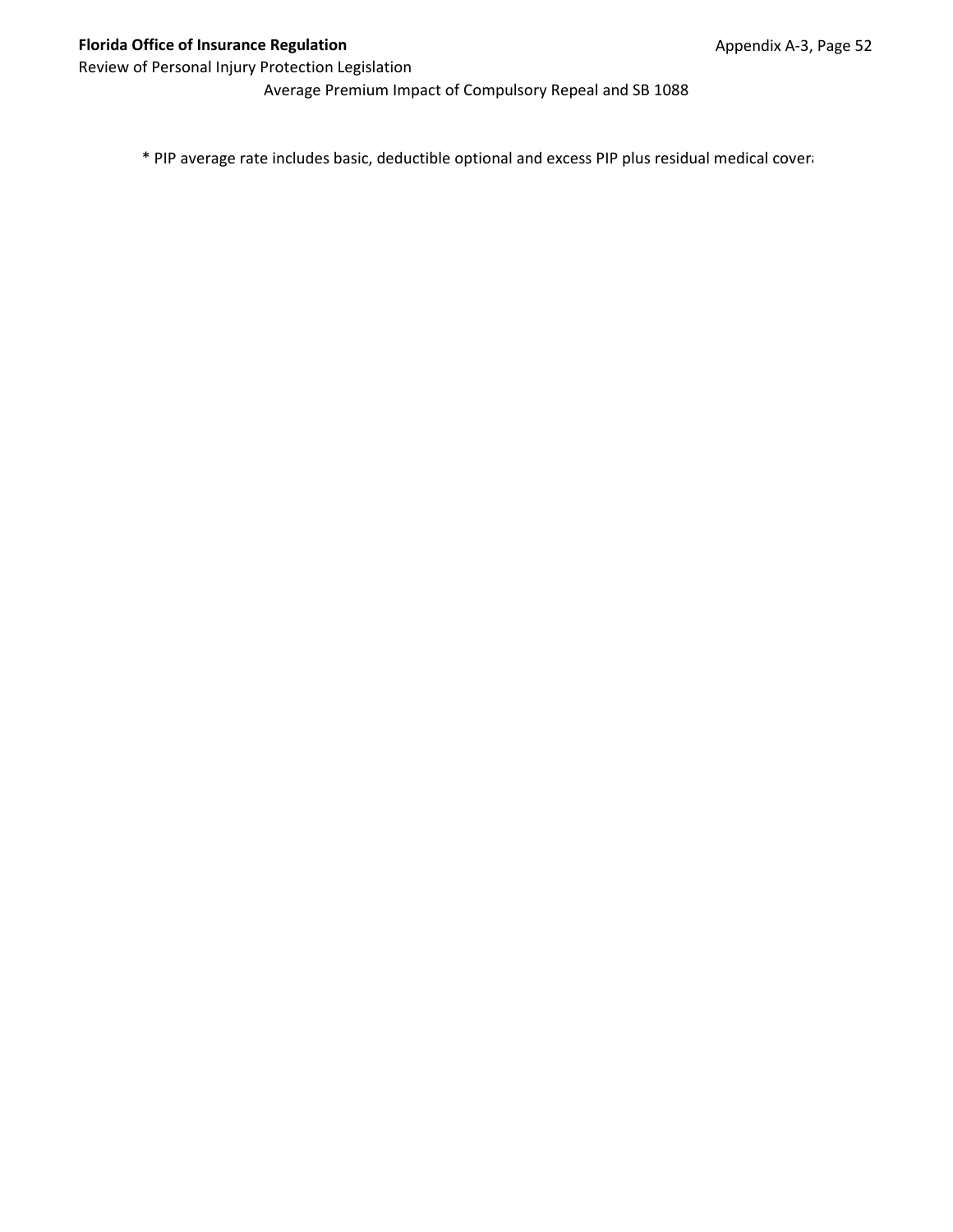## Review of Personal Injury Protection Legislation

# Average Premium Impact of Compulsory Repeal and SB 1088

## Hernando County Average Premium Change

|                              |              | Repeal of No Fault + Compulsory<br>Repeal + SB 1088 |            |
|------------------------------|--------------|-----------------------------------------------------|------------|
| Auto Insurance               | Current      | Revised                                             | Percentage |
| Coverage                     | Average Rate | Average Rate                                        | Savings    |
| <b>Bodily Injury</b>         | 353.17       | 485.44                                              |            |
| Personal Injury Protection*  | 189.47       |                                                     |            |
| <b>Uninsured Motorist</b>    | 114.41       | 126.26                                              |            |
| <b>Property Damage</b>       | 166.34       | 166.34                                              |            |
| Liability Subtotal           | 823.39       | 778.04                                              | 5.5%       |
| Comprehensive                | 93.96        | 93.96                                               |            |
| Collision                    | 220.98       | 224.52                                              |            |
| <b>Total Major Coverages</b> | 1.138.33     | 1.096.52                                            | $3.7\%$    |

Repeal of No Fault + Compulsory Repeal + SB 1088 + \$2,500 Med

| Auto Insurance                | Current      | Revised      | Percentage |
|-------------------------------|--------------|--------------|------------|
| Coverage                      | Average Rate | Average Rate | Savings    |
|                               |              |              |            |
| <b>Bodily Injury</b>          | 353.17       | 485.44       |            |
| PIP*/Optional \$2,500 Med Pay | 189.47       | 34.10        |            |
| Uninsured Motorist            | 114.41       | 126.26       |            |
| <b>Property Damage</b>        | 166.34       | 166.34       |            |
| Liability Subtotal            | 823.39       | 812.14       | 1.4%       |
| Comprehensive                 | 93.96        | 93.96        |            |
| Collision                     | 220.98       | 224.52       |            |
| <b>Total Major Coverages</b>  | 1,138.33     | 1,130.62     | 0.7%       |

|                               |              | Repeal + SB 1088 + \$5,000 Med |            |
|-------------------------------|--------------|--------------------------------|------------|
| Auto Insurance                | Current      | Revised                        | Percentage |
| Coverage                      | Average Rate | Average Rate                   | Savings    |
|                               |              |                                |            |
| <b>Bodily Injury</b>          | 353.17       | 485.44                         |            |
| PIP*/Optional \$5,000 Med Pay | 189.47       | 62.53                          |            |
| <b>Uninsured Motorist</b>     | 114.41       | 126.26                         |            |
| <b>Property Damage</b>        | 166.34       | 166.34                         |            |
| Liability Subtotal            | 823.39       | 840.57                         | $-2.1%$    |
| Comprehensive                 | 93.96        | 93.96                          |            |
| Collision                     | 220.98       | 224.52                         |            |
| <b>Total Major Coverages</b>  | 1.138.33     | 1,159.05                       | $-1.8\%$   |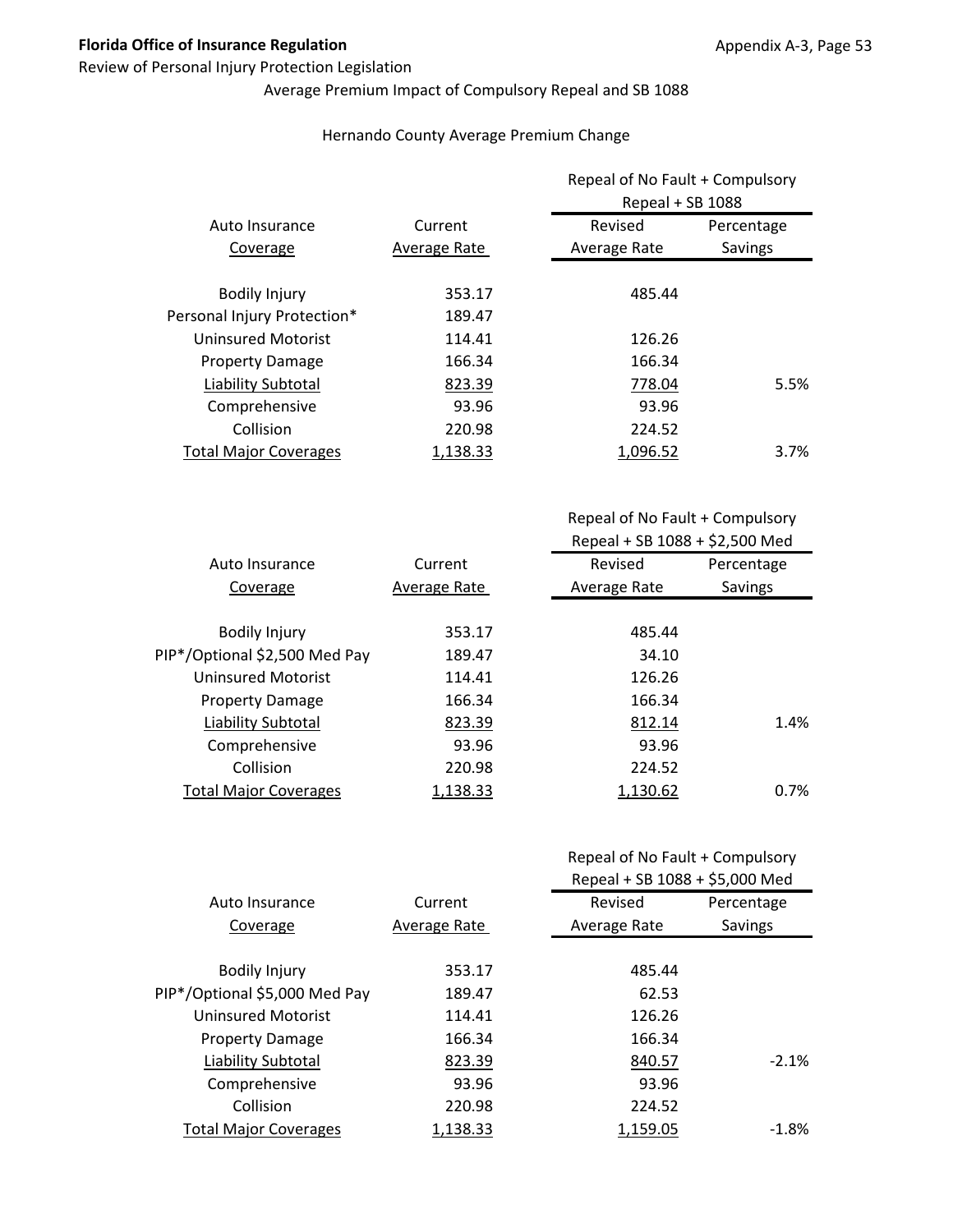Average Premium Impact of Compulsory Repeal and SB 1088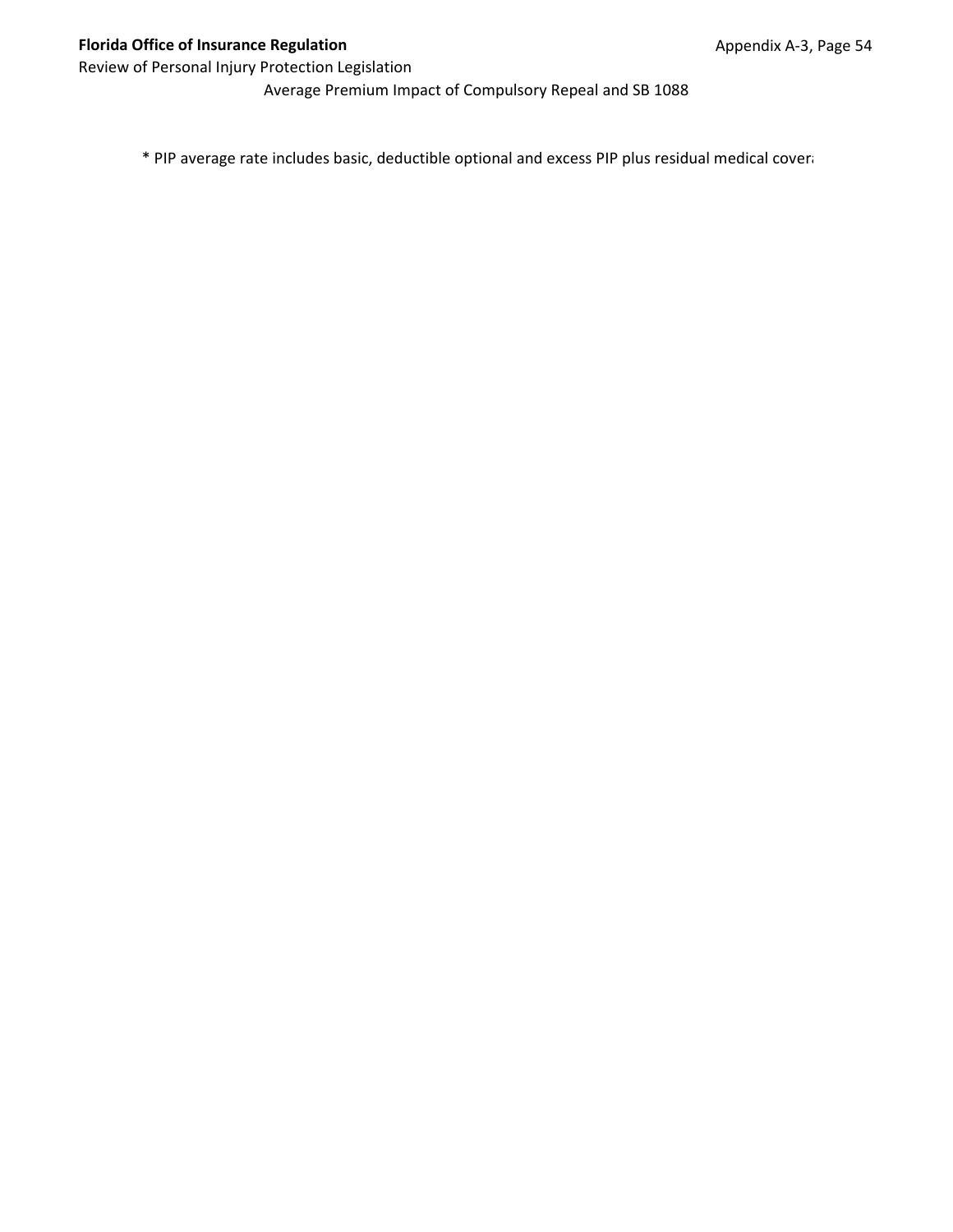## Review of Personal Injury Protection Legislation

# Average Premium Impact of Compulsory Repeal and SB 1088

## Highlands County Average Premium Change

|                              |              | Repeal of No Fault + Compulsory<br>Repeal + SB 1088 |            |
|------------------------------|--------------|-----------------------------------------------------|------------|
| Auto Insurance               | Current      | Revised                                             | Percentage |
| Coverage                     | Average Rate | Average Rate                                        | Savings    |
| <b>Bodily Injury</b>         | 267.57       | 367.78                                              |            |
| Personal Injury Protection*  | 156.16       |                                                     |            |
| <b>Uninsured Motorist</b>    | 89.63        | 98.91                                               |            |
| <b>Property Damage</b>       | 138.21       | 138.21                                              |            |
| Liability Subtotal           | 651.57       | 604.90                                              | 7.2%       |
| Comprehensive                | 91.04        | 91.04                                               |            |
| Collision                    | 220.20       | 223.72                                              |            |
| <b>Total Major Coverages</b> | 962.81       | 919.66                                              | 4.5%       |

| Auto Insurance                | Current      | Revised      | Percentage |
|-------------------------------|--------------|--------------|------------|
| Coverage                      | Average Rate | Average Rate | Savings    |
|                               |              |              |            |
| <b>Bodily Injury</b>          | 267.57       | 367.78       |            |
| PIP*/Optional \$2,500 Med Pay | 156.16       | 28.11        |            |
| Uninsured Motorist            | 89.63        | 98.91        |            |
| <b>Property Damage</b>        | 138.21       | 138.21       |            |
| Liability Subtotal            | 651.57       | 633.01       | 2.8%       |
| Comprehensive                 | 91.04        | 91.04        |            |
| Collision                     | 220.20       | 223.72       |            |
| <b>Total Major Coverages</b>  | 962.81       | 947.77       | 1.6%       |
|                               |              |              |            |

|                               |              | Repeal + SB 1088 + \$5,000 Med |            |
|-------------------------------|--------------|--------------------------------|------------|
| Auto Insurance                | Current      | Revised                        | Percentage |
| Coverage                      | Average Rate | Average Rate                   | Savings    |
|                               |              |                                |            |
| <b>Bodily Injury</b>          | 267.57       | 367.78                         |            |
| PIP*/Optional \$5,000 Med Pay | 156.16       | 51.53                          |            |
| <b>Uninsured Motorist</b>     | 89.63        | 98.91                          |            |
| <b>Property Damage</b>        | 138.21       | 138.21                         |            |
| Liability Subtotal            | 651.57       | 656.43                         | $-0.7%$    |
| Comprehensive                 | 91.04        | 91.04                          |            |
| Collision                     | 220.20       | 223.72                         |            |
| <b>Total Major Coverages</b>  | 962.81       | 971.19                         | $-0.9%$    |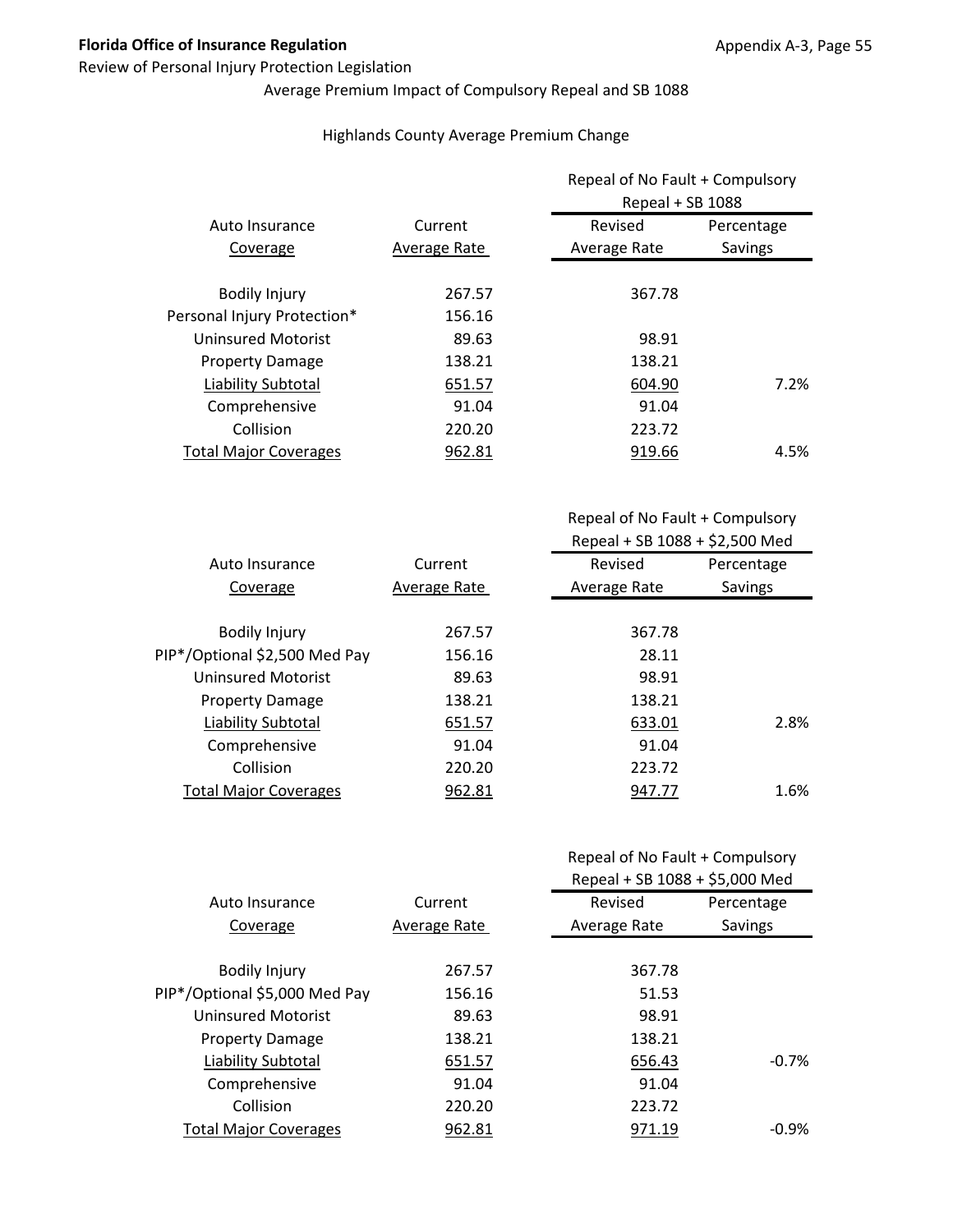Average Premium Impact of Compulsory Repeal and SB 1088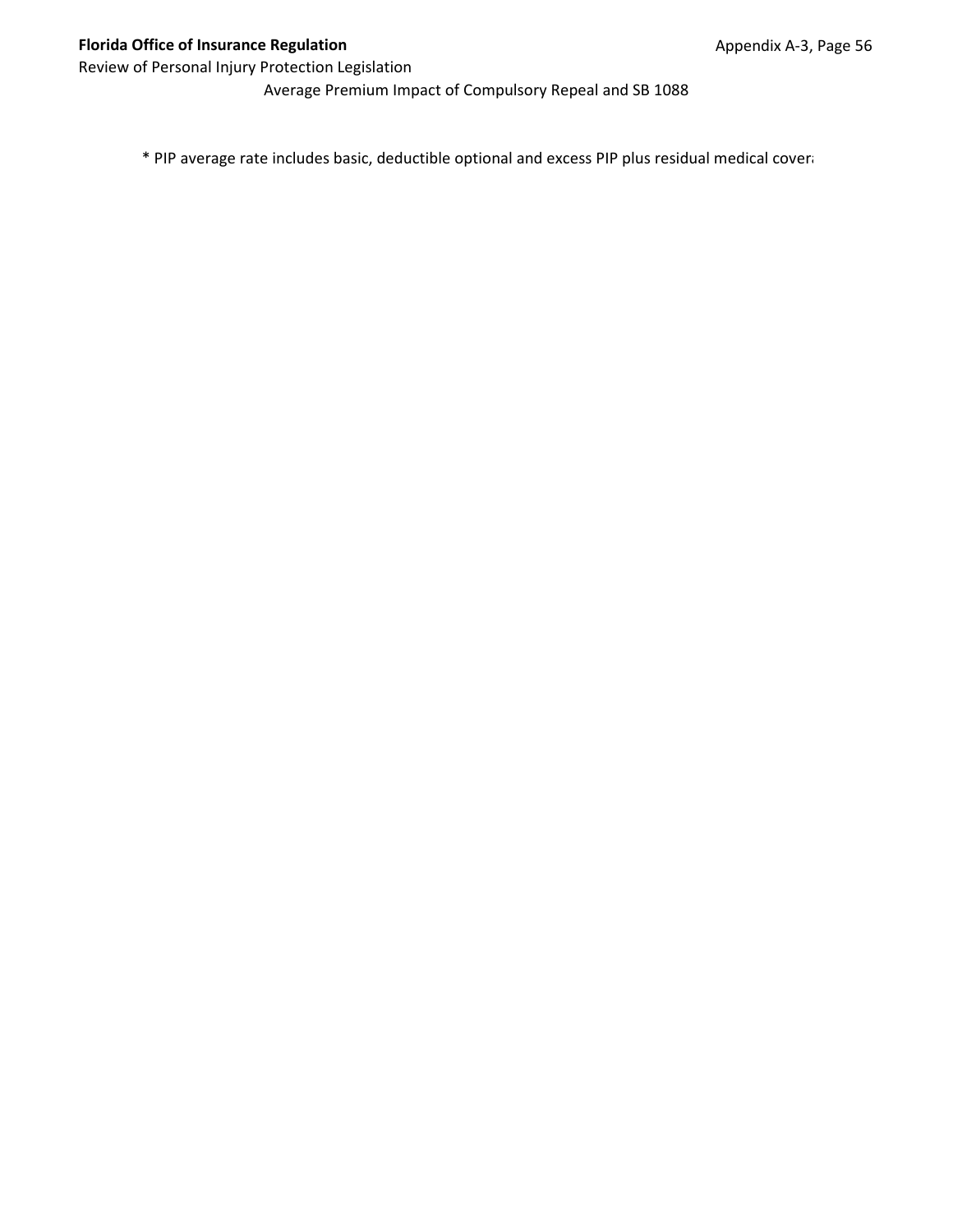#### Review of Personal Injury Protection Legislation

# Average Premium Impact of Compulsory Repeal and SB 1088

## Hillsborough County Average Premium Change

|                              |              | Repeal of No Fault + Compulsory<br>Repeal + SB 1088 |            |
|------------------------------|--------------|-----------------------------------------------------|------------|
| Auto Insurance               | Current      | Revised                                             | Percentage |
| Coverage                     | Average Rate | Average Rate                                        | Savings    |
| <b>Bodily Injury</b>         | 401.44       | 551.79                                              |            |
| Personal Injury Protection*  | 264.20       |                                                     |            |
| <b>Uninsured Motorist</b>    | 125.28       | 138.26                                              |            |
| <b>Property Damage</b>       | 208.65       | 208.65                                              |            |
| Liability Subtotal           | 999.57       | 898.70                                              | 10.1%      |
| Comprehensive                | 109.06       | 109.06                                              |            |
| Collision                    | 282.35       | 286.87                                              |            |
| <b>Total Major Coverages</b> | 1,390.98     | 1.294.63                                            | 6.9%       |

Repeal of No Fault + Compulsory Repeal + SB 1088 + \$2,500 Med

| Auto Insurance                | Current      | Revised      | Percentage |
|-------------------------------|--------------|--------------|------------|
| Coverage                      | Average Rate | Average Rate | Savings    |
|                               |              |              |            |
| <b>Bodily Injury</b>          | 401.44       | 551.79       |            |
| PIP*/Optional \$2,500 Med Pay | 264.20       | 47.56        |            |
| Uninsured Motorist            | 125.28       | 138.26       |            |
| <b>Property Damage</b>        | 208.65       | 208.65       |            |
| Liability Subtotal            | 999.57       | 946.26       | 5.3%       |
| Comprehensive                 | 109.06       | 109.06       |            |
| Collision                     | 282.35       | 286.87       |            |
| <b>Total Major Coverages</b>  | 1,390.98     | 1,342.19     | 3.5%       |

|                               |              | Repeal + SB 1088 + \$5,000 Med |            |
|-------------------------------|--------------|--------------------------------|------------|
| Auto Insurance                | Current      | Revised                        | Percentage |
| Coverage                      | Average Rate | Average Rate                   | Savings    |
|                               |              |                                |            |
| <b>Bodily Injury</b>          | 401.44       | 551.79                         |            |
| PIP*/Optional \$5,000 Med Pay | 264.20       | 87.19                          |            |
| <b>Uninsured Motorist</b>     | 125.28       | 138.26                         |            |
| <b>Property Damage</b>        | 208.65       | 208.65                         |            |
| Liability Subtotal            | 999.57       | 985.89                         | 1.4%       |
| Comprehensive                 | 109.06       | 109.06                         |            |
| Collision                     | 282.35       | 286.87                         |            |
| <b>Total Major Coverages</b>  | 1.390.98     | 1.381.82                       | 0.7%       |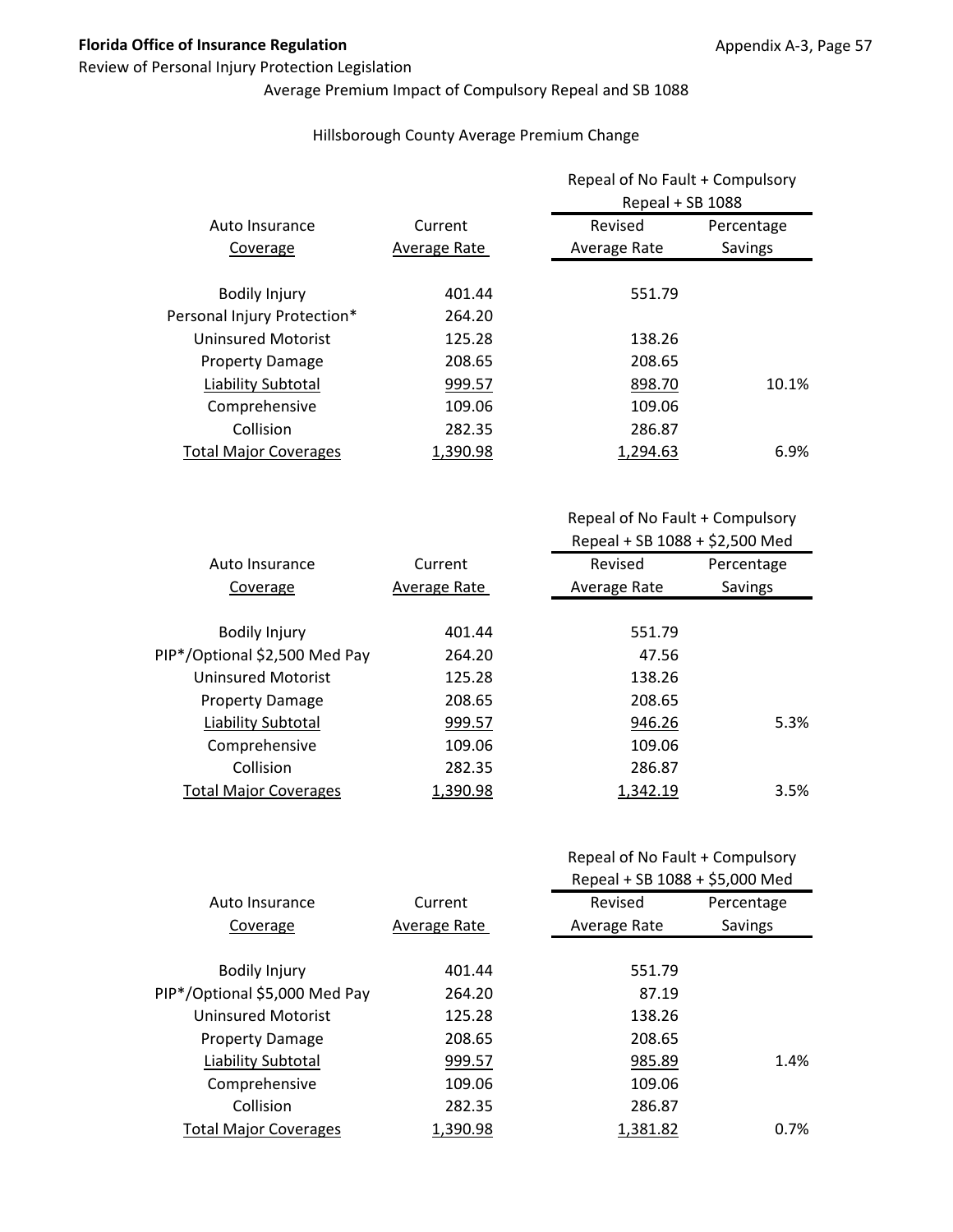Average Premium Impact of Compulsory Repeal and SB 1088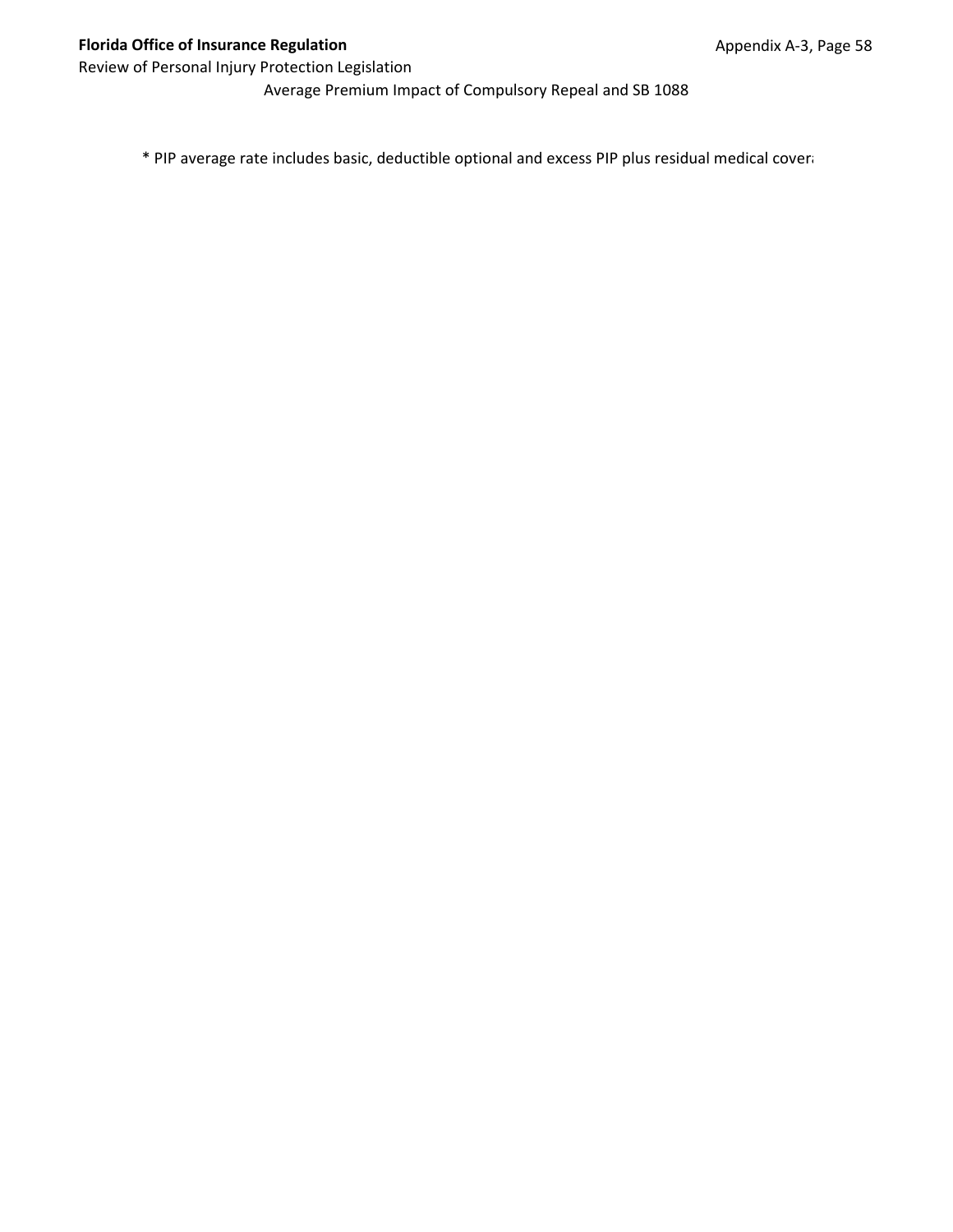## Review of Personal Injury Protection Legislation

# Average Premium Impact of Compulsory Repeal and SB 1088

## Holmes County Average Premium Change

|              |              | Repeal of No Fault + Compulsory<br>Repeal + SB 1088 |  |
|--------------|--------------|-----------------------------------------------------|--|
| Current      | Revised      | Percentage                                          |  |
| Average Rate | Average Rate | Savings                                             |  |
| 195.34       | 268.50       |                                                     |  |
| 101.51       |              |                                                     |  |
| 61.98        | 68.40        |                                                     |  |
| 116.69       | 116.69       |                                                     |  |
| 475.52       | 453.59       | 4.6%                                                |  |
| 125.79       | 125.79       |                                                     |  |
| 219.28       | 222.79       |                                                     |  |
| 820.59       | 802.17       | 2.2%                                                |  |
|              |              |                                                     |  |

Repeal of No Fault + Compulsory Repeal + SB 1088 + \$2,500 Med

| Auto Insurance                | Current      | Revised      | Percentage |
|-------------------------------|--------------|--------------|------------|
| Coverage                      | Average Rate | Average Rate | Savings    |
|                               |              |              |            |
| <b>Bodily Injury</b>          | 195.34       | 268.50       |            |
| PIP*/Optional \$2,500 Med Pay | 101.51       | 18.27        |            |
| Uninsured Motorist            | 61.98        | 68.40        |            |
| <b>Property Damage</b>        | 116.69       | 116.69       |            |
| Liability Subtotal            | 475.52       | 471.86       | 0.8%       |
| Comprehensive                 | 125.79       | 125.79       |            |
| Collision                     | 219.28       | 222.79       |            |
| <b>Total Major Coverages</b>  | 820.59       | 820.44       | 0.0%       |

|                               |              | Repeal + SB 1088 + \$5,000 Med |            |
|-------------------------------|--------------|--------------------------------|------------|
| Auto Insurance                | Current      | Revised                        | Percentage |
| Coverage                      | Average Rate | Average Rate                   | Savings    |
|                               |              |                                |            |
| <b>Bodily Injury</b>          | 195.34       | 268.50                         |            |
| PIP*/Optional \$5,000 Med Pay | 101.51       | 33.50                          |            |
| <b>Uninsured Motorist</b>     | 61.98        | 68.40                          |            |
| <b>Property Damage</b>        | 116.69       | 116.69                         |            |
| Liability Subtotal            | 475.52       | 487.09                         | $-2.4%$    |
| Comprehensive                 | 125.79       | 125.79                         |            |
| Collision                     | 219.28       | 222.79                         |            |
| <b>Total Major Coverages</b>  | 820.59       | 835.67                         | $-1.8\%$   |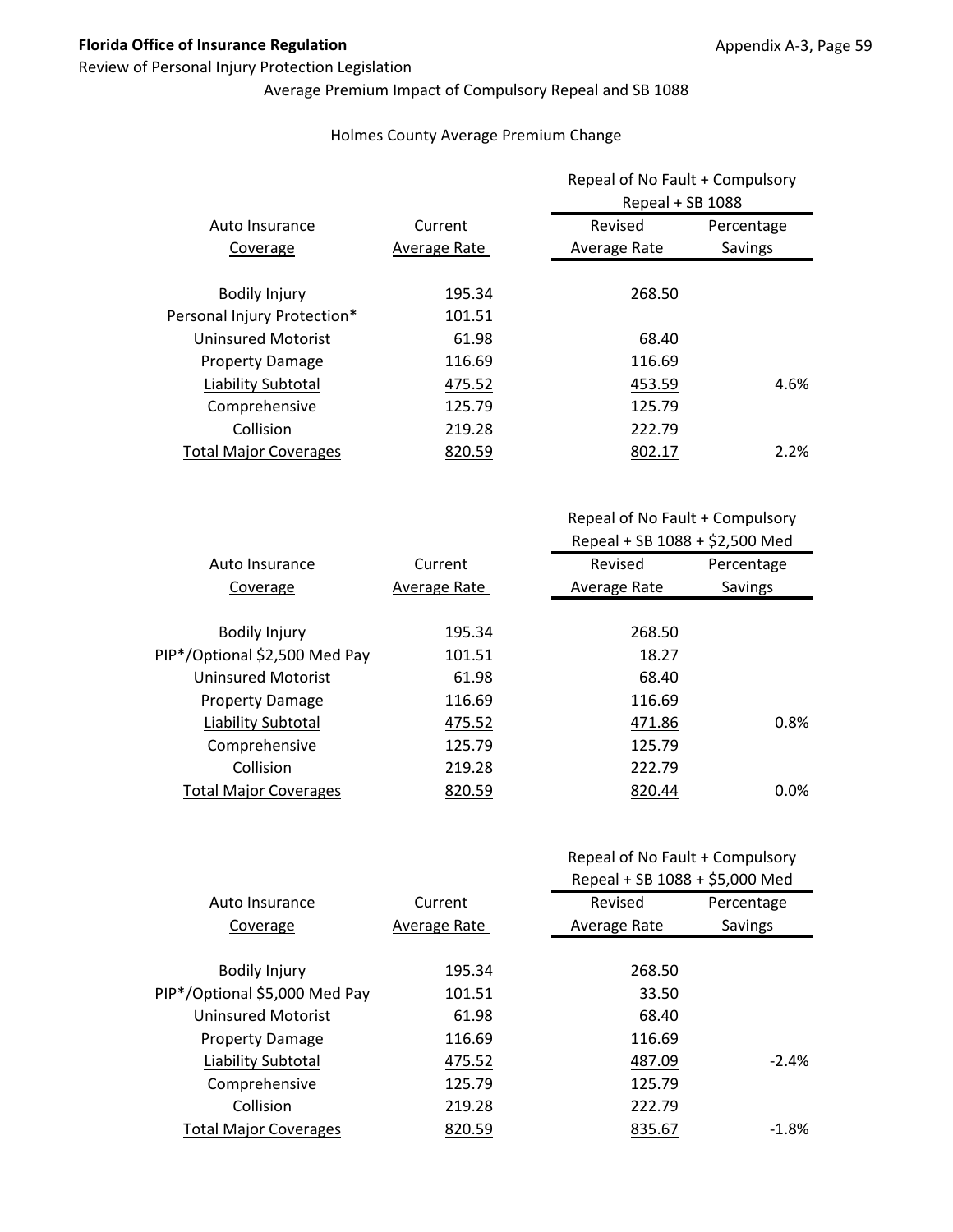Average Premium Impact of Compulsory Repeal and SB 1088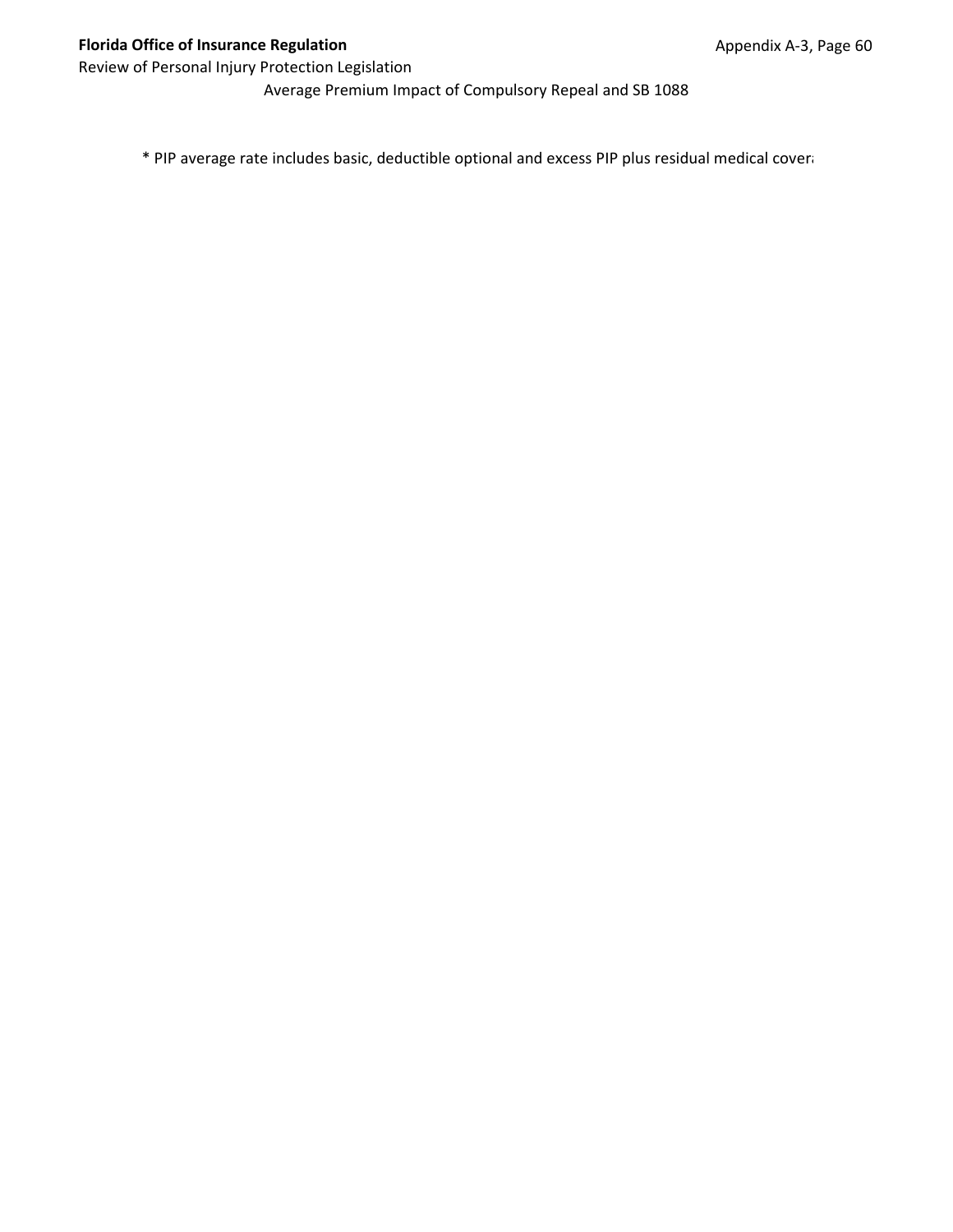## Review of Personal Injury Protection Legislation

# Average Premium Impact of Compulsory Repeal and SB 1088

## Indian River County Average Premium Change

|                              |              | Repeal of No Fault + Compulsory<br>Repeal + SB 1088 |            |
|------------------------------|--------------|-----------------------------------------------------|------------|
| Auto Insurance               | Current      | Revised                                             | Percentage |
| Coverage                     | Average Rate | Average Rate                                        | Savings    |
| <b>Bodily Injury</b>         | 308.07       | 423.45                                              |            |
| Personal Injury Protection*  | 144.78       |                                                     |            |
| <b>Uninsured Motorist</b>    | 117.94       | 130.16                                              |            |
| <b>Property Damage</b>       | 144.61       | 144.61                                              |            |
| Liability Subtotal           | 715.40       | 698.22                                              | 2.4%       |
| Comprehensive                | 74.33        | 74.33                                               |            |
| Collision                    | 210.40       | 213.77                                              |            |
| <b>Total Major Coverages</b> | 1.000.13     | 986.32                                              | 1.4%       |

| Auto Insurance                | Current      | Revised      | Percentage |
|-------------------------------|--------------|--------------|------------|
| Coverage                      | Average Rate | Average Rate | Savings    |
|                               |              |              |            |
| <b>Bodily Injury</b>          | 308.07       | 423.45       |            |
| PIP*/Optional \$2,500 Med Pay | 144.78       | 26.06        |            |
| Uninsured Motorist            | 117.94       | 130.16       |            |
| <b>Property Damage</b>        | 144.61       | 144.61       |            |
| Liability Subtotal            | 715.40       | 724.28       | $-1.2%$    |
| Comprehensive                 | 74.33        | 74.33        |            |
| Collision                     | 210.40       | 213.77       |            |
| <b>Total Major Coverages</b>  | 1,000.13     | 1,012.38     | $-1.2%$    |
|                               |              |              |            |

|  |  | Repeal of No Fault + Compulsory |
|--|--|---------------------------------|
|--|--|---------------------------------|

|                               | Current      | Repeal + SB 1088 + \$5,000 Med |            |
|-------------------------------|--------------|--------------------------------|------------|
| Auto Insurance                |              | Revised                        | Percentage |
| Coverage                      | Average Rate | Average Rate                   | Savings    |
| <b>Bodily Injury</b>          | 308.07       | 423.45                         |            |
| PIP*/Optional \$5,000 Med Pay | 144.78       | 47.78                          |            |
| <b>Uninsured Motorist</b>     | 117.94       | 130.16                         |            |
| <b>Property Damage</b>        | 144.61       | 144.61                         |            |
| Liability Subtotal            | 715.40       | 746.00                         | $-4.3%$    |
| Comprehensive                 | 74.33        | 74.33                          |            |
| Collision                     | 210.40       | 213.77                         |            |
| <b>Total Major Coverages</b>  | 1.000.13     | 1.034.10                       | $-3.4\%$   |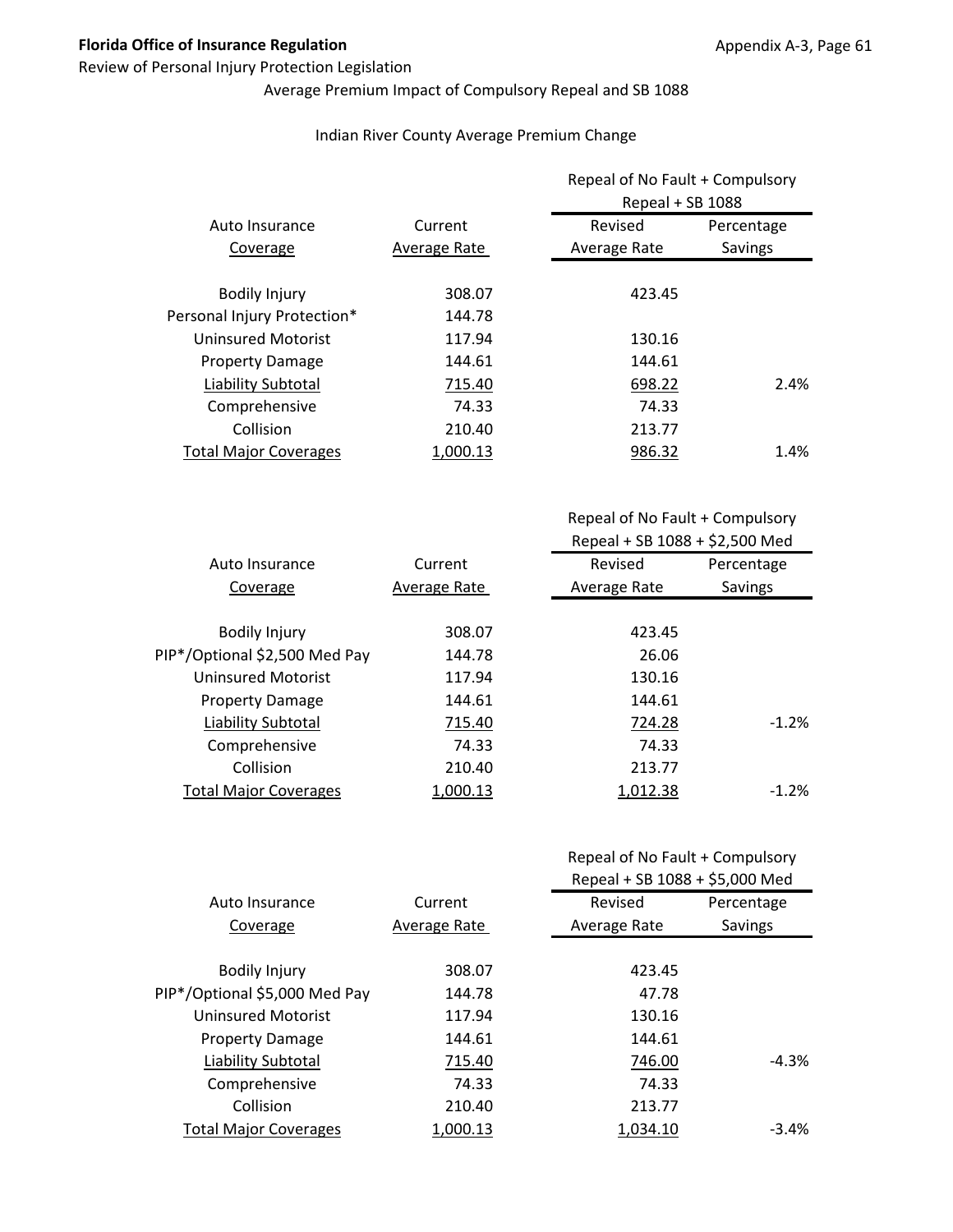Average Premium Impact of Compulsory Repeal and SB 1088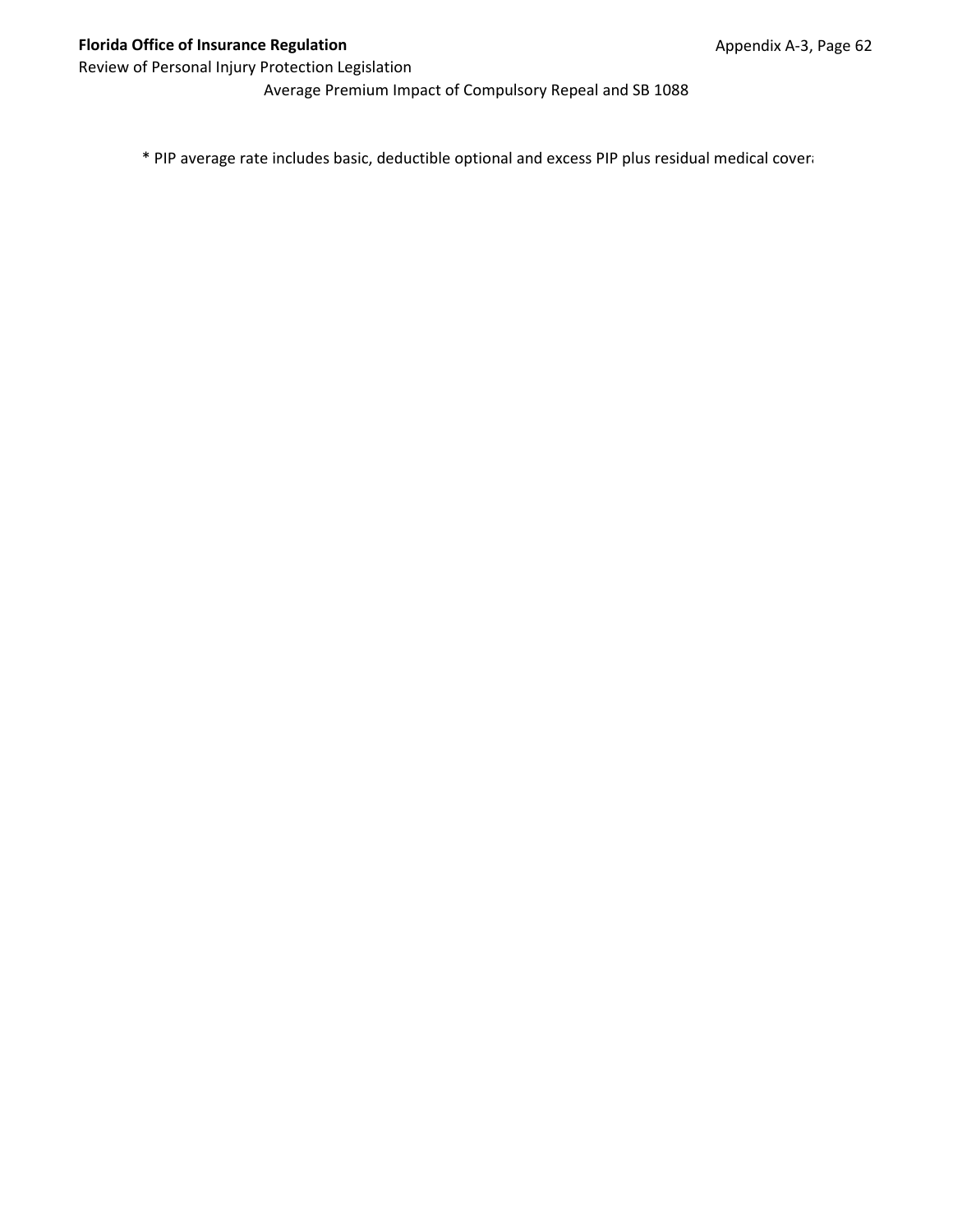## Review of Personal Injury Protection Legislation

# Average Premium Impact of Compulsory Repeal and SB 1088

## Jackson County Average Premium Change

| Auto Insurance               | Current      | Repeal of No Fault + Compulsory<br>Repeal + SB 1088 |            |
|------------------------------|--------------|-----------------------------------------------------|------------|
|                              |              | Revised                                             | Percentage |
| Coverage                     | Average Rate | Average Rate                                        | Savings    |
| <b>Bodily Injury</b>         | 197.42       | 271.36                                              |            |
| Personal Injury Protection*  | 114.64       |                                                     |            |
| <b>Uninsured Motorist</b>    | 69.67        | 76.89                                               |            |
| <b>Property Damage</b>       | 122.79       | 122.79                                              |            |
| Liability Subtotal           | 504.52       | 471.04                                              | 6.6%       |
| Comprehensive                | 125.71       | 125.71                                              |            |
| Collision                    | 225.80       | 229.41                                              |            |
| <b>Total Major Coverages</b> | 856.03       | 826.16                                              | 3.5%       |

Repeal of No Fault + Compulsory Repeal + SB 1088 + \$2,500 Med

| Auto Insurance                | Current      | Revised      | Percentage |
|-------------------------------|--------------|--------------|------------|
| Coverage                      | Average Rate | Average Rate | Savings    |
|                               |              |              |            |
| <b>Bodily Injury</b>          | 197.42       | 271.36       |            |
| PIP*/Optional \$2,500 Med Pay | 114.64       | 20.64        |            |
| Uninsured Motorist            | 69.67        | 76.89        |            |
| <b>Property Damage</b>        | 122.79       | 122.79       |            |
| Liability Subtotal            | 504.52       | 491.68       | 2.5%       |
| Comprehensive                 | 125.71       | 125.71       |            |
| Collision                     | 225.80       | 229.41       |            |
| <b>Total Major Coverages</b>  | 856.03       | 846.80       | 1.1%       |
|                               |              |              |            |

|                               | Current      | Repeal + SB 1088 + \$5,000 Med |            |
|-------------------------------|--------------|--------------------------------|------------|
| Auto Insurance                |              | Revised                        | Percentage |
| Coverage                      | Average Rate | Average Rate                   | Savings    |
|                               |              |                                |            |
| <b>Bodily Injury</b>          | 197.42       | 271.36                         |            |
| PIP*/Optional \$5,000 Med Pay | 114.64       | 37.83                          |            |
| <b>Uninsured Motorist</b>     | 69.67        | 76.89                          |            |
| <b>Property Damage</b>        | 122.79       | 122.79                         |            |
| Liability Subtotal            | 504.52       | 508.87                         | $-0.9\%$   |
| Comprehensive                 | 125.71       | 125.71                         |            |
| Collision                     | 225.80       | 229.41                         |            |
| <b>Total Major Coverages</b>  | 856.03       | 863.99                         | $-0.9\%$   |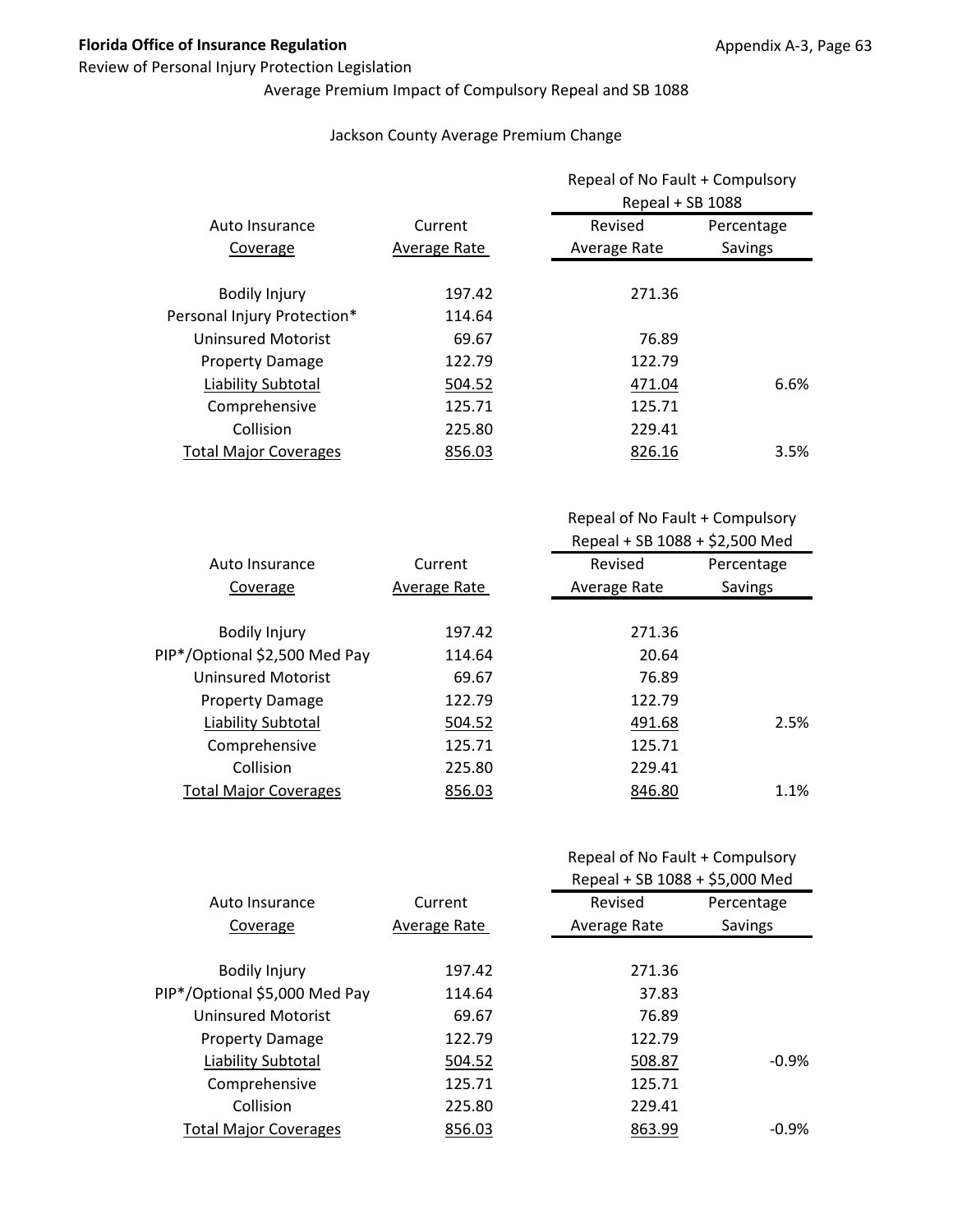Average Premium Impact of Compulsory Repeal and SB 1088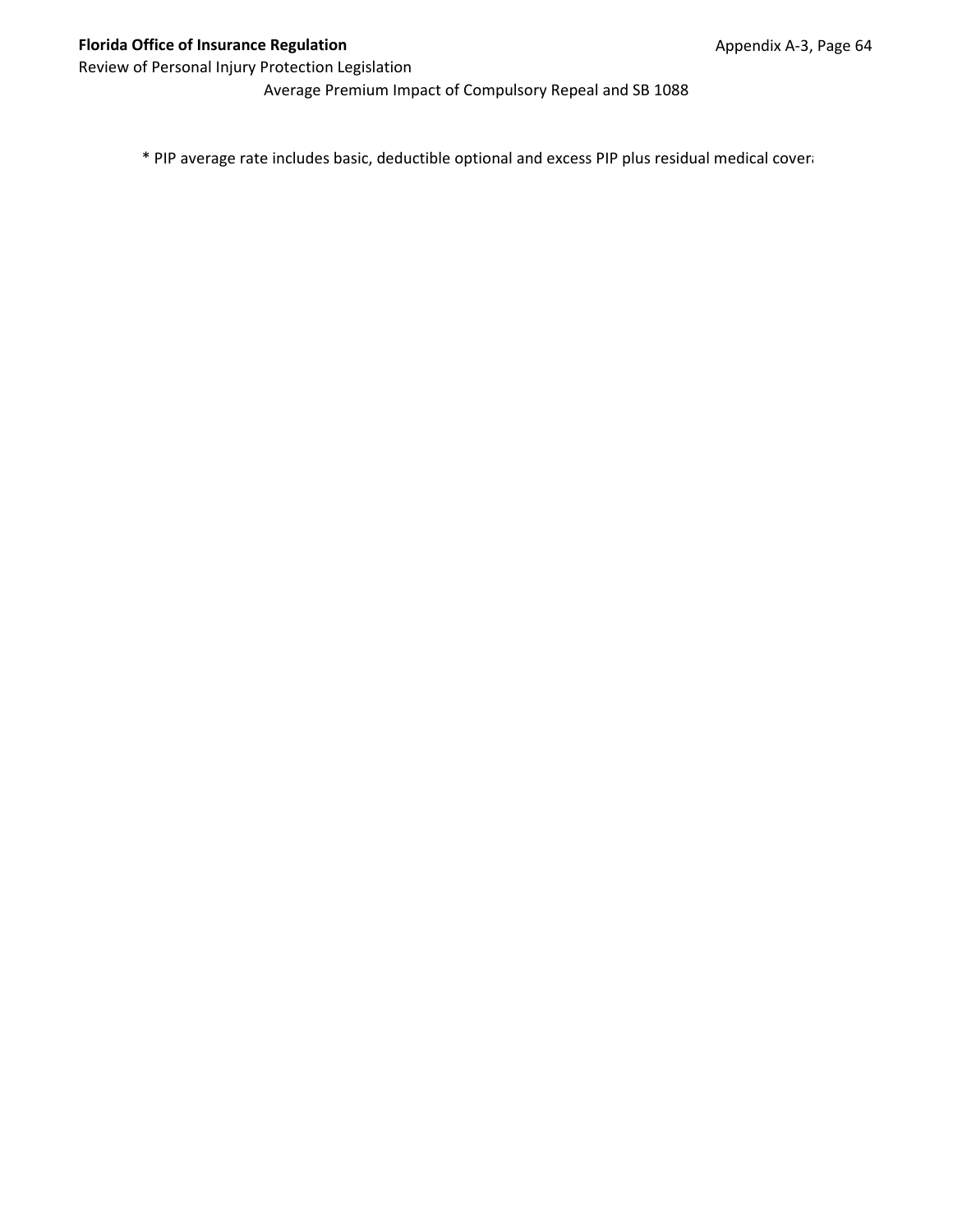#### Review of Personal Injury Protection Legislation

# Average Premium Impact of Compulsory Repeal and SB 1088

#### Jefferson County Average Premium Change

|                              |              | Repeal of No Fault + Compulsory<br>Repeal + SB 1088 |            |
|------------------------------|--------------|-----------------------------------------------------|------------|
| Auto Insurance               | Current      | Revised                                             | Percentage |
| Coverage                     | Average Rate | Average Rate                                        | Savings    |
| <b>Bodily Injury</b>         | 202.72       | 278.64                                              |            |
| Personal Injury Protection*  | 117.95       |                                                     |            |
| Uninsured Motorist           | 82.17        | 90.68                                               |            |
| <b>Property Damage</b>       | 131.63       | 131.63                                              |            |
| Liability Subtotal           | 534.47       | 500.95                                              | 6.3%       |
| Comprehensive                | 116.36       | 116.36                                              |            |
| Collision                    | 218.89       | 222.39                                              |            |
| <b>Total Major Coverages</b> | 869.72       | 839.70                                              | 3.5%       |

Repeal of No Fault + Compulsory Repeal + SB 1088 + \$2,500 Med

| Auto Insurance                | Current      | Revised      | Percentage |
|-------------------------------|--------------|--------------|------------|
| Coverage                      | Average Rate | Average Rate | Savings    |
|                               |              |              |            |
| <b>Bodily Injury</b>          | 202.72       | 278.64       |            |
| PIP*/Optional \$2,500 Med Pay | 117.95       | 21.23        |            |
| Uninsured Motorist            | 82.17        | 90.68        |            |
| <b>Property Damage</b>        | 131.63       | 131.63       |            |
| Liability Subtotal            | 534.47       | 522.18       | 2.3%       |
| Comprehensive                 | 116.36       | 116.36       |            |
| Collision                     | 218.89       | 222.39       |            |
| <b>Total Major Coverages</b>  | 869.72       | 860.93       | 1.0%       |
|                               |              |              |            |

|                               |              | Repeal + SB 1088 + \$5,000 Med |            |
|-------------------------------|--------------|--------------------------------|------------|
| Auto Insurance                | Current      | Revised                        | Percentage |
| Coverage                      | Average Rate | Average Rate                   | Savings    |
|                               |              |                                |            |
| <b>Bodily Injury</b>          | 202.72       | 278.64                         |            |
| PIP*/Optional \$5,000 Med Pay | 117.95       | 38.92                          |            |
| <b>Uninsured Motorist</b>     | 82.17        | 90.68                          |            |
| <b>Property Damage</b>        | 131.63       | 131.63                         |            |
| Liability Subtotal            | 534.47       | 539.87                         | $-1.0%$    |
| Comprehensive                 | 116.36       | 116.36                         |            |
| Collision                     | 218.89       | 222.39                         |            |
| <b>Total Major Coverages</b>  | 869.72       | 878.62                         | $-1.0\%$   |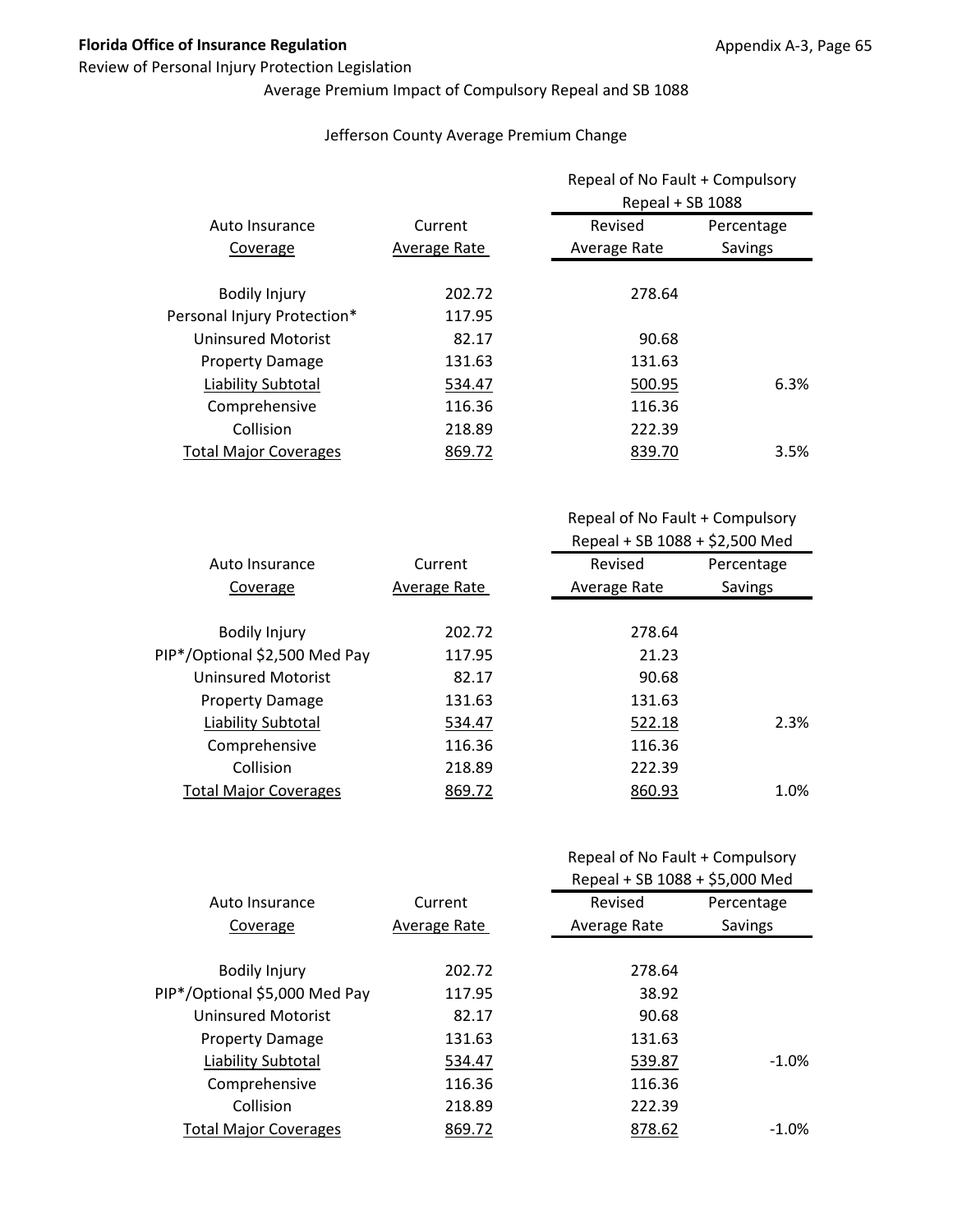Average Premium Impact of Compulsory Repeal and SB 1088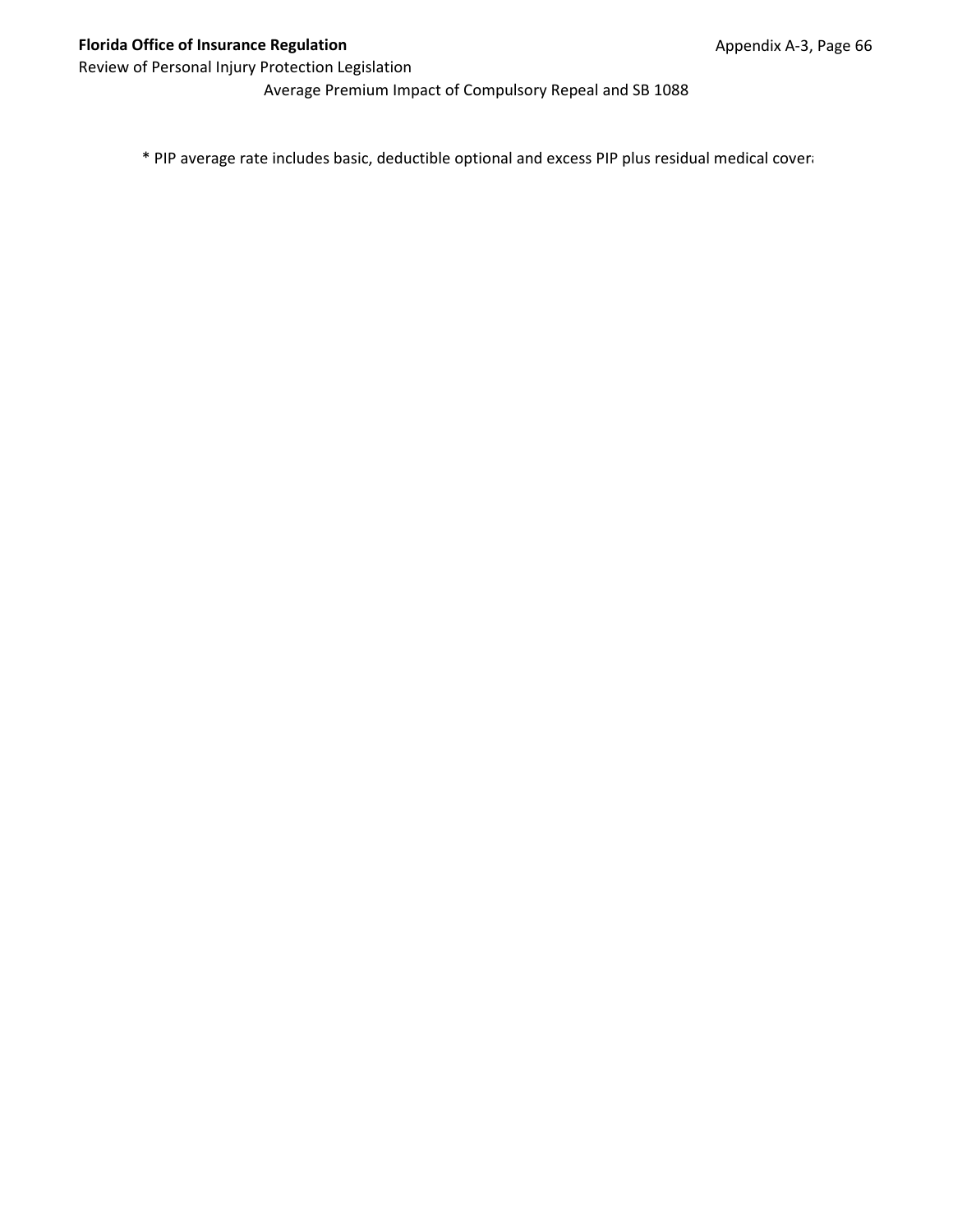#### Review of Personal Injury Protection Legislation

# Average Premium Impact of Compulsory Repeal and SB 1088

#### Lafayette County Average Premium Change

|                              |              | Repeal of No Fault + Compulsory<br>Repeal + SB 1088 |            |
|------------------------------|--------------|-----------------------------------------------------|------------|
| Auto Insurance               | Current      | Revised                                             | Percentage |
| Coverage                     | Average Rate | Average Rate                                        | Savings    |
| <b>Bodily Injury</b>         | 213.66       | 293.68                                              |            |
| Personal Injury Protection*  | 120.51       |                                                     |            |
| <b>Uninsured Motorist</b>    | 59.82        | 66.02                                               |            |
| <b>Property Damage</b>       | 123.95       | 123.95                                              |            |
| Liability Subtotal           | 517.94       | 483.65                                              | 6.6%       |
| Comprehensive                | 121.11       | 121.11                                              |            |
| Collision                    | 232.18       | 235.89                                              |            |
| <b>Total Major Coverages</b> | 871.23       | 840.65                                              | 3.5%       |

Repeal of No Fault + Compulsory Repeal + SB 1088 + \$2,500 Med

| Current      | Revised      | Percentage |
|--------------|--------------|------------|
| Average Rate | Average Rate | Savings    |
|              |              |            |
| 213.66       | 293.68       |            |
| 120.51       | 21.69        |            |
| 59.82        | 66.02        |            |
| 123.95       | 123.95       |            |
| 517.94       | 505.34       | 2.4%       |
| 121.11       | 121.11       |            |
| 232.18       | 235.89       |            |
| 871.23       | 862.34       | 1.0%       |
|              |              |            |

|                               |              | Repeal + SB 1088 + \$5,000 Med |            |
|-------------------------------|--------------|--------------------------------|------------|
| Auto Insurance                | Current      | Revised                        | Percentage |
| Coverage                      | Average Rate | Average Rate                   | Savings    |
|                               |              |                                |            |
| <b>Bodily Injury</b>          | 213.66       | 293.68                         |            |
| PIP*/Optional \$5,000 Med Pay | 120.51       | 39.77                          |            |
| <b>Uninsured Motorist</b>     | 59.82        | 66.02                          |            |
| <b>Property Damage</b>        | 123.95       | 123.95                         |            |
| Liability Subtotal            | 517.94       | 523.42                         | $-1.1%$    |
| Comprehensive                 | 121.11       | 121.11                         |            |
| Collision                     | 232.18       | 235.89                         |            |
| <b>Total Major Coverages</b>  | 871.23       | 880.42                         | $-1.1\%$   |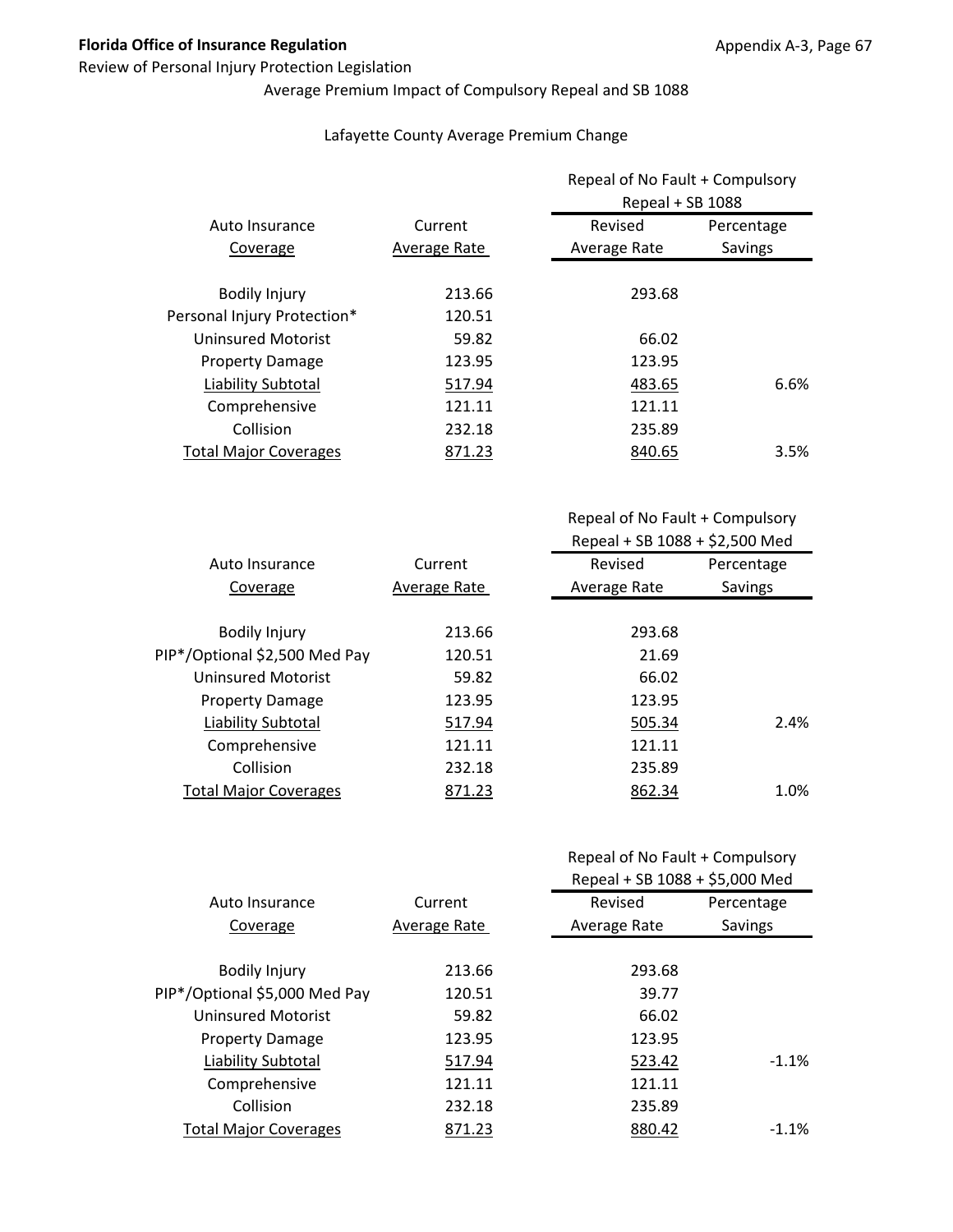Average Premium Impact of Compulsory Repeal and SB 1088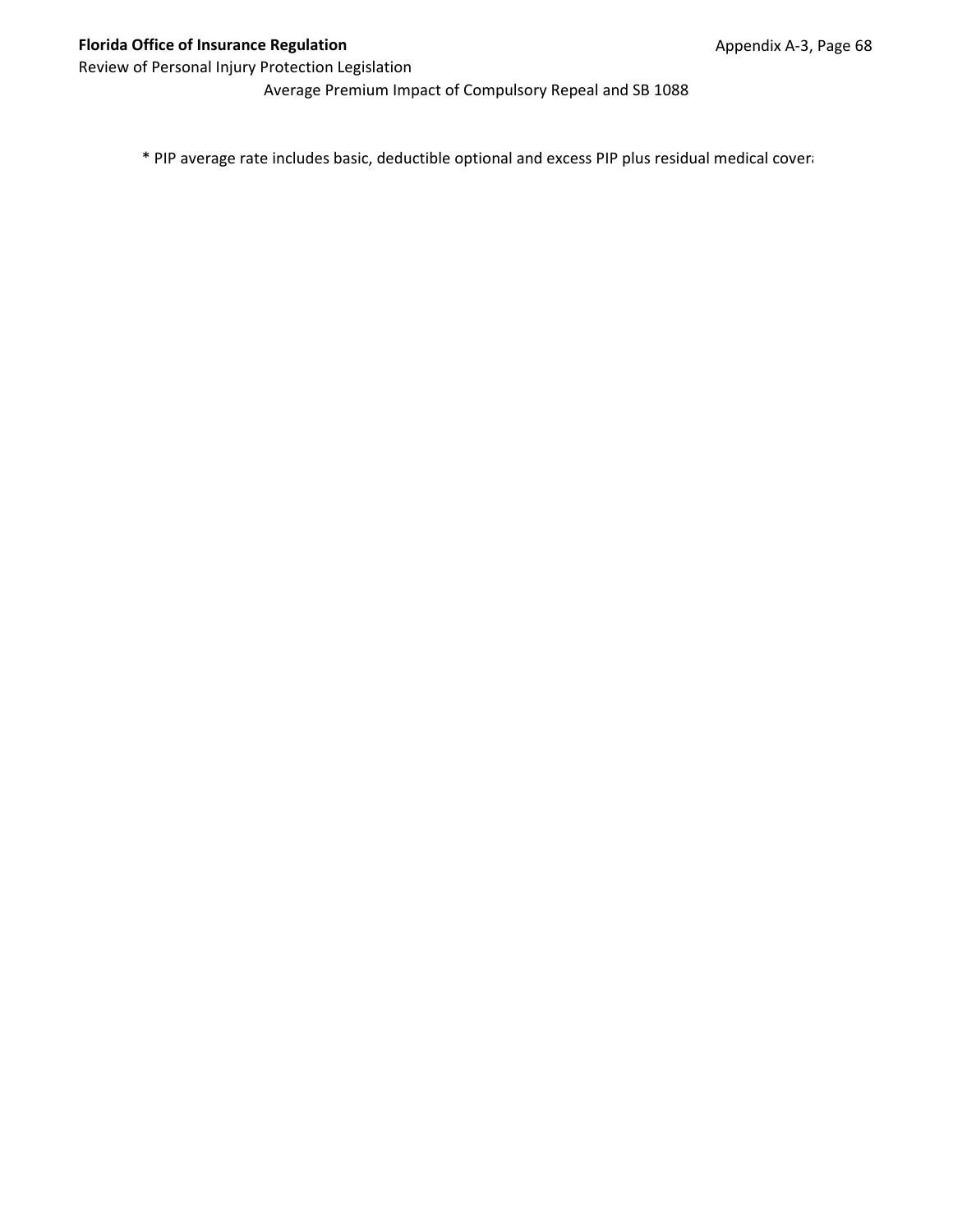#### Review of Personal Injury Protection Legislation

## Average Premium Impact of Compulsory Repeal and SB 1088

#### Lake County Average Premium Change

|                              |              | Repeal of No Fault + Compulsory<br>Repeal + SB 1088 |            |
|------------------------------|--------------|-----------------------------------------------------|------------|
| Auto Insurance               | Current      | Revised                                             | Percentage |
| Coverage                     | Average Rate | Average Rate                                        | Savings    |
| <b>Bodily Injury</b>         | 273.80       | 376.34                                              |            |
| Personal Injury Protection*  | 146.62       |                                                     |            |
| <b>Uninsured Motorist</b>    | 94.65        | 104.45                                              |            |
| <b>Property Damage</b>       | 149.36       | 149.36                                              |            |
| Liability Subtotal           | 664.43       | 630.15                                              | 5.2%       |
| Comprehensive                | 83.66        | 83.66                                               |            |
| Collision                    | 214.91       | 218.35                                              |            |
| <b>Total Major Coverages</b> | 963.00       | 932.16                                              | 3.2%       |

| Auto Insurance                | Current      | Revised      | Percentage |
|-------------------------------|--------------|--------------|------------|
| Coverage                      | Average Rate | Average Rate | Savings    |
|                               |              |              |            |
| <b>Bodily Injury</b>          | 273.80       | 376.34       |            |
| PIP*/Optional \$2,500 Med Pay | 146.62       | 26.39        |            |
| Uninsured Motorist            | 94.65        | 104.45       |            |
| <b>Property Damage</b>        | 149.36       | 149.36       |            |
| Liability Subtotal            | 664.43       | 656.54       | 1.2%       |
| Comprehensive                 | 83.66        | 83.66        |            |
| Collision                     | 214.91       | 218.35       |            |
| <b>Total Major Coverages</b>  | 963.00       | 958.55       | 0.5%       |
|                               |              |              |            |

| Repeal of No Fault + Compulsory |  |
|---------------------------------|--|
|---------------------------------|--|

|                               |              | Repeal + SB 1088 + \$5,000 Med |            |
|-------------------------------|--------------|--------------------------------|------------|
| Auto Insurance                | Current      | Revised                        | Percentage |
| Coverage                      | Average Rate | Average Rate                   | Savings    |
|                               |              |                                |            |
| <b>Bodily Injury</b>          | 273.80       | 376.34                         |            |
| PIP*/Optional \$5,000 Med Pay | 146.62       | 48.38                          |            |
| <b>Uninsured Motorist</b>     | 94.65        | 104.45                         |            |
| <b>Property Damage</b>        | 149.36       | 149.36                         |            |
| Liability Subtotal            | 664.43       | 678.53                         | $-2.1%$    |
| Comprehensive                 | 83.66        | 83.66                          |            |
| Collision                     | 214.91       | 218.35                         |            |
| <b>Total Major Coverages</b>  | 963.00       | 980.54                         | $-1.8\%$   |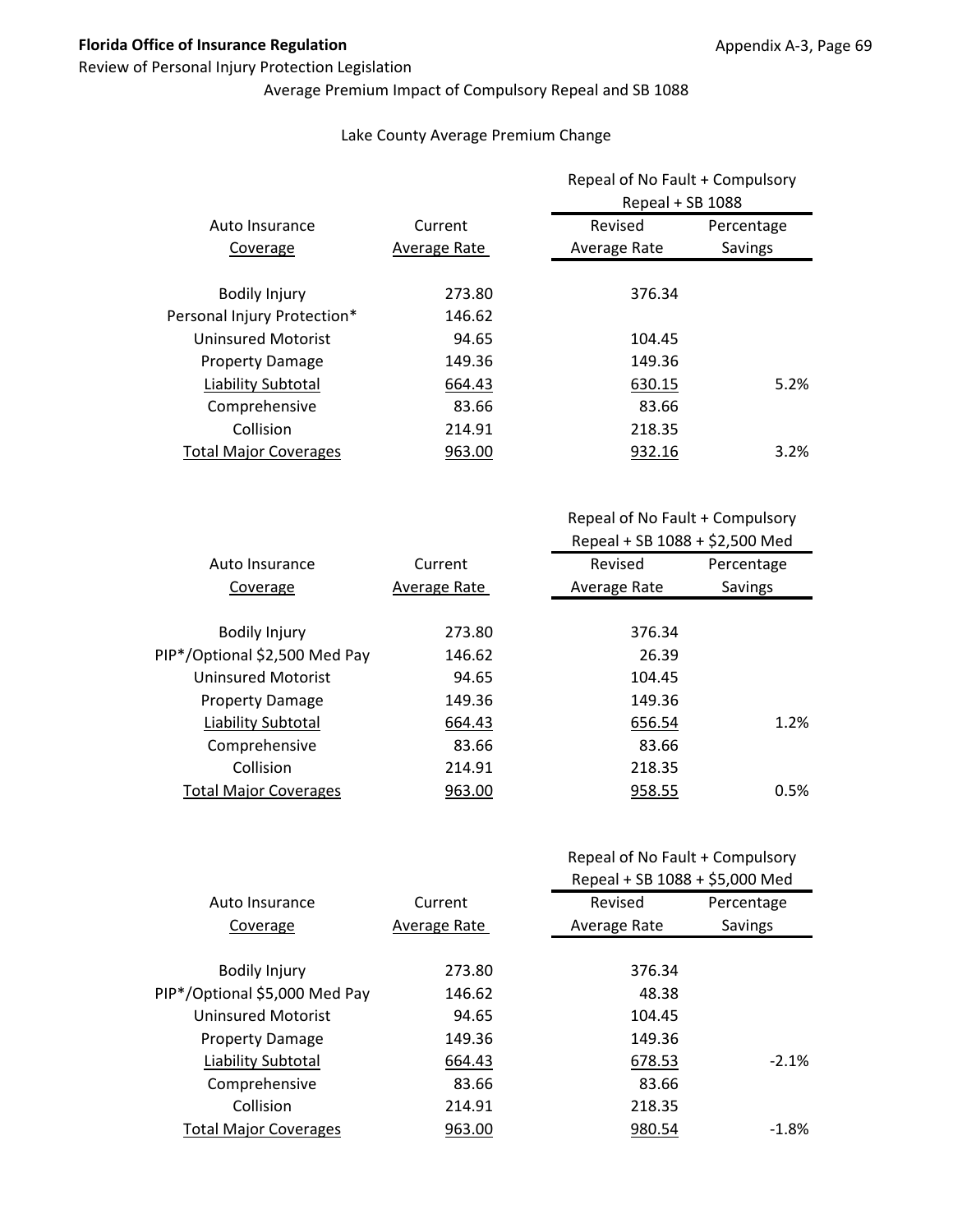Average Premium Impact of Compulsory Repeal and SB 1088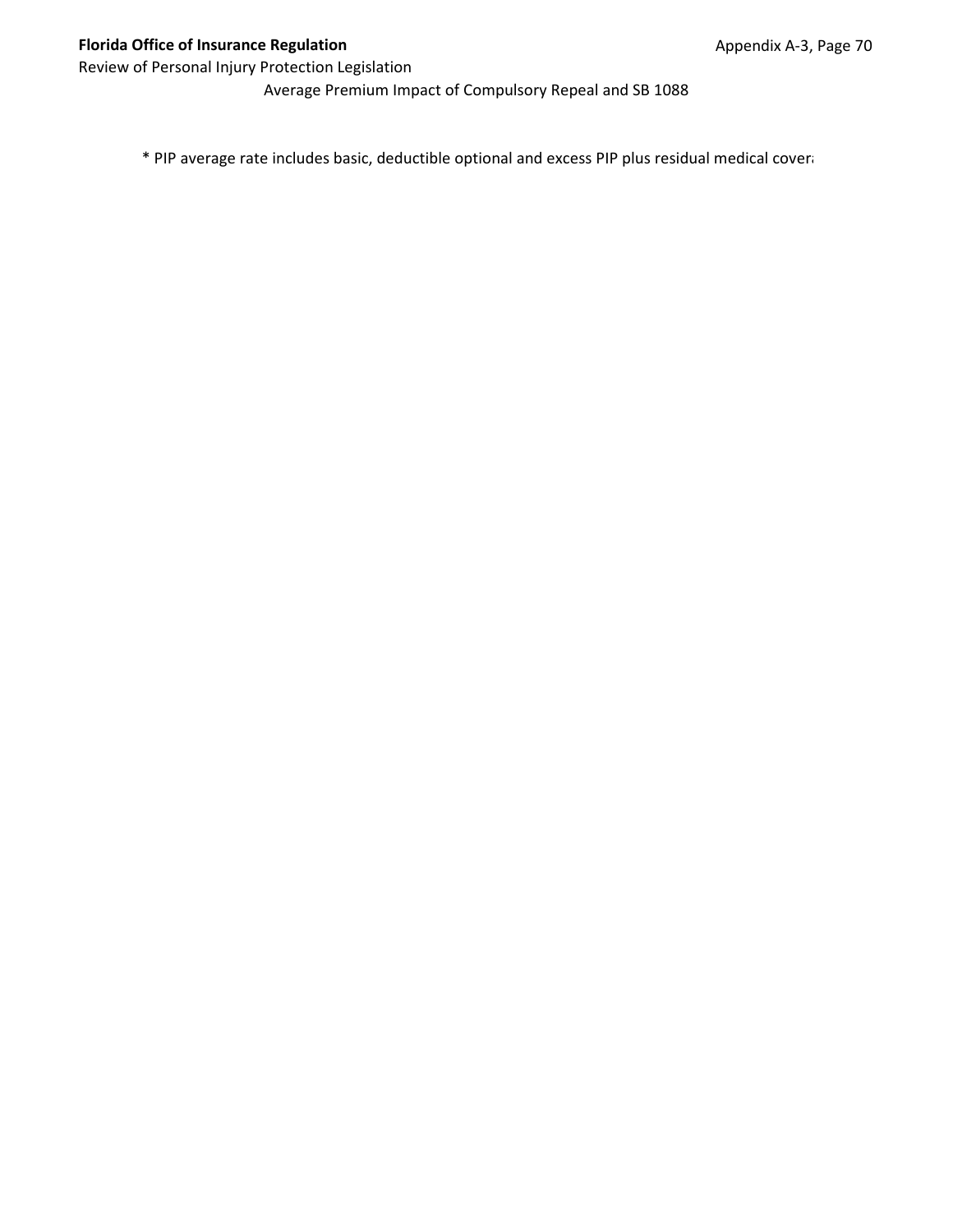#### Review of Personal Injury Protection Legislation

# Average Premium Impact of Compulsory Repeal and SB 1088

#### Lee County Average Premium Change

|                              |              | Repeal of No Fault + Compulsory<br>Repeal + SB 1088 |            |
|------------------------------|--------------|-----------------------------------------------------|------------|
| Auto Insurance               | Current      | Revised                                             | Percentage |
| Coverage                     | Average Rate | Average Rate                                        | Savings    |
| <b>Bodily Injury</b>         | 299.19       | 411.24                                              |            |
| Personal Injury Protection*  | 177.06       |                                                     |            |
| <b>Uninsured Motorist</b>    | 108.72       | 119.98                                              |            |
| <b>Property Damage</b>       | 151.92       | 151.92                                              |            |
| Liability Subtotal           | 736.89       | 683.14                                              | 7.3%       |
| Comprehensive                | 77.84        | 77.84                                               |            |
| Collision                    | 228.19       | 231.84                                              |            |
| <b>Total Major Coverages</b> | 1,042.92     | 992.82                                              | 4.8%       |

| Auto Insurance                | Current      | Revised      | Percentage |
|-------------------------------|--------------|--------------|------------|
| Coverage                      | Average Rate | Average Rate | Savings    |
|                               |              |              |            |
| <b>Bodily Injury</b>          | 299.19       | 411.24       |            |
| PIP*/Optional \$2,500 Med Pay | 177.06       | 31.87        |            |
| Uninsured Motorist            | 108.72       | 119.98       |            |
| <b>Property Damage</b>        | 151.92       | 151.92       |            |
| Liability Subtotal            | 736.89       | 715.01       | 3.0%       |
| Comprehensive                 | 77.84        | 77.84        |            |
| Collision                     | 228.19       | 231.84       |            |
| <b>Total Major Coverages</b>  | 1,042.92     | 1,024.69     | 1.7%       |
|                               |              |              |            |

|  | Repeal of No Fault + Compulsory |
|--|---------------------------------|
|--|---------------------------------|

|                               |              | Repeal + SB 1088 + \$5,000 Med |            |
|-------------------------------|--------------|--------------------------------|------------|
| Auto Insurance                | Current      | Revised                        | Percentage |
| Coverage                      | Average Rate | Average Rate                   | Savings    |
|                               |              |                                |            |
| <b>Bodily Injury</b>          | 299.19       | 411.24                         |            |
| PIP*/Optional \$5,000 Med Pay | 177.06       | 58.43                          |            |
| <b>Uninsured Motorist</b>     | 108.72       | 119.98                         |            |
| <b>Property Damage</b>        | 151.92       | 151.92                         |            |
| Liability Subtotal            | 736.89       | 741.57                         | $-0.6%$    |
| Comprehensive                 | 77.84        | 77.84                          |            |
| Collision                     | 228.19       | 231.84                         |            |
| <b>Total Major Coverages</b>  | 1,042.92     | 1.051.25                       | $-0.8\%$   |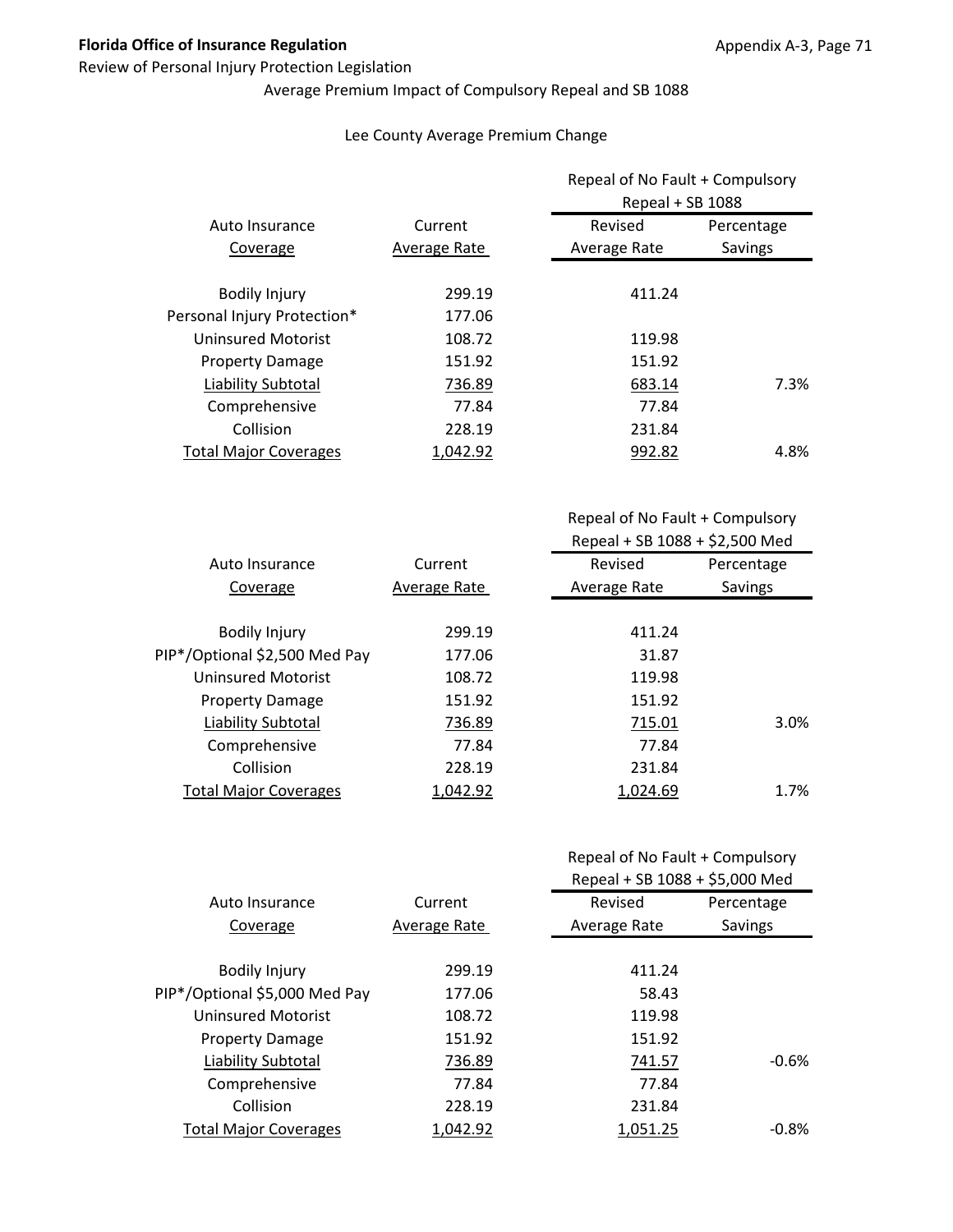Average Premium Impact of Compulsory Repeal and SB 1088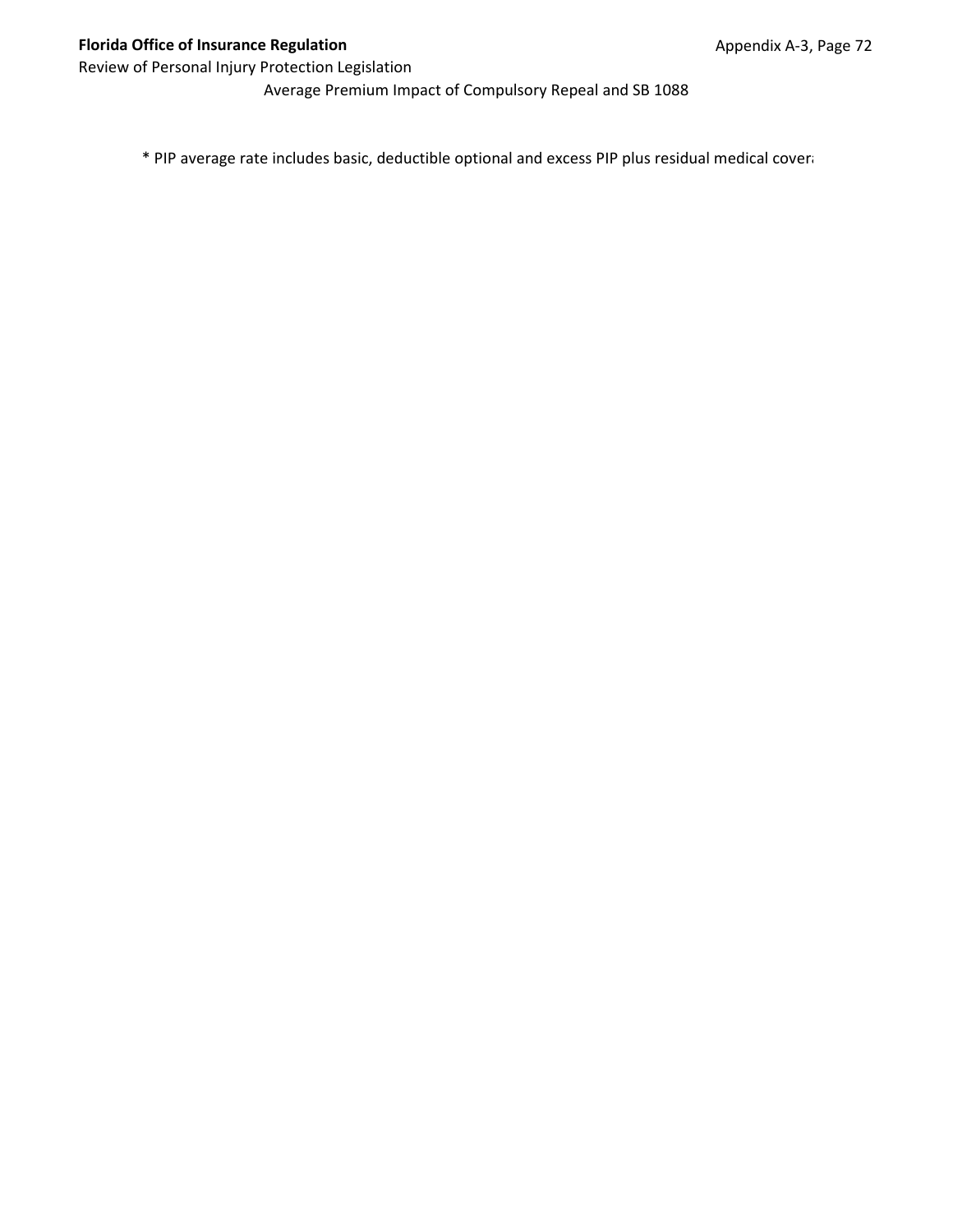#### Review of Personal Injury Protection Legislation

# Average Premium Impact of Compulsory Repeal and SB 1088

#### Leon County Average Premium Change

|                              |              | Repeal of No Fault + Compulsory<br>Repeal + SB 1088 |            |
|------------------------------|--------------|-----------------------------------------------------|------------|
| Auto Insurance               | Current      | Revised                                             | Percentage |
| Coverage                     | Average Rate | Average Rate                                        | Savings    |
| <b>Bodily Injury</b>         | 253.68       | 348.69                                              |            |
| Personal Injury Protection*  | 123.70       |                                                     |            |
| <b>Uninsured Motorist</b>    | 86.23        | 95.16                                               |            |
| <b>Property Damage</b>       | 172.31       | 172.31                                              |            |
| Liability Subtotal           | 635.92       | 616.16                                              | 3.1%       |
| Comprehensive                | 99.74        | 99.74                                               |            |
| Collision                    | 267.51       | 271.79                                              |            |
| <b>Total Major Coverages</b> | 1.003.17     | 987.69                                              | 1.5%       |

Repeal of No Fault + Compulsory Repeal + SB 1088 + \$2,500 Med

| Auto Insurance                | Current      | Revised      | Percentage |
|-------------------------------|--------------|--------------|------------|
| Coverage                      | Average Rate | Average Rate | Savings    |
|                               |              |              |            |
| <b>Bodily Injury</b>          | 253.68       | 348.69       |            |
| PIP*/Optional \$2,500 Med Pay | 123.70       | 22.27        |            |
| Uninsured Motorist            | 86.23        | 95.16        |            |
| <b>Property Damage</b>        | 172.31       | 172.31       |            |
| Liability Subtotal            | 635.92       | 638.43       | $-0.4%$    |
| Comprehensive                 | 99.74        | 99.74        |            |
| Collision                     | 267.51       | 271.79       |            |
| <b>Total Major Coverages</b>  | 1,003.17     | 1,009.96     | $-0.7%$    |
|                               |              |              |            |

|                               |              | Repeal + SB 1088 + \$5,000 Med |            |
|-------------------------------|--------------|--------------------------------|------------|
| Auto Insurance                | Current      | Revised                        | Percentage |
| Coverage                      | Average Rate | Average Rate                   | Savings    |
|                               |              |                                |            |
| <b>Bodily Injury</b>          | 253.68       | 348.69                         |            |
| PIP*/Optional \$5,000 Med Pay | 123.70       | 40.82                          |            |
| <b>Uninsured Motorist</b>     | 86.23        | 95.16                          |            |
| <b>Property Damage</b>        | 172.31       | 172.31                         |            |
| Liability Subtotal            | 635.92       | 656.98                         | $-3.3%$    |
| Comprehensive                 | 99.74        | 99.74                          |            |
| Collision                     | 267.51       | 271.79                         |            |
| <b>Total Major Coverages</b>  | 1.003.17     | 1.028.51                       | $-2.5%$    |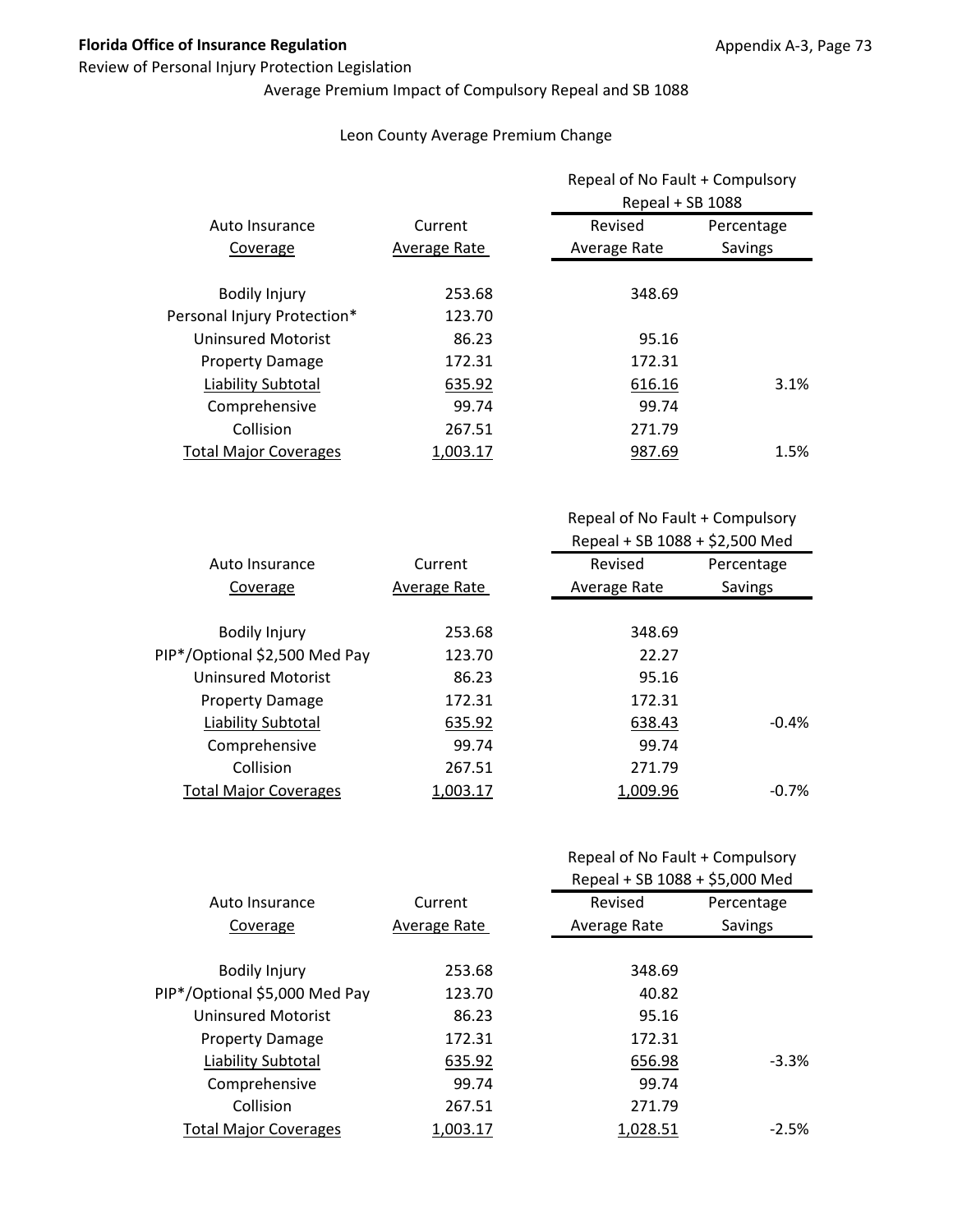Average Premium Impact of Compulsory Repeal and SB 1088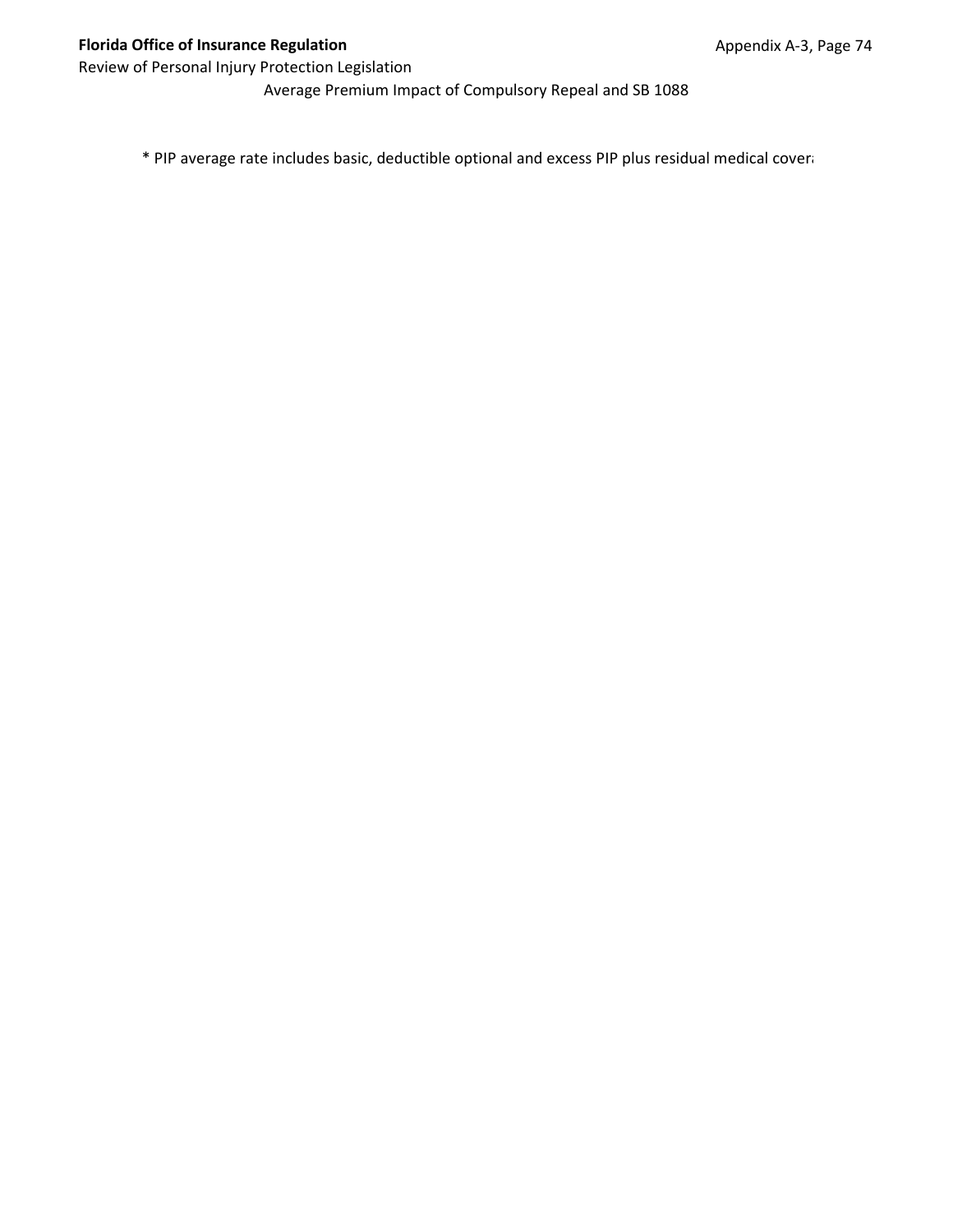#### Review of Personal Injury Protection Legislation

## Average Premium Impact of Compulsory Repeal and SB 1088

#### Levy County Average Premium Change

|                              |              | Repeal of No Fault + Compulsory<br>Repeal + SB 1088 |            |
|------------------------------|--------------|-----------------------------------------------------|------------|
| Auto Insurance               | Current      | Revised                                             | Percentage |
| Coverage                     | Average Rate | Average Rate                                        | Savings    |
| <b>Bodily Injury</b>         | 222.43       | 305.73                                              |            |
| Personal Injury Protection*  | 130.24       |                                                     |            |
| <b>Uninsured Motorist</b>    | 80.28        | 88.60                                               |            |
| <b>Property Damage</b>       | 131.09       | 131.09                                              |            |
| Liability Subtotal           | 564.04       | 525.42                                              | 6.8%       |
| Comprehensive                | 96.23        | 96.23                                               |            |
| Collision                    | 206.37       | 209.67                                              |            |
| <b>Total Major Coverages</b> | 866.64       | 831.32                                              | 4.1%       |

Repeal of No Fault + Compulsory Repeal + SB 1088 + \$2,500 Med

| Auto Insurance                | Current      | Revised      | Percentage |
|-------------------------------|--------------|--------------|------------|
| Coverage                      | Average Rate | Average Rate | Savings    |
|                               |              |              |            |
| <b>Bodily Injury</b>          | 222.43       | 305.73       |            |
| PIP*/Optional \$2,500 Med Pay | 130.24       | 23.44        |            |
| Uninsured Motorist            | 80.28        | 88.60        |            |
| <b>Property Damage</b>        | 131.09       | 131.09       |            |
| Liability Subtotal            | 564.04       | 548.86       | 2.7%       |
| Comprehensive                 | 96.23        | 96.23        |            |
| Collision                     | 206.37       | 209.67       |            |
| <b>Total Major Coverages</b>  | 866.64       | 854.76       | 1.4%       |

|                               |              | Repeal + SB 1088 + \$5,000 Med |            |
|-------------------------------|--------------|--------------------------------|------------|
| Auto Insurance                | Current      | Revised                        | Percentage |
| Coverage                      | Average Rate | Average Rate                   | Savings    |
|                               |              |                                |            |
| <b>Bodily Injury</b>          | 222.43       | 305.73                         |            |
| PIP*/Optional \$5,000 Med Pay | 130.24       | 42.98                          |            |
| <b>Uninsured Motorist</b>     | 80.28        | 88.60                          |            |
| <b>Property Damage</b>        | 131.09       | 131.09                         |            |
| Liability Subtotal            | 564.04       | 568.40                         | $-0.8%$    |
| Comprehensive                 | 96.23        | 96.23                          |            |
| Collision                     | 206.37       | 209.67                         |            |
| <b>Total Major Coverages</b>  | 866.64       | 874.30                         | $-0.9\%$   |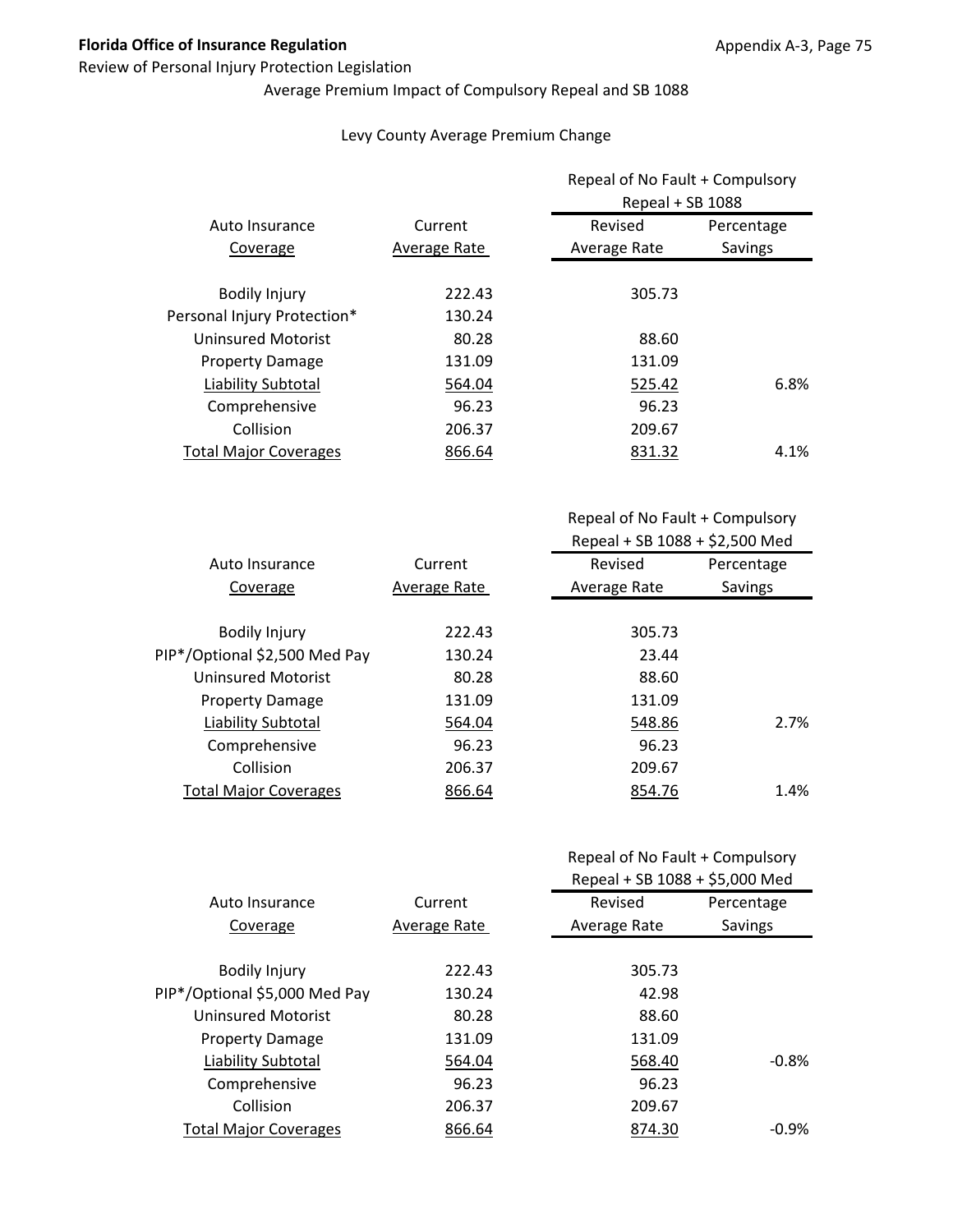Average Premium Impact of Compulsory Repeal and SB 1088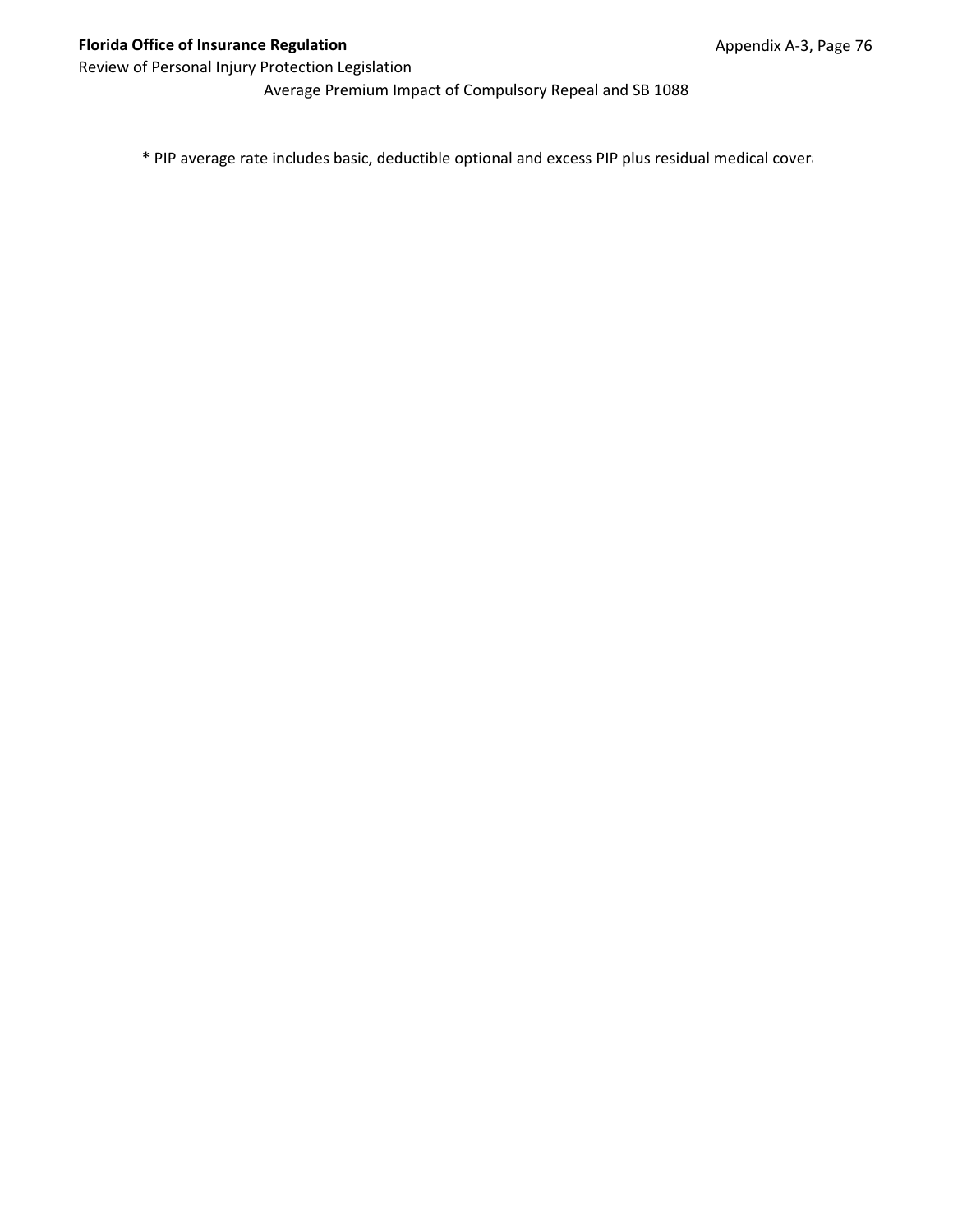#### Review of Personal Injury Protection Legislation

# Average Premium Impact of Compulsory Repeal and SB 1088

#### Liberty County Average Premium Change

|                              |              | Repeal of No Fault + Compulsory<br>Repeal + SB 1088 |            |
|------------------------------|--------------|-----------------------------------------------------|------------|
| Auto Insurance               | Current      | Revised                                             | Percentage |
| Coverage                     | Average Rate | Average Rate                                        | Savings    |
| <b>Bodily Injury</b>         | 191.40       | 263.08                                              |            |
| Personal Injury Protection*  | 113.35       |                                                     |            |
| <b>Uninsured Motorist</b>    | 58.74        | 64.82                                               |            |
| <b>Property Damage</b>       | 121.62       | 121.62                                              |            |
| Liability Subtotal           | 485.11       | 449.52                                              | 7.3%       |
| Comprehensive                | 131.15       | 131.15                                              |            |
| Collision                    | 237.59       | 241.39                                              |            |
| <b>Total Major Coverages</b> | 853.85       | 822.06                                              | $3.7\%$    |

Repeal of No Fault + Compulsory Repeal + SB 1088 + \$2,500 Med

| Auto Insurance                | Current      | Revised      | Percentage |
|-------------------------------|--------------|--------------|------------|
| Coverage                      | Average Rate | Average Rate | Savings    |
|                               |              |              |            |
| <b>Bodily Injury</b>          | 191.40       | 263.08       |            |
| PIP*/Optional \$2,500 Med Pay | 113.35       | 20.40        |            |
| Uninsured Motorist            | 58.74        | 64.82        |            |
| <b>Property Damage</b>        | 121.62       | 121.62       |            |
| Liability Subtotal            | 485.11       | 469.92       | 3.1%       |
| Comprehensive                 | 131.15       | 131.15       |            |
| Collision                     | 237.59       | 241.39       |            |
| <b>Total Major Coverages</b>  | 853.85       | 842.46       | 1.3%       |

|                               |              | Repeal + SB 1088 + \$5,000 Med |            |
|-------------------------------|--------------|--------------------------------|------------|
| Auto Insurance                | Current      | Revised                        | Percentage |
| Coverage                      | Average Rate | Average Rate                   | Savings    |
|                               |              |                                |            |
| <b>Bodily Injury</b>          | 191.40       | 263.08                         |            |
| PIP*/Optional \$5,000 Med Pay | 113.35       | 37.41                          |            |
| <b>Uninsured Motorist</b>     | 58.74        | 64.82                          |            |
| <b>Property Damage</b>        | 121.62       | 121.62                         |            |
| Liability Subtotal            | 485.11       | 486.93                         | $-0.4%$    |
| Comprehensive                 | 131.15       | 131.15                         |            |
| Collision                     | 237.59       | 241.39                         |            |
| <b>Total Major Coverages</b>  | 853.85       | 859.47                         | $-0.7\%$   |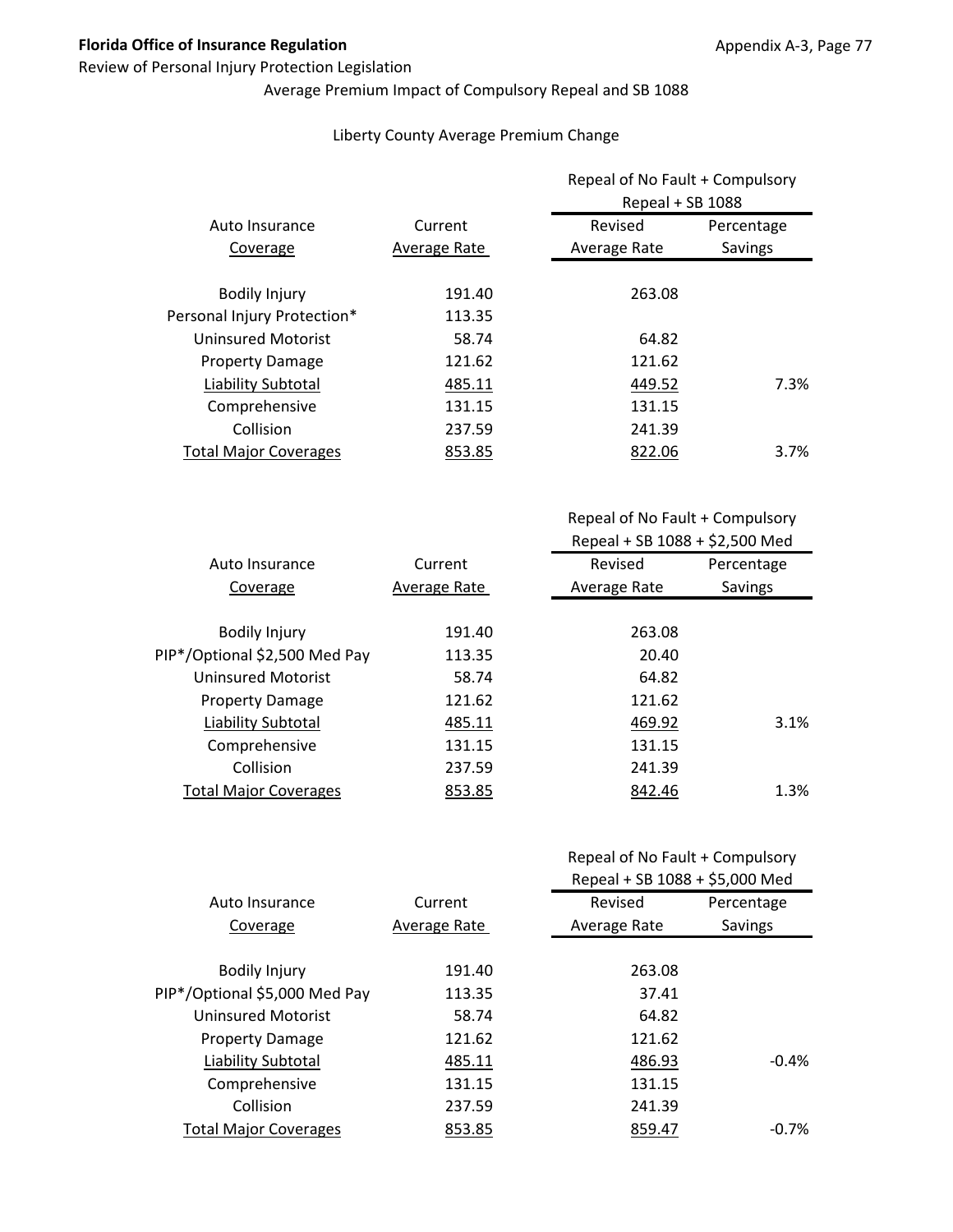Average Premium Impact of Compulsory Repeal and SB 1088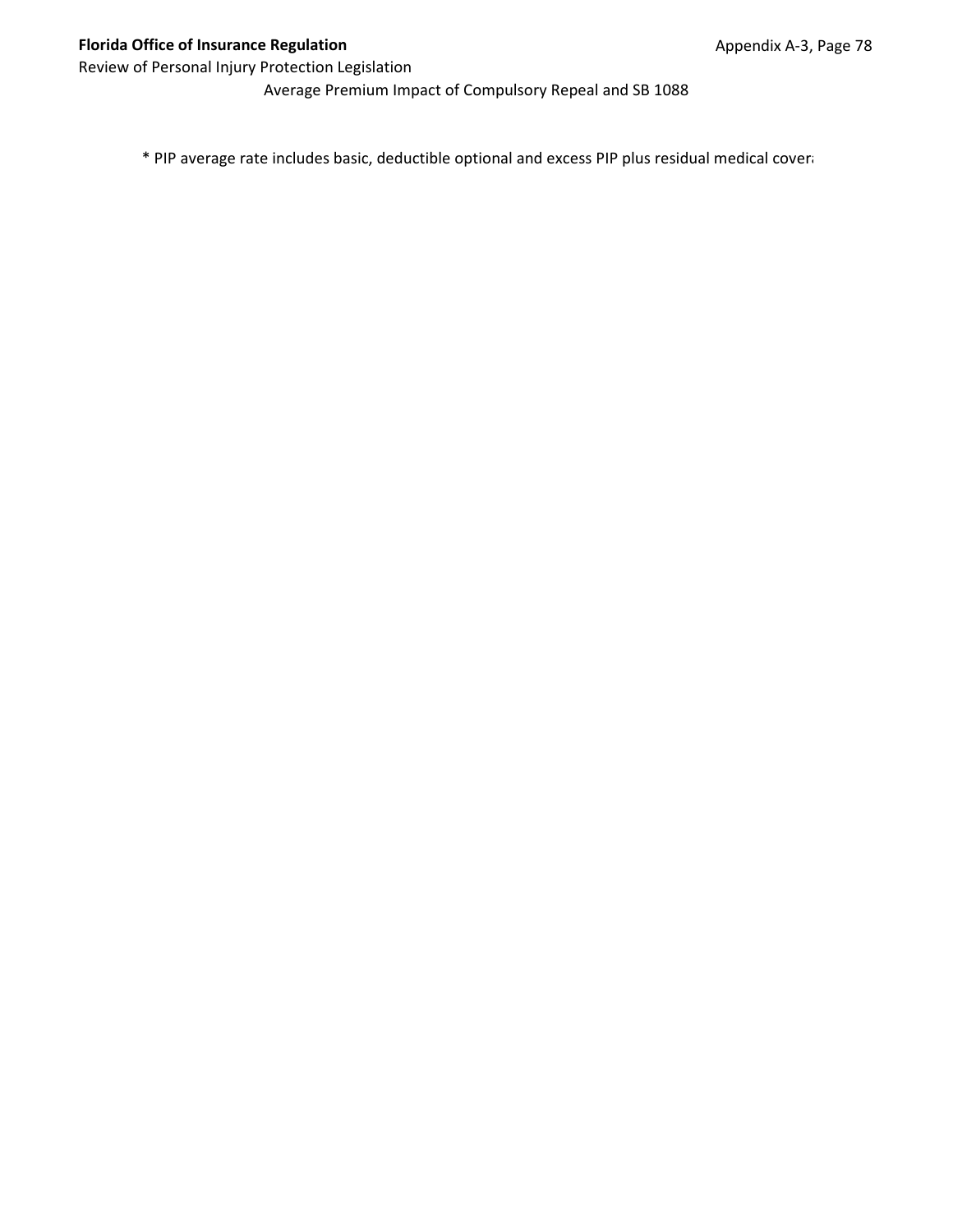#### Review of Personal Injury Protection Legislation

# Average Premium Impact of Compulsory Repeal and SB 1088

#### Madison County Average Premium Change

|              | Repeal of No Fault + Compulsory<br>Repeal + SB 1088 |            |
|--------------|-----------------------------------------------------|------------|
| Current      | Revised                                             | Percentage |
| Average Rate | Average Rate                                        | Savings    |
| 196.24       | 269.74                                              |            |
| 118.09       |                                                     |            |
| 60.08        | 66.30                                               |            |
| 117.55       | 117.55                                              |            |
| 491.96       | 453.59                                              | 7.8%       |
| 126.28       | 126.28                                              |            |
| 220.55       | 224.08                                              |            |
| 838.79       | 803.95                                              | 4.2%       |
|              |                                                     |            |

Repeal of No Fault + Compulsory Repeal + SB 1088 + \$2,500 Med

| Auto Insurance                | Current      | Revised      | Percentage |
|-------------------------------|--------------|--------------|------------|
| Coverage                      | Average Rate | Average Rate | Savings    |
|                               |              |              |            |
| <b>Bodily Injury</b>          | 196.24       | 269.74       |            |
| PIP*/Optional \$2,500 Med Pay | 118.09       | 21.26        |            |
| Uninsured Motorist            | 60.08        | 66.30        |            |
| <b>Property Damage</b>        | 117.55       | 117.55       |            |
| Liability Subtotal            | 491.96       | 474.85       | 3.5%       |
| Comprehensive                 | 126.28       | 126.28       |            |
| Collision                     | 220.55       | 224.08       |            |
| <b>Total Major Coverages</b>  | 838.79       | 825.21       | 1.6%       |
|                               |              |              |            |

|                               |              | Repeal + SB 1088 + \$5,000 Med |            |
|-------------------------------|--------------|--------------------------------|------------|
| Auto Insurance                | Current      | Revised                        | Percentage |
| Coverage                      | Average Rate | Average Rate                   | Savings    |
|                               |              |                                |            |
| <b>Bodily Injury</b>          | 196.24       | 269.74                         |            |
| PIP*/Optional \$5,000 Med Pay | 118.09       | 38.97                          |            |
| <b>Uninsured Motorist</b>     | 60.08        | 66.30                          |            |
| <b>Property Damage</b>        | 117.55       | 117.55                         |            |
| Liability Subtotal            | 491.96       | 492.56                         | $-0.1%$    |
| Comprehensive                 | 126.28       | 126.28                         |            |
| Collision                     | 220.55       | 224.08                         |            |
| <b>Total Major Coverages</b>  | 838.79       | 842.92                         | $-0.5\%$   |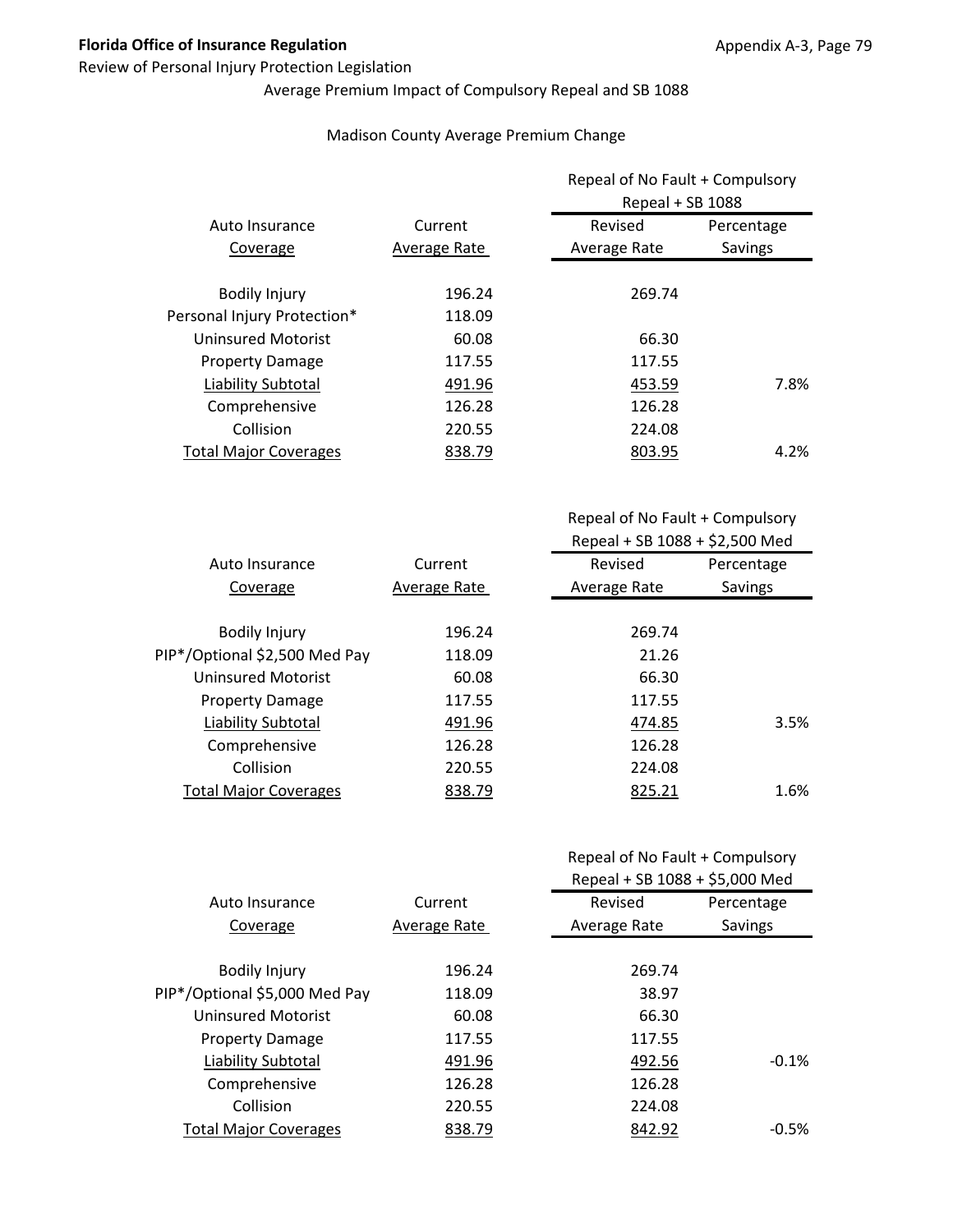Average Premium Impact of Compulsory Repeal and SB 1088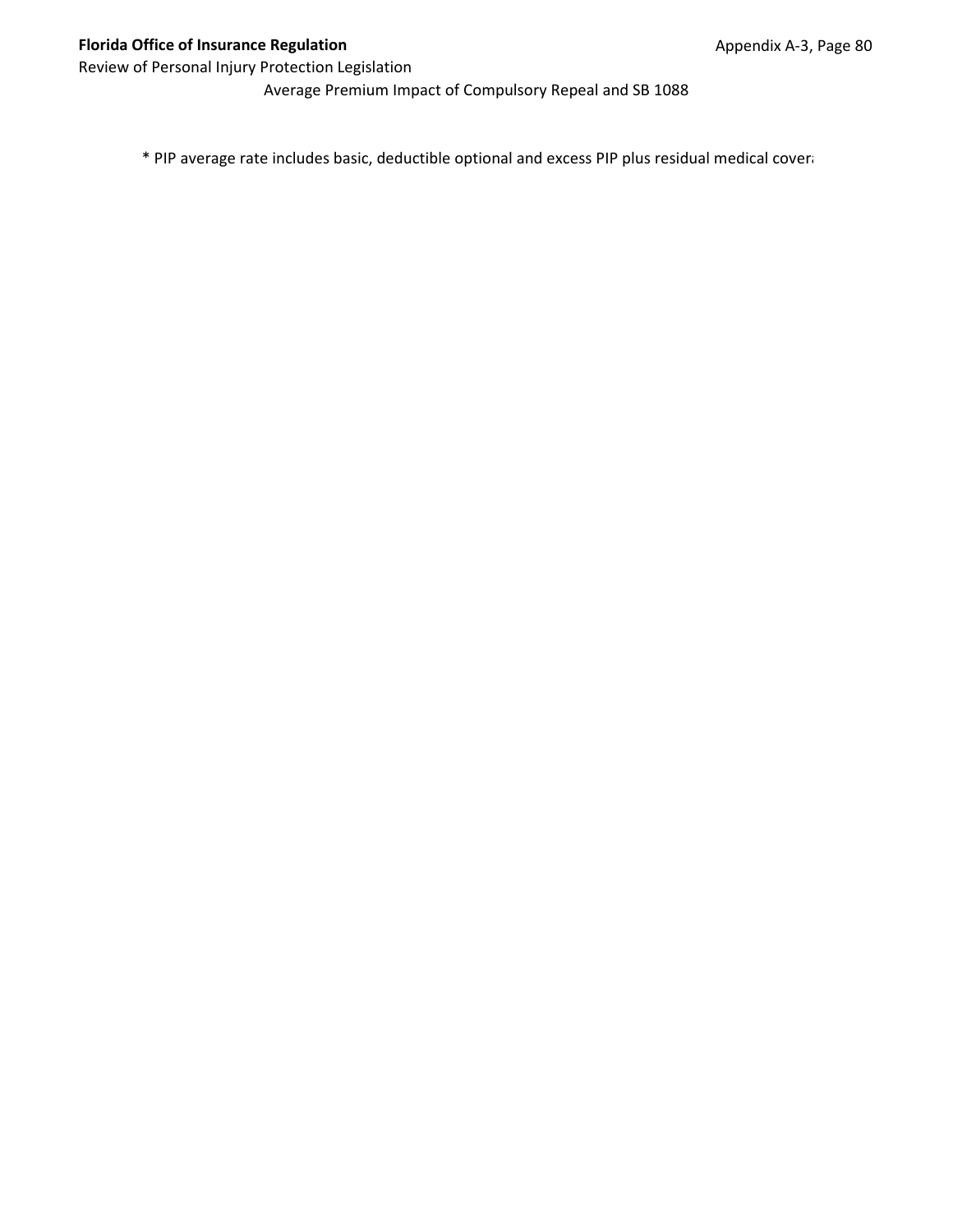#### Review of Personal Injury Protection Legislation

# Average Premium Impact of Compulsory Repeal and SB 1088

#### Manatee County Average Premium Change

|                              |              | Repeal of No Fault + Compulsory<br>Repeal + SB 1088 |            |
|------------------------------|--------------|-----------------------------------------------------|------------|
| Auto Insurance               | Current      | Revised                                             | Percentage |
| Coverage                     | Average Rate | Average Rate                                        | Savings    |
| <b>Bodily Injury</b>         | 332.49       | 457.01                                              |            |
| Personal Injury Protection*  | 170.41       |                                                     |            |
| <b>Uninsured Motorist</b>    | 105.64       | 116.58                                              |            |
| <b>Property Damage</b>       | 168.04       | 168.04                                              |            |
| Liability Subtotal           | 776.58       | 741.63                                              | 4.5%       |
| Comprehensive                | 82.73        | 82.73                                               |            |
| Collision                    | 238.16       | 241.97                                              |            |
| <b>Total Major Coverages</b> | 1,097.47     | 1,066.33                                            | 2.8%       |

Repeal of No Fault + Compulsory Repeal + SB 1088 + \$2,500 Med

| Auto Insurance                | Current      | Revised      | Percentage |
|-------------------------------|--------------|--------------|------------|
| Coverage                      | Average Rate | Average Rate | Savings    |
|                               |              |              |            |
| <b>Bodily Injury</b>          | 332.49       | 457.01       |            |
| PIP*/Optional \$2,500 Med Pay | 170.41       | 30.67        |            |
| Uninsured Motorist            | 105.64       | 116.58       |            |
| <b>Property Damage</b>        | 168.04       | 168.04       |            |
| Liability Subtotal            | 776.58       | 772.30       | 0.6%       |
| Comprehensive                 | 82.73        | 82.73        |            |
| Collision                     | 238.16       | 241.97       |            |
| <b>Total Major Coverages</b>  | 1,097.47     | 1,097.00     | $0.0\%$    |
|                               |              |              |            |

|                               |              | Repeal + SB 1088 + \$5,000 Med |            |
|-------------------------------|--------------|--------------------------------|------------|
| Auto Insurance                | Current      | Revised                        | Percentage |
| Coverage                      | Average Rate | Average Rate                   | Savings    |
|                               |              |                                |            |
| <b>Bodily Injury</b>          | 332.49       | 457.01                         |            |
| PIP*/Optional \$5,000 Med Pay | 170.41       | 56.24                          |            |
| <b>Uninsured Motorist</b>     | 105.64       | 116.58                         |            |
| <b>Property Damage</b>        | 168.04       | 168.04                         |            |
| Liability Subtotal            | 776.58       | 797.87                         | $-2.7\%$   |
| Comprehensive                 | 82.73        | 82.73                          |            |
| Collision                     | 238.16       | 241.97                         |            |
| <b>Total Major Coverages</b>  | 1.097.47     | 1,122.57                       | $-2.3%$    |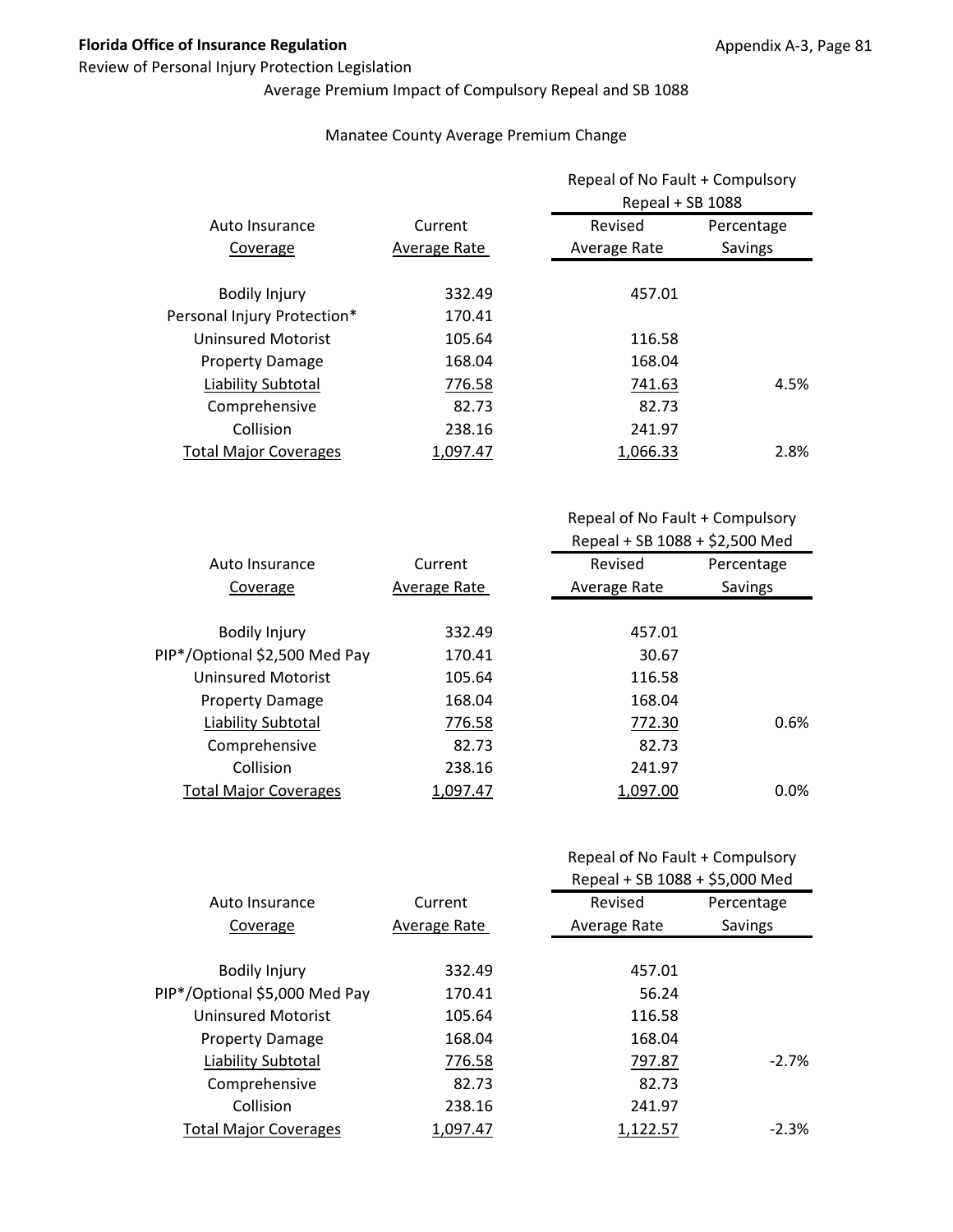Average Premium Impact of Compulsory Repeal and SB 1088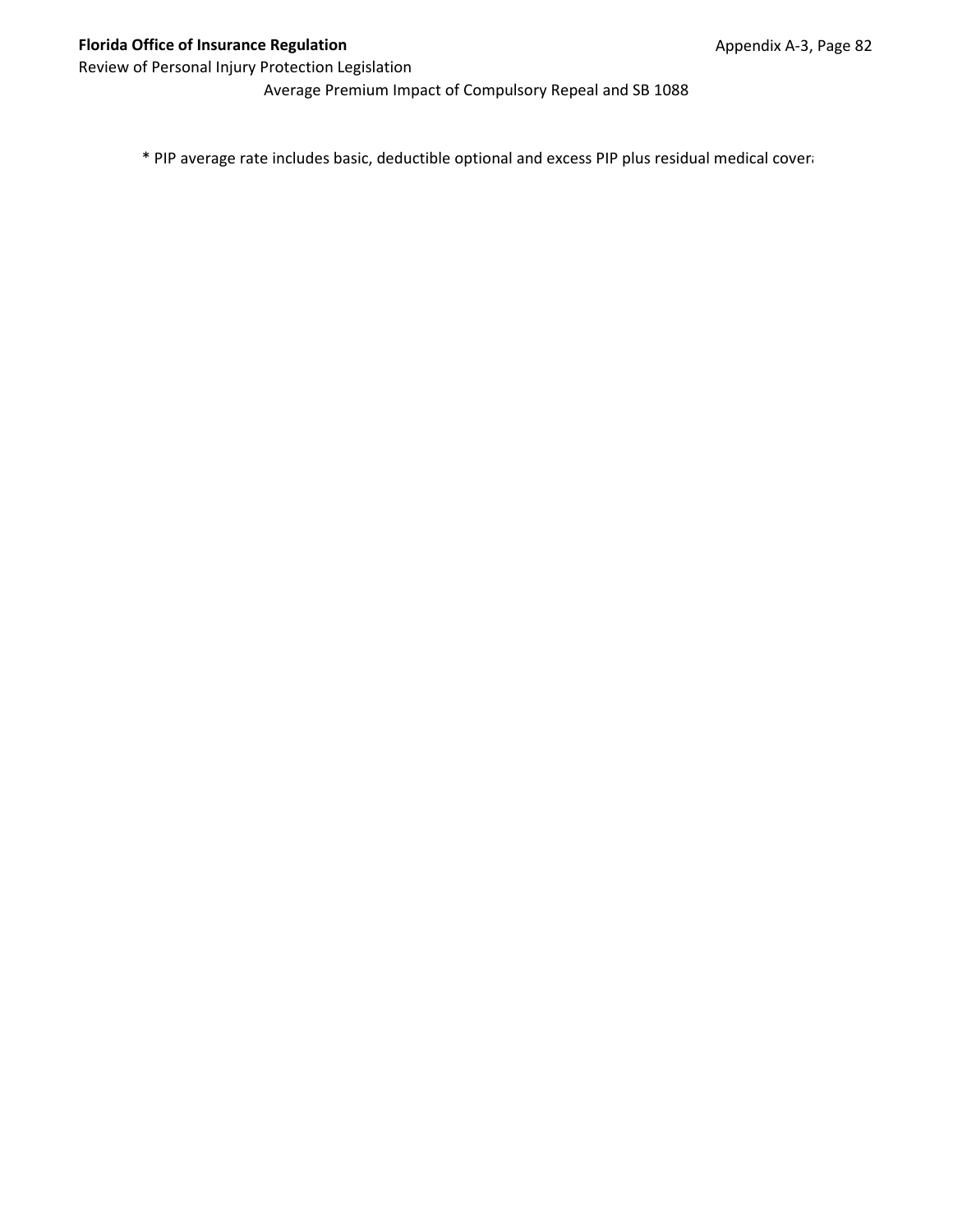#### Review of Personal Injury Protection Legislation

# Average Premium Impact of Compulsory Repeal and SB 1088

#### Marion County Average Premium Change

| Repeal of No Fault + Compulsory<br>Repeal + SB 1088 |            |
|-----------------------------------------------------|------------|
| Revised                                             |            |
| Average Rate<br>Savings                             |            |
| 364.59                                              |            |
|                                                     |            |
| 109.33                                              |            |
| 146.71                                              |            |
| 620.63                                              | 6.0%       |
| 78.83                                               |            |
| 215.77                                              |            |
| 915.23                                              | 3.8%       |
|                                                     | Percentage |

| Auto Insurance                | Current      | Revised      | Percentage |
|-------------------------------|--------------|--------------|------------|
| Coverage                      | Average Rate | Average Rate | Savings    |
|                               |              |              |            |
| <b>Bodily Injury</b>          | 265.25       | 364.59       |            |
| PIP*/Optional \$2,500 Med Pay | 149.55       | 26.92        |            |
| Uninsured Motorist            | 99.07        | 109.33       |            |
| <b>Property Damage</b>        | 146.71       | 146.71       |            |
| Liability Subtotal            | 660.58       | 647.55       | 2.0%       |
| Comprehensive                 | 78.83        | 78.83        |            |
| Collision                     | 212.37       | 215.77       |            |
| <b>Total Major Coverages</b>  | 951.78       | 942.15       | 1.0%       |
|                               |              |              |            |

| Repeal of No Fault + Compulsory |  |
|---------------------------------|--|
|---------------------------------|--|

|                               |              | Repeal + SB 1088 + \$5,000 Med |            |
|-------------------------------|--------------|--------------------------------|------------|
| Auto Insurance                | Current      | Revised                        | Percentage |
| Coverage                      | Average Rate | Average Rate                   | Savings    |
|                               |              |                                |            |
| <b>Bodily Injury</b>          | 265.25       | 364.59                         |            |
| PIP*/Optional \$5,000 Med Pay | 149.55       | 49.35                          |            |
| <b>Uninsured Motorist</b>     | 99.07        | 109.33                         |            |
| <b>Property Damage</b>        | 146.71       | 146.71                         |            |
| Liability Subtotal            | 660.58       | 669.98                         | $-1.4%$    |
| Comprehensive                 | 78.83        | 78.83                          |            |
| Collision                     | 212.37       | 215.77                         |            |
| <b>Total Major Coverages</b>  | 951.78       | 964.58                         | $-1.3%$    |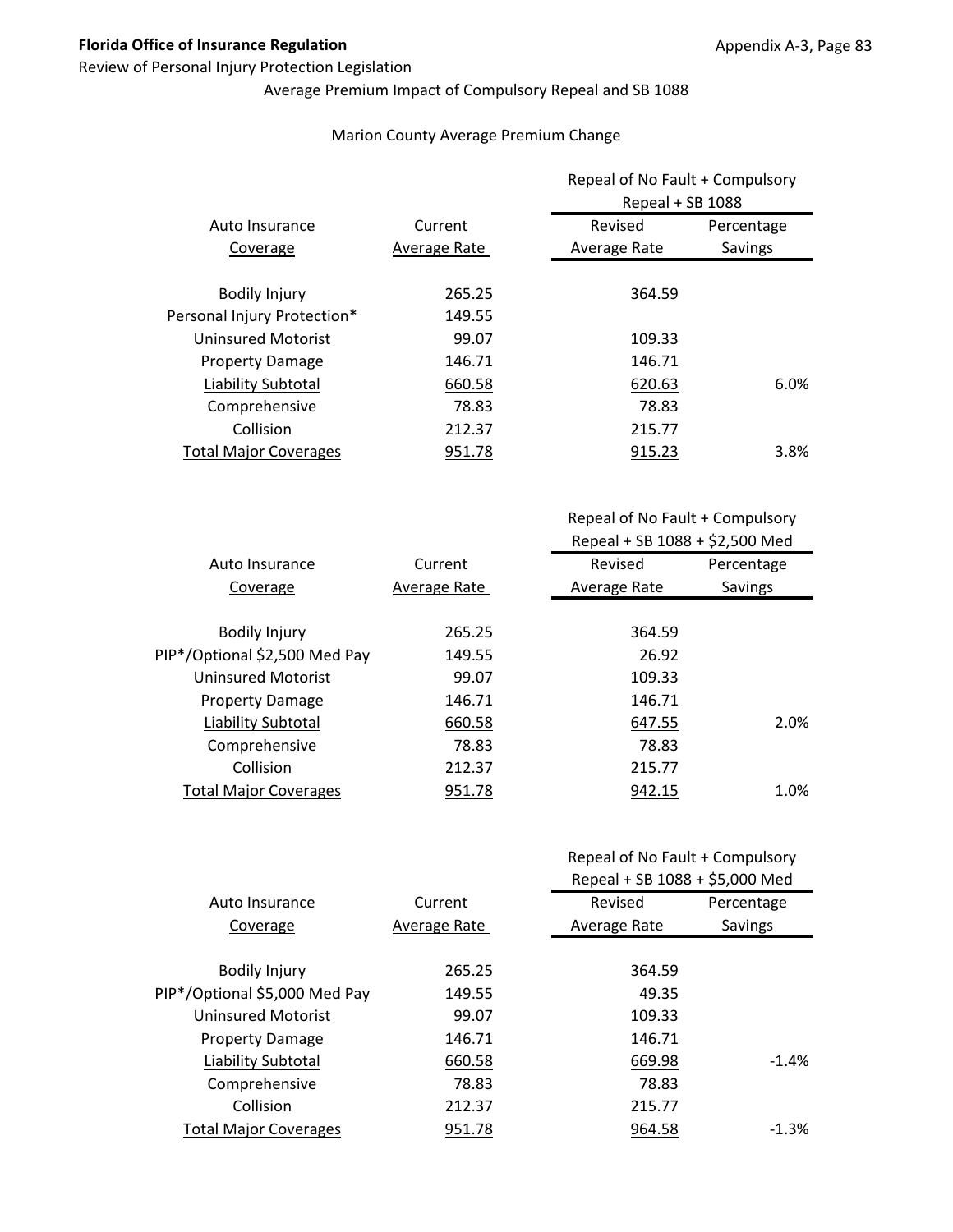Average Premium Impact of Compulsory Repeal and SB 1088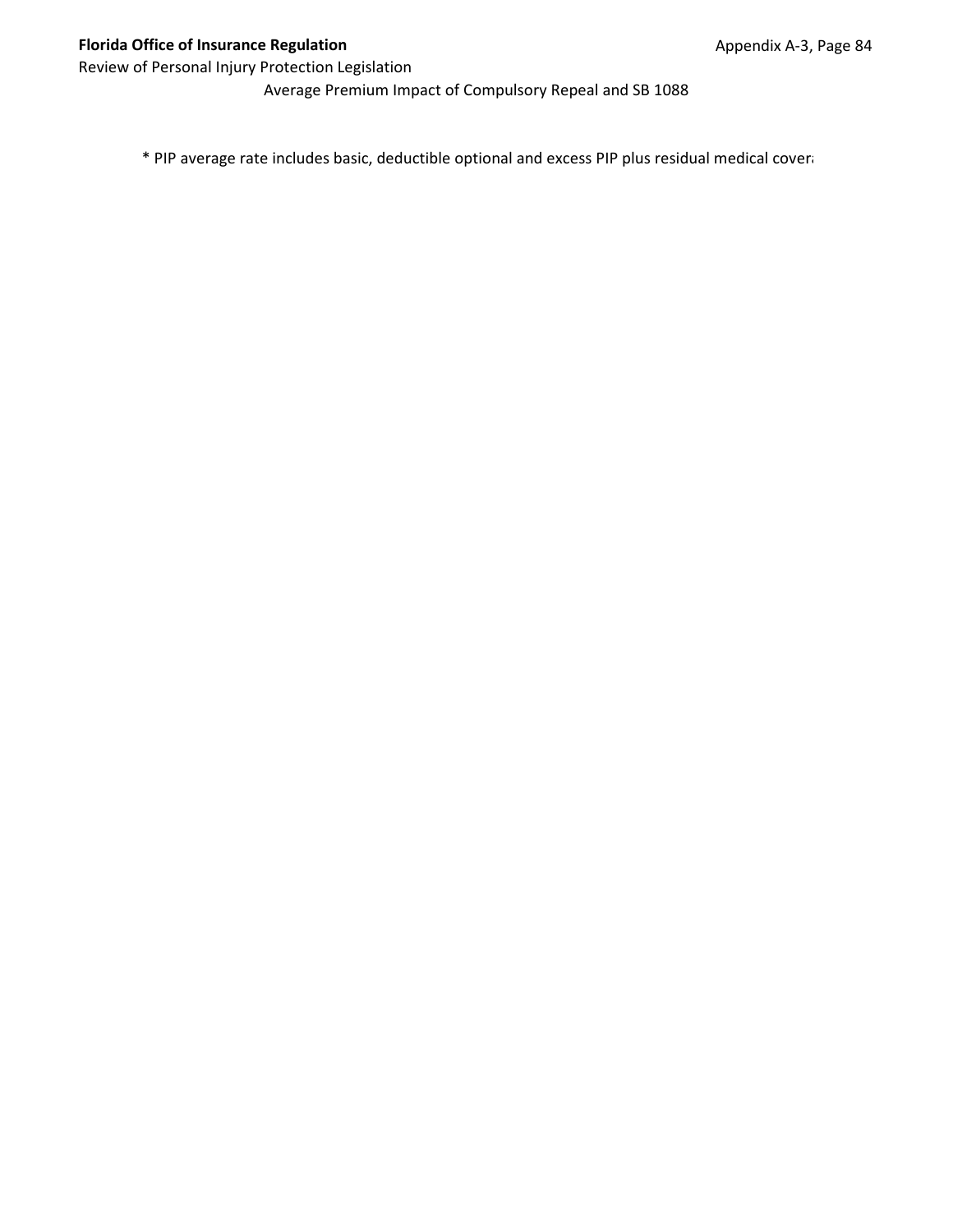#### Review of Personal Injury Protection Legislation

# Average Premium Impact of Compulsory Repeal and SB 1088

#### Martin County Average Premium Change

|                              |              | Repeal of No Fault + Compulsory<br>Repeal + SB 1088 |            |
|------------------------------|--------------|-----------------------------------------------------|------------|
| Auto Insurance               | Current      | Revised                                             | Percentage |
| Coverage                     | Average Rate | Average Rate                                        | Savings    |
| <b>Bodily Injury</b>         | 352.59       | 484.64                                              |            |
| Personal Injury Protection*  | 146.21       |                                                     |            |
| <b>Uninsured Motorist</b>    | 129.43       | 142.84                                              |            |
| <b>Property Damage</b>       | 150.83       | 150.83                                              |            |
| Liability Subtotal           | 779.06       | 778.31                                              | 0.1%       |
| Comprehensive                | 77.84        | 77.84                                               |            |
| Collision                    | 221.77       | 225.32                                              |            |
| <b>Total Major Coverages</b> | 1,078.67     | 1.081.47                                            | $-0.3\%$   |

| Auto Insurance                | Current      | Revised      | Percentage |
|-------------------------------|--------------|--------------|------------|
| Coverage                      | Average Rate | Average Rate | Savings    |
|                               |              |              |            |
| <b>Bodily Injury</b>          | 352.59       | 484.64       |            |
| PIP*/Optional \$2,500 Med Pay | 146.21       | 26.32        |            |
| Uninsured Motorist            | 129.43       | 142.84       |            |
| <b>Property Damage</b>        | 150.83       | 150.83       |            |
| Liability Subtotal            | 779.06       | 804.63       | $-3.3%$    |
| Comprehensive                 | 77.84        | 77.84        |            |
| Collision                     | 221.77       | 225.32       |            |
| <b>Total Major Coverages</b>  | 1,078.67     | 1,107.79     | $-2.7\%$   |
|                               |              |              |            |

|  |  | Repeal of No Fault + Compulsory |
|--|--|---------------------------------|
|--|--|---------------------------------|

|                               |              | Repeal + SB 1088 + \$5,000 Med |            |
|-------------------------------|--------------|--------------------------------|------------|
| Auto Insurance                | Current      | Revised                        | Percentage |
| Coverage                      | Average Rate | Average Rate                   | Savings    |
|                               |              |                                |            |
| <b>Bodily Injury</b>          | 352.59       | 484.64                         |            |
| PIP*/Optional \$5,000 Med Pay | 146.21       | 48.25                          |            |
| <b>Uninsured Motorist</b>     | 129.43       | 142.84                         |            |
| <b>Property Damage</b>        | 150.83       | 150.83                         |            |
| Liability Subtotal            | 779.06       | 826.56                         | $-6.1%$    |
| Comprehensive                 | 77.84        | 77.84                          |            |
| Collision                     | 221.77       | 225.32                         |            |
| <b>Total Major Coverages</b>  | 1,078.67     | 1,129.72                       | -4.7%      |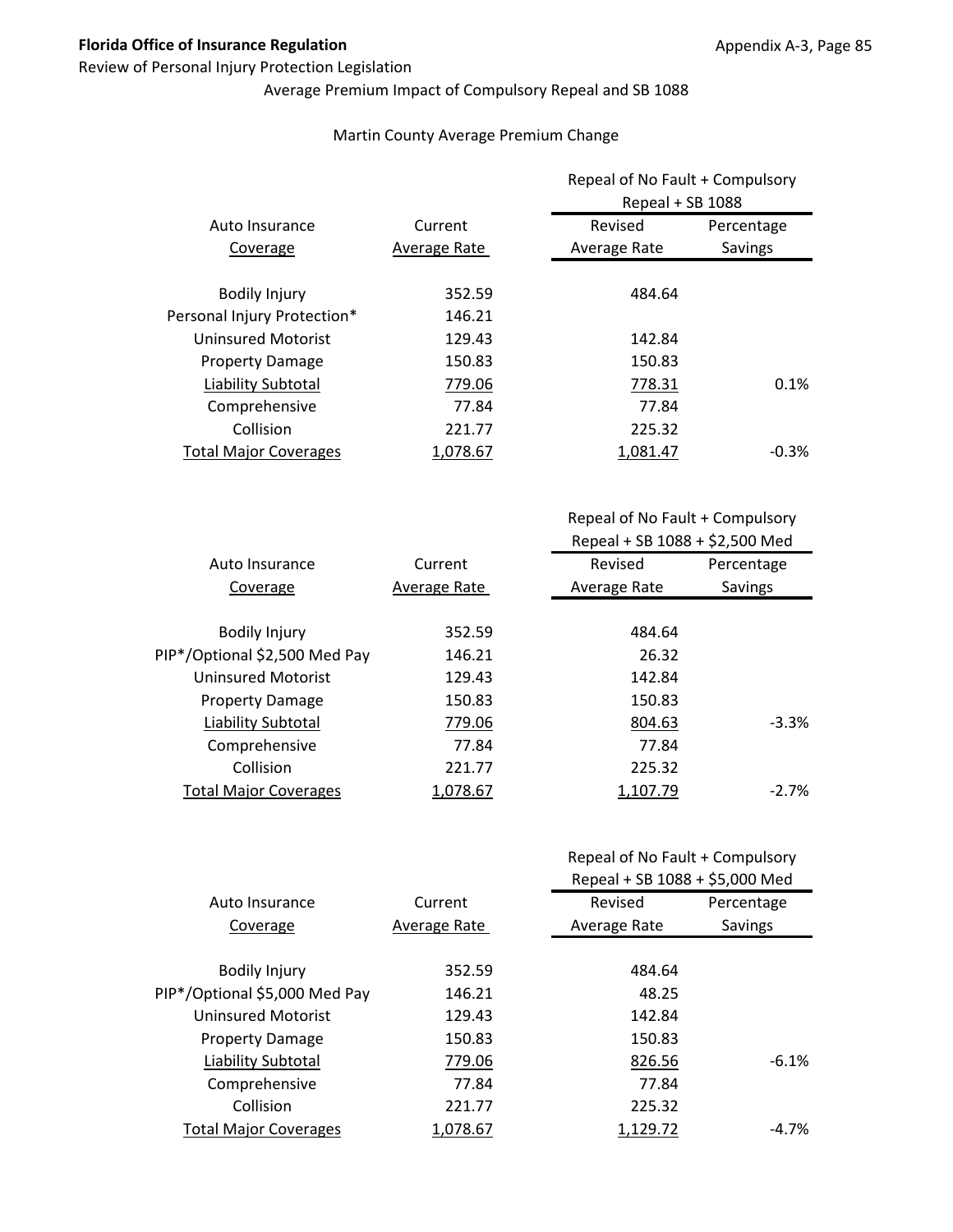Average Premium Impact of Compulsory Repeal and SB 1088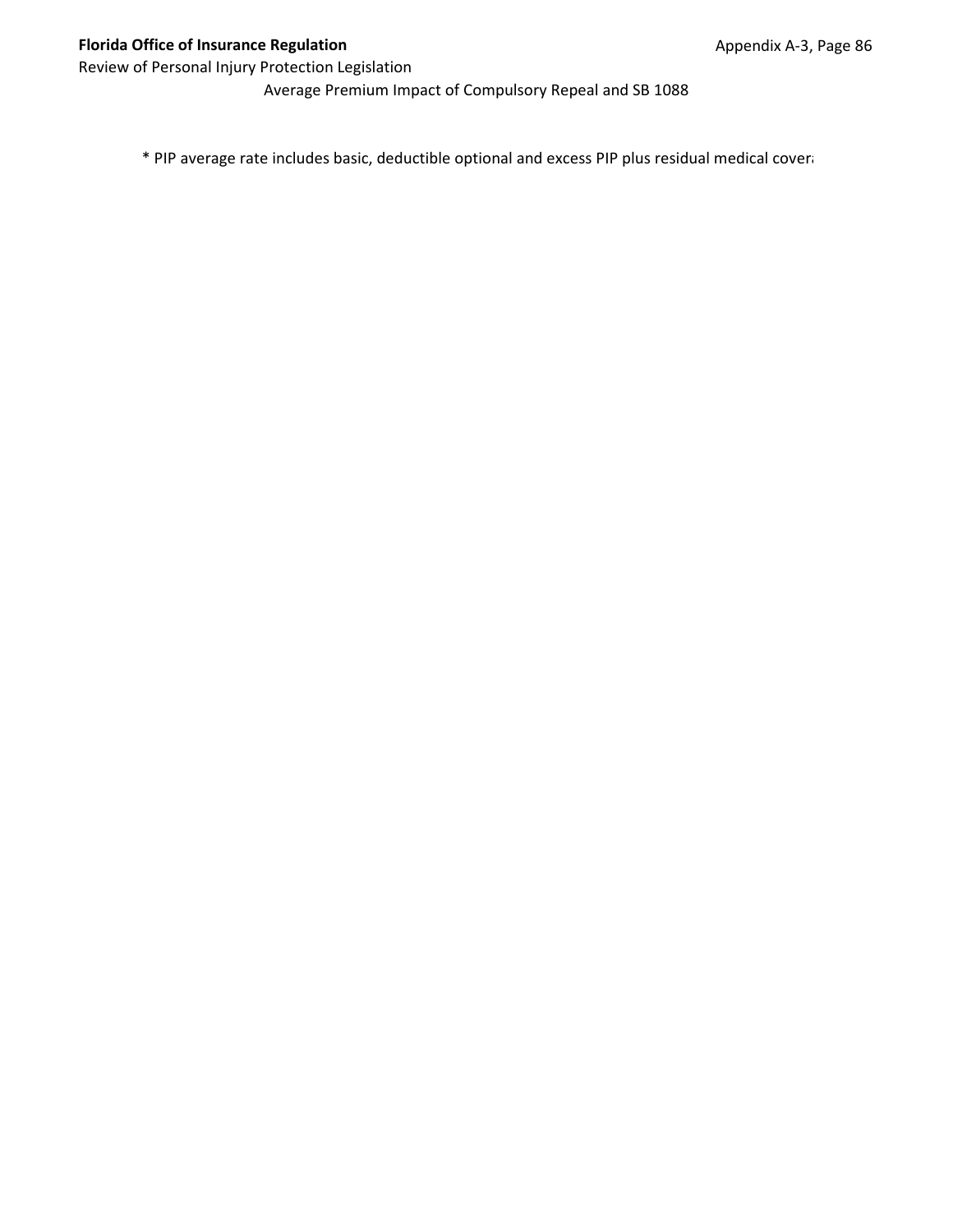#### Review of Personal Injury Protection Legislation

# Average Premium Impact of Compulsory Repeal and SB 1088

#### Miami‐Dade County Average Premium Change

|                              |              | Repeal of No Fault + Compulsory<br>Repeal + SB 1088 |            |
|------------------------------|--------------|-----------------------------------------------------|------------|
| Auto Insurance               | Current      | Revised                                             | Percentage |
| Coverage                     | Average Rate | Average Rate                                        | Savings    |
| <b>Bodily Injury</b>         | 342.15       | 470.29                                              |            |
| Personal Injury Protection*  | 417.16       |                                                     |            |
| <b>Uninsured Motorist</b>    | 131.60       | 145.23                                              |            |
| <b>Property Damage</b>       | 230.38       | 230.38                                              |            |
| Liability Subtotal           | 1,121.29     | 845.90                                              | 24.6%      |
| Comprehensive                | 165.36       | 165.36                                              |            |
| Collision                    | 387.59       | 393.79                                              |            |
| <b>Total Major Coverages</b> | 1,674.24     | 1.405.05                                            | 16.1%      |

Repeal of No Fault + Compulsory Repeal + SB 1088 + \$2,500 Med

| Auto Insurance                | Current      | Revised      | Percentage |
|-------------------------------|--------------|--------------|------------|
| Coverage                      | Average Rate | Average Rate | Savings    |
|                               |              |              |            |
| <b>Bodily Injury</b>          | 342.15       | 470.29       |            |
| PIP*/Optional \$2,500 Med Pay | 417.16       | 75.09        |            |
| Uninsured Motorist            | 131.60       | 145.23       |            |
| <b>Property Damage</b>        | 230.38       | 230.38       |            |
| Liability Subtotal            | 1,121.29     | 920.99       | 17.9%      |
| Comprehensive                 | 165.36       | 165.36       |            |
| Collision                     | 387.59       | 393.79       |            |
| <b>Total Major Coverages</b>  | 1.674.24     | 1,480.14     | 11.6%      |
|                               |              |              |            |

|                               |                     | Repeal + SB 1088 + \$5,000 Med |            |
|-------------------------------|---------------------|--------------------------------|------------|
| Auto Insurance                | Current             | Revised                        | Percentage |
| Coverage                      | <b>Average Rate</b> | Average Rate                   | Savings    |
|                               |                     |                                |            |
| <b>Bodily Injury</b>          | 342.15              | 470.29                         |            |
| PIP*/Optional \$5,000 Med Pay | 417.16              | 137.66                         |            |
| <b>Uninsured Motorist</b>     | 131.60              | 145.23                         |            |
| <b>Property Damage</b>        | 230.38              | 230.38                         |            |
| Liability Subtotal            | 1,121.29            | 983.56                         | 12.3%      |
| Comprehensive                 | 165.36              | 165.36                         |            |
| Collision                     | 387.59              | 393.79                         |            |
| <b>Total Major Coverages</b>  | 1.674.24            | 1.542.71                       | 7.9%       |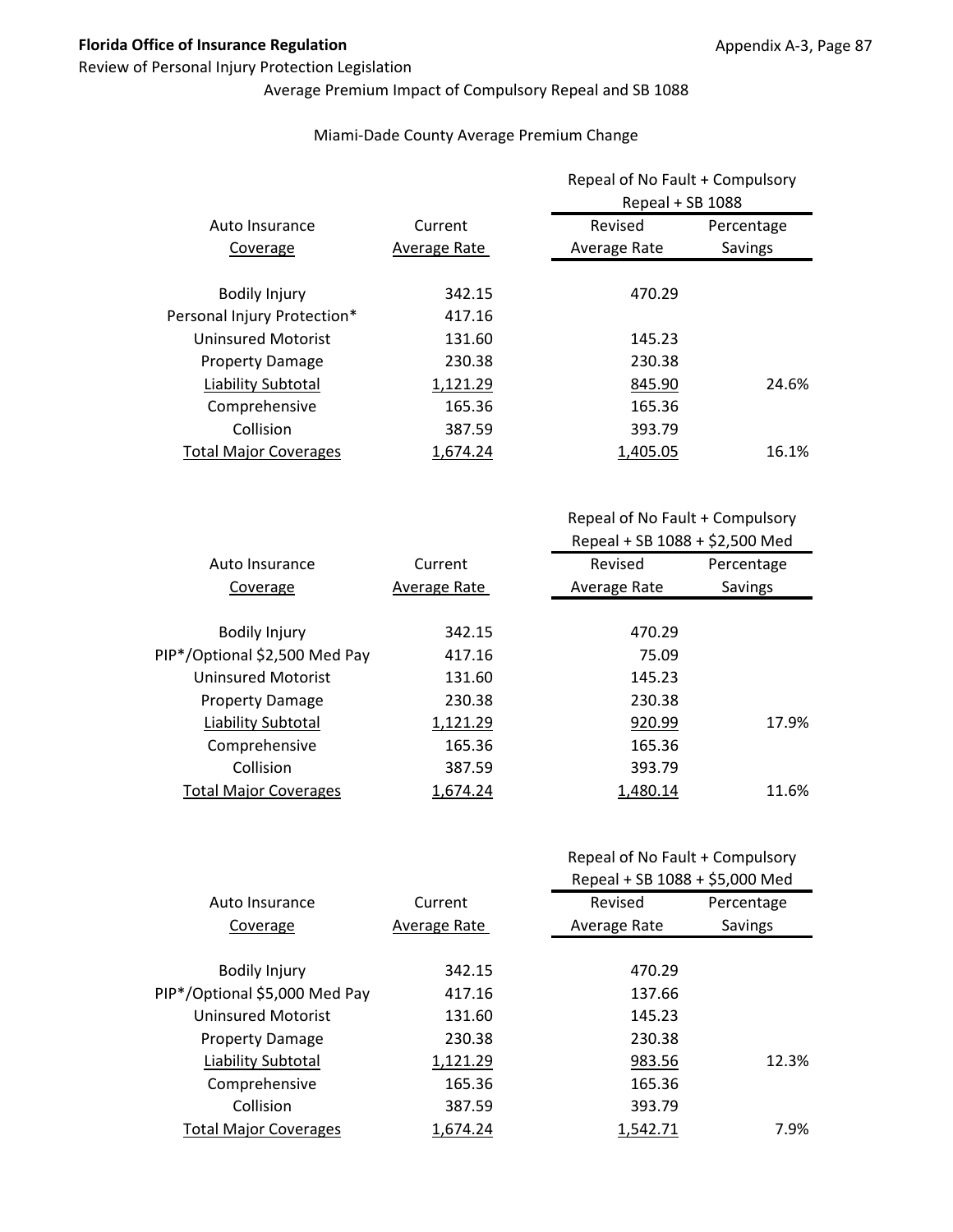Average Premium Impact of Compulsory Repeal and SB 1088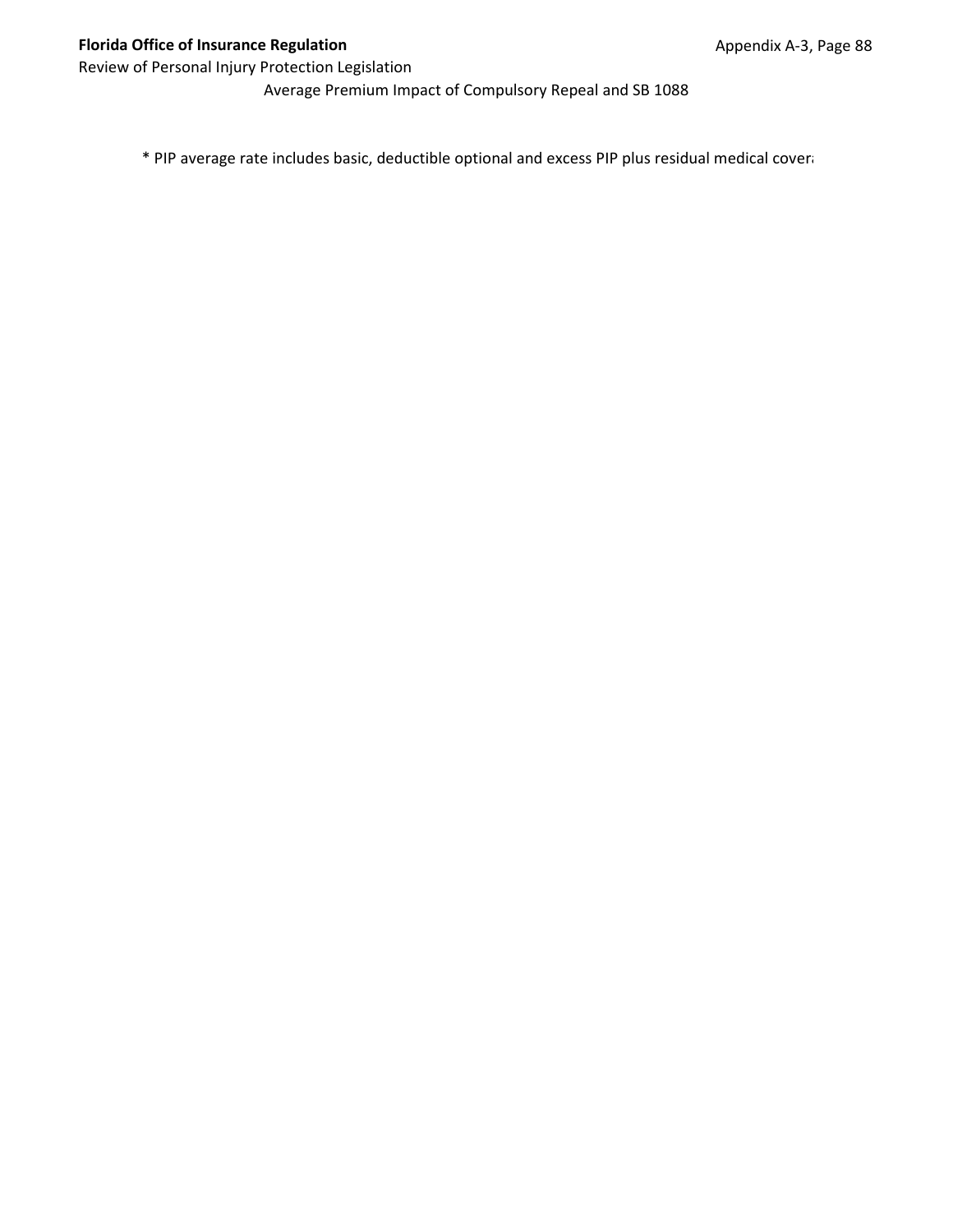#### Review of Personal Injury Protection Legislation

# Average Premium Impact of Compulsory Repeal and SB 1088

#### Monroe County Average Premium Change

|                              |              | Repeal of No Fault + Compulsory<br>Repeal + SB 1088 |            |
|------------------------------|--------------|-----------------------------------------------------|------------|
| Auto Insurance               | Current      | Revised                                             | Percentage |
| Coverage                     | Average Rate | Average Rate                                        | Savings    |
| <b>Bodily Injury</b>         | 296.83       | 408.00                                              |            |
| Personal Injury Protection*  | 139.82       |                                                     |            |
| <b>Uninsured Motorist</b>    | 92.73        | 102.34                                              |            |
| <b>Property Damage</b>       | 164.52       | 164.52                                              |            |
| Liability Subtotal           | 693.90       | 674.86                                              | 2.7%       |
| Comprehensive                | 124.61       | 124.61                                              |            |
| Collision                    | 263.79       | 268.01                                              |            |
| <b>Total Major Coverages</b> | 1,082.30     | 1,067.48                                            | 1.4%       |

| Auto Insurance                | Current      | Revised      | Percentage |
|-------------------------------|--------------|--------------|------------|
| Coverage                      | Average Rate | Average Rate | Savings    |
|                               |              |              |            |
| <b>Bodily Injury</b>          | 296.83       | 408.00       |            |
| PIP*/Optional \$2,500 Med Pay | 139.82       | 25.17        |            |
| Uninsured Motorist            | 92.73        | 102.34       |            |
| <b>Property Damage</b>        | 164.52       | 164.52       |            |
| Liability Subtotal            | 693.90       | 700.03       | $-0.9\%$   |
| Comprehensive                 | 124.61       | 124.61       |            |
| Collision                     | 263.79       | 268.01       |            |
| <b>Total Major Coverages</b>  | 1,082.30     | 1,092.65     | $-1.0%$    |
|                               |              |              |            |

| Repeal of No Fault + Compulsory |  |
|---------------------------------|--|
|---------------------------------|--|

|                               |              | Repeal + SB 1088 + \$5,000 Med |            |
|-------------------------------|--------------|--------------------------------|------------|
| Auto Insurance                | Current      | Revised                        | Percentage |
| Coverage                      | Average Rate | Average Rate                   | Savings    |
| <b>Bodily Injury</b>          | 296.83       | 408.00                         |            |
| PIP*/Optional \$5,000 Med Pay | 139.82       |                                |            |
| <b>Uninsured Motorist</b>     | 92.73        | 102.34                         |            |
| <b>Property Damage</b>        | 164.52       | 164.52                         |            |
| Liability Subtotal            | 693.90       | 674.86                         | 2.7%       |
| Comprehensive                 | 124.61       | 124.61                         |            |
| Collision                     | 263.79       | 268.01                         |            |
| <b>Total Major Coverages</b>  | 1.082.30     | 1.067.48                       | 1.4%       |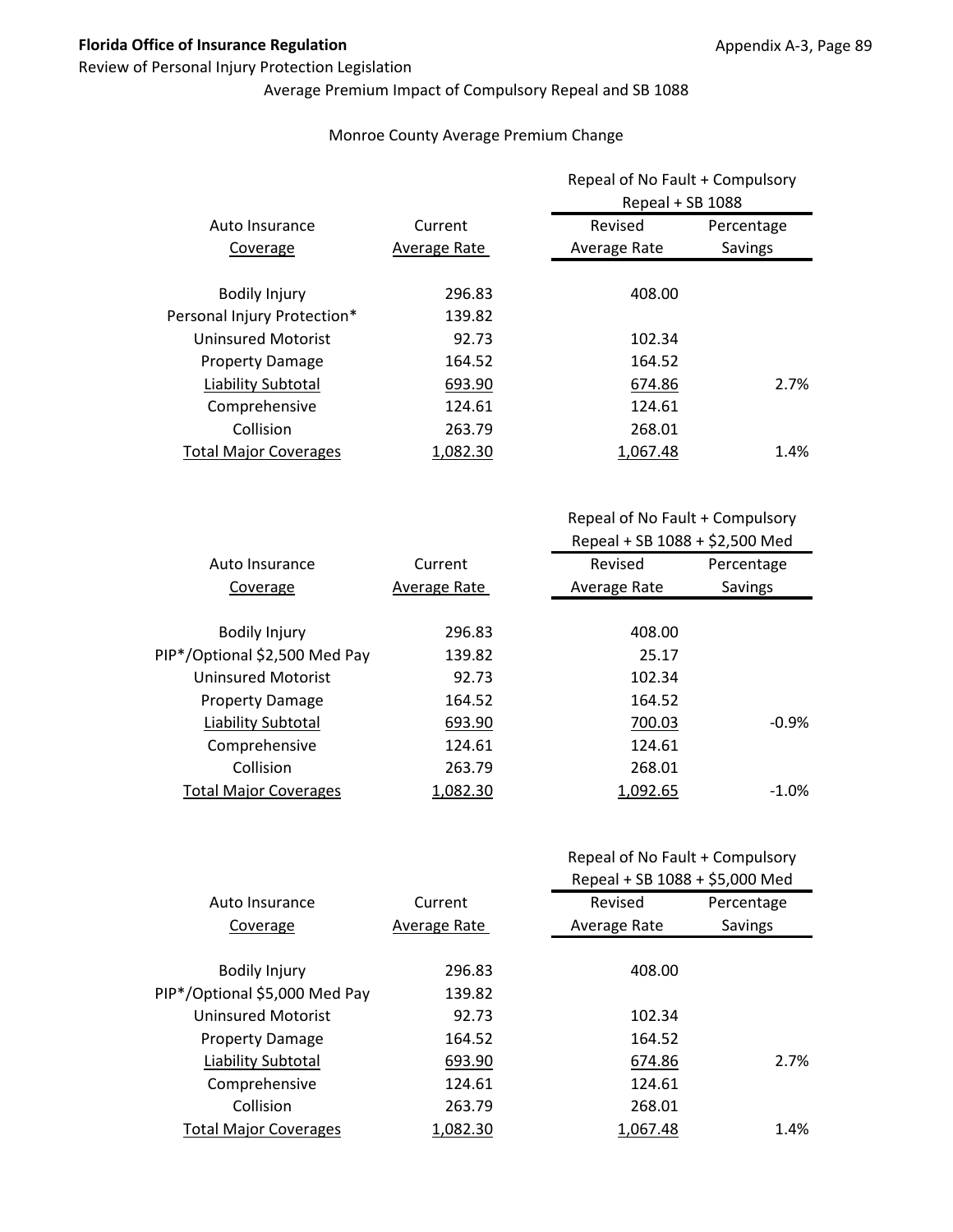Average Premium Impact of Compulsory Repeal and SB 1088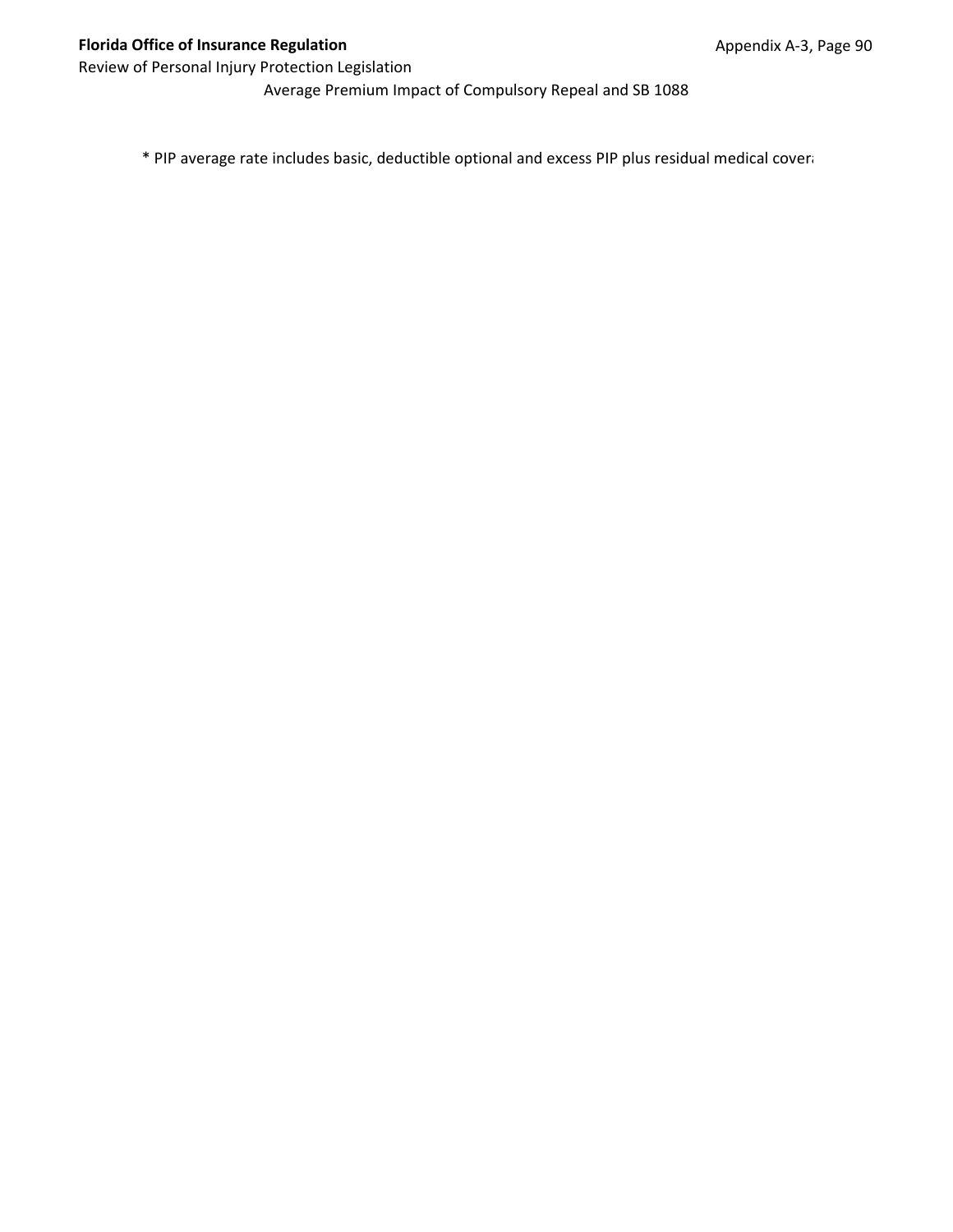#### Review of Personal Injury Protection Legislation

# Average Premium Impact of Compulsory Repeal and SB 1088

#### Nassau County Average Premium Change

|                              |              | Repeal of No Fault + Compulsory<br>Repeal + SB 1088 |            |
|------------------------------|--------------|-----------------------------------------------------|------------|
| Auto Insurance               | Current      | Revised                                             | Percentage |
| Coverage                     | Average Rate | Average Rate                                        | Savings    |
| <b>Bodily Injury</b>         | 245.57       | 337.54                                              |            |
| Personal Injury Protection*  | 119.13       |                                                     |            |
| <b>Uninsured Motorist</b>    | 81.42        | 89.85                                               |            |
| <b>Property Damage</b>       | 142.23       | 142.23                                              |            |
| Liability Subtotal           | 588.35       | 569.62                                              | 3.2%       |
| Comprehensive                | 116.00       | 116.00                                              |            |
| Collision                    | 226.95       | 230.58                                              |            |
| <b>Total Major Coverages</b> | 931.30       | 916.20                                              | 1.6%       |

Repeal of No Fault + Compulsory Repeal + SB 1088 + \$2,500 Med

| Auto Insurance                | Current      | Revised      | Percentage |
|-------------------------------|--------------|--------------|------------|
| Coverage                      | Average Rate | Average Rate | Savings    |
|                               |              |              |            |
| <b>Bodily Injury</b>          | 245.57       | 337.54       |            |
| PIP*/Optional \$2,500 Med Pay | 119.13       | 21.44        |            |
| Uninsured Motorist            | 81.42        | 89.85        |            |
| <b>Property Damage</b>        | 142.23       | 142.23       |            |
| Liability Subtotal            | 588.35       | 591.06       | $-0.5%$    |
| Comprehensive                 | 116.00       | 116.00       |            |
| Collision                     | 226.95       | 230.58       |            |
| <b>Total Major Coverages</b>  | 931.30       | 937.64       | $-0.7%$    |
|                               |              |              |            |

|                               |              | Repeal + SB 1088 + \$5,000 Med |            |
|-------------------------------|--------------|--------------------------------|------------|
| Auto Insurance                | Current      | Revised                        | Percentage |
| Coverage                      | Average Rate | Average Rate                   | Savings    |
|                               |              |                                |            |
| <b>Bodily Injury</b>          | 245.57       | 337.54                         |            |
| PIP*/Optional \$5,000 Med Pay | 119.13       | 39.31                          |            |
| <b>Uninsured Motorist</b>     | 81.42        | 89.85                          |            |
| <b>Property Damage</b>        | 142.23       | 142.23                         |            |
| Liability Subtotal            | 588.35       | 608.93                         | $-3.5%$    |
| Comprehensive                 | 116.00       | 116.00                         |            |
| Collision                     | 226.95       | 230.58                         |            |
| <b>Total Major Coverages</b>  | 931.30       | 955.51                         | $-2.6\%$   |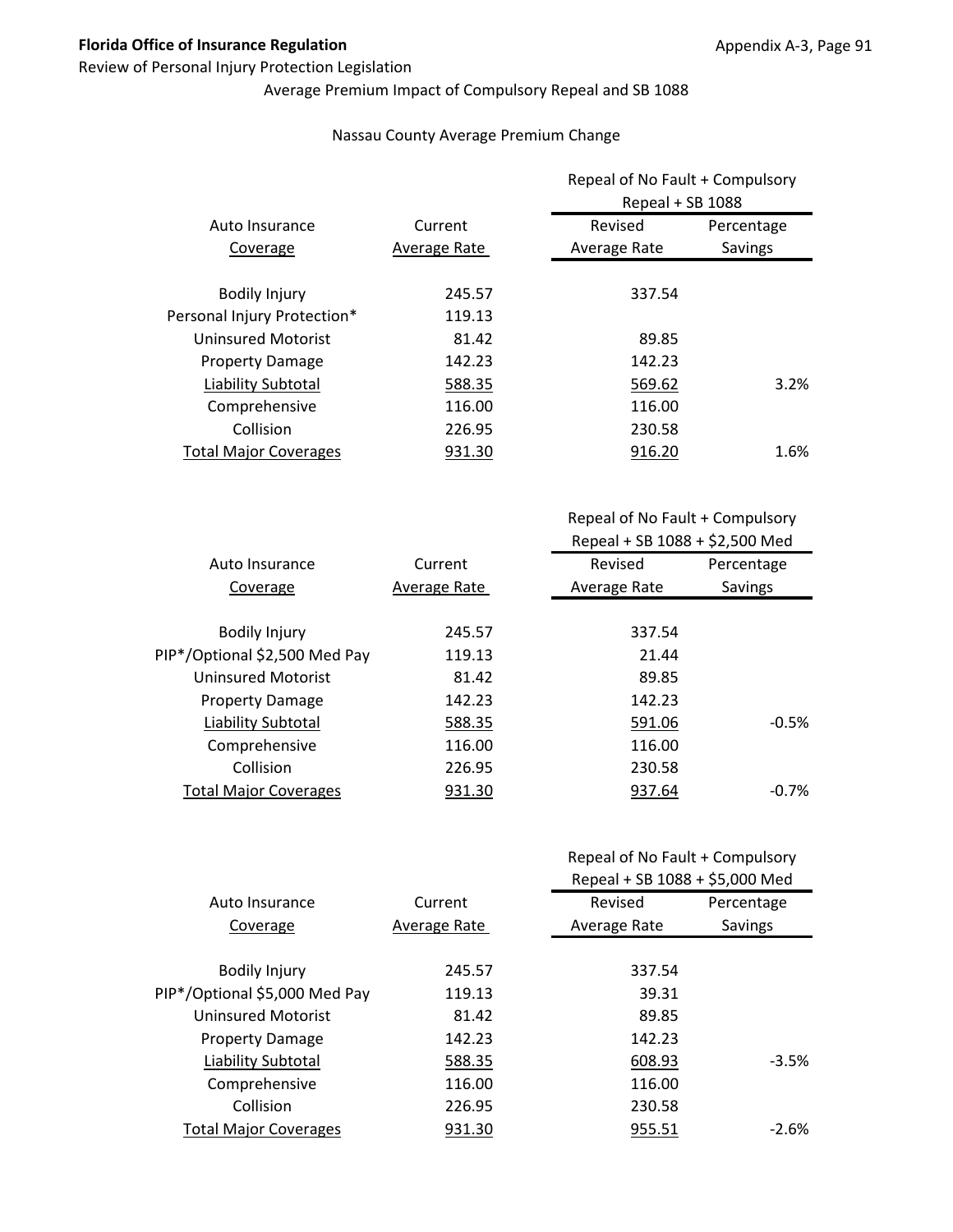Average Premium Impact of Compulsory Repeal and SB 1088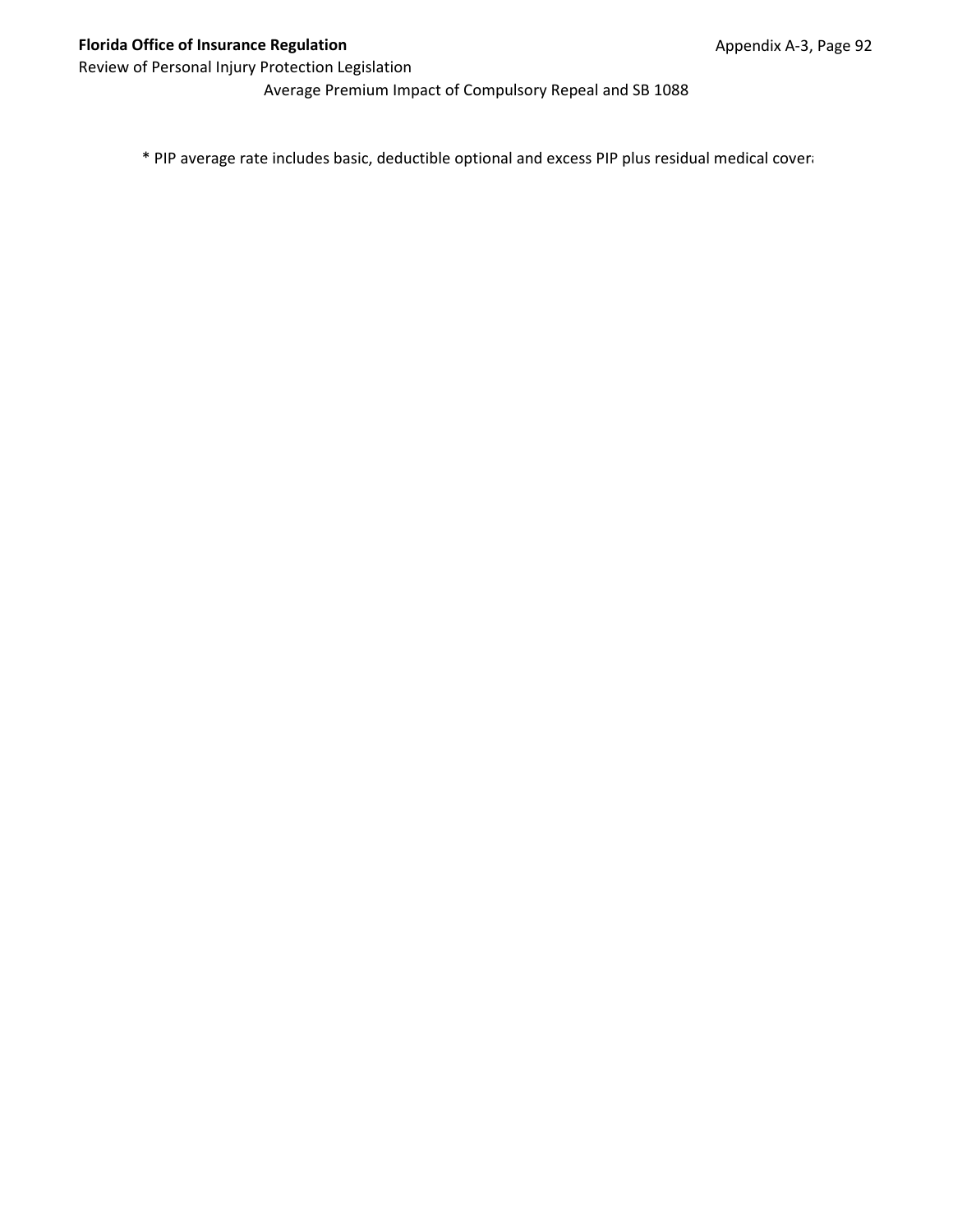#### Review of Personal Injury Protection Legislation

# Average Premium Impact of Compulsory Repeal and SB 1088

#### Okaloosa County Average Premium Change

|                              |              | Repeal of No Fault + Compulsory<br>Repeal + SB 1088 |            |
|------------------------------|--------------|-----------------------------------------------------|------------|
| Auto Insurance               | Current      | Revised                                             | Percentage |
| Coverage                     | Average Rate | Average Rate                                        | Savings    |
| <b>Bodily Injury</b>         | 210.97       | 289.98                                              |            |
| Personal Injury Protection*  | 99.76        |                                                     |            |
| Uninsured Motorist           | 70.35        | 77.64                                               |            |
| <b>Property Damage</b>       | 153.74       | 153.74                                              |            |
| Liability Subtotal           | 534.82       | 521.36                                              | 2.5%       |
| Comprehensive                | 117.27       | 117.27                                              |            |
| Collision                    | 225.27       | 228.87                                              |            |
| <b>Total Major Coverages</b> | 877.36       | 867.50                                              | 1.1%       |

| Auto Insurance                | Current      | Revised      | Percentage |
|-------------------------------|--------------|--------------|------------|
| Coverage                      | Average Rate | Average Rate | Savings    |
|                               |              |              |            |
| <b>Bodily Injury</b>          | 210.97       | 289.98       |            |
| PIP*/Optional \$2,500 Med Pay | 99.76        | 17.96        |            |
| Uninsured Motorist            | 70.35        | 77.64        |            |
| <b>Property Damage</b>        | 153.74       | 153.74       |            |
| <b>Liability Subtotal</b>     | 534.82       | 539.32       | $-0.8%$    |
| Comprehensive                 | 117.27       | 117.27       |            |
| Collision                     | 225.27       | 228.87       |            |
| <b>Total Major Coverages</b>  | 877.36       | 885.46       | $-0.9\%$   |
|                               |              |              |            |

|  | Repeal of No Fault + Compulsory |
|--|---------------------------------|
|--|---------------------------------|

|                               |              | Repeal + SB 1088 + \$5,000 Med |            |
|-------------------------------|--------------|--------------------------------|------------|
| Auto Insurance                | Current      | Revised                        | Percentage |
| Coverage                      | Average Rate | Average Rate                   | Savings    |
|                               |              |                                |            |
| <b>Bodily Injury</b>          | 210.97       | 289.98                         |            |
| PIP*/Optional \$5,000 Med Pay | 99.76        | 32.92                          |            |
| <b>Uninsured Motorist</b>     | 70.35        | 77.64                          |            |
| <b>Property Damage</b>        | 153.74       | 153.74                         |            |
| Liability Subtotal            | 534.82       | 554.28                         | $-3.6%$    |
| Comprehensive                 | 117.27       | 117.27                         |            |
| Collision                     | 225.27       | 228.87                         |            |
| <b>Total Major Coverages</b>  | 877.36       | 900.42                         | $-2.6%$    |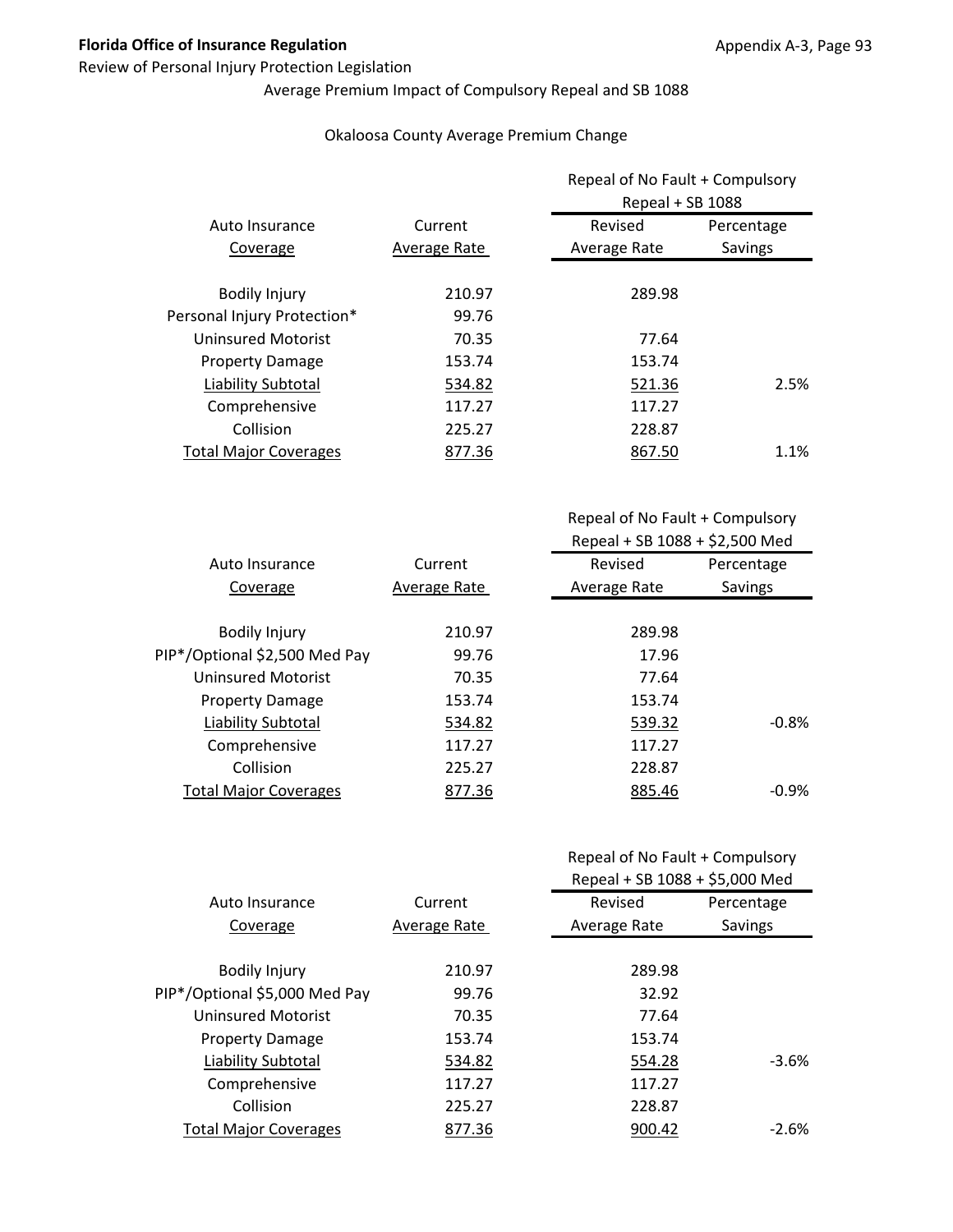Average Premium Impact of Compulsory Repeal and SB 1088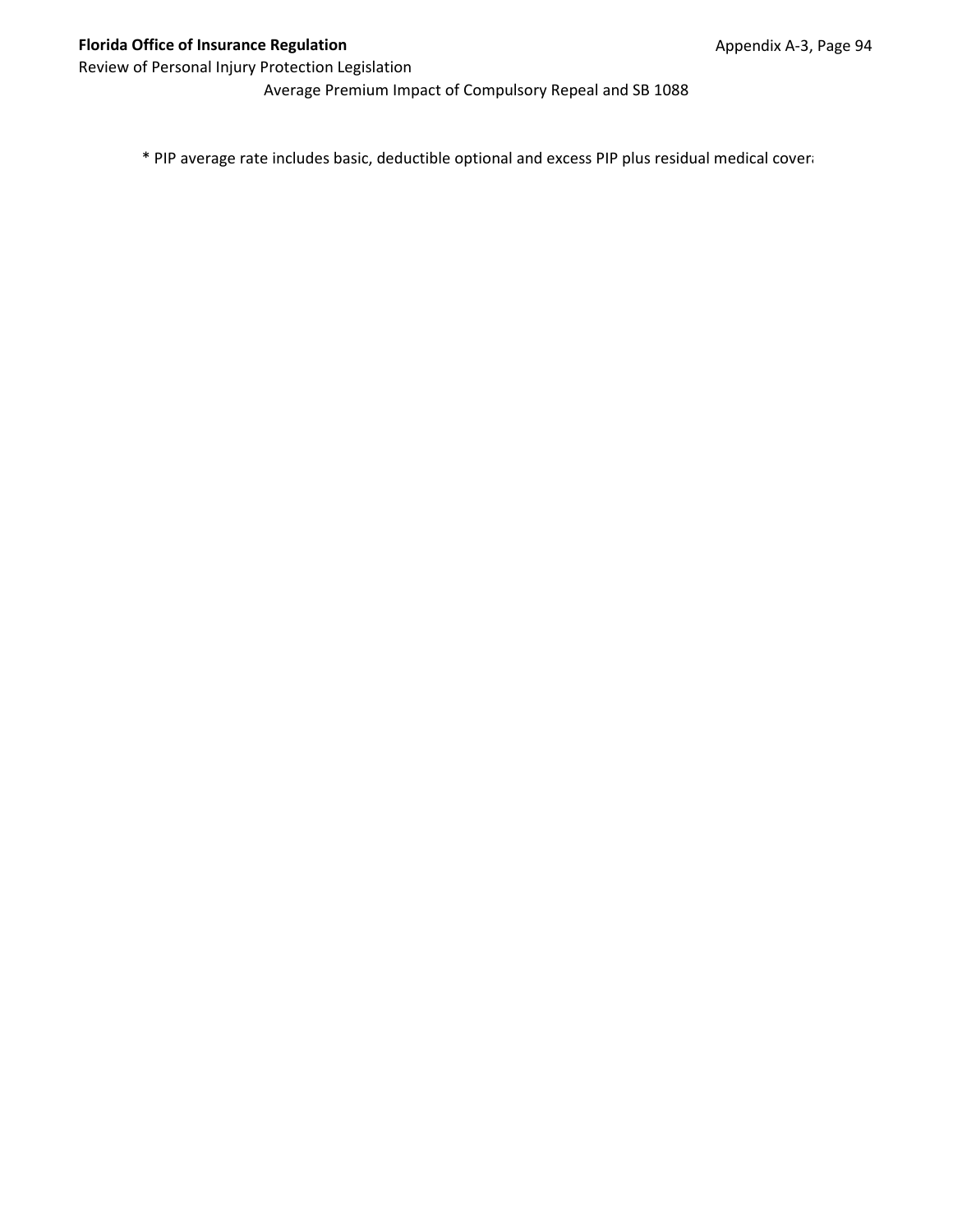#### Review of Personal Injury Protection Legislation

# Average Premium Impact of Compulsory Repeal and SB 1088

#### Okeechobee County Average Premium Change

|                              | Current      | Repeal of No Fault + Compulsory<br>Repeal + SB 1088 |            |
|------------------------------|--------------|-----------------------------------------------------|------------|
| Auto Insurance               |              | Revised                                             | Percentage |
| Coverage                     | Average Rate | Average Rate                                        | Savings    |
| <b>Bodily Injury</b>         | 293.44       | 403.34                                              |            |
| Personal Injury Protection*  | 181.97       |                                                     |            |
| Uninsured Motorist           | 100.41       | 110.81                                              |            |
| <b>Property Damage</b>       | 156.33       | 156.33                                              |            |
| Liability Subtotal           | 732.15       | 670.48                                              | 8.4%       |
| Comprehensive                | 93.23        | 93.23                                               |            |
| Collision                    | 238.21       | 242.02                                              |            |
| <b>Total Major Coverages</b> | 1.063.59     | 1.005.73                                            | 5.4%       |

| Auto Insurance                | Current      | Revised      | Percentage |
|-------------------------------|--------------|--------------|------------|
| Coverage                      | Average Rate | Average Rate | Savings    |
|                               |              |              |            |
| <b>Bodily Injury</b>          | 293.44       | 403.34       |            |
| PIP*/Optional \$2,500 Med Pay | 181.97       | 32.75        |            |
| Uninsured Motorist            | 100.41       | 110.81       |            |
| <b>Property Damage</b>        | 156.33       | 156.33       |            |
| Liability Subtotal            | 732.15       | 703.23       | 4.0%       |
| Comprehensive                 | 93.23        | 93.23        |            |
| Collision                     | 238.21       | 242.02       |            |
| <b>Total Major Coverages</b>  | 1,063.59     | 1,038.48     | 2.4%       |
|                               |              |              |            |

|                               |              | Repeal + SB 1088 + \$5,000 Med |            |
|-------------------------------|--------------|--------------------------------|------------|
| Auto Insurance                | Current      | Revised                        | Percentage |
| Coverage                      | Average Rate | Average Rate                   | Savings    |
| <b>Bodily Injury</b>          | 293.44       | 403.34                         |            |
| PIP*/Optional \$5,000 Med Pay | 181.97       | 60.05                          |            |
| <b>Uninsured Motorist</b>     | 100.41       | 110.81                         |            |
| <b>Property Damage</b>        | 156.33       | 156.33                         |            |
| Liability Subtotal            | 732.15       | 730.53                         | 0.2%       |
| Comprehensive                 | 93.23        | 93.23                          |            |
| Collision                     | 238.21       | 242.02                         |            |
| <b>Total Major Coverages</b>  | 1.063.59     | 1.065.78                       | $-0.2%$    |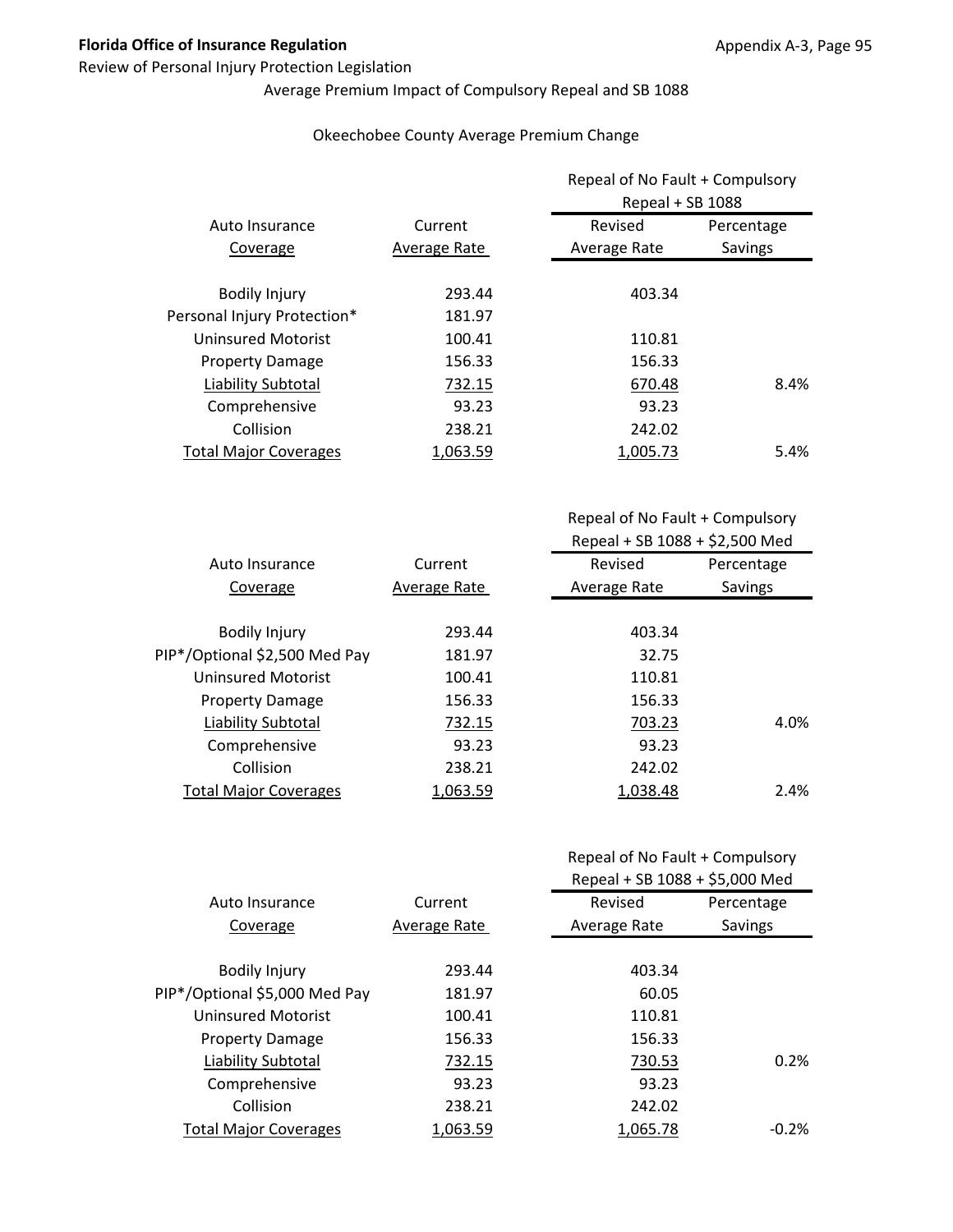Average Premium Impact of Compulsory Repeal and SB 1088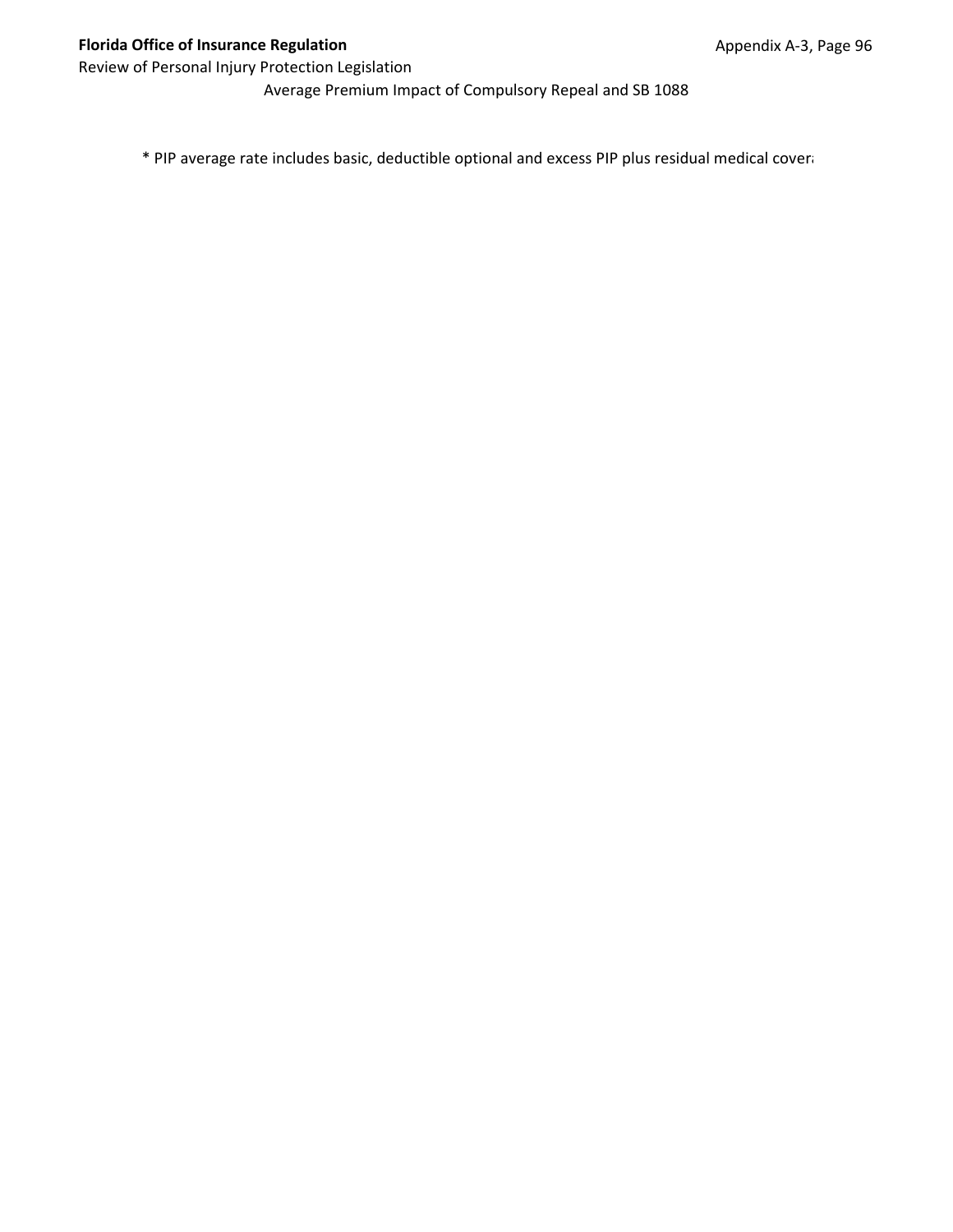#### Review of Personal Injury Protection Legislation

# Average Premium Impact of Compulsory Repeal and SB 1088

#### Orange County Average Premium Change

|                              |              | Repeal of No Fault + Compulsory<br>Repeal + SB 1088 |            |
|------------------------------|--------------|-----------------------------------------------------|------------|
| Auto Insurance               | Current      | Revised                                             | Percentage |
| Coverage                     | Average Rate | Average Rate                                        | Savings    |
| <b>Bodily Injury</b>         | 325.75       | 447.75                                              |            |
| Personal Injury Protection*  | 241.07       |                                                     |            |
| <b>Uninsured Motorist</b>    | 102.48       | 113.10                                              |            |
| <b>Property Damage</b>       | 192.13       | 192.13                                              |            |
| Liability Subtotal           | 861.43       | 752.98                                              | 12.6%      |
| Comprehensive                | 99.52        | 99.52                                               |            |
| Collision                    | 276.78       | 281.21                                              |            |
| <b>Total Major Coverages</b> | 1.237.73     | 1.133.71                                            | 8.4%       |

| Auto Insurance                | Current      | Revised      | Percentage |
|-------------------------------|--------------|--------------|------------|
| Coverage                      | Average Rate | Average Rate | Savings    |
|                               |              |              |            |
| <b>Bodily Injury</b>          | 325.75       | 447.75       |            |
| PIP*/Optional \$2,500 Med Pay | 241.07       | 43.39        |            |
| Uninsured Motorist            | 102.48       | 113.10       |            |
| <b>Property Damage</b>        | 192.13       | 192.13       |            |
| Liability Subtotal            | 861.43       | 796.37       | 7.6%       |
| Comprehensive                 | 99.52        | 99.52        |            |
| Collision                     | 276.78       | 281.21       |            |
| <b>Total Major Coverages</b>  | 1,237.73     | 1,177.10     | 4.9%       |
|                               |              |              |            |

|                               |              | Repeal + SB 1088 + \$5,000 Med |            |
|-------------------------------|--------------|--------------------------------|------------|
| Auto Insurance                | Current      | Revised                        | Percentage |
| Coverage                      | Average Rate | Average Rate                   | Savings    |
| <b>Bodily Injury</b>          | 325.75       | 447.75                         |            |
| PIP*/Optional \$5,000 Med Pay | 241.07       | 79.55                          |            |
| <b>Uninsured Motorist</b>     | 102.48       | 113.10                         |            |
| <b>Property Damage</b>        | 192.13       | 192.13                         |            |
| Liability Subtotal            | 861.43       | 832.53                         | 3.4%       |
| Comprehensive                 | 99.52        | 99.52                          |            |
| Collision                     | 276.78       | 281.21                         |            |
| <b>Total Major Coverages</b>  | 1.237.73     | 1,213.26                       | 2.0%       |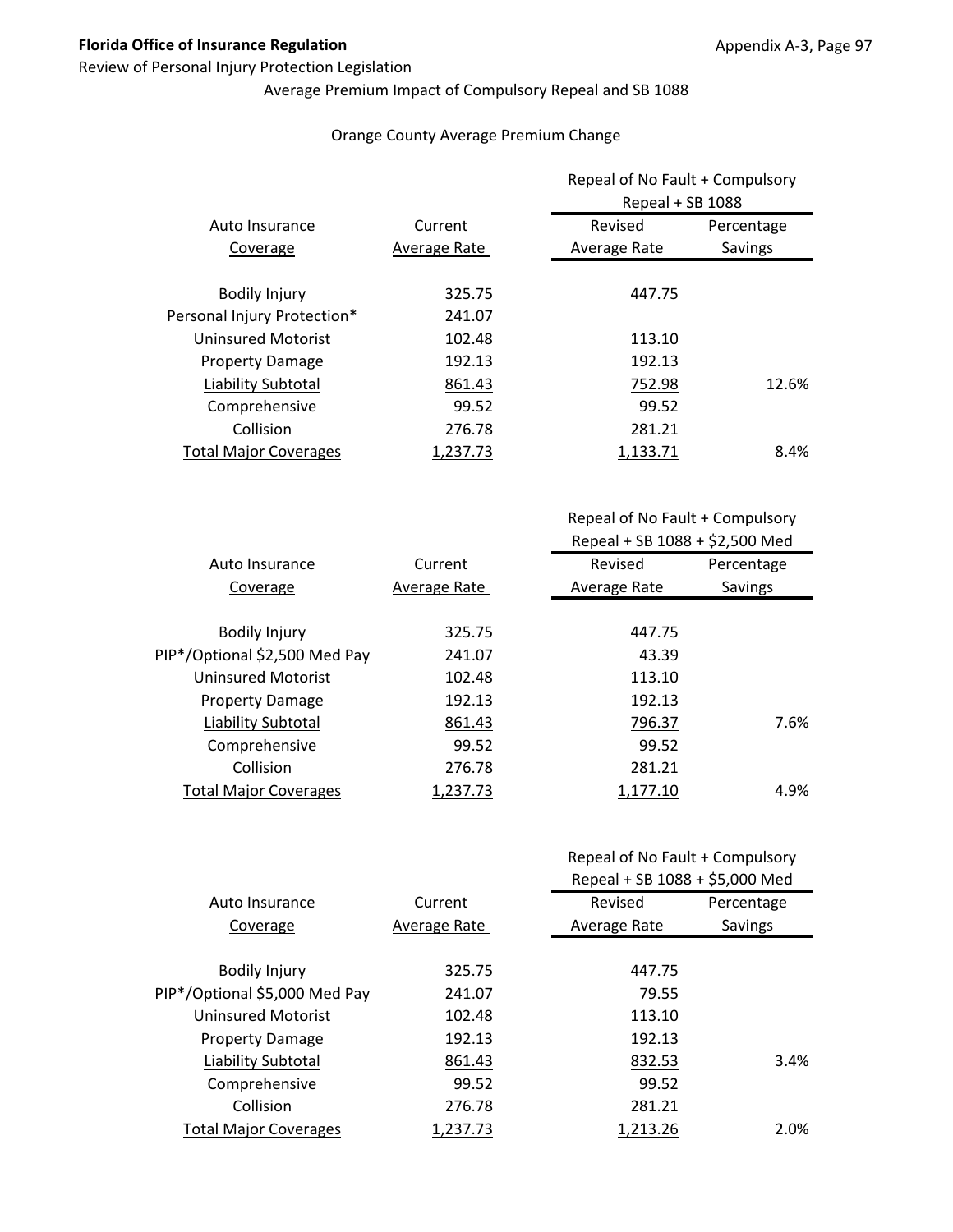Average Premium Impact of Compulsory Repeal and SB 1088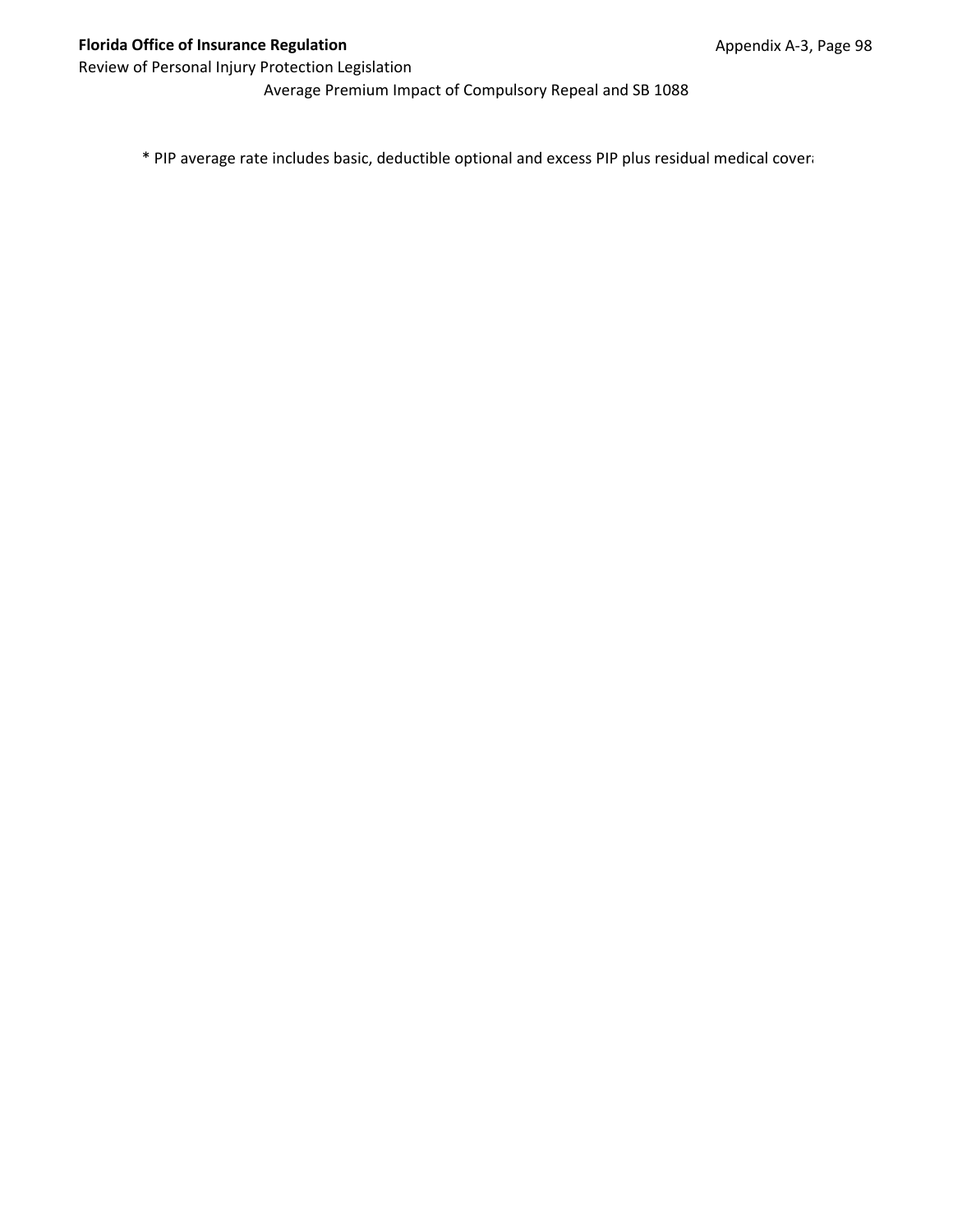#### Review of Personal Injury Protection Legislation

# Average Premium Impact of Compulsory Repeal and SB 1088

#### Osceola County Average Premium Change

|                              | Current      | Repeal of No Fault + Compulsory<br>Repeal + SB 1088 |            |
|------------------------------|--------------|-----------------------------------------------------|------------|
| Auto Insurance               |              | Revised                                             | Percentage |
| Coverage                     | Average Rate | Average Rate                                        | Savings    |
| <b>Bodily Injury</b>         | 326.82       | 449.22                                              |            |
| Personal Injury Protection*  | 264.95       |                                                     |            |
| <b>Uninsured Motorist</b>    | 106.74       | 117.80                                              |            |
| <b>Property Damage</b>       | 183.06       | 183.06                                              |            |
| Liability Subtotal           | 881.57       | 750.08                                              | 14.9%      |
| Comprehensive                | 96.18        | 96.18                                               |            |
| Collision                    | 265.58       | 269.83                                              |            |
| <b>Total Major Coverages</b> | 1,243.33     | 1.116.09                                            | 10.2%      |

| Current      | Revised      | Percentage |
|--------------|--------------|------------|
| Average Rate | Average Rate | Savings    |
|              |              |            |
| 326.82       | 449.22       |            |
| 264.95       | 47.69        |            |
| 106.74       | 117.80       |            |
| 183.06       | 183.06       |            |
| 881.57       | 797.77       | 9.5%       |
| 96.18        | 96.18        |            |
| 265.58       | 269.83       |            |
| 1,243.33     | 1,163.78     | 6.4%       |
|              |              |            |

|  |  | Repeal of No Fault + Compulsory |
|--|--|---------------------------------|
|--|--|---------------------------------|

|                               | Current      | Repeal + SB 1088 + \$5,000 Med |            |
|-------------------------------|--------------|--------------------------------|------------|
| Auto Insurance                |              | Revised                        | Percentage |
| Coverage                      | Average Rate | Average Rate                   | Savings    |
| <b>Bodily Injury</b>          | 326.82       | 449.22                         |            |
| PIP*/Optional \$5,000 Med Pay | 264.95       | 87.43                          |            |
| <b>Uninsured Motorist</b>     | 106.74       | 117.80                         |            |
| <b>Property Damage</b>        | 183.06       | 183.06                         |            |
| Liability Subtotal            | 881.57       | 837.51                         | 5.0%       |
| Comprehensive                 | 96.18        | 96.18                          |            |
| Collision                     | 265.58       | 269.83                         |            |
| <b>Total Major Coverages</b>  | 1.243.33     | 1.203.52                       | $3.2\%$    |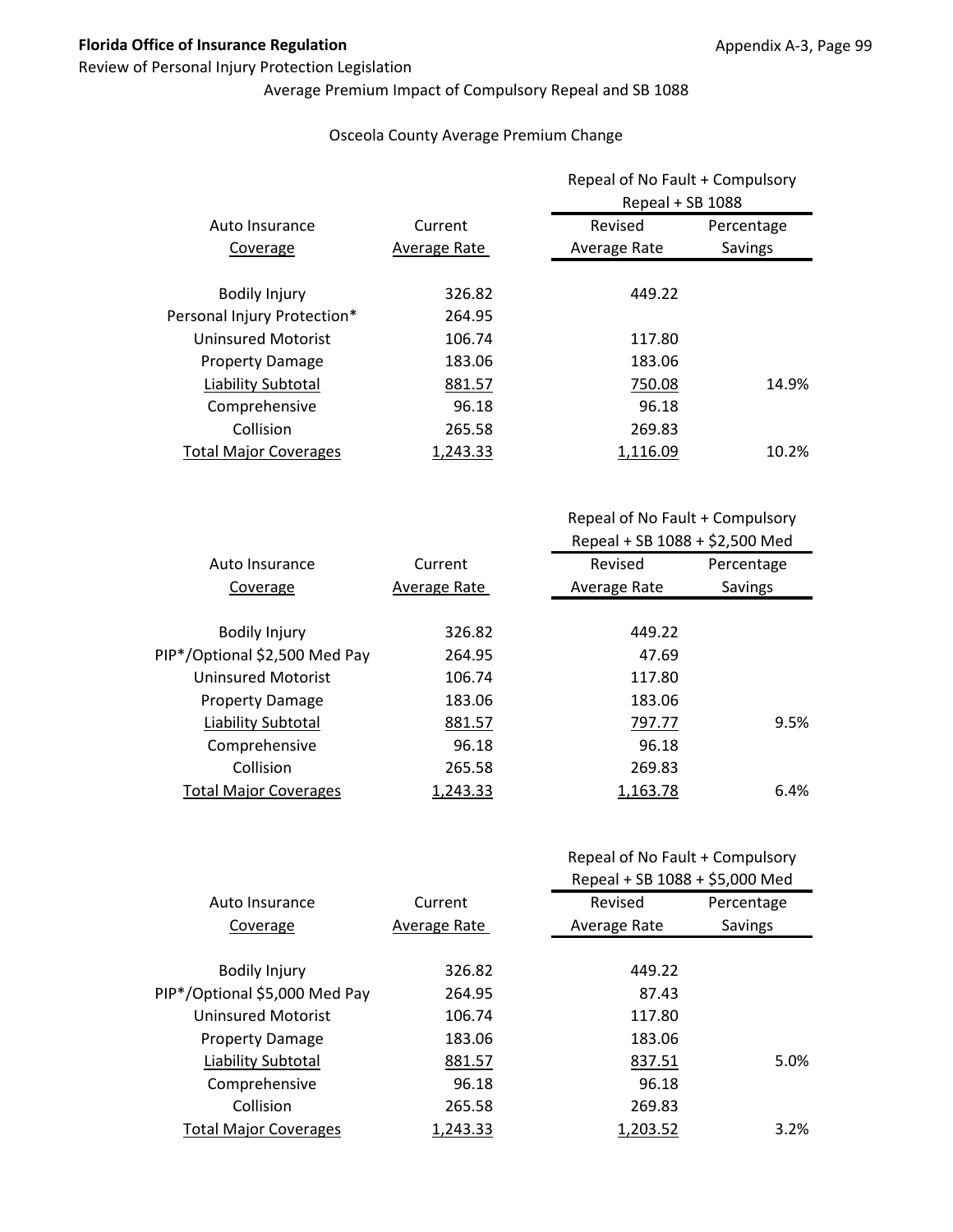Average Premium Impact of Compulsory Repeal and SB 1088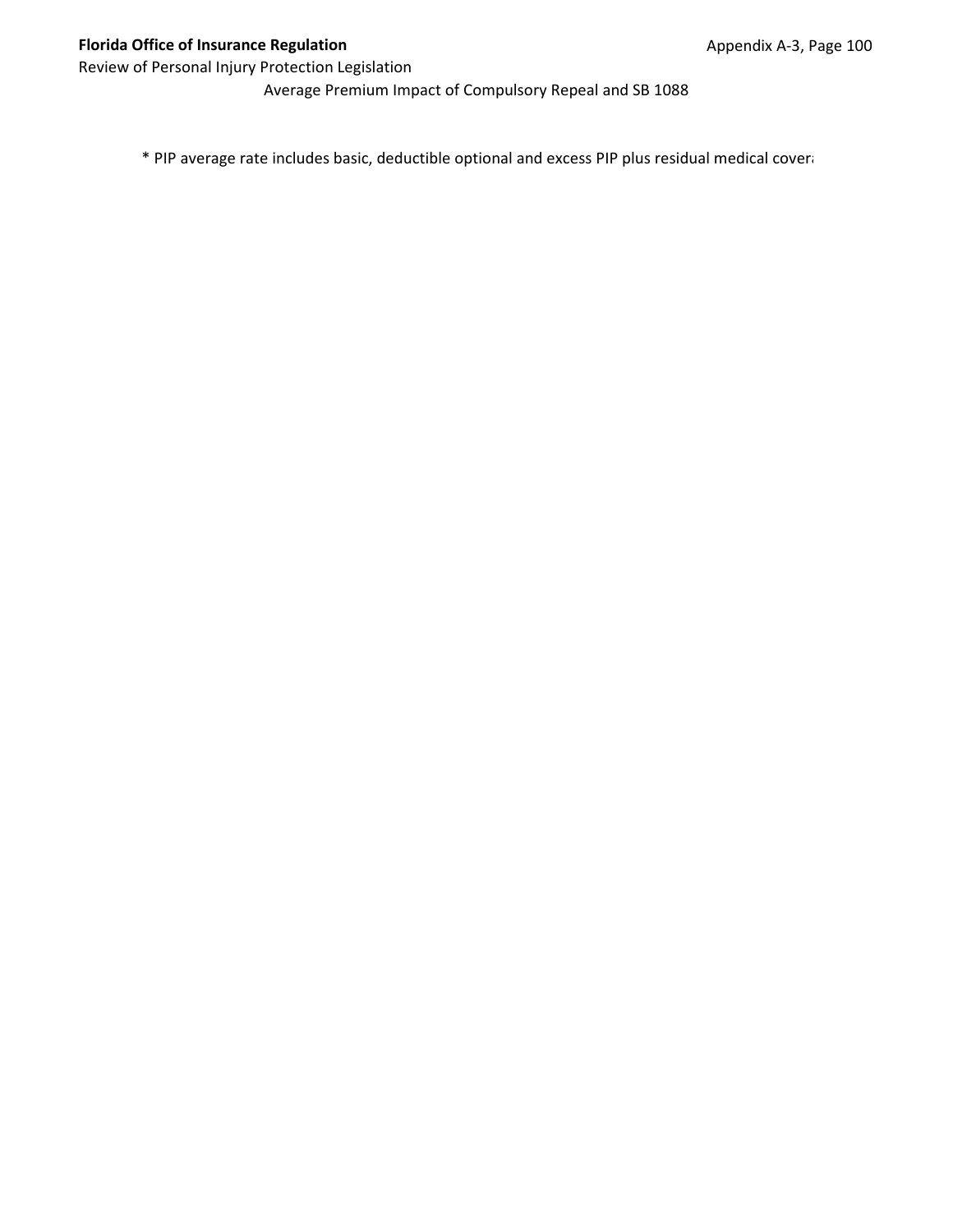### Review of Personal Injury Protection Legislation

# Average Premium Impact of Compulsory Repeal and SB 1088

|                              |              | Repeal of No Fault + Compulsory<br>Repeal + SB 1088 |            |  |  |  |
|------------------------------|--------------|-----------------------------------------------------|------------|--|--|--|
| Auto Insurance               | Current      | Revised                                             | Percentage |  |  |  |
| Coverage                     | Average Rate | Average Rate                                        | Savings    |  |  |  |
| <b>Bodily Injury</b>         | 467.41       | 642.46                                              |            |  |  |  |
| Personal Injury Protection*  | 264.12       |                                                     |            |  |  |  |
| <b>Uninsured Motorist</b>    | 166.75       | 184.02                                              |            |  |  |  |
| <b>Property Damage</b>       | 198.12       | 198.12                                              |            |  |  |  |
| Liability Subtotal           | 1,096.40     | 1,024.60                                            | 6.5%       |  |  |  |
| Comprehensive                | 98.47        | 98.47                                               |            |  |  |  |
| Collision                    | 305.09       | 309.97                                              |            |  |  |  |
| <b>Total Major Coverages</b> | 1,499.96     | 1,433.04                                            | 4.5%       |  |  |  |

#### Palm Beach County Average Premium Change

|                               |              | Repeal + SB 1088 + \$2,500 Med |            |
|-------------------------------|--------------|--------------------------------|------------|
| Auto Insurance                | Current      | Revised                        | Percentage |
| Coverage                      | Average Rate | Average Rate                   | Savings    |
|                               |              |                                |            |
| <b>Bodily Injury</b>          | 467.41       | 642.46                         |            |
| PIP*/Optional \$2,500 Med Pay | 264.12       | 47.54                          |            |
| <b>Uninsured Motorist</b>     | 166.75       | 184.02                         |            |
| <b>Property Damage</b>        | 198.12       | 198.12                         |            |
| Liability Subtotal            | 1,096.40     | 1,072.14                       | 2.2%       |
| Comprehensive                 | 98.47        | 98.47                          |            |
| Collision                     | 305.09       | 309.97                         |            |
| <b>Total Major Coverages</b>  | 1,499.96     | 1,480.58                       | 1.3%       |

# Repeal of No Fault + Compulsory

|                               |              | Repeal + SB 1088 + \$5,000 Med |            |
|-------------------------------|--------------|--------------------------------|------------|
| Auto Insurance                | Current      | Revised                        | Percentage |
| Coverage                      | Average Rate | Average Rate                   | Savings    |
|                               |              |                                |            |
| <b>Bodily Injury</b>          | 467.41       | 642.46                         |            |
| PIP*/Optional \$5,000 Med Pay | 264.12       | 87.16                          |            |
| <b>Uninsured Motorist</b>     | 166.75       | 184.02                         |            |
| <b>Property Damage</b>        | 198.12       | 198.12                         |            |
| Liability Subtotal            | 1,096.40     | 1,111.76                       | $-1.4%$    |
| Comprehensive                 | 98.47        | 98.47                          |            |
| Collision                     | 305.09       | 309.97                         |            |
| <b>Total Major Coverages</b>  | 1,499.96     | 1,520.20                       | $-1.3%$    |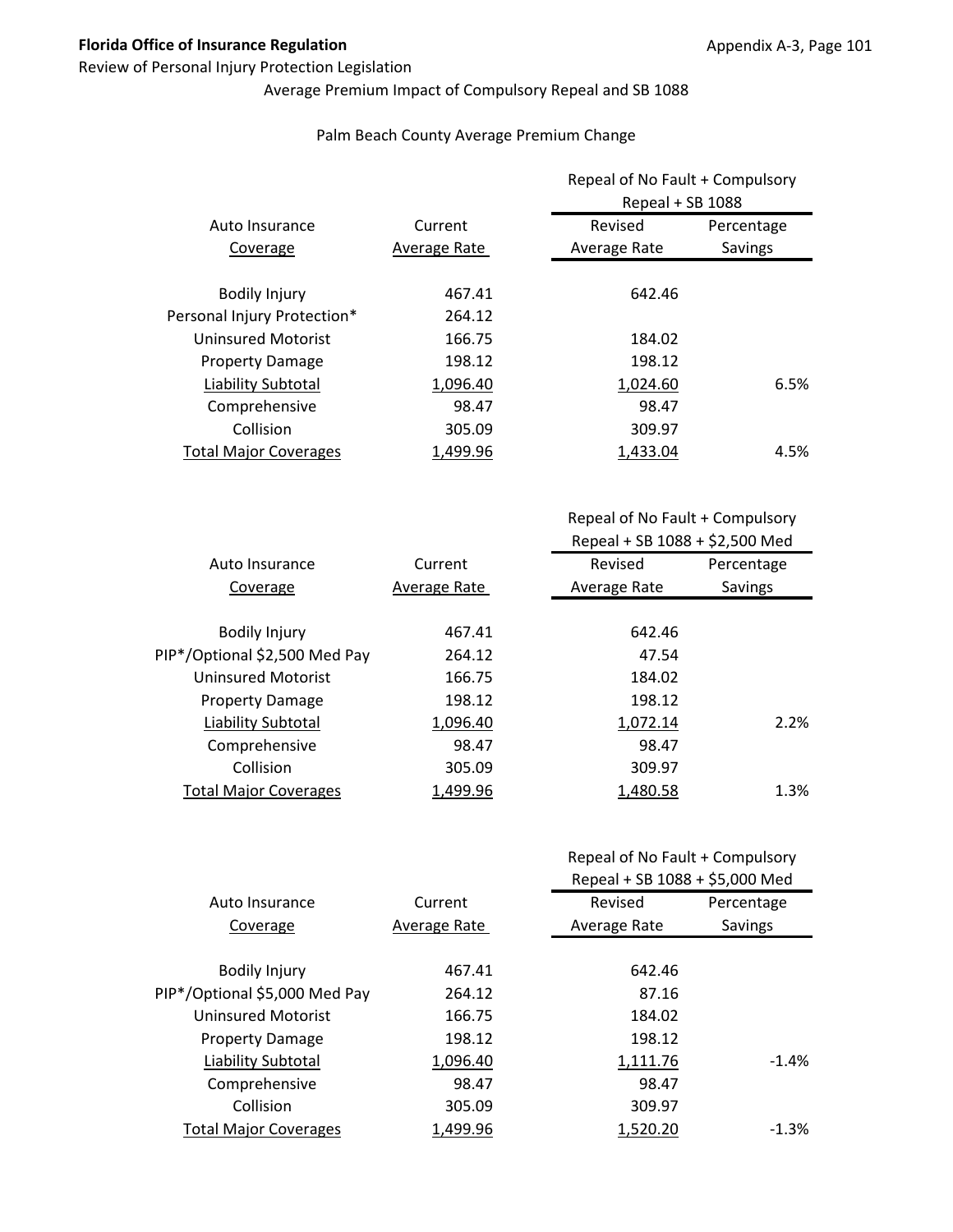Average Premium Impact of Compulsory Repeal and SB 1088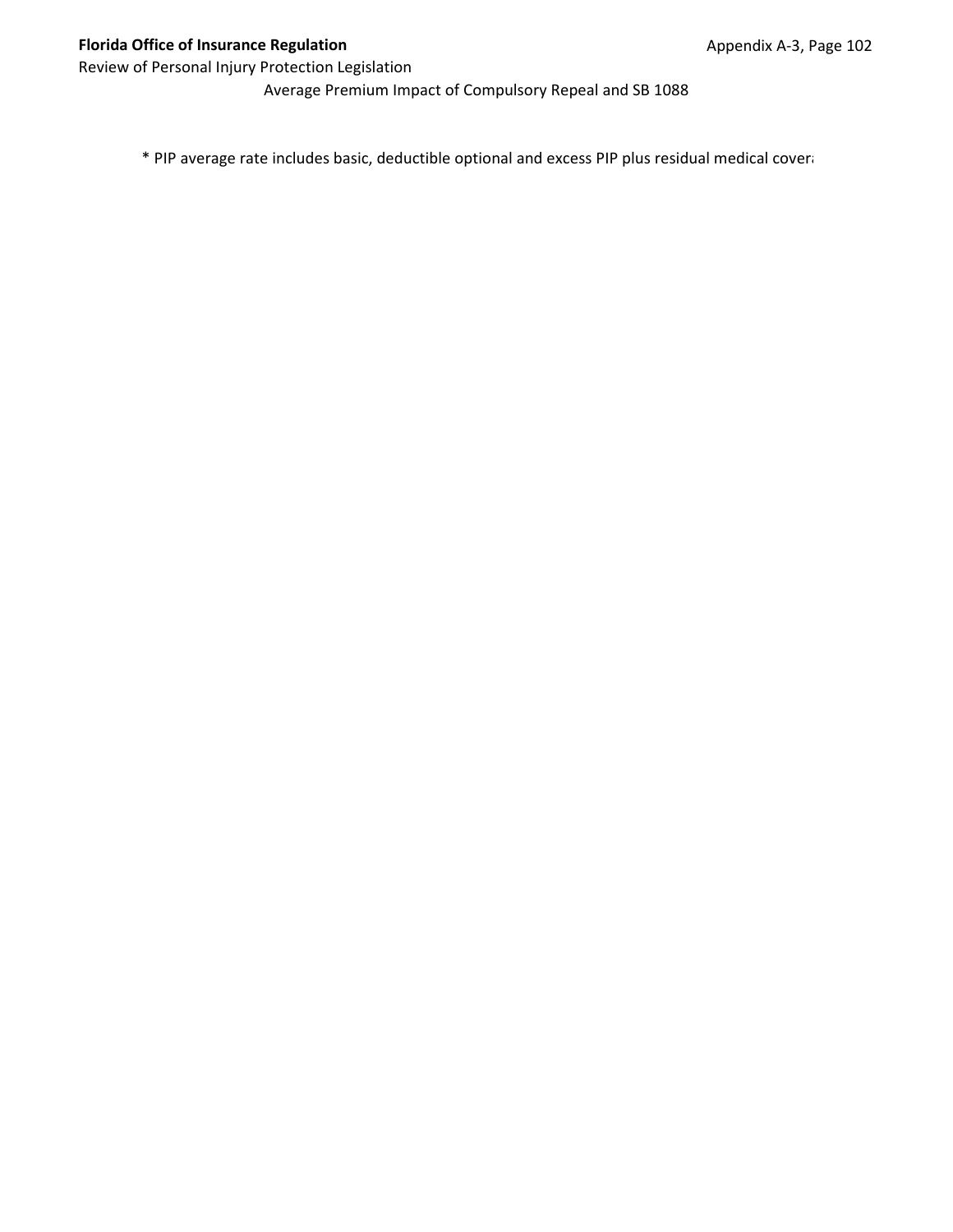### Review of Personal Injury Protection Legislation

# Average Premium Impact of Compulsory Repeal and SB 1088

### Pasco County Average Premium Change

|                              |              | Repeal of No Fault + Compulsory<br>Repeal + SB 1088 |            |
|------------------------------|--------------|-----------------------------------------------------|------------|
| Auto Insurance               | Current      | Revised                                             | Percentage |
| Coverage                     | Average Rate | Average Rate                                        | Savings    |
| <b>Bodily Injury</b>         | 393.04       | 540.24                                              |            |
| Personal Injury Protection*  | 213.53       |                                                     |            |
| <b>Uninsured Motorist</b>    | 112.23       | 123.86                                              |            |
| <b>Property Damage</b>       | 182.82       | 182.82                                              |            |
| Liability Subtotal           | 901.62       | 846.92                                              | 6.1%       |
| Comprehensive                | 100.18       | 100.18                                              |            |
| Collision                    | 243.75       | 247.65                                              |            |
| <b>Total Major Coverages</b> | 1.245.55     | 1.194.75                                            | 4.1%       |

Repeal of No Fault + Compulsory Repeal + SB 1088 + \$2,500 Med

| Auto Insurance                | Current      | Revised      | Percentage |
|-------------------------------|--------------|--------------|------------|
| Coverage                      | Average Rate | Average Rate | Savings    |
|                               |              |              |            |
| <b>Bodily Injury</b>          | 393.04       | 540.24       |            |
| PIP*/Optional \$2,500 Med Pay | 213.53       | 38.44        |            |
| Uninsured Motorist            | 112.23       | 123.86       |            |
| <b>Property Damage</b>        | 182.82       | 182.82       |            |
| Liability Subtotal            | 901.62       | 885.36       | 1.8%       |
| Comprehensive                 | 100.18       | 100.18       |            |
| Collision                     | 243.75       | 247.65       |            |
| <b>Total Major Coverages</b>  | 1,245.55     | 1,233.19     | 1.0%       |
|                               |              |              |            |

|                               |              | Repeal + SB 1088 + \$5,000 Med |            |
|-------------------------------|--------------|--------------------------------|------------|
| Auto Insurance                | Current      | Revised                        | Percentage |
| Coverage                      | Average Rate | Average Rate                   | Savings    |
|                               |              |                                |            |
| <b>Bodily Injury</b>          | 393.04       | 540.24                         |            |
| PIP*/Optional \$5,000 Med Pay | 213.53       | 70.46                          |            |
| <b>Uninsured Motorist</b>     | 112.23       | 123.86                         |            |
| <b>Property Damage</b>        | 182.82       | 182.82                         |            |
| Liability Subtotal            | 901.62       | 917.38                         | $-1.7%$    |
| Comprehensive                 | 100.18       | 100.18                         |            |
| Collision                     | 243.75       | 247.65                         |            |
| <b>Total Major Coverages</b>  | 1.245.55     | 1,265.21                       | $-1.6\%$   |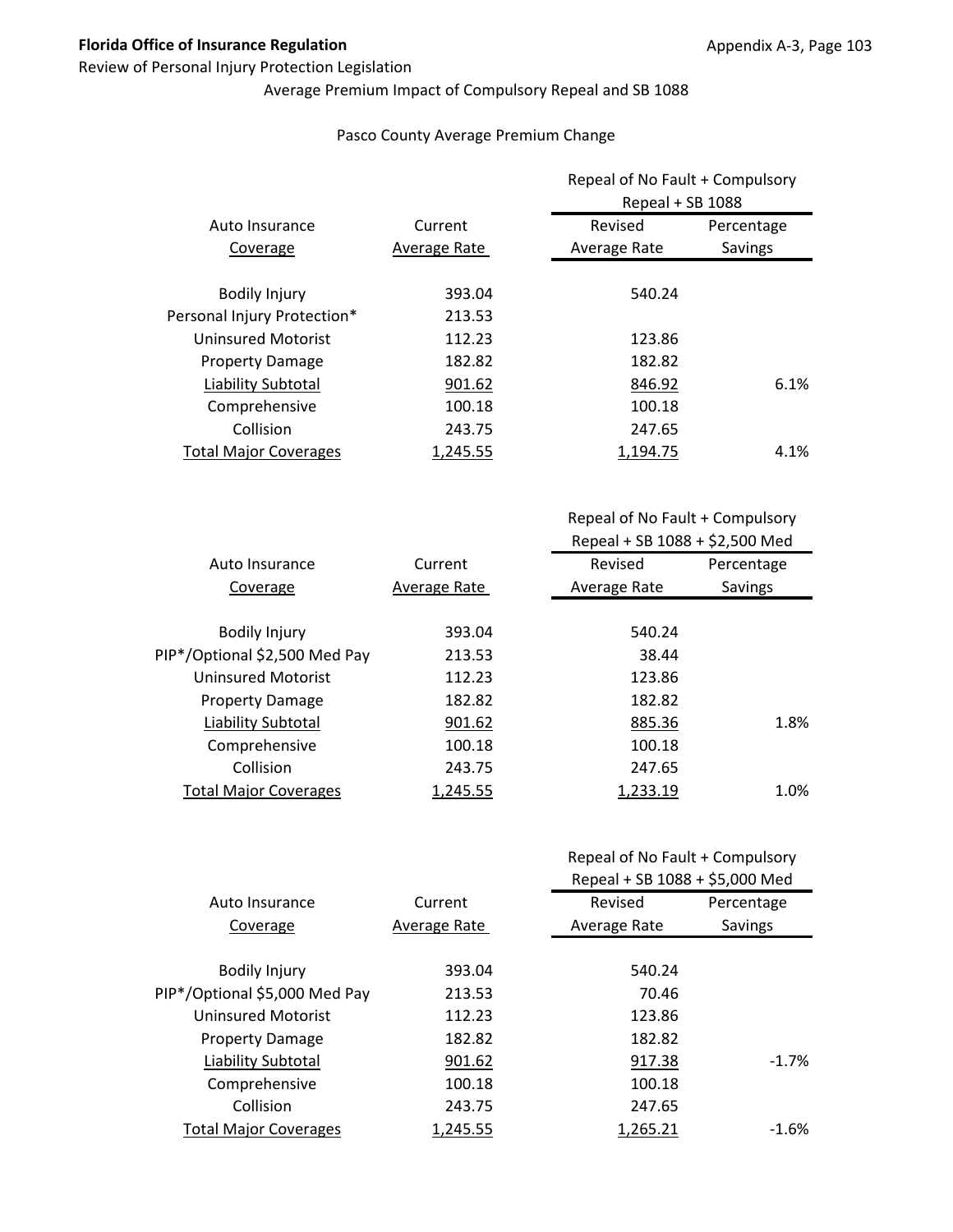Average Premium Impact of Compulsory Repeal and SB 1088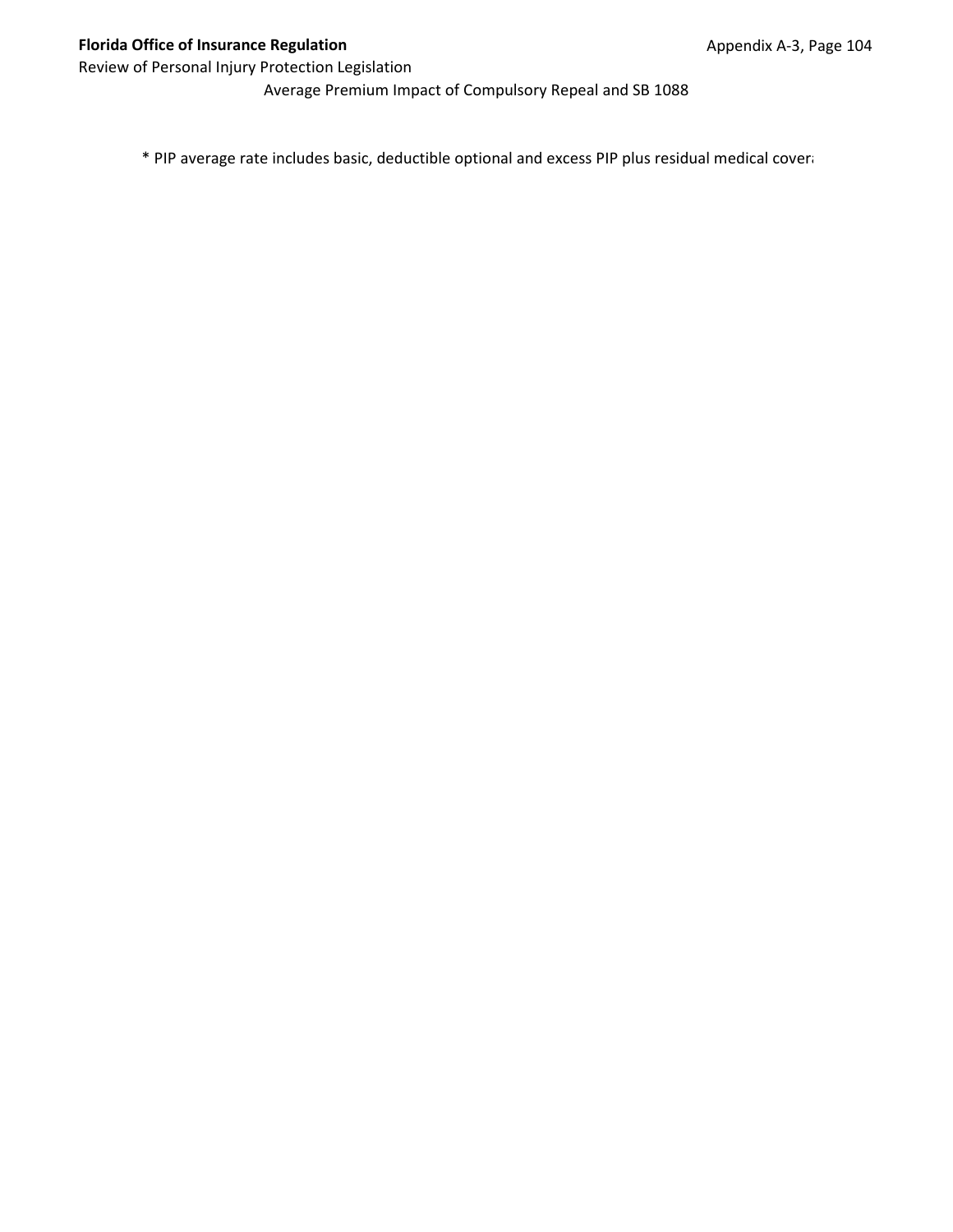### Review of Personal Injury Protection Legislation

# Average Premium Impact of Compulsory Repeal and SB 1088

### Pinellas County Average Premium Change

|                              |              | Repeal of No Fault + Compulsory<br>Repeal + SB 1088 |            |
|------------------------------|--------------|-----------------------------------------------------|------------|
| Auto Insurance               | Current      | Revised                                             | Percentage |
| Coverage                     | Average Rate | Average Rate                                        | Savings    |
| <b>Bodily Injury</b>         | 411.03       | 564.97                                              |            |
| Personal Injury Protection*  | 201.82       |                                                     |            |
| <b>Uninsured Motorist</b>    | 126.13       | 139.19                                              |            |
| <b>Property Damage</b>       | 187.52       | 187.52                                              |            |
| Liability Subtotal           | 926.50       | 891.68                                              | 3.8%       |
| Comprehensive                | 84.33        | 84.33                                               |            |
| Collision                    | 238.74       | 242.56                                              |            |
| <b>Total Major Coverages</b> | 1,249.57     | 1.218.57                                            | 2.5%       |

Repeal of No Fault + Compulsory Repeal + SB 1088 + \$2,500 Med

| Current      | Revised      | Percentage |
|--------------|--------------|------------|
| Average Rate | Average Rate | Savings    |
|              |              |            |
| 411.03       | 564.97       |            |
| 201.82       | 36.33        |            |
| 126.13       | 139.19       |            |
| 187.52       | 187.52       |            |
| 926.50       | 928.01       | $-0.2%$    |
| 84.33        | 84.33        |            |
| 238.74       | 242.56       |            |
| 1,249.57     | 1,254.90     | $-0.4%$    |
|              |              |            |

|                               |              | Repeal + SB 1088 + \$5,000 Med |            |
|-------------------------------|--------------|--------------------------------|------------|
| Auto Insurance                | Current      | Revised                        | Percentage |
| Coverage                      | Average Rate | Average Rate                   | Savings    |
|                               |              |                                |            |
| <b>Bodily Injury</b>          | 411.03       | 564.97                         |            |
| PIP*/Optional \$5,000 Med Pay | 201.82       | 66.60                          |            |
| <b>Uninsured Motorist</b>     | 126.13       | 139.19                         |            |
| <b>Property Damage</b>        | 187.52       | 187.52                         |            |
| Liability Subtotal            | 926.50       | 958.28                         | $-3.4%$    |
| Comprehensive                 | 84.33        | 84.33                          |            |
| Collision                     | 238.74       | 242.56                         |            |
| <b>Total Major Coverages</b>  | 1.249.57     | 1.285.17                       | $-2.8%$    |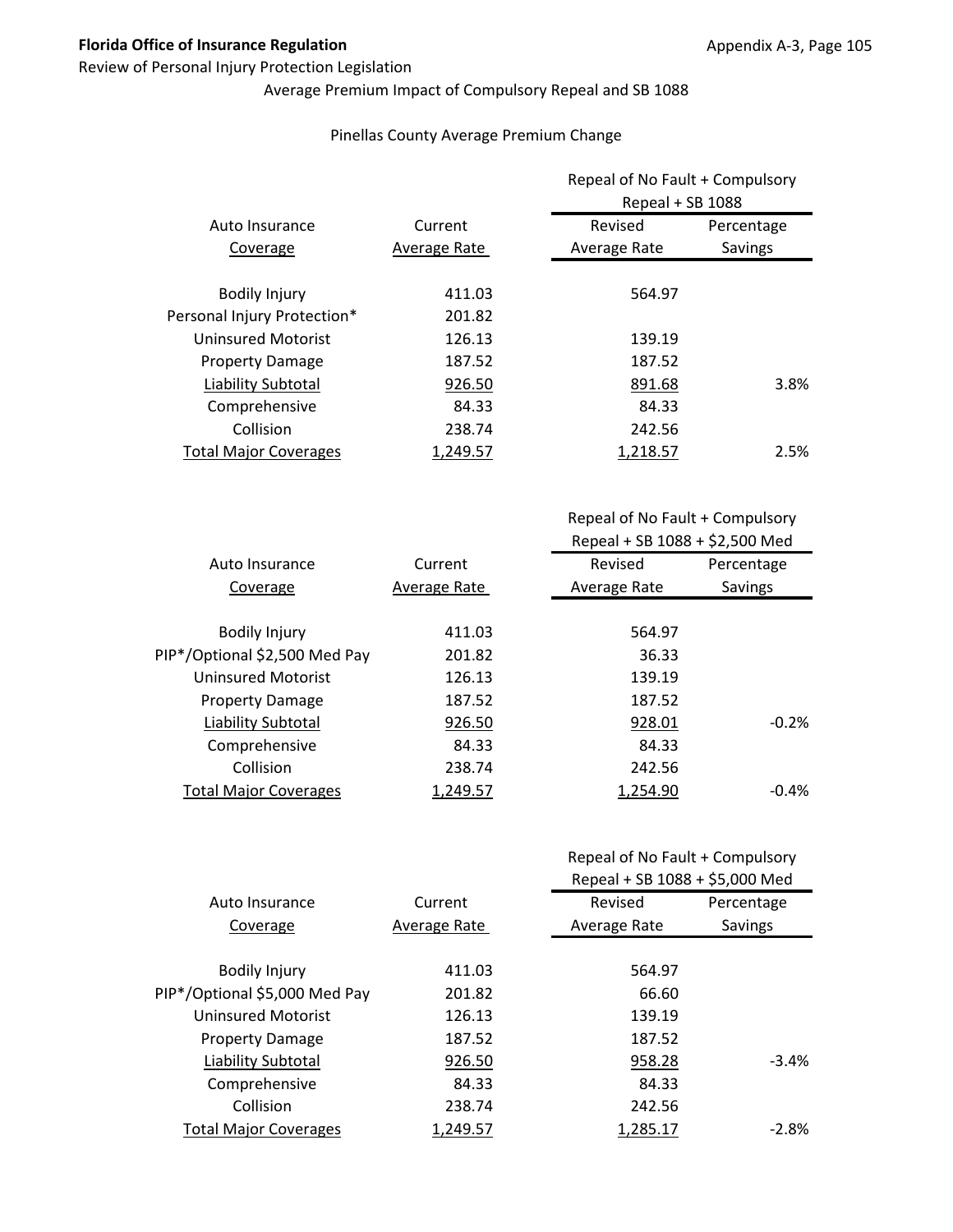Average Premium Impact of Compulsory Repeal and SB 1088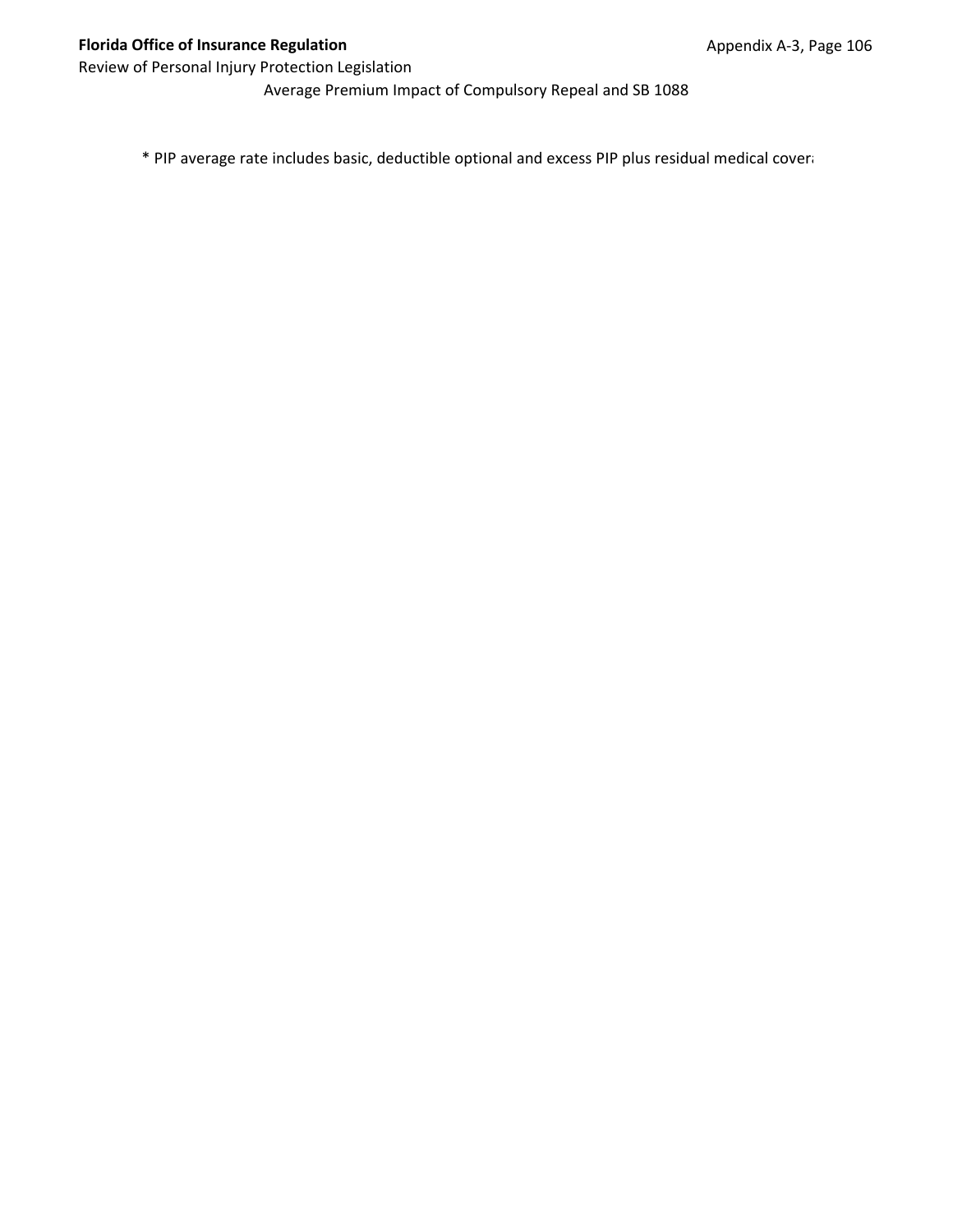### Review of Personal Injury Protection Legislation

## Average Premium Impact of Compulsory Repeal and SB 1088

### Polk County Average Premium Change

|                              |              | Repeal of No Fault + Compulsory<br>Repeal + SB 1088 |            |
|------------------------------|--------------|-----------------------------------------------------|------------|
| Auto Insurance               | Current      | Revised                                             | Percentage |
| Coverage                     | Average Rate | Average Rate                                        | Savings    |
| <b>Bodily Injury</b>         | 305.89       | 420.45                                              |            |
| Personal Injury Protection*  | 195.48       |                                                     |            |
| <b>Uninsured Motorist</b>    | 103.68       | 114.42                                              |            |
| <b>Property Damage</b>       | 172.90       | 172.90                                              |            |
| Liability Subtotal           | 777.95       | 707.77                                              | 9.0%       |
| Comprehensive                | 91.34        | 91.34                                               |            |
| Collision                    | 248.68       | 252.66                                              |            |
| <b>Total Major Coverages</b> | 1.117.97     | 1.051.77                                            | 5.9%       |

| Auto Insurance                | Current      | Revised      | Percentage |
|-------------------------------|--------------|--------------|------------|
| Coverage                      | Average Rate | Average Rate | Savings    |
|                               |              |              |            |
| <b>Bodily Injury</b>          | 305.89       | 420.45       |            |
| PIP*/Optional \$2,500 Med Pay | 195.48       | 35.19        |            |
| Uninsured Motorist            | 103.68       | 114.42       |            |
| <b>Property Damage</b>        | 172.90       | 172.90       |            |
| Liability Subtotal            | 777.95       | 742.96       | 4.5%       |
| Comprehensive                 | 91.34        | 91.34        |            |
| Collision                     | 248.68       | 252.66       |            |
| <b>Total Major Coverages</b>  | 1,117.97     | 1,086.96     | 2.8%       |

|  |  | Repeal of No Fault + Compulsory |
|--|--|---------------------------------|
|--|--|---------------------------------|

|                               |              | Repeal + SB 1088 + \$5,000 Med |            |
|-------------------------------|--------------|--------------------------------|------------|
| Auto Insurance                | Current      | Revised                        | Percentage |
| Coverage                      | Average Rate | Average Rate                   | Savings    |
| <b>Bodily Injury</b>          | 305.89       | 420.45                         |            |
| PIP*/Optional \$5,000 Med Pay | 195.48       | 64.51                          |            |
| <b>Uninsured Motorist</b>     | 103.68       | 114.42                         |            |
| <b>Property Damage</b>        | 172.90       | 172.90                         |            |
| Liability Subtotal            | 777.95       | 772.28                         | 0.7%       |
| Comprehensive                 | 91.34        | 91.34                          |            |
| Collision                     | 248.68       | 252.66                         |            |
| <b>Total Major Coverages</b>  | 1,117.97     | 1,116.28                       | 0.2%       |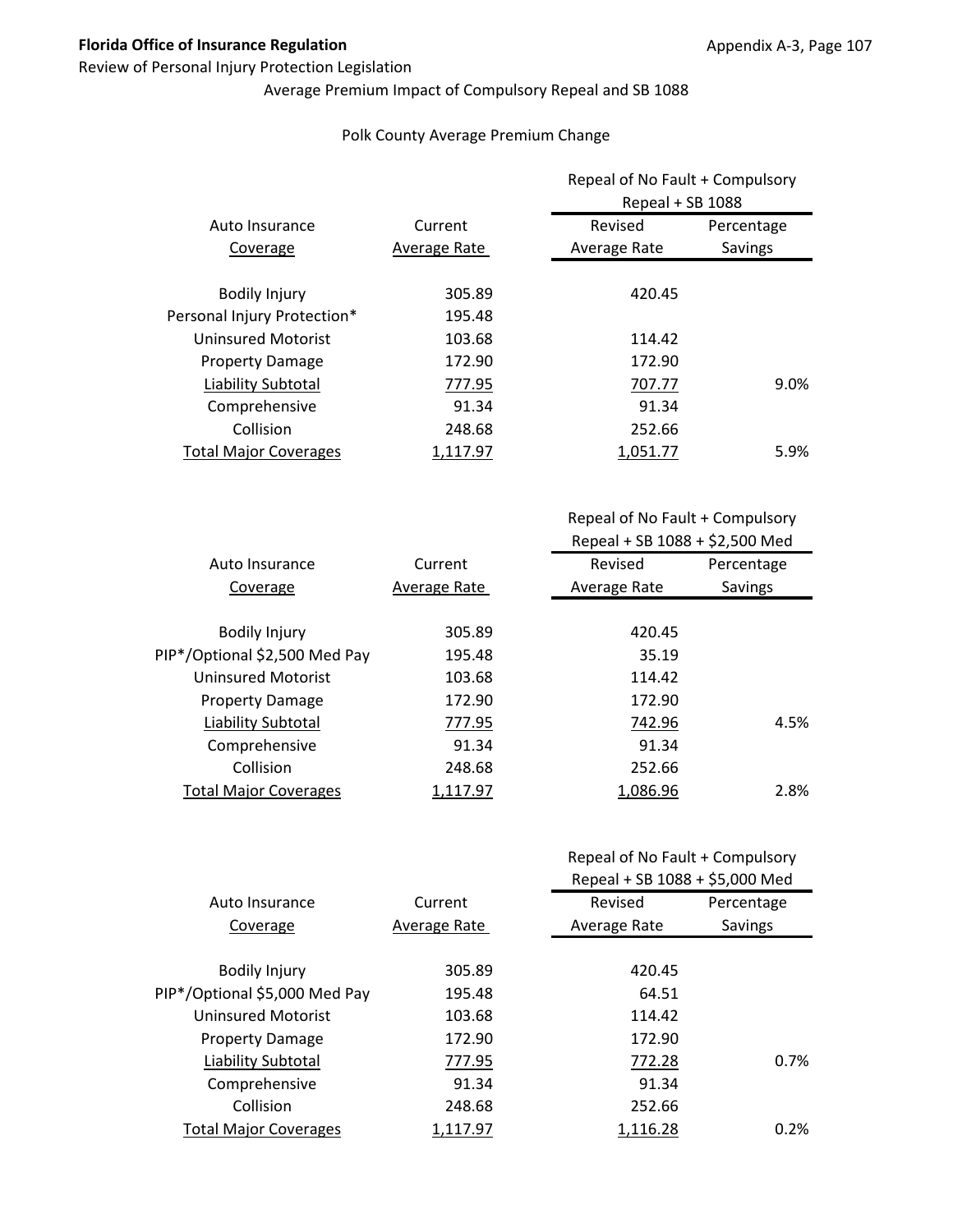Average Premium Impact of Compulsory Repeal and SB 1088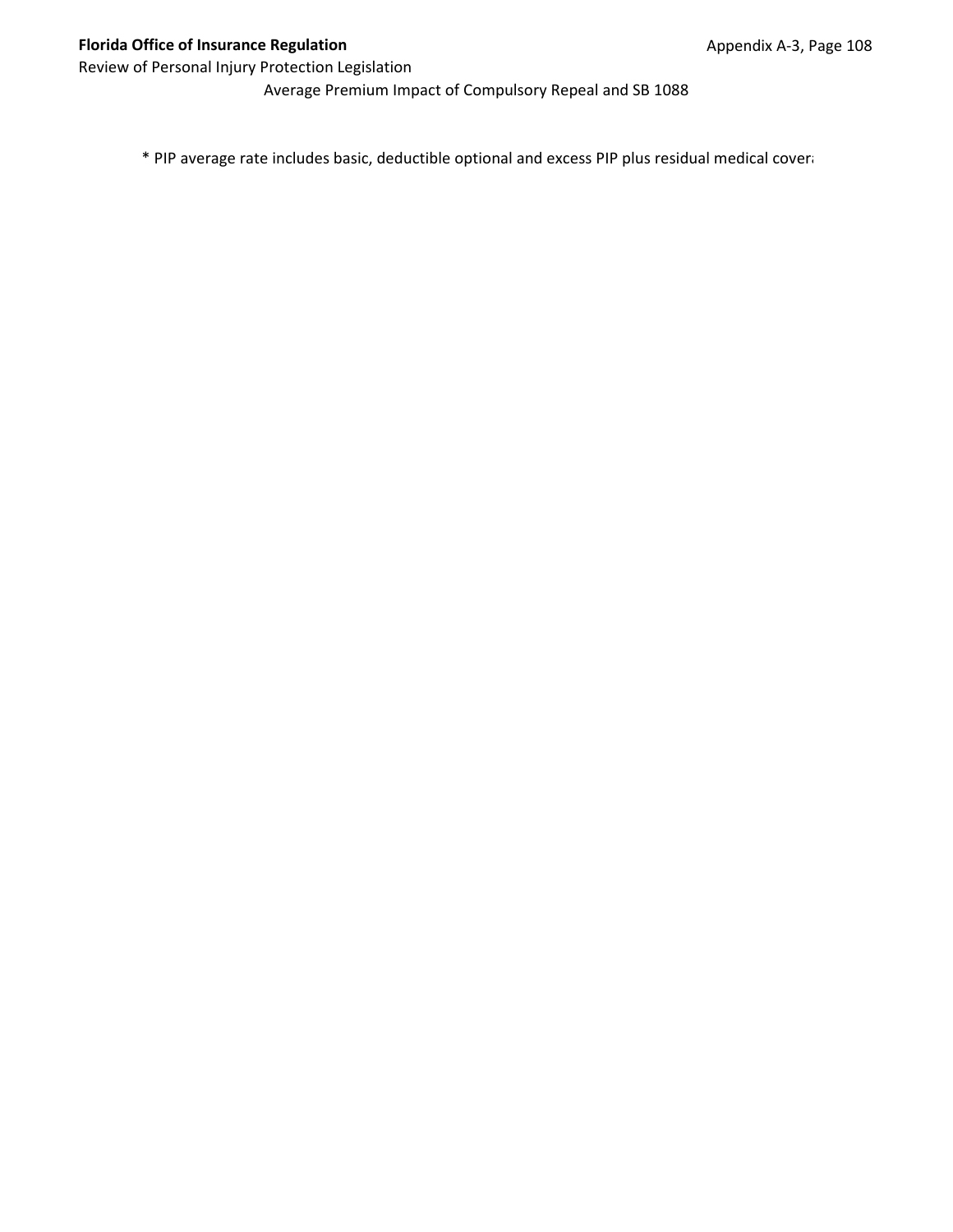### Review of Personal Injury Protection Legislation

# Average Premium Impact of Compulsory Repeal and SB 1088

### Putnam County Average Premium Change

|              | Repeal of No Fault + Compulsory<br>Repeal + SB 1088 |            |
|--------------|-----------------------------------------------------|------------|
| Current      | Revised                                             | Percentage |
| Average Rate | Average Rate                                        | Savings    |
| 240.86       | 331.07                                              |            |
| 147.20       |                                                     |            |
| 87.30        | 96.34                                               |            |
| 140.20       | 140.20                                              |            |
| 615.56       | 567.61                                              | 7.8%       |
| 95.64        | 95.64                                               |            |
| 223.87       | 227.45                                              |            |
| 935.07       | 890.70                                              | 4.7%       |
|              |                                                     |            |

| Auto Insurance                | Current      | Revised      | Percentage |
|-------------------------------|--------------|--------------|------------|
| Coverage                      | Average Rate | Average Rate | Savings    |
|                               |              |              |            |
| <b>Bodily Injury</b>          | 240.86       | 331.07       |            |
| PIP*/Optional \$2,500 Med Pay | 147.20       | 26.50        |            |
| Uninsured Motorist            | 87.30        | 96.34        |            |
| <b>Property Damage</b>        | 140.20       | 140.20       |            |
| Liability Subtotal            | 615.56       | 594.11       | 3.5%       |
| Comprehensive                 | 95.64        | 95.64        |            |
| Collision                     | 223.87       | 227.45       |            |
| <b>Total Major Coverages</b>  | 935.07       | 917.20       | 1.9%       |
|                               |              |              |            |

| Repeal of No Fault + Compulsory |  |
|---------------------------------|--|
|---------------------------------|--|

|                               |              | Repeal + SB 1088 + \$5,000 Med |            |
|-------------------------------|--------------|--------------------------------|------------|
| Auto Insurance                | Current      | Revised                        | Percentage |
| Coverage                      | Average Rate | Average Rate                   | Savings    |
|                               |              |                                |            |
| <b>Bodily Injury</b>          | 240.86       | 331.07                         |            |
| PIP*/Optional \$5,000 Med Pay | 147.20       | 48.58                          |            |
| <b>Uninsured Motorist</b>     | 87.30        | 96.34                          |            |
| <b>Property Damage</b>        | 140.20       | 140.20                         |            |
| Liability Subtotal            | 615.56       | 616.19                         | $-0.1%$    |
| Comprehensive                 | 95.64        | 95.64                          |            |
| Collision                     | 223.87       | 227.45                         |            |
| <b>Total Major Coverages</b>  | 935.07       | 939.28                         | $-0.5\%$   |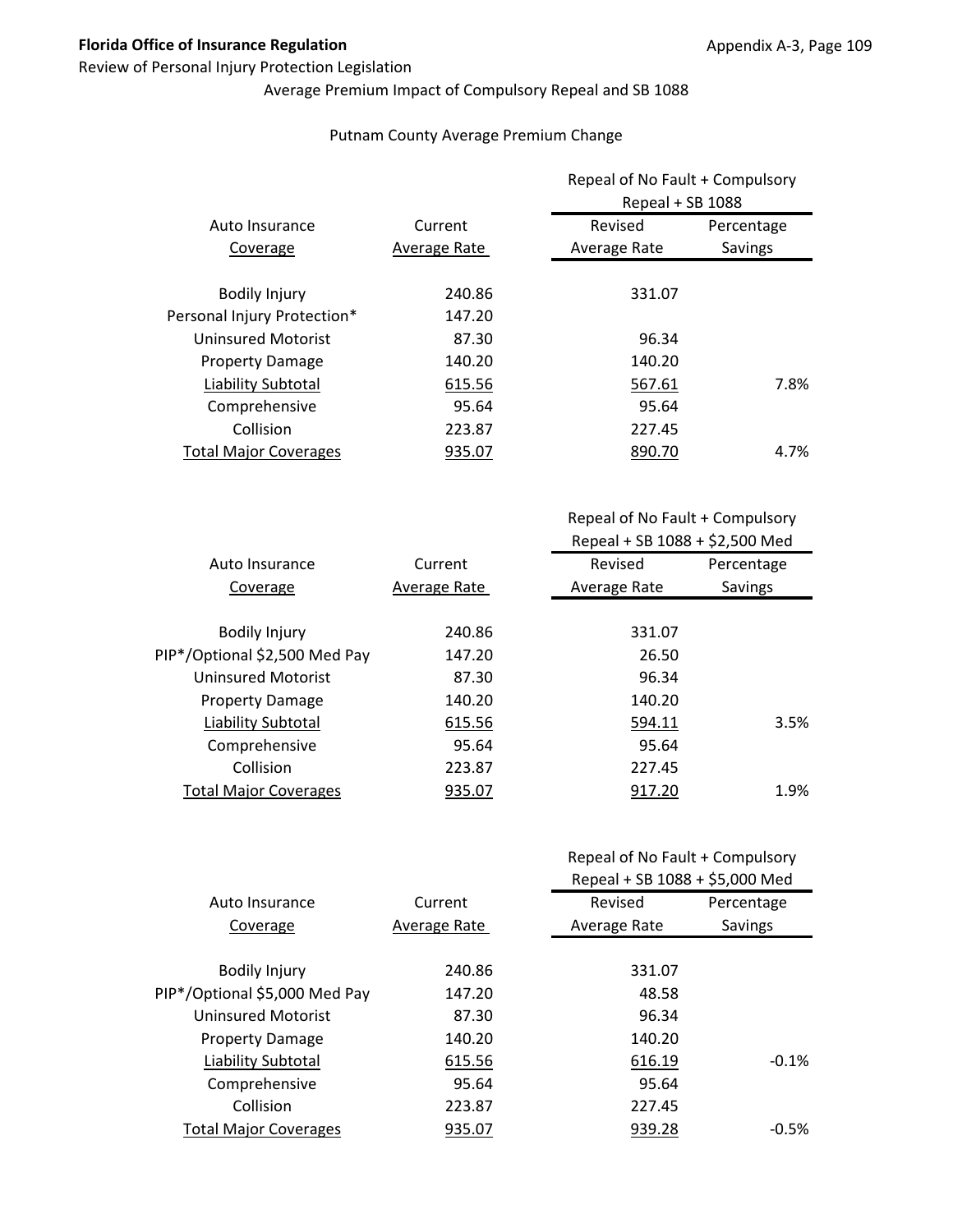Average Premium Impact of Compulsory Repeal and SB 1088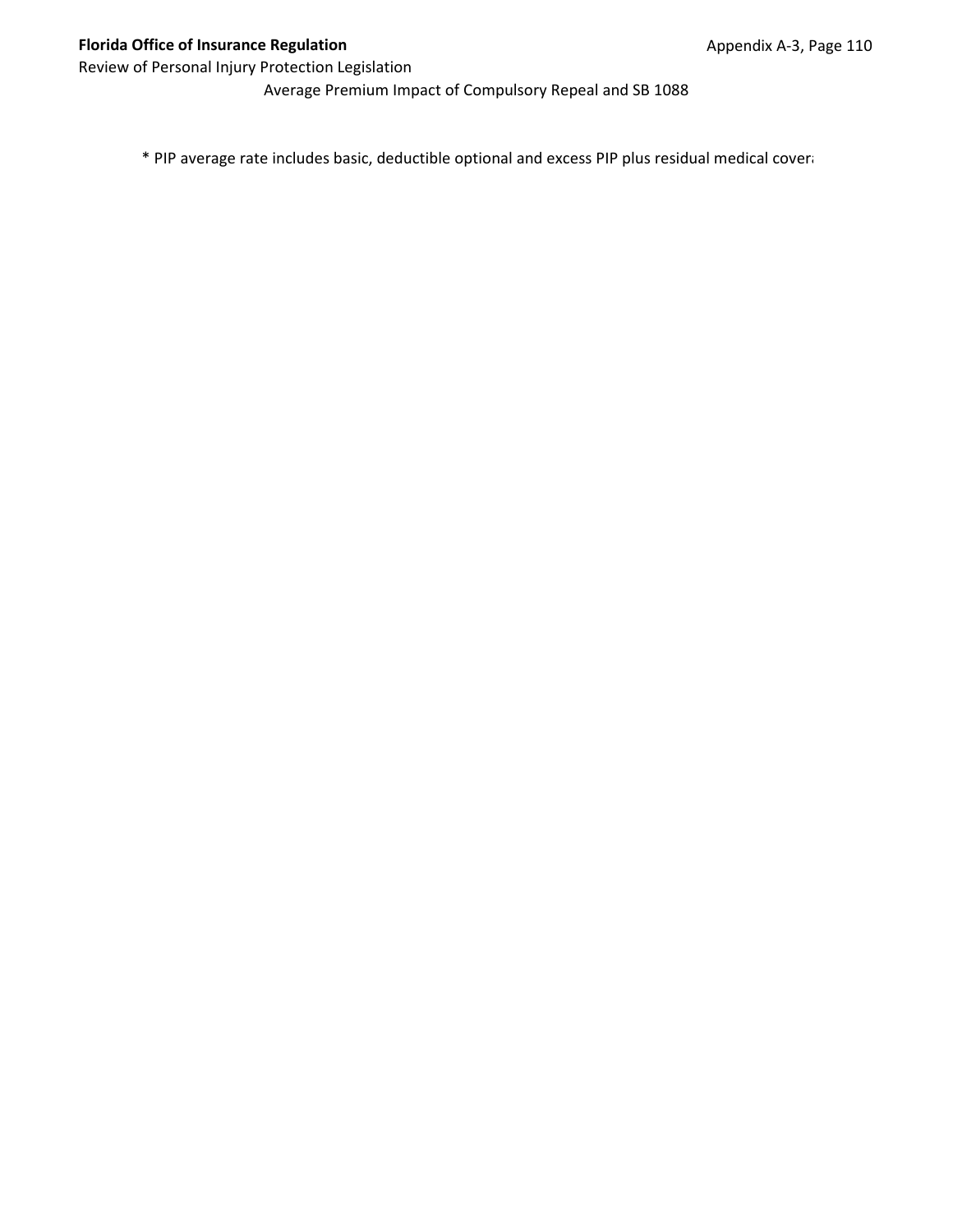### Review of Personal Injury Protection Legislation

## Average Premium Impact of Compulsory Repeal and SB 1088

### Santa Rosa County Average Premium Change

|                              |              |              | Repeal of No Fault + Compulsory<br>Repeal + SB 1088 |  |
|------------------------------|--------------|--------------|-----------------------------------------------------|--|
| Auto Insurance               | Current      | Revised      | Percentage                                          |  |
| Coverage                     | Average Rate | Average Rate | Savings                                             |  |
| <b>Bodily Injury</b>         | 230.12       | 316.30       |                                                     |  |
| Personal Injury Protection*  | 117.68       |              |                                                     |  |
| <b>Uninsured Motorist</b>    | 79.31        | 87.53        |                                                     |  |
| <b>Property Damage</b>       | 157.49       | 157.49       |                                                     |  |
| Liability Subtotal           | 584.60       | 561.32       | 4.0%                                                |  |
| Comprehensive                | 113.18       | 113.18       |                                                     |  |
| Collision                    | 232.32       | 236.04       |                                                     |  |
| <b>Total Major Coverages</b> | 930.10       | 910.54       | 2.1%                                                |  |

Repeal of No Fault + Compulsory Repeal + SB 1088 + \$2,500 Med

| Auto Insurance                | Current      | Revised      | Percentage |
|-------------------------------|--------------|--------------|------------|
| Coverage                      | Average Rate | Average Rate | Savings    |
|                               |              |              |            |
| <b>Bodily Injury</b>          | 230.12       | 316.30       |            |
| PIP*/Optional \$2,500 Med Pay | 117.68       | 21.18        |            |
| <b>Uninsured Motorist</b>     | 79.31        | 87.53        |            |
| <b>Property Damage</b>        | 157.49       | 157.49       |            |
| Liability Subtotal            | 584.60       | 582.50       | 0.4%       |
| Comprehensive                 | 113.18       | 113.18       |            |
| Collision                     | 232.32       | 236.04       |            |
| <b>Total Major Coverages</b>  | 930.10       | 931.72       | $-0.2%$    |
|                               |              |              |            |

|                               |              | Repeal + SB 1088 + \$5,000 Med |            |
|-------------------------------|--------------|--------------------------------|------------|
| Auto Insurance                | Current      | Revised                        | Percentage |
| Coverage                      | Average Rate | Average Rate                   | Savings    |
|                               |              |                                |            |
| <b>Bodily Injury</b>          | 230.12       | 316.30                         |            |
| PIP*/Optional \$5,000 Med Pay | 117.68       | 38.83                          |            |
| <b>Uninsured Motorist</b>     | 79.31        | 87.53                          |            |
| <b>Property Damage</b>        | 157.49       | 157.49                         |            |
| Liability Subtotal            | 584.60       | 600.15                         | $-2.7%$    |
| Comprehensive                 | 113.18       | 113.18                         |            |
| Collision                     | 232.32       | 236.04                         |            |
| <b>Total Major Coverages</b>  | 930.10       | 949.37                         | $-2.1%$    |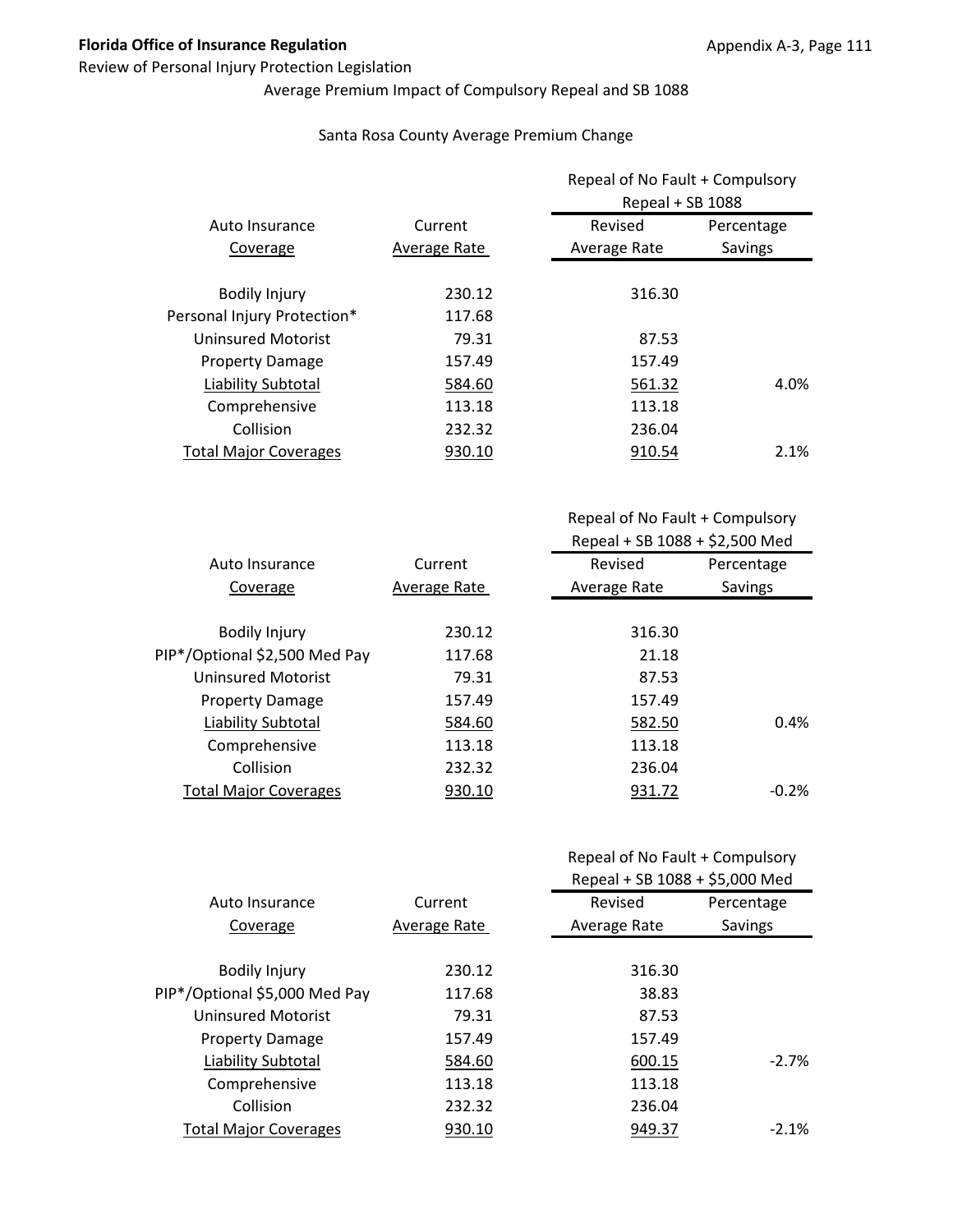Average Premium Impact of Compulsory Repeal and SB 1088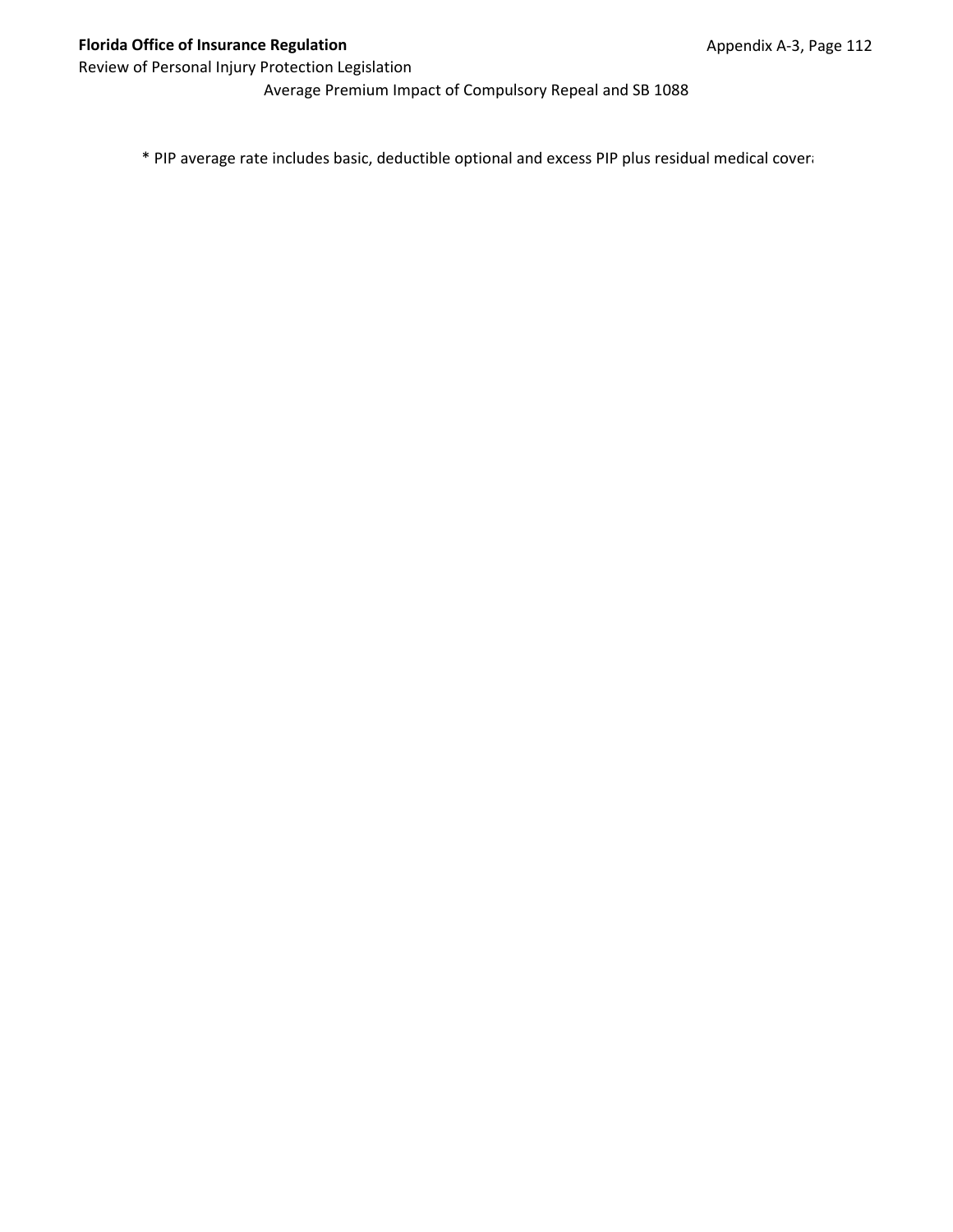### Review of Personal Injury Protection Legislation

# Average Premium Impact of Compulsory Repeal and SB 1088

### Sarasota County Average Premium Change

|                              |              | Repeal of No Fault + Compulsory<br>Repeal + SB 1088 |            |
|------------------------------|--------------|-----------------------------------------------------|------------|
| Auto Insurance               | Current      | Revised                                             | Percentage |
| Coverage                     | Average Rate | Average Rate                                        | Savings    |
| <b>Bodily Injury</b>         | 308.35       | 423.83                                              |            |
| Personal Injury Protection*  | 144.94       |                                                     |            |
| <b>Uninsured Motorist</b>    | 101.46       | 111.97                                              |            |
| <b>Property Damage</b>       | 155.89       | 155.89                                              |            |
| Liability Subtotal           | 710.64       | 691.69                                              | 2.7%       |
| Comprehensive                | 73.81        | 73.81                                               |            |
| Collision                    | 222.53       | 226.09                                              |            |
| <b>Total Major Coverages</b> | 1,006.98     | 991.59                                              | 1.5%       |

| Auto Insurance                | Current      | Revised      | Percentage |
|-------------------------------|--------------|--------------|------------|
| Coverage                      | Average Rate | Average Rate | Savings    |
|                               |              |              |            |
| <b>Bodily Injury</b>          | 308.35       | 423.83       |            |
| PIP*/Optional \$2,500 Med Pay | 144.94       | 26.09        |            |
| Uninsured Motorist            | 101.46       | 111.97       |            |
| <b>Property Damage</b>        | 155.89       | 155.89       |            |
| Liability Subtotal            | 710.64       | 717.78       | $-1.0\%$   |
| Comprehensive                 | 73.81        | 73.81        |            |
| Collision                     | 222.53       | 226.09       |            |
| <b>Total Major Coverages</b>  | 1,006.98     | 1,017.68     | $-1.1%$    |

|  | Repeal of No Fault + Compulsory |
|--|---------------------------------|
|--|---------------------------------|

|                               |              | Repeal + SB 1088 + \$5,000 Med |            |
|-------------------------------|--------------|--------------------------------|------------|
| Auto Insurance                | Current      | Revised                        | Percentage |
| Coverage                      | Average Rate | Average Rate                   | Savings    |
|                               |              |                                |            |
| <b>Bodily Injury</b>          | 308.35       | 423.83                         |            |
| PIP*/Optional \$5,000 Med Pay | 144.94       | 47.83                          |            |
| <b>Uninsured Motorist</b>     | 101.46       | 111.97                         |            |
| <b>Property Damage</b>        | 155.89       | 155.89                         |            |
| Liability Subtotal            | 710.64       | 739.52                         | $-4.1%$    |
| Comprehensive                 | 73.81        | 73.81                          |            |
| Collision                     | 222.53       | 226.09                         |            |
| <b>Total Major Coverages</b>  | 1.006.98     | 1,039.42                       | $-3.2\%$   |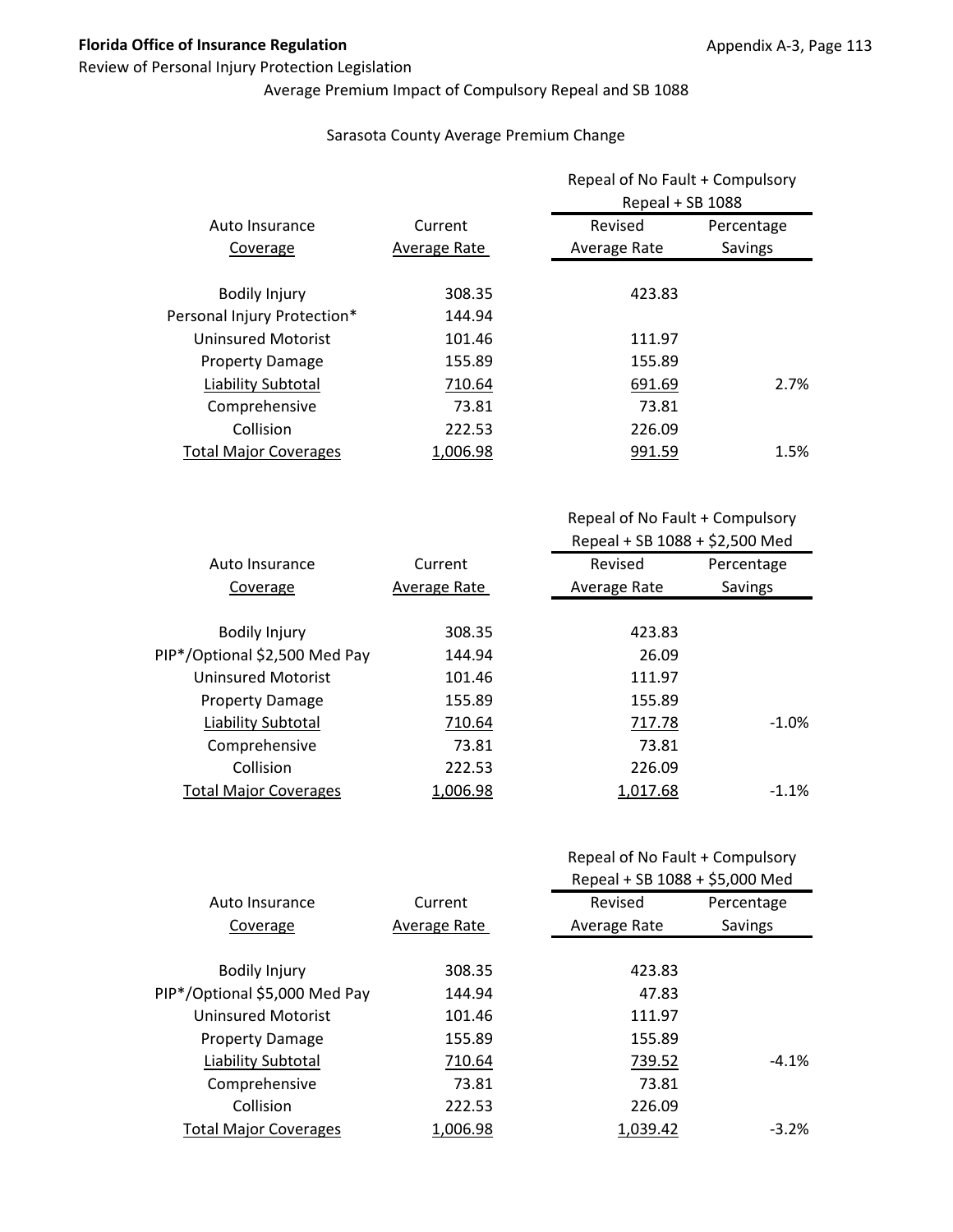Average Premium Impact of Compulsory Repeal and SB 1088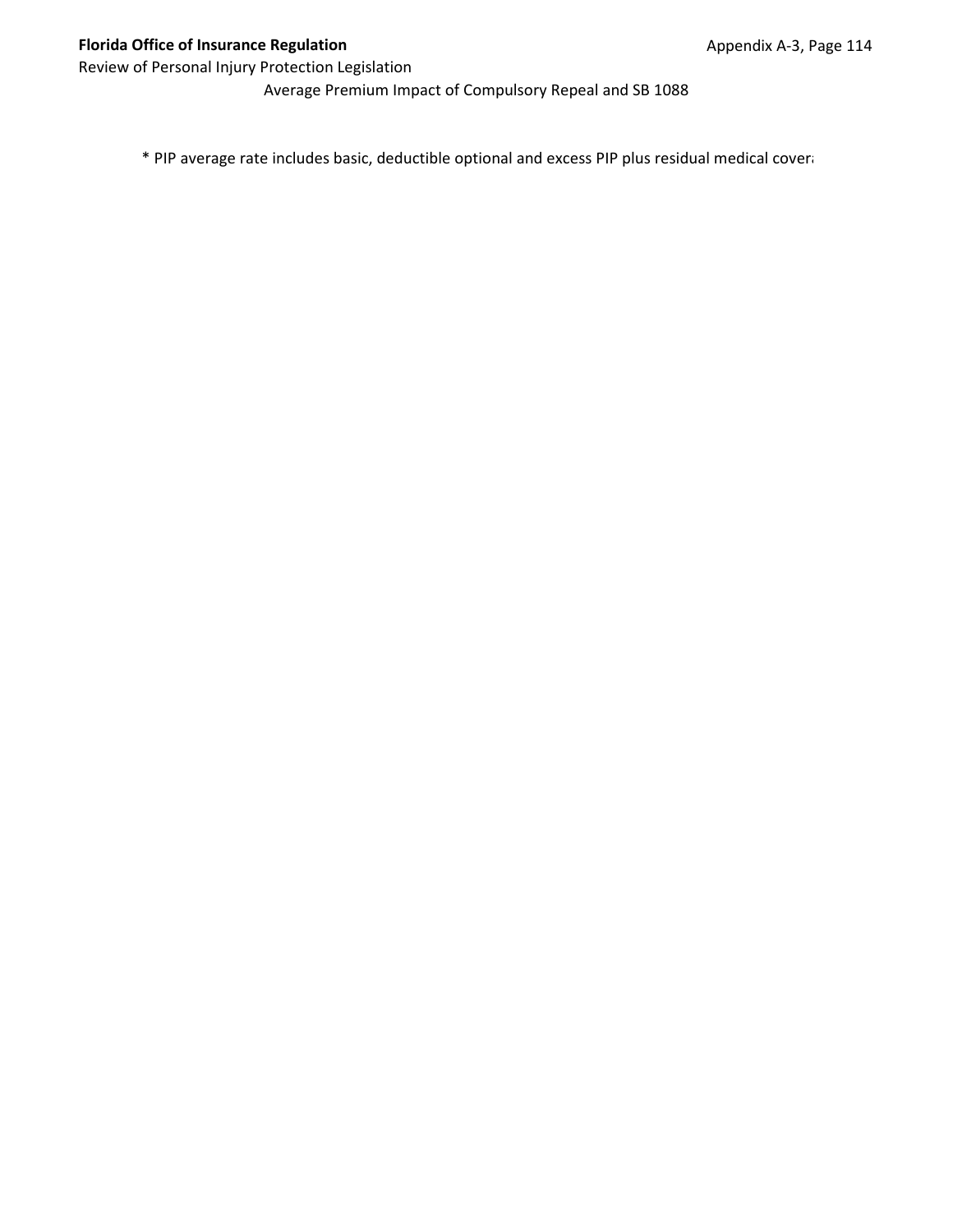### Review of Personal Injury Protection Legislation

# Average Premium Impact of Compulsory Repeal and SB 1088

### Seminole County Average Premium Change

|                              |              | Repeal of No Fault + Compulsory<br>Repeal + SB 1088 |            |
|------------------------------|--------------|-----------------------------------------------------|------------|
| Auto Insurance               | Current      | Revised                                             | Percentage |
| Coverage                     | Average Rate | Average Rate                                        | Savings    |
| <b>Bodily Injury</b>         | 304.27       | 418.22                                              |            |
| Personal Injury Protection*  | 176.76       |                                                     |            |
| <b>Uninsured Motorist</b>    | 102.96       | 113.62                                              |            |
| <b>Property Damage</b>       | 177.01       | 177.01                                              |            |
| Liability Subtotal           | 761.00       | 708.85                                              | 6.9%       |
| Comprehensive                | 86.53        | 86.53                                               |            |
| Collision                    | 244.63       | 248.54                                              |            |
| <b>Total Major Coverages</b> | 1,092.16     | 1,043.92                                            | 4.4%       |

| Auto Insurance                | Current      | Revised      | Percentage |
|-------------------------------|--------------|--------------|------------|
| Coverage                      | Average Rate | Average Rate | Savings    |
|                               |              |              |            |
| <b>Bodily Injury</b>          | 304.27       | 418.22       |            |
| PIP*/Optional \$2,500 Med Pay | 176.76       | 31.82        |            |
| Uninsured Motorist            | 102.96       | 113.62       |            |
| <b>Property Damage</b>        | 177.01       | 177.01       |            |
| Liability Subtotal            | 761.00       | 740.67       | 2.7%       |
| Comprehensive                 | 86.53        | 86.53        |            |
| Collision                     | 244.63       | 248.54       |            |
| <b>Total Major Coverages</b>  | 1,092.16     | 1,075.74     | 1.5%       |
|                               |              |              |            |

|  | Repeal of No Fault + Compulsory |
|--|---------------------------------|
|--|---------------------------------|

|                               |              | Repeal + SB 1088 + \$5,000 Med |            |
|-------------------------------|--------------|--------------------------------|------------|
| Auto Insurance                | Current      | Revised                        | Percentage |
| Coverage                      | Average Rate | Average Rate                   | Savings    |
|                               |              |                                |            |
| <b>Bodily Injury</b>          | 304.27       | 418.22                         |            |
| PIP*/Optional \$5,000 Med Pay | 176.76       | 58.33                          |            |
| <b>Uninsured Motorist</b>     | 102.96       | 113.62                         |            |
| <b>Property Damage</b>        | 177.01       | 177.01                         |            |
| Liability Subtotal            | 761.00       | 767.18                         | $-0.8%$    |
| Comprehensive                 | 86.53        | 86.53                          |            |
| Collision                     | 244.63       | 248.54                         |            |
| <b>Total Major Coverages</b>  | 1.092.16     | 1,102.25                       | $-0.9%$    |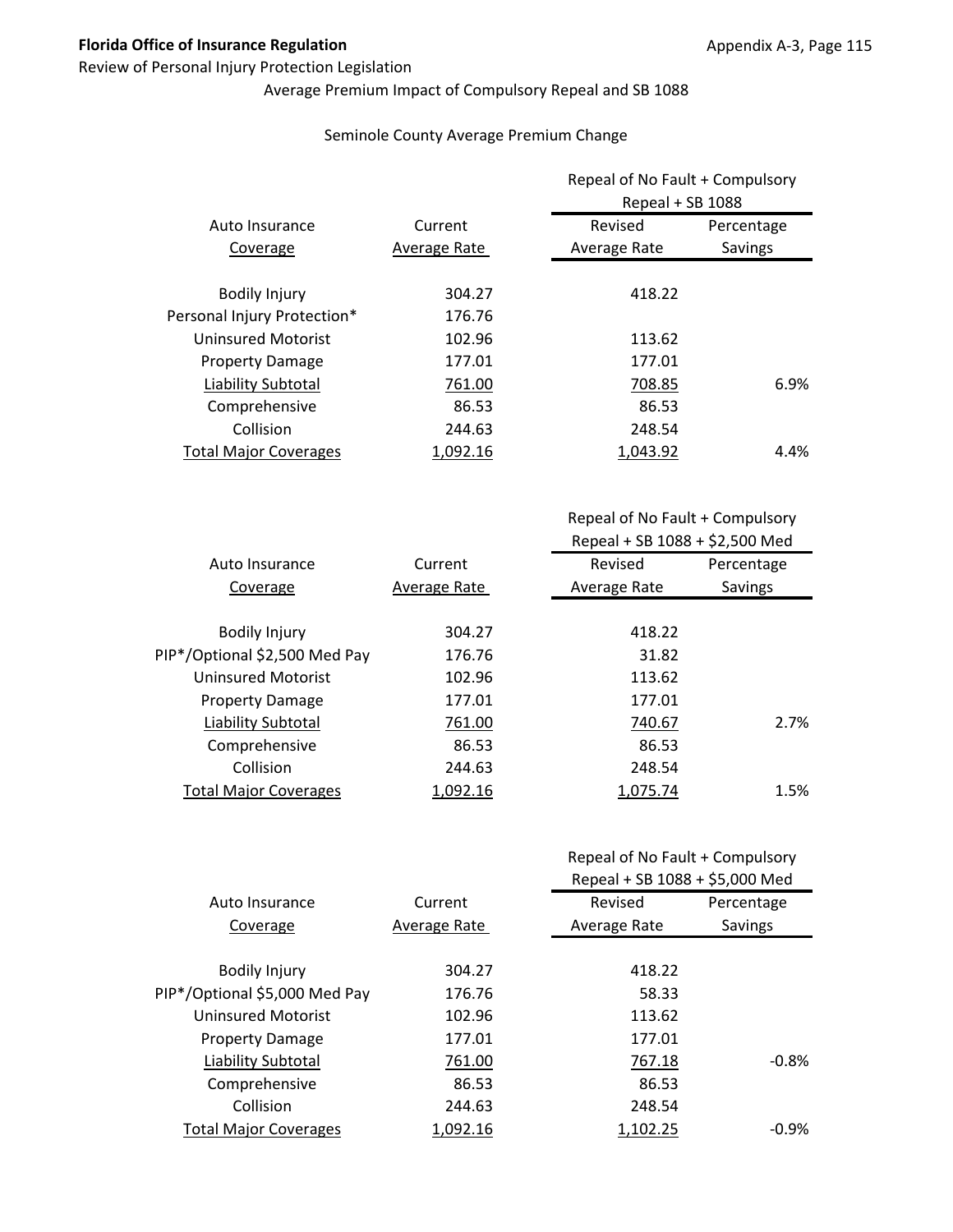Average Premium Impact of Compulsory Repeal and SB 1088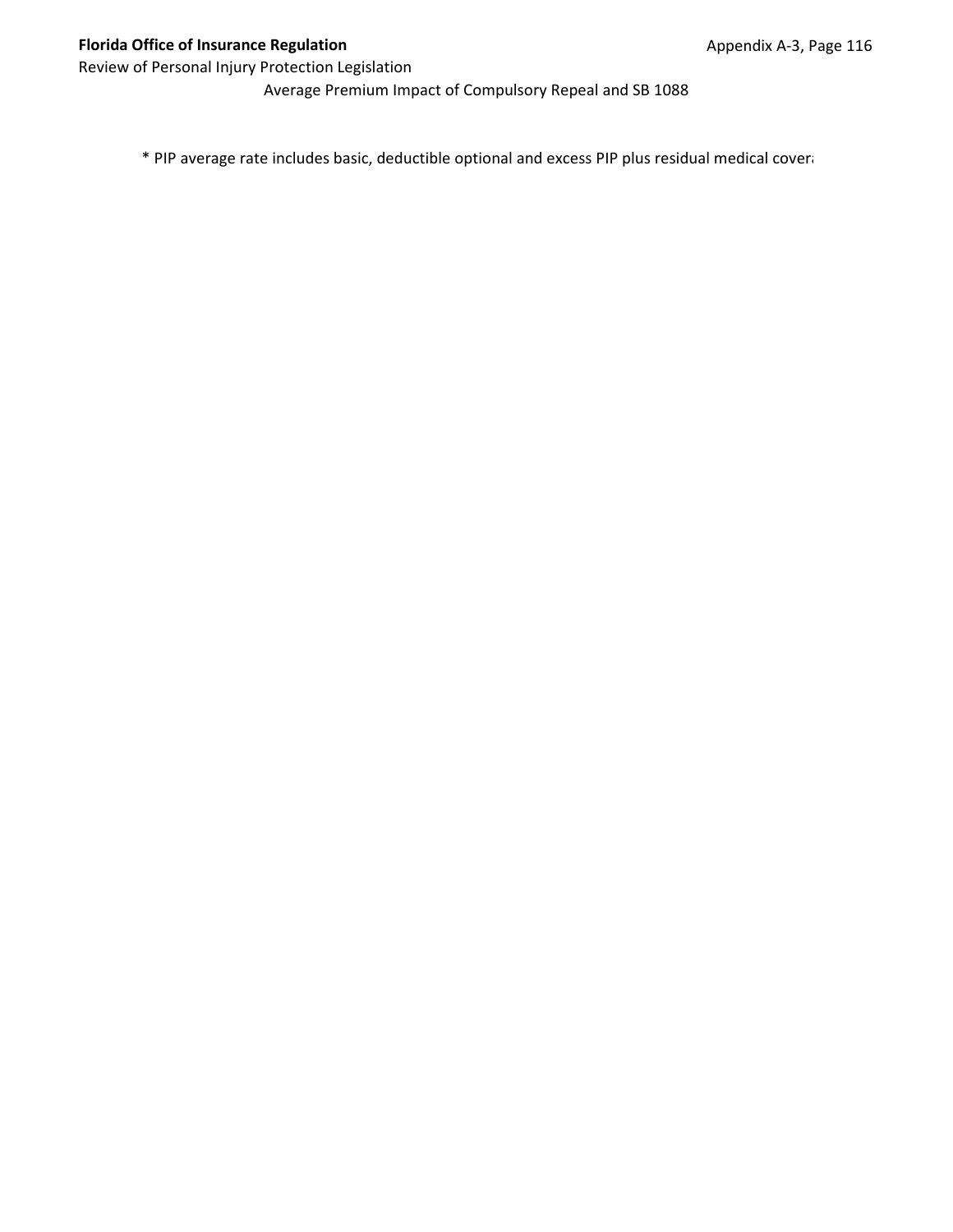### Review of Personal Injury Protection Legislation

# Average Premium Impact of Compulsory Repeal and SB 1088

### St. Johns County Average Premium Change

|                              |              | Repeal of No Fault + Compulsory<br>Repeal + SB 1088 |            |
|------------------------------|--------------|-----------------------------------------------------|------------|
| Auto Insurance               | Current      | Revised                                             | Percentage |
| Coverage                     | Average Rate | Average Rate                                        | Savings    |
| <b>Bodily Injury</b>         | 283.13       | 389.17                                              |            |
| Personal Injury Protection*  | 113.15       |                                                     |            |
| <b>Uninsured Motorist</b>    | 93.57        | 103.26                                              |            |
| <b>Property Damage</b>       | 150.59       | 150.59                                              |            |
| Liability Subtotal           | 640.44       | 643.02                                              | $-0.4%$    |
| Comprehensive                | 86.46        | 86.46                                               |            |
| Collision                    | 227.30       | 230.94                                              |            |
| <b>Total Major Coverages</b> | 954.20       | 960.42                                              | $-0.7\%$   |

Repeal of No Fault + Compulsory Repeal + SB 1088 + \$2,500 Med

| Auto Insurance                | Current      | Revised      | Percentage |
|-------------------------------|--------------|--------------|------------|
| Coverage                      | Average Rate | Average Rate | Savings    |
|                               |              |              |            |
| <b>Bodily Injury</b>          | 283.13       | 389.17       |            |
| PIP*/Optional \$2,500 Med Pay | 113.15       | 20.37        |            |
| Uninsured Motorist            | 93.57        | 103.26       |            |
| <b>Property Damage</b>        | 150.59       | 150.59       |            |
| Liability Subtotal            | 640.44       | 663.39       | $-3.6\%$   |
| Comprehensive                 | 86.46        | 86.46        |            |
| Collision                     | 227.30       | 230.94       |            |
| <b>Total Major Coverages</b>  | 954.20       | 980.79       | $-2.8\%$   |

|                               |              | Repeal + SB 1088 + \$5,000 Med |            |
|-------------------------------|--------------|--------------------------------|------------|
| Auto Insurance                | Current      | Revised                        | Percentage |
| Coverage                      | Average Rate | Average Rate                   | Savings    |
|                               |              |                                |            |
| <b>Bodily Injury</b>          | 283.13       | 389.17                         |            |
| PIP*/Optional \$5,000 Med Pay | 113.15       | 37.34                          |            |
| <b>Uninsured Motorist</b>     | 93.57        | 103.26                         |            |
| <b>Property Damage</b>        | 150.59       | 150.59                         |            |
| Liability Subtotal            | 640.44       | 680.36                         | $-6.2%$    |
| Comprehensive                 | 86.46        | 86.46                          |            |
| Collision                     | 227.30       | 230.94                         |            |
| <b>Total Major Coverages</b>  | 954.20       | 997.76                         | -4.6%      |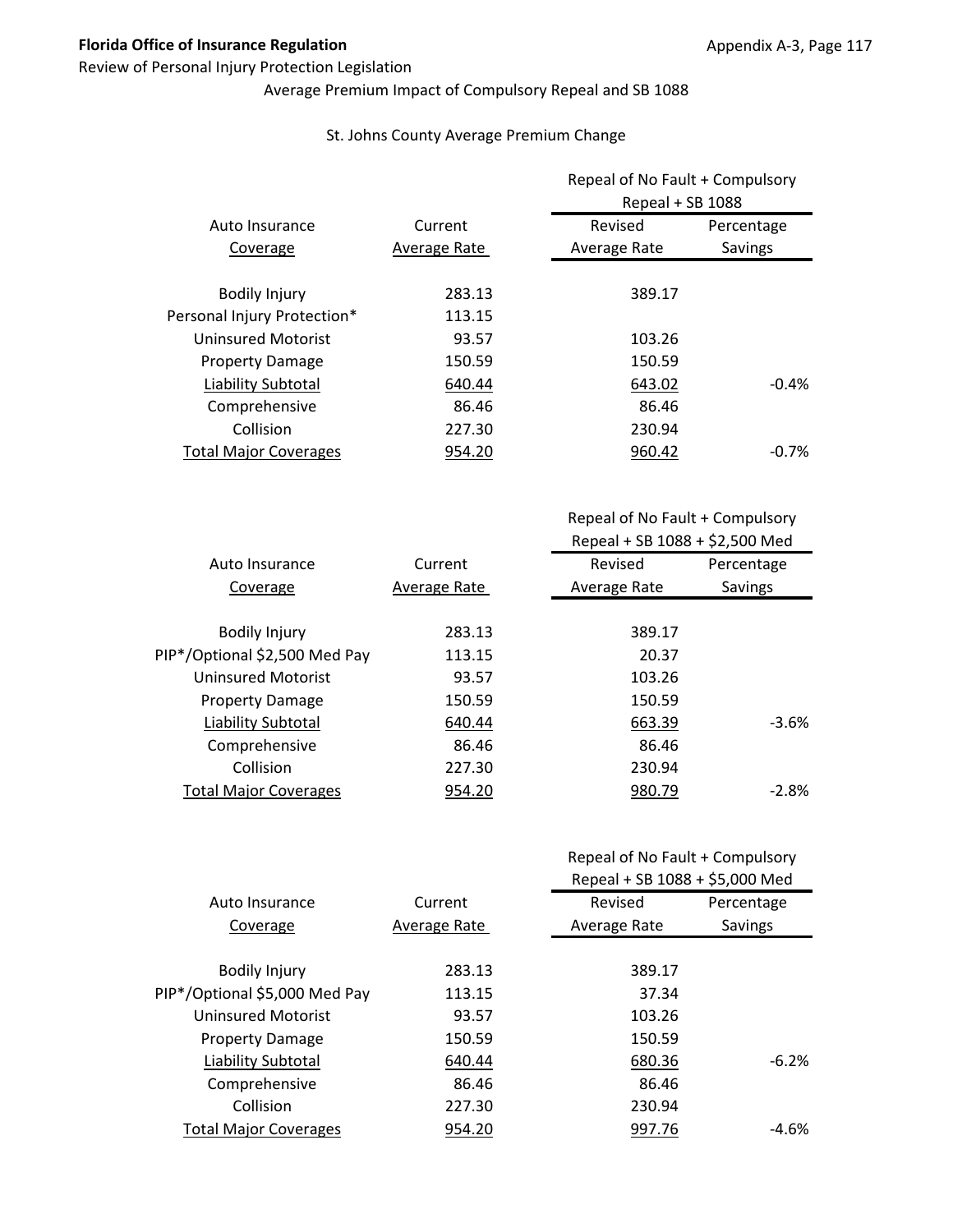Average Premium Impact of Compulsory Repeal and SB 1088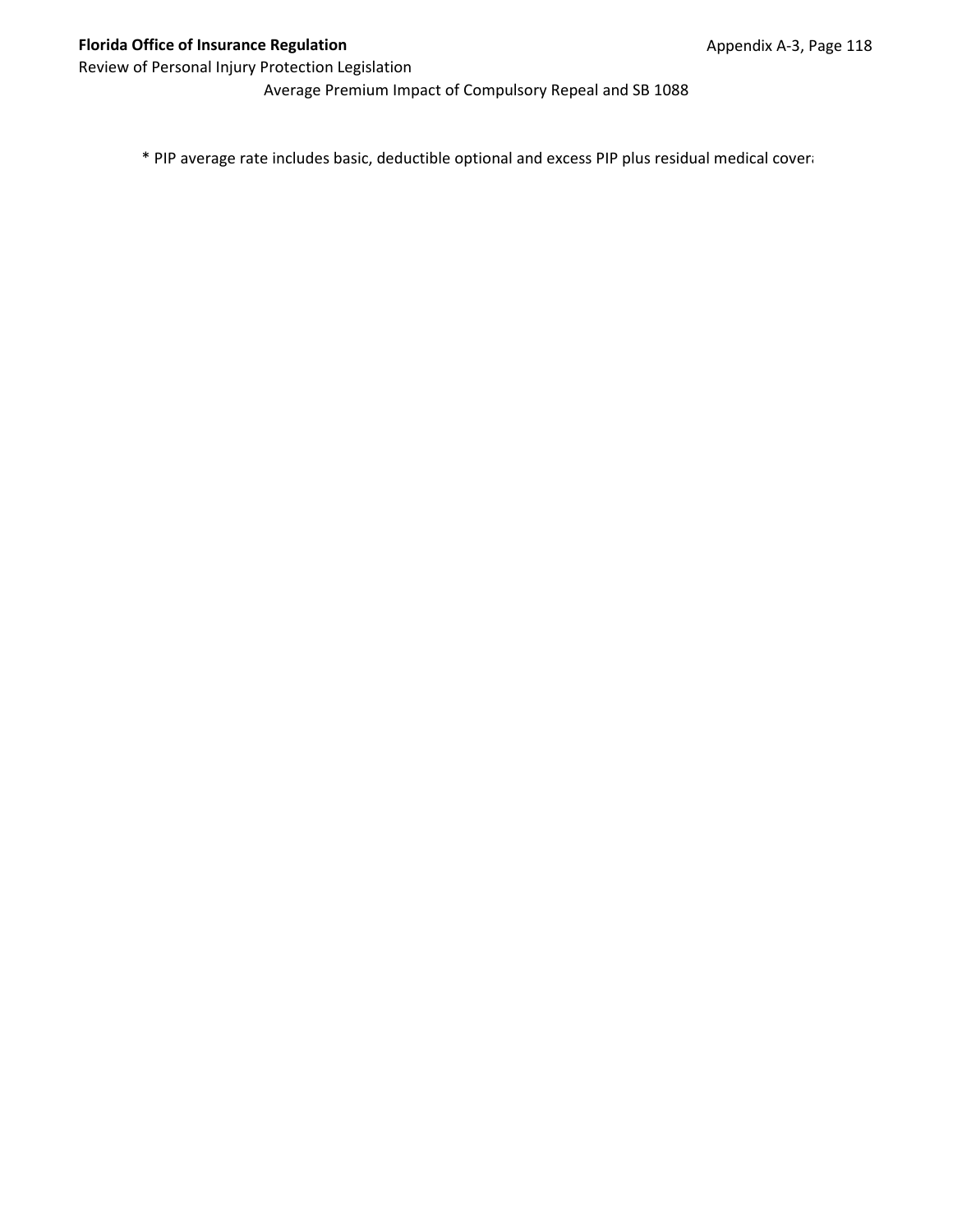### Review of Personal Injury Protection Legislation

# Average Premium Impact of Compulsory Repeal and SB 1088

### St. Lucie County Average Premium Change

|                              |              | Repeal of No Fault + Compulsory<br>Repeal + SB 1088 |            |  |
|------------------------------|--------------|-----------------------------------------------------|------------|--|
| Auto Insurance               | Current      | Revised                                             | Percentage |  |
| Coverage                     | Average Rate | Average Rate                                        | Savings    |  |
| <b>Bodily Injury</b>         | 333.58       | 458.51                                              |            |  |
| Personal Injury Protection*  | 203.95       |                                                     |            |  |
| <b>Uninsured Motorist</b>    | 126.55       | 139.66                                              |            |  |
| <b>Property Damage</b>       | 156.93       | 156.93                                              |            |  |
| Liability Subtotal           | 821.01       | 755.10                                              | 8.0%       |  |
| Comprehensive                | 77.96        | 77.96                                               |            |  |
| Collision                    | 219.32       | 222.83                                              |            |  |
| <b>Total Major Coverages</b> | 1,118.29     | 1,055.89                                            | 5.6%       |  |

| Auto Insurance                | Current      | Revised      | Percentage |
|-------------------------------|--------------|--------------|------------|
| Coverage                      | Average Rate | Average Rate | Savings    |
|                               |              |              |            |
| <b>Bodily Injury</b>          | 333.58       | 458.51       |            |
| PIP*/Optional \$2,500 Med Pay | 203.95       | 36.71        |            |
| <b>Uninsured Motorist</b>     | 126.55       | 139.66       |            |
| <b>Property Damage</b>        | 156.93       | 156.93       |            |
| Liability Subtotal            | 821.01       | 791.81       | 3.6%       |
| Comprehensive                 | 77.96        | 77.96        |            |
| Collision                     | 219.32       | 222.83       |            |
| <b>Total Major Coverages</b>  | 1,118.29     | 1,092.60     | 2.3%       |
|                               |              |              |            |

|  |  | Repeal of No Fault + Compulsory |
|--|--|---------------------------------|
|--|--|---------------------------------|

|                               |              | Repeal + SB 1088 + \$5,000 Med |            |
|-------------------------------|--------------|--------------------------------|------------|
| Auto Insurance                | Current      | Revised                        | Percentage |
| Coverage                      | Average Rate | Average Rate                   | Savings    |
|                               |              |                                |            |
| <b>Bodily Injury</b>          | 333.58       | 458.51                         |            |
| PIP*/Optional \$5,000 Med Pay | 203.95       | 67.30                          |            |
| <b>Uninsured Motorist</b>     | 126.55       | 139.66                         |            |
| <b>Property Damage</b>        | 156.93       | 156.93                         |            |
| Liability Subtotal            | 821.01       | 822.40                         | $-0.2%$    |
| Comprehensive                 | 77.96        | 77.96                          |            |
| Collision                     | 219.32       | 222.83                         |            |
| <b>Total Major Coverages</b>  | 1,118.29     | 1,123.19                       | $-0.4\%$   |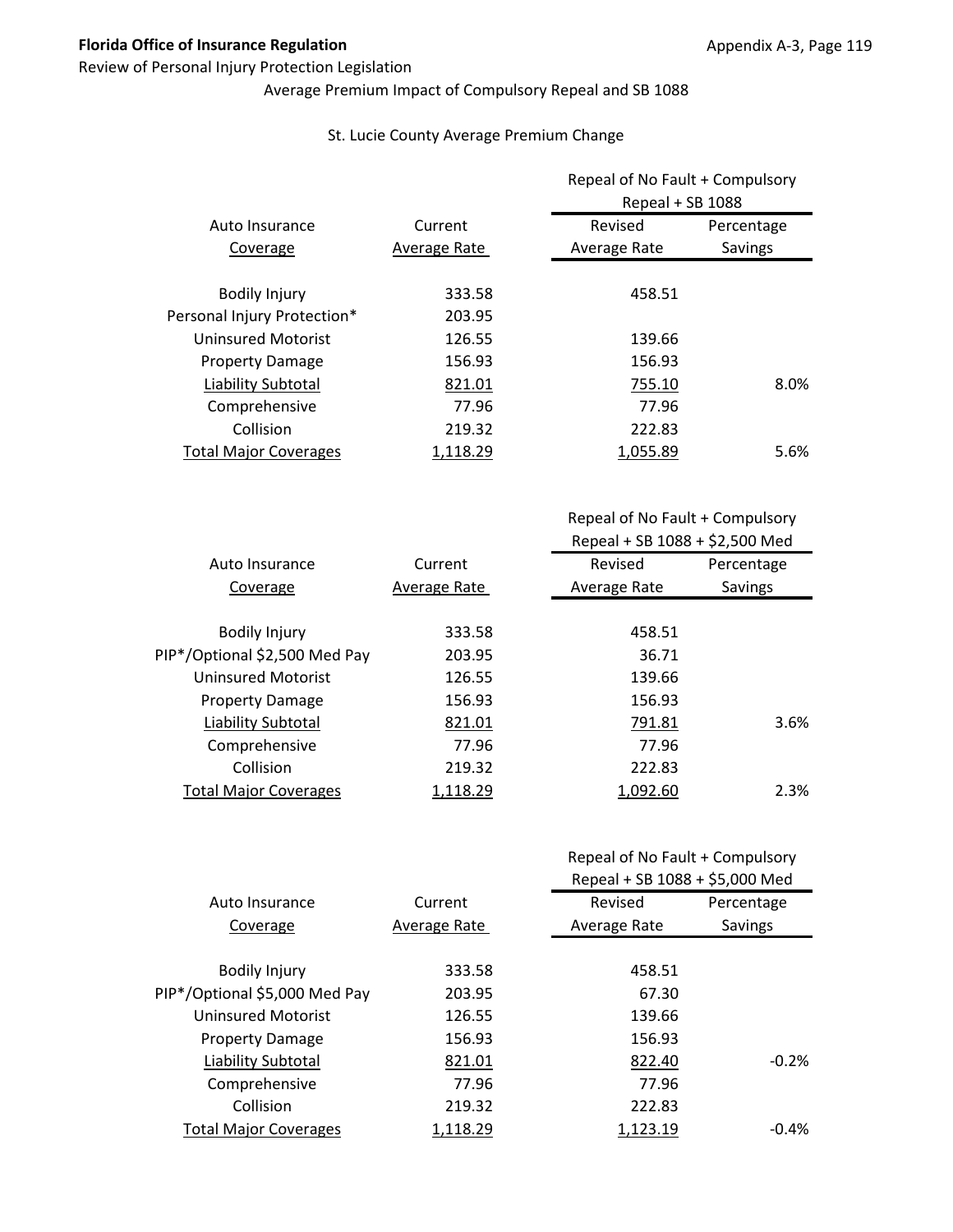Average Premium Impact of Compulsory Repeal and SB 1088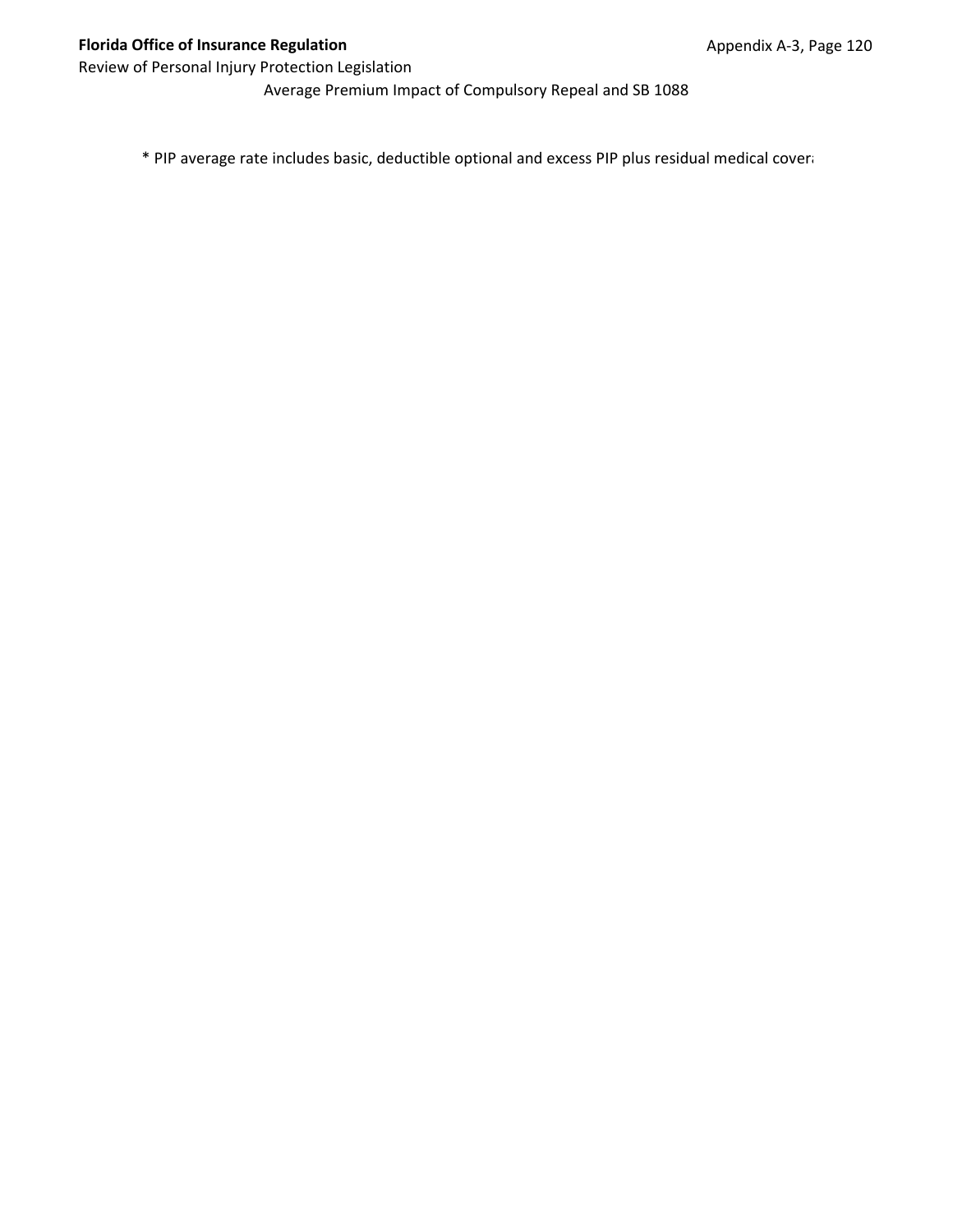### Review of Personal Injury Protection Legislation

# Average Premium Impact of Compulsory Repeal and SB 1088

### Sumter County Average Premium Change

|                              |              | Repeal of No Fault + Compulsory<br>Repeal + SB 1088 |            |
|------------------------------|--------------|-----------------------------------------------------|------------|
| Auto Insurance               | Current      | Revised                                             | Percentage |
| Coverage                     | Average Rate | Average Rate                                        | Savings    |
| <b>Bodily Injury</b>         | 274.14       | 376.81                                              |            |
| Personal Injury Protection*  | 110.46       |                                                     |            |
| <b>Uninsured Motorist</b>    | 90.46        | 99.83                                               |            |
| <b>Property Damage</b>       | 124.80       | 124.80                                              |            |
| Liability Subtotal           | 599.86       | 601.44                                              | $-0.3%$    |
| Comprehensive                | 76.25        | 76.25                                               |            |
| Collision                    | 187.20       | 190.20                                              |            |
| <b>Total Major Coverages</b> | 863.31       | 867.89                                              | $-0.5\%$   |

| Auto Insurance                | Current      | Revised      | Percentage |
|-------------------------------|--------------|--------------|------------|
| Coverage                      | Average Rate | Average Rate | Savings    |
|                               |              |              |            |
| <b>Bodily Injury</b>          | 274.14       | 376.81       |            |
| PIP*/Optional \$2,500 Med Pay | 110.46       | 19.88        |            |
| Uninsured Motorist            | 90.46        | 99.83        |            |
| <b>Property Damage</b>        | 124.80       | 124.80       |            |
| Liability Subtotal            | 599.86       | 621.32       | $-3.6%$    |
| Comprehensive                 | 76.25        | 76.25        |            |
| Collision                     | 187.20       | 190.20       |            |
| <b>Total Major Coverages</b>  | 863.31       | 887.77       | $-2.8%$    |

| Repeal of No Fault + Compulsory |  |
|---------------------------------|--|
|---------------------------------|--|

|                               |              | Repeal + SB 1088 + \$5,000 Med |            |
|-------------------------------|--------------|--------------------------------|------------|
| Auto Insurance                | Current      | Revised                        | Percentage |
| Coverage                      | Average Rate | Average Rate                   | Savings    |
|                               |              |                                |            |
| <b>Bodily Injury</b>          | 274.14       | 376.81                         |            |
| PIP*/Optional \$5,000 Med Pay | 110.46       | 36.45                          |            |
| <b>Uninsured Motorist</b>     | 90.46        | 99.83                          |            |
| <b>Property Damage</b>        | 124.80       | 124.80                         |            |
| Liability Subtotal            | 599.86       | 637.89                         | $-6.3%$    |
| Comprehensive                 | 76.25        | 76.25                          |            |
| Collision                     | 187.20       | 190.20                         |            |
| <b>Total Major Coverages</b>  | 863.31       | 904.34                         | -4.8%      |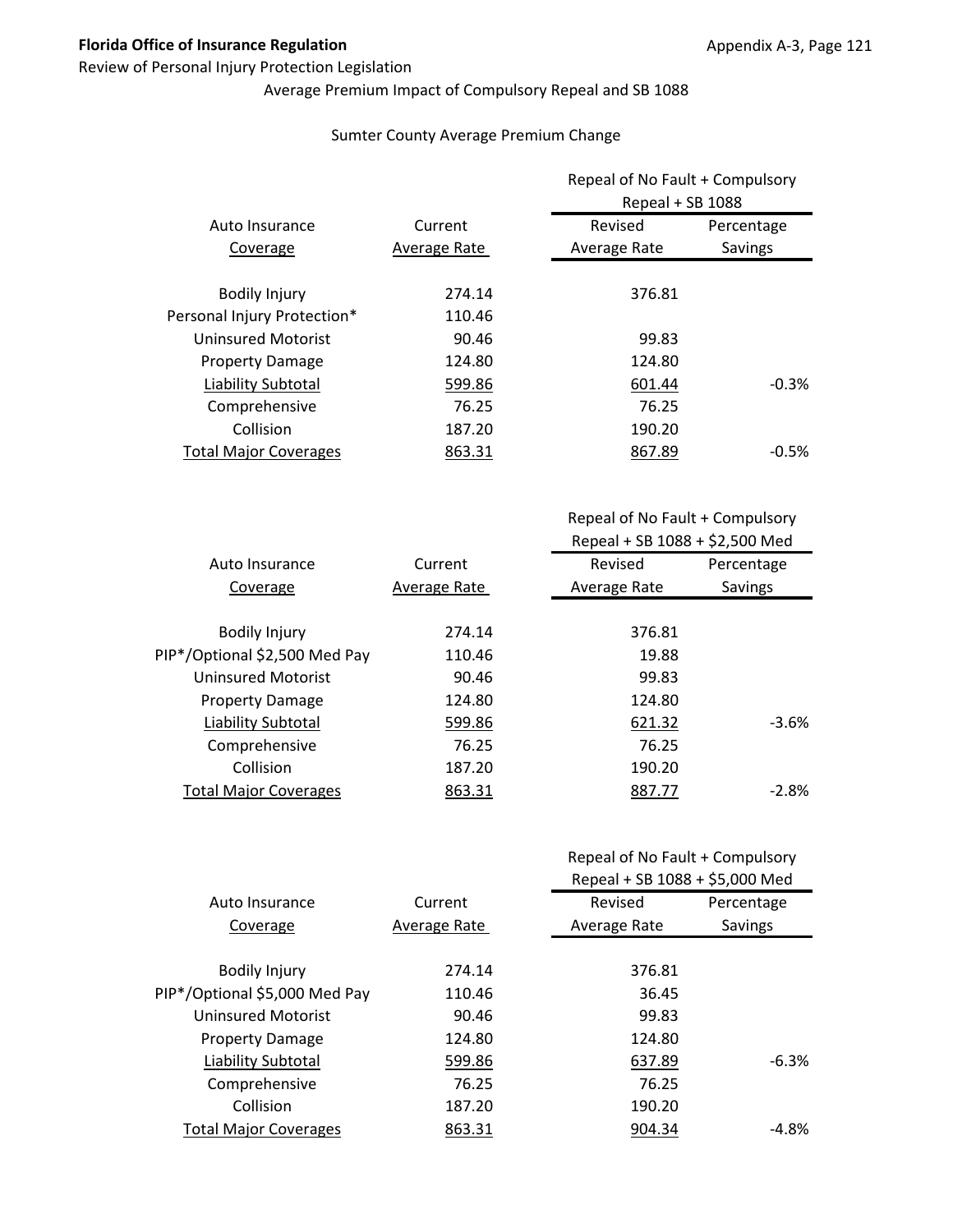Average Premium Impact of Compulsory Repeal and SB 1088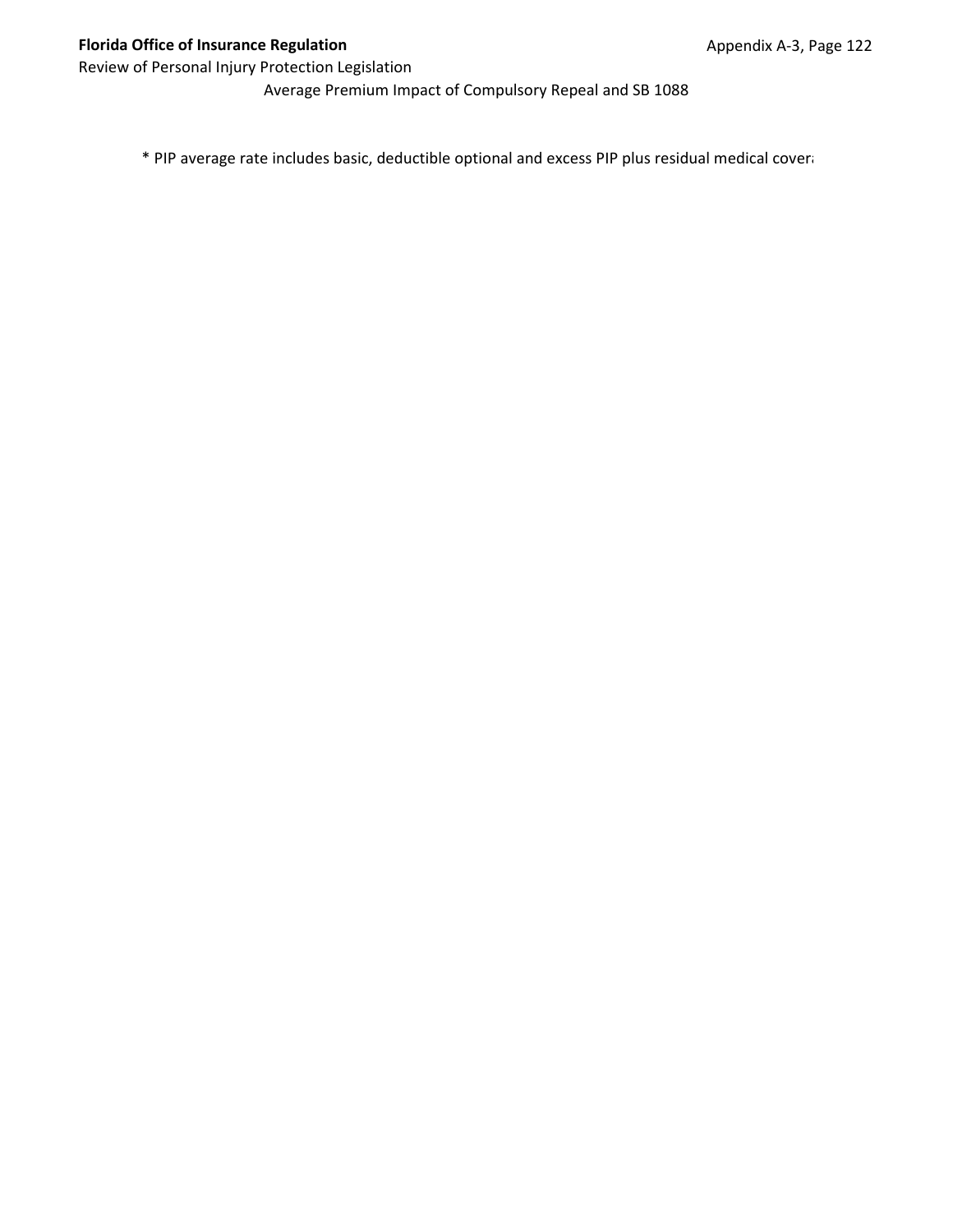### Review of Personal Injury Protection Legislation

# Average Premium Impact of Compulsory Repeal and SB 1088

### Suwannee County Average Premium Change

|                              |              | Repeal of No Fault + Compulsory<br>Repeal + SB 1088 |            |
|------------------------------|--------------|-----------------------------------------------------|------------|
| Auto Insurance               | Current      | Revised                                             | Percentage |
| Coverage                     | Average Rate | Average Rate                                        | Savings    |
| <b>Bodily Injury</b>         | 205.42       | 282.35                                              |            |
| Personal Injury Protection*  | 126.32       |                                                     |            |
| <b>Uninsured Motorist</b>    | 71.68        | 79.10                                               |            |
| <b>Property Damage</b>       | 122.18       | 122.18                                              |            |
| Liability Subtotal           | 525.60       | 483.63                                              | 8.0%       |
| Comprehensive                | 119.28       | 119.28                                              |            |
| Collision                    | 224.07       | 227.66                                              |            |
| <b>Total Major Coverages</b> | 868.95       | 830.57                                              | 4.4%       |

| Auto Insurance                | Current      | Revised      | Percentage |
|-------------------------------|--------------|--------------|------------|
| Coverage                      | Average Rate | Average Rate | Savings    |
|                               |              |              |            |
| <b>Bodily Injury</b>          | 205.42       | 282.35       |            |
| PIP*/Optional \$2,500 Med Pay | 126.32       | 22.74        |            |
| Uninsured Motorist            | 71.68        | 79.10        |            |
| <b>Property Damage</b>        | 122.18       | 122.18       |            |
| Liability Subtotal            | 525.60       | 506.37       | 3.7%       |
| Comprehensive                 | 119.28       | 119.28       |            |
| Collision                     | 224.07       | 227.66       |            |
| <b>Total Major Coverages</b>  | 868.95       | 853.31       | 1.8%       |

| Repeal of No Fault + Compulsory |  |
|---------------------------------|--|
|---------------------------------|--|

|                               |              | Repeal + SB 1088 + \$5,000 Med |            |
|-------------------------------|--------------|--------------------------------|------------|
| Auto Insurance                | Current      | Revised                        | Percentage |
| Coverage                      | Average Rate | Average Rate                   | Savings    |
|                               |              |                                |            |
| <b>Bodily Injury</b>          | 205.42       | 282.35                         |            |
| PIP*/Optional \$5,000 Med Pay | 126.32       | 41.69                          |            |
| <b>Uninsured Motorist</b>     | 71.68        | 79.10                          |            |
| <b>Property Damage</b>        | 122.18       | 122.18                         |            |
| Liability Subtotal            | 525.60       | 525.32                         | 0.1%       |
| Comprehensive                 | 119.28       | 119.28                         |            |
| Collision                     | 224.07       | 227.66                         |            |
| <b>Total Major Coverages</b>  | 868.95       | 872.26                         | $-0.4\%$   |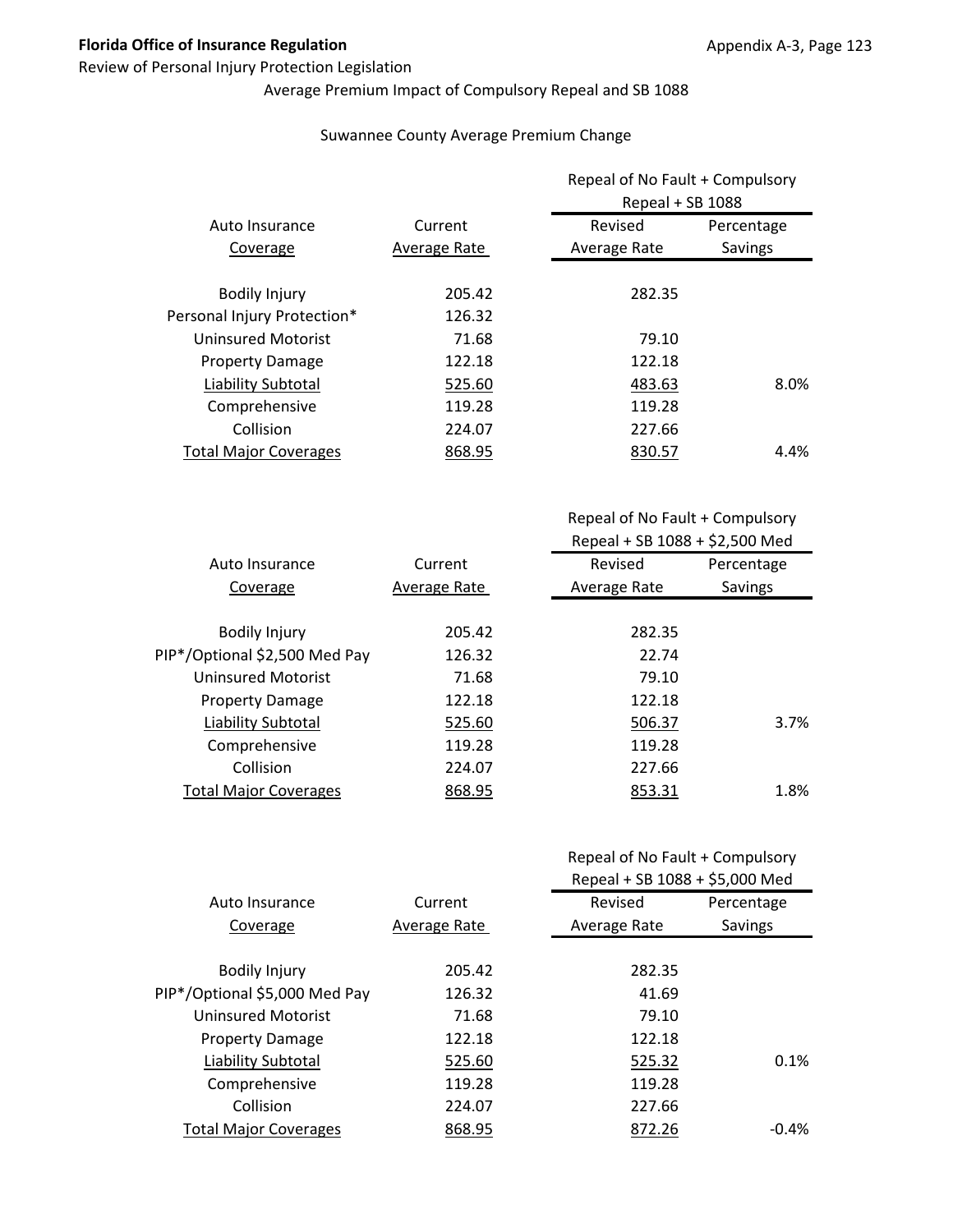Average Premium Impact of Compulsory Repeal and SB 1088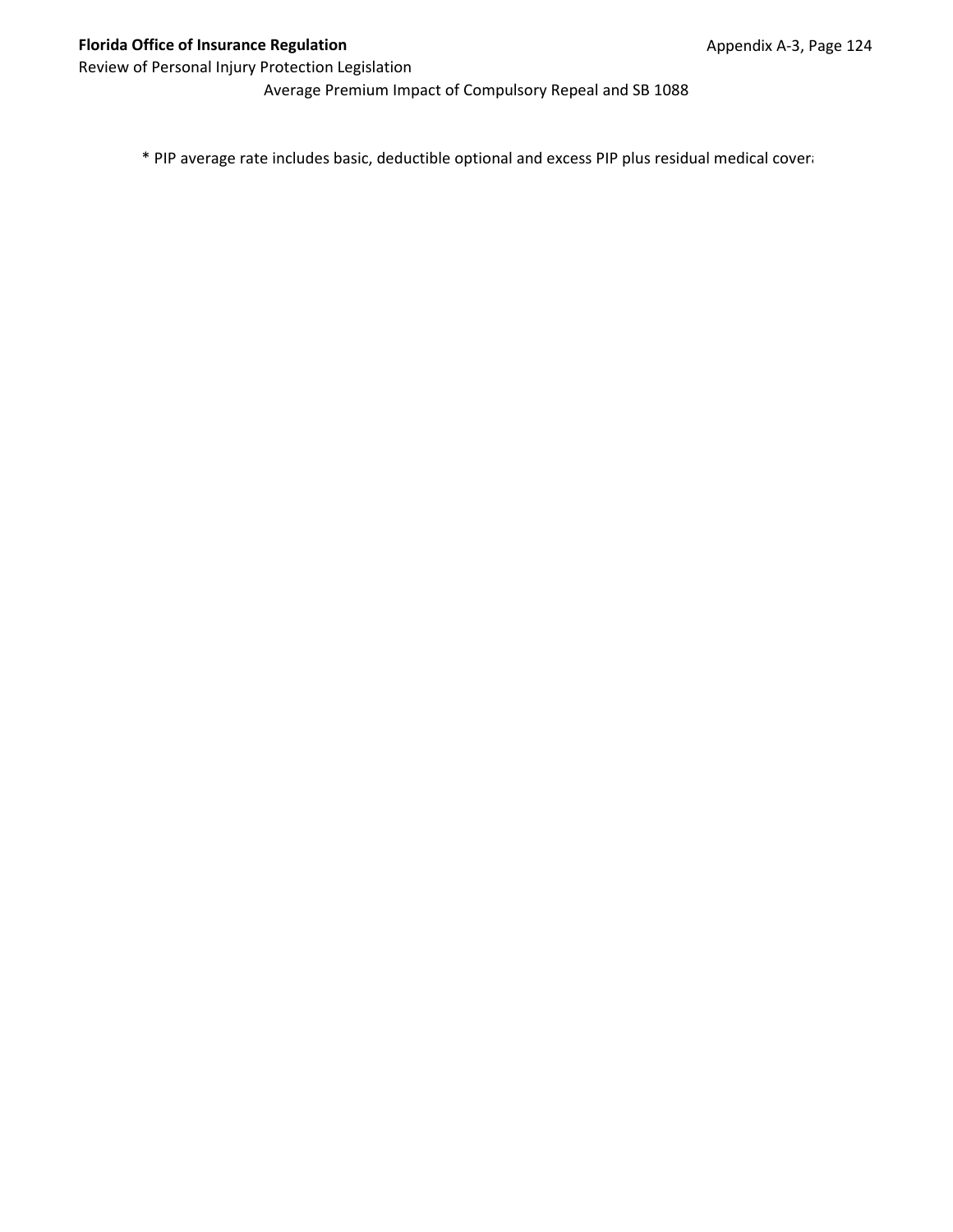### Review of Personal Injury Protection Legislation

# Average Premium Impact of Compulsory Repeal and SB 1088

### Taylor County Average Premium Change

|                              | Current      | Repeal of No Fault + Compulsory<br>Repeal + SB 1088 |            |
|------------------------------|--------------|-----------------------------------------------------|------------|
| Auto Insurance               |              | Revised                                             | Percentage |
| Coverage                     | Average Rate | Average Rate                                        | Savings    |
| <b>Bodily Injury</b>         | 199.07       | 273.63                                              |            |
| Personal Injury Protection*  | 123.56       |                                                     |            |
| <b>Uninsured Motorist</b>    | 78.59        | 86.73                                               |            |
| <b>Property Damage</b>       | 122.13       | 122.13                                              |            |
| Liability Subtotal           | 523.35       | 482.49                                              | 7.8%       |
| Comprehensive                | 116.71       | 116.71                                              |            |
| Collision                    | 221.17       | 224.71                                              |            |
| <b>Total Major Coverages</b> | 861.23       | 823.91                                              | 4.3%       |

| Revised<br>Average Rate | Percentage |
|-------------------------|------------|
|                         |            |
|                         | Savings    |
|                         |            |
| 273.63                  |            |
| 22.24                   |            |
| 86.73                   |            |
| 122.13                  |            |
| 504.73                  | 3.6%       |
| 116.71                  |            |
| 224.71                  |            |
| 846.15                  | 1.8%       |
|                         |            |

| Repeal of No Fault + Compulsory |  |
|---------------------------------|--|
|---------------------------------|--|

|                               |              | Repeal + SB 1088 + \$5,000 Med |            |
|-------------------------------|--------------|--------------------------------|------------|
| Auto Insurance                | Current      | Revised                        | Percentage |
| Coverage                      | Average Rate | Average Rate                   | Savings    |
|                               |              |                                |            |
| <b>Bodily Injury</b>          | 199.07       | 273.63                         |            |
| PIP*/Optional \$5,000 Med Pay | 123.56       | 40.77                          |            |
| <b>Uninsured Motorist</b>     | 78.59        | 86.73                          |            |
| <b>Property Damage</b>        | 122.13       | 122.13                         |            |
| Liability Subtotal            | 523.35       | 523.26                         | 0.0%       |
| Comprehensive                 | 116.71       | 116.71                         |            |
| Collision                     | 221.17       | 224.71                         |            |
| <b>Total Major Coverages</b>  | 861.23       | 864.68                         | $-0.4\%$   |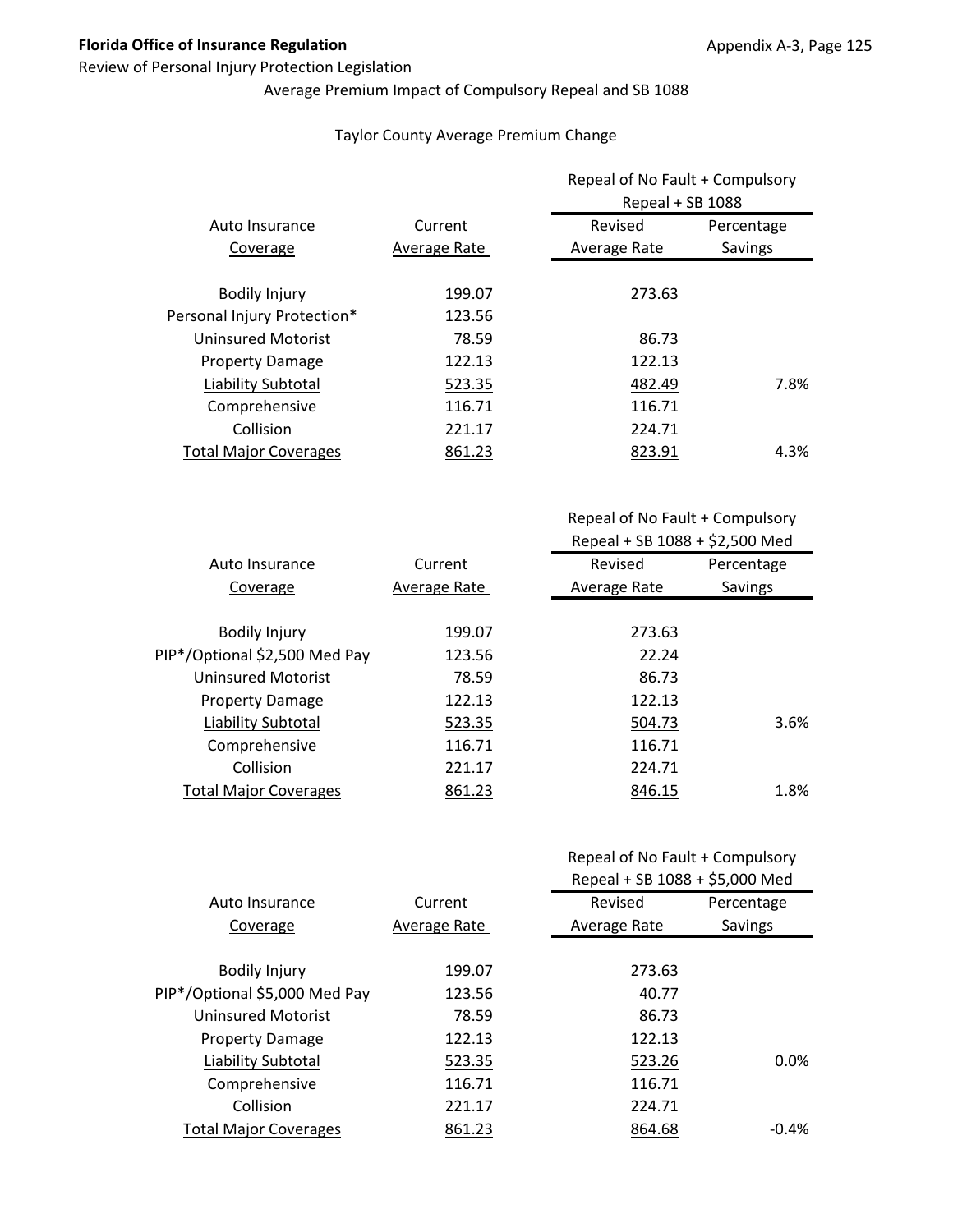Average Premium Impact of Compulsory Repeal and SB 1088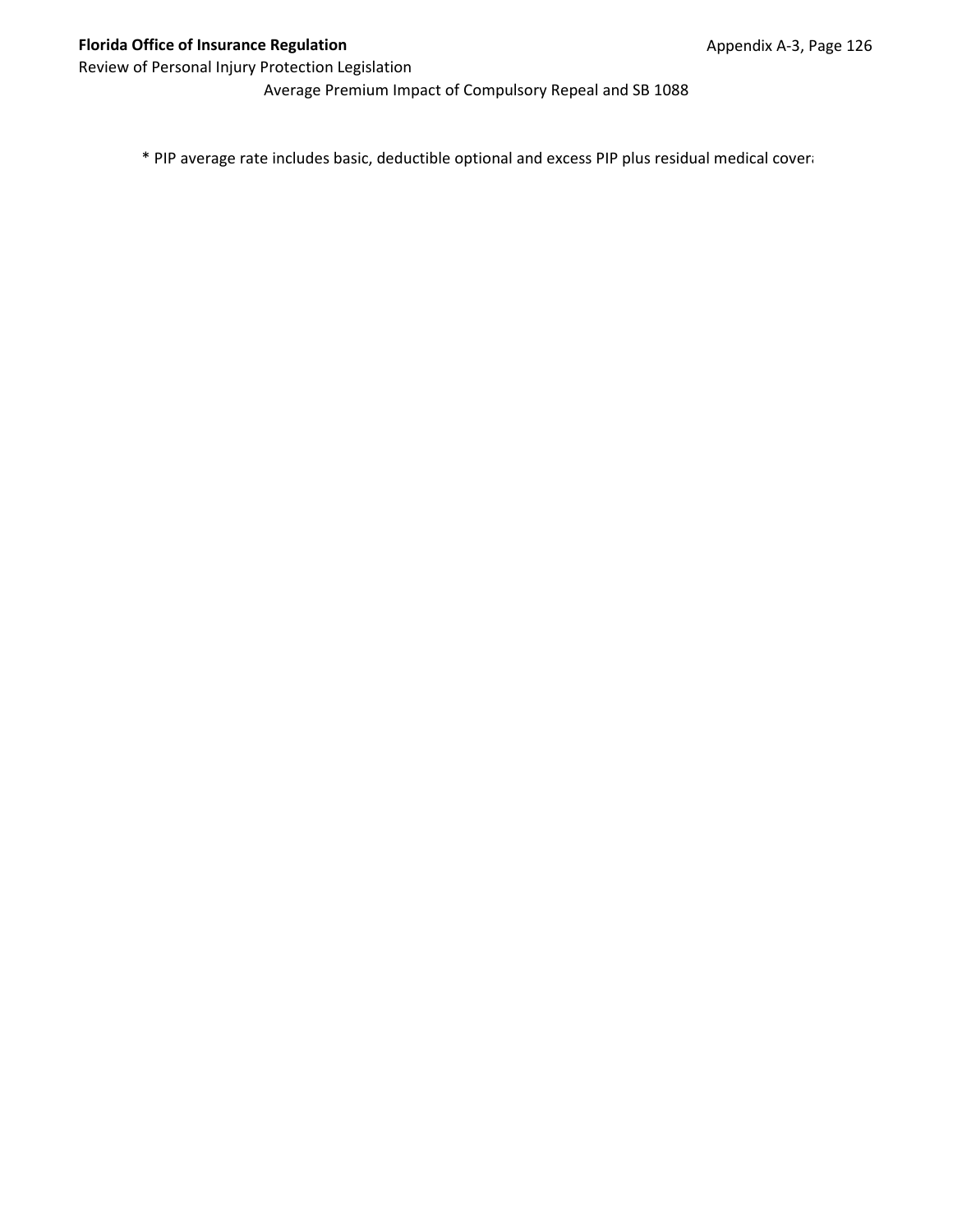### Review of Personal Injury Protection Legislation

## Average Premium Impact of Compulsory Repeal and SB 1088

### Union County Average Premium Change

|                              |              | Repeal of No Fault + Compulsory<br>Repeal + SB 1088 |            |
|------------------------------|--------------|-----------------------------------------------------|------------|
| Auto Insurance               | Current      | Revised                                             | Percentage |
| Coverage                     | Average Rate | Average Rate                                        | Savings    |
| <b>Bodily Injury</b>         | 207.77       | 285.58                                              |            |
| Personal Injury Protection*  | 136.80       |                                                     |            |
| <b>Uninsured Motorist</b>    | 70.61        | 77.92                                               |            |
| <b>Property Damage</b>       | 142.93       | 142.93                                              |            |
| Liability Subtotal           | 558.11       | 506.43                                              | 9.3%       |
| Comprehensive                | 110.77       | 110.77                                              |            |
| Collision                    | 233.73       | 237.47                                              |            |
| <b>Total Major Coverages</b> | 902.61       | 854.67                                              | 5.3%       |

Repeal of No Fault + Compulsory Repeal + SB 1088 + \$2,500 Med

| Auto Insurance                | Current      | Revised      | Percentage |
|-------------------------------|--------------|--------------|------------|
| Coverage                      | Average Rate | Average Rate | Savings    |
|                               |              |              |            |
| <b>Bodily Injury</b>          | 207.77       | 285.58       |            |
| PIP*/Optional \$2,500 Med Pay | 136.80       | 24.62        |            |
| Uninsured Motorist            | 70.61        | 77.92        |            |
| <b>Property Damage</b>        | 142.93       | 142.93       |            |
| Liability Subtotal            | 558.11       | 531.05       | 4.8%       |
| Comprehensive                 | 110.77       | 110.77       |            |
| Collision                     | 233.73       | 237.47       |            |
| <b>Total Major Coverages</b>  | 902.61       | 879.29       | 2.6%       |
|                               |              |              |            |

|                               |              | Repeal + SB 1088 + \$5,000 Med |            |
|-------------------------------|--------------|--------------------------------|------------|
| Auto Insurance                | Current      | Revised                        | Percentage |
| Coverage                      | Average Rate | Average Rate                   | Savings    |
|                               |              |                                |            |
| <b>Bodily Injury</b>          | 207.77       | 285.58                         |            |
| PIP*/Optional \$5,000 Med Pay | 136.80       | 45.14                          |            |
| <b>Uninsured Motorist</b>     | 70.61        | 77.92                          |            |
| <b>Property Damage</b>        | 142.93       | 142.93                         |            |
| Liability Subtotal            | 558.11       | 551.57                         | 1.2%       |
| Comprehensive                 | 110.77       | 110.77                         |            |
| Collision                     | 233.73       | 237.47                         |            |
| <b>Total Major Coverages</b>  | 902.61       | 899.81                         | 0.3%       |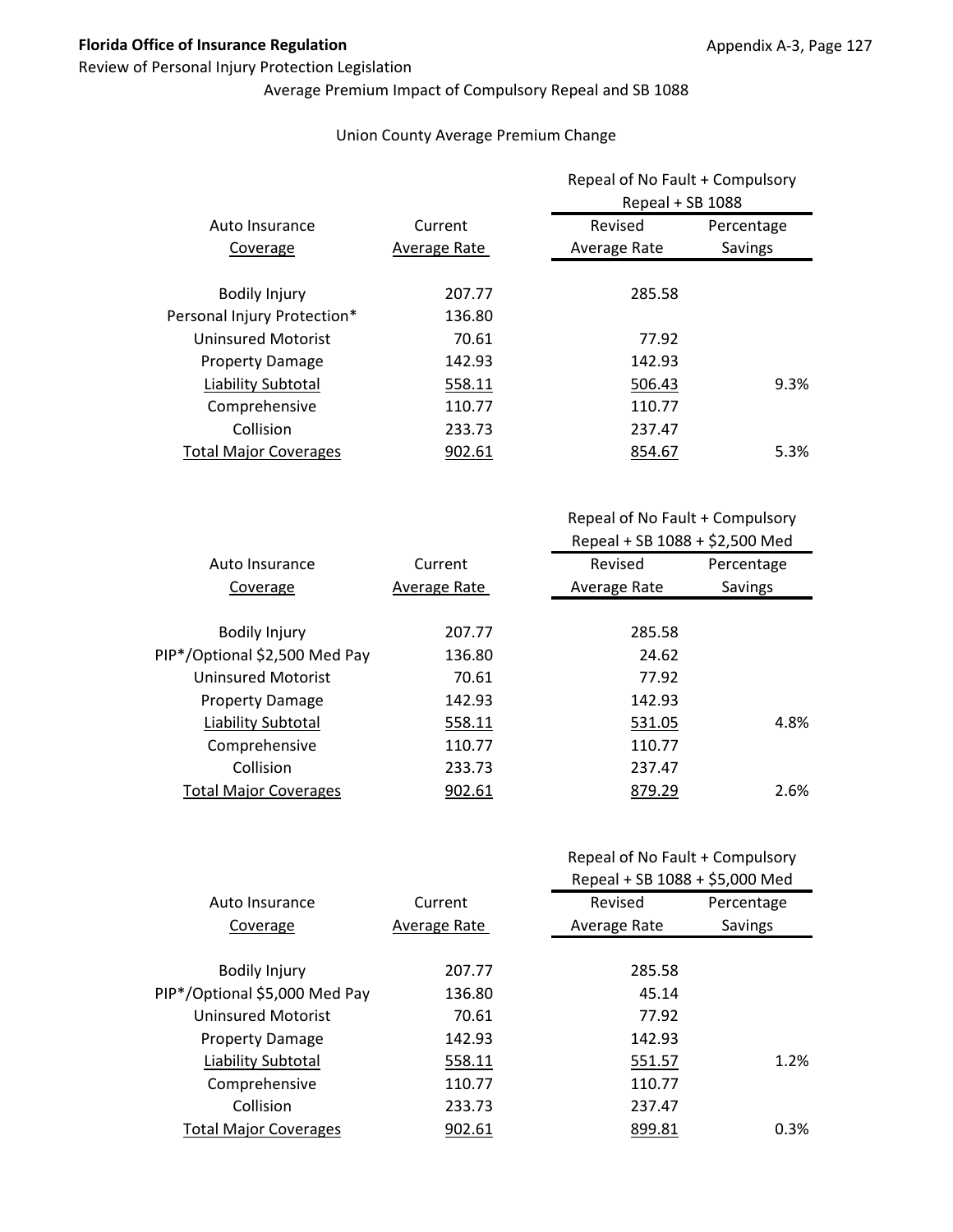Average Premium Impact of Compulsory Repeal and SB 1088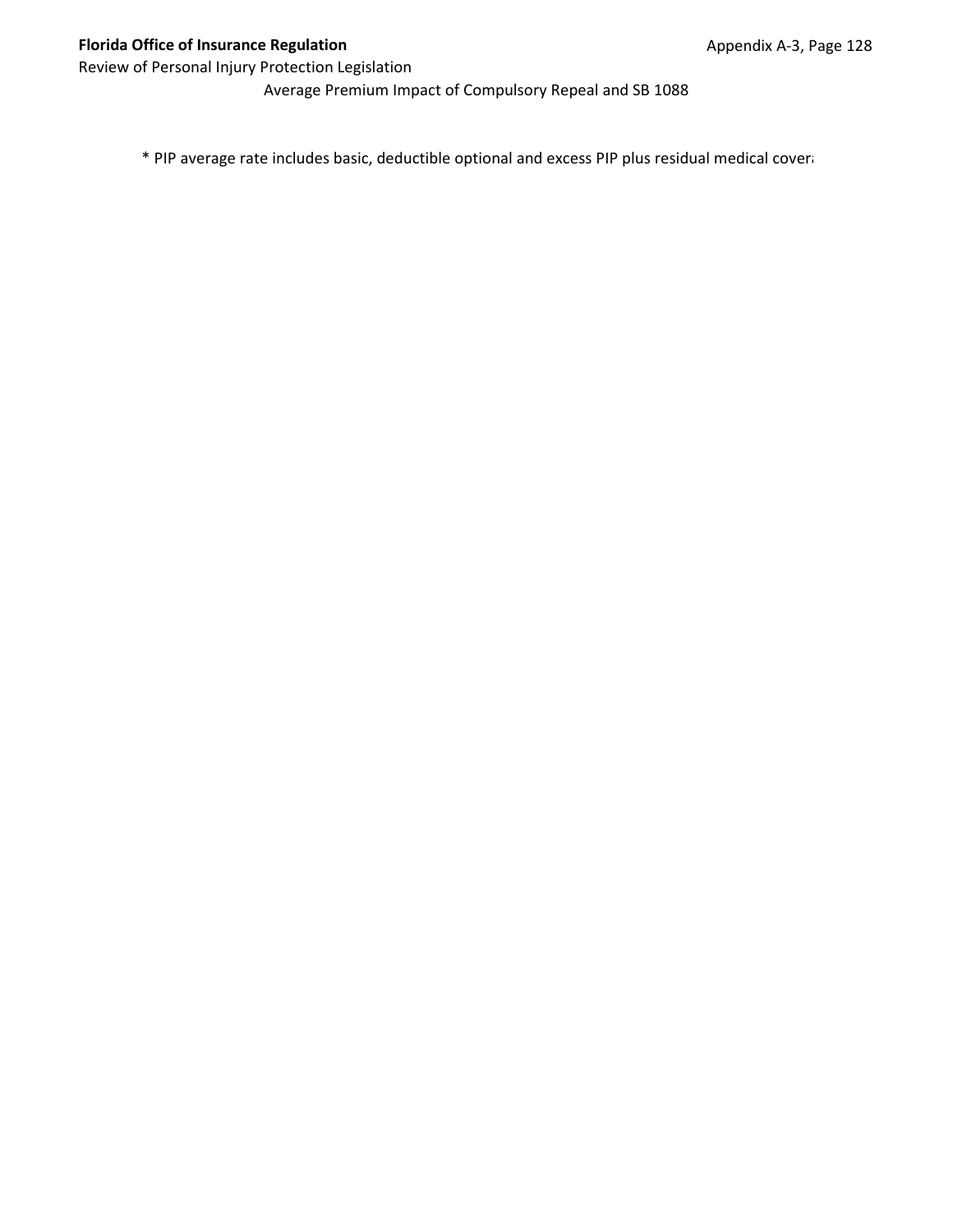### Review of Personal Injury Protection Legislation

# Average Premium Impact of Compulsory Repeal and SB 1088

### Volusia County Average Premium Change

|                              |              | Repeal of No Fault + Compulsory<br>Repeal + SB 1088 |            |
|------------------------------|--------------|-----------------------------------------------------|------------|
| Auto Insurance               | Current      | Revised                                             | Percentage |
| Coverage                     | Average Rate | Average Rate                                        | Savings    |
| <b>Bodily Injury</b>         | 284.39       | 390.90                                              |            |
| Personal Injury Protection*  | 155.27       |                                                     |            |
| <b>Uninsured Motorist</b>    | 99.40        | 109.70                                              |            |
| <b>Property Damage</b>       | 150.56       | 150.56                                              |            |
| Liability Subtotal           | 689.62       | 651.16                                              | 5.6%       |
| Comprehensive                | 81.94        | 81.94                                               |            |
| Collision                    | 212.07       | 215.46                                              |            |
| <b>Total Major Coverages</b> | 983.63       | 948.56                                              | 3.6%       |

Repeal of No Fault + Compulsory Repeal + SB 1088 + \$2,500 Med

| Current      | Revised      | Percentage                                                                 |
|--------------|--------------|----------------------------------------------------------------------------|
| Average Rate | Average Rate | Savings                                                                    |
|              |              |                                                                            |
| 284.39       |              |                                                                            |
| 155.27       |              |                                                                            |
| 99.40        |              |                                                                            |
| 150.56       |              |                                                                            |
| 689.62       |              | 1.5%                                                                       |
| 81.94        |              |                                                                            |
| 212.07       |              |                                                                            |
| 983.63       |              | 0.7%                                                                       |
|              |              | 390.90<br>27.95<br>109.70<br>150.56<br>679.11<br>81.94<br>215.46<br>976.51 |

|                               |              | Repeal + SB 1088 + \$5,000 Med |            |
|-------------------------------|--------------|--------------------------------|------------|
| Auto Insurance                | Current      | Revised                        | Percentage |
| Coverage                      | Average Rate | Average Rate                   | Savings    |
|                               |              |                                |            |
| <b>Bodily Injury</b>          | 284.39       | 390.90                         |            |
| PIP*/Optional \$5,000 Med Pay | 155.27       | 51.24                          |            |
| <b>Uninsured Motorist</b>     | 99.40        | 109.70                         |            |
| <b>Property Damage</b>        | 150.56       | 150.56                         |            |
| Liability Subtotal            | 689.62       | 702.40                         | $-1.9%$    |
| Comprehensive                 | 81.94        | 81.94                          |            |
| Collision                     | 212.07       | 215.46                         |            |
| <b>Total Major Coverages</b>  | 983.63       | 999.80                         | $-1.6\%$   |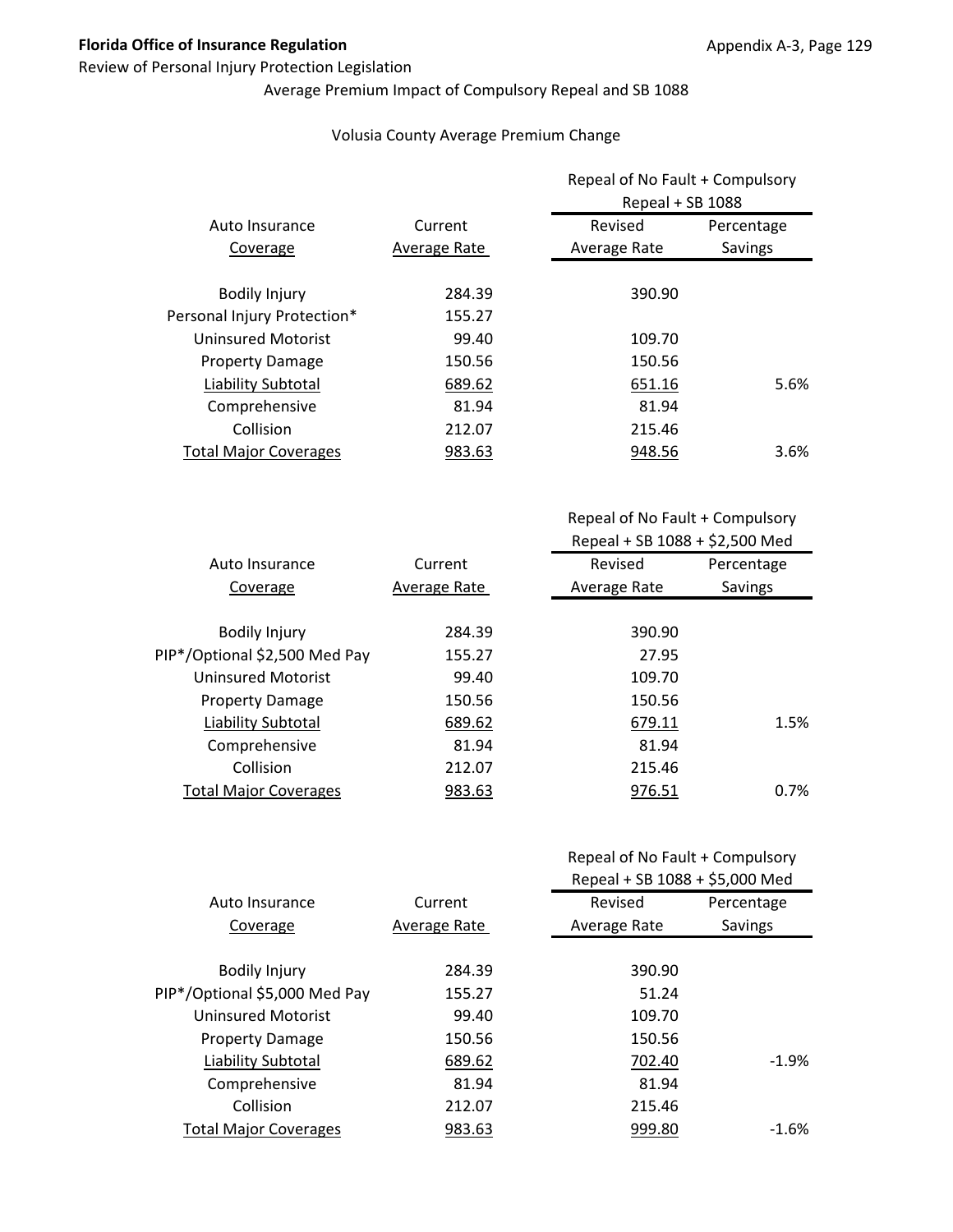Average Premium Impact of Compulsory Repeal and SB 1088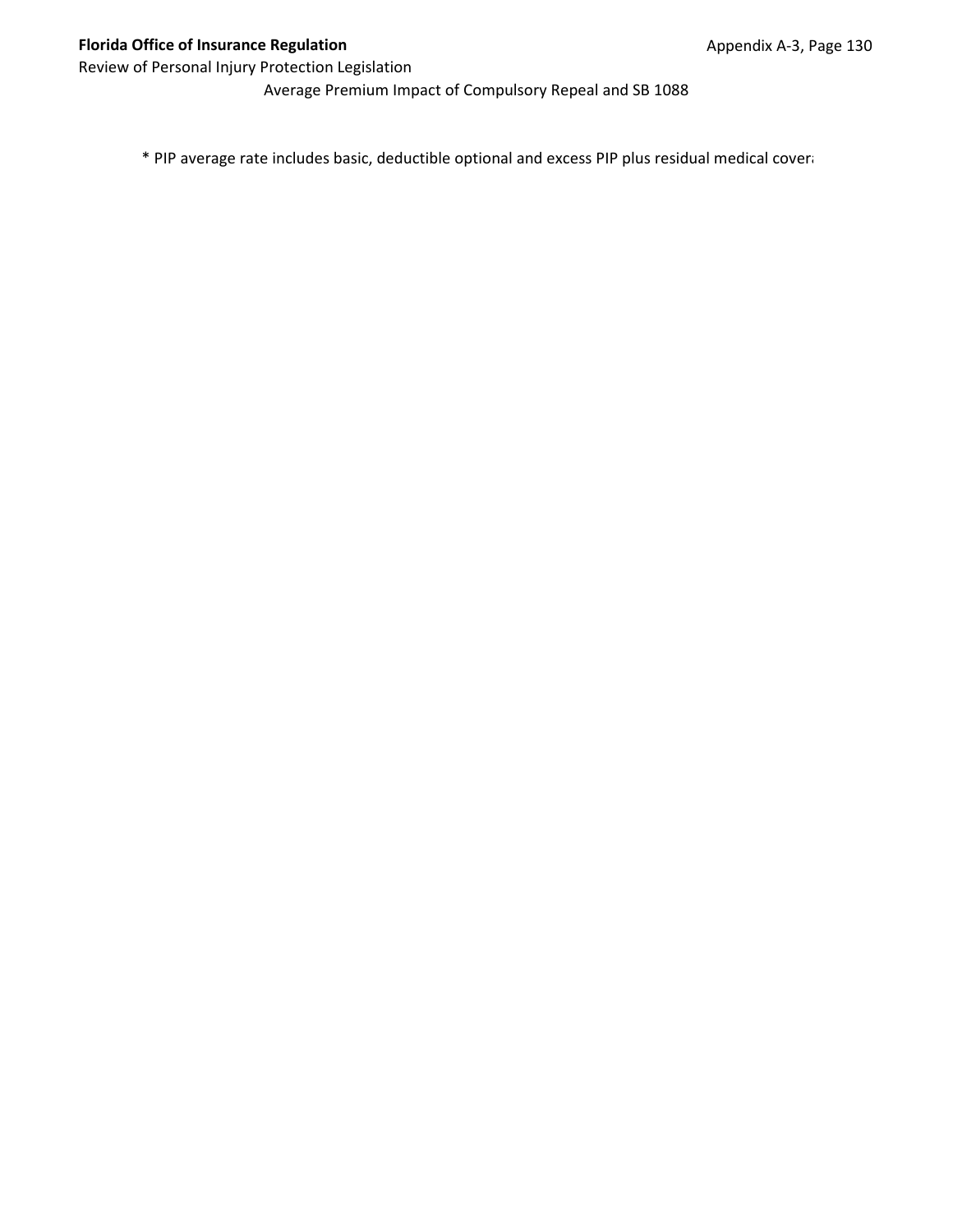#### Review of Personal Injury Protection Legislation

# Average Premium Impact of Compulsory Repeal and SB 1088

### Wakulla County Average Premium Change

|                              |              | Repeal of No Fault + Compulsory<br>Repeal + SB 1088 |            |
|------------------------------|--------------|-----------------------------------------------------|------------|
| Auto Insurance               | Current      | Revised                                             | Percentage |
| Coverage                     | Average Rate | Average Rate                                        | Savings    |
| <b>Bodily Injury</b>         | 206.96       | 284.47                                              |            |
| Personal Injury Protection*  | 115.58       |                                                     |            |
| Uninsured Motorist           | 73.99        | 81.65                                               |            |
| <b>Property Damage</b>       | 126.75       | 126.75                                              |            |
| Liability Subtotal           | 523.28       | 492.87                                              | 5.8%       |
| Comprehensive                | 119.93       | 119.93                                              |            |
| Collision                    | 222.58       | 226.14                                              |            |
| <b>Total Major Coverages</b> | 865.79       | 838.94                                              | 3.1%       |

Repeal of No Fault + Compulsory Repeal + SB 1088 + \$2,500 Med

| Current      | Revised      | Percentage |
|--------------|--------------|------------|
| Average Rate | Average Rate | Savings    |
|              |              |            |
| 206.96       | 284.47       |            |
| 115.58       | 20.80        |            |
| 73.99        | 81.65        |            |
| 126.75       | 126.75       |            |
| 523.28       | 513.67       | 1.8%       |
| 119.93       | 119.93       |            |
| 222.58       | 226.14       |            |
| 865.79       | 859.74       | $0.7\%$    |
|              |              |            |

|                               |              | Repeal + SB 1088 + \$5,000 Med |            |
|-------------------------------|--------------|--------------------------------|------------|
| Auto Insurance                | Current      | Revised                        | Percentage |
| Coverage                      | Average Rate | Average Rate                   | Savings    |
|                               |              |                                |            |
| <b>Bodily Injury</b>          | 206.96       | 284.47                         |            |
| PIP*/Optional \$5,000 Med Pay | 115.58       | 38.14                          |            |
| <b>Uninsured Motorist</b>     | 73.99        | 81.65                          |            |
| <b>Property Damage</b>        | 126.75       | 126.75                         |            |
| Liability Subtotal            | 523.28       | 531.01                         | $-1.5%$    |
| Comprehensive                 | 119.93       | 119.93                         |            |
| Collision                     | 222.58       | 226.14                         |            |
| <b>Total Major Coverages</b>  | 865.79       | 877.08                         | $-1.3%$    |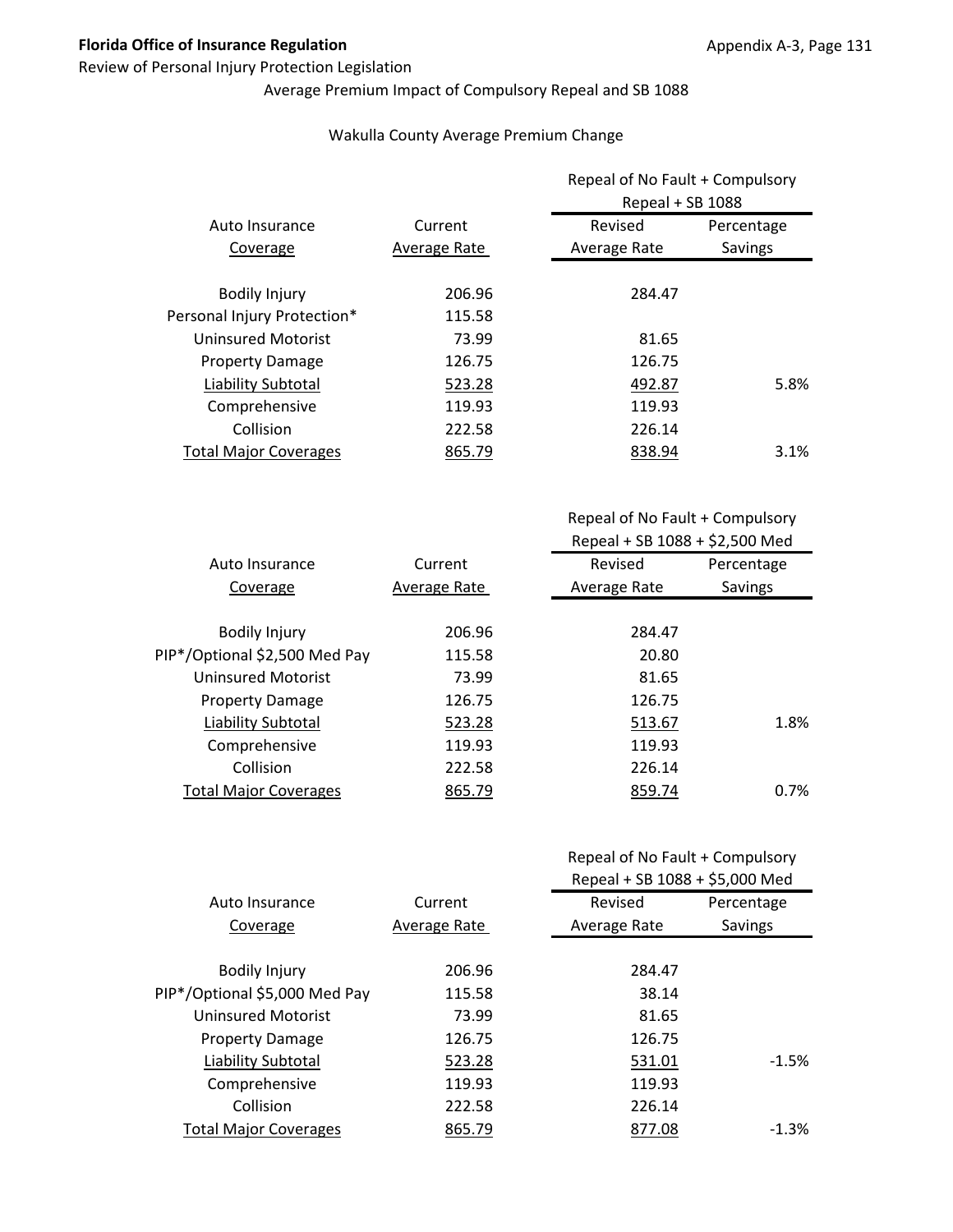Average Premium Impact of Compulsory Repeal and SB 1088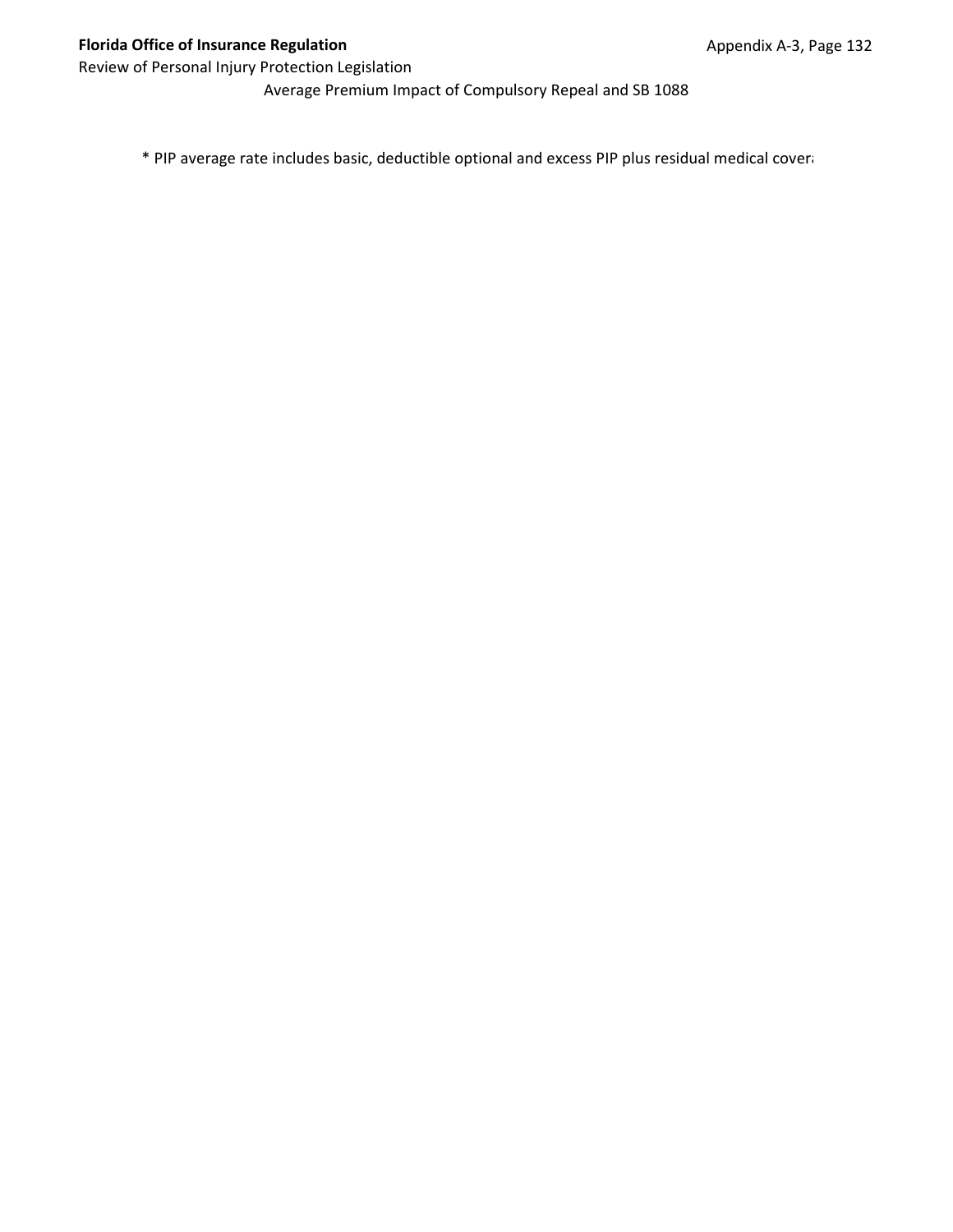### Review of Personal Injury Protection Legislation

# Average Premium Impact of Compulsory Repeal and SB 1088

### Walton County Average Premium Change

|                              |              | Repeal of No Fault + Compulsory<br>Repeal + SB 1088 |            |
|------------------------------|--------------|-----------------------------------------------------|------------|
| Auto Insurance               | Current      | Revised                                             | Percentage |
| Coverage                     | Average Rate | Average Rate                                        | Savings    |
| <b>Bodily Injury</b>         | 216.82       | 298.02                                              |            |
| Personal Injury Protection*  | 101.86       |                                                     |            |
| <b>Uninsured Motorist</b>    | 86.78        | 95.77                                               |            |
| <b>Property Damage</b>       | 143.20       | 143.20                                              |            |
| Liability Subtotal           | 548.66       | 536.99                                              | 2.1%       |
| Comprehensive                | 113.01       | 113.01                                              |            |
| Collision                    | 231.24       | 234.94                                              |            |
| <b>Total Major Coverages</b> | 892.91       | 884.94                                              | $0.9\%$    |

Repeal of No Fault + Compulsory Repeal + SB 1088 + \$2,500 Med

| Auto Insurance                | Current      | Revised      | Percentage |
|-------------------------------|--------------|--------------|------------|
| Coverage                      | Average Rate | Average Rate | Savings    |
|                               |              |              |            |
| <b>Bodily Injury</b>          | 216.82       | 298.02       |            |
| PIP*/Optional \$2,500 Med Pay | 101.86       | 18.33        |            |
| Uninsured Motorist            | 86.78        | 95.77        |            |
| <b>Property Damage</b>        | 143.20       | 143.20       |            |
| Liability Subtotal            | 548.66       | 555.32       | $-1.2%$    |
| Comprehensive                 | 113.01       | 113.01       |            |
| Collision                     | 231.24       | 234.94       |            |
| <b>Total Major Coverages</b>  | 892.91       | 903.27       | $-1.2%$    |
|                               |              |              |            |

|                               |              | Repeal + SB 1088 + \$5,000 Med |            |
|-------------------------------|--------------|--------------------------------|------------|
| Auto Insurance                | Current      | Revised                        | Percentage |
| Coverage                      | Average Rate | Average Rate                   | Savings    |
|                               |              |                                |            |
| <b>Bodily Injury</b>          | 216.82       | 298.02                         |            |
| PIP*/Optional \$5,000 Med Pay | 101.86       | 33.61                          |            |
| <b>Uninsured Motorist</b>     | 86.78        | 95.77                          |            |
| <b>Property Damage</b>        | 143.20       | 143.20                         |            |
| Liability Subtotal            | 548.66       | 570.60                         | $-4.0\%$   |
| Comprehensive                 | 113.01       | 113.01                         |            |
| Collision                     | 231.24       | 234.94                         |            |
| <b>Total Major Coverages</b>  | 892.91       | 918.55                         | $-2.9\%$   |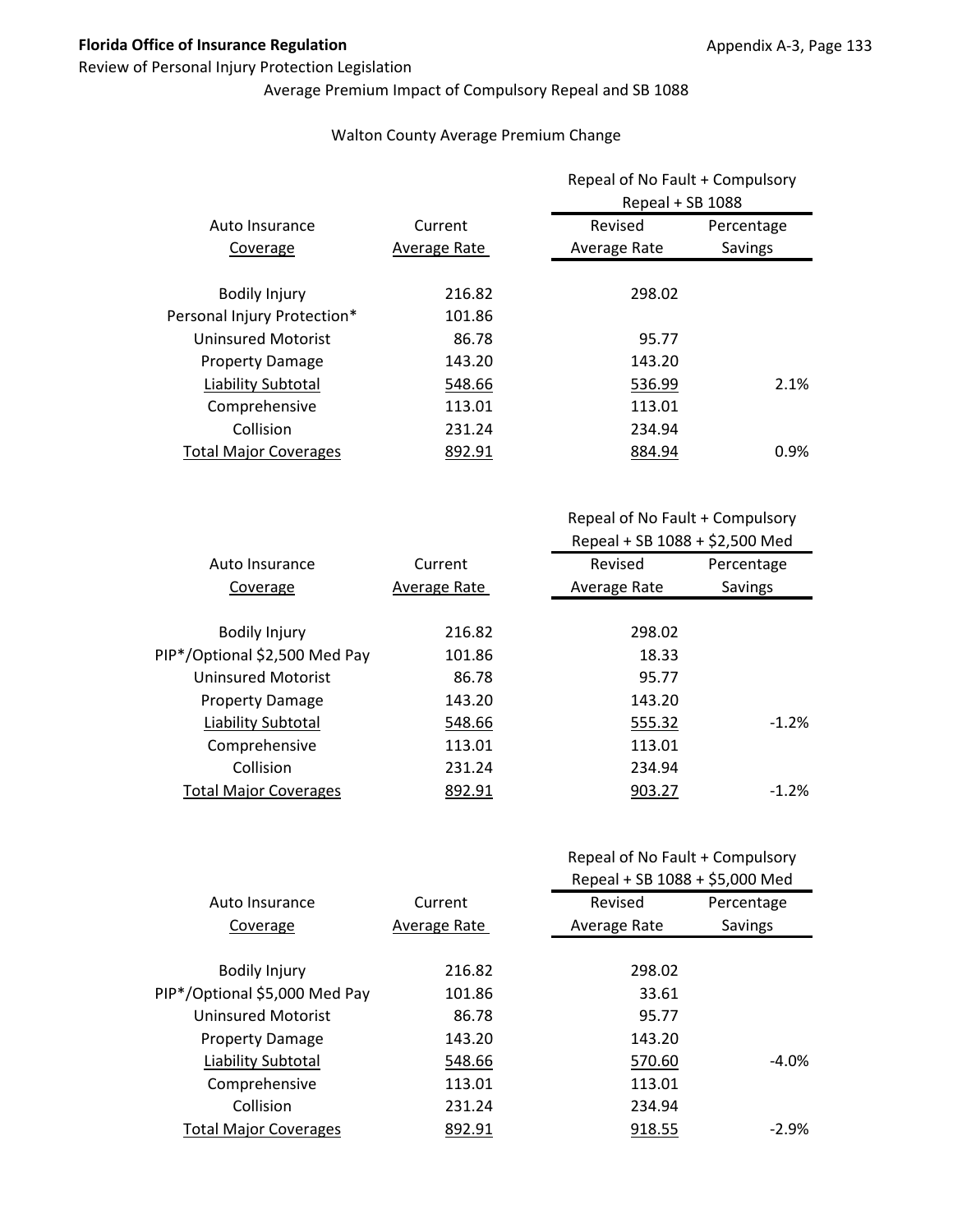Average Premium Impact of Compulsory Repeal and SB 1088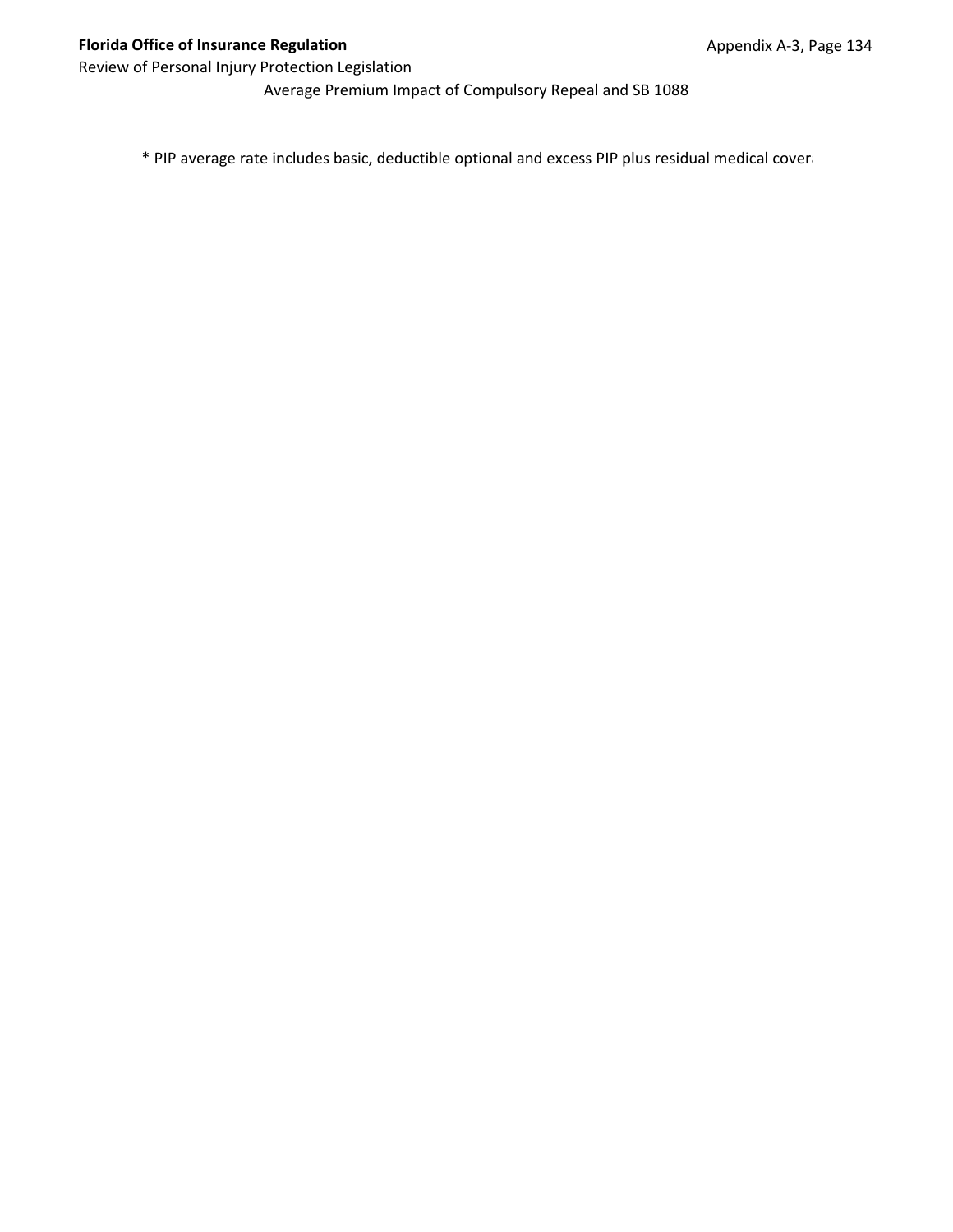### Review of Personal Injury Protection Legislation

# Average Premium Impact of Compulsory Repeal and SB 1088

### Washington County Average Premium Change

|                              |              | Repeal of No Fault + Compulsory<br>Repeal + SB 1088 |            |
|------------------------------|--------------|-----------------------------------------------------|------------|
| Auto Insurance               | Current      | Revised                                             | Percentage |
| Coverage                     | Average Rate | Average Rate                                        | Savings    |
| <b>Bodily Injury</b>         | 192.43       | 264.50                                              |            |
| Personal Injury Protection*  | 107.82       |                                                     |            |
| Uninsured Motorist           | 61.35        | 67.70                                               |            |
| <b>Property Damage</b>       | 127.86       | 127.86                                              |            |
| Liability Subtotal           | 489.46       | 460.06                                              | 6.0%       |
| Comprehensive                | 119.23       | 119.23                                              |            |
| Collision                    | 221.28       | 224.82                                              |            |
| <b>Total Major Coverages</b> | 829.97       | 804.11                                              | 3.1%       |

Repeal of No Fault + Compulsory Repeal + SB 1088 + \$2,500 Med

| Auto Insurance                | Current      | Revised      | Percentage |
|-------------------------------|--------------|--------------|------------|
| Coverage                      | Average Rate | Average Rate | Savings    |
|                               |              |              |            |
| <b>Bodily Injury</b>          | 192.43       | 264.50       |            |
| PIP*/Optional \$2,500 Med Pay | 107.82       | 19.41        |            |
| Uninsured Motorist            | 61.35        | 67.70        |            |
| <b>Property Damage</b>        | 127.86       | 127.86       |            |
| Liability Subtotal            | 489.46       | 479.47       | 2.0%       |
| Comprehensive                 | 119.23       | 119.23       |            |
| Collision                     | 221.28       | 224.82       |            |
| <b>Total Major Coverages</b>  | 829.97       | 823.52       | 0.8%       |
|                               |              |              |            |

|                               | Current      | Repeal + SB 1088 + \$5,000 Med |            |
|-------------------------------|--------------|--------------------------------|------------|
| Auto Insurance                |              | Revised                        | Percentage |
| Coverage                      | Average Rate | Average Rate                   | Savings    |
|                               |              |                                |            |
| <b>Bodily Injury</b>          | 192.43       | 264.50                         |            |
| PIP*/Optional \$5,000 Med Pay | 107.82       | 35.58                          |            |
| <b>Uninsured Motorist</b>     | 61.35        | 67.70                          |            |
| <b>Property Damage</b>        | 127.86       | 127.86                         |            |
| Liability Subtotal            | 489.46       | 495.64                         | $-1.3%$    |
| Comprehensive                 | 119.23       | 119.23                         |            |
| Collision                     | 221.28       | 224.82                         |            |
| <b>Total Major Coverages</b>  | 829.97       | 839.69                         | $-1.2%$    |